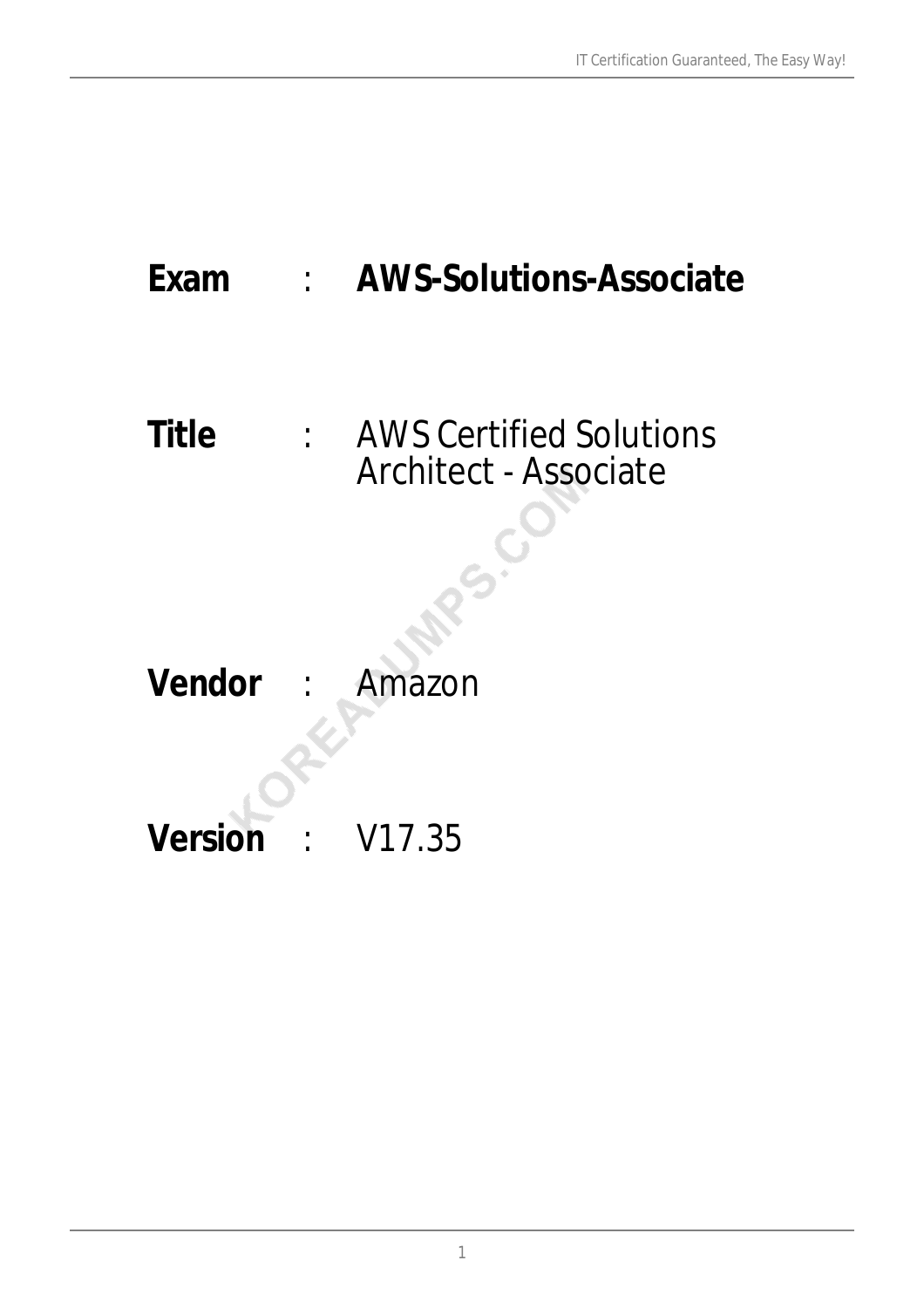**NO.1** A company is building a two-tier web application to serve dynamic transaction-based content. The data tier is leveraging an online transactional processing (OLTP) database. What services should you leverage to enable an elastic and scalable web tier?

**A.** Elastic Load Balancing, Amazon EC2, and Auto Scaling

**B.** Elastic Load Balancing, Amazon RDS with Multi-AZ, and Amazon S3

**C.** Amazon RDS with Multi-AZ and Auto Scaling

**D.** Amazon EC2, Amazon DynamoDB, and Amazon S3

# *Answer:* C

**NO.2** A Solutions Architect is designing a solution that will include a database in Amazon RDS. Corporate security policy mandates that the database, its logs, and its backups are all encrypted. Which is the MOST efficient option to fulfill the security policy using Amazon RDS?

**A.** Launch an Amazon RDS instance with encryption enabled Enable encryption for logs and backups

**B.** Launch an Amazon RDS instance Enable encryption for the database, logs, and backups

**C.** Launch an Amazon RDS instance with encryption enabled Logs and backups are automatically encrypted

**D.** Launch an Amazon RDS instance. Enable encryption for backups Encrypt logs with a databaseengine feature

# *Answer:* B

**NO.3** A Solutions Architect is designing an elastic application that will have between 10 and 50 Amazon EC2 concurrent instances running, dependent on load. Each instance must mount storage that will read and write to the same 50 GB folder. Which storage type meets the requirements?

- **A.** Amazon S3
- **B.** Amazon EFS
- **C.** Amazon EBS volumes
- **D.** Amazon EC2 instance store

# *Answer:* B

**NO.4** A company is storing data on Amazon Simple Storage Service (S3). The company's security policy mandates that data is encrypted at rest. Which of the following methods can achieve this? Choose 3 answers

- **A.** Use Amazon S3 server-side encryption with AWS key management Service managed keys
- **B.** Use Amazon S3 server-side encryption with customer-provided keys
- **C.** Use Amazon S3 server-side encryption with EC2 key pair
- **D.** Use Amazon S3 bucket policies to restrict access to the data at rest
- **E.** Encrypt the data on the client-side before ingesting to Amazon S3 using their own master key
- **F.** Use SSL to encrypt the data while in transit to Amazon S3

# *Answer:* A B E

**NO.5** You are migrating an existing enterprise application to AWS. It requires standard file system access from multiple instances. It also requires high storage throughput with consistently low latencies. You are looking for a storage solution that will grow and shrink capacity automatically.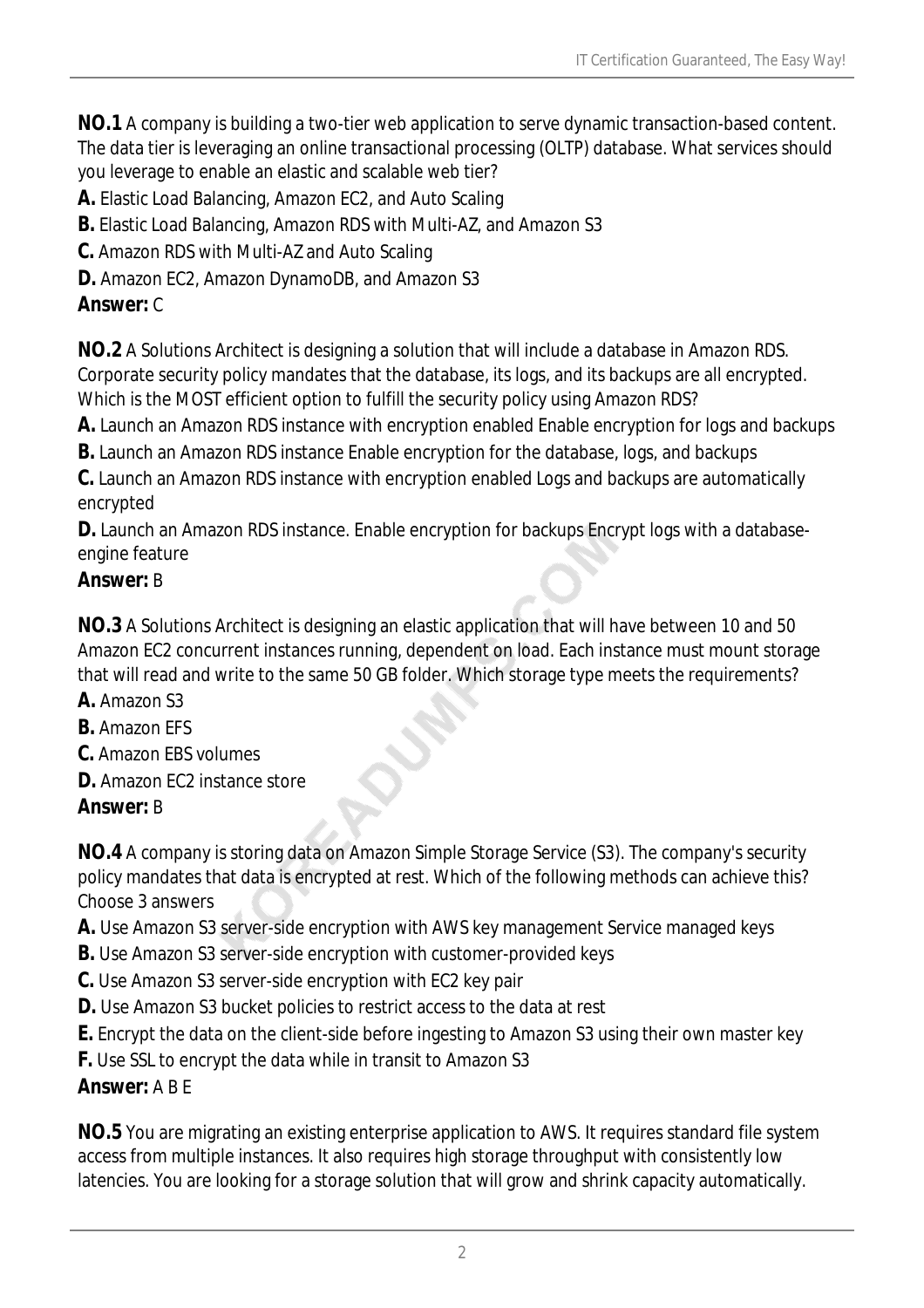How can you accomplish this in AWS?

**A.** Create an Amazon S3 bucket that the application can for its storage requirements

**B.** Launch an Amazon Redshift cluster with dense storage nodes to use with the application

**C.** Create an Amazon EFS file system and mount it on all of the application instances

**D.** Launch an EBS-backed EC2 instance. Create and share an NFS amount with application *Answer:* C

**NO.6** You have a web application running on six Amazon EC2 instances, consuming about 45% of resources on each instance. You are using auto-scaling to make sure that six instances are running at all times. The number of requests this. Which of the following architectural choices should you make ?

**A.** Deploy 3 EC2 instances in one availability zone and 3 in another availability zone and use Amazon Elastic Load Balancer

**B.** Deploy 3 EC2 instances In one region and 3 other region and use Amazon Elastic Load Balancer

**C.** Deploy 2 EC2 instances in three regions and use Amazon Elastic Load Balancer

**D.** Deploy 6 EC2 instances in one availability zone and use Amazon Elastic Load Balancer

## *Answer:* A

**NO.7** A company has two different types of reporting needs on their 200-GB data warehouse: Data scientists run a small number of concurrent ad hoc SQL queries that can take several minutes each to run.

Display screens throughout the company run many fast SQL queries to populate dashboards. Which design would meet these requirements with the LEAST cost?

**A.** Replicate relevant data between Amazon Redshift and Amazon DynamoDB. Data scientists use Redshift. Dashboards use DynamoDB.

**B.** Configure auto-replication between Amazon Redshift and Amazon RDS. Data scientists use **Redshift** 

Dashboards use RDS.

**C.** Use Amazon Redshift for both requirements, with separate query queues configured in workload management.

**D.** Use Amazon Redshift for Data Scientists. Run automated dashboard queries against Redshift and store the results in Amazon ElastiCache. Dashboards query ElastiCache.

## *Answer:* D

**NO.8** A Solutions Architect is creating an application running in an Amazon VPC that needs to access AWS Systems Manager Parameter Store Network security rules prohibit any route table entry with a 0.0.0.0/0 destination.

What infrastructure addition will allow access to the AWS service while meeting the requirements?

**A.** VPC peering

**B.** NAT instance

**C.** NAT gateway

**D.** AWS Private Link

*Answer:* D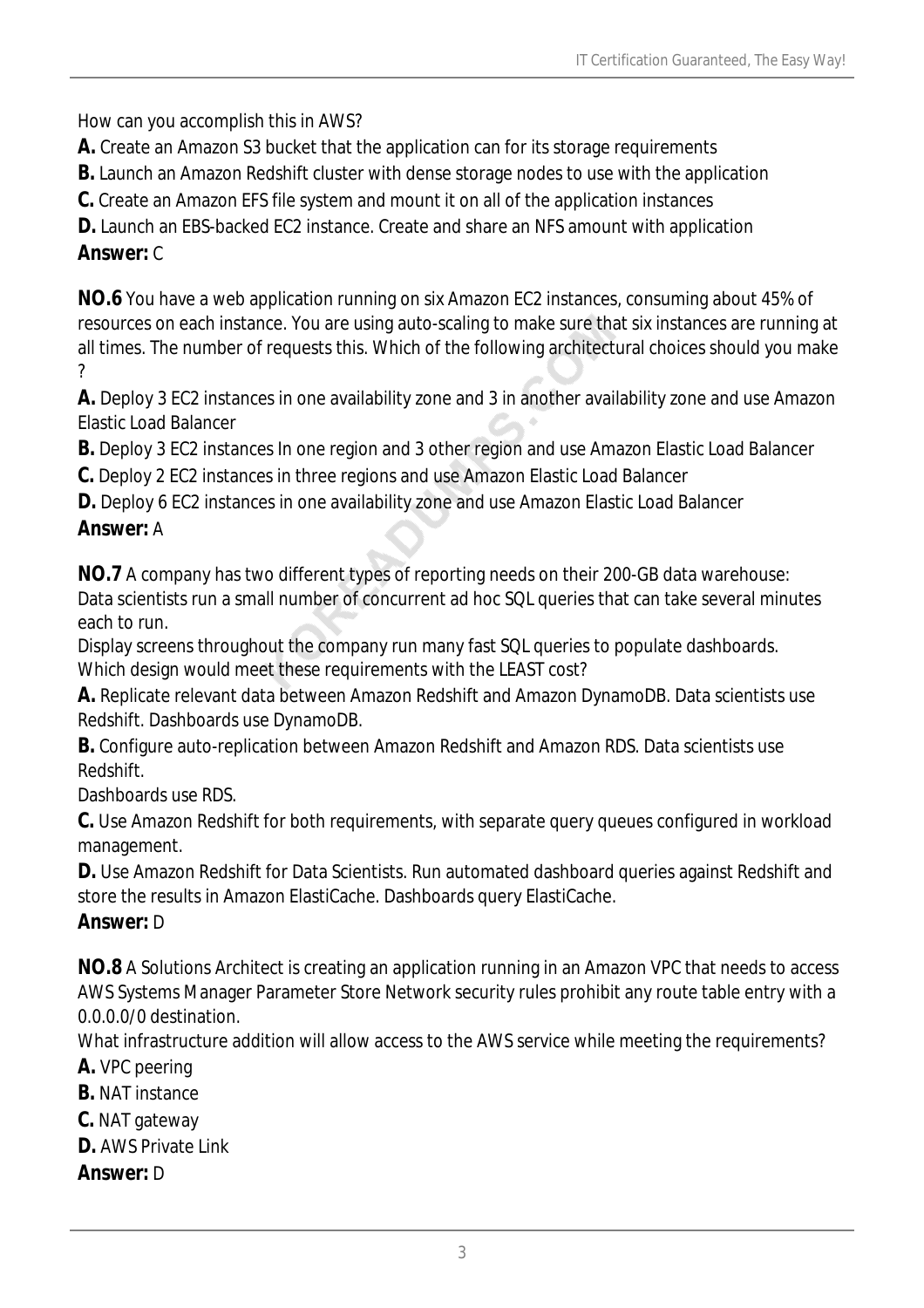**NO.9** A Solution Architect is reviewing an application that writes data to an Amazon DynamicDB table on a daily base Random table reads occur many times per second.

The company needs to allow thousands of low-latency reads and avoid any negative impact to the rest of the application.

What should the Solution Architect do to meets the company's' goals?

**A.** Use DynamoDB Accelerator to cache reads.

- **B.** Increase DynamoDB write capacity units.
- **C.** Add Amazon SQS to decouple requests.
- **D.** Add Amazon SQS to decouple requests.
- **E.** Implement Amazon Kinesis to decouple request

## *Answer:* B

**NO.10** A gaming application is heavily dependent o caching and uses Amazon ElasticCache for Redis. The application performance was recently degraded due to failure of the cache node.

What should a Solutions Architect recommend to minimize performance degradation it the future?

- **A.** Migrate from ElasticCache to Amazon RDS
- **B.** Configure automatic backup to save cache data
- **C.** Configure ElasticCache Multi-AZ with automatic failover
- **D.** Use Auto Scaling to provision cache nodes based on CPU usage

## *Answer:* C

**NO.11** An application launched on Amazon EC2 instances needs to publish personally identifiable information (PII) about customers using Amazon SNS. The application is launched in private subnets within an Amazon VPC.

Which is the MOST secure way to allow the application to access service endpoints in the same region?

- **A.** Use an internet gateway
- **B.** Use AWS Private link.
- **C.** Use a NAT gateway
- **D.** Use a proxy instance.

*Answer:* B

**NO.12** A workload consists of downloading an image from an Amazon S3 bucket, processing the image, and moving to another Amazon S3 bucket. An Amazon EC2 instance runs a scheduled task every hour to perform the operation.

How should a Solutions Architect redesign the process so that it is highly available?

- **A.** Change the Amazon EC2 instance to compute optimized
- **B.** Launch a second Amazon EC2 instance to monitor the health of the first
- **C.** Trigger a Lambda function when a new object is uploaded
- **D.** Install copy the images to an attached Amazon EBS volume

# *Answer:* C

**NO.13** A new application is being deployed on Amazon EC2. The application needs to read/write up to 3 TB of data lo an external data store and requires read-after-write consistency across all AWS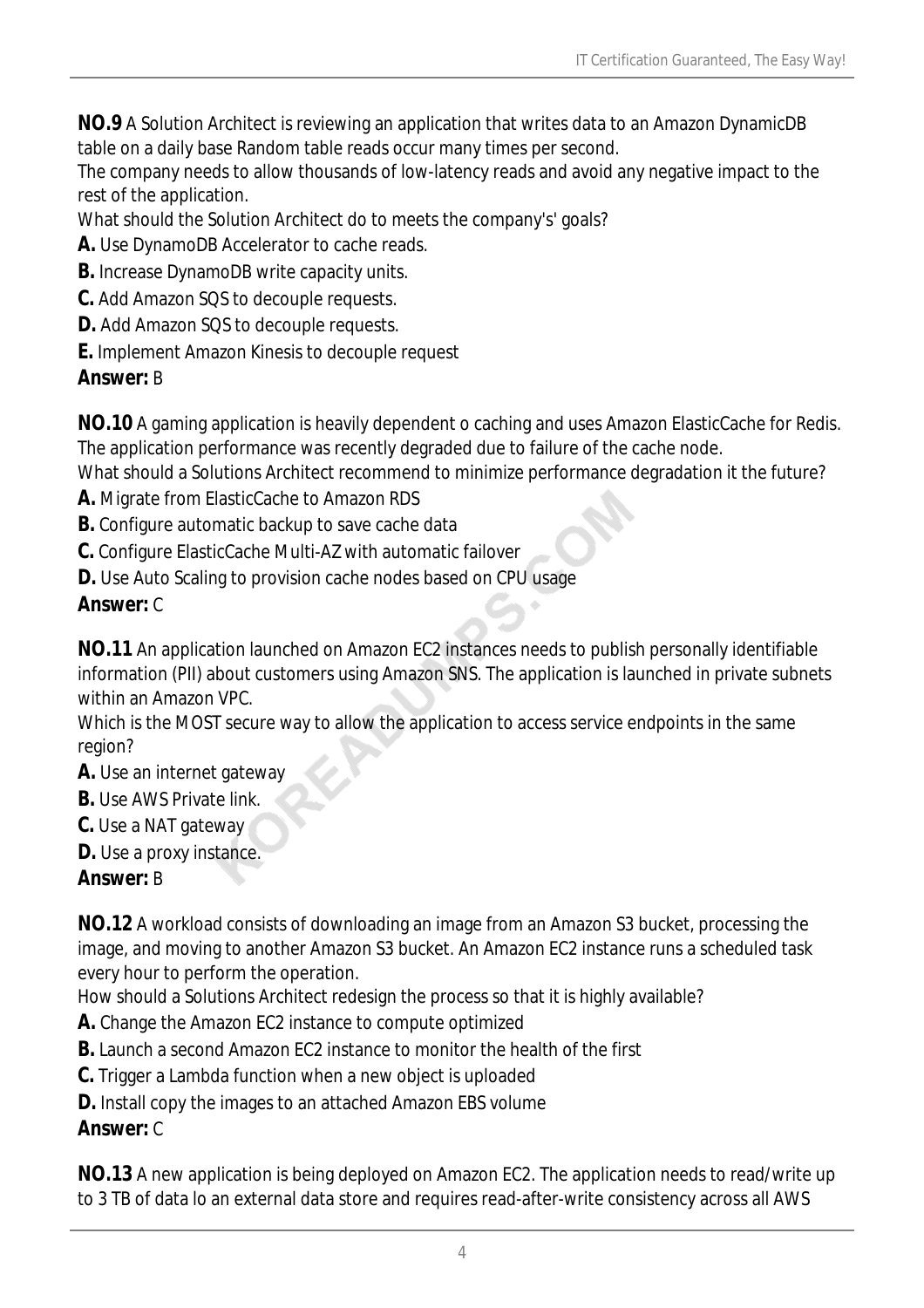regions for writing new objects into this data store. Which is the MOST cost-effective data storage service that meets these requirements?

- **A.** Amazon EBS
- **B.** Amazon Glacier
- **C.** Amazon EFS
- **D.** Amazon S3

#### *Answer:* D

#### Explanation

Amazon S3 Glacier is an extremely low-cost storage service that provides secure, durable, and flexible storage for data backup and archival. With Amazon S3 Glacier, customers can reliably store their data for as little as

\$0.004 per gigabyte per month. Amazon S3 Glacier enables customers to offload the administrative burdens of operating and scaling storage to AWS, so that they don't have to worry about capacity planning, hardware provisioning, data replication, hardware failure detection and repair, or timeconsuming hardware migrations.

**NO.14** As part of a migration strategy, a Solutions Architect needs to analyze workloads that can be optimized for performance and cost. The Solutions Architect has identified a stateless application that serves static content as a potential candidate to move to the cloud. The Solutions Architect has the flexibility to choose an identity solution between Facebook, Twitter, and Amazon. Which AWS solution offers flexibility and ease of use, and the LEAST operational overhead for this migration?

**A.** Use AWS Identity and Access Management (IAM) for managing identities, and migrate the application to run on Amazon S3, Amazon API Gateway, and AWS Lambda.

**B.** Use a third-party solution for managing identities, and migrate the application to run on Amazon S3, EC2 Spot Instances, and Amazon EC2.

**C.** Use Amazon Cognito for managing identities, and migrate the application to run on Amazon S3, Amazon API Gateway, and AWS Lambda.

**D.** Use Amazon Cognito for managing identities, and migrate the application to run on Amazon S3, EC2 Spot Instances, and Amazon EC2.

## *Answer:* A

**NO.15** What is required in order to make a single web server in VPC (Virtual Private Cloud) publicity accessible?

Choose 4 answers

- **A.** Configure an internet gateway
- **B.** Associate an Elastic IP to the web server
- **C.** Set up a NAT instance

**D.** Alter the web server's security group to allow inbound web traffic on ports being used to serve web traffic

- **E.** Configure the routing table of the subnet
- **F.** Add a CNAME record to your Route 53 hosted zone

*Answer:* A B D E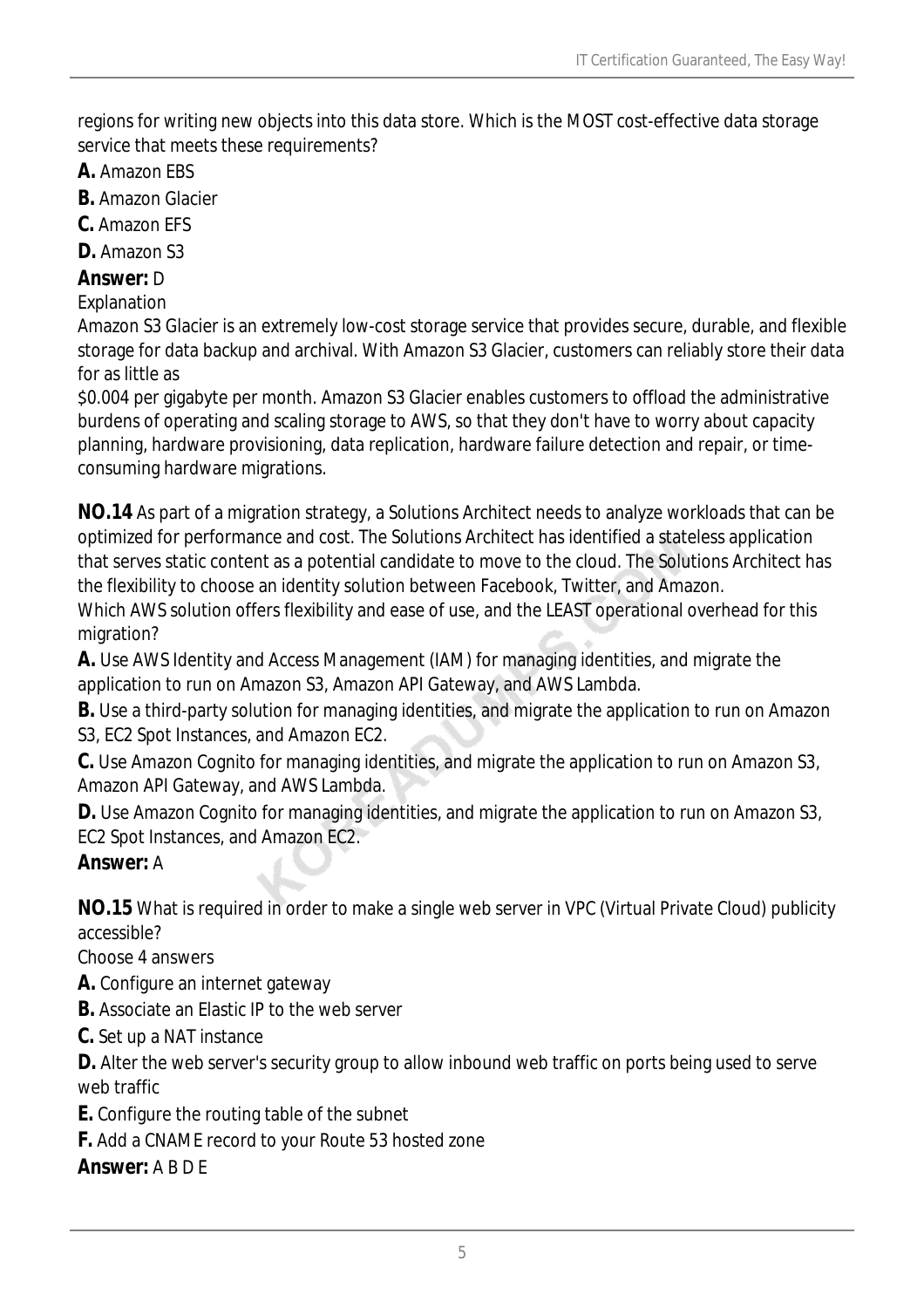**NO.16** An internet-facing multi-tier web application must be highly available. An ELB Classic Load Balancer is deployed in front of the web tier. Amazon EC2 instances at the web application tier are deployed evenly across two Availably Zones. The database is deployed using RDS Multi-AZ. A NAT instance is launched for Amazon EC2 instances and database resources to access the Internet. These instances are not assigned with public IP addresses.

Which component poses a potential single point of failure in this architecture?

- **A.** Amazon EC2
- **B.** NAT instance
- **C.** ELB Classic Load Balancer
- **D.** Amazon RDS
- *Answer:* C

**NO.17** A company is migrating on-premises database to AWS. The company's backend application produces a large amount of database queries for reporting purposes, and the company wants to offload some of these reads to a Read Replica, allowing the primary to continue performing efficiently.

Which AWS database platforms will accomplish this? (Select TWO.)<br> **A.** Amazon RDS for Oracle<br> **B.** Amazon RDS for PostgreSQL<br> **C.** Amazon RDS for MariaDB<br> **D.** Amazon DynamoDB<br> **E.** Amazon RDS for Microsoft <u>SOU</u><br> **Answer:** 

- **A.** Amazon RDS for Oracle
- **B.** Amazon RDS for PostgreSQL
- **C.** Amazon RDS for MariaDB
- **D.** Amazon DynamoDB
- **E.** Amazon RDS for Microsoft SQL Server

## *Answer:* B D

**NO.18** A Solution Architect is building an application that will run for eight hours, Monday through Friday. This application will also run a weekly batch process every Saturday night that consistently takes four hours to complete.

Which is the MOST cost- effective computer solution?

- **A.** Spot Instances
- **B.** Standard Reserved Instances
- **C.** On-Demand Instances
- **D.** Scheduled Reserved Instances

## *Answer:* D

**NO.19** A media company asked a Solutions Architect to design a highty available storage solution to serve as a centralized document store for their Amazon EC2 instances. The storage solution needs to be POSIX-compliant scale dynamically and be able to serve up to 100 concurrent EC2 instances. Which solution meets these requirements?

**A.** Create an Amazon S3 bucket and store all of the documents in this bucket.

**B.** Create an Amazon EBS volume and allow multiple users to mount that volume to their EC2 instance(s)

- **C.** Use Amazon Glacier to store all of the documents
- **D.** Create an Amazon Elastic File System (Amazon EFS) to store and share the documents.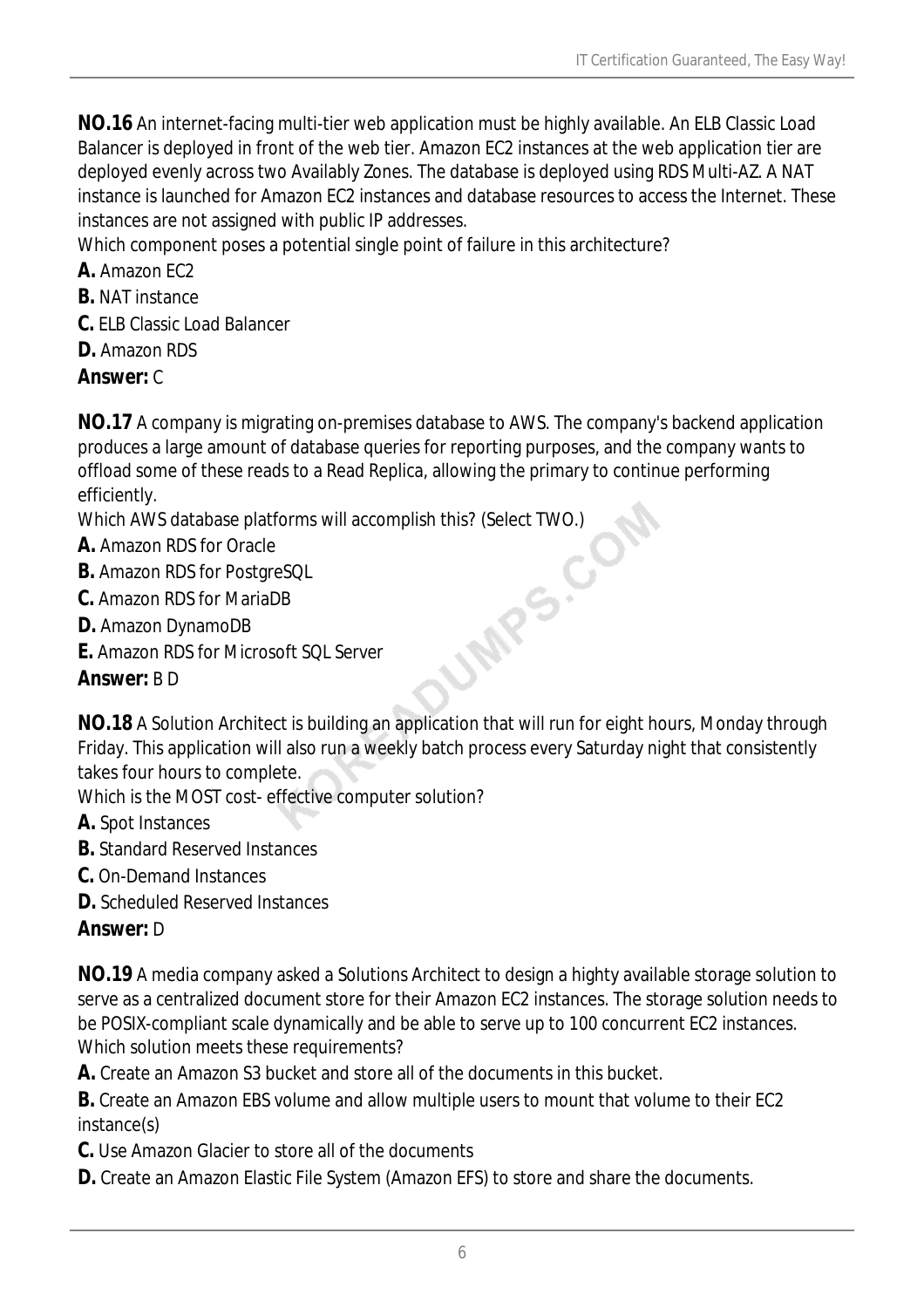## *Answer:* D

**NO.20** A team has developed a new web application in an AWS Region that has three Availability Zones: AZ-a, AZ-b, and AZ-c. This application must be fault tolerant and needs at least six Amazon EC2 instances running at all times. The application must tolerate the loss of connectivity to any single Availability Zone so that the application can continue to run.

Which configurations will meet these requirements? (Select TWO )

**A.** AZ-a with six EC2 instances, AZ-b with six EC2 instances, and AZ-c with no EC2 instances.

**B.** AZ-a with four EC2 instances, AZ-b with two EC2 instances, and AZ-c with two EC2 instances.

**C.** AZ-awith two EC2 instances, AZ-b with two EC2 instances, and AZ-c with two EC2 instances.

**D.** AZ-a with three EC2 instances, AZ-b with three EC2 instances, and AZ-c with no EC2 instances.

**E.** AZ-awith three EC2 instances,AZ-bwith three EC2 instances, andAZ-c with three EC2 instances. *Answer:* C E

**NO.21** An application hosted on AWS uses object storage for storing internal reports that are accessed daily by the CFO Currently, these reports are publicly available. How should a Solutions Architect re-design this architecture lo prevent unauthorized access to these reports?

**A.** Encrypt the files on the client side and store the files on Amazon Glacier, then decrypt the reports on the client side.

**B.** Move the files to Amazon ElastiCache and provide a username and password for downloading the reports.

**C.** Specify the use of AWS KMS server-side encryption at the time of an object creation on Amazon S3.

**D.** Store the files on Amazon S3 and use the application to generate S3 pre-signed URLs to users. *Answer:* D

**NO.22** A company is running a series of national TV campaigns. These 30 second advertisements will introduce sudden traffic peaks targeted at a Node .js application. The company experts traffic to increase from five requests each minute to more than 5,000 requests each minutes.

Which AWS service should a Solution Architecture use to ensure traffic surges can be handled? **A.** AWS Lambda

**B.** Amazon ElasticCache

**C.** Size EC2 instance to handle peak load

**D.** An Auto Scaling group for EC2 instance.

## *Answer:* A

**NO.23** A company is launching a static website using the zone apex (mycompany.com). The company wants to use Amazon Route 53 for DNS. Which steps should the company perform to implement a scalable and cost-effective solution? (Select TWO)

**A.** Host the website on an Amazon EC2 instance with ELB and Auto Scaling, and map a Route S3 abas record to the ELB endpoint

**B.** Host the website using AWS Elastic Beanstalk, and map a Route 53 alias record to the Beanstalk stack.

**C.** Host the website on an Amazon EC2 instance, and map a Route 53 alias record to the public IP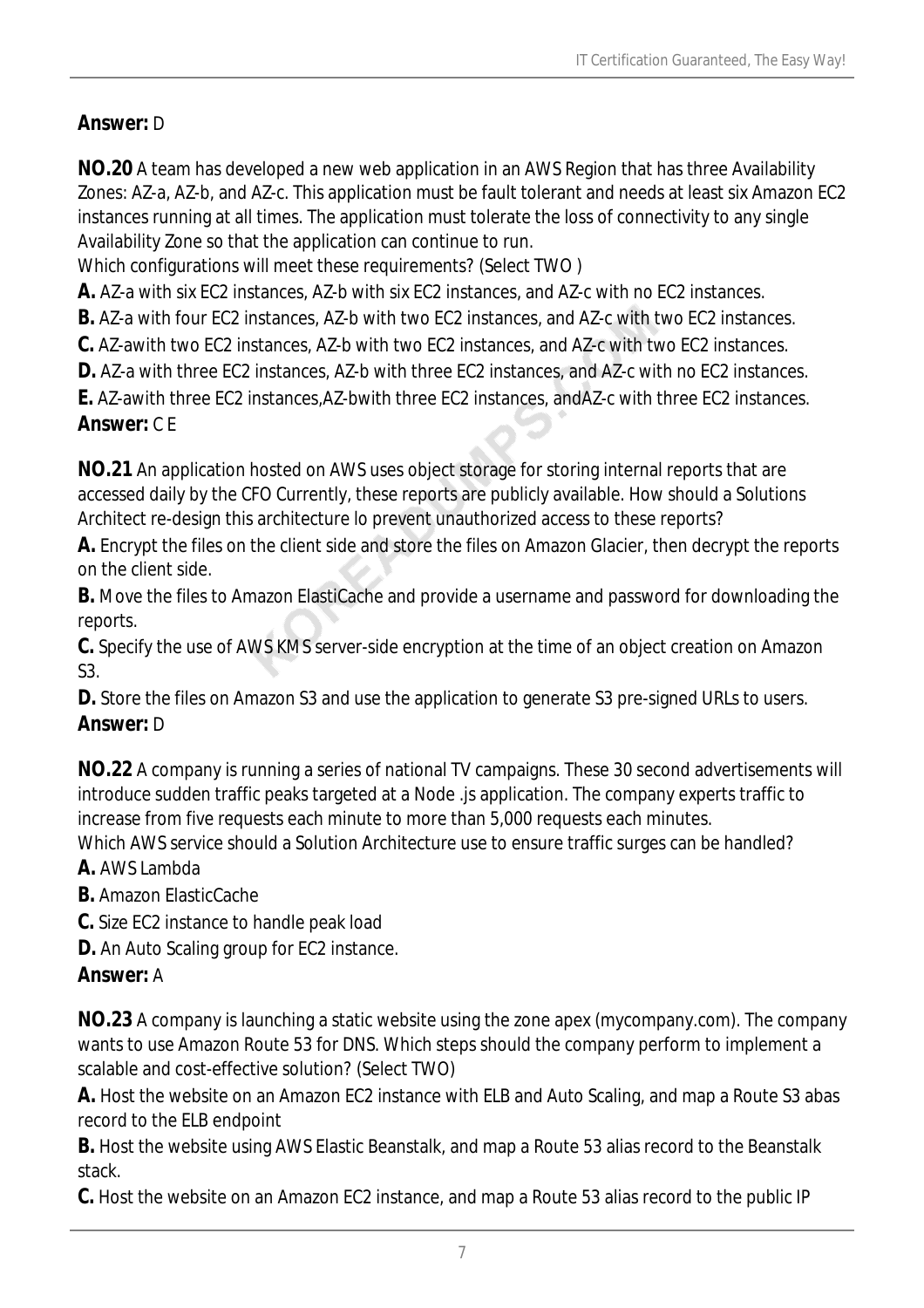address of the Amazon EC2 instance.

**D.** Serve the website from an Amazon S3 bucket and map a Route 53 alias record to the website endpoint

**E.** Create a Route 53 hosted zone, and set the NS records of the domain to use Route 53 name servers.

#### *Answer:* A D

**NO.24** A company collects click-stream data from amazon EC2 instances that are in an auto scaling group. The age data feeds a centralized dashboard and is critical to the company's business. Which method will help ensure data is collected before an auto scaling policy terminates an instance from the auto scaling group?

- **A.** Use Auto Scaling lifecycle hooks
- **B.** Trigger Amazon S3 event notifications
- **C.** Implement Amazon kinesis as a log collector
- **D.** Snapshot the Amazon EC2 instance Elastic Block Store volumes

#### *Answer:* A

**NO.25** A customer needs corporate IT governance and cost oversight of all AWS resources consumed by its divisions.

The divisions wants to maintain administrative control of the discrete AWS resources they consume and keep those resources separate from the resources of other divisions. Which of the following options, when used together, will support the autonomy/control of divisions while enabling corporate IT to maintain governance and oversight? Choose 2 answers

**A.** Enable IAM cross-account access for all corporate IT administrators in each child account.

- **B.** Create separate VPCs for each division within the corporate IT AWS account
- **C.** Use AWS Consolidated Billing and disable AWS root account access for the child accounts
- **D.** Use AWS Consolidated billing to link the divisions accounts to a parent corporate account

**E.** Write all child AWS CloudTrail and Amazon CloudWatch logs to each child account's Amazon S3 log bucket

#### *Answer:* C E

**NO.26** A Solutions Architect is building a multi-tier website. The web servers will be in a public subnet, and the database servers will be in a private subnet. Only the web servers can be accessed from the internet.

The database servers must have Internet access for software updates. Which solution meets these requirements?

**A.** Assign Elastic IP addresses to the database instances

**B.** Allow Internet traffic on the private subnet through the network ACL

**C.** Use a NAT Gateway.

**D.** Use an egress-only internet Gateway

#### *Answer:* C

**NO.27** An insurance company stores all documents related to annual policies for the duration of the policies. The documents are created once and then stored until they are required, typically at the end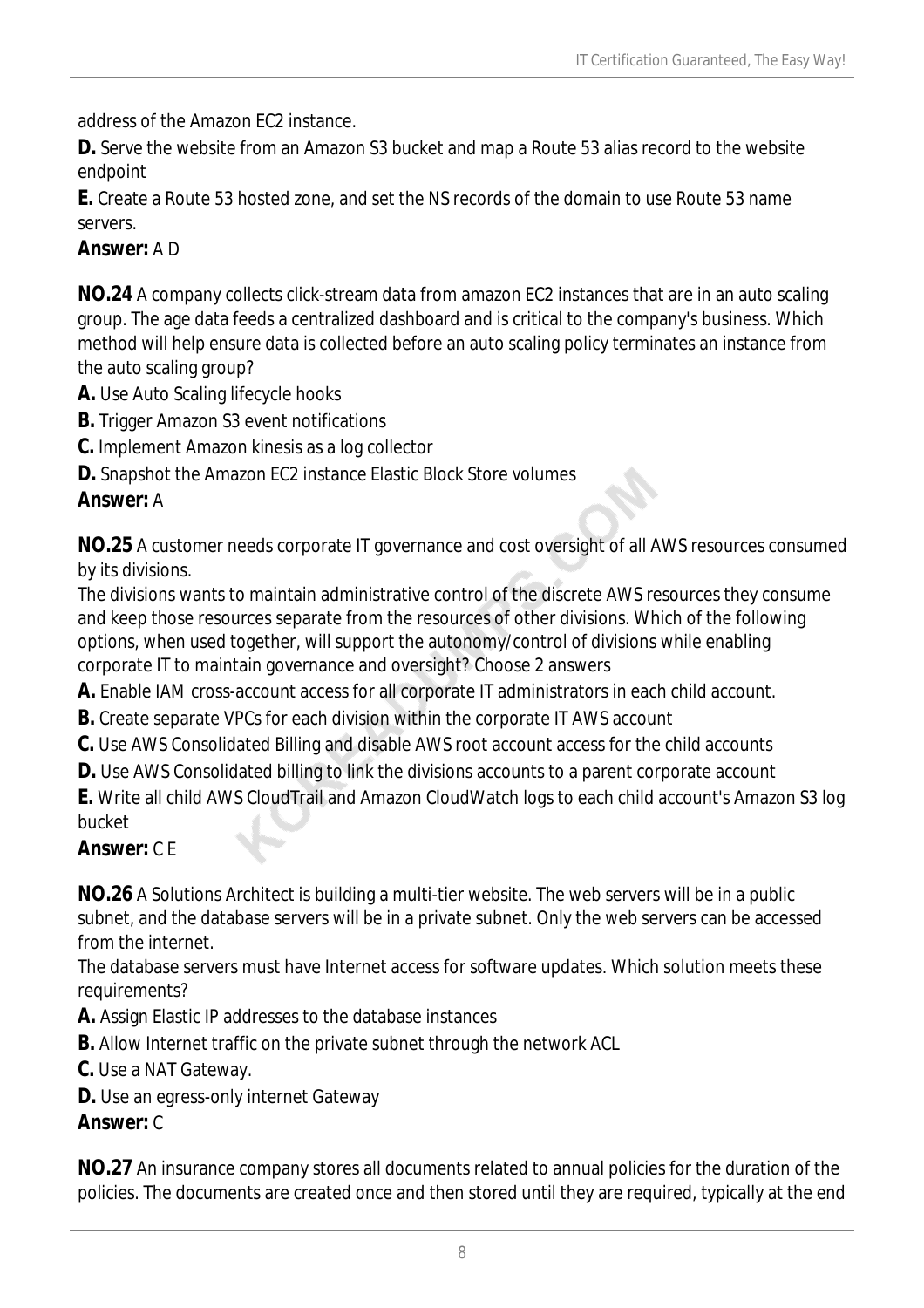of the policy. A document must be capable of being retrieved immediately. The company is now moving their document management to the AWS Cloud.

Which service should a Solutions Architect recommend as a cost-effective solution that meets the company's requirements?

- **A.** Amazon RDS MySQL
- **B.** Amazon S3 Standard-Infrequent Access
- **C.** Amazon Glacier
- **D.** Amazon S3 Standard

#### *Answer:* B

**NO.28** How can you secure data at rest on an EBS volume?

- **A.** Attach the volume to an instance using EC2's SSL interface.
- **B.** Write the data randomly instead of sequentially.
- **C.** Encrypt the volume using the S3 server-side encryption service.
- **D.** Create an IAM policy that restricts read and write access to the volume.
- **E.** Use an encrypted file system on top of the EBS volume.

## *Answer:* E

**NO.29** A company's new web application running on Amazon EC2 across multiple Availability Zones (AZs) will be heavily accessed during regular business hours After business hours, usage will be minimal. What fleet-scaling approach should be used to size the EC2 fleet to handle the traffic demands?

- **A.** Manual scaling across all AZs
- **B.** Provisioning tor peak traffic
- **C.** Scheduled scaling
- **D.** Programmatic termination of all instances in one AZ during off-peak hours

## *Answer:* C

**NO.30** A Solutions Architect is designing a solution to store a large quantity of event data in Amazon S3. The Architect anticipates that the workload will consistently exceed 100 requests each second. What should the Architect do in Amazon S3 to optimize performance?

- **A.** Randomize a key name prefix.
- **B.** Store the event data in separate buckets.
- **C.** Randomize the key name suffix.
- **D.** Use Amazon S3 Transfer Acceleration.

## *Answer:* A

Explanation

Reference https://docs.aws.amazon.com/AmazonS3/latest/dev/request-rate-perfconsiderations.html

**NO.31** A company is writing a new service running on Amazon EC2 that must create thumbnail images of thousands of images in a large archive. The system will write scratch data to storage during the process.

Which storage service is best suited for this scenario?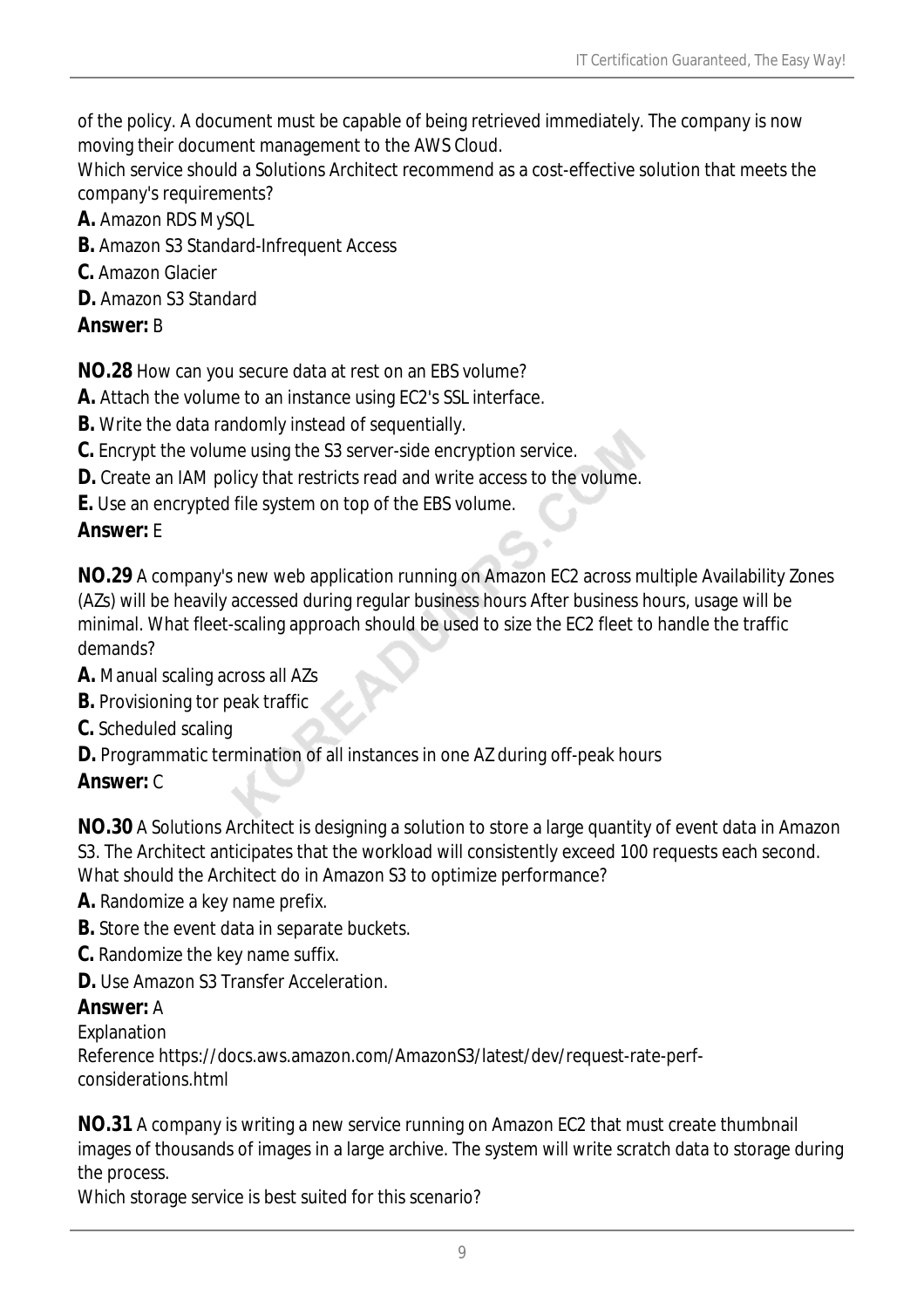- **A.** EC2 instance store
- **B.** Amazon EFS
- **C.** Amazon CloudSearch
- **D.** Amazon EBS Throughput Optimized HDD (st1)

#### *Answer:* B

**NO.32** You have a content management system running on an Amazon EC2 instance that is approaching 100% CPU utilization. Which option will reduce load on the Amazon EC2 instance?

- **A.** Create a new load balancer, and register the Amazon EC2 instqance with it
- **B.** Create a CloudFront distribution, and configure the Amazon EC2 instance as the origin
- **C.** Create an Auto Scaling group from the instance using the CreateAutoScalingGroup action

**D.** Create a launch configuration from the instance using the CreateLaunchConfiguration action

#### *Answer:* C

**NO.33** An application running in a private subnet accesses an Amazon DynamoDB table. There is a security requirement that the data never leave the AWS network.

How should this requirement be met?

- **A.** Configure a network ACL on DynamoDB to limit traffic to the private subnet
- **B.** Enable DynamoDB encryption at rest using an AWS KMS key.
- **C.** Add a NAT gateway and configure the route table on the private subnet
- **D.** Create a VPC endpoint for DynamoDB and configure the endpoint policy

#### *Answer:* D

**NO.34** A client has set up an Auto Scaling group associated with a load balancer. The client has noticed that instances launched by the Auto Scaling group are reported unhealthy as the result of an Elastic Load Balancing (ELB) health check, but these unhealthy instances are not being terminated. What can a Solutions Architect do to ensure that the instances marked unhealthy will be terminated and replaced?

**A.** Increase the value for the health check interval set on the ELB load balancer.

- **B.** Change the thresholds set on the Auto Scaling group health check.
- **C.** Change the health check type to ELB for the Auto Scaling group.
- **D.** Change the health check set on the ELB load balancer to use TCP rather than HTTP checks.

# *Answer:* B

**NO.35** A Solutions Architect is designing a Lambda function that calls an API to list all running Amazon RDS instances.

How should the request be authorized?

- **A.** Create an IAM access and secret key, and store it in the Lambda function.
- **B.** Create an IAM role to the Lambda function with permissions to list all Amazon RDS instances.
- **C.** Create an IAM role to Amazon RDS with permissions to list all Amazon RDS instances.
- **D.** Create an IAM access and secret key, and store it in an encrypted RDS database.

## *Answer:* C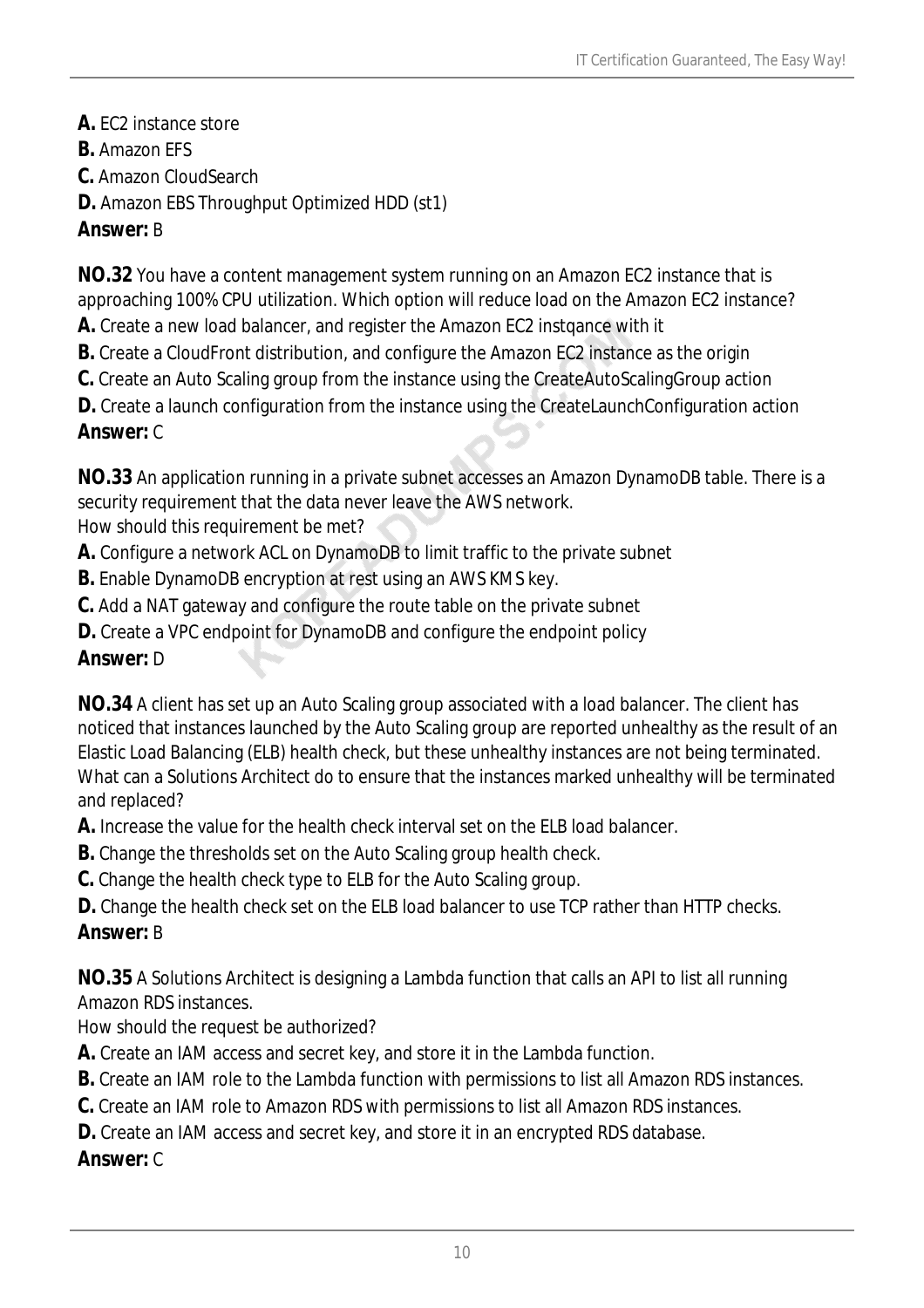**NO.36** An Organization has a long-running image processing application that runs on Spot Instances that will terminated when interrupted. A highly available workload must be designed to respond to Spot Instance interruption notices. The solution must include a two-minute warning when there is not enough capacity.

How can these requirements be met?

**A.** Use Amazon CloudWatch Events to invoke an AWS Lambda function that can launch On-Demand **Instances** 

**B.** Regularly store data from the application on Amazon DynamoDB. Increase the maximum number of instances in the AWS Auto Scaling group.

**C.** Manually place a bid for additional Spot Instances at a higher price in the same AWS Region and Availability Zone

**D.** Ensure that the Amazon Machine Image associated with the application has the latest configurations for the launch configuration

#### *Answer:* A

**NO.37** A company runs a legacy application with a single-tier architecture on an Amazon EC2 Instance. Disk I/O is low, with occasional small spikes during business hours. The company requires the instance to be stopped from 8 PM to 8 AM daily.

Which storage option is MOST appropriate for this workload?

**A.** Amazon EC2 instance storage

- **B.** Amazon EBS General Purpose SSD (gp2) storage
- **C.** Amazon S3
- **D.** Amazon EBS Provision IOPS SSD (io1) storage

## *Answer:* B

**NO.38** An instance is launched into a VPC subnet with the network ACL configured to allow all inbound traffic and deny all outbound traffic. The instance's security group is configured to allow SSH form any IP address and deny all outbound traffic. What changes need to be made to allow SSH access to the instance?

**A.** The outbound security group needs to be modified to allow outbound traffic

**B.** The outbound network ACL needs to be modified to allow outbound traffic

**C.** Both the outbound security group and outbound network ACL need to modified to allow outbound traffic

**D.** Nothing, it can be accessed from any IP using SSH

## *Answer:* C

**NO.39** A user in account A has created a bucket and added a bucket policy allowing all actions for a user in account

**B.** the user in account B has uploaded a file to the bucket, specifying Amazon S3 server-side encryption (SSE) and Amazon S3 reduced redundancy storage (RRS). Using the AWS management console, the user in account A attempts to download the file from the bucket but gets an "Access Denied" error. What is causing the error?

**A.** Account A user has not granted READ permission to itself

**B.** Account B user has not granted READ permission to account A user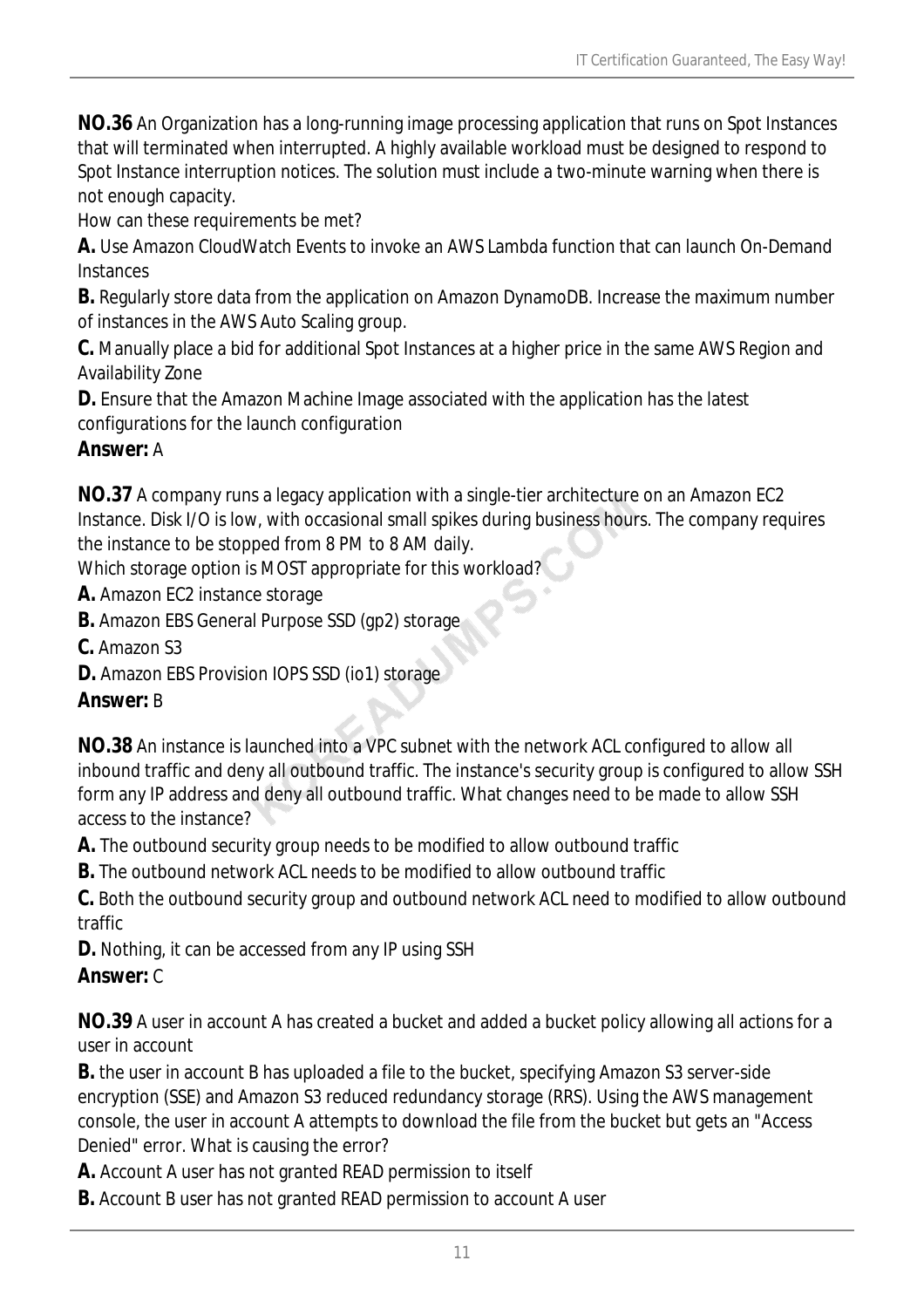**C.** SSE and RRS cannot be used on an object at the same time

**D.** An SSE object cannot be copied between two different accounts

# *Answer:* B

**NO.40** An organization is currently hosting a large amount of frequently accessed data consisting of key-value pairs and semi-structured documents in their data center. They are planning to move this data to AWS.

Which of one of the following services MOST effectively meets their needs?

- **A.** Amazon Redshift
- **B.** Amazon RDS
- **C.** Amazon DynamoDB
- **D.** Amazon Aurora

## *Answer:* C

**NO.41** A company uses Amazon S3 for storing a variety of files. A Solutions Architect needs to design a feature that will allow users to instantly restore any deleted files within 30 days of deletion. Which is the Most cost-efficient solution?

**A.** Create lifecycle policies that move the objects to Amazon Glacier and delete them after 30 days

**B.** Enable cross-region replication. Empty the replica bucket every 30 days using an AWS Lambda function

**C.** Enable versioning and create a lifecycle policy to remove expired versions after 30 days

**D.** Enable versioning and MFA Delete. Using a Lambda function, remove MFA delete from objects more than 30 days old

## *Answer:* C

**NO.42** A credit card processing application, hosted on an on-premises server, needs to communicate directly with a database hosted on an Amazon EC2 instance running in a private subnet of a VPC. Compliance requirement state that end-to-end communication should be encrypted. Which solution will ensure that this requirement is met?

**A.** Use HTTPS for traffic over VPC peering between the VPC and the on-premises datacenter

**B.** Use HTTPS for traffic over the internet between the on-premises server and the Amazon EC2 instance

**C.** Use HTTPS for traffic over a VPN connection between the VPC and the on-premises datacenter

**D.** Use HTTPS for traffic over gateway VPC endpoints that have configured for the Amazon EC2 instance

# *Answer:* C

**NO.43** Which of the following statements are true about Amazon Route 53 resource records? Choose 2 answers

**A.** An Alias record can map one DNS name to another Amazon Route 53 DNS name.

**B.** A CNAME record can be created for your zone apex.

**C.** An Amazon Route 53 CNAME record can point to any DNS record hosted anywhere.

**D.** TTL can be set for an Alias record in Amazon Route 53.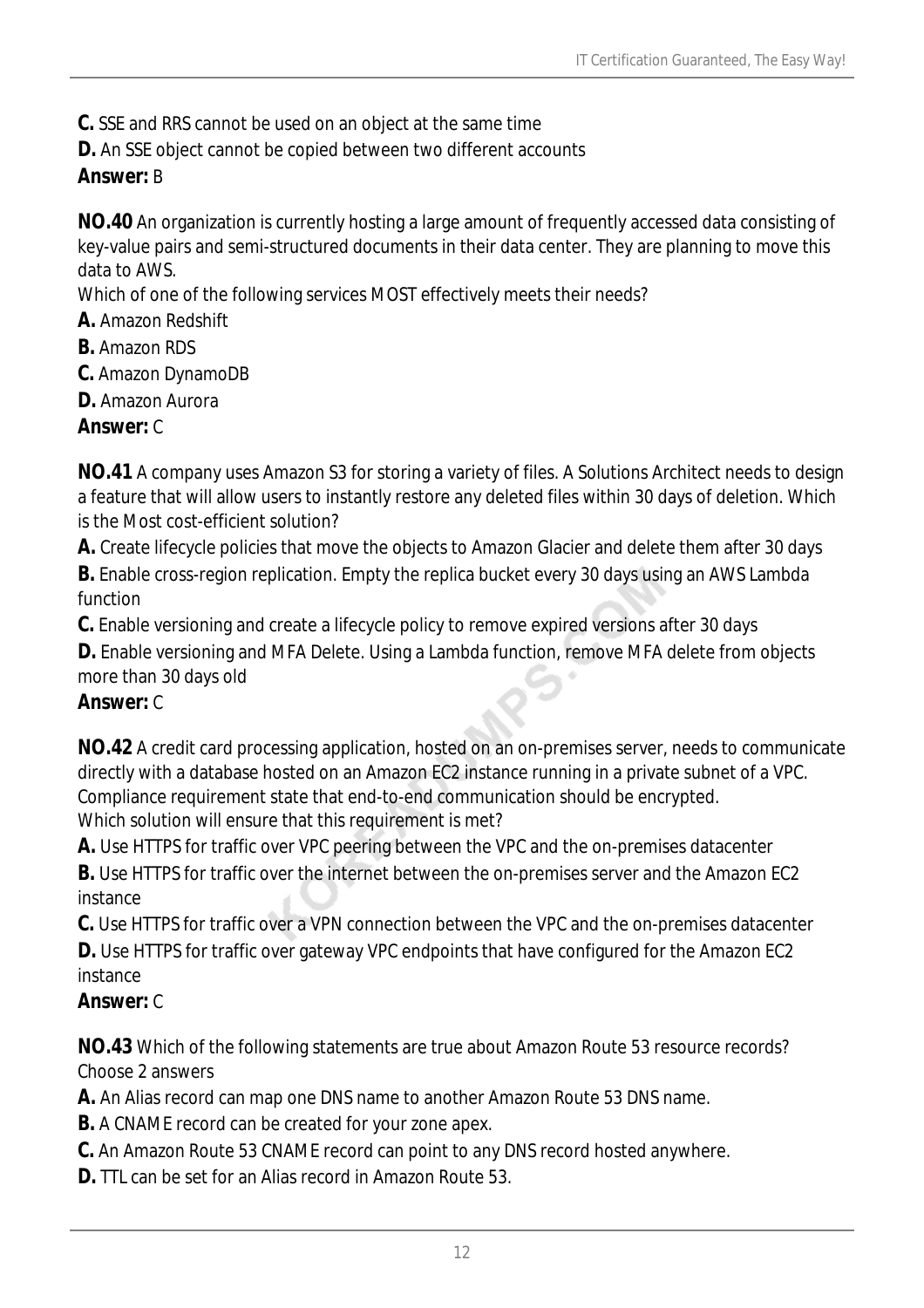**E.** An Amazon Route 53 Alias record can point to any DNS record hosted anywhere.

#### *Answer:* A C

Explanation

https://aws.amazon.com/route53/faqs/

Amazon Route 53 offers 'Alias' records (an Amazon Route 53-specific virtual record). Alias records are used to map resource record sets in your hosted zone to Amazon Elastic Load Balancing load balancers, Amazon CloudFront distributions, AWS Elastic Beanstalk environments, or Amazon S3 buckets that are configured as websites.

Alias records work like a CNAME record in that you can map one DNS name (example.com) to another

'target' DNS name (elb1234.elb.amazonaws.com).

http://docs.a

ws.amazon.com/Route53/latest/DeveloperGuide/resource-record-sets-choosing-alias-non-alias.html A CNAME record can point to any DNS record hosted anywhere, including to the resource record set that Amazon Route 53 automatically creates when you create a policy record.

**NO.44** You are migrating a MySQL database to Amazon RDS. You have allocated enough block storage for the initial migration. You expect data storage requirements to grow slowly over time: How can you expand the storage capacity of your Amazon RDS database instance in the future?

**A.** Allocate additional storage as needed. Plan for a brief database outage during the allocation.

**B.** Migrate the data base to a larger instance type as needed. Plan for a period of reduced performance during the migration

**C.** Migrate the database to a larger instance type as needed. Plan for a brief database outage during the migration

**D.** Allocate additional storage as needed. Plan for a period of reduced performance during the allocation

## *Answer:* C

**NO.45** You need a solution to distribute traffic evenly across all of the containers for a task running on Amazon ECS.

Your task definitions define dynamic host port mapping for your containers. What AWS feature provides this functionality?

- **A.** All elastic Load balancing instances support dynamic host port mapping
- **B.** Application load balancers support dynamic host port mapping
- **C.** CloudFront custom origins support dynamic host port mapping
- **D.** Classic load balancers support dynamic host port mapping

## *Answer:* B

**NO.46** A Solutions Architect is designing a ride-sharing application. The application needs consistent and single-digit millisecond latency In addition the application must integrate with a highly scalable and fully managed database service to track GPS coordinates and user data for all nodes. Which database service should the Solutions Architect use to meet these performance requirements ?

- **A.** Amazon RDS
- **B.** Amazon Redshift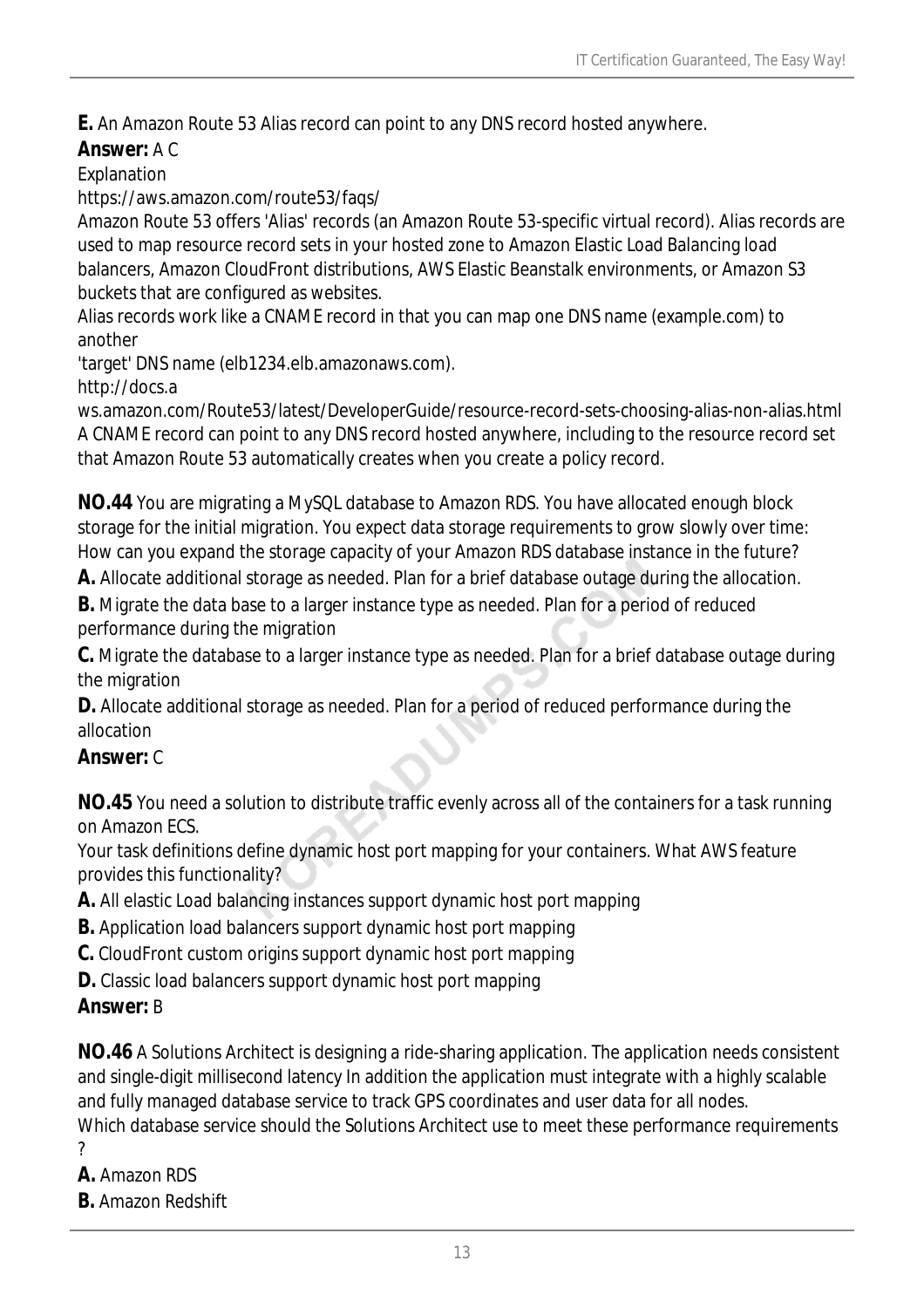- **C.** Amazon DynamoDB
- **D.** Amazon Aurora
- *Answer:* C

**NO.47** During performance testing of an application, the Amazon RDS database caused a performance bottleneck.

What steps can be taken to improve the database performance? (Choose two.)

- **A.** Change the RDS database instance to multiple Availability Zones.
- **B.** Scale up to a larger RDS instance type.
- **C.** Redirect read queries to RDS read replicas.
- **D.** Scale out using an Auto Scaling group for RDS.
- **E.** Use RDS in a separate AWS Region.

#### *Answer:* B C

**NO.48** After reviewing their logs, a startup company noticed larger, random spikes in traffic to their web application.

The company wants to configure a cost-efficient Auto Scaling solution to support high availability of the web application. Which scaling plan should a Solution Architect recommend to meet the company's needs?

- **A.** Dynamic
- **B.** Scheduled
- **C.** Manual
- **D.** Lifecycle

## *Answer:* A

**NO.49** A Solution Architect is designing a disaster recovery solution for a 5 TB Amazon Redshift cluster. The recovery site must be at least 500 miles (805 kilometers) from the live site. How should the Architect meet these requirements?

**A.** Use AWS CloudFormation to deploy the cluster in a second region.

**B.** Take a snapshot of the cluster and copy it to another Availability Zone.

- **C.** Modify the Redshift cluster to span two regions.
- **D.** Enable cross-region snapshots to a different region.

## *Answer:* C

**NO.50** A company's Data Analysis team needs to perform real-time complex queries against a database. As the team grows, the complex queries are slowing down production transactions. The current environment has an Amazon RDS database with the largest instance type and is still experiencing performance issues.

Which solution will reduce costs and resolve the performance issues?

**A.** Implement an Amazon RDS Read Replica of the production database to be used by the Data Analysis team and reduce the RDS database instance size.

**B.** Implement Amazon ElastiCache and run the query against ElastiCache directly

**C.** Implement Amazon EC2 instances to run a cluster of the production database and remove the RDS database instance.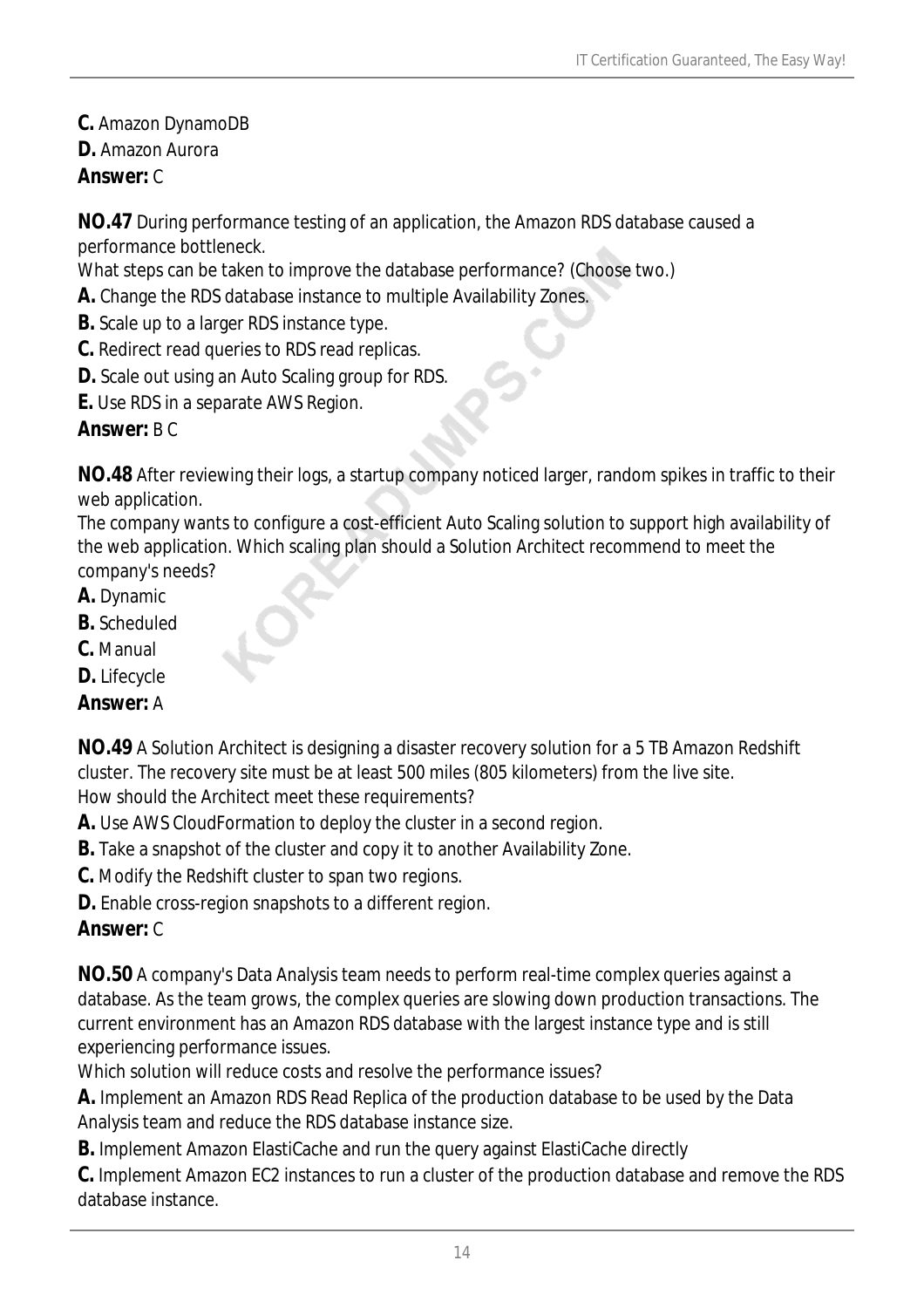**D.** Implement a larger Amazon RDS database instance type and apply Reserved Instances by submitting a limit increase request

## *Answer:* B

**NO.51** A company needs to deploy services to an AWS region which they have not previously used. The company currently has an AWS identity and Access Management (IAM) role for the Amazon EC2 instances, which permits the instance to have access to Amazon DynamoDB. The company wants their EC2 instances in the new region to have the same privileges. How should the company achieve this?

**A.** Create a new IAM role and associated policies within the new region

**B.** Assign the existing IAM role to the Amazon EC2 instances in the new region

**C.** Copy the IAM role and associated policies to the new region and attach it to the instances

**D.** Create an Amazon Machine Image (AMI) of the instance and copy it to the desired region using the AMI Copy feature

#### *Answer:* B

**NO.52** How can an EBS volume that is currently attached to an EC2 instance be migrated from one Availability Zone to another?

**A.** Simply create a new volume in the other AZ and specify the original volume as the source

**B.** Detach the volume and attach it to another EC2 instance in the other AZ

**C.** Create a snapshot of the volume, and create a new volume from the snapshot in the other AZ

**D.** Detach the volume, then use the ec2-migrate-volume command to move it to another AZ *Answer:* C

**NO.53** A Lambda function must execute a query against an Amazon RDS database in a private subnet. Which steps are required to allow the Lambda function to access the Amazon RDS database (Select TWO.)

- **A.** Create a VPC Endpoint for Amazon RDS
- **B.** Create the Lambda function within the Amazon RDS VPC.

**C.** Change the ingress rules of Lambda security group, allowing the Amazon RDS security group

**D.** Change the ingress rules of the Amazon RDS security group, allowing the Lambda security group

**E.** Add an Internet Gateway (IGW) to the VPC route the private subnet to the IGW

## *Answer:* A D

**NO.54** A company needs to store data for 5 years The company will need to have immediate and highly available access to the data at any point in time, but will not require frequent access. What lifecycle action should be taken to meet the requirements while reducing costs?

**A.** Transition objects from Amazon S3 Standard to Amazon S3 StandardInfrequent Access (S3 Standard-IA)

**B.** Transition objects to expire after 5 years

**C.** Transition objects from Amazon S3 Standard to Amazon S3 One ZoneInfrequent Access (S3 One Zone-IA).

**D.** Transition objects from Amazon S3 Standard to the GLACIER storage class.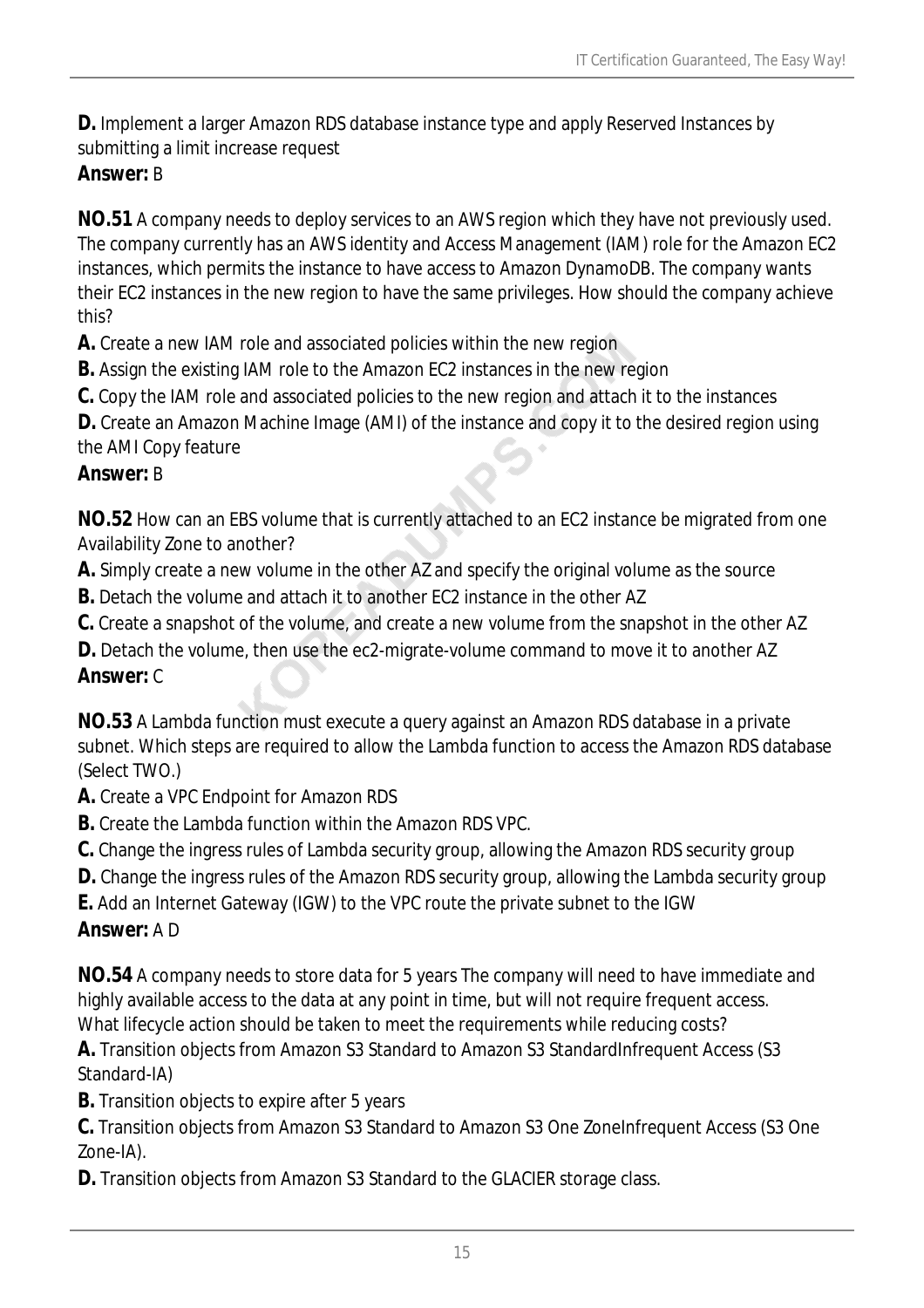## *Answer:* A

**NO.55** An e-commerce application is hosted in AWS. The last time a new product was launched, the application experienced a performance issue due to an enormous spike in traffic. Management decided that capacity must be doubled the week after the product is launched.

Which is the MOST efficient way for management to ensure that capacity requirements are met? **A.** Add a Step Scaling policy.

**B.** Add a Dynamic Scaling policy.

- **C.** Add a Scheduled Scaling action.
- **D.** Add Amazon EC2 Spot Instances.

## *Answer:* A

**NO.56** You have a distributed application that periodically processes large volumes of data across multiple Amazon EC2 Instances. The application is designed to recover gracefully from Amazon EC2 instance failures. You are required to accomplish this task in the most cost-effective way. Which of the following will meet your requirements?

 $\infty$ 

- **A.** Spot Instances
- **B.** Reserved instances
- **C.** Dedicated instances
- **D.** On-Demand instances

## *Answer:* A

**NO.57** A customer need to capture all client connection information from their load balancer every five minutes. The company wants to use this data for analyzing traffic patterns and troubleshooting their applications. Which of the following options meets the customer requirements?

- **A.** Enable access logs on the load balancer
- **B.** Enable Amazon CloudWatch metrics on the load balancer
- **C.** Enable AWS CloudTrail for the load balancer
- **D.** Install the Amazon CloudWatch logs agent on the load balancer

## *Answer:* A

**NO.58** A customer set up an Amazon VPC with one private subnet and one public subnet with a NAT gateway The VPC will contain a group of Amazon EC2 instances. All instances will configure themselves at startup by downloading a bootstrap script from an Amazon S3 bucket with a policy that only allows access from the customer's Amazon EC2 instances and then deploys an application through GIT A Solutions Architect has been asked to design a solution that provides the highest level of security regarding network connectivity to the Amazon EC2 instances.

How should the Architect design the infrastructure?

**A.** Place the Amazon EC2 instances in the public subnet, with no EIPs; route outgoing traffic through the internet gateway.

**B.** Place the Amazon EC2 instances in a public subnet, and assign EIPs; route outgoing traffic through the NAT gateway

**C.** Place the Amazon EC2 instances in a private subnet, and assign EIPs; route outgoing traffic through the internet gateway.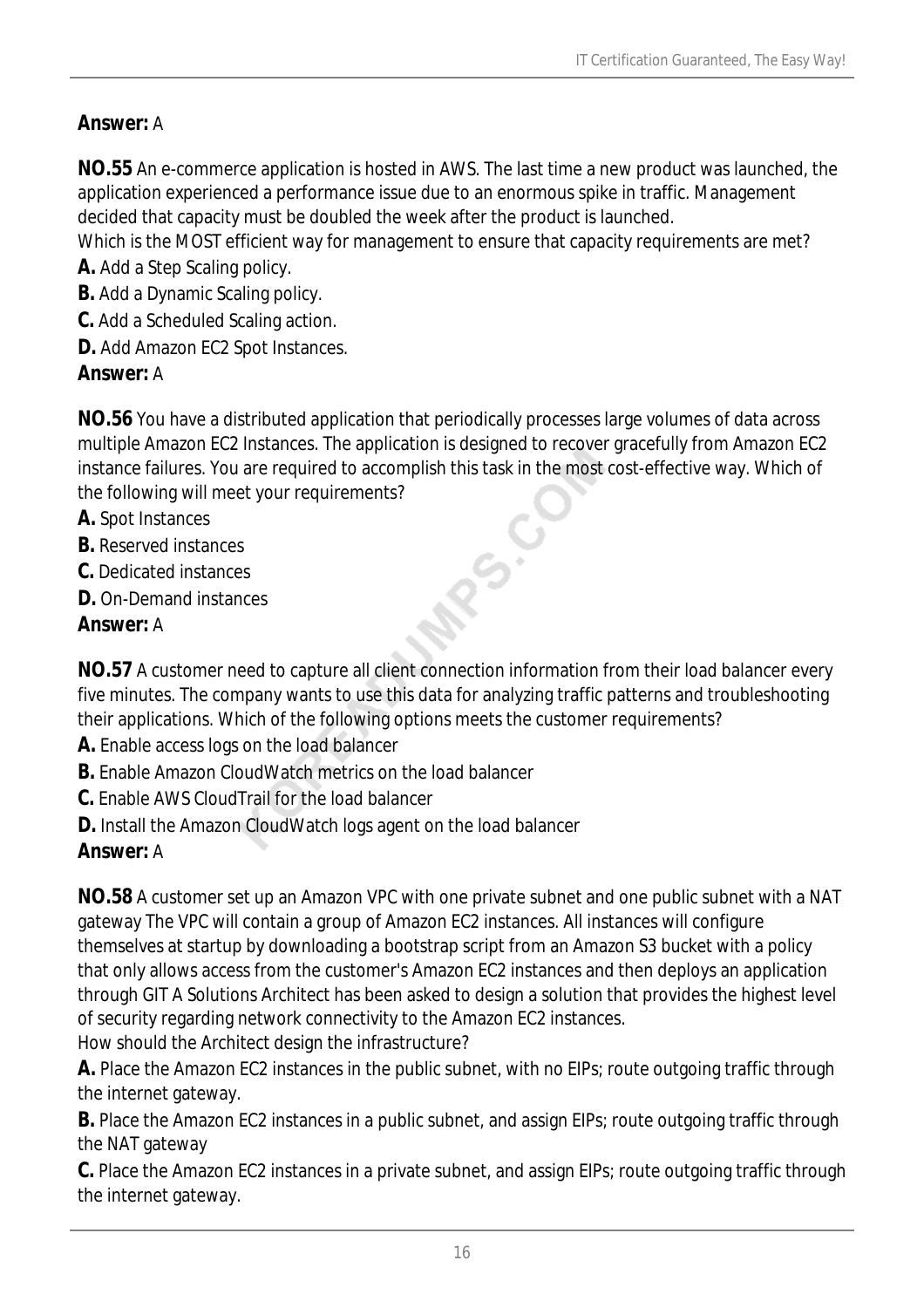**D.** Place the Amazon EC2 instances in a private subnet, with no EIPs; route outgoing traffic through the NAT gateway

## *Answer:* D

**NO.59** A customer needs to deploy a NoSQL-based datastore to Amazon EC2 instances. The NoSQL software has native replication for durability of the data store. Which of the following storage options is the most cost-effective and performs best for the data store?

- **A.** Amazon EBS Magnetic volumes
- **B.** Amazon EBS provisioned IOPS volumes
- **C.** Amazon EBS general purpose SSD volumes
- **D.** SSD-based Amazon FC2 instance store volumes

## *Answer:* B

**NO.60** When creation of an EBS snapshot is initiated, but not completed, the EBS volume:

- **A.** Can be used while the snapshot is in progress
- **B.** Cannot be used until the snapshot completes
- **C.** Can be used in read-only mode while the snapshot is in progress
- **D.** Cannot be detached or attached to an EC2 instance until the snapshot completes

## *Answer:* A

**NO.61** Your application provides data transmission services. Files containing data to be transformed are first uploaded to Amazon S3 and then transformed by a fleet of sport EC2 instances. Files submitted by your premium customers must be transformed with the highest Priority. How should you implement such a system?

**A.** Use two SQS queues. One for high priority messages, the other for default priority. Transformation instances first poll the high priority queue, if there is no message; they poll the default priority queue

**B.** Use Route latency based-routing to send high priority tasks to the closet transformation instances.

**C.** Use a DynamoDB table with an attribute defining the priority level. Transformation instances will scan the table for tasks, sorting results by priority level

**D.** Use a single SQS queue. Each message contains the priority contains the priority level.

Transformation instances poll high=priority messages first

## *Answer:* A

.

**NO.62** A company has an application that accesses a MySQL database installed on a single EC2 instance. The instance recently experienced a fault and brought down the entire application for several hours. The company wants to address the issue but is concerned about spending too much time modifying application code or managing the legacy application.

What should the Solutions Architect recommend to remove this single point of failure with the FEWEST changes to the application code and the LEAST amount of administrative effort?

**A.** Implement a caching layer by using Amazon ElastiCache to store query results of frequently accessed information.

**B.** Deploy a second EC2 instance with MySQL installed, and configure replication between this instance and the existing MySQL instance.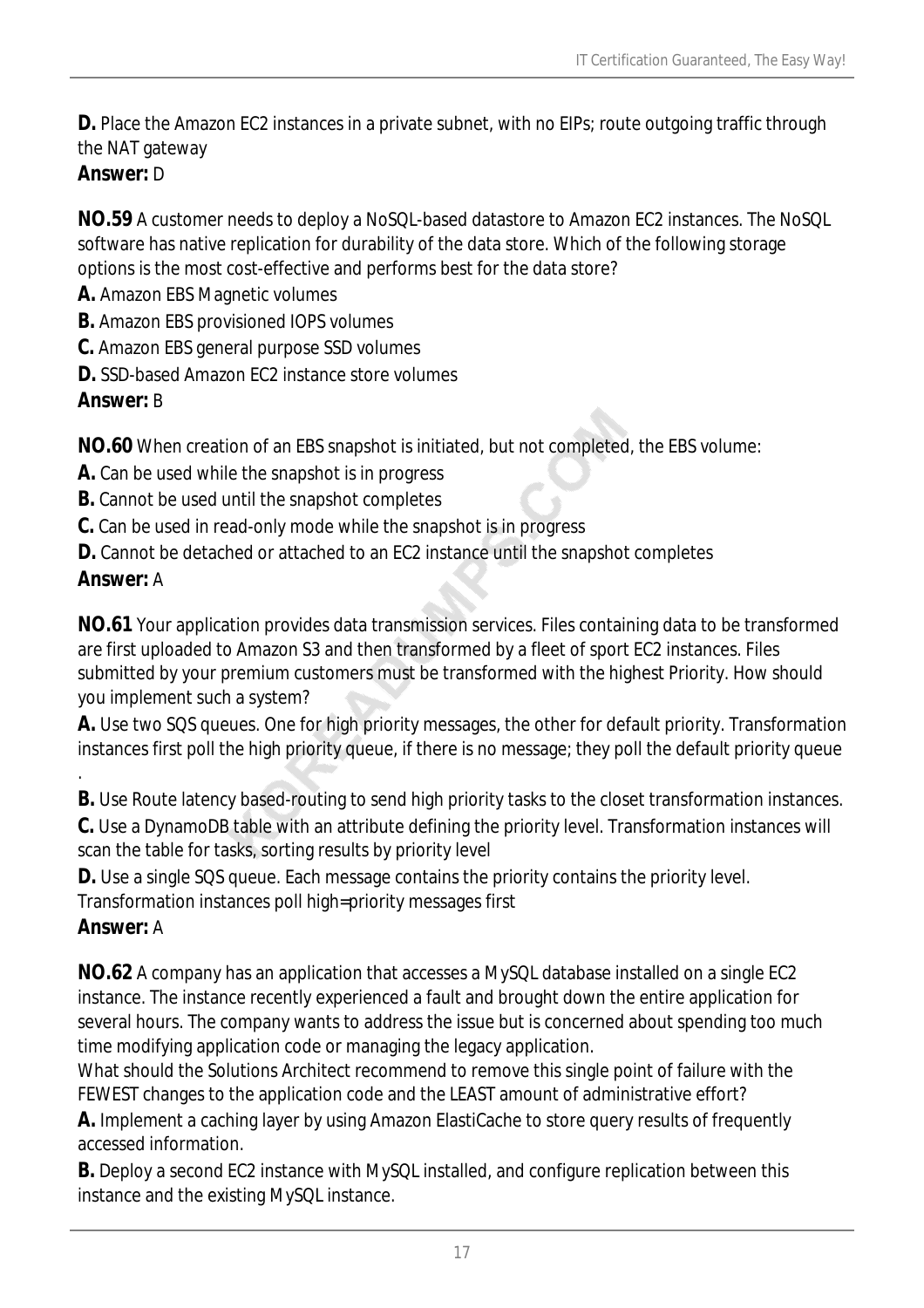**C.** Migrate the database to an RDS MySQL Multi-AZ DB instance, and point the application servers to the new RDS instance.

**D.** Create a DynamoDB table to use as a cache layer, and update the application to query data from Amazon DynamoDB before querying MySQL.

#### *Answer:* C

**NO.63** A Solutions Architect a VPC. Instances in a private subnet must to be able to establish IPv6 traffic to the Internet. The design must scale automatically and not incur any additional cost. This can be accomplished with:

**A.** An egress-only internet gateway

- **B.** A NAT Gateway
- **C.** A custom NAT Instance
- **D.** A VPC endpoint

*Answer:* D

**NO.64** A Solution Architect is designing a two-tier application for maximum security, with a web tier running on EC2 instances and the data stored in an RDS DB instance. The web tier should accept user access only through HTTPS connections (port 443) from the Internet, and the data must be encrypted in transit to and from the database.

What combination of steps will MOST securely meet the stated requirements? (Choose two.)

**A.** Create a security group for the web tier instances that allows inbound traffic only over port 443.

**B.** Enforce Transparent Data Encryption (TDE) on the RDS database.

**C.** Create a network ACL that allows inbound traffic only over port 443.

**D.** Configure the web servers to communicate with RDS by using SSL, and issue certificates to the web tier FC2 instances.

**E.** Create a customer master key in AWS KMS and apply it to encrypt the RDS instance.

#### *Answer:* C D

**NO.65** You are building a solution for a customer to extend their on-premises data centre to AWS. The customer requires a 50-Mbps dedicated and private connection to their VPC. Which AWS product or feature satisfies this requirement?

**A.** Amazon VPC peering

- **B.** Elastic IP Addresses
- **C.** Amazon VPC virtual private gateway
- **D.** AWS Direct Connect

## *Answer:* D

**NO.66** A Solutions Architect must select the storage type tor a big data application that requires very high sequential I/O. The data must persist if the instance is stopped. Which of the following storage types will provide the best fit at the LOWEST cost for the application?

**A.** An Amazon EC2 instance store local SSD volume

**B.** An Amazon EBS provisioned IOPS SSD volume

**C.** An Amazon EBS throughput optimized HDD volume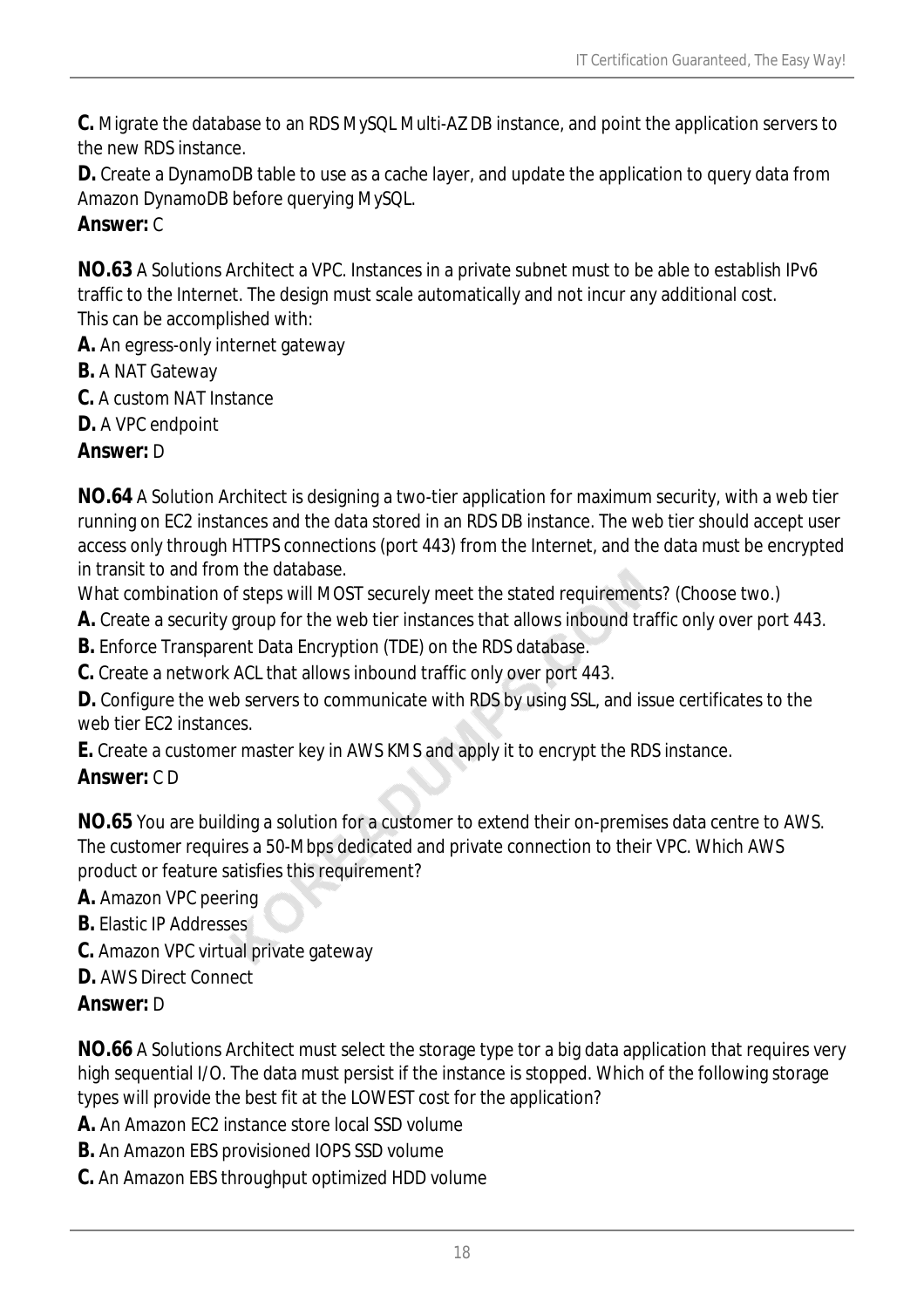**D.** An Amazon EBS general purpose SSD volume *Answer:* C

**NO.67** An organization runs an online media site, hosted on-premises. An employee posted a product review that contained videos and pictures. The review went viral and the organization needs to handle the resulting spike in website traffic.

What action would provide an immediate solution?

**A.** Redesign the website to use Amazon API Gateway, and use AWS Lambda to deliver content.

**B.** Add server instances using Amazon EC2 and use Amazon Route 53 with a failover routing policy.

**C.** Serve the images and videos via an Amazon CloudFront distribution created using the news site as the origin.

**D.** Use Amazon ElasticCache for Redis for caching and reducing the load requests from the origin. *Answer:* B

**NO.68** A company has a website running on Amazon EC2. The application DNS name points to an Elastic IP address associated with the EC2 instance In the event of an attack on the website coming horn a specific IP address the company wants a way to Nock the offending IP address. Which tool or service should a Solutions Architect recommend to block the IP address?

- **A.** Security groups
- **B.** Network ACL
- **C.** AWSWAF
- **D.** AWS Shield

## *Answer:* C

**NO.69** A company has gigabytes of web log files stored in an Amazon S3. A Solutions Architect wants to copy those files into Amazon Redshift for analysis. The company's security policy mandates that data is encrypted at rest both in the Amazon Redshift cluster and the Amazon S3 bucket. Which process will fulfill the security requirements?

**A.** Enable server-side encryption on the Amazon S3 bucket. Launch an unencrypted Amazon Redshift cluster. Copy the data into the Amazon Redshift cluster

**B.** Enable server-side encryption on the Amazon S3 bucket. Copy data from the Amazon S3 bucket into an unencrypted Redshift cluster. Enable encryption on the cluster

**C.** Launch an encrypted Amazon Redshift cluster. Copy the data from the Amazon S3 bucket into the Amazon Redshift cluster. Copy data back to the Amazon S3 bucket in encrypted form

**D.** Enable server-side encryption on the Amazon S3 bucket. Launch an encrypted Amazon Redshift cluster.

Copy the data into the Amazon Redshift cluster.

## *Answer:* C

**NO.70** A company creates business-critical 30 images every night. The images are batch-processed every Friday and require an uninterrupted 48 hours to complete.

What is the MOST cost-effective Amazon EC2 pricing model for this scenario?

**A.** On-Demand Instances

**B.** Scheduled Reserved Instances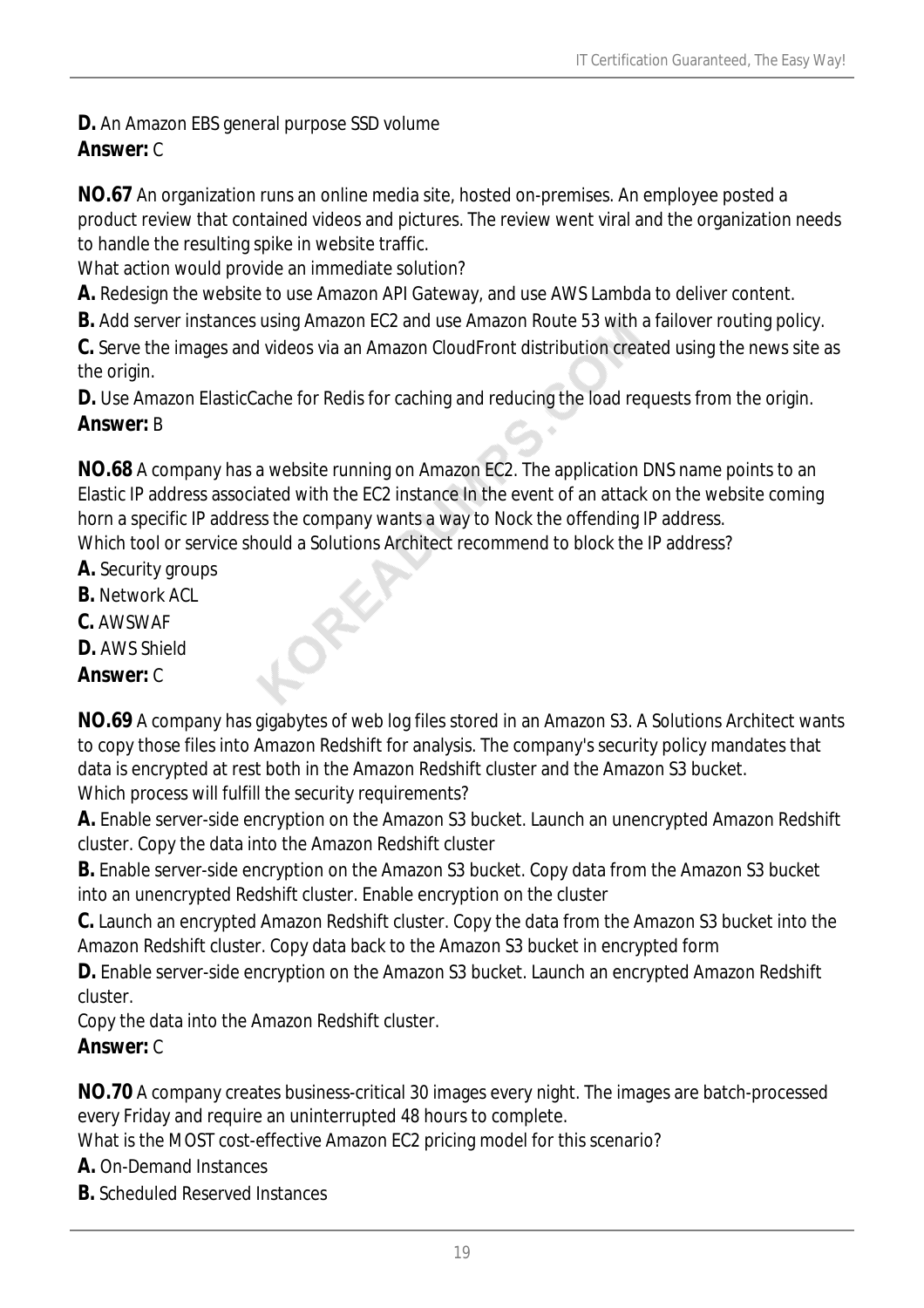**C.** Reserved Instances **D.** Spot Instances *Answer:* D

**NO.71** A Solutions Architect is concerned that the current security group rules for a database tier are too permissive and may permit requests that should be restricted. Below are the current security group permissions for the database tier:

Protocol: TCP

Port Range: 1433 (MS SQL)

Source: ALL

Currently, the only identified resource that needs to connect to the databases is the application tier consisting of an Auto Scaling group of EC2 instances.

What changes can be made to this security group that would offer the users LEAST privilege?

**A.** Change the source to -1 to remove source IP addresses previously unseen.

**B.** Change the source to the VPC CIDR block.

**C.** Change the source to the application instances IDs.

**D.** Change the source to the security group ID attached to the application instances.

#### *Answer:* C

**NO.72** A development team is building an application win front-end and backend application tiers. Each tier consists of Amazon EC2 instances behind on ELB Classic Load Balancer. The instances run in Auto Scaling groups across multiple Availability Zones. The network team has allocated the 10.0.0.0/24 address space for this application. Only the front-end load balancer should be exposed to the Internet. There are concerns about the limited size of the address space and the ability of each tier to scale.

What should the VPC subnet design be in each Availability Zone?

**A.** One public subnet for the load balancer tier, one public subnet for the front-end tier, and one private subnet for the backend tier

**B.** One shared public subnet for all tiers of the application

**C.** One public subnet for the load balancer tier and one shared private subnet for the application tiers

**D.** One shared private subnet for all tiers of the application

# *Answer:* A

**NO.73** Application servers currently deployed in a private subnet require the ability to integrate with a third-party service accessible through the Internet.

Which changes are required to provide outbound Internet connectivity In the VPC without providing inbound Internet connectivity to the application servers?

**A.** Create a NAT Gateway without attaching an Internet Gateway to the VPC

**B.** Create a NAT Gateway and attach an Internet Gateway to the VPC.

**C.** Attach an Internet Gateway to the VPC without creating a NAT Gateway.

**D.** Attach a Virtual Private Gateway to the VPC and create a NAT Gateway.

## *Answer:* B

Explanation

NAT Gateway Basics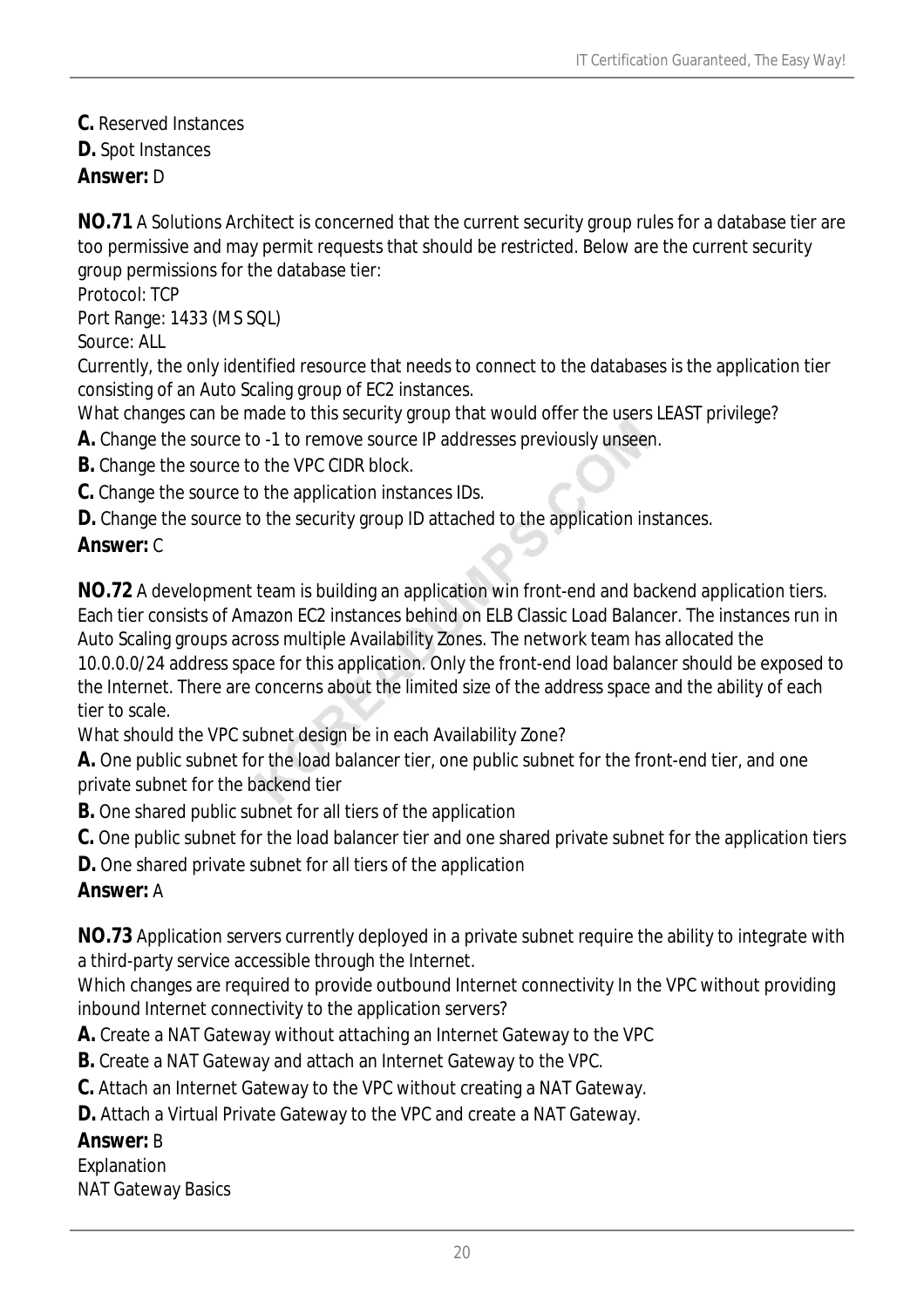To create a NAT gateway, you must specify the public subnet in which the NAT gateway should reside. For more information about public and private subnets, see Subnet Routing. You must also specify an Elastic IP address to associate with the NAT gateway when you create it. After you've created a NAT gateway, you must update the route table associated with one or more of your private subnets to point Internet-bound traffic to the NAT gateway. This enables instances in your private subnets to communicate with the internet.

Each NAT gateway is created in a specific Availability Zone and implemented with redundancy in that zone.

You have a limit on the number of NAT gateways you can create in an Availability Zone. For more information, see Amazon VPC Limits.

**Note** 

If you have resources in multiple Availability Zones and they share one NAT gateway, in the event that the NAT gateway's Availability Zone is down, resources in the other Availability Zones lose internet access. To create an Availability Zone-independent architecture, create a NAT gateway in each Availability Zone and configure your routing to ensure that resources use the NAT gateway in the same Availability Zone.

If you no longer need a NAT gateway, you can delete it. Deleting a NAT gateway disassociates its Elastic IP address, but does not release the address from your account.

The following diagram illustrates the architecture of a VPC with a NAT gateway. The main route table sends internet traffic from the instances in the private subnet to the NAT gateway. The NAT gateway sends the traffic to the internet gateway using the NAT gateway's Elastic IP address as the source IP address.

A VPC with public and private subnets and a NAT gateway<br>
A vector of the public and private subnets and a NAT gateway<br>
A vector of the public and private subnets and a NAT gateway<br>
A vector of the public and private subnet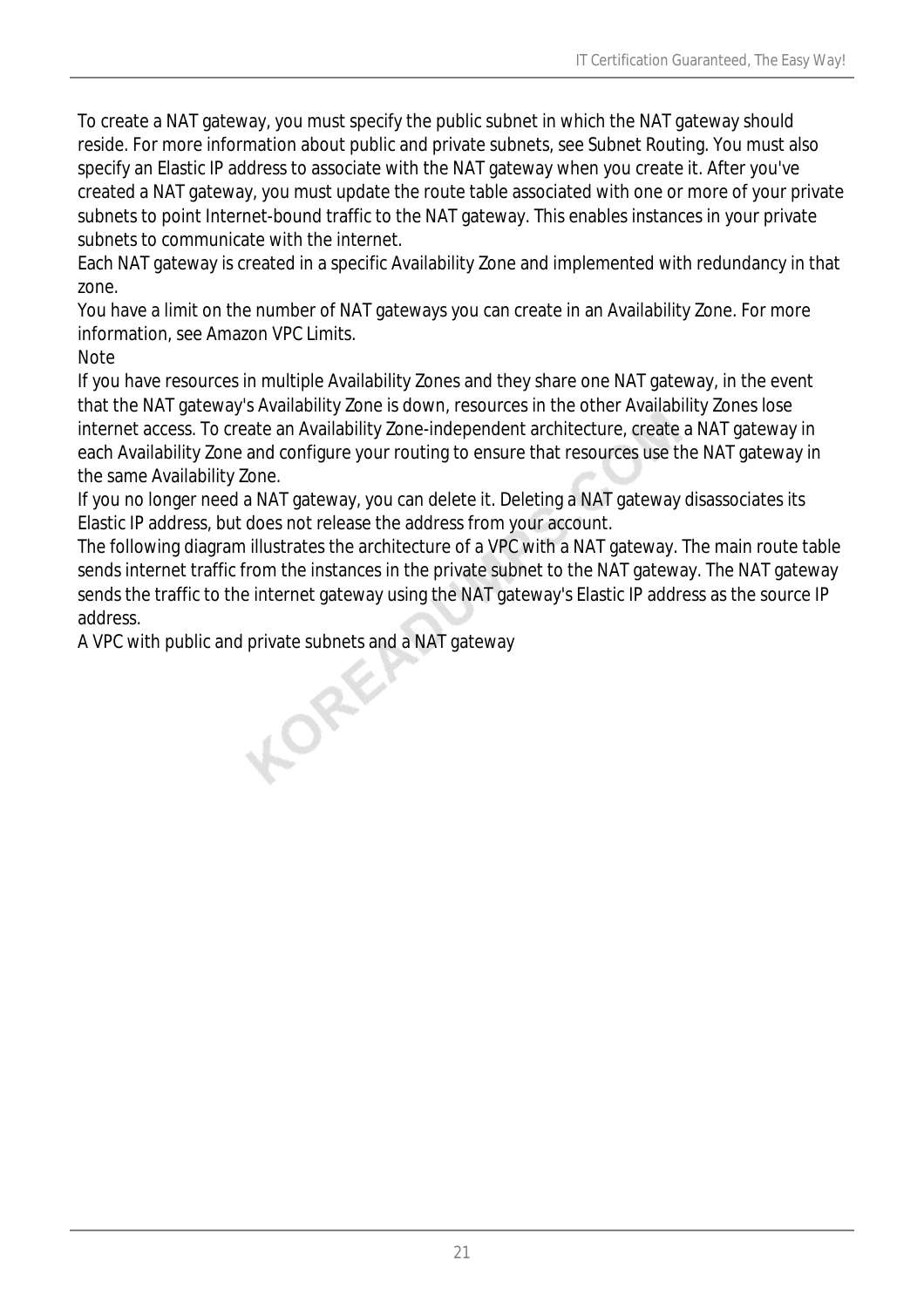

**NO.74** A stray Amazon EC2 r3.8xlarge instance is running in your AWS account. Before terminating it, you want to find the owner to confirm that it is not needed. Where can you find the identity that launched this instance?

- **A.** CloudTrail logs
- **B.** VPC flow logs
- **C.** ELB access logs
- **D.** Operating system logs

## *Answer:* A

**NO.75** Your Amazon EC2 instances must access the AWS API, so you created a NAT gateway in an existing subnet.

When you try to access the AWS API, you are unsuccessful.

What could be preventing access?

- **A.** The instances need an IAM role granting access to the NAT gateway
- **B.** The NAT gateway subnet does not have a route to an Internet gateway
- **C.** The NAT gateway does not have a route to the virtual private gateway

**D.** The instances are not in the same subnet as the NAT gateway

## *Answer:* B

**NO.76** A Solutions Architect is designing a three-tier web application that includes an Auto Scaling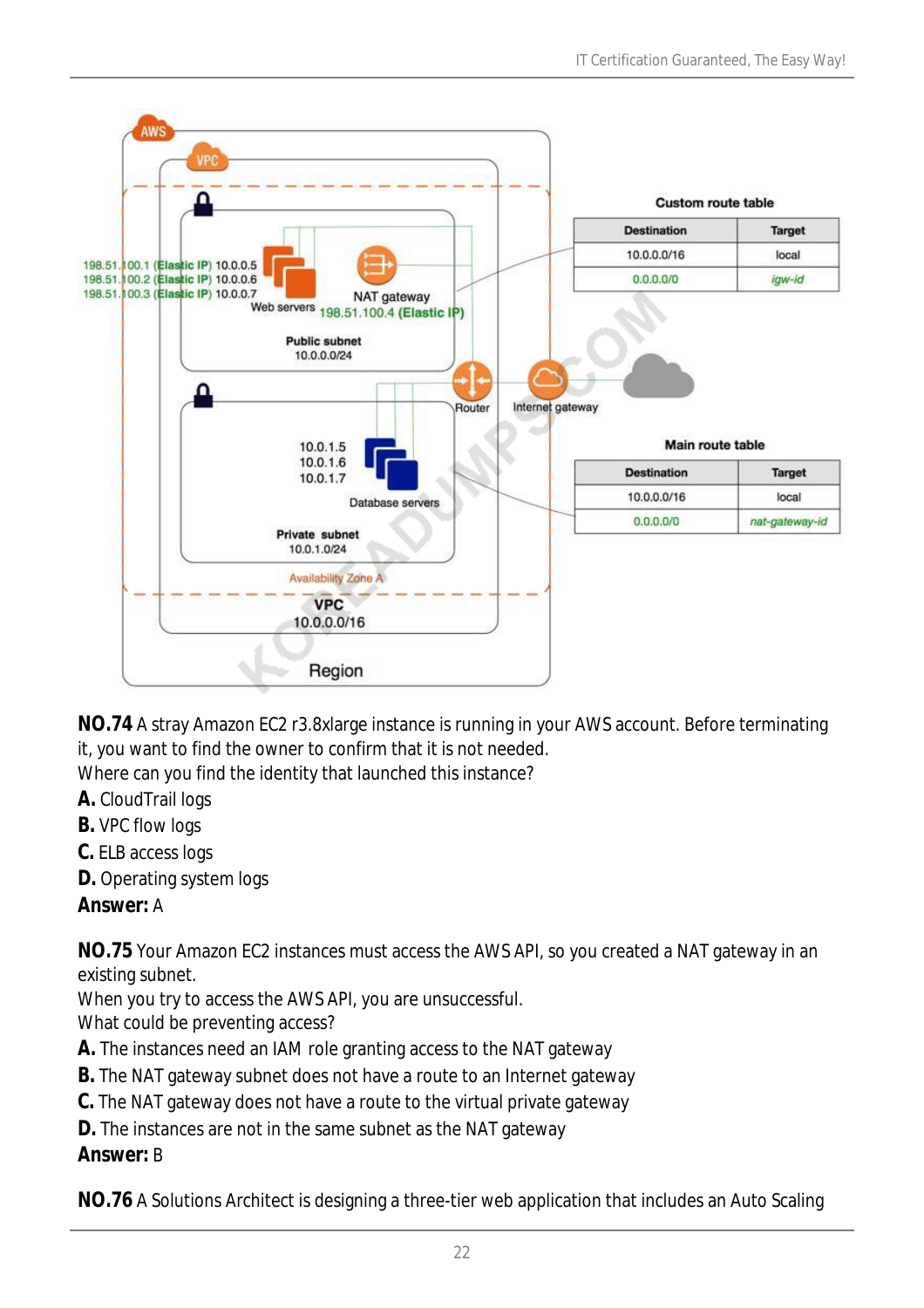group of Amazon EC2 Instances running behind an ELB Classic Load Balancer. The security team requires that all web servers must be accessible only through the Load Balancer and that none of the web servers are directly accessible from the Internet.

How should the Architect meet these requirements?

**A.** Use a Load Balancer installed on an Amazon EC2 instance

**B.** Configure the web servers' security group to deny traffic from the public Internet

**C.** Create an Amazon CloudFront distribution in front of the ELB Classic Load Balancer

**D.** Configure the web tier security group to allow only traffic from the ELB Classic Load Balancer

## *Answer:* D

#### Explanation

Routing Traffic to an ELB Load Balancer

If you host a website on multiple Amazon EC2 instances, you can distribute traffic to your website across the instances by using an Elastic Load Balancing (ELB) load balancer. The ELB service automatically scales the load balancer as traffic to your website changes over time. The load balancer also can monitor the health of its registered instances and route domain traffic only to healthy instances.

To route domain traffic to an ELB load balancer, use Amazon Route 53 to create an alias record that points to your load balancer. An alias record is a Route 53 extension to DNS. It's similar to a CNAME record, but you can create an alias record both for the root domain, such as example.com, and for subdomains, such as www.example.com. (You can create CNAME records only for subdomains.) Note Route 53 doesn't charge for alias queries to ELB load balancers or other AWS resources. **Prerequisites** 

Before you get started, you need the following:

\* An ELB load balancer. You can use an ELB Classic, Application, or Network Load Balancer. For information about creating a load balancer, see Getting Started with Elastic Load Balancing in the Elastic Load Balancing User Guide Give the load balancer a name that will help you remember what it's for later. The name that you specify when you create a load balancer is the name that you'll choose when you create an alias record in the Route 53 console.

\* A registered domain name. You can use Route 53 as your domain registrar, or you can use a different registrar.

\* Route 53 as the DNS service for the domain. If you register your domain name by using Route 53, we automatically configure Route 53 as the DNS service for the domain.

For information about using Route 53 as the DNS service provider for your domain, see Making Amazon Route 53 the DNS Service for an Existing Domain.

**NO.77** A Solutions Architect is designing a public-facing web application for employees to upload linages to their social media account. The application consists of multiple Amazon EC2 instances behind an elastic load balancer, an Amazon S3 bucket where uploaded images are stored and an Amazon DynamoDB table for storing image metadata.

Which AWS service can the Architect use to automate the process of updating metadata in the DynamoDB table upon image upload?

**A.** Amazon CloudWatch

**B.** AWS Cloud Formation

- **C.** AWS Lambda
- **D.** Amazon SQS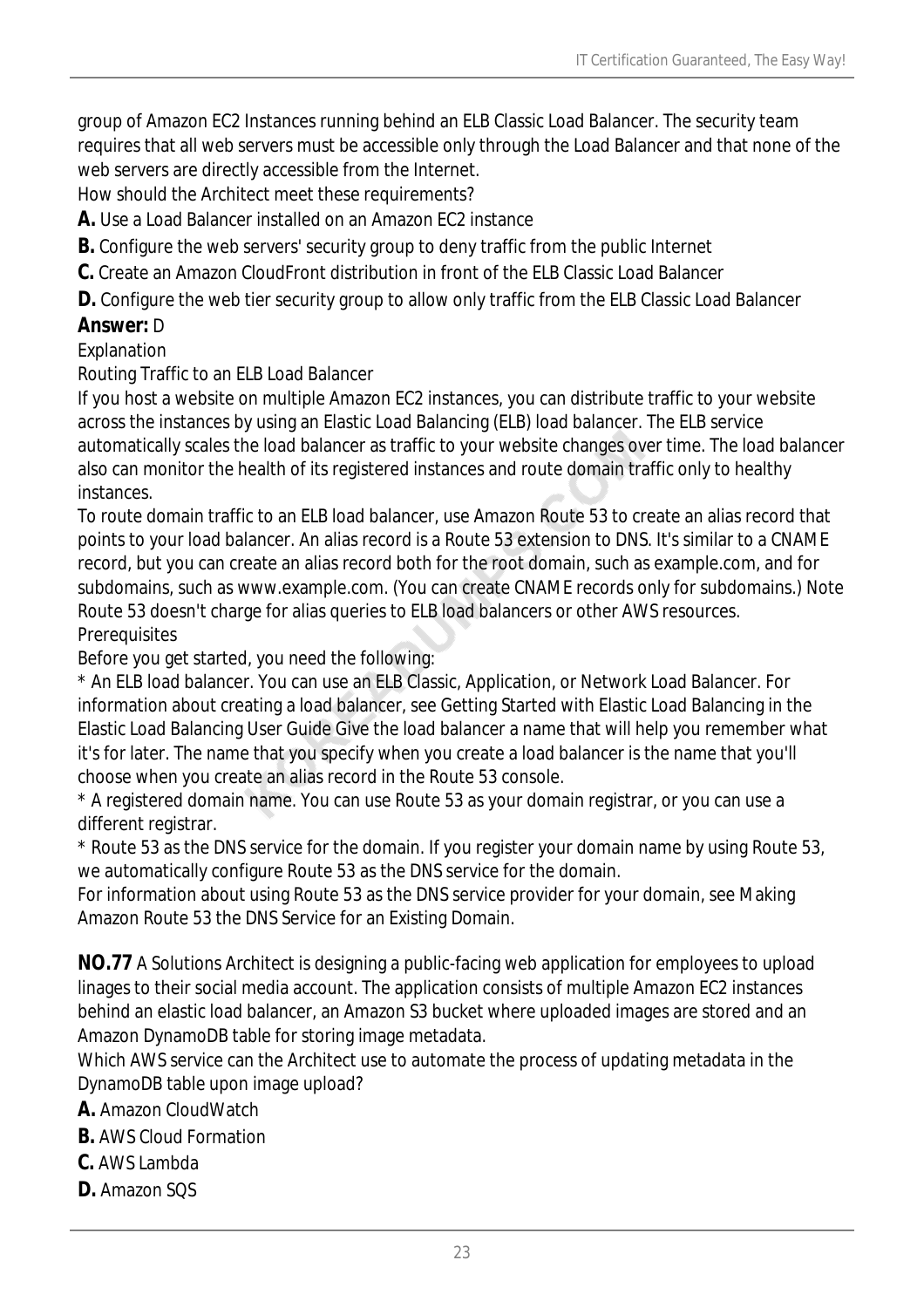## *Answer:* B

**NO.78** A customer wants to leverage Amazon Simple Storage Service (S3) and Amazon Glacier as part of their backup and archive infrastructure. The customer plans to use third-party software to support this integration.

Which approach will limit the access of the third party software to only the Amazon S3bucket named "company-backup"?

**A.** A custom bucket policy limited to the Amazon S3 API in the Amazon Glacier archive companybackup

**B.** A custom bucket policy limited to the Amazon S3 API in company-backup

**C.** A custom IAM user policy limited to the Amazon S3 API for the Amazon Glacier archive companybackup

**D.** A custom IAM user policy limited to the Amazon S3 API in company-backup

#### *Answer:* A

**NO.79** A user is testing a new service that receives location updates from 3,600 rental cars every hour.

r<br>O

Which service will collect data and automatically scale to accommodate production workload?

- **A.** Amazon EC2
- **B.** Amazon Kinesis Firehose
- **C.** Amazon EBS
- **D.** Amazon API Gateway

## *Answer:* D

**NO.80** A Solutions Architect is migrating a company's MySQL database to an Amazon RDS MySQL database. The company requires the database to be resilient with minimum downtime when failures occur.

How can these requirements be met?

- **A.** Enable a read replica in another Availability Zone
- **B.** Enable multiple Availability Zones in a different AWS Region
- **C.** Enable multiple Availability Zones in a same AWS Region
- **D.** Enable Amazon RDS instance snapshots in one Availability Zone

## *Answer:* C

**NO.81** What is one key difference between an Amazon EBSbacked and an instancestore backed instance?

- **A.** Amazon EBS-backed instances can be stopped and restarted
- **B.** Instance-store backed instances can be stopped and restarted
- **C.** Auto scaling requires using Amazon EBS-backed instances
- **D.** Virtual Private Cloud requires EBS backed instances

## *Answer:* A

**NO.82** You are deploying an application to track GPS coordinates of delivery in the United States. Coordinates are transmitted from each delivery truck once every three seconds. You need to design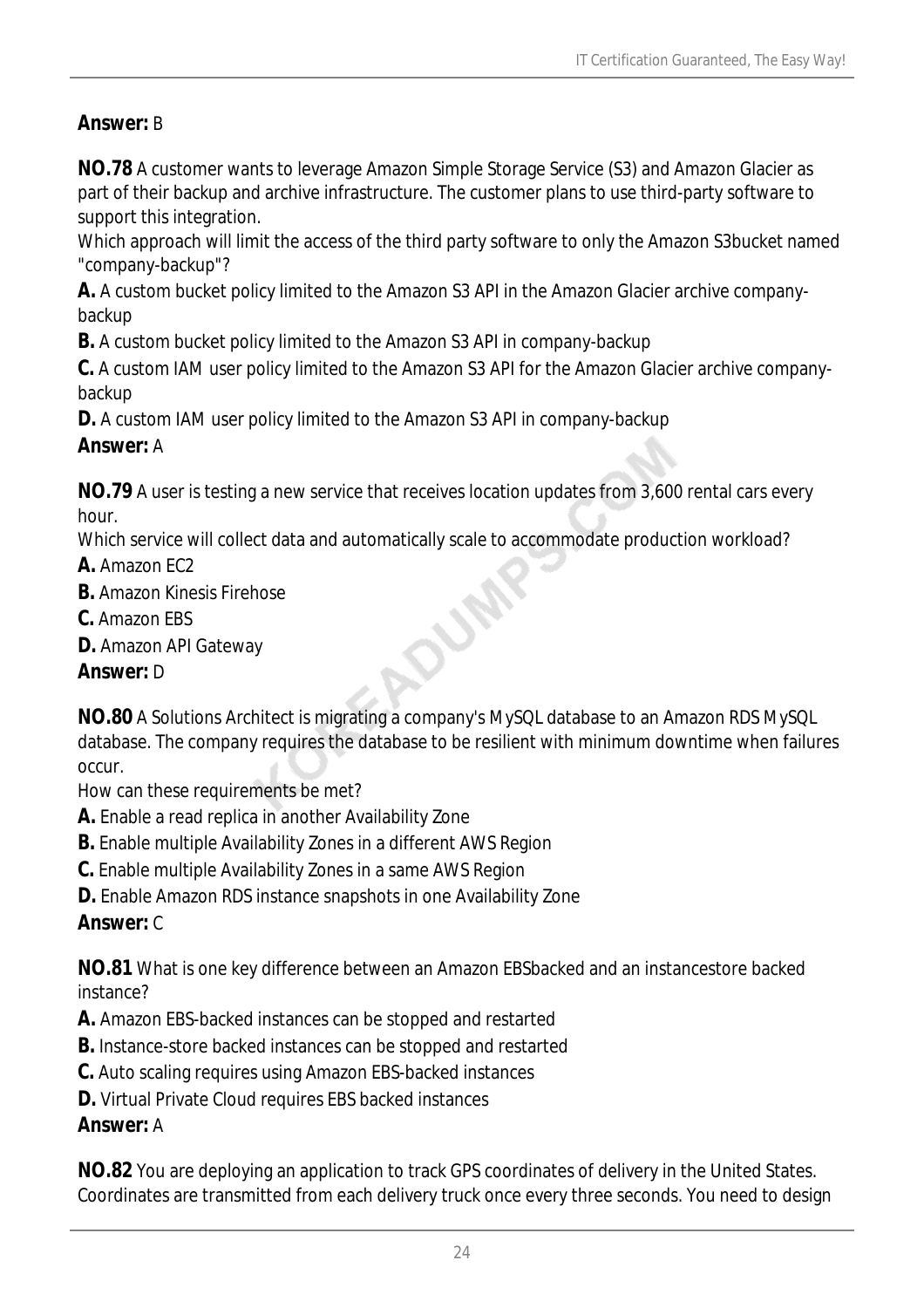an architecture that will enable Realtime processing of these coordinates from multiple consumers. Which service should you use to implement data ingestion?

- **A.** Amazon Kinesis
- **B.** AWS Data Pipeline
- **C.** Amazon AppStream
- **D.** Amazon Simple Queue Service

#### *Answer:* A

**NO.83** An existing application stores sensitive information on a non-boot Amazon EBS data volume attached to an Amazon Elastic Compute Cloud instance. Which of the following approaches would protect the sensitive data on an Amazon EBS volume?

**A.** Snapshot the current Amazon EBS volume. Restore the snapshot to a new, encrypted Amazon EBS volume Mount the Amazon EBS volume

**B.** Create and mount a new, encrypted Amazon EBS volume. Move the data to the new volume. Delete the old Amazon EBS volume

**C.** Unmount the EBS volume. Toggle the encryption attribute to True. Re-mount the Amazon EBs volume

**D.** Upload your customer keys to AWS CloudHSM. Associate the Amazon EBS volume with AWS CloudHSM. Re-mount the Amazon EBS volume

#### *Answer:* A

**NO.84** A business-critical MySql database is running on an Amazon EC2 instance. Storage Performance and durability are important to the application.

Which volume type provides a persistent volume with single-digit millisecond latencies and sustained IOPS performance?

- **A.** Amazon EC2 instance store
- **B.** Amazon EBS Cold HDD
- **C.** Amazon EBS provisioned IOPS SSD
- **D.** Amazon EBS General purpose SSD

## *Answer:* A

**NO.85** An environment has an Auto Scaling group across two Availability Zones referred to as AZ-a and AZ-b and a default termination policy AZ-a has four Amazon EC2 instances and AZ-b has three EC2 instances None of the instances is protected from a scale-n How will Auto Scaling proceed 4 there is a scale-in event?

**A.** Auto Seating selects an instance to terminate randomly

**B.** Auto Scaling terminates tie instance wilt the oldest launch configuration of all instances

**C.** Auto Scaling selects the Availability Zone with four EC2 instances and then continues to evaluate

**D.** Auto Scaling terminates the instance with the closest next billing hour of all instances

## *Answer:* D

**NO.86** A call center application consists of a three-tier application using Auto Scaling groups to automatically scale resources as needed. Users report that every morning at 9:00 AM the system becomes very slow for about 15 minutes. A Solution Architect determines that a large percentage of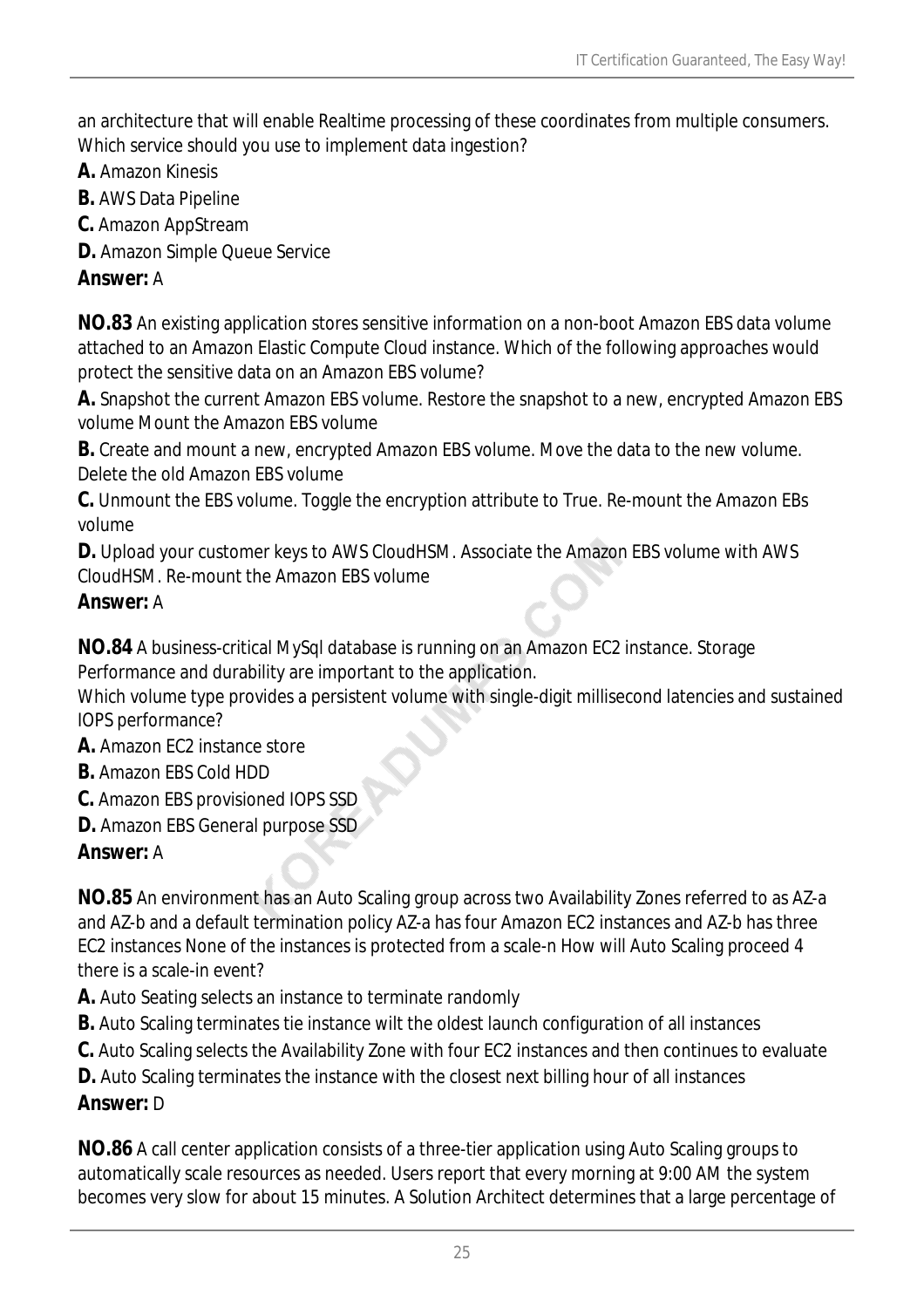the call center staff starts work at 9:00 AM, so Auto Scaling does not have enough time to scale out to meet demand.

How can the Architect fix the problem?

**A.** Change the Auto Scaling group's scale out event to scale based on network utilization.

**B.** Create an Auto Scaling scheduled action to scale out the necessary resources at 8:30 AM every morning.

**C.** Use Reserved Instances to ensure the system has reserved the right amount of capacity for the scale-up events.

**D.** Permanently keep a steady state of instances that is needed at 9:00 AM to guarantee available resources, but leverage Spot Instances.

## *Answer:* A

**NO.87** Which of the following are true regarding encrypted Amazon Elastic Block Store (EBS) volumes? Choose 2 answers

**A.** Snapshots are automatically encrypted

**B.** Existing volumes can be encrypted

**C.** Supported on all Amazon EBS volume types

**D.** Available to all instances types

**E.** Shared volumes can be encrypted

## *Answer:* A C

**NO.88** A customer owns a simple API for their website that receives about 1,000 requests each day and has an average response time of 50 ms. It is currently hosted on one c4.large instance. Which changes to the architecture will provide high availably at the LOWEST cost?

S.Com

**A.** Create an Auto Scaling group with a minimum of one instance and a maximum of two instances then use an Application Load Balancer to balance the traffic

**B.** Recreate the API using Amazon API Gateway and use AWS Lambda as the service backend

**C.** Create an Auto Scaling group with a minimum and a maximum of two instances, then use an Application Load Balancer to balance the traffic.

**D.** Recreate the API using Amazon API Gateway and integrate the new API with the existing backend service

## *Answer:* D

**NO.89** What is a placement group?

**A.** A collection of Auto Scaling groups in the same region

**B.** A feature that enables EC2 instances to interact with each other via high bandwidth, low latency connections

**C.** A collection of authorized CloudFront edge locations for a distribution

**D.** A collection of Elastic Load Balancers in the same Region or Availability Zone

# *Answer:* B

**NO.90** An application provides a feature that allows users to securely download private and personal files. The web server is currently overwhelmed with serving files for download. A Solutions Architect must find a more effective solution to reduce web server load and costs, and must allow users to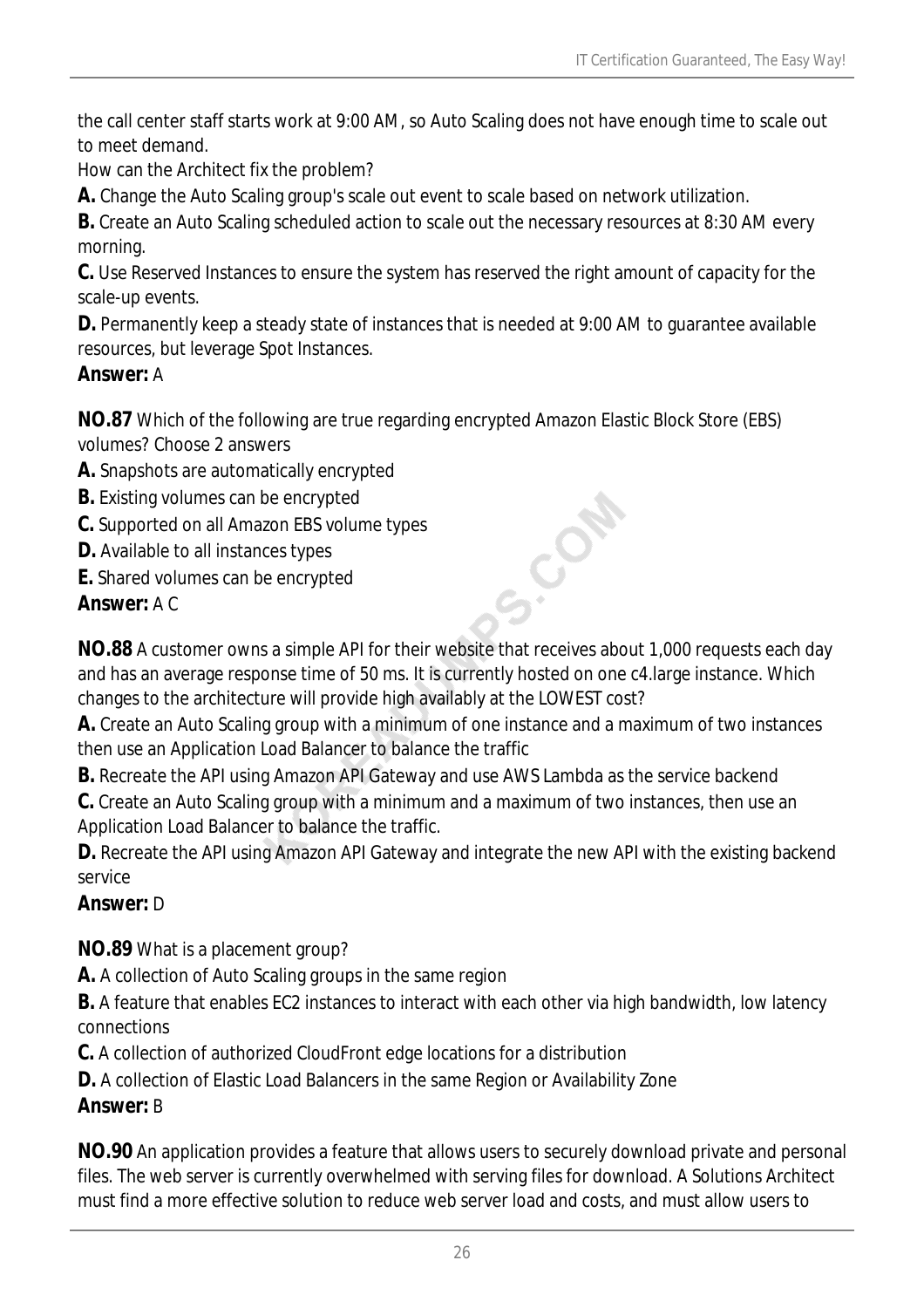download only their own files Which solution meets all requirements?

**A.** Store the files securely on Amazon S3 and have the application generate an Amazon S3 pre-signed URL for the user to download.

**B.** Store the files in an encrypted Amazon EBS volume, and use a separate set of servers to serve the downloads.

**C.** Have the application encrypts the files and stores them in the local Amazon EC2 Instance Store prior to serving them up for download.

**D.** Create an Amazon CloudFront distribution to distribute and cache the files.

## *Answer:* A

**NO.91** Which of the following are use cases for Amazon DynamoDB? Choose 3 answers

- **A.** Storing BLOB data
- **B.** Managing web sessions
- **C.** Storing JSON documents
- **D.** Storing metadata for Amazon S3 objects
- **E.** Running relational joins and complex updates
- **F.** Storing large amounts of infrequently accessed data

## *Answer:* B C D

**NO.92** Which tool analyzes account resources and provides a detailed inventory of changes over time? **R**S.

- **A.** AWS Config
- **B.** AWS CloudFormation
- **C.** Amazon CloudWatch
- **D.** AWS Service Catalog

## *Answer:* A

**NO.93** A Solution Architect works for an insurance company that has a large number of patient health records. Each record will be used once when assessing a patient and will need to be securely stored for seven years to meet regulations. In rare cases the Solution Architect may need to retrieve a patient record in five hours.

Which type of AWS storage would deliver the most cost-effective solution?

- **A.** Amazon S3 Reduced Redundancy Storage
- **B.** Amazon S3
- **C.** Amazon Glacier
- **D.** Amazon S3 Infrequent Access

## *Answer:* C

**NO.94** You have a video Trans coding application running on Amazon EC2. Each instance pools a queue to find out which video should be Trans coded, and then runs a Trans coding process. If this process is interrupted, the video will be Trans coded by another instance based on the queuing system.

You have a large backlog of videos which need to be Trans coded and would like to reduce this backlog by adding more instances. You will need these instances only until the backlog is reduced.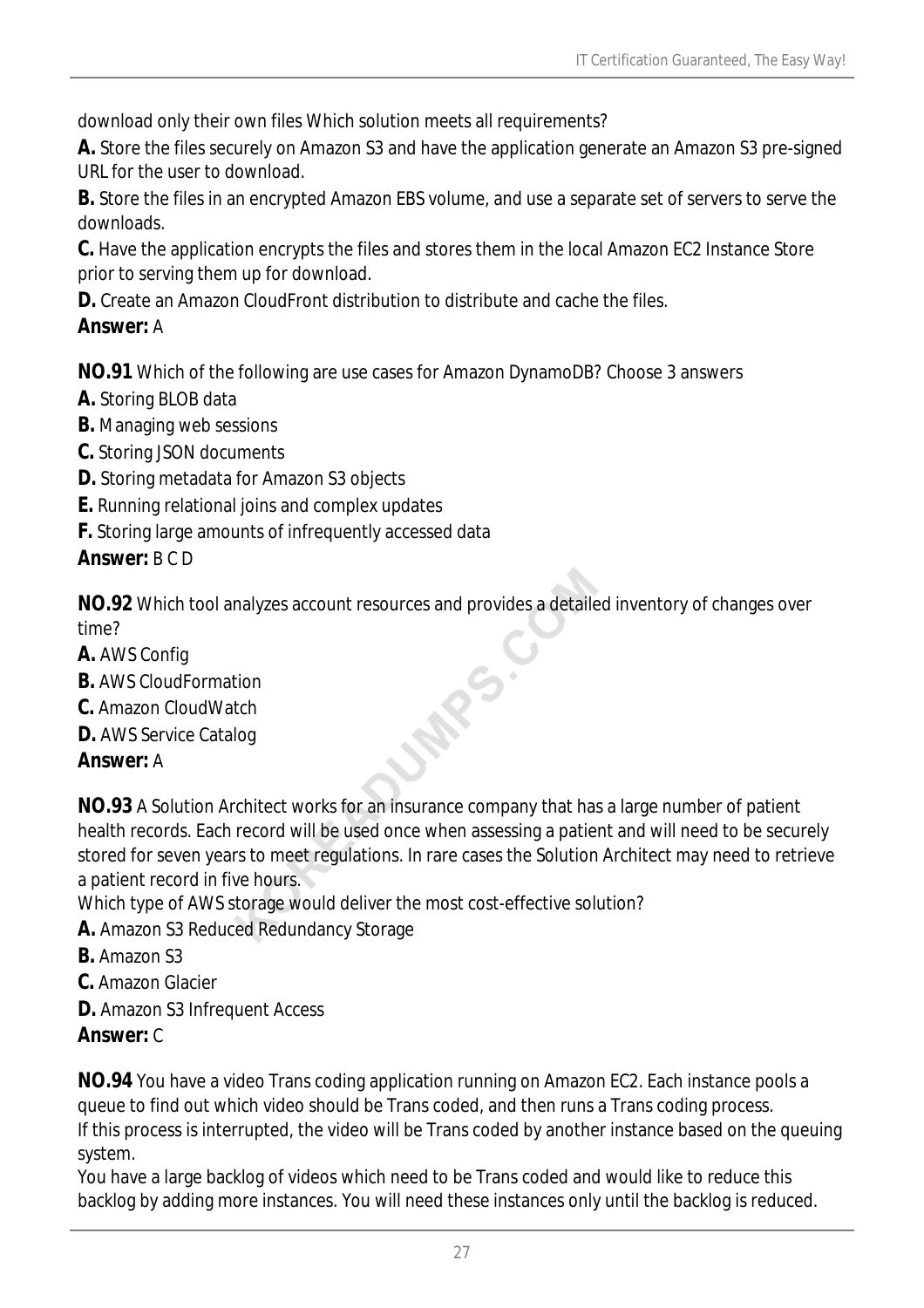Which type of Amazon EC2 instance should you use to reduce the backlog in the most cost effective way?

- **A.** Dedicated instances
- **B.** Spot instances
- **C.** On-demand instances
- **D.** Reserved instances

#### *Answer:* B

**NO.95** If you want to setup a web server on EC2 with multiple Virtual Hosts Using distinct SSL certificates you need to:

- **A.** Use an S3 bucket with server side encryption
- **B.** Run your Apache EC2 instance in VPC
- **C.** Create one Amazon Elastic Load Balancer with SSL termination
- **D.** Upload your SSL server certification to Amazon identity and Access Management

## *Answer:* C

**NO.96** A company has reproducible data that they want to store on Amazon Web Services. The company may want to retrieve the data on a frequent basis. Which Amazon web services storage option allows the customer to optimize storage costs and still achieve high availability for their data?

- **A.** Amazon S3 Reduced Redundancy Storage
- **B.** Amazon EBS Magnetic Volume
- **C.** Amazon Glacier
- **D.** Amazon S3 Standard Storage

## *Answer:* A

#### **Explanation**

Reduced Redundancy Storage (RRS) is an Amazon S3 storage option that enables customers to store noncritical, reproducible data at lower levels of redundancy than Amazon S3's standard storage. ... Reduced Redundancy Storage is: Backed with the Amazon S3 Service Level Agreement for availability.

**NO.97** A company wants to expand its web services from us-east-1 into ap-southeast-1. The company stores a large amount of static content on its website, and recently received complaints about slow loading speeds and the website timing out.

What should be done to meet the expansion goal while also addressing the latency and timeout issues?

**A.** Store the static content in Amazon S3 and enable S3 Transfer Acceleration.

**B.** Store the static content in an Amazon EBS volume in the ap-southeast-1 region and provision larger Amazon EC2 instances for the website.

**C.** Use an Amazon Route 53 simple routing policy to distribute cached content across three regions.

**D.** Use Amazon S3 to store the static content and configure an Amazon CloudFront distribution.

## *Answer:* D

**NO.98** A Solutions Architect is working on a PCI-compliant architecture that needs to call an external service provider's API. The external provider requires IP whitelisting to verify the calling party. How should the Solutions Architect provide the external party with the IP addresses for whitelisting?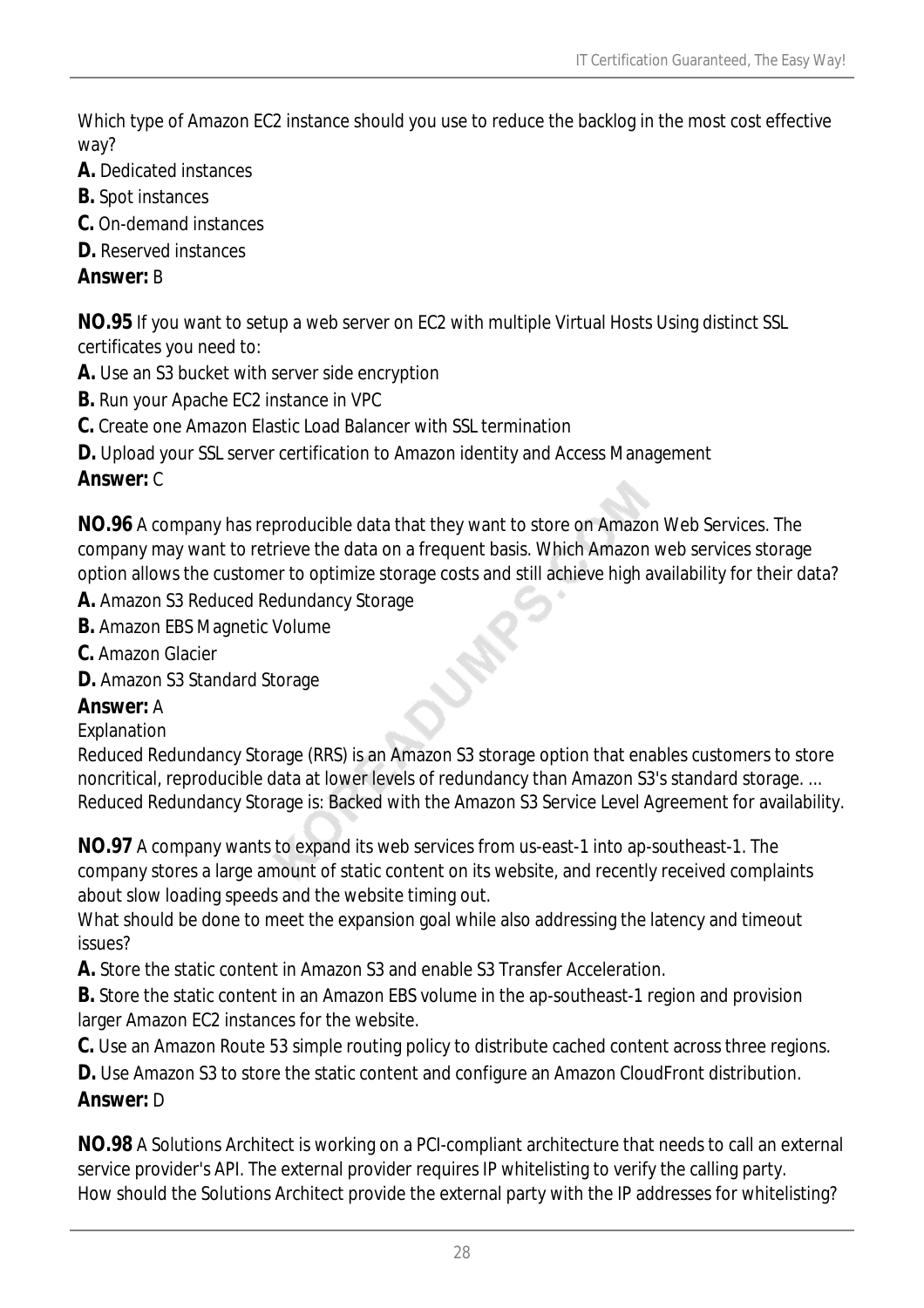**A.** Use an API Gateway in proxy mode, and provide the API Gateway's IP address to the external service provider.

**B.** Associate a public elastic network interface to a published stage/endpoint in API Gateway, exposing the AWS Lambda function, and provide the IP address for the public network interface to the external party to whitelist.

**C.** Deploy the Lambda function in private subnets and route outbound traffic through a NAT gateway. Provide the NAT gateway's Elastic IP address to the external service provider.

**D.** Provide the external party the allocated AWS IP address range for Lambda functions, and send change notifications by using a subscription to the AmazonIpSpaceChanged SNS topic.

## *Answer:* C

**NO.99** A company has a web application that makes requests to a backend API service. The API service is behind an Elastic Load Balancer running on Amazon EC2 instances.

Most backend API service endpoint calls finish very quickly, but one endpoint that makes calls to create objects in an external service takes a long time to complete These long-running calls are causing client timeouts and increasing overall system latency What should be done to minimize the system throughput impact of the slow-running endpoint?

**A.** Change the EC2 instance size to increase memory and compute capacity

**B.** Use Amazon SQS to offload the long-running requests for asynchronous processing by separate workers.

**C.** Increase the load balancer idle timeout to allow the long-running requests to complete.

**D.** Use Amazon ElastiCache for Redis to cache responses from the external service.

## *Answer:* D

**NO.100** An application uses a single-Instance deployment of Amazon RDS MySQL database. The database has intensive read operations, and the heavy load is causing performance issues. How can a user improve performance?

#### **A.** Create read replicas

**B.** Stripe the data across multiple Amazon EBS volumes

**C.** Switch to a Multi-AZ RDS database

**D.** Take hourly database snapshots

## *Answer:* A

Explanation

Benefits of Using EBS Volumes

EBS volumes provide several benefits that are not supported by instance store volumes.

\* Data availability

When you create an EBS volume in an Availability Zone, it is automatically replicated within that zone to prevent data loss due to failure of any single hardware component. After you create a volume, you can attach it to any EC2 instance in the same Availability Zone. After you attach a volume, it appears as a native block device similar to a hard drive or other physical device. At that point, the instance can interact with the volume just as it would with a local drive. The instance can format the EBS volume with a file system, such as ext3, and then install applications.

An EBS volume can be attached to only one instance at a time, but multiple volumes can be attached to a single instance. If you attach multiple volumes to a device that you have named, you can stripe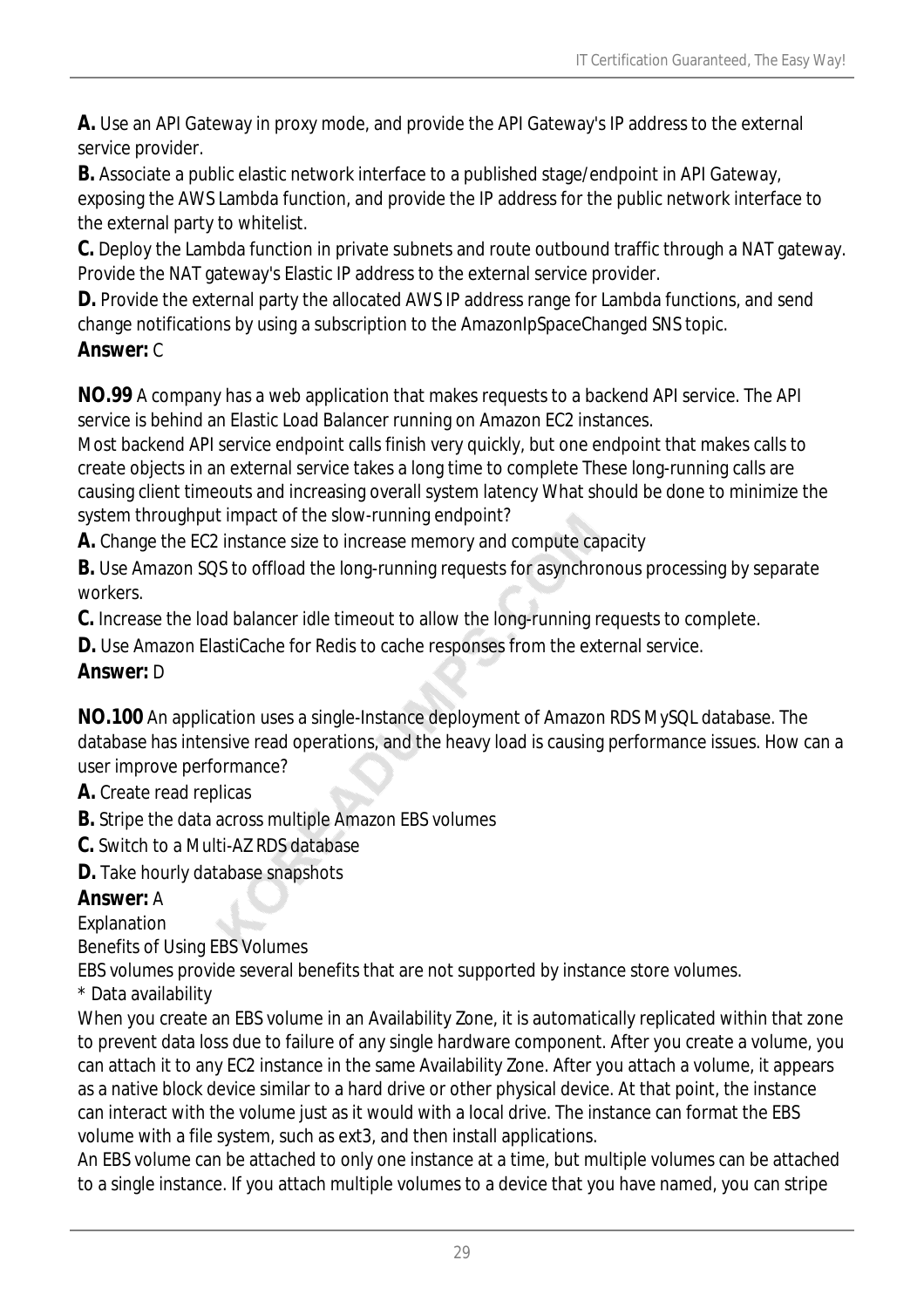data across the volumes for increased I/O and throughput performance.

An EBS volume and the instance to which it attaches must be in the same Availability Zone. You can get monitoring data for your EBS volumes, including root device volumes for EBS-backed instances, at no additional charge. For more information about monitoring metrics, see Monitoring Volumes with CloudWatch. For information about tracking the status of your volumes, see Amazon CloudWatch Events for Amazon EBS.

**NO.101** A Solutions Architect is designing an Amazon VPC. Applications in the VPC must have private connectivity to Amazon DynamoDB in the same AWS Region. The design should route DynamoDB traffic through: S.COR

- **A.** VPC peering connection
- **B.** NAT gateway
- **C.** VPC endpoint
- **D.** AWS Direct Connect

#### *Answer:* C

**NO.102** A Solutions Architect is designing a new architecture that will use an Amazon EC2 Auto Scaling group.

Which of the following factors determine the health check grace period? (Select TWO )

- **A.** How frequently the Auto Scaling group scales up or down.
- **B.** How many Amazon CloudWatch alarms are configured for status checks.
- **C.** How much of the application code is embedded in the AMI.
- **D.** How long it takes for the Auto Scaling group to detect a failure.
- **E.** How long the bootstrap script takes to run.

## *Answer:* A E

**NO.103** A company needs to deploy virtual desktops to its customers in a virtual private cloud, leveraging existing security controls. Which set of AWS services and features will meet the company's requirements?

**A.** Virtual private network connection, AWS Directory services, and Classic Link

- **B.** Virtual private network connection, AWS Directory services, and Amazon Workspaces
- **C.** AWS Directory service, Amazon Workspaces, and AWS Identity and Access Management
- **D.** Amazon Elastic Compute Cloud, and AWS identity and access management

## *Answer:* B

**NO.104** A company had decided to store its critical data on the AWS Cloud. Newly uploaded data is frequently accessed for a period of one month, after which the data is no longer frequently accessed. However, there is a requirement for older objects with a specific prefix to be accessed within milliseconds.

What services and features should the company use to meet this requirement is a durable, available, and cost-effective manner?

**A.** Use the S3 Standard storage class to store the objects for the initial month. After one month, use lifecycle transition policies to change the storage class for objects with the prefix to S3 STANDARD\_IA and the rest of the data to Amazon Glacier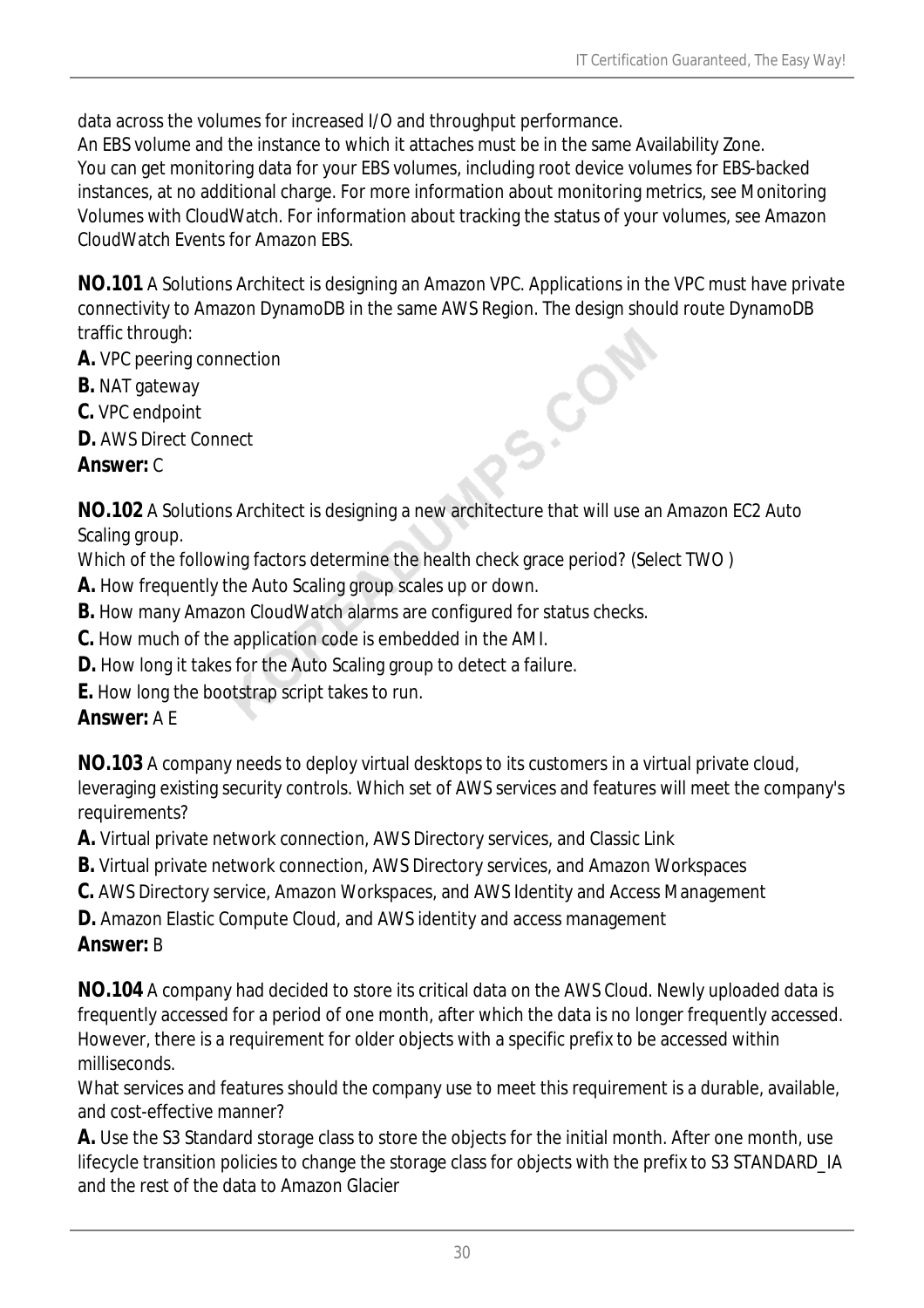**B.** Use the S3 Standard storage class to store the objects for the initial month. After one month, use lifecycle transition policies to change the storage class for all data to Amazon Glacier

**C.** Use the S3 STANDARD\_IA storage class to store the objects for the initial month. After one month, use lifecycle transition policies to change the storage class for the objects with the prefix to S3 ONEZONE\_IA and the rest of the data to Amazon Glacier

**D.** Use the S3 STANDARD\_IA storage class to store the objects for the initial month. After one month, use lifecycle transition policies to change the storage class for all data to S3 ONEZONE\_IA

#### *Answer:* D

**NO.105** A Solutions Architect is designing an application on AWS that will connect to the on-premise data center through a VPN connection. The solution must be able to log network traffic over the VPN. Which service logs this network traffic?

**A.** AWS CloudTrail

**B.** logs Amazon VPC flow logs

**C.** Amazon S3 bucket logs

**D.** Amazon CloudWatch Logs

## *Answer:* B

Explanation

VPC Flow LogsIn order to provide better support for this important aspect of network monitoring, we are introducing Flow Logs for the Amazon Virtual Private Cloud. Once enabled for a particular VPC, VPC subnet, or Elastic Network Interface (ENI), relevant network traffic will be logged to CloudWatch Logs for storage and analysis by your own applications or third-party tools.

You can create alarms that will fire if certain types of traffic are detected; you can also create metrics to help you to identify trends and patterns.

The information captured includes information about allowed and denied traffic (based on security group and network ACL rules). It also includes source and destination IP addresses, ports, the IANA protocol number, packet and byte counts, a time interval during which the flow was observed, and an action (ACCEPT or REJECT).

**NO.106** A Solutions Architect is designing a customer order processing application that will likely have high usage spikes.

What should the Architect do to ensure that customer orders are not lost before being written to an Amazon RDS database? (Choose two.)

- **A.** Use Amazon CloudFront to deliver the application front end.
- **B.** Use Elastic Load Balancing with a round-robin routing algorithm.
- **C.** Have the orders written into an Amazon SQS queue.
- **D.** Scale the number of processing nodes based on pending order volume.
- **E.** Have a standby Amazon RDS instance in a separate Availability Zone.

## *Answer:* A B

**NO.107** Which of the following are valid statements about Amazon S3? Choose 2 answers

- **A.** S3 provides read-after-write consistency for any type of PUT or DELETE
- **B.** Partially saved objects are immediately readable with a GET after an overwrite Put
- **C.** Consistency is not guaranteed for any type of PUT and DELETE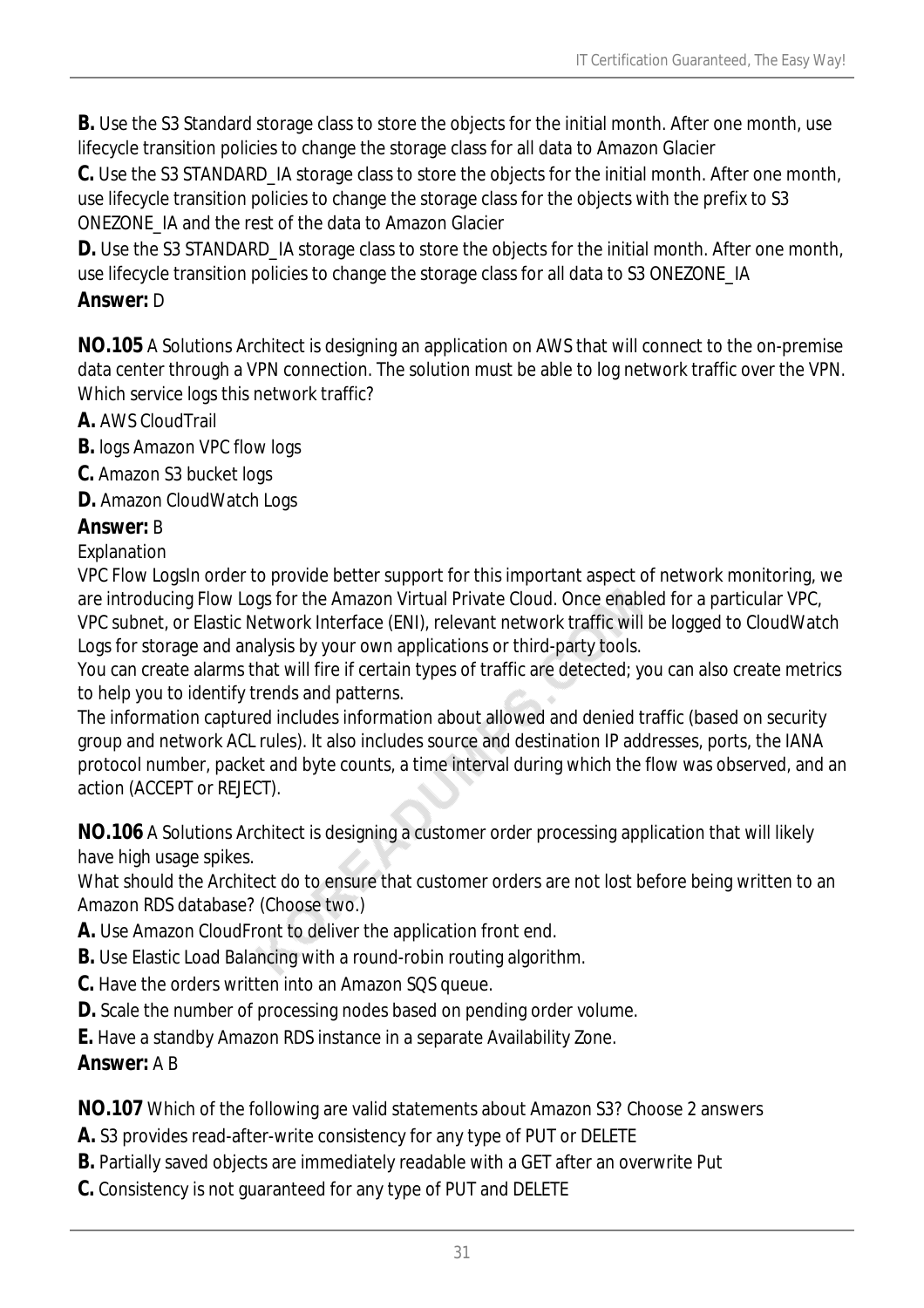**D.** A successful response to a PUT request only occurs when a complete object is saved

**E.** S3 provides eventual consistency for overwrite PUTS and DELETES

#### *Answer:* A E

**NO.108** A customer owns a MySQL database that is accessed by various clients who expect, at most 100 ms latency on requests. Once a record is stored in the database, it is rarely changed Clients only access one record at a time.

Database access has been increasing exponentially due to increased client demand. The resultant load will soon exceed the capacity of the most expensive hardware available for purchase. The customer wants to migrate to AWS, and is willing to change database systems.

Which service would alleviate the database load issue and offer virtually unlimited scalability for the future? **S.CON** 

- **A.** Amazon RDS
- **B.** Amazon DynamoDB
- **C.** Amazon Redshift
- **D.** AWS Data Pipeline

#### *Answer:* B

**NO.109** A Solutions Architect is designing a solution for a media company that will stream large amounts of data from an Amazon EC2 instance. The data streams are typically large and sequential, and must be able to support up to 500 MB/s.

Which storage type will meet the performance requirements of this application?

**A.** EBS Provisioned IOPS SSD

- **B.** EBS General Purpose SSD
- **C.** EBS Cold HDD
- **D.** EBS Throughput Optimized HDD

#### *Answer:* D

**NO.110** A Security team reviewed their company's VPC Flow Logs and found that traffic is being directed to the internet. The application in the VPC uses Amazon EC2 instances for compute and Amazon S3 for storage The company's goal is to eliminate internet access and allow the application to continue to function.

What change should be made in the VPC before updating the route table?

- **A.** Create a NAT gateway for Amazon S3 access.
- **B.** Create a VPC endpoint for Amazon S3 access.
- **C.** Create a VPC endpoint for Amazon EC2 access.
- **D.** Create a NAT gateway for Amazon EC2 access.

#### *Answer:* B

**NO.111** An application publishes Amazon SNS messages in response to several events. An AWS Lambda function subscribes to these messages. Occasionally the function will fail while processing a message, so the original event message must be preserved for root cause analysis. What architecture will meet these requirements without changing the workflow?

**A.** Subscribe an Amazon SQS queue to the Amazon SNS topic and trigger the Lambda function from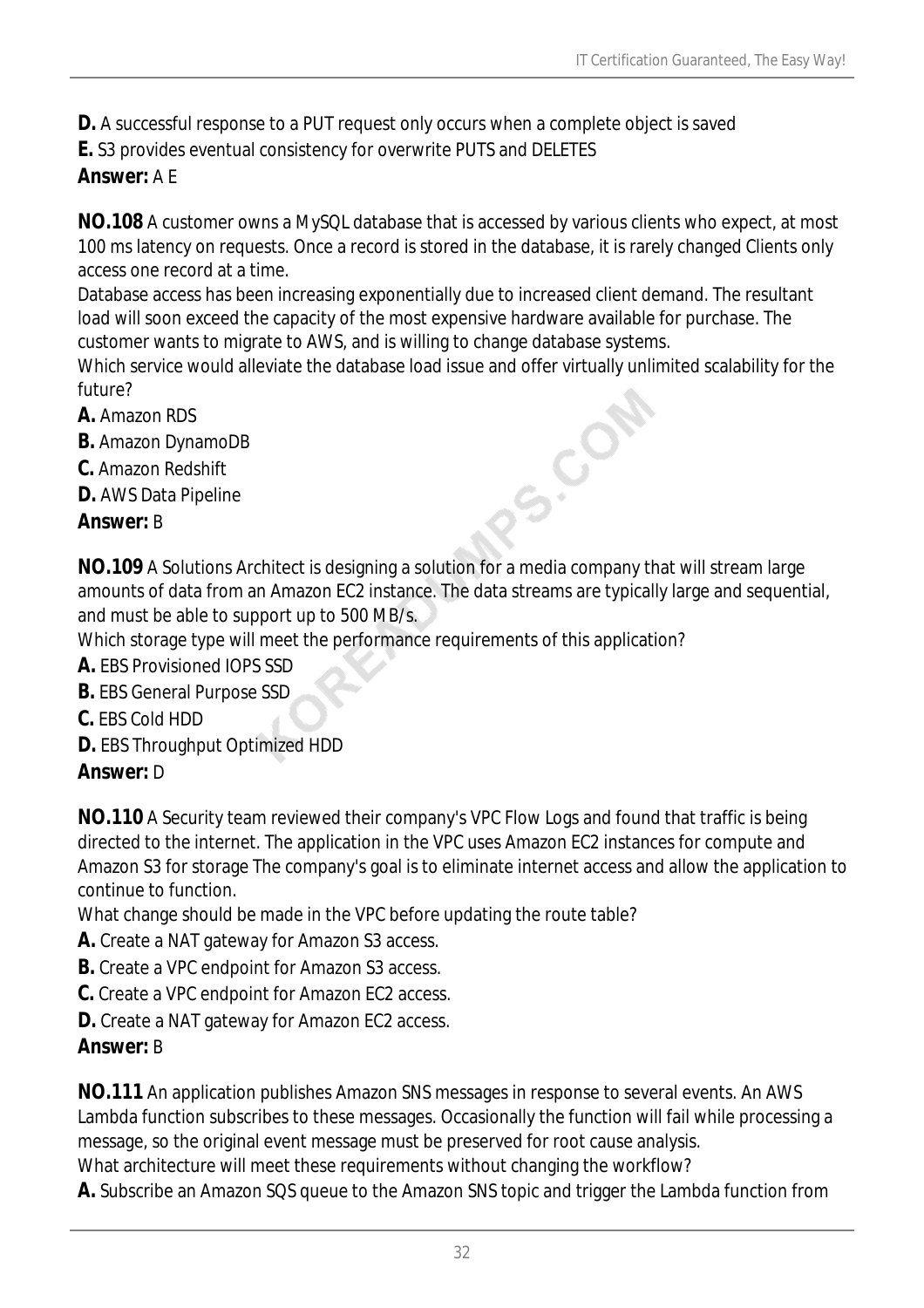the queue.

- **B.** Configure Lambda to write failures to an SQS Dead Letter Queue.
- **C.** Configure a Dead Letter Queue for the Amazon SNS topic.
- **D.** Configure the Amazon SNS topic to invoke the Lambda function synchronously

## *Answer:* A

**NO.112** A company requires operating system permission on a relational database server. What should a Solutions Architect suggest as a configuration for a highly available database architecture?

**A.** Multiple EC2 instances in a database replication configuration that uses two Availability Zones.

**B.** A standalone Amazon EC2 instance with a selected database installed.

**C.** Amazon RDS in a Multi-AZ configuration with Provisioned IOPS.

**D.** Multiple EC2 instances in a replication configuration that uses two placement groups.

# *Answer:* A

**NO.113** A company has a web application running in a Docker container that connects to a MYSQL server in an on-premises data center. The deployment and maintenance of this application are becoming time-consuming and slowing down new feature releases. The company wants to migratehe application to AWS and use services that helps facilitate infrastructure management and deployment

. Which architectures should the company on AWS? (Select Two)

**A.** Amazon ECS for the web application, and an Amazon RDS for MySQL for the database

**B.** AWS Elastic Beanstalk Docker Multi-container either for the web application or database

**C.** AWS Elastic Beanstalk Docker Single Container for the web application, and an Amazon RDS for MySQL for the database

**D.** AWS CloudFormation with Lambda Custom Resources without VPC for the web application, and an Amazon RDS for MySQL database

**E.** AWS CloudFormation with Lambda Custom Resources running in a VPC for the web application, and an Amazon RDS for MySQL database

# *Answer:* A C

**NO.114** A company has an Amazon RDS-managed online transaction processing system that has very heavy read and write. The Solutions Architect notices throughput issues with the system. How can the responsiveness of the primary database be improved?

**A.** Use asynchronous replication for standby to maximize throughput during peak demand.

**B.** Offload SELECT queries that can tolerate stale data to READ replica.

**C.** Offload SELECT and UPDATE queries to READ replica.

**D.** Offload SELECT query that needs the most current data to READ replica.

# *Answer:* B

**NO.115** A Solutions Architect is building an application that into Amazon RDS. One table in particular is read heavy and minimal latency is critical.

What of the following would provide the highest level of performance?

**A.** Use Amazon DynamoDB Accelerator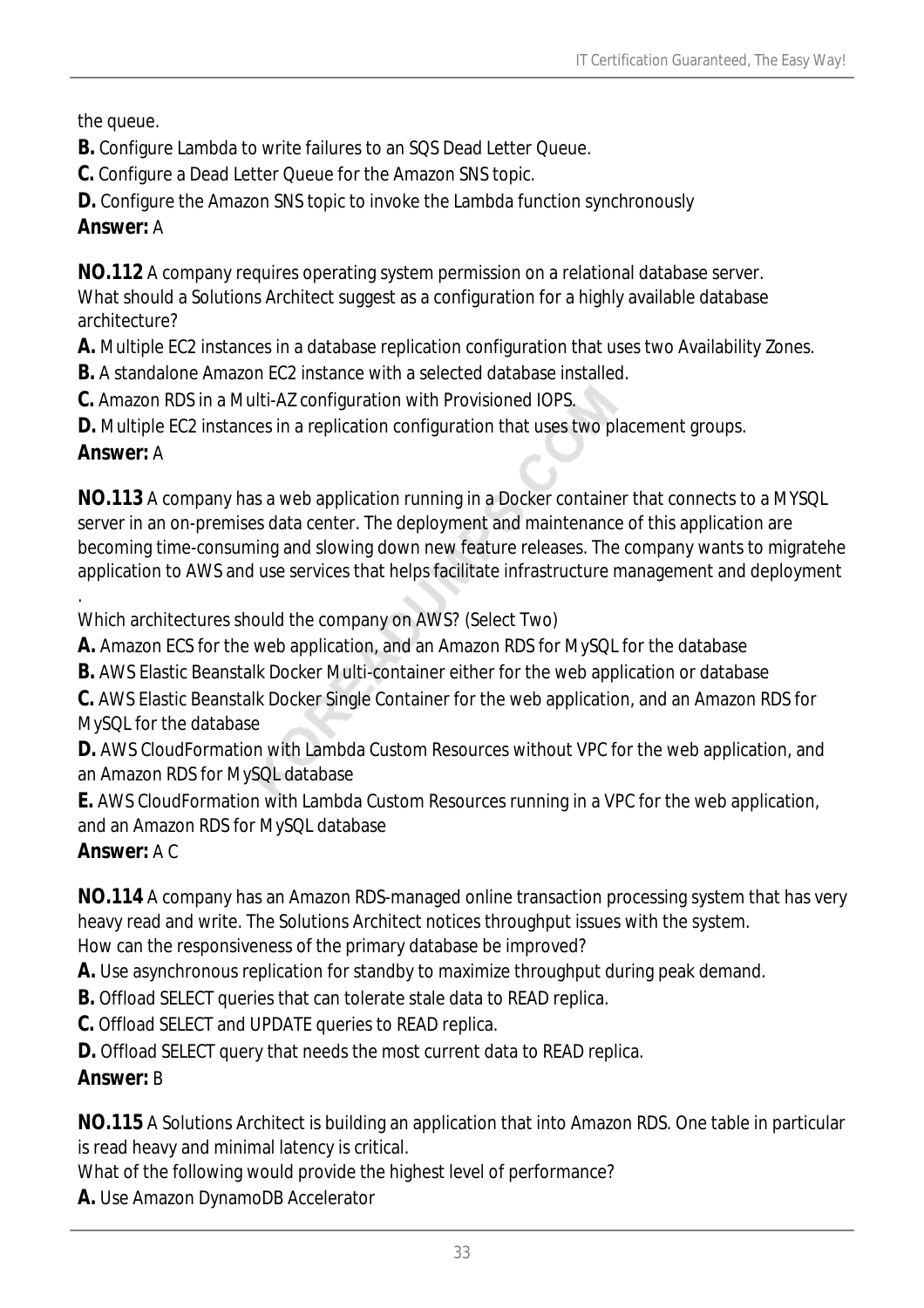- **B.** Use Amazon RDS read replicas
- **C.** Use Amazon CloudFront
- **D.** Use Amazon ElastiCache

#### *Answer:* D

**NO.116** A Solutions Architect is designing a workload that requires capacity reservation al all limes using many r4

2xlarge instances. The workload will run 24/7 for the next two years and uses Amazon Linux What Is the MOST cost-effective way to obtain this required compute capacity?

- **A.** Regional Standard Reserved instances
- **B.** Spot Fleet
- **C.** Regional Convertible Reserved Instances
- **D.** Standard Reserved Instances

#### *Answer:* D

**NO.117** Your company has separate AWS accounts for development and production. Each developer is assigned an IAM user in the development account. Developers occasionally need to access the production account to roll out changes to that environment. Your company does not allow the creation of IAM users in the production account.

S.CO

What strategy will allow the development team to access the production account?

**A.** Create an IAM role in the production account. Allow IAM users in the development account to assume the role.

**B.** Create an IAM group in the development account. Grant IAM users in the development account membership in the group.

**C.** Create an IAM group in the production account. Grant IAM users in the development account membership in the group.

**D.** Create an IAM role in the development account. Allow IAM users in the development account to assume the role.

## *Answer:* A

**NO.118** A customer has written an application that uses Amazon S3 exclusively as a data store. The application works well until the customer increases the rate at which the application is updating information. The customer now reports that outdated data occasionally appears when the application accesses objects in Amazon S3.

What could be the problem, given that the application logic is otherwise correct?

- **A.** The application is reading parts of objects from Amazon S3 using a range header.
- **B.** The application is reading objects from Amazon S3 using parallel object requests.
- **C.** The application is updating records by writing new objects with unique keys.

**D.** The application is updating records by overwriting existing objects with the same keys. *Answer:* A

**NO.119** You have a database application running on two instances in Amazon EC2.This application runs 24x7x365 and has a consistent and predictable workload. You want to choose the most costeffective pricing model. What kind of Amazon EC2 instances should you use?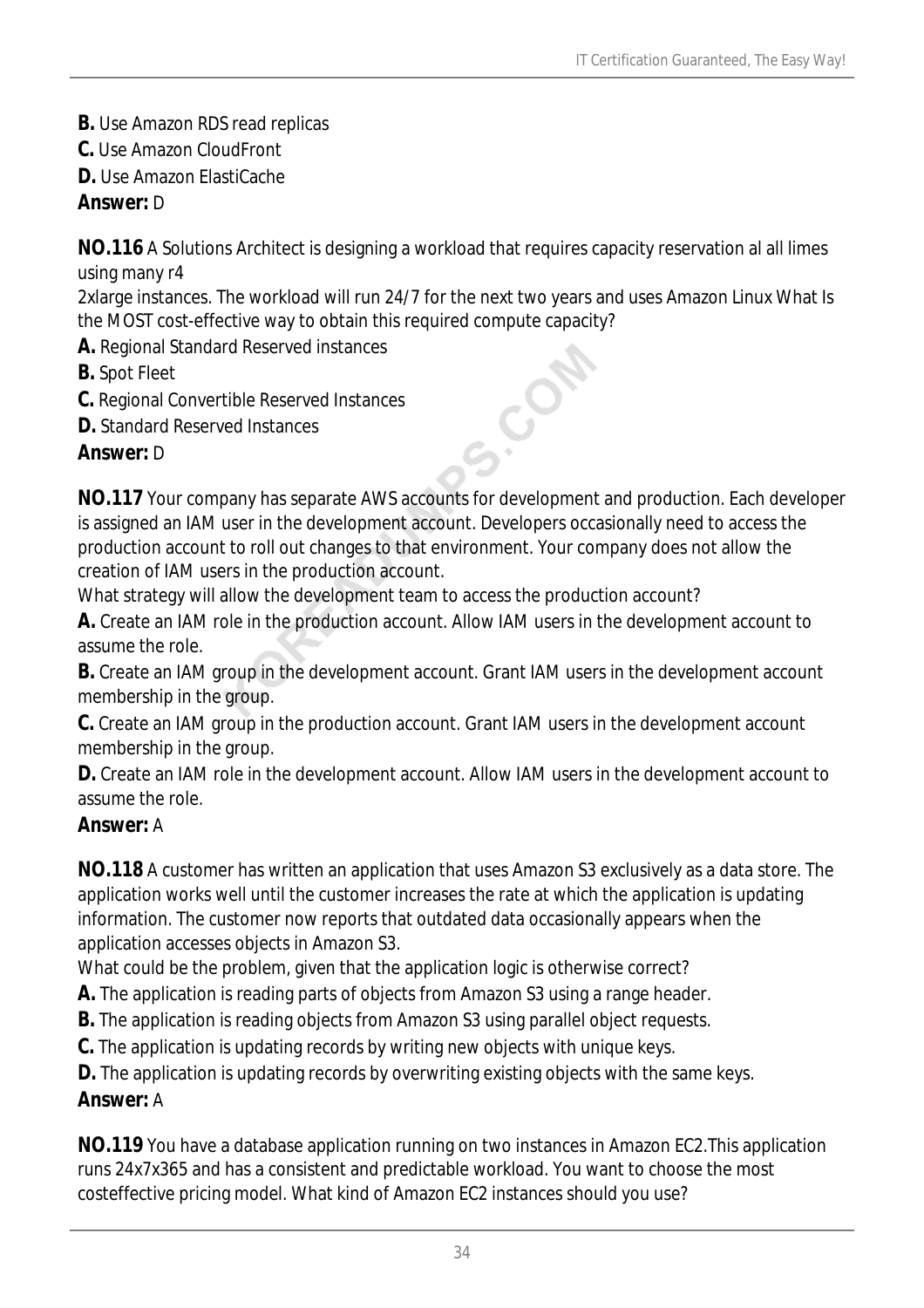- **A.** Dedicated instances
- **B.** On-demand instances
- **C.** Reserved instances
- **D.** Spot instances

#### *Answer:* C

**NO.120** An application consists of microservices. The microservices need to communicate asynchronously and the solution must ensure that each message is consumed only once. Which service should be used?

- **A.** Amazon Kinesis
- **B.** Amazon SQS
- **C.** Amazon SQS
- **D.** AWS STS
- *Answer:* C

**NO.121** A Solutions Architect is designing an application on AWS that uses persistent block storage. Data must beencrypted at rest.

Which solution meets the requirement?

- **A.** Enable SSL on Amazon EC2 instances.
- **B.** Encrypt Amazon EBS volumes on Amazon EC2 instances.
- **C.** Enable server-side encryption on Amazon S3.
- **D.** Encrypt Amazon EC2 Instance Storage.

#### *Answer:* B

**NO.122** An application runs on multiple Amazon EC2 instances. Each running instance of the application must have access to a shared file system.

Where should the data be stored?

- **A.** Amazon S3
- **B.** Amazon DynamoDB
- **C.** Amazon EFS
- **D.** Amazon EBS

#### *Answer:* C

**NO.123** A company plans to use an Amazon VPC to deploy a web application consisting of an elastic load balancer, a fleet of web and application servers, and an Amazon RDS MySQL database that should not be accessible from the Internet. The proposed design must be highly available and distributed over two Availability Zones.

What would be the MOST appropriate VPC design for this specific use case?

**A.** Two public subnets for the elastic load balancer, two public subnets for the web servers, and two public subnets for Amazon RDS.

**B.** One public subnet for the elastic load balancer, two private subnets for the web servers, and two private subnets for Amazon RDS.

**C.** One public subnet for the elastic load balancer, one public subnet for the web servers, and one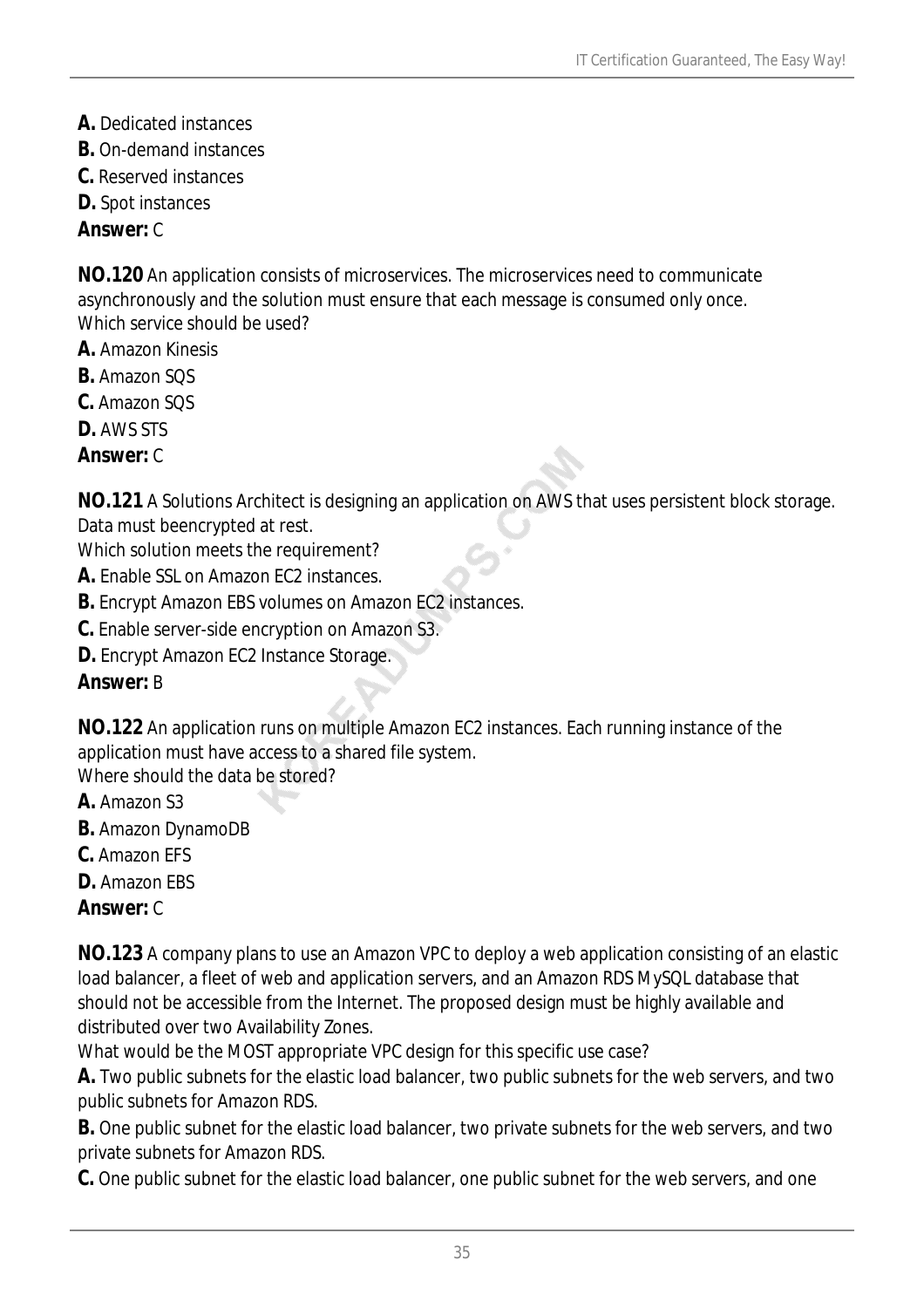private subnet for the database.

**D.** Two public subnets for the elastic load balancer, two private subnets for the web servers, and two private subnets for RDS.

#### *Answer:* D

**NO.124** As part of securing an API layer built on Amazon API gateway, a Solutions Architect has to authorize users who are currently authenticated by an existing identity provider. The users must be denied access for a period of one hour after three unsuccessful attempts.

How can the Solutions Architect meet these requirements?

**A.** Use AWS IAM authorization and add least-privileged permissions to each respective IAM role.

**B.** Use an API Gateway custom authorizer to invoke an AWS Lambda function to validate each user's identity.

**C.** Use Amazon Cognito user pools to provide built-in user management.

**D.** Use Amazon Cognito user pools to integrate with external identity providers.

#### *Answer:* B

**NO.125** A company needs to capture all client connection information from its Application Load Balancer every five minutes. This data will be used to analyze traffic patterns and troubleshoot the application.

How can a Solutions Architect meet this requirement?

**A.** Enable AWS CloudTrail for the Application Load Balancer.

**B.** Enable Access Logs on the Application Load Balancer.

**C.** Install CloudWatch Agent on the Application Load Balancer.

**D.** Enable CloudWatch metrics on the Application Load Balancer

## *Answer:* B

**NO.126** After launching an instance that you intend to serve as a NAT (Network Address Translation) device in a public subnet you modify your route tables to have the NAT device be the target of internet bound traffic of your private subnet. When you try and make an outbound connection to the internet from an instance in the private subnet, you are not successful. Which of the following steps could resolve the issue?

**A.** Attaching a second Elastic network interface to the instance in the private subnet, and placing it in the public subnet

**B.** Attaching an Elastic IP address to the instance in the private subnet

**C.** Disabling the Source/Destination check attribute on the NAT instance

**D.** Attaching a second Elastic Network interface to the NAT instance, and placing it in the private subnet

## *Answer:* C

**NO.127** A Solutions Architect is designing a web application that will be hosted on Amazon EC2 instances in a public subnet. The web application uses a MySQL database in a private subnet. The database should be accessible to database administrators. Which of the following options should the Architect recommend? (Select TWO.)

**A.** Create a bastion host in a public subnet, and use the bastion host to connect to the database.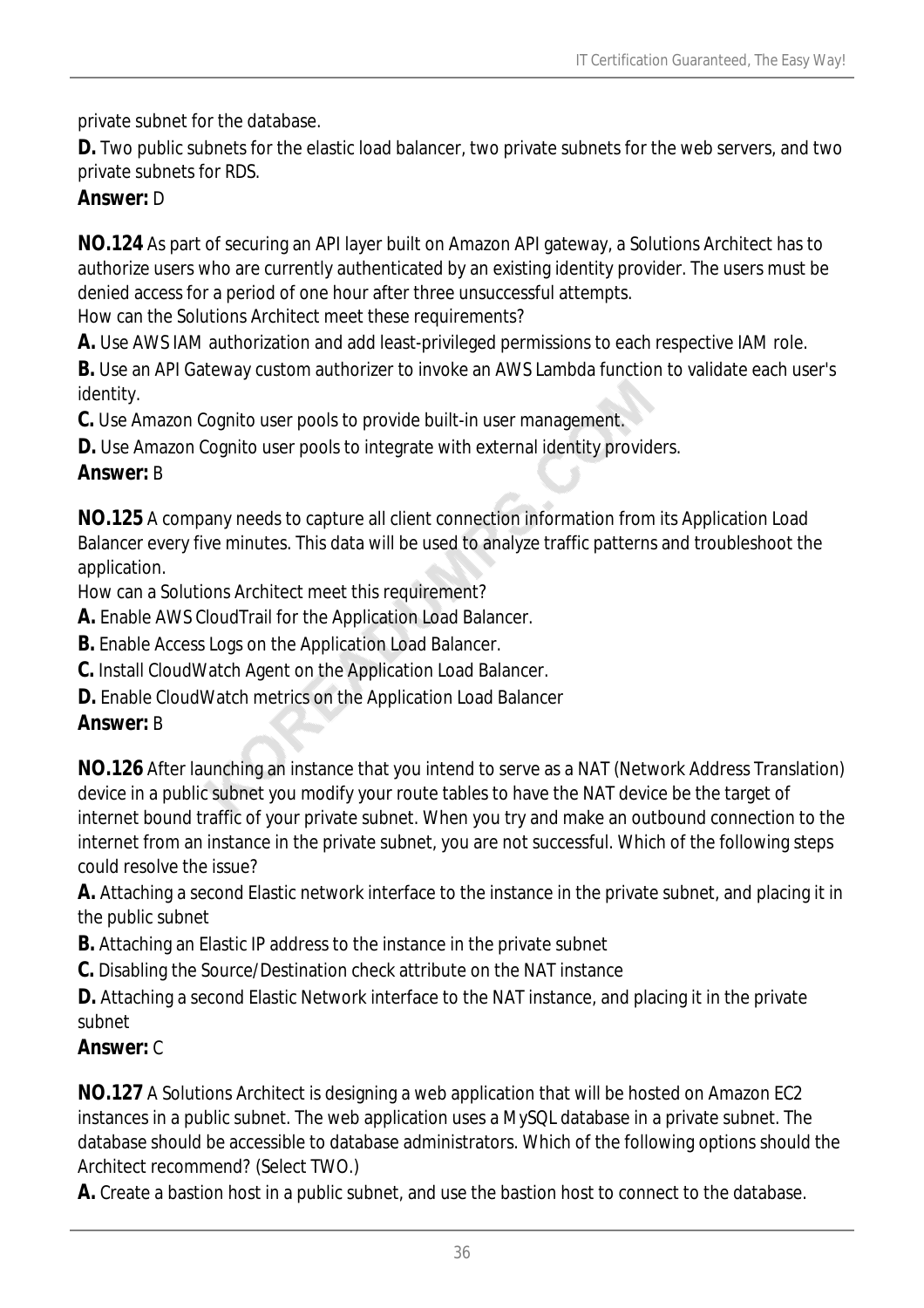**B.** Log in to the web servers in the public subnet to connect to the database.

**C.** Perform DB maintenance after using SSH to connect to the NAT Gateway in a public subnet.

**D.** Create an IPSec VPN tunnel between the customer site and the VPC, and use the VPN tunnel to connect to the database.

**E.** Attach an Elastic IP address to the database.

### *Answer:* A D

Explanation

It is best practise to place your database servers into a private subnet. By definition a private subnet in Amazon Web Service (AWS) is not reachable from the internet. So there is no internet gateway assigned to it. With proper security groups configured you restrict the database access to that (web) servers which need access only.

But that configuration makes it more complicated for managing the database servers, e.g. connecting with SQL clients. Instead of putting your database instance into a public subnet you can configure a bastion host (aka jump box) for acting as an intermediate server. The following picture gives you a quick overview:





You place a small EC2 instance (e.g. t2.nano) into a public subnet within your VPC. After that you can connect with e.g. Putty (for Windows) to establish a SSH connection and configure it to create an SSH tunnel for the database port.

Please note your security group settings. The bastion host has inbound access for port 22 and your source IP address only (or more which is not recommended). The security group for the RDS instance will allow inbound access for port 3306 (for MySQL) with restriction to the security groups which needs access to the database server (in our case the bastion host). With that configuration you limit the database access to the minimum needed.

### Configuring Putty

At first enter the hostname with ec2-user. This is the public IP address of your bastion host: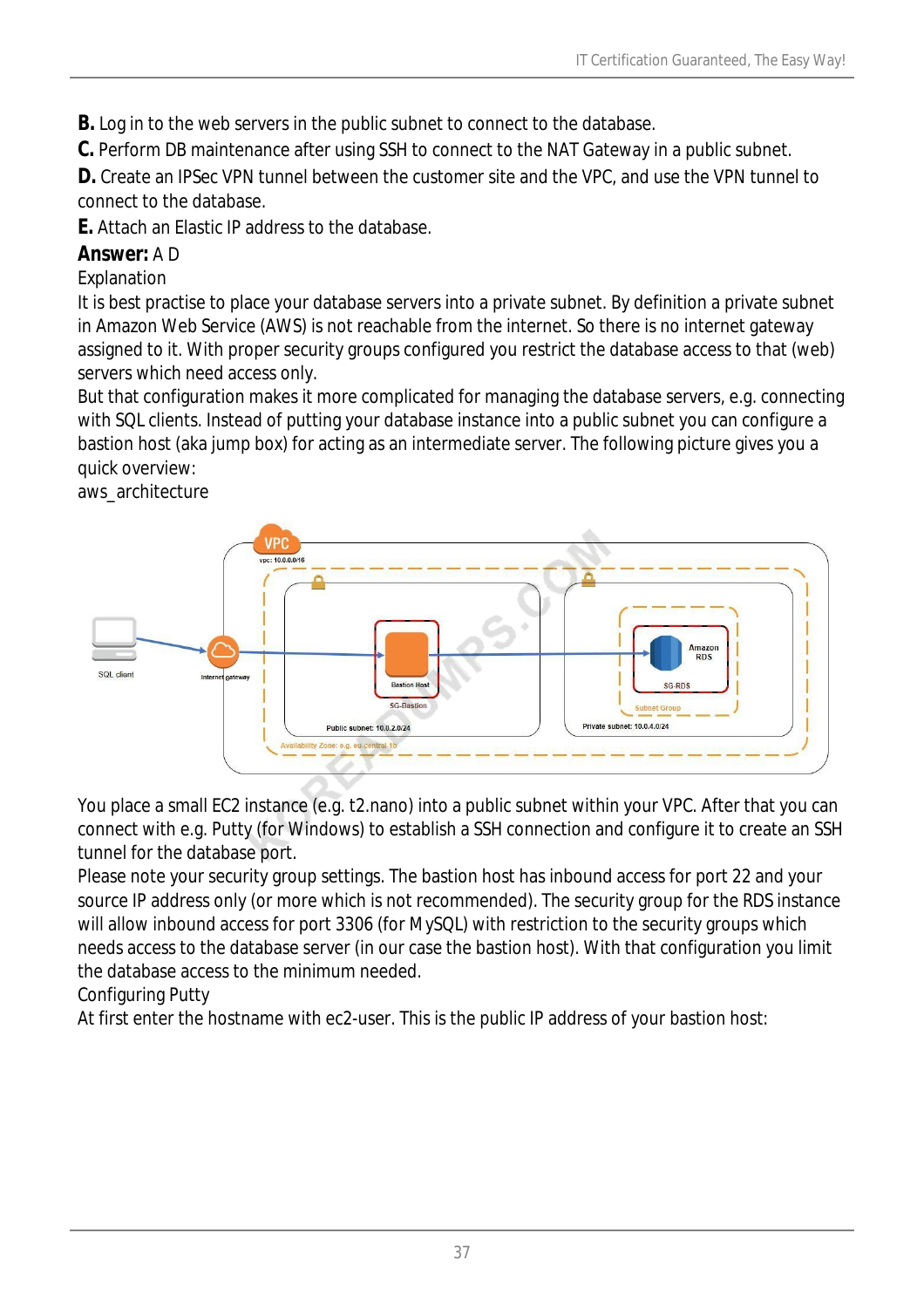| PuTTY Configuration<br>Category:                                                                                                                               |                                                                             |                    |  |
|----------------------------------------------------------------------------------------------------------------------------------------------------------------|-----------------------------------------------------------------------------|--------------------|--|
| <b>E</b> -Session                                                                                                                                              | Basic options for your PuTTY session                                        |                    |  |
| Logging<br><b>E</b> -Terminal                                                                                                                                  | Specify the destination you want to connect to<br>Host Name (or IP address) | Port               |  |
| Keyboard<br>$B$ ell                                                                                                                                            | ec2-user@18.197.56.5                                                        | 22                 |  |
| Features<br>- Window<br>Appearance<br>Behaviour<br>Translation<br>Selection<br>Colours<br>Connection<br>Data<br>Proxy<br>Telnet<br>- Rlogin<br>F-SSH<br>Serial | Connection type:<br>Raw                                                     | Serial             |  |
|                                                                                                                                                                | Load, save or delete a stored session<br>Saved Sessions                     |                    |  |
|                                                                                                                                                                | aws                                                                         |                    |  |
|                                                                                                                                                                | Default Settings                                                            | Load               |  |
|                                                                                                                                                                | aws                                                                         | Save               |  |
|                                                                                                                                                                |                                                                             | Delete             |  |
|                                                                                                                                                                | Close window on exit:<br>Always<br>O Never                                  | Only on clean exit |  |
| About                                                                                                                                                          | Help<br>Open                                                                | Cancel             |  |

#### putty1

After that you define your private key for authentication: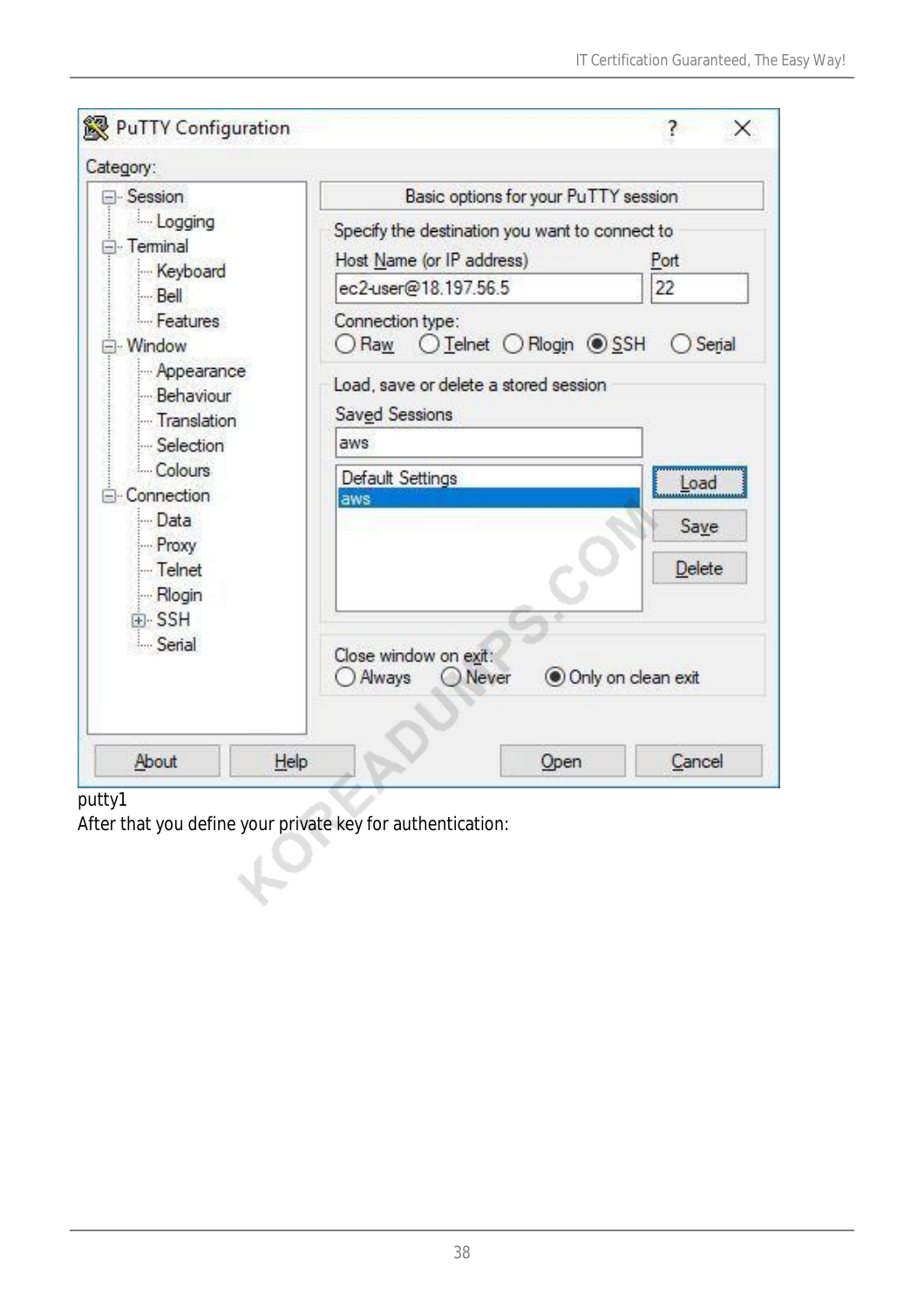

### putty2

In the last step you enter the SSH tunnel settings for your database instance. In this example we create a tunnel for port 3306 on your local computer to port 3306 on the RDS instance host (DNS name). This is possible, because the bastion host and the database instance are placed within the same VPC and the routing table allows the communication between both subnets.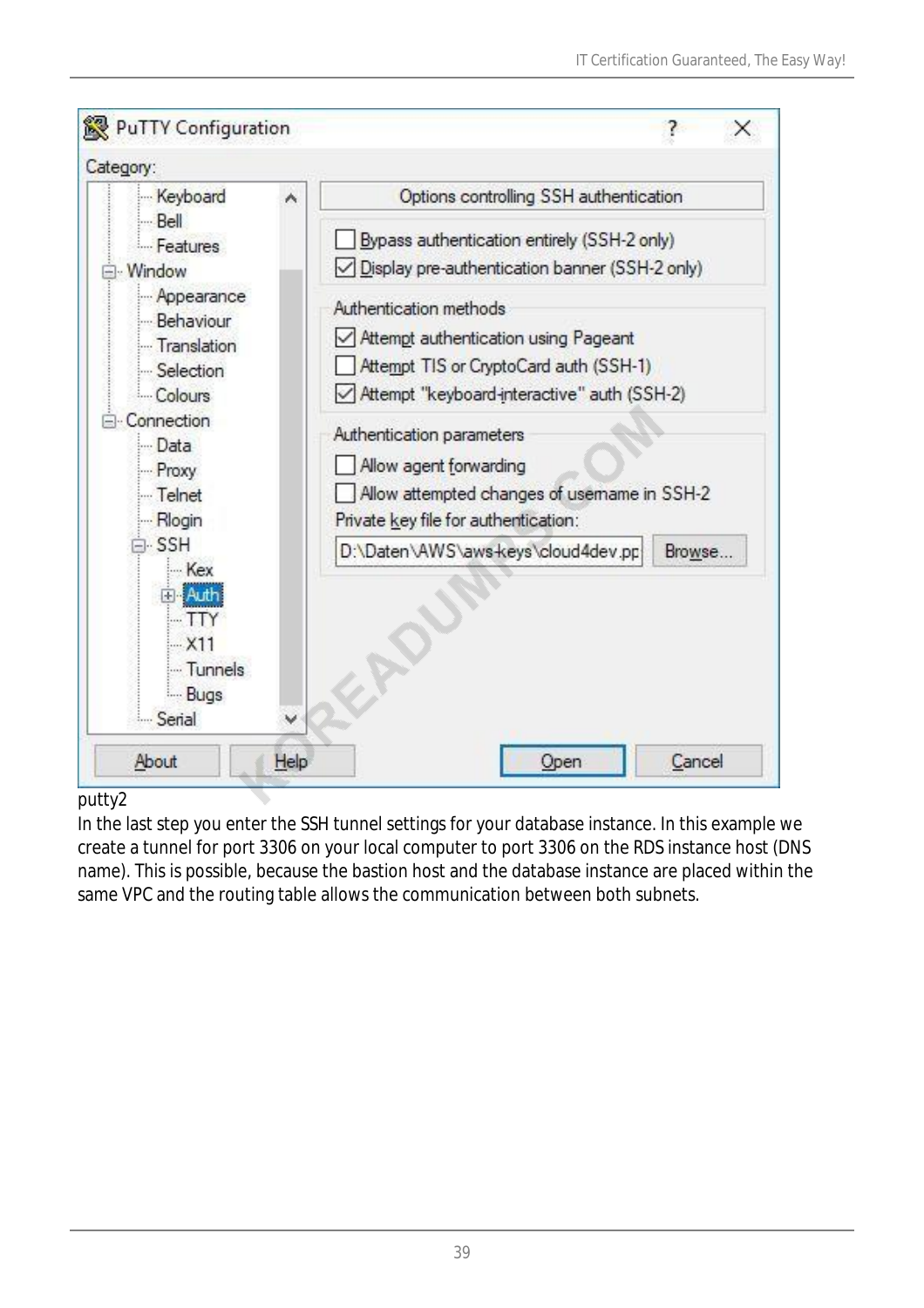| Keyboard                                                                                      | ۸ | Options controlling SSH port forwarding                                                                                         |                |                                                    |
|-----------------------------------------------------------------------------------------------|---|---------------------------------------------------------------------------------------------------------------------------------|----------------|----------------------------------------------------|
| Bel<br>Features<br>Window<br>Appearance<br>Behaviour                                          |   | Port forwarding<br>Local ports accept connections from other hosts<br>Remote ports do the same (SSH-2 only)<br>Forwarded ports: |                | Remove                                             |
| Translation<br>Selection<br>Colours<br>Connection<br>Data<br>Proxy<br>- Telnet                |   | L3306<br>Add new forwarded port:<br>Source port                                                                                 |                | cloud4dev.c7enyy5jjn6h.eu-central-1.rds.am/<br>Add |
| Rlogin<br>$\neg$ SSH<br>- Kex<br>Fi-Auth<br>$-TTY$<br>$-X11$<br><b>Tunnels</b><br><b>Bugs</b> |   | Destination<br><b>OLocal</b><br>Auto                                                                                            | Remote<br> Py4 | Dynamic<br>DFv6                                    |

#### putty3

After establishing the putty connection we can connect to our database on localhost, port 3306: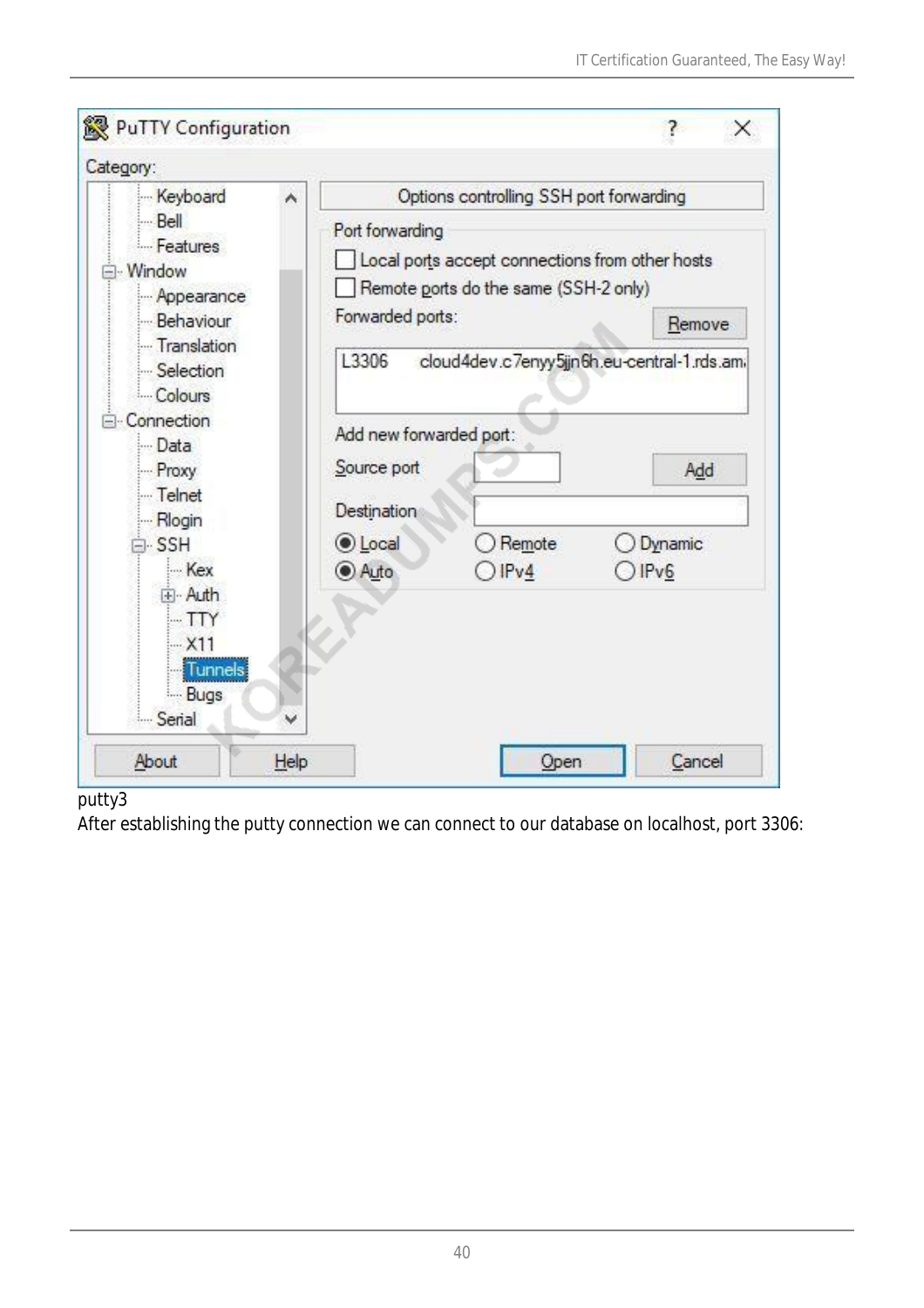| Connection 'AWS RDS localhost' configuration<br><b>Connection settings</b><br>MySQL connection settings                                                                                                                         |                                                  |                                             | My!                                  | × |
|---------------------------------------------------------------------------------------------------------------------------------------------------------------------------------------------------------------------------------|--------------------------------------------------|---------------------------------------------|--------------------------------------|---|
| <b>Connection settings</b><br>Driver properties<br>Network<br><b>Shell Commands</b><br>General<br>Metadata<br><b>Result Sets</b><br><b>Binaries</b><br>Data Formatting<br>Presentation<br>v SQL Editor<br><b>SQL Processing</b> | Server Host:<br>Port:<br>Database:<br>User name: | localhost<br>3306<br>cloud4dev<br>cloud4dev |                                      |   |
|                                                                                                                                                                                                                                 | Password:<br>Local Client:                       |                                             | Network settings (SSH, SSL, Proxy, ) |   |
|                                                                                                                                                                                                                                 | Driver Name: MySQL                               |                                             | <b>Edit Driver Settings</b>          |   |
|                                                                                                                                                                                                                                 | OK                                               | Cancel                                      | Test Connection                      |   |

dbweaver1

Making it more convenient ...

This is all fine but we can do it even more convenient. One solution is to place all Putty settings into a batch file:

@ECHO OFF

SET PUTTY\_EXE=C:\Putty\putty.exe

start %PUTTY\_EXE% ec2-user@18.197.56.5 -i d:\my\_private\_key.ppk -L

3306:demo.abc.eu-central-1.rds.amazonaws.com:3306

After saving it to a batch file we can start the SSH tunnel by a double-click.

Another solution depends on your SQL Client. In some clients like e.g. DBWeaver or the MySQL

Workbench you can configure a TCP connection over SSH directly. With that option you can configure it all in that client.

No Putty configuration or batch file to be started.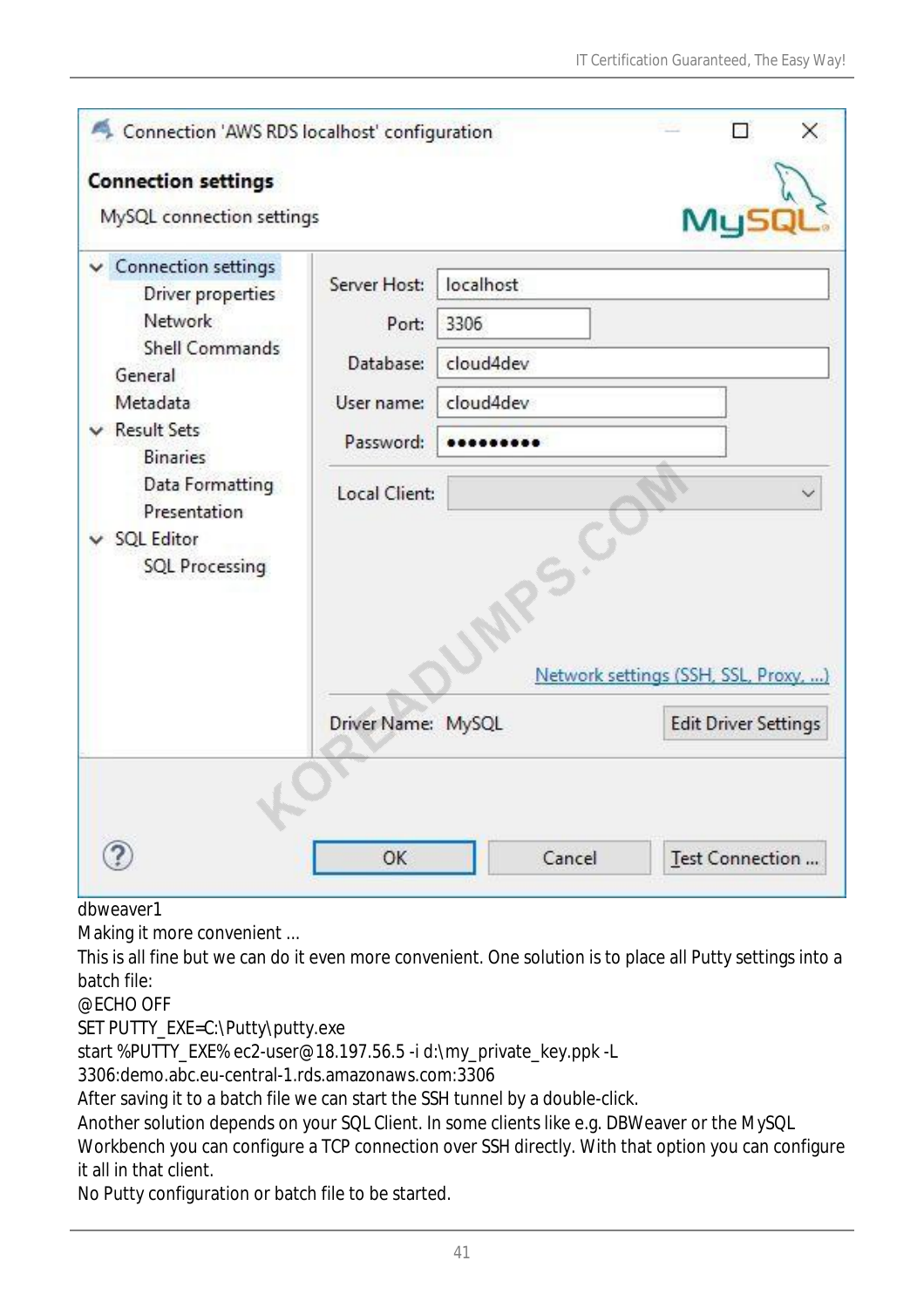| MySQL Connections | AWS-RDS<br><b>Connection Name:</b>          |                                                       |                                                                         |
|-------------------|---------------------------------------------|-------------------------------------------------------|-------------------------------------------------------------------------|
| AWS-RDS           | Connection Remote Management System Profile |                                                       |                                                                         |
|                   | Connection Method:                          | Standard TCP/IP over SSH                              | $\checkmark$<br>Method to use to connect to the RDBMS                   |
|                   | Parameters SSL                              | Advanced                                              |                                                                         |
|                   | SSH Hostname:                               | 18.197.56.5                                           | SSH server hostname, with optional port number.                         |
|                   | SSH Username:                               | ec2-user                                              | Name of the SSH user to connect with.                                   |
|                   | SSH Password:                               | Store in Vault<br>Clear                               | SSH user password to connect to the SSH tunnel.                         |
|                   | <b>SSH Key File:</b>                        | D:\Daten\AWS\aws-keys\cloud4dev.pem<br>$\ldots$       | Path to SSH private key file.                                           |
|                   | MySQL Hostname:                             | cloud4dev.c7enyy5jjn6h.eu-central-1.rds.amazonaws.com | MySQL server host relative to the SSH server.                           |
|                   | MySQL Server Port:                          | 3306                                                  | TCP/IP port of the MySQL server.                                        |
|                   | Username:                                   | doud4dev                                              | Name of the user to connect with.                                       |
|                   | Password:                                   | Store in Vault<br>Clear                               | The MySQL user's password. Will be requested<br>later if not set.       |
|                   | Default Schema:                             | cloud4dev                                             | The schema to use as default schema, Leave<br>blank to select it later. |
|                   |                                             |                                                       |                                                                         |
|                   |                                             |                                                       |                                                                         |

#### mysql\_workbench

Be sure to select "Standard TCP/IP over SSH" and the correct private key format.

**NO.128** A company is storing application data in Amazon S3 bucket across multiple AWS Regions. Company policy requires that encryption keys be generated at the company headquarters, but the encryption keys may be stored in AWS after generation. The Solutions Architect plans to configure cross-region replication.

Which solution will encrypt the data while requiring the LEAST amount of operational overhead?

**A.** Configure the application to write to an S3 bucket using client-side encryption.

**B.** Configure S3 buckets to encrypt using AES-256.

**C.** Configure S3 object encryption using AWS CLI with Server\_Side Encryption with AWS KMS\_managed keys (SSE-KMS)

**D.** Configure S3 bucket to use Server-Side encryption with AWS KMS-Management Keys (SSE-KMS) with imported key met--- in both region.

#### *Answer:* C

**NO.129** When will you incur costs with an Elastic IP address (EIP)?

**A.** When an EIP is allocated.

**B.** When it is allocated and associated with a running instance.

**C.** When it is allocated and associated with a stopped instance.

**D.** Costs are incurred regardless of whether the EIP is associated with a running instance.

#### *Answer:* C

**NO.130** During a review of business applications, a Solutions Architect identifies a critical application with a relational database that was built by a business user and is running on the user's desktop. To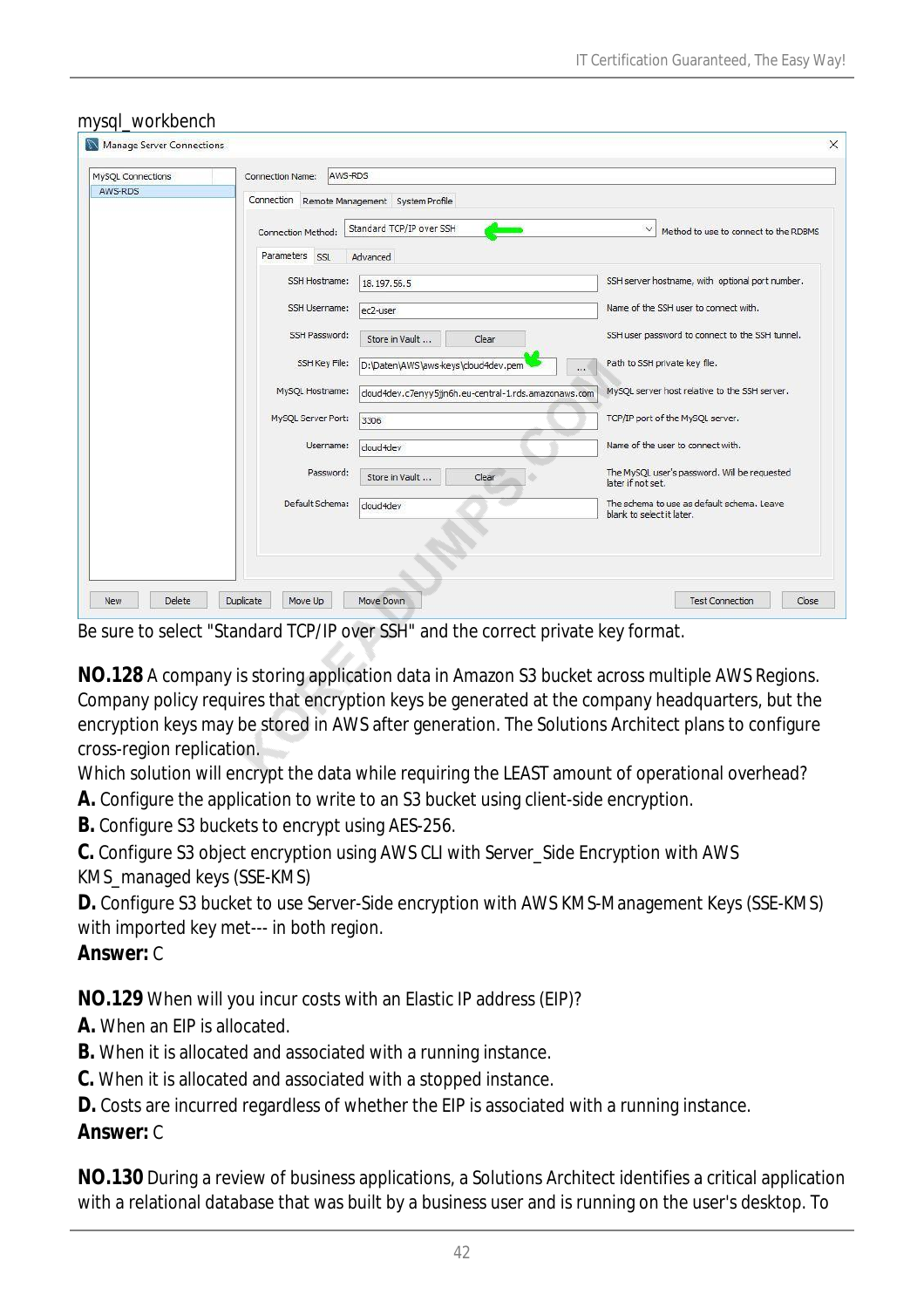reduce the risk of a business interruption, the Solutions Architect wants to migrate the application to a highly available, multi-tiered solution in AWS.

What should the Solutions Architect do to accomplish this with the LEAST amount of disruption to the business?

**A.** Create an import package of the application code for upload to AWS Lambda, and include a function to create another Lambda function to migrate data into an Amazon RDS database.

**B.** Create an image of the user's desktop, migrate it to Amazon EC2 using VM Import, and place the EC2 instance in an Auto Scaling group.

**C.** Pre-stage new Amazon EC2 instances running the application code on AWS behind an Application Load Balancer and an Amazon RDS Multi-AZ DB instance.

**D.** Use AWS DMS to migrate the backend database to an Amazon RDS Multi-AZ DB instance. Migrate the application code to AWS Elastic Beanstalk.

### *Answer:* A

**NO.131** Which auto scaling features allow you to scale ahead of expected increases in load? Choose 2 answers<br> **A.** Cooldown period<br> **B.** Metric-based scaling<br> **C.** Health check grace period<br> **D.** Scheduled scaling<br> **E.** L 2 answers

- **A.** Cooldown period
- **B.** Metric-based scaling
- **C.** Health check grace period
- **D.** Scheduled scaling
- **E.** Lifecycle hooks
- **F.** Desired capacity

*Answer:* C D

**NO.132** A company has a legacy application using a proprietary file system and plans to migrate the application to AWS.

Which storage service should the company use?

- **A.** Amazon DynamoDB
- **B.** Amazon S3
- **C.** Amazon EBS
- **D.** Amazon EFS

### *Answer:* D

Explanation

Friendly interfaces to S3. These methods make it simple to use S3 with your existing native applications.

Rather than lifting and shifting large datasets at once, these help you integrate existing process flows like backup and recovery or continuous Internet of Things streams directly with cloud storage.

**NO.133** You are working with customer who has 10 TB of archival data that they want to migrate to Amazon Glacier.

The customer has a 1Mbps connection to the Internet. Which service or feature provide the fastest method of getting the data into Amazon Glacier?

- **A.** Amazon Glacier multipart upload
- **B.** AWS Storage Gateway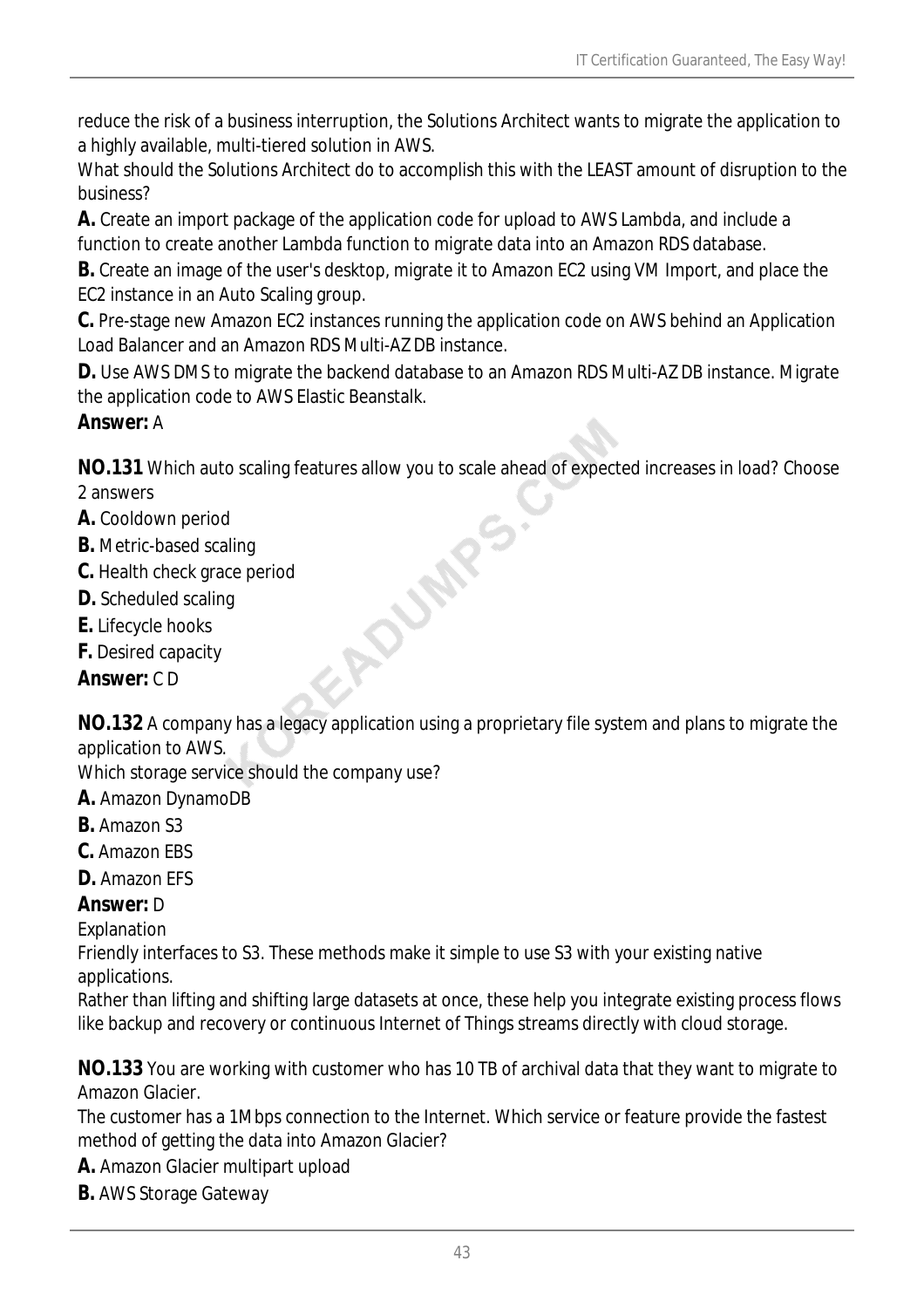**C.** VM Import/Export **D.** AWS Import/Export *Answer:* D

**NO.134** Which set of Amazon S3 features helps to prevent and recover from accidental data loss?

- **A.** Object lifecycle and service access logging
- **B.** Object versioning and Multi-factor authentication
- **C.** Access controls and server-side encryption
- **D.** Website hosting and Amazon S3 policies

### *Answer:* B

**NO.135** The application tier for a workload runs on EC2 instances that are unevenly distributed across two Availability Zones. The instances are behind a Network Load Balancer and are accessed through layer 4 TCP connections.

The instances in the lesser populated Availability Zone are failing as the result of high CPU utilization. Which configuration change can help mitigate the issue?

- **A.** Modify the Network Load Balancer to enable sticky sessions
- **B.** Modify the Network Load Balance to enable cross-zone load balancing
- **C.** Switch to using an Application Load Balancer and enable sticky sessions
- **D.** Switch to using an Application Load Balancer and enable cross-zone load balancing

### *Answer:* D

**NO.136** An on-premises workload consists of a single server with an Apache instance end a MySQL database. The Solutions Architect plans to migrate on-premises database to MySQL on Amazon RDS using multiple Availability Zones. What solution ensures that the remaining workload win be highly available?

**A.** Provision the workload in an Auto Scaling group, with a minimum of two servers Use an Amazon **Route** 

53 DNS-weighted routing policy to direct traffic to healthy servers.

**B.** Provision the workload in an Auto Scaling group across Availability Zones, with a minimum of two Amazon EC2 instances Use an Application Load Balancer in front of an Auto Scaling group

**C.** Provision at least two EC2 instances across two separate regions Use an Application Load Balancer to direct traffic between the instances

**D.** Provision the workload in an Auto Scaling group across Availability Zones, with a minimum of two servers Use a Route 53 DNS simple routing policy to direct traffic to healthy servers

### *Answer:* B

**NO.137** A Company requires scalable shared storage to be accessed from hundreds of Linux-based Amazon EC2 instances in a single region.

Which option provides the greatest levels of availability and performance?

- **A.** Mount an Amazon S3 bucket as a volume by using third-party tools like s3fs
- **B.** Implement a file gateway in the same region, and present it to the EC2 instances
- **C.** Use Amazon EFS and mount it from different Availability Zones
- **D.** Design an LVM-based NFS server, and add more Provisioned IOPS volumes to it when more space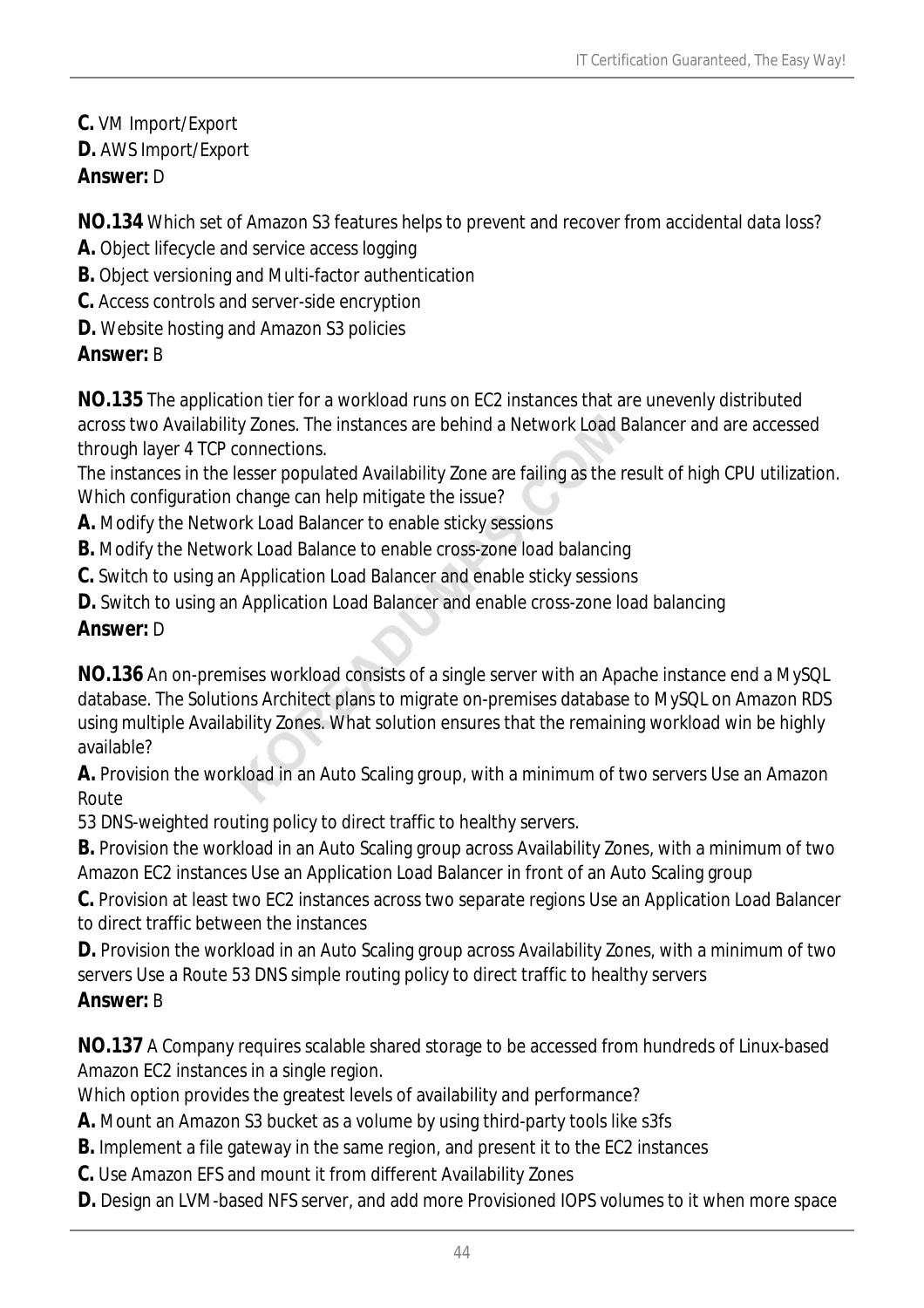# is needed

## *Answer:* C

**NO.138** An application runs on EC2 instances behind an Elastic Load Balancing Application Load Balancer. The instances run in an EC2 Auto Scaling group across multiple Availability Zones. The application provides a RESTful interface with both synchronous and asynchronous operations. The asynchronous operations requireup to 5 minutes to complete. Although the application must remain available at all times, after business hours, the traffic going to the application is greatly reduced and often results in the Auto Scaling group running the minimum number of On-Demand Instances. What should the Solutions Architect recommend to optimize the cost of the environment after business hours?

**A.** Change the Availability Zones in which the instances were created to another Availability Zone in the same region with a lower cost.

**B.** Replace all On-Demand Instances with Spot Instances in the Auto Scaling group.

**C.** Purchase Reserved Instances for the minimum number of Auto Scaling instances.

**D.** Reduce the number of minimum instances to 0. New requests to the Application Load Balancer create new instances.

## *Answer:* B

**NO.139** Your web application front end consists of multiple EC2 instances behind an Elastic Load Balancer. You configured ELB to perform health checks on these EC2 instances, if an instance fails to pass health checks, which statement will be true?

**A.** The instance gets terminated automatically by the ELB.

- **B.** The instance gets quarantined by the ELB for root cause analysis.
- **C.** The instance is replaced automatically by the ELB.
- **D.** The ELB stops sending traffic to the instance that failed its health check.

## *Answer:* D

**NO.140** A retail company operates an e-commerce environment that runs on Amazon EC2 instances behind an Application Load Balancer. The instances run in an Amazon EC2 Auto Scaling group. Images are hosted in an Amazon S3 bucket using a custom domain name. During a flash sale with 10,000 simultaneous users, some images on the website are not loading.

What should be done to resolve the performance issue?

- **A.** Move the images to the EC2 instances in the Auto Scaling group
- **B.** Enable Transfer Acceleration for the S3 bucket

**C.** Configure an Amazon CloudFront distribution with the S3 bucket as the origin.

**D.** Increase the number of minimum, desired, and maximum EC2 instances in the Auto Scaling group *Answer:* C

**NO.141** You try to connect via SSH to a newly created Amazon EC2 instance and get one of the error messages:

"Network error: Connection timed out" or "Error connecting to [instance], reason: -> Connection timed out connect," You have confirmed that the network and security group rules are configured correctly and the instance is passing status checks. What steps should you take to identify the source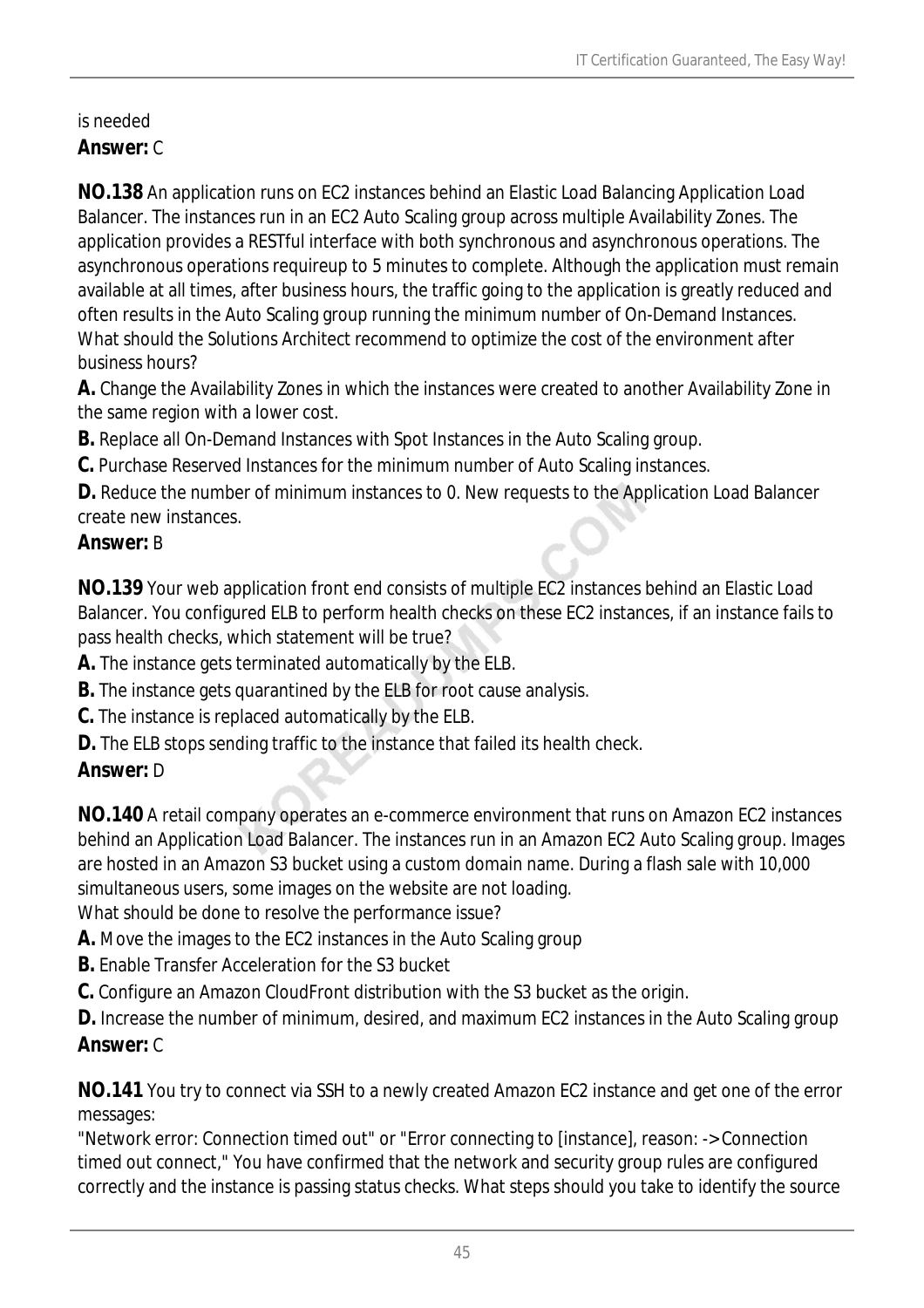of the behavior? Choose 2 answers

- **A.** Verify that your IAM user policy has permission to launch Amazon EC2 instances
- **B.** Verify that you are connecting with the appropriate user name for your AMI
- **C.** Verify that the Amazon EC2 instance was launched with the proper IAM role

**D.** Verify that your federation trust to AWS has been established

**E.** Verify that the private key file corresponds to the Amazon EC2 key pair assigned at launch *Answer:* C E

**NO.142** A Company must collect temperature data form thousands of remote weather devices. The company must also store this data in a data warehouse to run aggregations and visualizations. Which services will meet these requirements? (Select Two.)

- **A.** Amazon Kinesis Data Firehose
- **B.** Amazon SQS
- **C.** Amazon Redshift
- **D.** Amazon SNS
- **E.** Amazon DynamoDB

*Answer:* A C

**NO.143** Which of the following approaches help improve the availability of an application on AWS?. Choose 2 answer

**JARS** 

- **A.** Using multiple Availability zones
- **B.** Using placement groups
- **C.** Using Amazon virtual private cloud
- **D.** Using AutoScaling to replace lost capacity
- **E.** Using the largest available instance type

*Answer:* A D

**NO.144** A Solutions Architect has been given the following requirements for a company's VPC:

\* The solution is a two-tiered application with a web tier and a database tier.

\* All web traffic to the environment must be directed from the Internet to an Application Load Balancer.

\* The web servers and the databases should not obtain public IP addresses or be directly accessible from the public Internet.

\* Because of security requirements, databases may not share a route table or subnet with any other service.

\* The environment must be highly available within the same VPC for all services.

What is the minimum number of subnets that the Solutions Architect will need based on these requirements and best practices?

- **A.** 2
- **B.** 3
- **C.** 4
- **D.** 6

*Answer:* B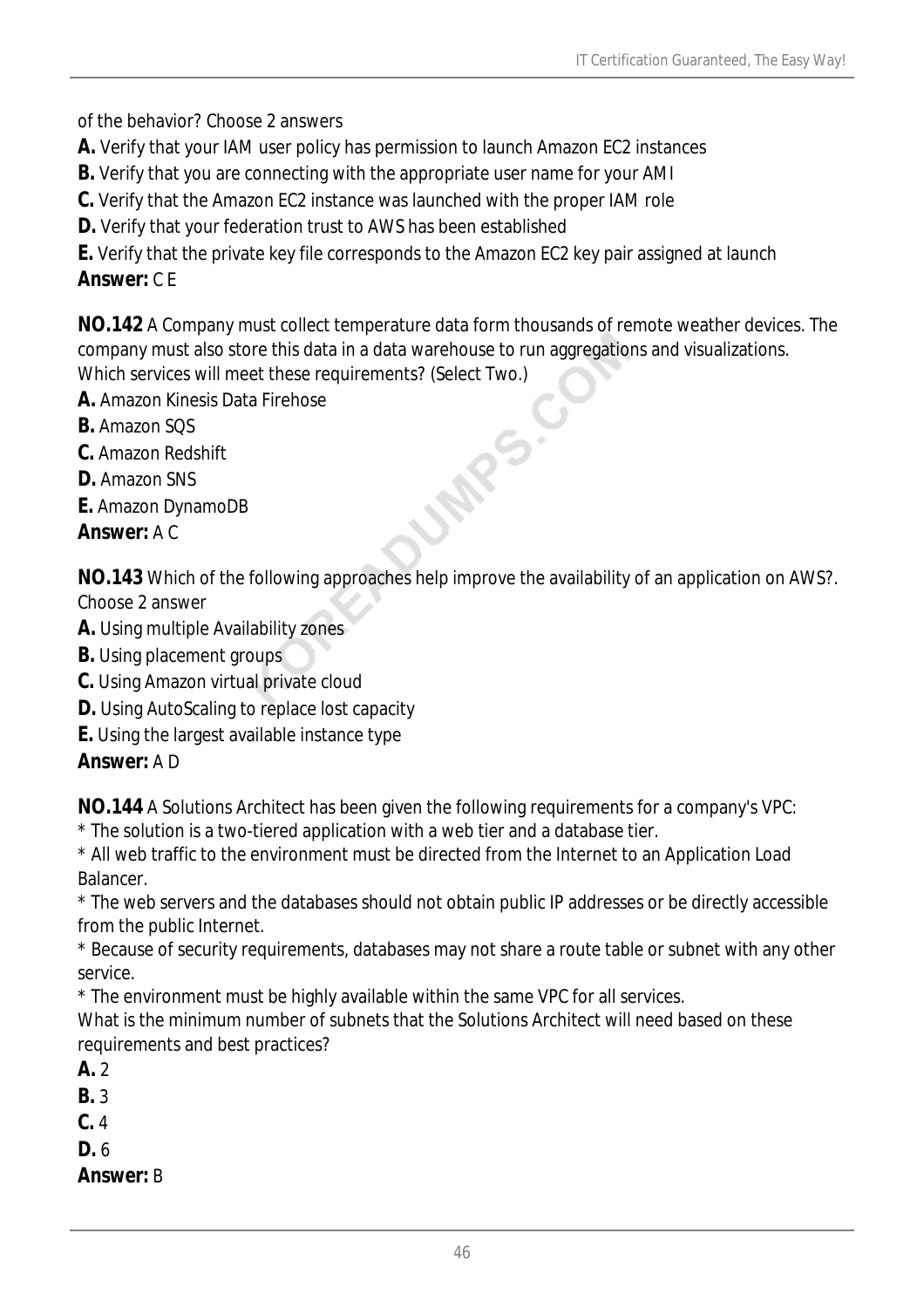**NO.145** A legacy application needs to interact with local stooge using iSCSI. A team needs to design a reliable storage solution to provision all new storage on AWS.

Which storage solution meets the legacy application requirements?

**A.** AWS Snowball storage for the legacy application until the application can be re-architected

**B.** AWS Storage Gateway in cached mode for the legacy application storage to write data to Amazon S3

**C.** AWS Storage Gateway in stored mode for the legacy application storage to write data to Amazon S3

**D.** An Amazon S3 volume mounted on the legacy application server locally using the File Gateway service

#### *Answer:* C

**NO.146** An application generates audit logs of operational activities Compliance requirements mandate that the application retain the logs for 5 years How can these requirements be met?

**A.** Save the logs in an Amazon S3 bucket and enable Multi-Factor Authentication Delete (MFA Delete) on the bucket

**B.** Save the logs in an Amazon EFS volume and use Network File System version 4 (NFSv4) locking with the volume

**C.** Save the logs in an Amazon Glacier vault and use the Vault Lock feature.

**D.** Save the logs in an Amazon EBS volume and lake monthly snapshots

### *Answer:* C

**NO.147** A Solutions Architect is creating a multi-tiered architecture for an application that includes a public-facing web tier. Security requirements state that the Amazon EC2 instances running in the application tier must not be accessible directly from the internet.

What should be done to accomplish this?

**A.** Create a multi-VPC peering mesh with network access rules limiting communications to specific ports Implement an internet gateway on each VPC for external connectivity

**B.** Place all instances in a single AmazonVPC with AWS WAF as the web frontend communication conduit. Configure a NAT gateway for external communications.

**C.** Use VPC peering to peer with on-premises hardware. Direct enterprise traffic through the VPC peer connection to the instances hosted in the private VPC.

**D.** Deploy the web and application instances in a private subnet Provision an Application Load Balancer in the public subnet Install an internet gateway and use security groups to control communications between the layers.

### *Answer:* D

**NO.148** You have a load balancer configured for VPC, and all backend Amazon EC2 instances are in service.

However, your web browser times out when connecting to the load balancer's DNS name. Which options are probable causes of this behaviour?

- **A.** The load balancer was not configured to use a public subnet with an Internet gateway configured
- **B.** The Amazon EC2 instances do not have a dynamically allocated private IP address
- **C.** The security groups or network ACLs are nor properly configured for web traffic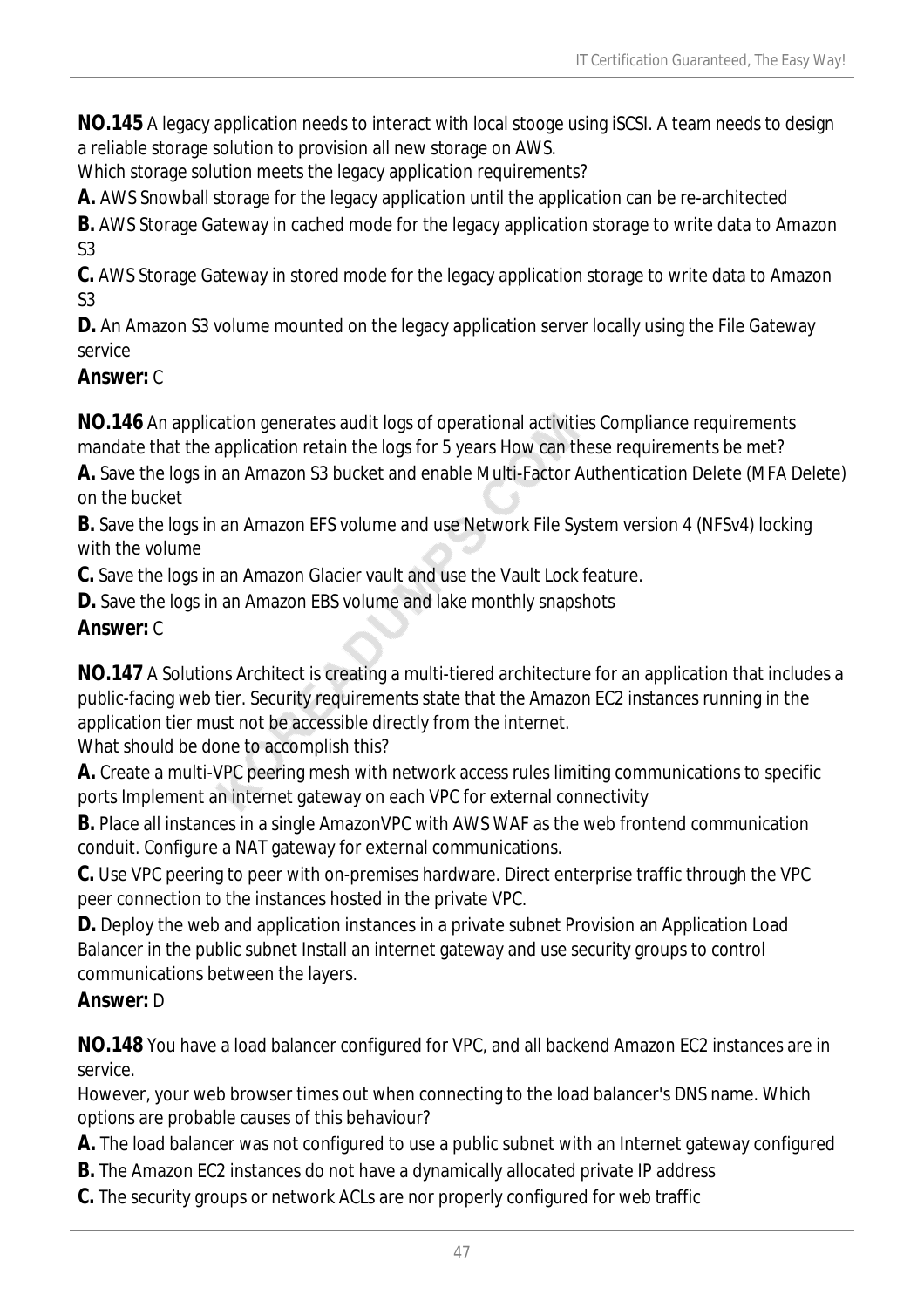**D.** The load balancer is not configured in a private subnet with a NAT instance

**E.** The VPC does not have a VGW configured

*Answer:* A C

**NO.149** A mobile application serves scientific articles from individual files in an Amazon S3 bucket. Articles older than 30 days are rarely read. Articles older than 60 days no longer need to be available through the application, but the application owner would like to keep them for historical purposes. Which cost-effective solution BEST meets these requirements?

**A.** Create a Lambda function to move files older than 30 days to Amazon EBS and move files older than 60 days to Amazon Glacier.

**B.** Create a Lambda function to move files older than 30 days to Amazon Glacier and move files older than 60 days to Amazon EBS.

**C.** Create lifecycle rules to move files older than 30 days to Amazon S3 Standard Infrequent Access and move files older than 60 days to Amazon Glacier.

**D.** Create lifecycle rules to move files older than 30 days to Amazon Glacier and move files older than 60 days to Amazon S3 Standard Infrequent Access.

## *Answer:* C

**NO.150** A company has a popular multi-player mobile game hosted in its on-premises datacenter. The current infrastructure can no longer keep up with demand end the company is considering a move to the cloud.

Which solution should a Solutions Architect recommend as me MOST scalable and cost- effective solution to meet these needs?

- **A.** Amazon EC2 and an Application Load Balancer
- **B.** Amazon S3 and Amazon CloudFront
- **C.** Amazon EC2 and Amazon Elastic Transcoder
- **D.** AWS Lambda and Amazon API Gateway

### *Answer:* D

**NO.151** A Solutions Architect must select the most cost-efficient architecture for a service that responds to web requests. These web requests are small and query a DynamoDB table. The request rate ranges from zero to several hundred each second, without any predictable patterns. What is the MOST cost-efficient architecture for this service?

- **A.** Network Load Balancer/Amazon EC2
- **B.** Application Load Balancer/Amazon ECS
- **C.** API Gateway/AWS Lambda
- **D.** AWS Elastic Beanstalk/AWS Lambda

### *Answer:* A

**NO.152** A company's website receives 50.000 requests each second, and the company wants 10 use multiple applications to analyze the navigation patterns of the users on their website so that the experience can Be personalized.

What can a Solutions Architect use to collect page clicks for the website and process them sequentially for each user?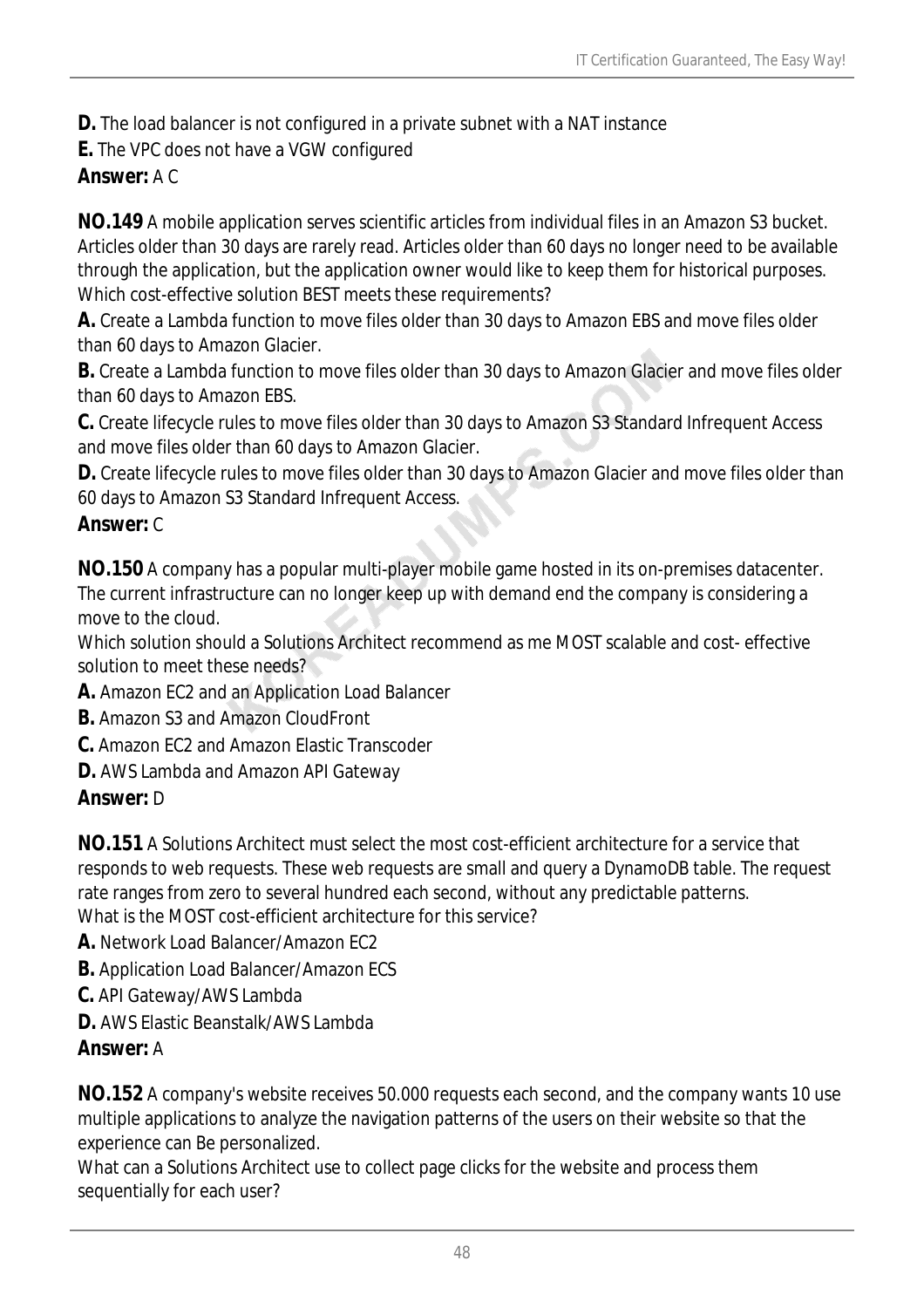- **A.** Amazon Kinesis Stream
- **B.** Amazon SQS standard queue
- **C.** Amazon SQS FIFO queue
- **D.** AWS CloudTrail trail

#### *Answer:* A

**NO.153** A Solutions Architect is designing a solution that includes a managed VPN connection. To monitor whether the VPN connection is up or down, the Architect should use:

- **A.** an external service to ping the VPN endpoint from outside the VPC
- **B.** AWS CloudTrail to monitor the endpoint
- **C.** the CloudWatch TunnelState Metric
- **D.** an AWS Lambda function that parses the VPN connection logs.

### *Answer:* C

**NO.154** A company has an Amazon RDS database backing its production website. The Sales team needs to run queries against the database to track training program effectiveness. Queries against the production database cannot impact performance, and the solution must be easy to maintain. How can these requirements be met?

**A.** Use an Amazon Redshift database. Copy the product database into Redshift and allow the team to query it.

**B.** Use an Amazon RDS read replica of the production database and allow the team to query against it.

**C.** Use multiple Amazon EC2 instances running replicas of the production database, placed behind a load balancer.

**D.** Use an Amazon DynamoDB table to store a copy of the data.

### *Answer:* A

**NO.155** You are building a system to distribute confidential training videos to employees. Using cloud front, what method could be used to serve content that is stored in S3, but not publically accessible from S3 directly?

**A.** Add the CloudFront account security group "amazon-ct/amazon-cf-sg" to the appropriate S3 bucket policy

**B.** Create an Origin Access identity for CLoudFront and grant access to the objects in your S3 bucket to that OAI

**C.** Create an identity and Access Amangeement User for CloudFornt and grant Access to the objects in your S3 bucket to that IAM user

**D.** Create a S3 bucket policy that lists the Cloudfront distribution ID as the Principle and the target as the Amazon Resource Name

### *Answer:* B

**NO.156** An online retailer has a series of flash sales occurring every Friday Sales traffic will increase during the sales only and the platform will handle the increased load. The platform is a three-tier application The web tier runs on Amazon EC2 instances behind an Application Load Balancer. Amazon CloudFront is used to reduce web server load, but many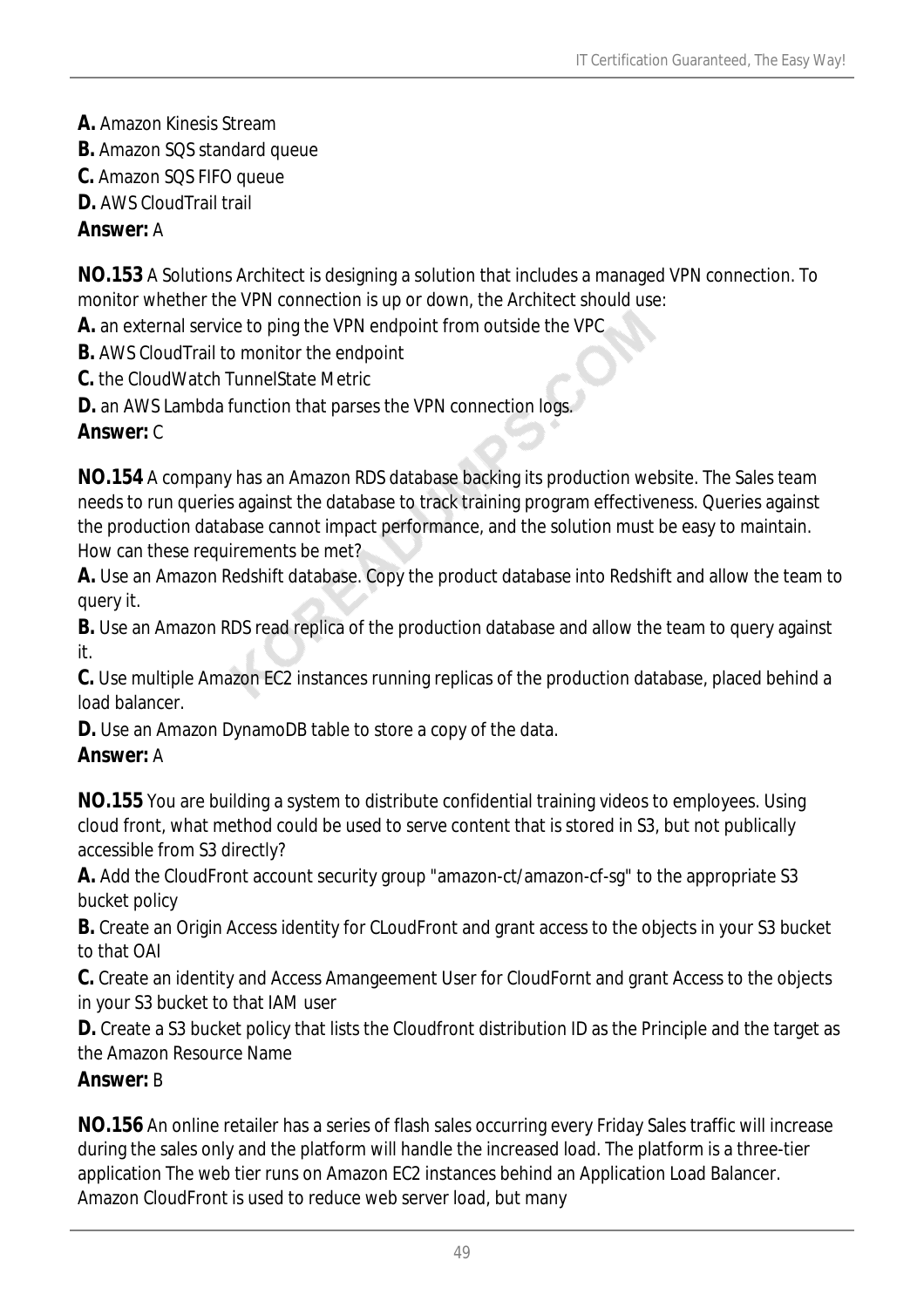requests for dynamic content must go to the web servers.

What should be done to the web tier to reduce costs without impacting performance or reliability?

- **A.** Use T-series instances.
- **B.** Purchase scheduled Reserved Instances.
- **C.** Implement Amazon ElastiCache.
- **D.** Use Spot Instances.

#### *Answer:* B

**NO.157** When creation of an EBS snapshot is initiated, but not completed, the EBS volume:

- **A.** Cannot be detached or attached to an EC2 instance until the snapshot completes
- **B.** Can be used while the snapshots is in progress
- **C.** Cannot be used until the snapshot completes
- **D.** Can be used in read-only mode while the snapshot is in progress

### *Answer:* B

**NO.158** You have established a virtual private cloud (VPC) peering relationship between VPC 1 and VPC 2. VPC 1 has routes to VPC 2, yet hosts in VPC 1 cannot connect to hosts in VPC 2. Which of the following is a possible cause?

**A.** Security groups applied to VPC 2 are blocking the traffic

- **B.** The network access control list applied to VPC 2 denies by default
- **C.** The subnet route table in VPC 2 does not have routes to VPC 1
- **D.** The VPCs have not been attached to a virtual private gateway

### *Answer:* B

**NO.159** You have an environment that consists of a public subnet using Amazon VPC and 3 instances that are running in this subnet. These three instances can successfully communicate with other hosts on the internet. you launch a fourth instance in the same subnet, using the same AMI and security group configuration you used for the others, but find that this instance cannot be accessed from the internet. What should you do to enable internet access?

**A.** Configure a publically routable IP Address in the host OS of the fourth instance

**B.** Deploy a NAT instance into the public subnet

- **C.** Modify the routing table for the public subnet
- **D.** Assign an elastic IP address to the fourth instance

### *Answer:* D

**NO.160** A company is launching a dynamic website, and the Operations team expects up to 10 times the traffic on the launch date. This website is hosted on Amazon EC2 instances and traffic is distributed by Amazon Route 53.

A Solutions Architect must ensure that there is enough backed capacity to meet user demands. The Operations team wants to scale down as quickly as possible after the launch.

What is the MOST cost-effective and fault-tolerant solution that will meet the company's customer demands?

(Select TWO.)

**A.** Set up an Application Load Balancer to distribute traffic to multiple EC2 instances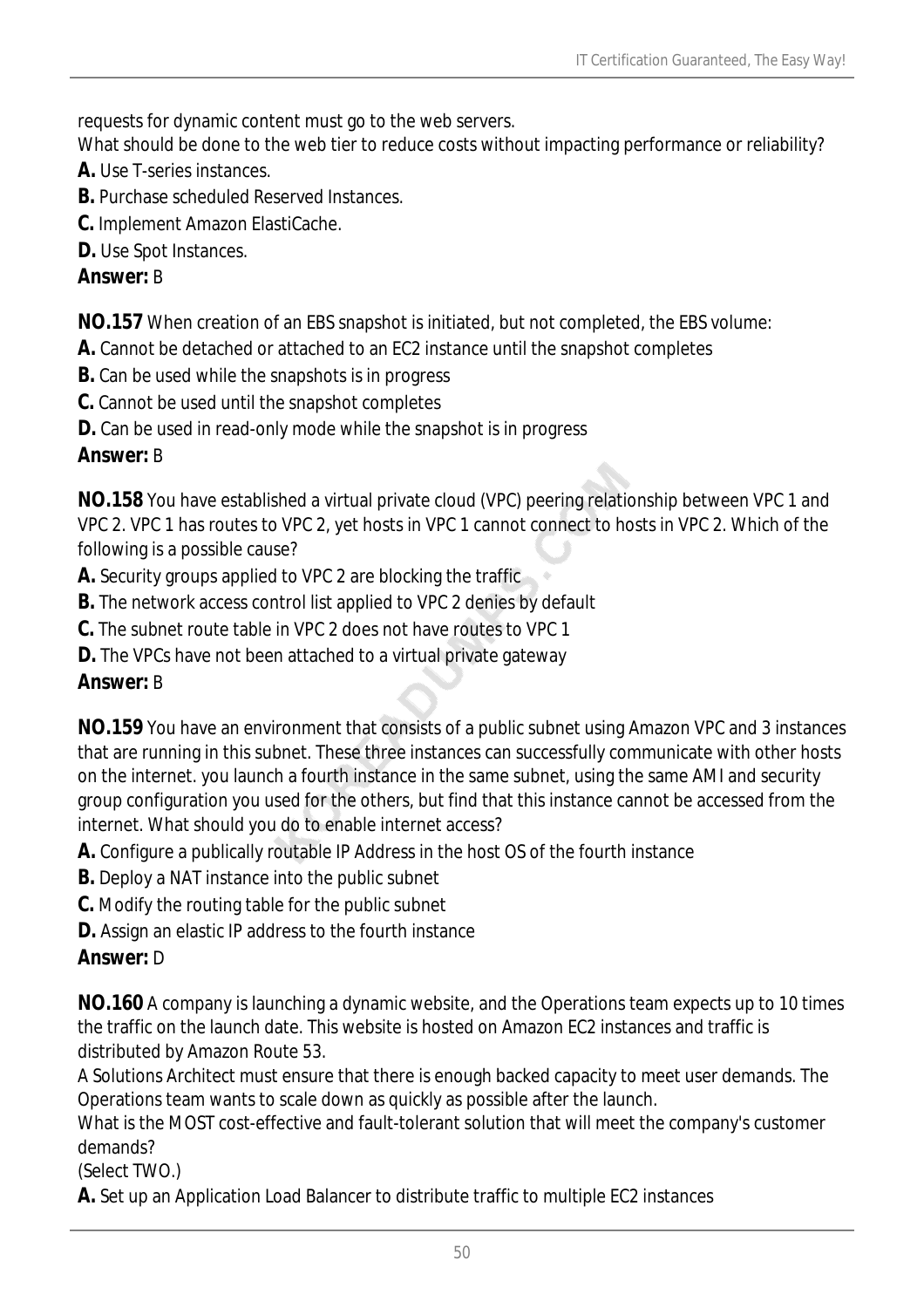**B.** Set up an Auto Scaling group across multiple Availability Zones for the website, and create scaleout and scale-m policies

**C.** Create an Amazon CloudWatch alarm to send an email through Amazon SNS when EC2 instances experience higher loads

**D.** Create an AWS Lambda function to monitor website load time, run it every 5 minutes. and use the AWS SDK to create a new instance if website load time is longer than 2 seconds

**E.** Use Amazon CloudFront to cache the website content during launch, and set a TTL for cache content to expire after the launch date

### *Answer:* A B

**NO.161** A Solutions Architect needs to design an Amazon EC2 duster to analyze data that is currently stored in Amazon S3. A key requirement is to utilize the fastest storage service available when analyzing the data locally on the Amazon EC2 instance.

Which of the following storage types should the Architect choose to meet the requirement?

- **A.** AWS Storage Gateway
- **B.** Amazon EBS using Provisioned IOPS (PIOPS)
- **C.** Amazon EC2 instance (ephemeral) Store
- **D.** Amazon Glacier

## *Answer:* B

**NO.162** A company will host a static website within an Amazon S3 bucket The website will serve millions of users globally, and the company wants to minimize data transfer costs.

What should the Solutions Architect do to ensure costs are kept to a minimum?

- **A.** Implement an AWS Auto Scaling group for the website to ensure it grows with use.
- **B.** Use cross-region replication to copy the website to an additional S3 bucket in a different region
- **C.** Create an Amazon CloudFront distribution, with the S3 bucket as the origin server.
- **D.** Move the website to large compute-optimized Amazon EC2 instances.

*Answer:* C

**NO.163** A company needs to monitor the read and write IOPs metrics for their AWS MySQL RDS instances and send real-time alerts to their operations team. Which AWS services can accomplish this?

Choose 2 answers

- **A.** Amazon Simple Email Service
- **B.** Amazon CloudWatch
- **C.** Amazon Simple Queue Service
- **D.** Amazon Route 53
- **E.** Amazon Simple Notification Service

## *Answer:* B E

**NO.164** A company has an AWS account that contains three VPCs (Dev, Test, and Prod) in the same region. Test is peered to both Prod and Dev. All VPCs have non-overlapping CIDR blocks. The company wants to push minor code releases from Dev to Prod to speed up time to market. Which of the following options helps the company accomplish this?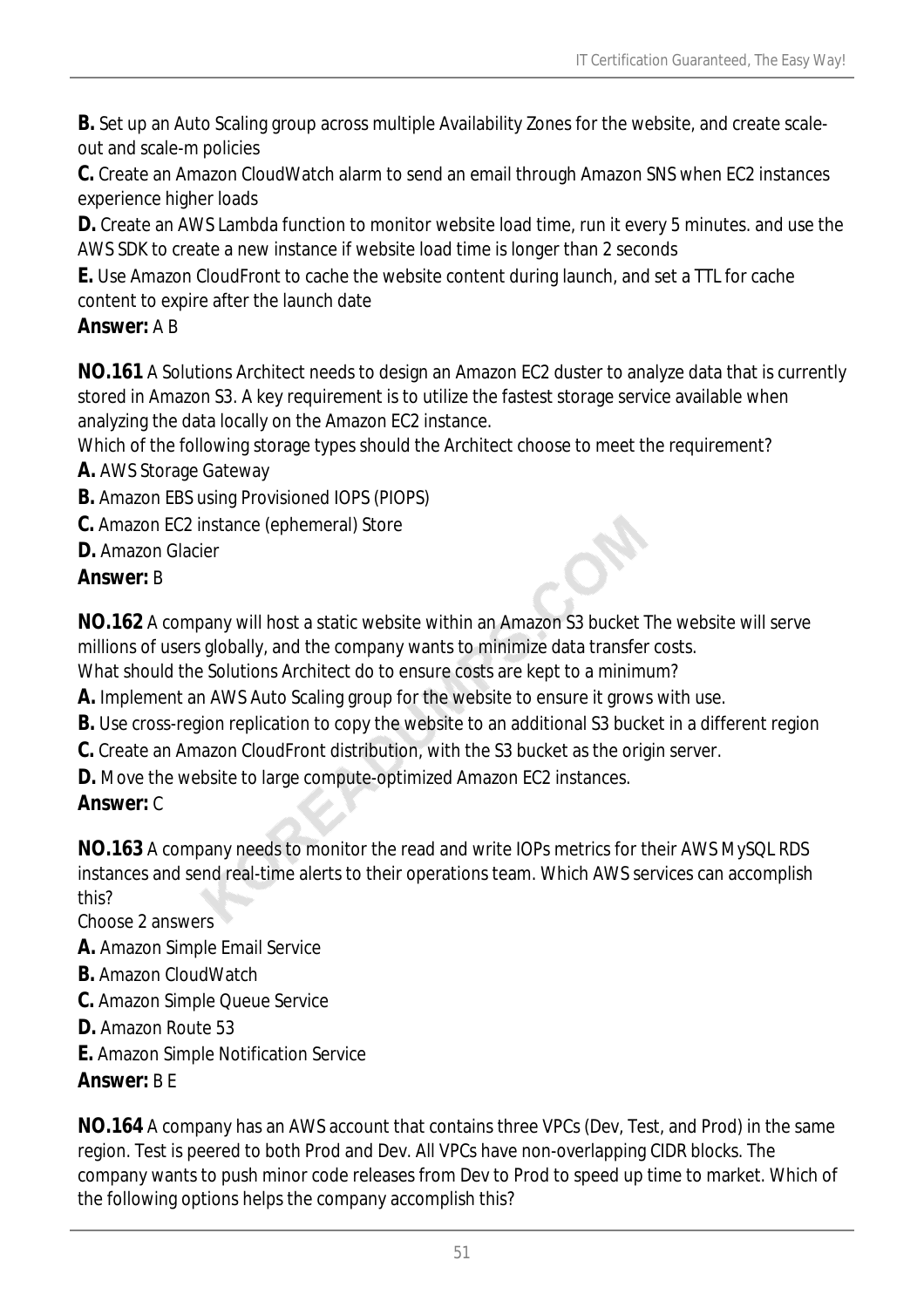- **A.** Create a new peering connection Between Prod and Dev along with appropriate routes.
- **B.** Create a new entry to Prod in the Dev route table using the peering connection as the target.

**C.** Attach a second gateway to Dev. Add a new entry in the Prod route table identifying the gateway as the target.

**D.** The VPCs have non-overlapping CIDR blocks in the same account. The route tables contain local routes for all VPCs.

#### *Answer:* A

**NO.165** Your company has set up an application in eu-west1 with a disaster recovery site in eucentral-1. You want to be notified of any AWS API activity in regions other than these two. How can you monitor AWS API activity in other regions?

- **A.** Create a CloudWatch alarm for CloudTrail events
- **B.** Create a CloudWatch alarm for SSH key usage
- **C.** Create a CloudWatch alarm for Trusted Advisor
- **D.** Create a CloudWatch alarm for VPC flow logs

#### *Answer:* A

**NO.166** Which AWS service allows you to collect and process e-commerce data for near real-time analysis?

- **A.** Amazon Redshift
- **B.** Amazon DynamoDB
- **C.** Amazon Elastic Map reduce
- **D.** Amazon ElasticCache

#### *Answer:* C

**NO.167** A data analytics startup company asks a Solutions Architect to recommend an AWS data store option for indexed data.

The data processing engine will generate and input more than 64 TB of processed data every day. with item sizes reaching up to 300 KB The startup is flexible with data storage models and is more interested in a database that requires minimal effort to scale with a growing dataset size. Which AWS data store service should the Architect recommend?

- **A.** Amazon RDS
- **B.** Amazon Redshift
- **C.** Amazon DynamoDB
- **D.** Amazon S3
- *Answer:* C

**NO.168** A Solutions Architect designed a system based on Amazon Kinesis Data Streams. After the workflow was put into production, the company noticed it performed slowly and identified Kinesis Data Streams as the problem.

One of the streams has a total of 10 Mb/s throughput.

What should the Solutions Architect recommend to improve performance?

**A.** Use AWS Lambda to preprocess the data and transform the records into a simpler format, such as CSV.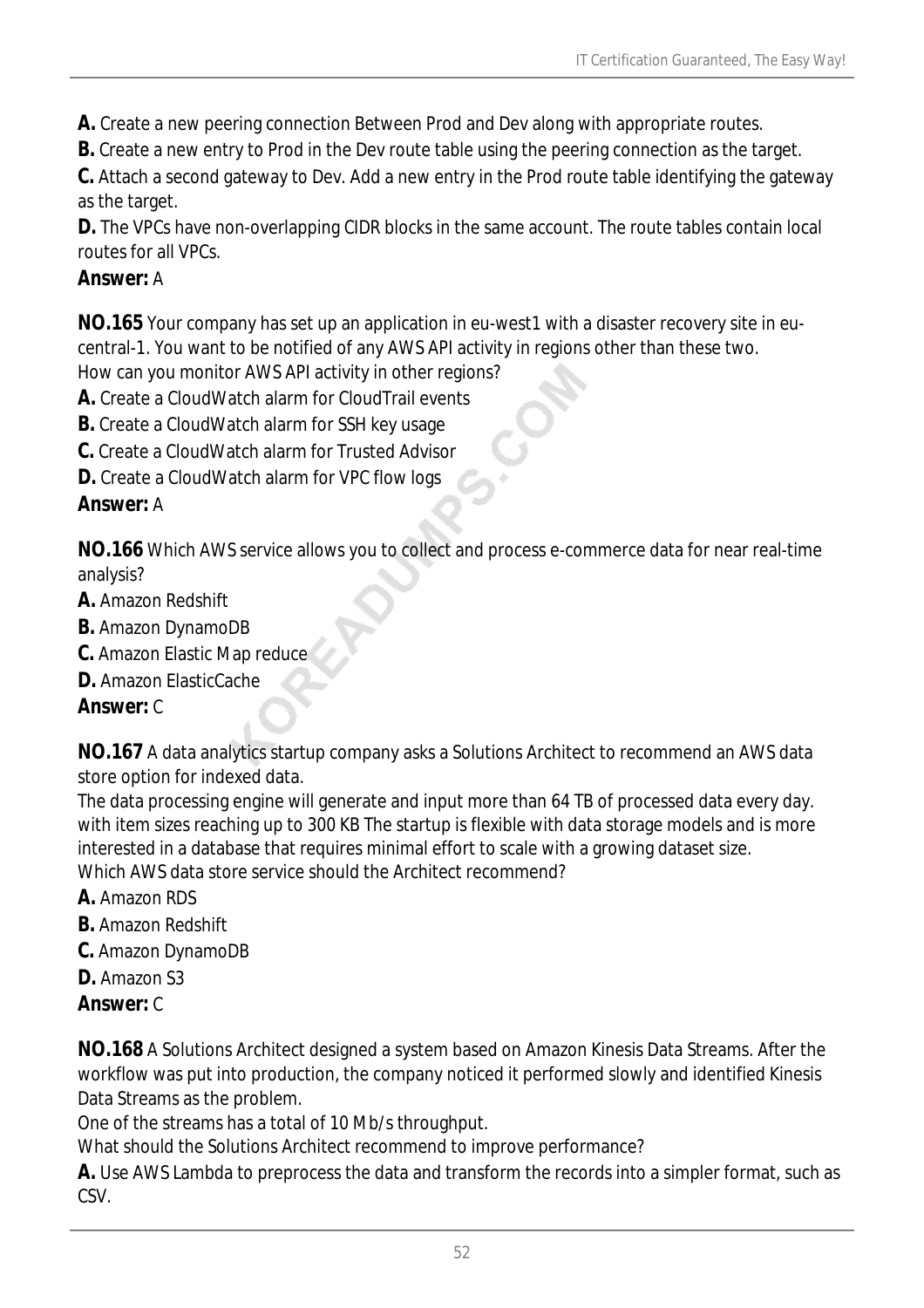**B.** Run the Me rgeshard command to reduce the number of shards that the consumer can more easily process.

**C.** Change the workflow to use Amazon Kinesis Data Firehose to gain a higher throughput.

**D.** Run the UpdateshardCount command tu increase the number of shards in the stream.

### *Answer:* D

**NO.169** You have an Amazon EC2 instance in a VPC that is in a stopped state. Which of the following actions can you perform on this instance?

- **A.** Change security groups
- **B.** Disable detailed monitoring
- **C.** Attach to an Auto Scaling group
- **D.** Detach the network interface

### *Answer:* C

**NO.170** You have a content management system running on an Amazon EC2 instance that is approaching 100% CPU utilization. Which option will reduce load on the Amazon EC2 instance?

- **A.** EC2Config service
- **B.** IAM roles
- **C.** User Data
- **D.** AWS Config
- *Answer:* C

**NO.171** Which technique can be used to integrate AWS IAM (Identity and Access Management) with an on-premise LDAP (Lightweight Directory Access Protocol) directory service?

- **A.** Use an IAM policy that references the LDAP account identifiers and the AWS credentials.
- **B.** Use SAML (Security Assertion Markup Language) to enable single sign-on between AWS and LDAP.
- **C.** Use AWS Security Token Service from an identity broker to issue short-lived AWS credentials.
- **D.** Use IAM roles to automatically rotate the IAM credentials when LDAP credentials are updated.
- **E.** Use the LDAP credentials to restrict a group of users from launching specific EC2 instance types.

### *Answer:* B

**NO.172** What conditions could cause a Multi-AZ Amazon RDS failover to occur? (Choose two.)

- **A.** The RDS instance is stopped manually
- **B.** A replica of the RDS instance is created in a different region
- **C.** An Availability Zone becomes unavailable
- **D.** Another master user is created
- **E.** A failure of the primary database instance

### *Answer:* C E

**NO.173** A Solutions Architect is designing a web application that is running on an Amazon EC2 instance. The application stores data in DynamoDB. The Architect needs to secure access to the DynamoDB table.

What combination of steps does AWS recommend to achieve secure authorization? (Select two.)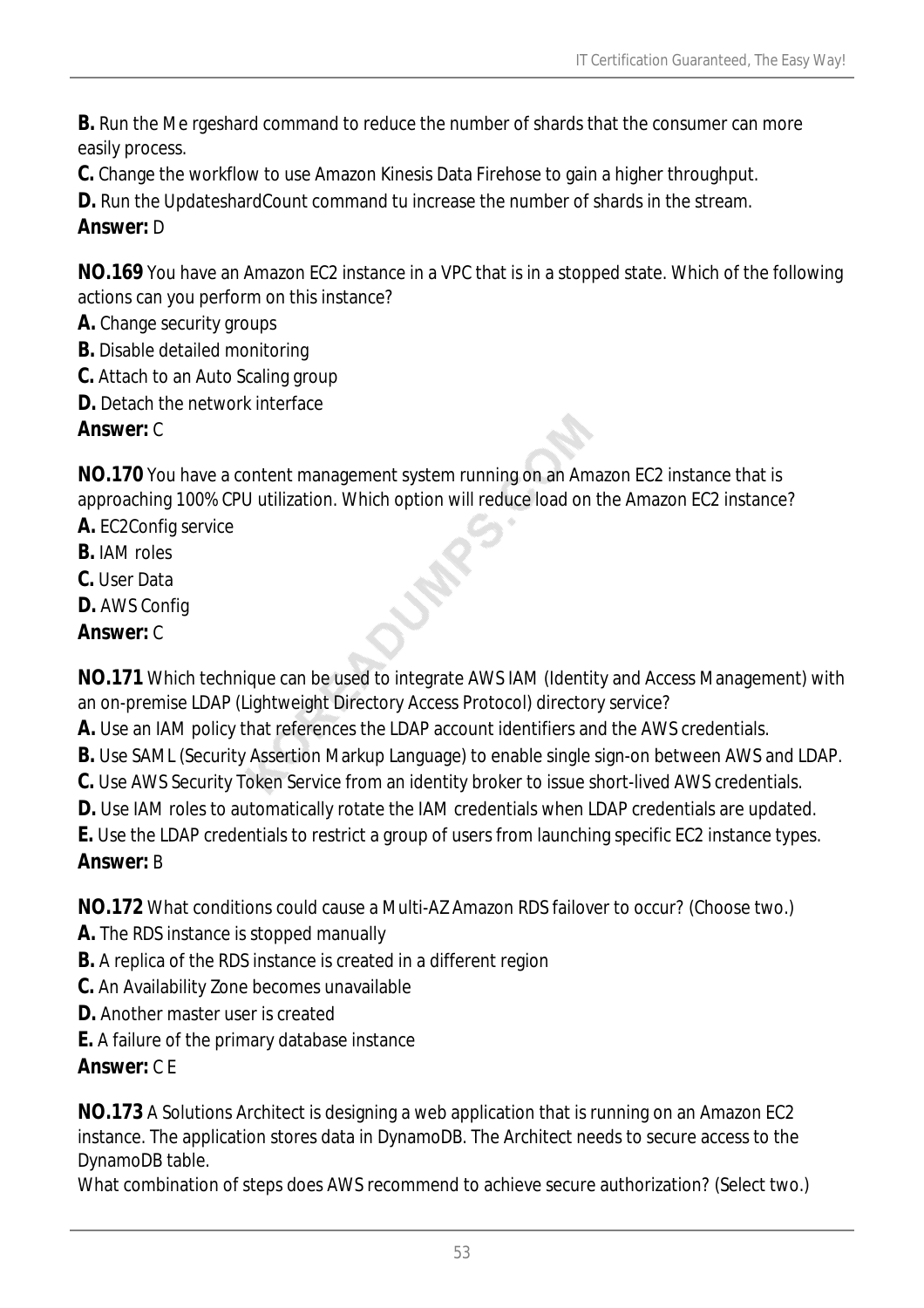**A.** Store an access key on the Amazon EC2 instance with rights to the Dynamo DB table.

**B.** Attach an IAM user to the Amazon EC2 instance.

**C.** Create an IAM role with permissions to write to the DynamoDB table.

**D.** Attach an IAM role to the Amazon FC2 instance.

**E.** Attach an IAM policy to the Amazon EC2 instance.

#### *Answer:* A C

**NO.174** A company is launching a new slake website on Amazon S3 and Amazon CloudFront The company wants to ensure that all web requests go through only CloudFront How can a Solutions Architect meet this requirement?

**A.** Configure the S3 bucket policy to allow only CloudFront IP addresses to read objects.

**B.** Create 1AM users in a group mat has read access to the S3 bucket Configuration CloudFront to pass credential to the S3 bucket

**C.** Create a CloudFront origin access identity (OAI) then update the S3 bucket policy to allow the OAl read access

**D.** Convert the S3 bucket to an EC2 instance then give CloudFront access to the instance by using security groups

### *Answer:* C

**NO.175** Your customers located around the globe require low-latency access to private video files. Which configuration meets these requirements?

**A.** Use Amazon CloudFront with signed URLs

- **B.** Use Amazon EC2 with provisioned IOPS Amazon EBS volumes
- **C.** Use Amazon S3 with signed URLs
- **D.** Use Amazon S3 with access control lists

### *Answer:* A

**NO.176** A Solutions Architect is helping a customer migrate an application to AWS. The application is composed of a fleet of Linux servers that currently use a shared file system to read and write data. One of the goals of moving this application to AWS is to increase the reliability of the storage tier. What solution would increase reliability while minimizing the operational overhead of managing this infrastructure?

- **A.** Create an EBS volume and mount it to all the servers.
- **B.** Create an EFS file system and mount it to all the servers.
- **C.** Create an S3 bucket that can be accessed through an S3 VPC Endpoint.
- **D.** Create two EC2 instances in separate Availability Zones that act as file servers.

### *Answer:* B

**NO.177** A Solutions Architect is designing network architecture for an application that has compliance requirements.

The application will be hosted on Amazon EC2 instances in a private subnet and will be using Amazon S3 for storing data. The compliance requirements mandate that the data cannot traverse the public Internet.

What is the MOST secure way to satisfy this requirement?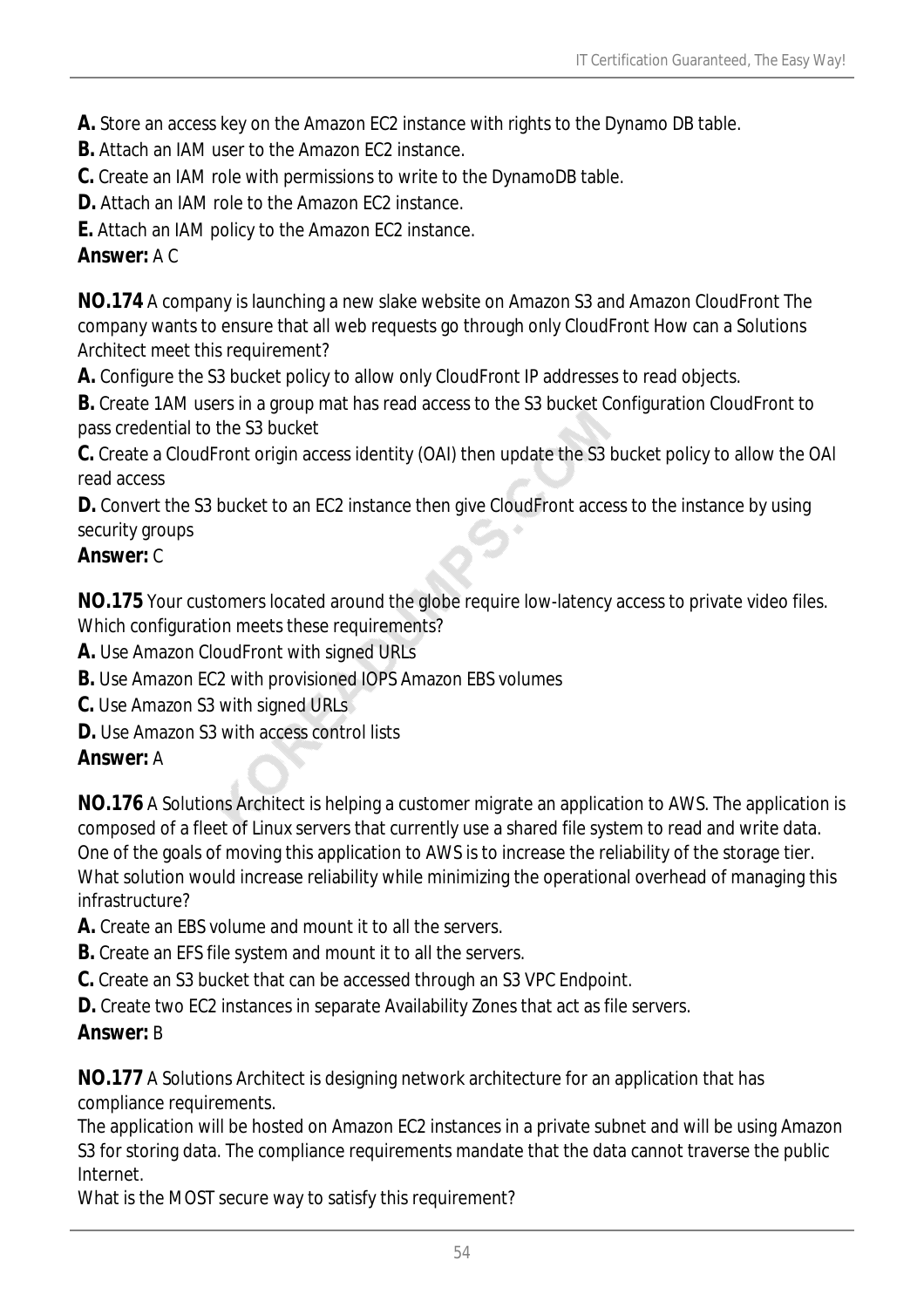- **A.** Use a NAT Instance.
- **B.** Use a NAT Gateway.
- **C.** Use a VPC endpoint.
- **D.** Use a Virtual Private Gateway.

### *Answer:* C

**NO.178** You need to configure an Amazon S3 bucket to serve static assets for your public-facing web application.

Which methods ensure that all objects uploaded to the bucket are set to public read? Choose 2 answers

- **A.** Set permissions on the object to public read during upload
- **B.** Configure the bucket ACL to sell all objects to public read
- **C.** Configure the bucket policy to set all objects to public read
- **D.** Use AWS identity and access Management roles to set the bucket to public read
- **E.** Amazon S3 objects default to public read, so no action is needed

## *Answer:* B C

**NO.179** A legacy application running on premises requires a Solutions Architect to be able to open a firewall to allow access to several Amazon S3 buckets. The Architect has a VPN connection to AWS in place. How should the Architect meet this requirement?

- **A.** Create an 1AM role that allows access from the corporate network to Amazon S3
- **B.** Configure a proxy on Amazon EC2 and use an Amazon S3 VPC endpoint.
- **C.** Use Amazon API Gateway to do IP whitelisting.
- **D.** Configure IP whitelisting on the customer's gateway

### *Answer:* B

**NO.180** An on-premises workload consists of a single server with an Apache instance and a MYSQL database. The Solutions Architect plans to migrate the on-premises database to MYSQL on Amazon RDS using multiple Availability Zones.

What solution ensure that the remaining workload will be highly available?

**A.** Provision the workload in an Auto Scaling group, with a minimum of two servers. Use an Amazon Route 53 DNS-weighted routing policy to direct traffic to healthy servers

**B.** Provision the workload in an Auto Scaling group across Availability Zones, with a minimum of two Amazon EC2 instances. Use an Application Load Balancer in front of an Auto Scaling group

**C.** Provision at least two EC2 instances across two separate regions. Use an Application Load Balancer to direct traffic between the instances

**D.** Provision the workload in an Auto Scaling group across Availability Zones, with a minimum of two servers. Use a Route 53 DNS simple routing policy to direct traffic to healthy servers

### *Answer:* D

**NO.181** You are trying to use SSH to connect from your laptop to an Amazon EC2 instance over the internet. You cannot establish a connection. What could be the problem?

**A.** The network ACL is set to deny all outbound TCP traffic to your laptop IP address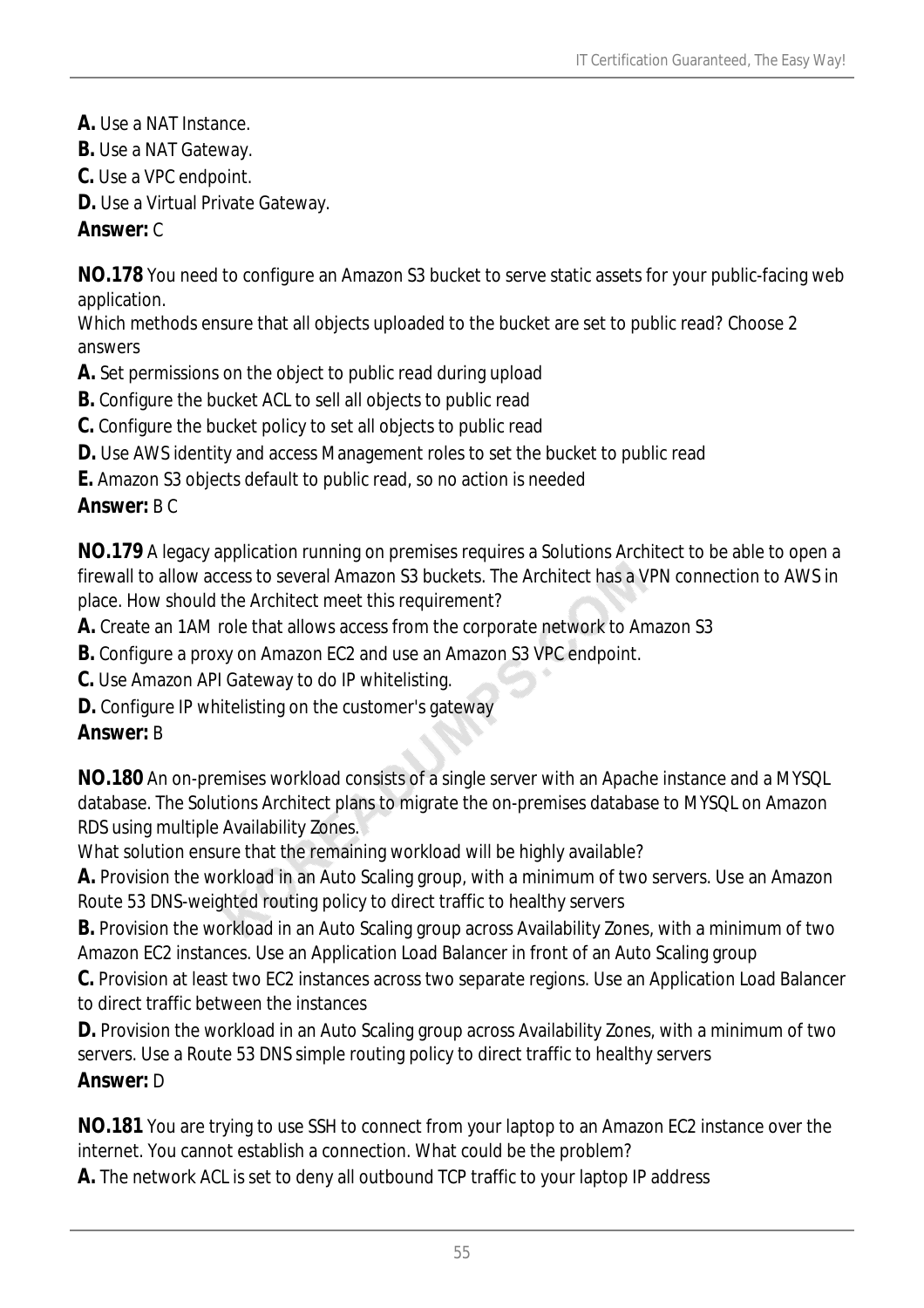- **B.** The IAM access key on your laptop does not have console access to the Amazon EC2 instance
- **C.** There is no security group and no network ACL associated with the Amazon EC2 instance
- **D.** The security group does not allow any outbound TCP traffic to your laptop IP address

### *Answer:* D

**NO.182** A Solutions Architect plans to migrate NAT instances to NAT gateway. The Architect has NAT instances with scripts to manage high availability.

What is the MOST efficient method to achieve similar high availability with NAT gateway?

- **A.** Remove source/destination check on NAT instances.
- **B.** Launch a NAT gateway in each Availability Zone.
- **C.** Use a mix of NAT instances and NAT gateway.
- **D.** Add an ELB Application Load Balancer in front of NAT gateway.

### *Answer:* B

**NO.183** A Solutions Architect notices slower response times from an application. The CloudWatch metrics on the MySQL RDS indicate Read IOPS are high and fluctuate significantly when the database is under load.

How should the database environment be re-designed to resolve the IOPS fluctuation?

- **A.** Change the RDS instance type to get more RAM.
- **B.** Change the storage type to Provisioned IOPS.
- **C.** Scale the web server tier horizontally.
- **D.** Split the DB layer into separate RDS instances.

### *Answer:* B

**NO.184** A company is evaluating Amazon S3 as a data storage solution for their daily analyst reports. The company has implemented stringent requirements concerning the security of the data at test Specifically, the CISO asked for the use of envelope encryption with separate permissions for the use of an envelope key, automated rotation of the encryption keys, and visibility into when an encryption key was used and by whom.

Which steps should a Solutions Architect take to satisfy the security requirements requested by the CISO?

**A.** Create an Amazon S3 bucket to store the reports and use Server-Side Encryption with Customer-Provided Keys (SSE-C)

**B.** Create an Amazon S3 bucket to store the reports and use Server-Side Encryption with Amazon S3Managed Keys (SSE-S3)

**C.** Create an Amazon S3 bucket to store the reports and use Server-Side Encryption with AWS KMS-Managed Keys (SSE-KMS)

**D.** Create an Amazon S3 bucket to store the reports and use Amazon S3 versioning with Server- Side Encryption with Amazon S3-Managed Keys (SSE-S3)

### *Answer:* C

**NO.185** A Solutions Architect is designing a database solution that must support a high rate of random disk reads and writes. It must provide consistent performance, and requires long-term persistence.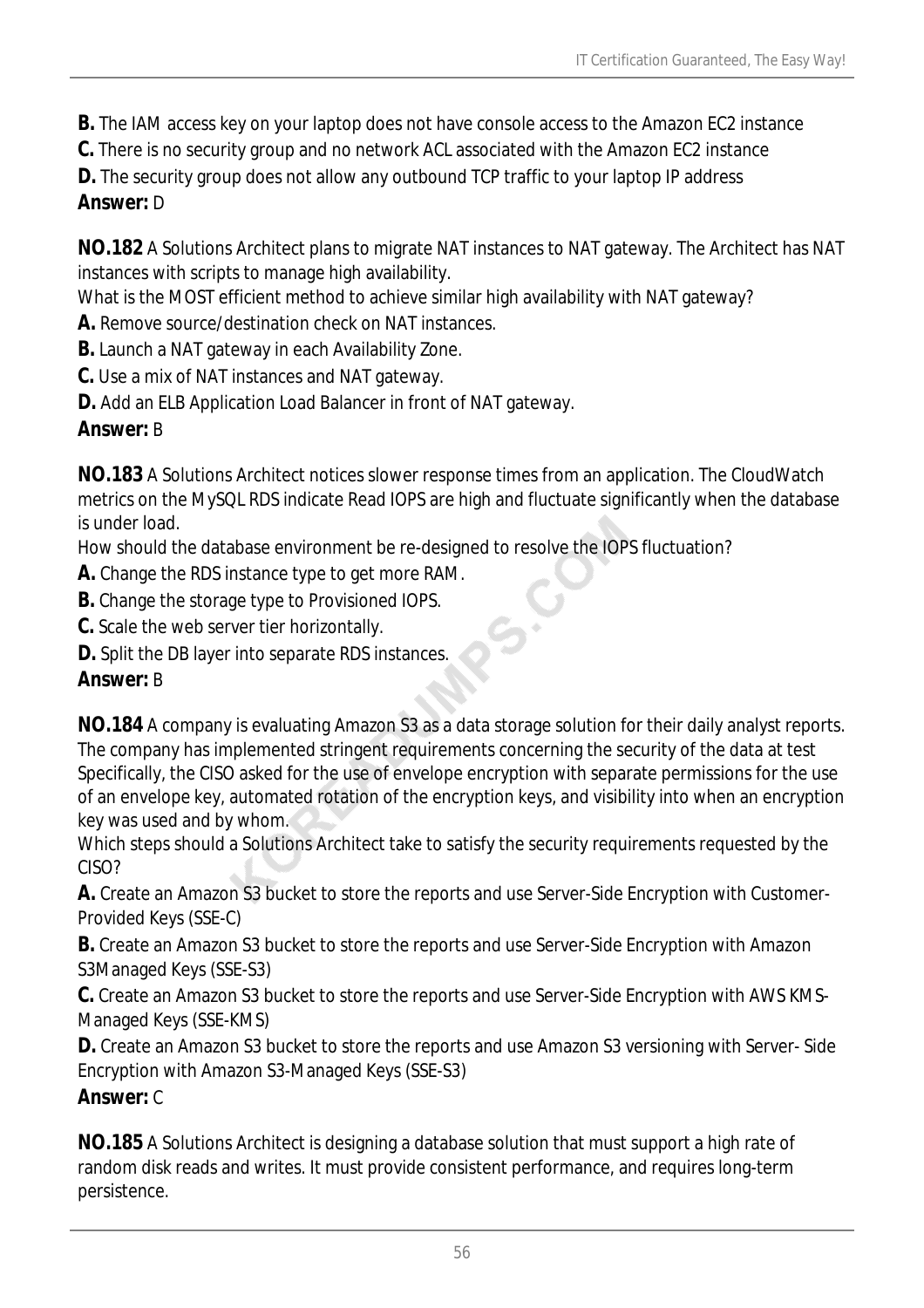Which storage solution BEST meets these requirements?

- **A.** An Amazon EBS Provisioned IOPS volume
- **B.** An Amazon EBS General Purpose volume
- **C.** An Amazon EBS Magnetic volume
- **D.** An Amazon EC2 Instance Store

#### *Answer:* A

**NO.186** Developers are creating a new online transaction processing (OLTP) application for a small database that is very read-write intensive. A single table in the database is updated continuously throughout the day, and the developers want to ensure that the database performance is consistent. Which Amazon EBS storage option will achieve the MOST consistent performance to help maintain application performance?

- **A.** Provisioned IOPS SSD
- **B.** General Purpose SSD
- **C.** Cold HDD
- **D.** Throughput Optimized HDD

#### *Answer:* A

**NO.187** A company plans to use Amazon GuardDuty to detect unexpected and potentially malicious activity. The company wants to use Amazon CloudWatch to ensure that when findings occur, remediation takes place automatically Which CloudWatch feature should be used to trigger an AWS Lambda function to perform the remediation?

CON

- **A.** Events
- **B.** Dashboards
- **C.** Metrics
- **D.** Alarms

#### *Answer:* A

**NO.188** A workload in an Amazon VPC consist of an Elastic Load Balancer that distributes incoming requests across a fleet of six Amazon EC2 instances. Each EC2 instance stores and retrieves data from an Amazon DynamoDB table.

- Which of the following provisions will ensure that this workload a highly available?
- **A.** Provision DynamoDB tables across a minimum of two Availability Zones
- **B.** Provision the EC2 instances evenly across a minimum of two Availability Zones in two regions
- **C.** Provision the EC2 instances evenly across a minimum of two Availability Zones in a single region
- **D.** Provision the Elastic Load Balancer to distribute connections across multiple Availability Zones *Answer:* D

**NO.189** For which of the following use cases are Simple Queue Service (SQS) and Amazon EC2 an appropriate solution? Choose 2 answers

**A.** Using as a distributed session store for your web application

 $\delta^2$ 

- **B.** Managing a multi-step and multi-decision checkout process of an e-commerce website
- **C.** Using as an SNS endpoint to trigger execution of video transcoding jobs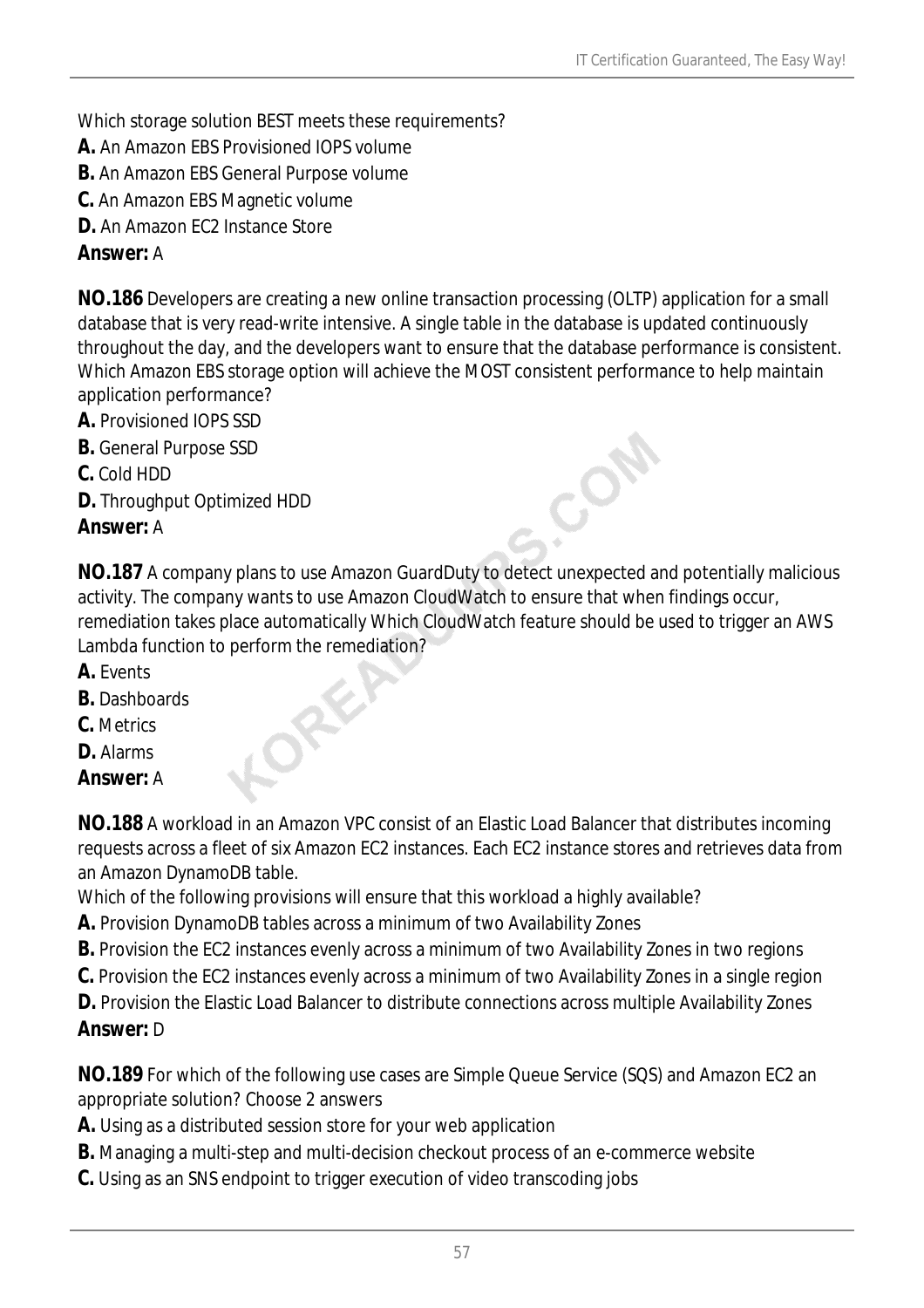**D.** Orchestrating the execution or distributed and auditable business processes

**E.** Using as an encrypted to collect thousands of data points per hour from a distributed fleet of sensors

### *Answer:* D E

**NO.190** You are designing a scalable web application with stateless web servers. Which service or feature is well suited to store user session information?

**A.** Amazon SQS

- **B.** Amazon EBS
- **C.** Amazon DynamoDB
- **D.** Amazon FC2 instance store

### *Answer:* C

**NO.191** Which requirements must be met in order for a Solutions Architect to specify that an Amazon EC2 instance should stop rather than terminate when its Spot Instance is interrupted? (Choose two.)

- **A.** The Spot Instance request type must be one-time.
- **B.** The Spot Instance request type must be persistent.
- **C.** The root volume must be an Amazon EBS volume.
- **D.** The root volume must be an instance store volume.
- **E.** The launch configuration is changed.

*Answer:* B C

**NO.192** Which features can be used to restrict access to data in S3? Choose 2 answers

- **A.** Set an S3 ACL on the bucket or the object.
- **B.** Create a CloudFront distribution for the bucket.
- **C.** Set an S3 bucket policy.
- **D.** Enable IAM Identity Federation
- **E.** Use S3 Virtual Hosting

#### *Answer:* C D

Reference:

http://docs.aws.amazon.com/AmazonCloudFront/latest/DeveloperGuide/private-content-restrictingaccess-to-s3.

**NO.193** You have an Amazon EC2 instance with data stored in an Amazon elastic block store (EBS) volume. You want to make the data available in another region. Which of the following methods should be used for making the data in the Amazon EBS volume available to the newly launched Amazon EC2 instance?

**A.** Detach the Amazon EBS volume and attach it to the newly launched Amazon EC2 instance

**B.** Snapshot the Amazon EBS volume and copy it to the other region. Create a new Amazon EBS volume from the snapshot, and attach it to the newly launched Amazon EC2 instance

**C.** Copy the Amazon EBS volume to the other region, create a new Amazon EBS volume from that, and then attach it to newly launched Amazon EC2 instance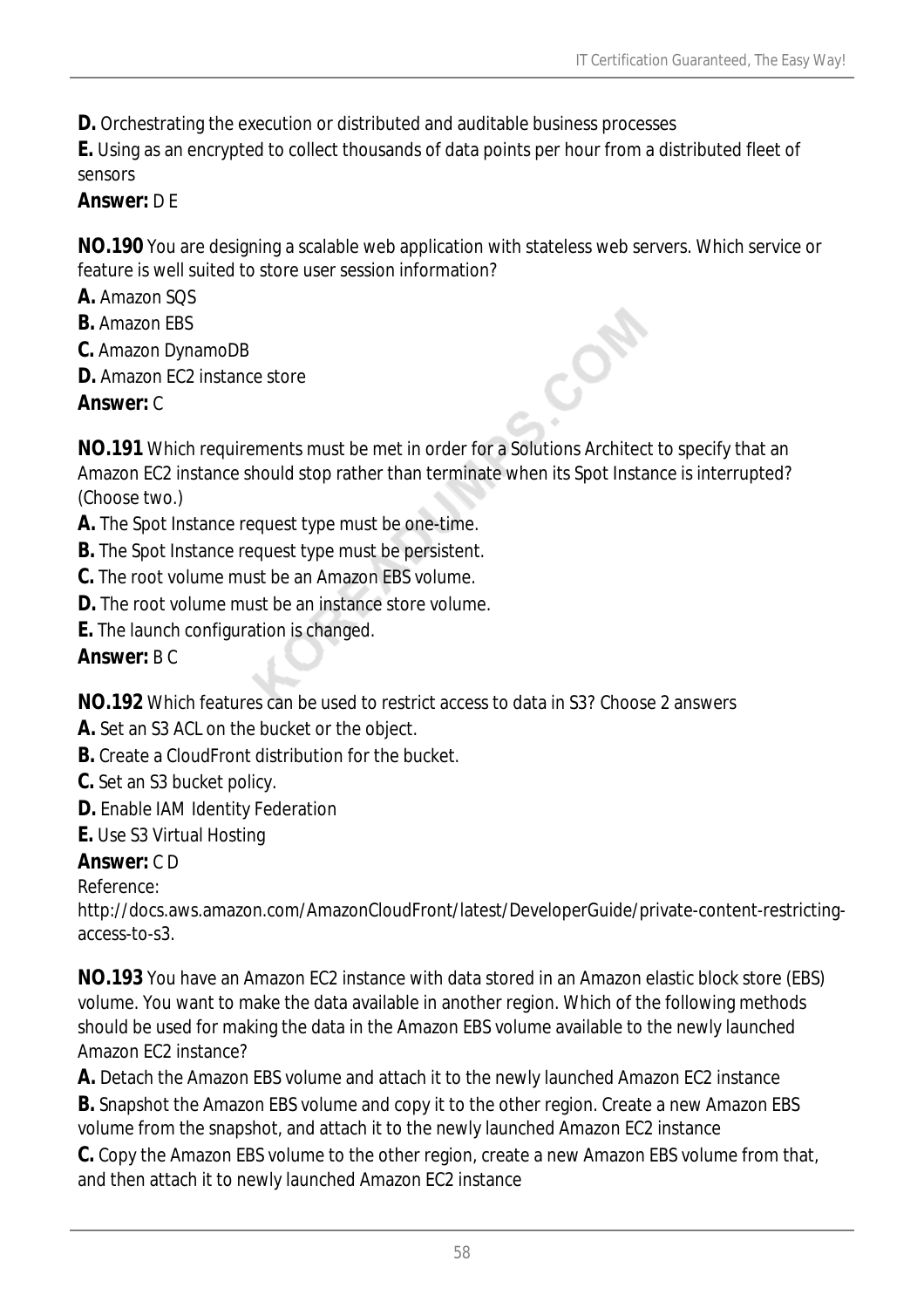**D.** Use AWS Import/Export to copy the Amazon EBS volume to the other region and attach it to newly launched instance

### *Answer:* B

**NO.194** A Solution Architect is designing a solution for a dynamic website, "example.com," that is deployed in two regions: Tokyo, Japan and Sydney, Australia. The Architect wants to ensure that users located in Australia are directed to the website deployed in the Sydney region and users located in Japan are directed to the website in the Tokyo region when they browse to "example.com." Which service should the Architect use to achieve this goal with the LEAST administrative effort?

- **A.** Amazon CloudFront with geolocation routing
- **B.** Amazon Route 53
- **C.** Application Load Balancer
- **D.** Network Load Balancer deployed across multiple regions

### *Answer:* B

**NO.195** Which of the following notification endpoints or clients are supported by Amazon Simple Notification Service? Choose 2 answers

- **A.** Email
- **B.** CloudFront distribution
- **C.** File Transfer Protocol
- **D.** Short Message Service
- **E.** Simple Network Management Protocol

### *Answer:* B C

**NO.196** How can an EBS volume that is currently attached to an EC2 instance be migrated from one Availability Zone to another?

- **A.** Detach the volume and attach it to another EC2 instance in the other AZ
- **B.** Create a snopshot of the volume, and create a new volume from the snapshot in the other AZ
- **C.** Detach the volume, then use the ec2-migrate-volume command to move it to another AZ
- **D.** Simply create a new volume in the other AZ and specify the original volume as the source *Answer:* B

**NO.197** An application server needs to be in a private subnet without access to the internet. The solution must retrieve and files to an Amazon S3 bucket.

How should a Solution Architect design a solution to meet these requirements?

- **A.** Use Amazon S3 VPC endpoints
- **B.** Deploy a proxy server
- **C.** Use a NAT Gateway
- **D.** Use a private Amazon S3 bucket

## *Answer:* A

**NO.198** A media company has deployed a multi-tier architecture on AWS. Web servers are deployed in two Availability Zones using an Auto Scaling group with a default Auto Scaling termination policy.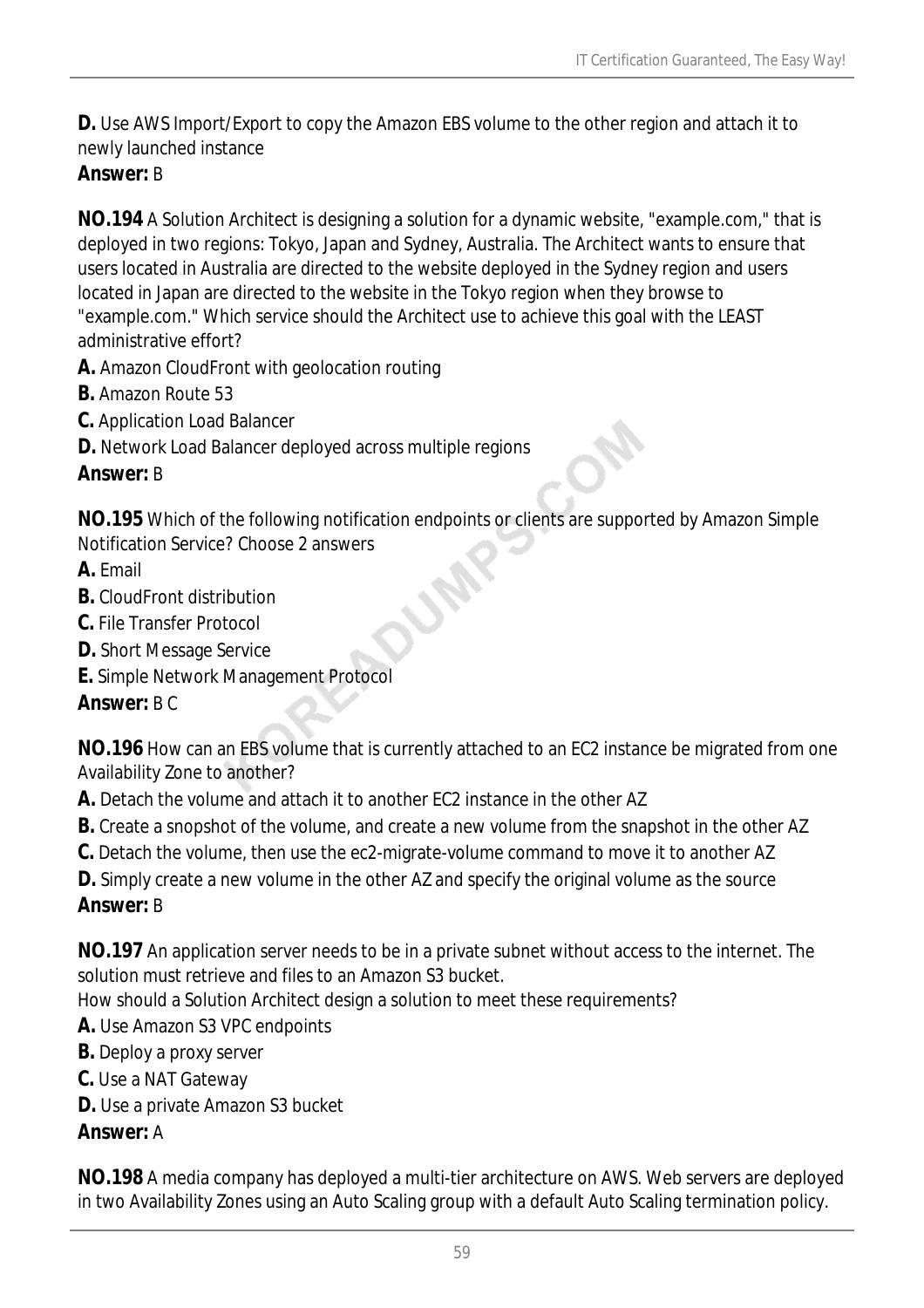The web servers' Auto Scaling group currently has 15 instances running.

Which instance will be terminated first during a scale-in operation?

- **A.** The instance with the oldest launch configuration.
- **B.** The instance in the Availability Zone that has most instances.
- **C.** The instance closest to the next billing hour.
- **D.** The oldest instance in the group.

### *Answer:* B

**NO.199** A Solutions Architect must deploy a MYSQL database hosted on Amazon EC2 instances in an Amazon VPC with a private subnet, supporting IPv4. The instances hosting the database may not receive inbound internet traffic, but must be capable of initiating outbound connections for downloads and updates.

With goals of scalability and reduction operation overhead, which AWS service or capability should be used to accomplish these requirements?

- **A.** Internet gateway
- **B.** NAT gateway
- **C.** NAT instance
- **D.** Egress-only internet gateway

## *Answer:* B

**NO.200** When an EC2 instance that is backed by an s3based AMI is terminated .What happens to the data on the root volume?

- **A.** Data is unavailable until the instance is restarted
- **B.** Data is automatically deleted
- **C.** Data is automatically saved as an EBS snapshot
- **D.** Data is automatically saved as an EBS volume

### *Answer:* B

**NO.201** A solutions architect needs to convert potential single points of failure to a highly-available configuration. The currently architecture contains amazon EC2 instances with databases running in one availability zone.

Web-tier resources have not been given public addresses, but still require internet access. Which solution should the architect use to maintain high availability?

**A.** Use ELB Classic Load Balancer with the web tier Deploy EC2 instances in two Availability Zones and enable Multi-AZ RDS Deploy a NAT gateway in one Availability Zone

**B.** Use ELB Classic Load Balancer with the web tier Deploy EC2 instances in two Availability Zones and enable Multi-AZ RDS Deploy NAT gateways in both Availability Zones

**C.** Use ELB Classic Load Balancer with the database tier Deploy Amazon EC2 instances in two Availability Zones and enable Multi-AZ RDS Deploy NAT gateways in both Availability Zones

**D.** Use ELB Classic Load Balancer with the database tier Deploy Amazon EC2 instances in two Available Zones and enable Multi-AZ RDS Deploy a NAT gateway in one Availability Zone *Answer:* C

**NO.202** Which services can invoke AWS lambda functions?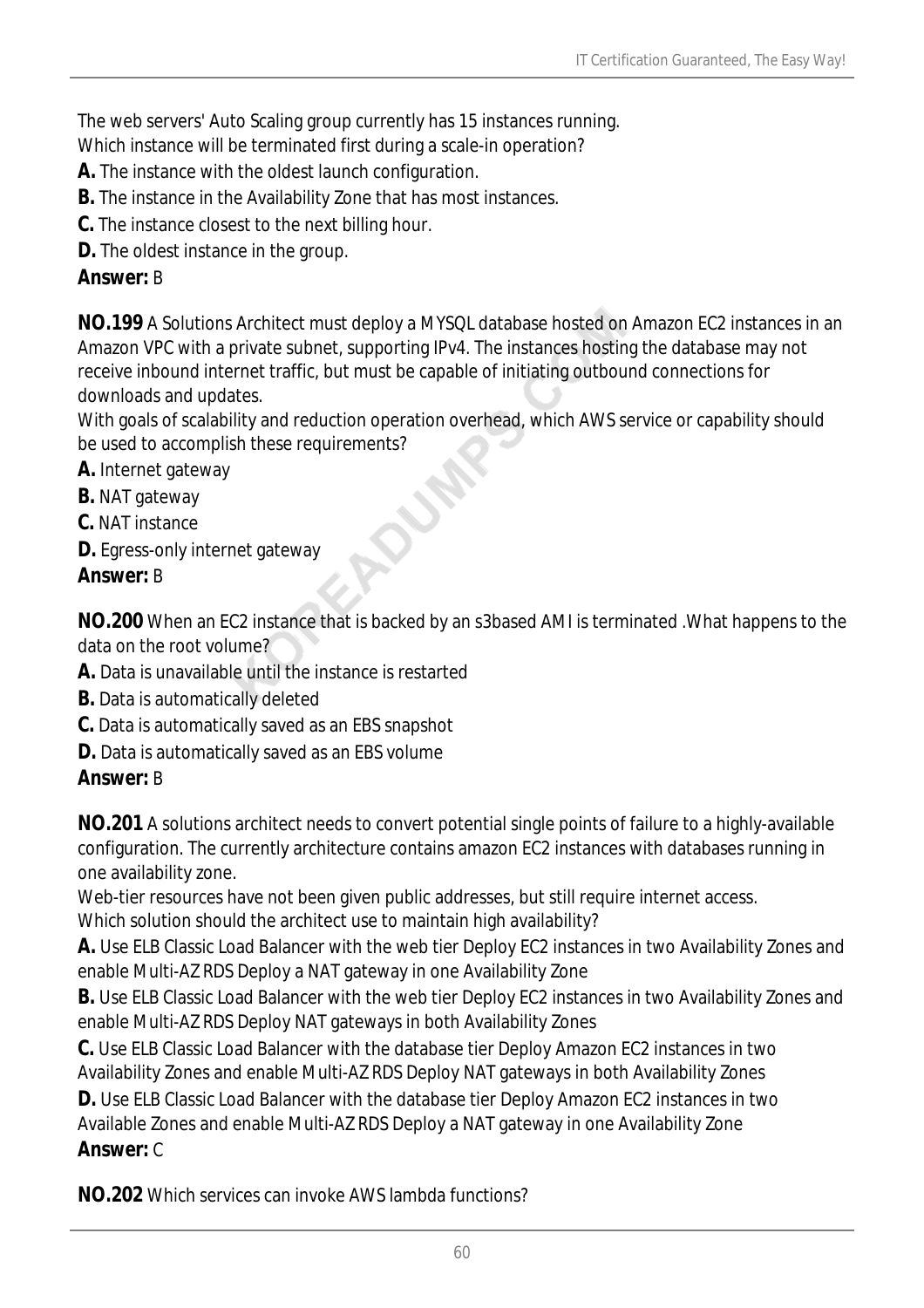- **A.** Amazon Route53
- **B.** Amazon Redshift
- **C.** Elastic Load Blanching
- **D.** Amazon DynamoDB
- **E.** Amazon SNS

#### *Answer:* D E

**NO.203** Your organization is looking for a solution that can help the business with streaming data. Several services will require access to read and process the same stream concurrently. What AWS service meets the business requirements?

- **A.** Amazon Kinesis Firehose
- **B.** Amazon CloudFront
- **C.** Amazon SQS
- **D.** Amazon Kinesis Streams

#### *Answer:* D

**NO.204** Your Amazon VPC has a pubic subnet with a route that sends all internet traffic to the internet gateway. An Amazon EC2 instance in the Public subnet has an assigned private IP address. The instance belongs to a security group set to allow all outbound traffic. The instance cannot access the internet. Why could the internet be unreachable from this instance?

S.COM

- **A.** The instance "source/destination check" property must be enabled
- **B.** The instance security group must allow all inbound traffic
- **C.** The instance does not have a public IP address
- **D.** The internet gateway security group must allow all outbound traffic

### *Answer:* C

**NO.205** A Solutions Architect is designing a microservices-based application using Amazon ECS. The application includes a WebSocket component, and the traffic needs to be distributed between microservices based on the URL.

Which service should the Architect choose to distribute me workload?

- **A.** ELB Classic Load Balancer
- **B.** Amazon Route 53 DNS
- **C.** ELB Application Load Balancer
- **D.** Amazon CloudFront

### *Answer:* C

**NO.206** An application is used to process customer orders using an Amazon EC2 instance which saves the orders to an Amazon Aurora database. Occasionally, when traffic high, the workload does not process orders fast enough.

What will ensure that the orders are written to the database as quickly as possible?

**A.** Use Application Load Balancer and an Auto Scaling group to distribute the load across multiple instances. Write orders to an Amazon SQS queue. Use EC2 instances in an Auto Scaling group to read from the SQS queue and process orders into the database.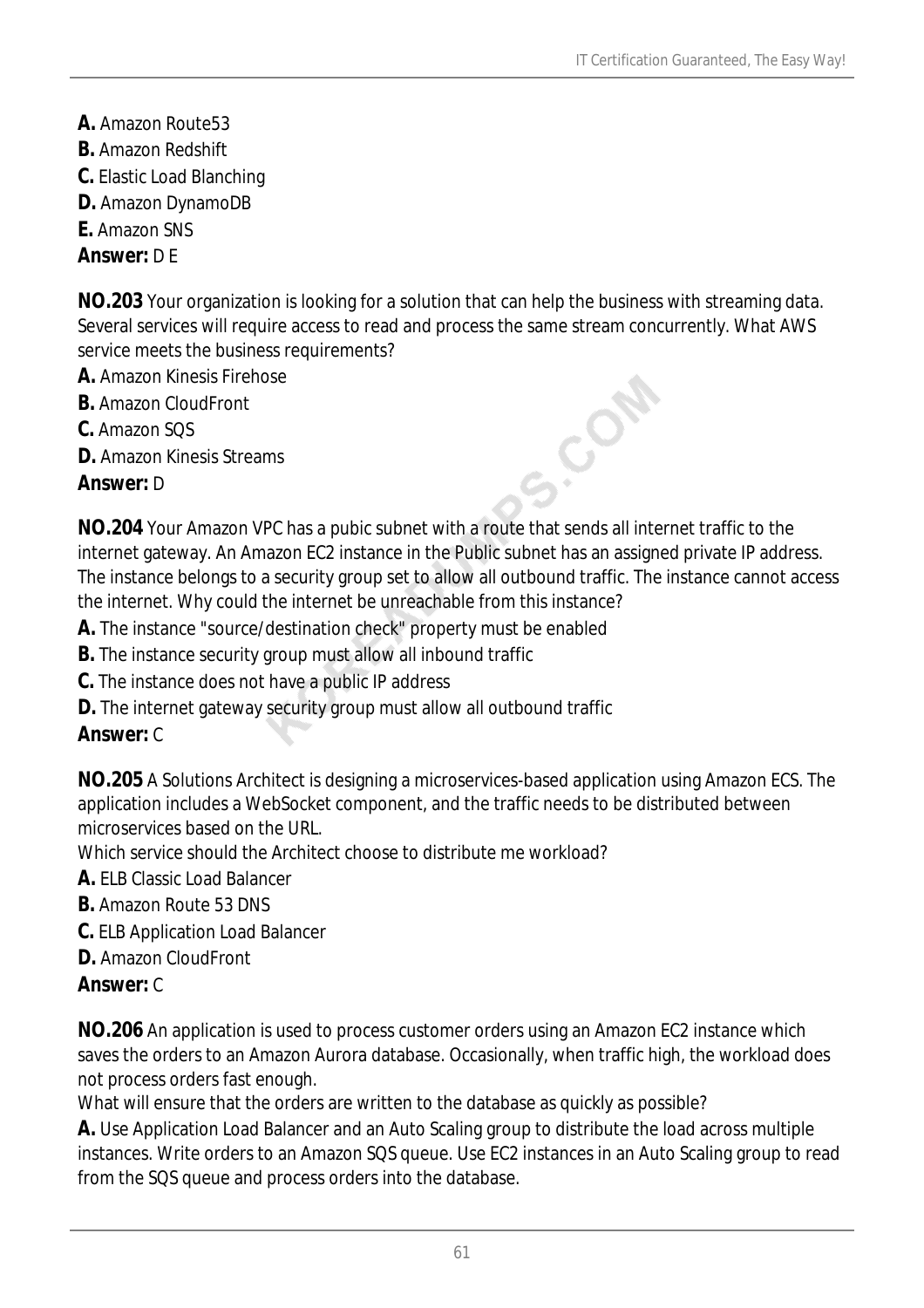**B.** Increase the instance size of the web server when traffic is high. Write orders as messages to Amazon SNS ensuring the database is subscribed to the SNS topic

**C.** Use an Application Load Balancer and an Auto Scaling group to distribute the load across multiple instances. Write orders to an SQS queue. When instances have spare CPU available, read from the SQS queue and process orders into the database

**D.** Use an Application Load Balancer and an Auto Scaling group to distribute the load across multiple instances. Write order as messages to SNS, ensuring that the database is subscribed to the SNS topic *Answer:* A

**NO.207** You manually launch a NAT AMI in a public subnet. The network in properly configured. Security groups and network access control lists are properly configured. Instances in a private subnet can access the NAT. The NAT can access the internet. However, private instances cannot access the internet. What additional step is required to allow access from the private instances?

**A.** Enable Source/Destination check on the private instances

**B.** Enable Source/Destination check on the NAT instance

**C.** Disable Source/Destination check on the private instance

**D.** Disable Source/Destination check on the NAT instance

## *Answer:* D

**NO.208** You have configured mycorp.com as an Amazon route 53 private hosted zone for Amazon virtual private cloud. Amazon elastic compute cloud (EC2) instances in your eu-east-1 virtual private cloud successfully resolve to internal.mycorp.com. You are extending your infrastructure to a VPC in eu-west-1. Why are Amazon EC2 instance in eu-west-1 unable to resolve to internal.mycorp.com?

- **A.** The VPC in eu-west 1 is not associated to the private hosted zone
- **B.** The DHCP options set in eu-west-1 requires the private hosted zone name server IP addresses
- **C.** The enableDnsHostnames attribute of the VPC in eu-west-1 should be set to false
- **D.** A second private hosted zone for Amazon VPC is requires for eu-west-1

## *Answer:* B

**NO.209** What are characteristics Os Amazon S3?

Choose 2 answers

- **A.** S3 allows you to store unlimited amounts of data
- **B.** S3 offers Provisioned IOPS
- **C.** S3 allows you to store objects of virtually unlimited size
- **D.** S3 should be used to host a relational database
- **E.** Objects are directly accessible via a URL

## *Answer:* A E

**NO.210** Your company moved into AWS and created separate AWs accounts per department. To address latency and bandwidth challenges, the company ordered a single AWS Direct Connect circuit. How should you allocate the cost of the data transfer over AWS Direct Connect back to each department ?

**A.** Configure a connection per department and ta each with the department account number. Use details usage reports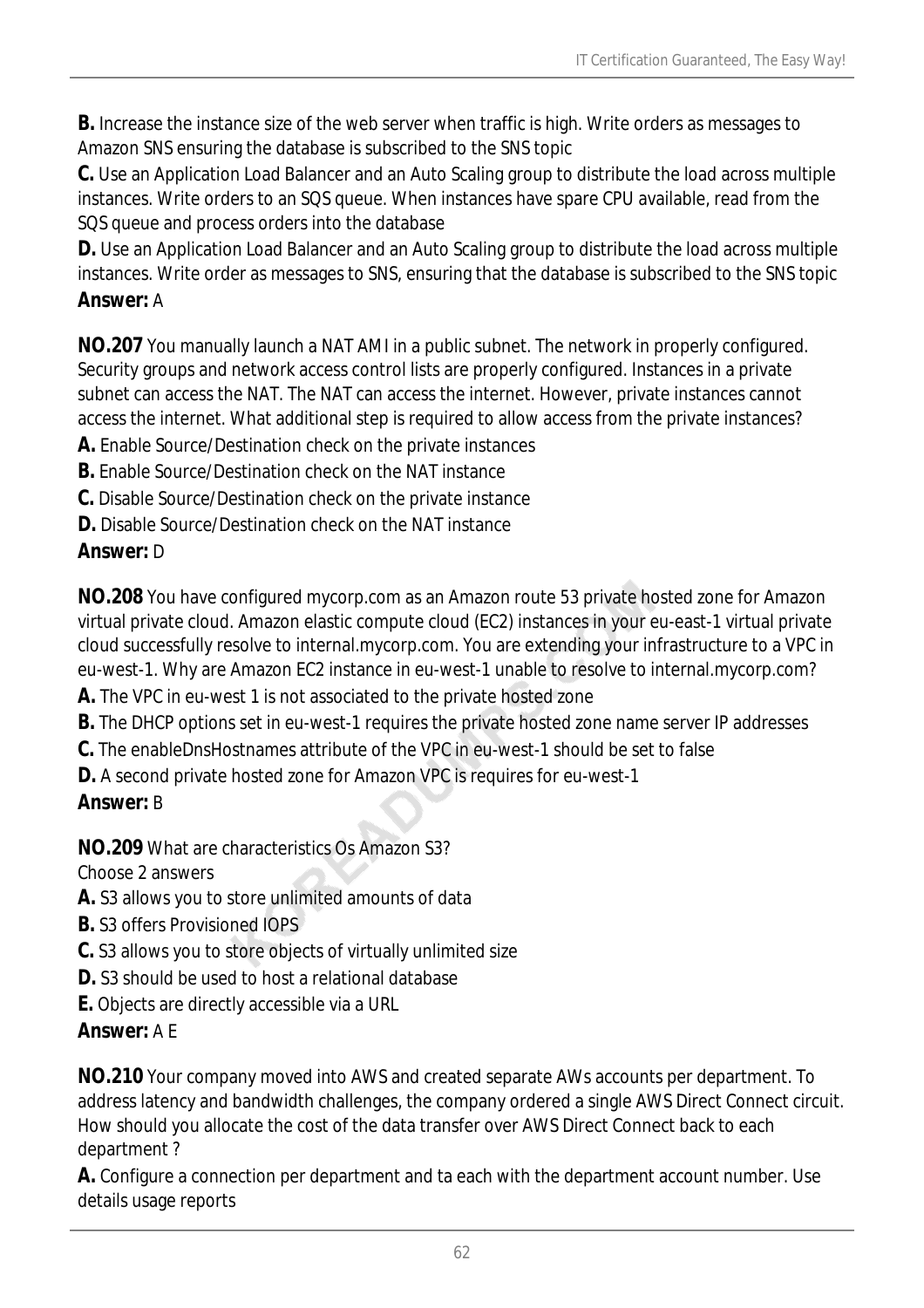**B.** Configure a connection per department and set the Connection Owner to the department's AWS account number

**C.** Configure virtual interfaces and tag each with the department account number. Use detail usage reports

**D.** Configure virtual interfaces and set the virtual interface owner to the department's AWS account number

### *Answer:* C

**NO.211** You have an application running on an Amazon Elastic Compute Cloud instance, that uploads 5 GB video objects to Amazon Simple Storage Service (S3). Video uploads are taking longer than expected, resulting in poor application performance. Which method will help improve performance of your application?

- **A.** Enable enhanced networking
- **B.** Use Amazon S3 multipart upload

**C.** Leveraging Amazon CloudFront, use the HTTP POST method to reduce latency.

**D.** Use Amazon Elastic Block Store Provisioned IOPs and use an Amazon EBS-optimized instance *Answer:* B

**NO.212** A Solution Architect is designing a solution with AWS Lambda where different environments require different database passwords. What should the Architect do to accomplish this in a secure and scalable way?

**A.** Create a Lambda function for each individual environment

**B.** Use Amazon DynamoDB to store environment variables

**C.** Use encrypted AWS Lambda environment variables

**D.** Implement a dedicated Lambda function for distributing environment variables

### *Answer:* C

**NO.213** A customer is deploying a production portal application on AWS. The database tier has structured data. The company requires a solution that is easily manageable and highly availability. How can these requirements be met?

**A.** Deploy the database on multiple Amazon EC2 instances backed by Amazon EBS across multiple Availability Zones

- **B.** Use Amazon RDS with a multiple Availability Zone option
- **C.** Use RDS with a single Availability Zone option and schedule periodic database snapshots
- **D.** Use Amazon DynamoDB

### *Answer:* B

**NO.214** An application runs on Amazon EC2 instances in multiple Availability Zones (AZs) behind an Application Load Balancer. The load balancer is in public subnets; the EC2 instances are in private subnets and must not be accessible from the internet. The EC2 instances must call external services on the internet If one AZ becomes unavailable, the remaining EC2 instances must still be able to call the external services How should these requirements be met?

**A.** Create a NAT gateway attached to the VPC. Add a route to the gateway to each private subnet route table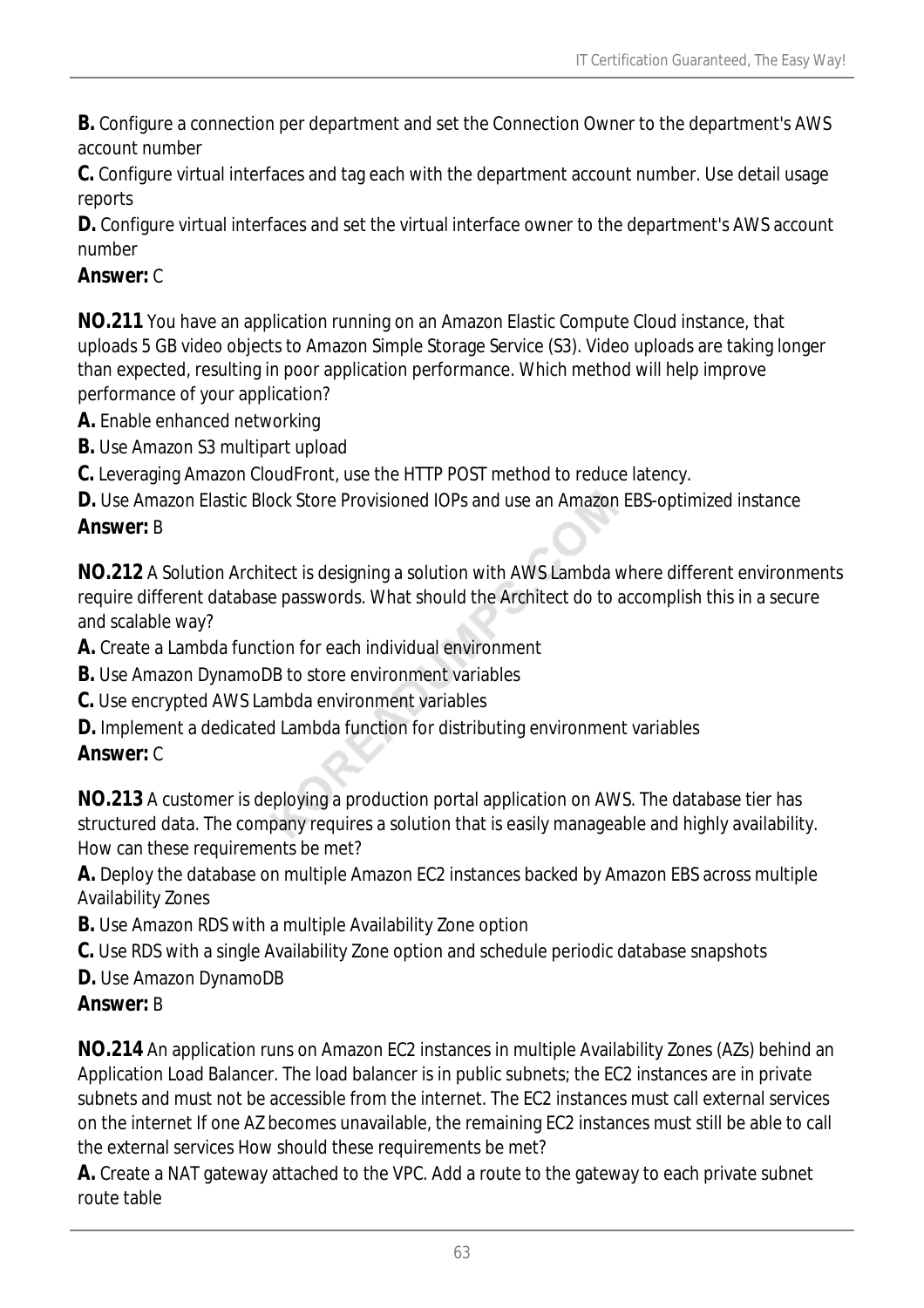**B.** Configure an internet gateway. Add a to the gateway to each private subnet route table.

**C.** Create a NAT instance in the private subnet of each AZ. Update the route tables for each private subnet to direct internet-bound traffic to the NAT instance.

**D.** Create a NAT gateway in each AZ. Update the route tables for each private subnet to direct internet-bound traffic to the NAT gateway.

### *Answer:* D

**NO.215** A company wants to improve latency by hosting images within a public Amazon S3 bucket fronted by an Amazon CloudFront distribution. The company wants to restrict access to the S3 bucket to include the CloudFront distribution only, while also allowing CloudFront to continue proper functionality.

What should be done after making the bucket private to restrict access with the LEAST operational overhead?

**A.** Create a CloudFront origin access identity and create a security group that allows access from CloudFront.

**B.** Create a CloudFront origin access identity and update the bucket policy to grant access to it.

**C.** Create a bucket policy restricting all access to the bucket to include CloudFront IPs only.

**D.** Enable the CloudFront option to restrict viewer access and update the bucket policy to allow the distribution.

### *Answer:* A

**NO.216** A company is designing a website that will be hosted on Amazon S3.

How should users be prevented from linking directly to the assets m the 53 bucket?

**A.** Create a static website then update the bucket policy lo require users to access the resources with the static website URL

**B.** Create an Amazon CloudFront distribution with an Origin Access Identity (OAI) and update the bucket policy to grant permission to the (OAl) only

**C.** Create a static website then configure an Amazon Route 53 record set with an alias pointing to the state website Provide this URL to users

**D.** Create an Amazon CloudFront distribution with an AWS WAF web ACL that permits access to the server through the distribution only

## *Answer:* B

**NO.217** Two Auto Scaling applications, Application A and Application B, currently run within a shared set of subnets.

A Solutions Architect wants to make sure that Application A can make requests to Application B, but Application B should be denied from making requests to Application A.

Which is the SIMPLEST solution to achieve this policy?

**A.** Using security groups that reference the security groups of the other application

**B.** Using security groups that reference the application server's IP addresses

**C.** Using Network Access Control Lists to allow/deny traffic based on application IP addresses

**D.** Migrating the applications to separate subnets from each other

### *Answer:* C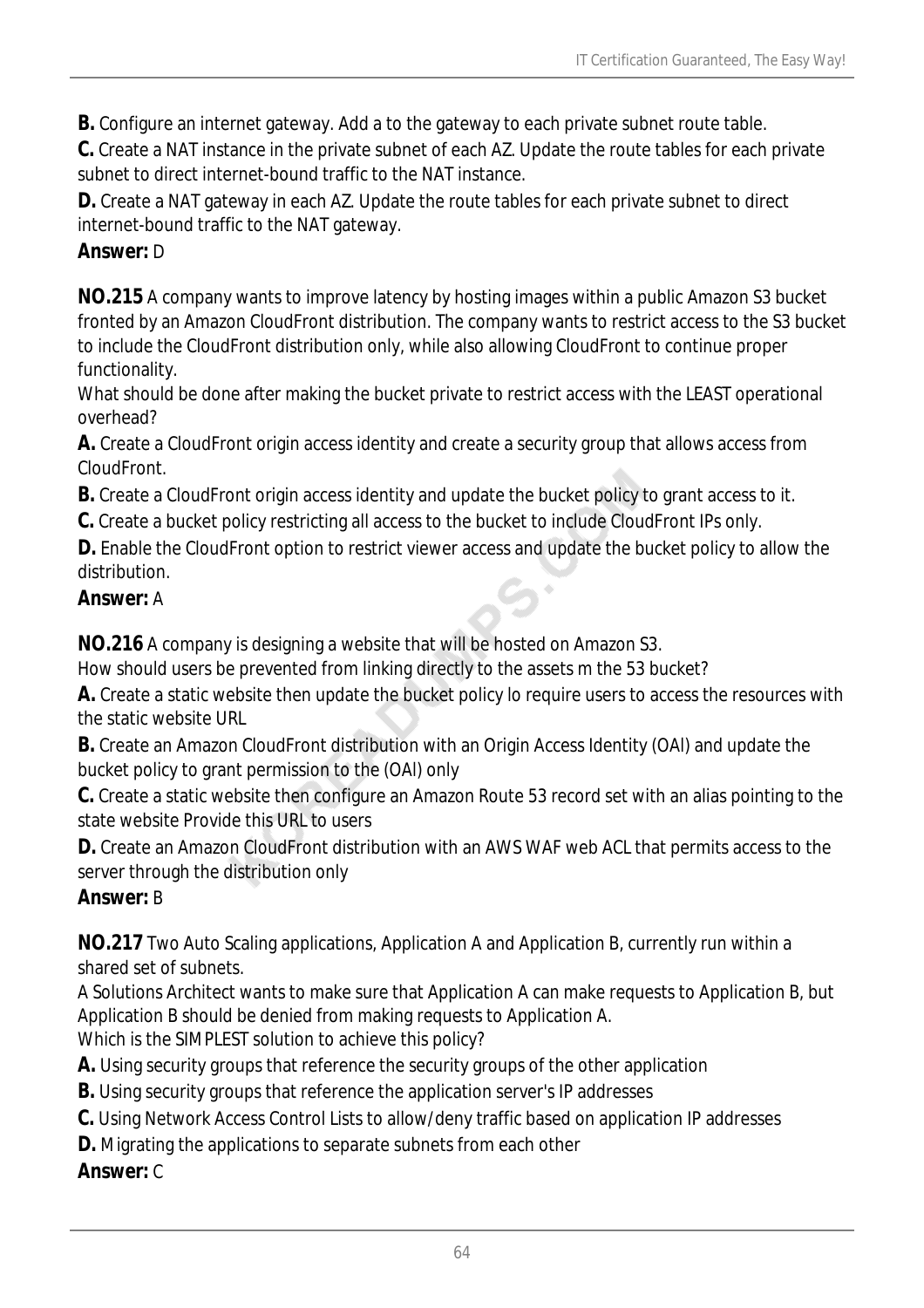**NO.218** A mobile client requires data from several application-layer services to populate its user interface. What can the application team use to decouple the client interface from the underlying services behind them?

- **A.** Application Load Balancer
- **B.** Amazon API Gateway
- **C.** Amazon Cognito
- **D.** AWS Device Farm

#### *Answer:* C

**NO.219** A team is launching a marketing campaign and the peak database read activity in Amazon Aurora for MYSQL is expected to increase. A Solutions Architect decides to add two Read Replicas to the cluster.

How should the Solutions Architect ensure that the connections for read activities are load balanced?

- **A.** Reader endpoint for Amazon Aurora
- **B.** Cluster endpoint for Amazon Aurora
- **C.** Primary DB instance endpoint for Amazon Aurora
- **D.** Replica DB instances endpoint for Aurora

#### *Answer:* A

**NO.220** A company plans to use AWS for all new batch processing workloads. The company's developers use Docker containers for the new batch processing. The system design must accommodate critical and non-critical batch processing workloads 24/7.

How should a Solutions Architect design this architecture in a cost-efficient manner?

**A.** Purchase Reserved Instances to run all containers. Use Auto Scaling groups to schedule jobs.

**B.** Host a container management service on Spot Instances. Use Reserved Instances to run Docker containers.

**C.** Use Amazon ECS orchestration and Auto Scaling groups: one with Reserve Instances, one with Spot Instances.

**D.** Use Amazon ECS to manage container orchestration. Purchase Reserved Instances to run all batch workloads at the same time.

#### *Answer:* C

**NO.221** A Solutions Architect is building a multi-tier website. The web servers will be in a public subnet, and the database servers will be in a private subnet. Only the web servers can be accessed from the Internet. The database servers must have Internet access for software updates. Which solution meets the requirements?

**A.** Assign Elastic IP addresses to the database instances.

**B.** Allow Internet traffic on the private subnet through the network ACL.

**C.** Use a NAT Gateway.

**D.** Use an egress-only Internet Gateway.

### *Answer:* C

**NO.222** You're building an API backend available at services.yourcompany.com. The API is implemented with API Gateway and Lambda. You successfully tested the API using curd. You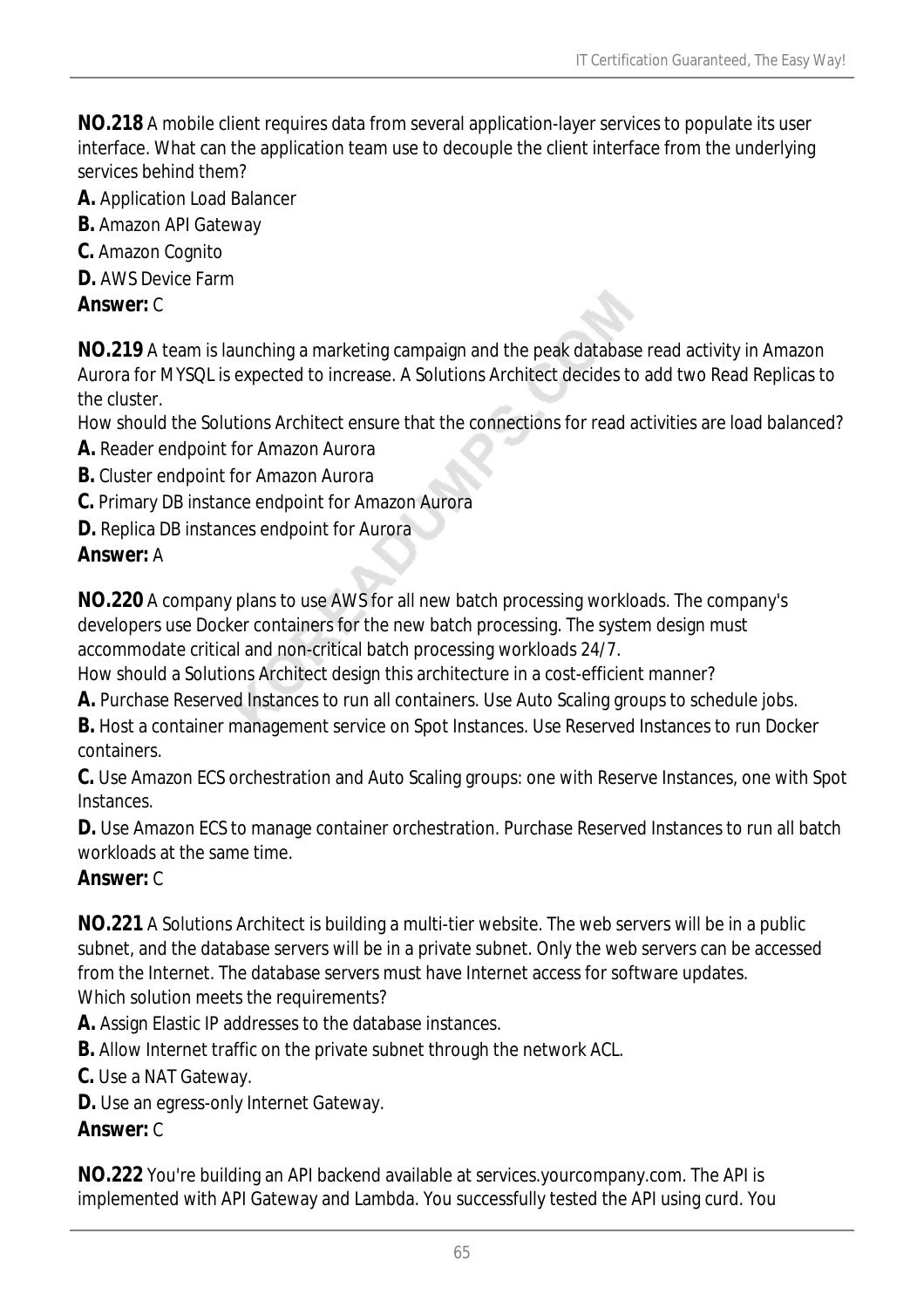implemented Javascript to call the API from a webpage on your corporate website,

www.yourcompany.com. When you access that page in your browser, you get the following error: "The same origin policy disallows reading he remote resource" How can you allow your corporate webpages to invoke the API?

- **A.** Disable CORS in the API gateway
- **B.** Enable CORS in the Javascript frontend
- **C.** Disable CORS in the Javascript frontend
- **D.** Enable CORS in the API gateway

### *Answer:* D

**NO.223** Using only AWS services .you intend to automatically scale a fleet of stateless of stateless web servers based on CPU and network utilization metrics. Which of the following services are needed? Choose 2 answers

- **A.** Auto Scaling
- **B.** Amazon Simple Notification Service
- **C.** AWS Cloud Formation
- **D.** CloudWatch
- **E.** Amazon Simple Workflow Service
- *Answer:* A D

**NO.224** A Solutions Architect is designing an application that stores objects encrypted in an Amazon S3 bucket. The company's security requirements state that the encryption key is stored by the organization. Which methods meet this requirement? (Select TWO.)

**A.** Use S3 server-side encryption with customer-provided keys.

- **B.** Use S3 client-side encryption.
- **C.** Use S3 server-side encryption with Amazon S3 managed keys
- **D.** Use S3 server-side encryption with AWS KMS managed keys.
- **E.** Use S3 server-side encryption with the company's own keys imported into AWS KMS

## *Answer:* A B

**NO.225** A company is designing a hybrid IT architecture and requires a private connection between an on-premises data center and their virtual private cloud (VPC). Which of the following would enable the company to achieve this? Choose 2 answers

- **A.** VPN connection
- **B.** AWS Direct connect
- **C.** AWS DataPipeline
- **D.** Amazon Route53
- **E.** ClassicI ink

### *Answer:* A B

**NO.226** Which services allow the customer to retain full administrative privileges of the underlying EC2 instances?

Choose 2 answers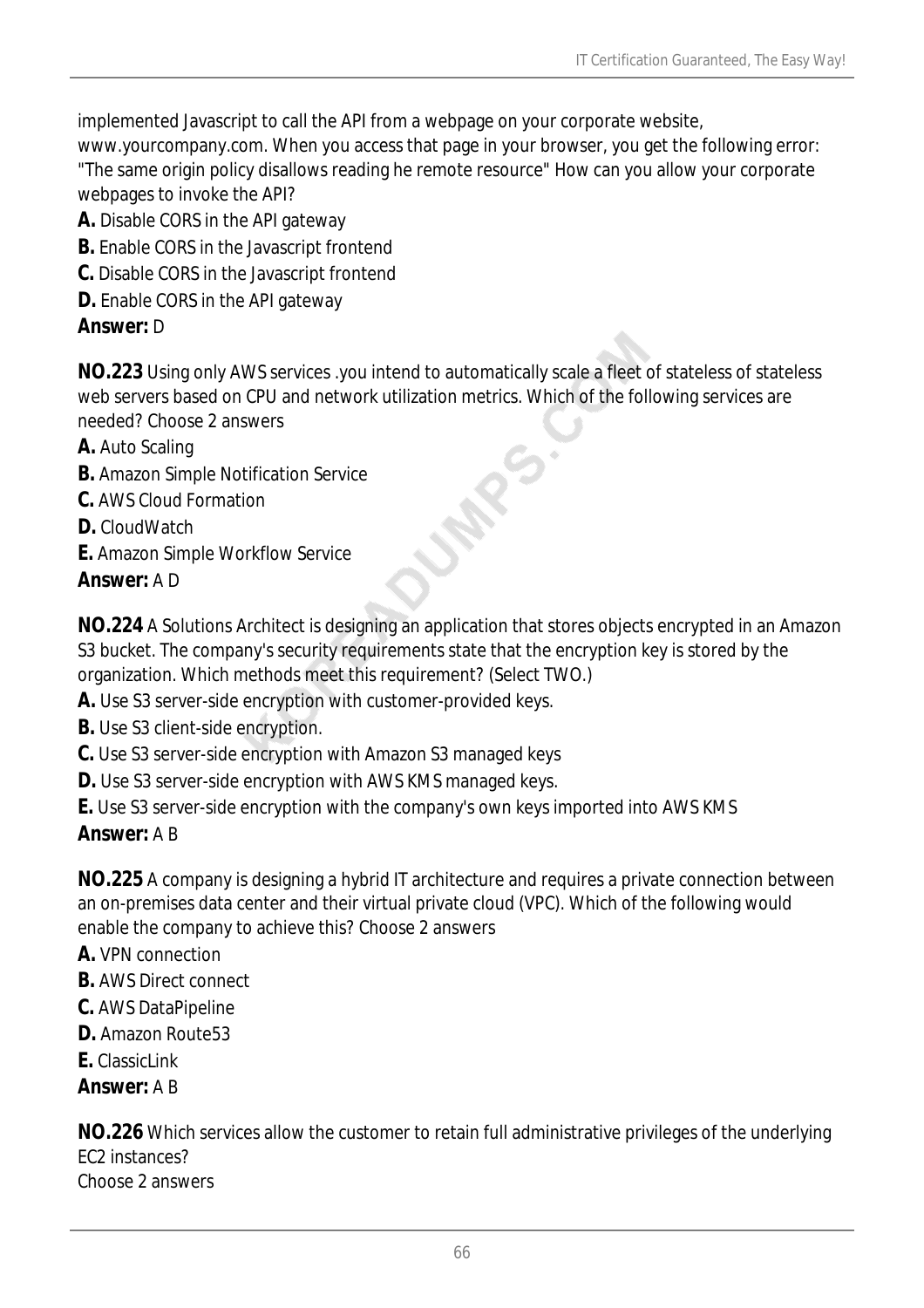- **A.** Amazon Relational Database Service
- **B.** Amazon Elastic Map Reduce
- **C.** Amazon ElastiCache
- **D.** Amazon DynamoDB
- **E.** AWS Elastic Beanstalk

### *Answer:* C E

**NO.227** A Solutions Architect created an Amazon VPC with two public subnets and two private subnets. A corporate security mandate requires all Amazon EC2 instance be launched in a private subnet. However, when an EC2 instance running Apache on ports 80 and 443 is launched in the private subnet, no external internet traffic can connect with the server.

What actions should be taken address this situation?

**A.** Ensure the security group attached to the EC2 instance allows HTTP traffic on port 80 and HTTPS traffic on port 443. Ensure external DNS resolution directs to the IP address of the EC2 instance

**B.** Launch a NAT Gateway in the private subnet, change the default route to the NAT Gateway, and attach a public Elastic IP address to the NAT Gateway. Ensure external DNS resolution directs to the Elastic IP address

**C.** Launch an internet-facing Application Load Balancer with the EC2 instance as its endpoint. Ensure external DNS resolution directs to the Application Load Balancer

**D.** Attach the EC2 instance to an Auto Scaling group in the private subnet. Ensure external DNS resolution directs to the Auto Scaling group

#### *Answer:* C

**NO.228** You have a load balancer configured for VPC, and all back-end Amazon EC2 instances are in service.

However, your web browser times out when connecting to the load balancer's DNS name. Which options are probable causes of this behavior? Choose 2 answers

**A.** The load balancer was not configured to use a public subnet with an Internet gateway configured

- **B.** The security groups or network ACLs are not properly configured for web traffic
- **C.** The VPC does not have a VGW configured
- **D.** The Amazon EC2 instances do not have a dynamically allocated private IP address
- **E.** The load balancer is not configured in a private subnet with a NAT instance

### *Answer:* A B

**NO.229** A customer has an application that is used by enterprise customers outside of AWS. Some of these customers use legacy firewall that cannot whitelist by DNS name, but can whitelist based only on IP address. The application is currently deployed in two Availability zones, with the one EC2 instance in each that has Elastic IP addresses. The customers wants to whitelist only two IP addresses, but the two existing EC2 instance cannot sustain the amount of traffic.

What can a Solution Architect do to support the customer and allow for more capacity? (Select TWO) **A.** Create a Network Load Balancer with an interface in each subnet, and assign a static IP address to each subnet

**B.** Create additional EC2 instances and put them on standby. Remap an Elastic IP address to a standby instance in the event of a failure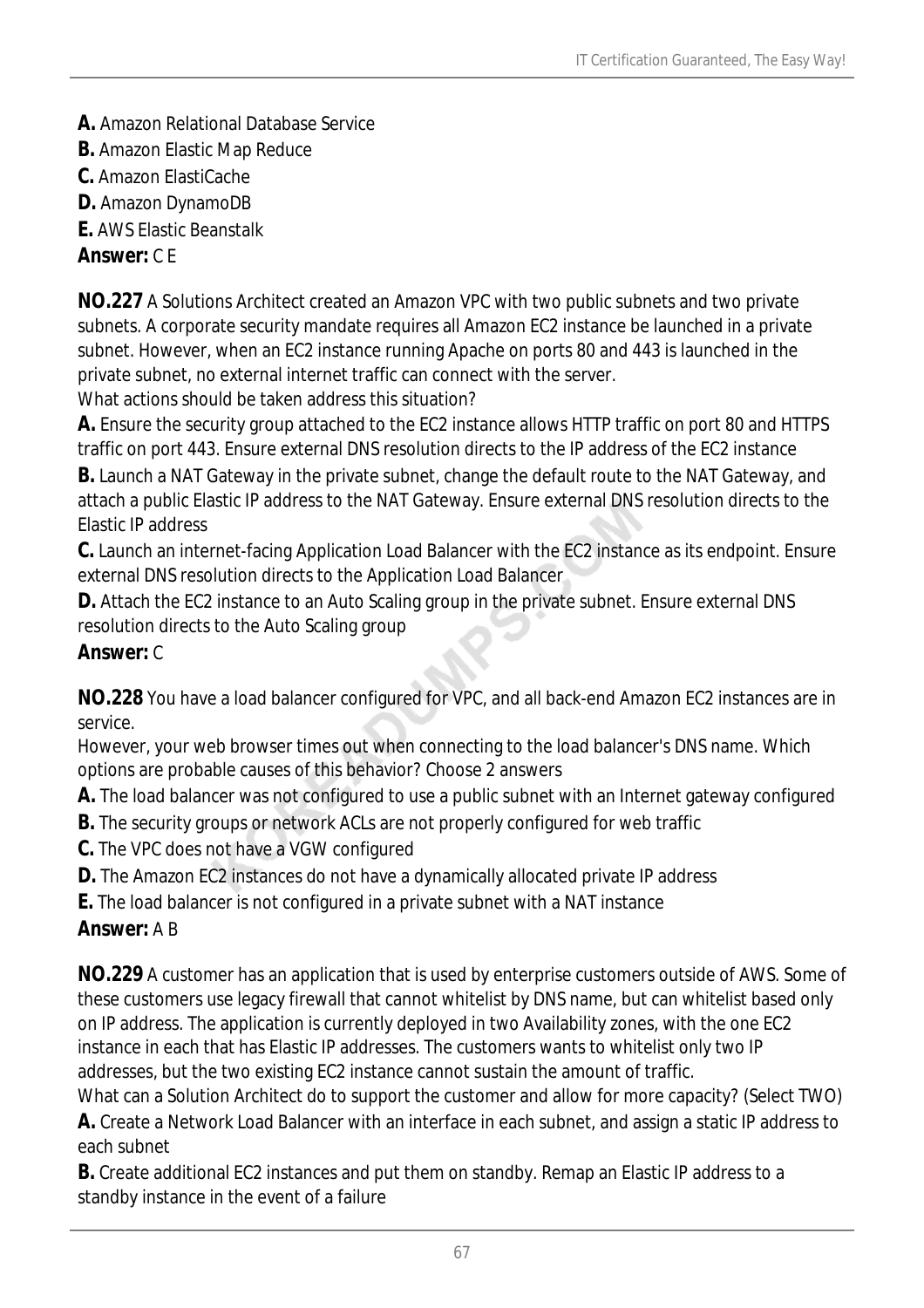**C.** Use Amazon Route 53 with a weighted, round-robin routing policy across the Elastic IP addresses to resolve one at a time

**D.** Add additional EC2 instances with Elastic IP addresses, and register them with Amazon Route 53

**E.** Switch the two existing EC2 instances for an Auto Scaling group, and register them with the Network Load Balancer

### *Answer:* A E

**NO.230** An application must access data in an Amazon RDS Aurora DB instance.

- Which methods will allow this? (Select TWO)
- **A.** Retrieve credentials from AWS KMS
- **B.** Create a user in the database
- **C.** Enable IAM database authentication
- **D.** Enable AWS Security Token Service
- **E.** Create a user in the database parameter group

#### *Answer:* B C

**NO.231** A Solutions Architect needs to design an architecture for a new, mission-critical batch processing billing application. The application is requited to run Monday. Wednesday, and Friday from 5 AM to 11 AM. Which is the MOST cost-effective Amazon EC2 pricing model?

- **A.** Amazon EC2 Spot Instances
- **B.** On-Demand Amazon EC2 Instances
- **C.** Scheduled Reserved instances
- **D.** Dedicated Amazon FC2 Instances

### *Answer:* A

**NO.232** A large media site has multiple applications in Amazon ECS. A Solutions Architect needs to use content metadata and route traffic to specific services.

What is the MOST efficient method to perform this task?

**A.** Use an AWS Classic Load Balancer with a host-based routing option to route traffic to the correct service.

**B.** Use the AWS CLI to update Amazon Route 53 hosted zone to route traffic as services get updated.

**C.** Use an AWS Application Load Balancer with host-based routing option to route traffic to the correct service.

**D.** Use Amazon CloudFront to manage and route traffic to the correct service.

### *Answer:* A

**NO.233** An organization is planning a migration from on-premises workloads to AWS, and needs a design that will provide greater operational transparency.

Which service should be built into the architecture to automate the capture and publishing of custom metrics that will provide this required transparency?

**A.** Amazon CloudWatch

- **B.** AWS CloudTrail
- **C.** AWS Developer Tools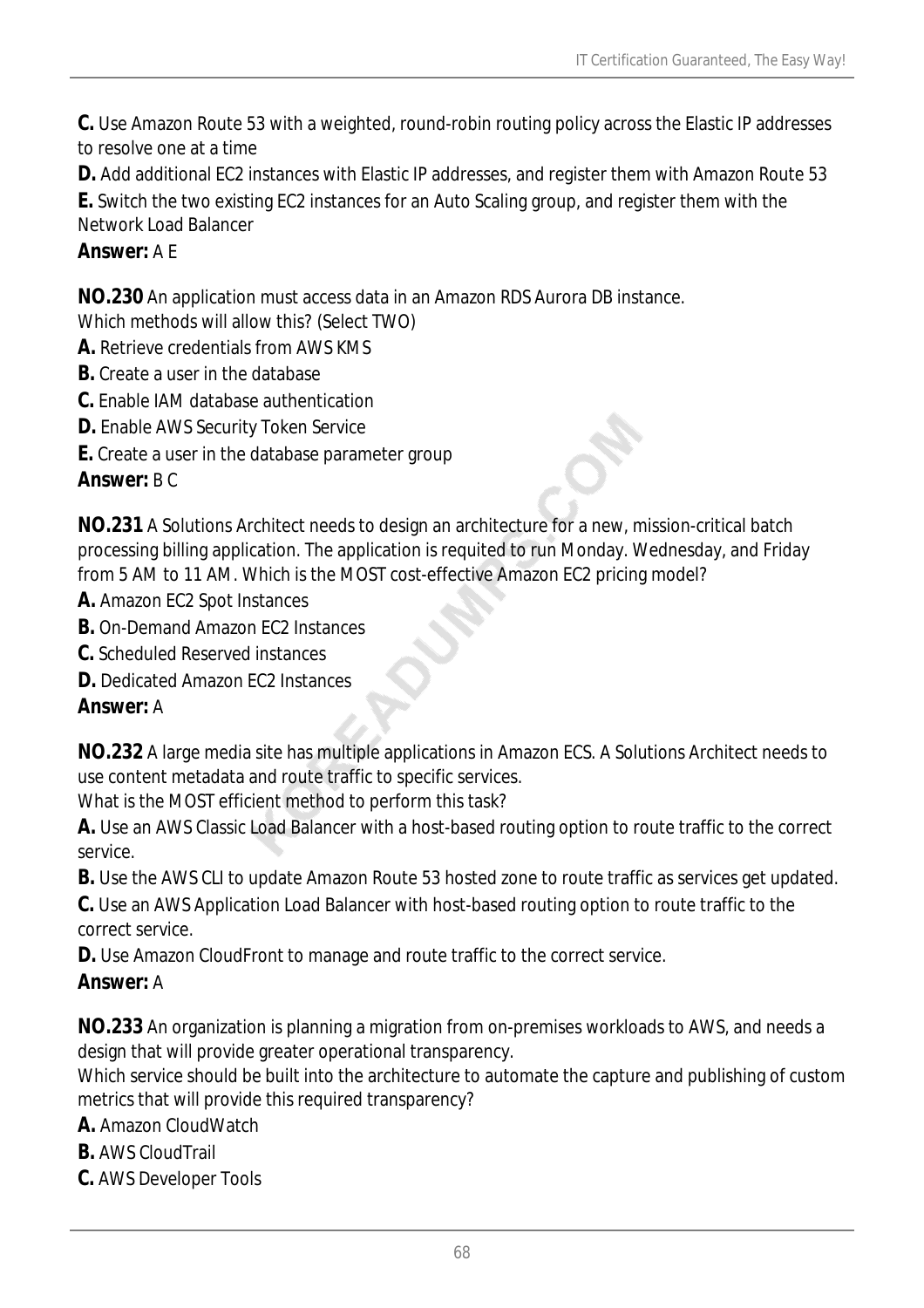## **D.** AWS X-Ray *Answer:* B

**NO.234** A Solutions Architect must design an Amazon DynamoDB table to store data about customer activities. The data is used to analyze recent customer behavior, so data that is less than a week old is heavily accessed and older data is accessed infrequently. Data that is more than one month old never needs to be referenced by the application but needs to be archived for year-end analytics.

**A.** Use DynamoDB time-to-live settings to expire items after a certain time period

- **B.** Provision a higher write capacity unit to minimize the number of partitions
- **C.** Create separate tables for each week's data with higher throughput for the current week
- **D.** Pre-process data to consolidate multiple records to minimize write operations

**E.** Export the old table data from DynamoDB to Amazon S3 using AWS Data Pipeline and delete the old table

#### *Answer:* A E

**NO.235** Which Amazon elastic compute cloud feature can you query from within the instance to access instance properties?

- **A.** Instance user data
- **B.** Amazon Machine Image
- **C.** Resource tags
- **D.** Instance metadata

### *Answer:* D

**NO.236** A Solutions Architect is designing a solution that retains traffic information between network interfaces. The traffic information will then be monitored for anomalies by an InfoSec team using Amazon CloudWatch.

What approach should the Architect take?

- **A.** Save all inbound requests to Amazon DynamoDB
- **B.** Maintain traffic history on each Amazon EC2 instance
- **C.** Enable Amazon VPC Flow Logs
- **D.** Save all inbound requests to Amazon S3

### *Answer:* C

**NO.237** A customer is running a multi-tier web application farm in a virtual private cloud (VPC) that is not connected to their corporate network. They are connecting to the VPC.

Which of the following bastion deployment scenarios will meet this requirement?

**A.** Deploy a Windows Bastion host on the corporate network that has RDP access to all intances in the VPC

**B.** Deploy a Windows Bastion host with an Elastic IP address in the public subnet, and allow SSH access to the bastion from anywhere

**C.** Deploy a Windows Bastion host with an Elastic IP address in the private subnet, and restrict RDP access to the bastion from only the corporate public IP addresses

**D.** Deploy a Windows Bastion host with an auto-assigned Public subnet, and allow RDP access to the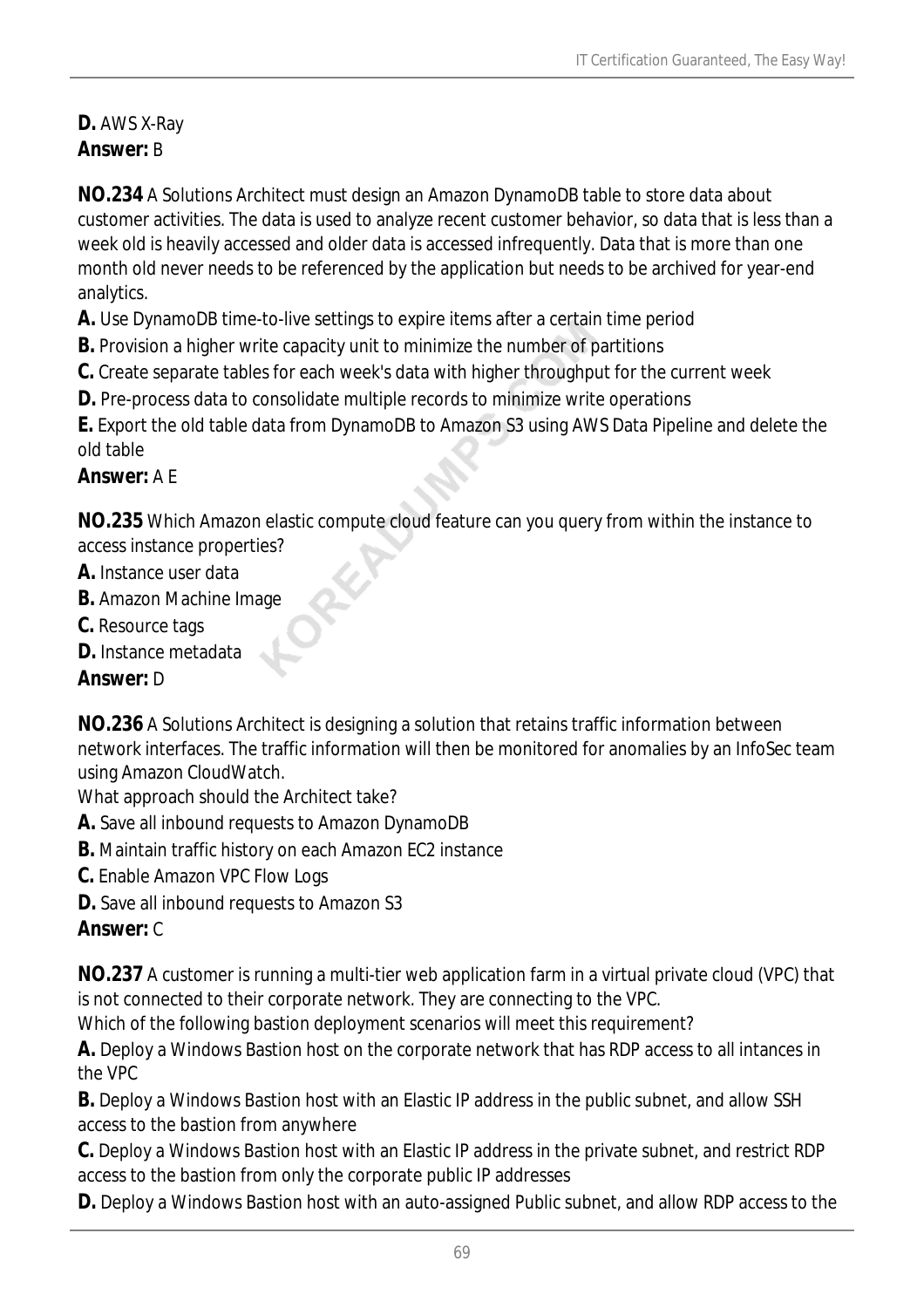bastion from only the corporate public IP addresses *Answer:* D

**NO.238** A Solutions Architect is designing a VPC. Instances in a private subnet must be able to establish IPv6 to the Internet. The design must scale automatically and not incur any additional cost. This can be accomplished with.

- **A.** an egress-only internet gateway
- **B.** a NAT gateway
- **C.** a custom NAT instance
- **D.** a VPC endpoint

#### *Answer:* A

**NO.239** A reporting application running on Amazon EC2 stores data in an Amazon Aurora MySQL cluster that is read-heavy. End-of-month reporting activities put additional heavy read demands on the database. Over the past months, the Operations team has had to increase and decrease the size of the instances in the database cluster several times to accommodate end-of-month reporting demands, incurring downtime in the process.

Management wants to eliminate the downtime but is unwilling to incur the cost of permanently provisioning larger instances.

Which solution meets the requirements with the FEWEST changes to the application code?

- **A.** Use Amazon ElasticCache to implement a query-caching solution
- **B.** Migrate frequently queried data to Amazon DynamoDB to query for reporting
- **C.** Add a read replica to the Amazon Aurora cluster, and use this instance for reporting
- **D.** Create an Auto Scaling policy to add and remove read replicas from the cluster automatically

#### *Answer:* C

**NO.240** A Solutions Architect needs a storage solution for a fleet of Linux web application servers. The solution should provide file system interface and be able to support millions of files. Which AWS service should the Architect choose?

- **A.** Amazon S3
- **B.** Amazon EFS
- **C.** Amazon EBS
- **D.** Amazon ElastiCache

#### *Answer:* B

**NO.241** A Solutions Architect is designing the storage layer for a production relational database. The database will run on Amazon EC2. The database is accessed by an application that performs intensive reads and writes, so the database requires the LOWEST random I/O latency. Which data storage method fulfills the above requirements?

**A.** Store data m a filesystem backed by Amazon Elastic File System (EFS)

**B.** Store data in Amazon S3 and use a third-party solution to expose Amazon S3 as a filesystem to the database server

- **C.** Store data in Amazon DynamoDB and emulate relational database semantics
- **D.** Stripe data across multiple Amazon EBS volumes using RAID 0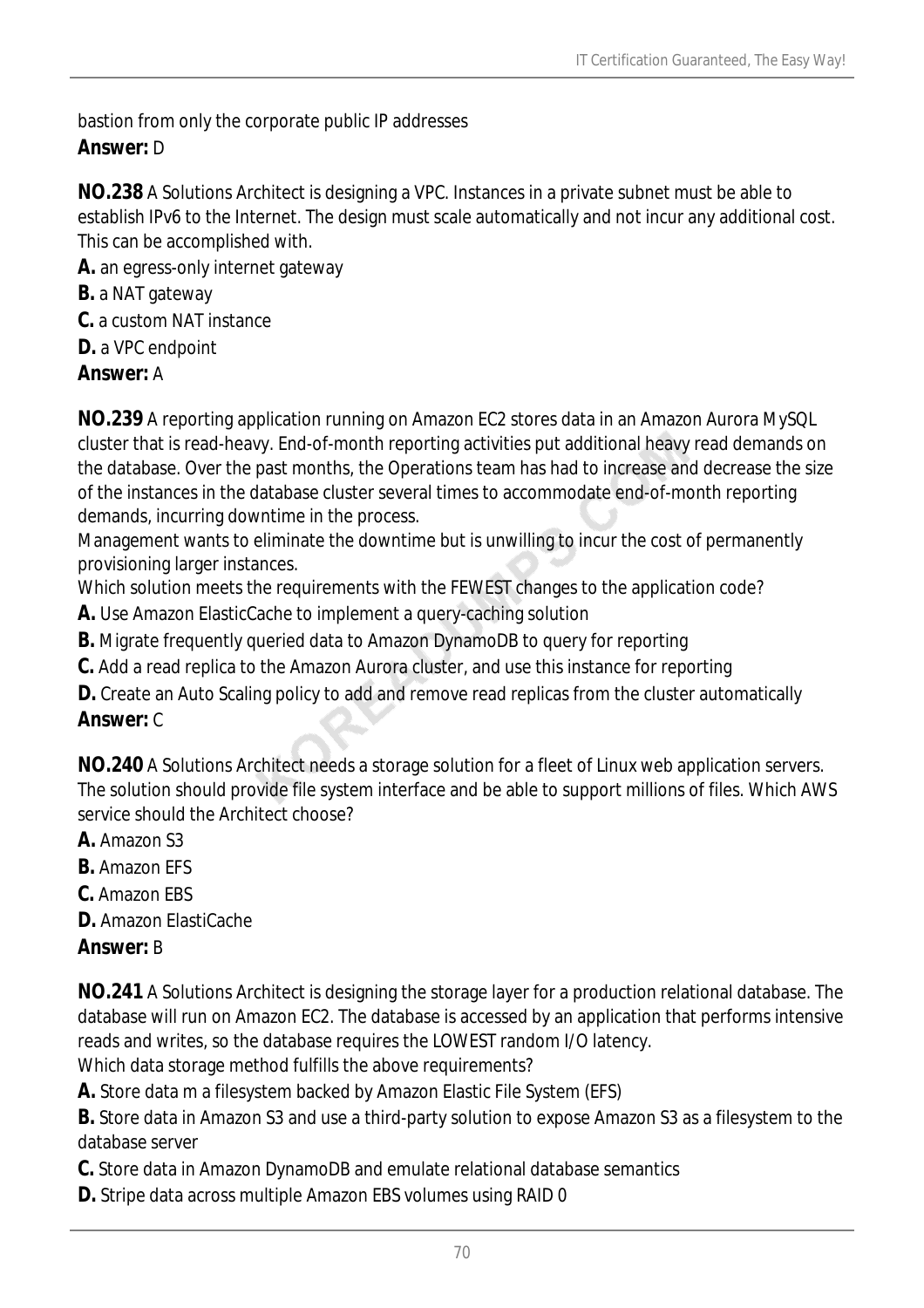### *Answer:* D

**NO.242** You've been tasked with choosing a datastore to persist GPS coordinates for a new app. The service needs consistent, single-digit-millisecond latency at any scale. Which AWS service meets your requirements?

- **A.** Amazon S3
- **B.** Amazon Redshift
- **C.** Amazon RDS
- **D.** Amazon DynamoDB

### *Answer:* D

#### Explanation

Amazon DynamoDB is a fast and flexible NoSQL database service for all applications that need consistent, single-digit millisecond latency at any scale. It is a fully managed cloud database and supports both document and key-value store models. Its flexible data model, reliable performance, and automatic scaling of throughput capacity, makes it a great fit for mobile, web, gaming, ad tech, IoT, and many other applications. Start today by downloading the local version of DynamoDB, then read our Getting Started Guide.

**NO.243** A Solution Architect is building an online shopping application where users will be able to browser items, add items to a cart, and purchase the items. Images of items will be stored in Amazon S3 bucket organized by item category. When an item is no longer available for purchase, the item will be deleted from the S# bucket.

Occasionally. During test. Item images deleted from the S3 bucket are still visible to some users. What is a flaw in this design approach?

**A.** Defining S3 by item may cause partition distribution, which will impact performance.

**B.** Amazon S3 DELETE request are eventually consistent, which may cause other users to view items that already been purchased.

**C.** Amazon S3 DELETE request apply a lock to the S3 bucket during the operation, causing other users to be blocked.

**D.** Using Amazon S3 for persistence exposes the application to a single point of failure.

### *Answer:* B

**NO.244** Which of the following items are required to allow an application deployed on an EC2 instance to write data to a Dynamo DB table? Assume that no security keys are allowed to be stored on the EC2 instance? Choose 2 answers

- **A.** Add an IAM Role to a running EC2 instance
- **B.** Launch an EC2 instance with the IAM Role included in the launch configuration
- **C.** Create an IAM User that allows write access to the DynamoDB table
- **D.** Create an IAM role that allows write access to the DynamoDB table
- **E.** Launch an EC2 instance with the IAM user included in the launch configuration
- **F.** Add an IAM user to a running EC2 instance

### *Answer:* B D

**NO.245** Which set of Amazon 53 features helps to prevent and recover from accidental data loss?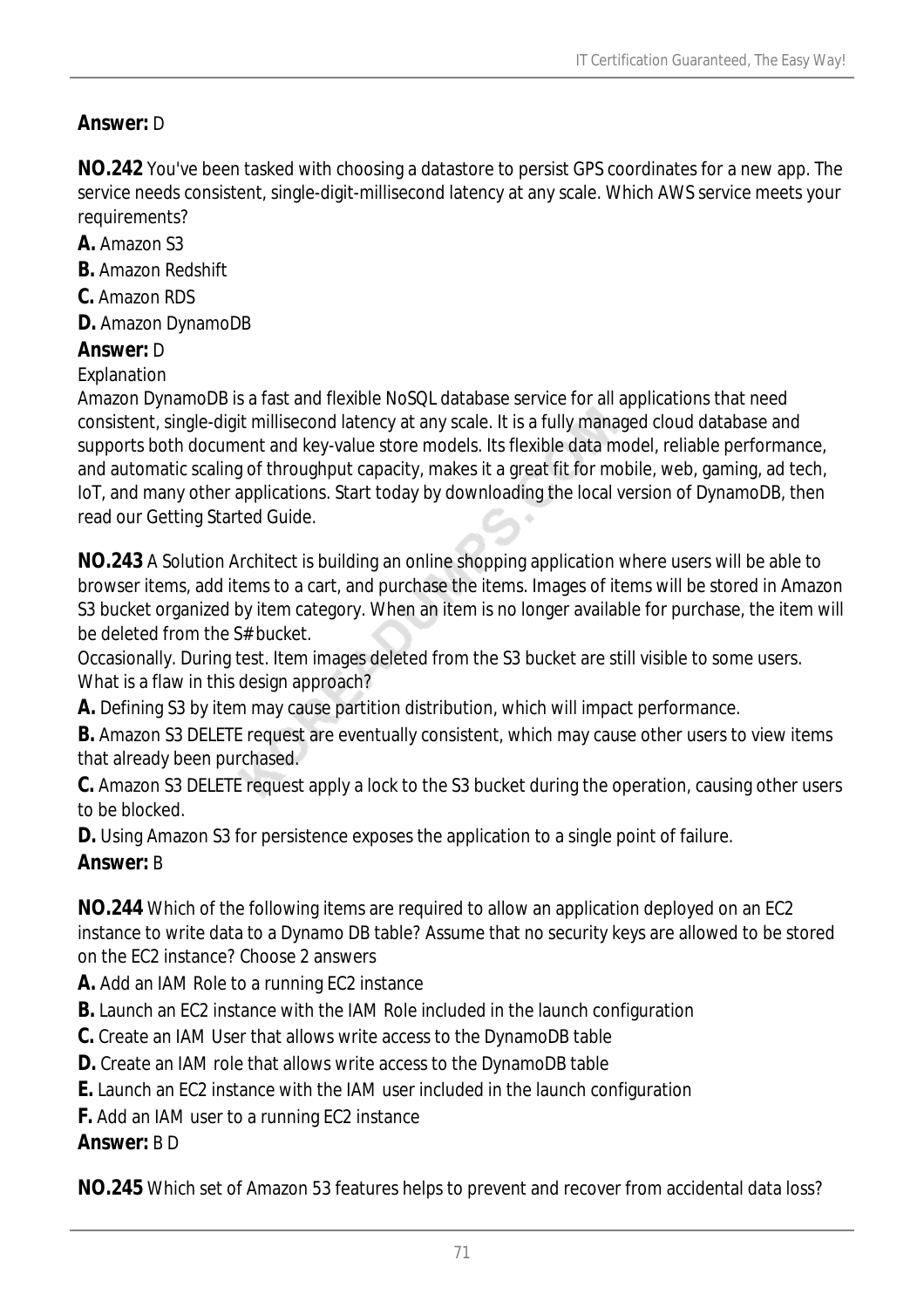- **A.** Object lifecycle and service access logging
- **B.** Object versioning and Multi-factor authentication
- **C.** Access controls and server-side encryption
- **D.** Website hosting and Amazon S3 policies

#### *Answer:* B

**NO.246** A business team requires a structured storage solution to store all of a company's historical sales data.

Currently there are 4 TB of data, which will grow to hundreds of terabytes within a few years. The team must be able to regularly run queries against the data using current business intelligence tools Fast performance is required despite the dataset growth.

Which solution should the company use?

- **A.** Amazon Redshift
- **B.** Amazon Aurora
- **C.** Amazon DynamoDB

**D.** Amazon S3

#### *Answer:* A

**NO.247** You have decided to change the instance type for instances running in your application tier that is using Auto Scaling. In which area below would you change the instance type definition?

- **A.** Auto Scaling tags
- **B.** Auto Scaling policy
- **C.** Auto Scaling group
- **D.** Auto Scaling launch configuration

### *Answer:* D

**NO.248** A Solutions Architect is designing a mobile application that will capture receipt images to track expenses. The Architect wants to store the images on Amazon S3. However, uploading images through the web server will create too much traffic. What is the MOST efficient method to store images from a mobile application on Amazon S3?

**A.** Upload directly to S3 using a pre-signed URL

**B.** Upload to a second bucket, and have a Lambda event copy the image to the primary bucket

**C.** Upload to a separate Auto Scaling group of servers behind an ELB Classic Load Balancer, and have them write to the Amazon S3 bucket

**D.** Expand the web server fleet with Spot Instances to provide the resources to handle the images *Answer:* C

**NO.249** A Solutions Architect is designing a service that must have four Amazon EC2 instances running between 8 AM and 6 PM daily. The service requires one EC2 instance outside of those hours. What is the MOST cost-effective way to provide enough compute?

**A.** Use one Amazon EC2 Reserved Instance and use an Auto Scaling group to add and remove EC2 instances based on CPU utilization.

**B.** Use one Amazon EC2 On-Demand instance and use an Auto Scaling group to add and remove EC2 instances based on CPU utilization.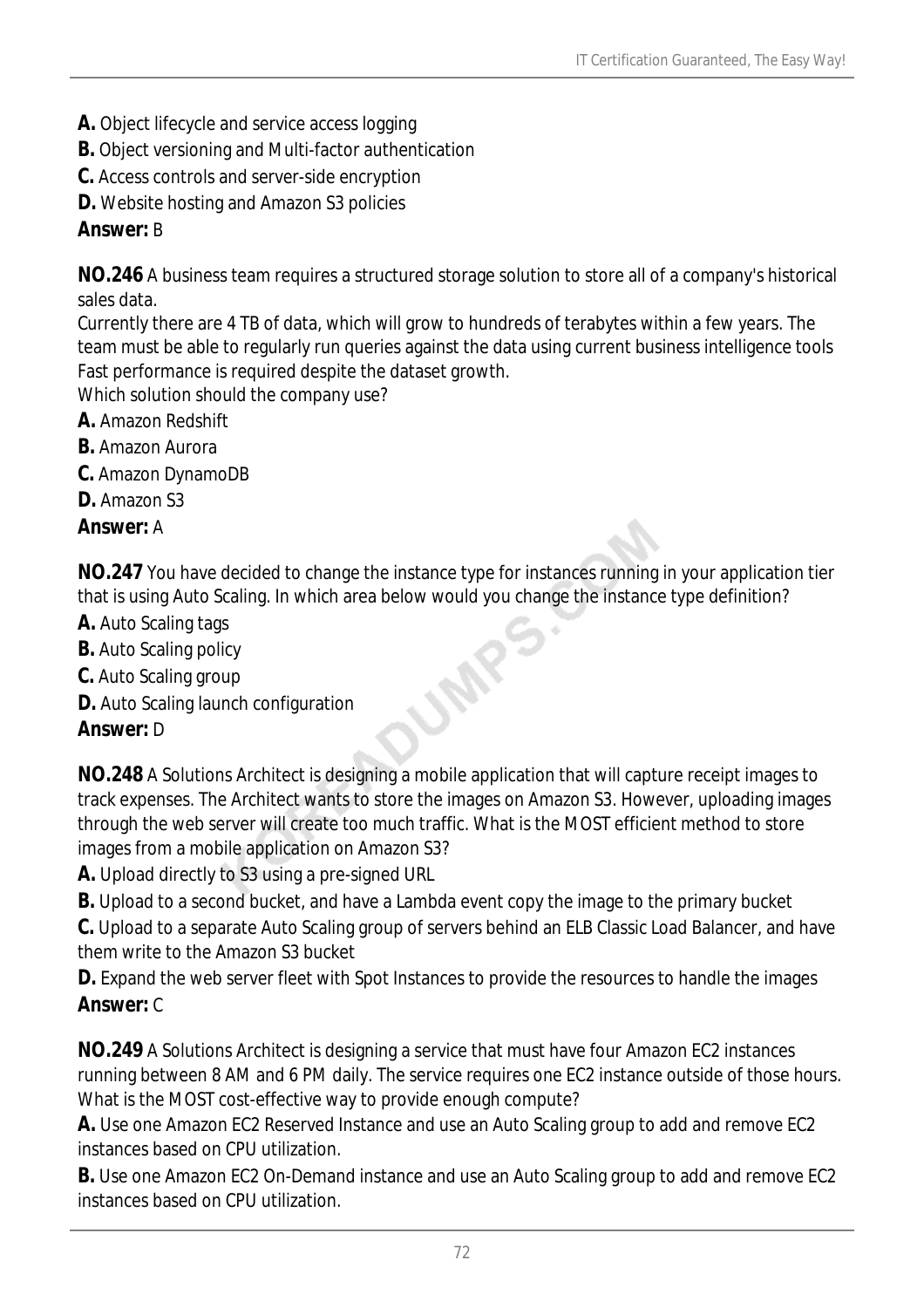**C.** Use one Amazon EC2 On-Demand instance and use an Auto Scaling Group scheduled action to add three EC2 Spot instances at 7:30 AM and remove three instances at 6:10 PM.

**D.** Use one Amazon EC2 Reserved Instance and use an Auto Scaling Group scheduled action to add three EC2 On-Demand instances at 7:30 AM and remove three instances at 6:10 PM. *Answer:* B

**NO.250** A company is building a critical ingestion service on AWS that will receive 1,000 incoming events per second.

The events must be processed in order, and no events may be lost. Multiple applications will need to process each event. The company will expose the service as RESTful calls through an API Gateway. What should a Solutions Architect use to receive the events based on these requirements?

- **A.** Amazon Kinesis Data Stream
- **B.** Amazon DynamoDB
- **C.** Amazon SQS
- **D.** Amazon SNS

*Answer:* A

**NO.251** You are configuring your company's application to use Auto Scaling and need to move user state information.

Which of the following AWS services provides a shared data store with durability and low latency?

- **A.** Amazon Simple Storage Service
- **B.** Amazon DynamoDB
- **C.** Amazon EC2 instance storage
- **D.** AWS ElasticCAche Memcached

## *Answer:* A

**NO.252** How can a user track memory usage in an EC2 instance?

**A.** Call Amazon CloudWatch to retrieve the memory usage metric data that exists for the EC2 Instance

**B.** Assign an 1AM role to the EC2 instance with an 1AM policy granting access to the desired metric.

**C.** Use an instance type that supports memory usage reporting to a metric by default

**D.** Place en agent on the EC2 instance to push memory usage to an Amazon CloudWatch custom metric.

## *Answer:* D

**NO.253** An application produces monthly reports that must be immediately accessible for up to 7days. After 7 days, the data can be archived. Compliance policies require that the archived data be retrievable within 24 hours of a request.

What is the MOST cost-effective approach to satisfy the compliance requirement?

**A.** Store the data in Amazon S3 Standard storage with a lifecycle rule to transition the data to Amazon S3 Standard-Infrequent Access (S3 Standard-IA) after 7 days, then transition lo the GLACIER storage class after 30 days.

**B.** Store the data in Amazon S3 Standard storage with a lifecycle rule 10 transition the data 10 Amazon S3 Standard-Infrequent Access (S3 Standard-IA) after 7 days.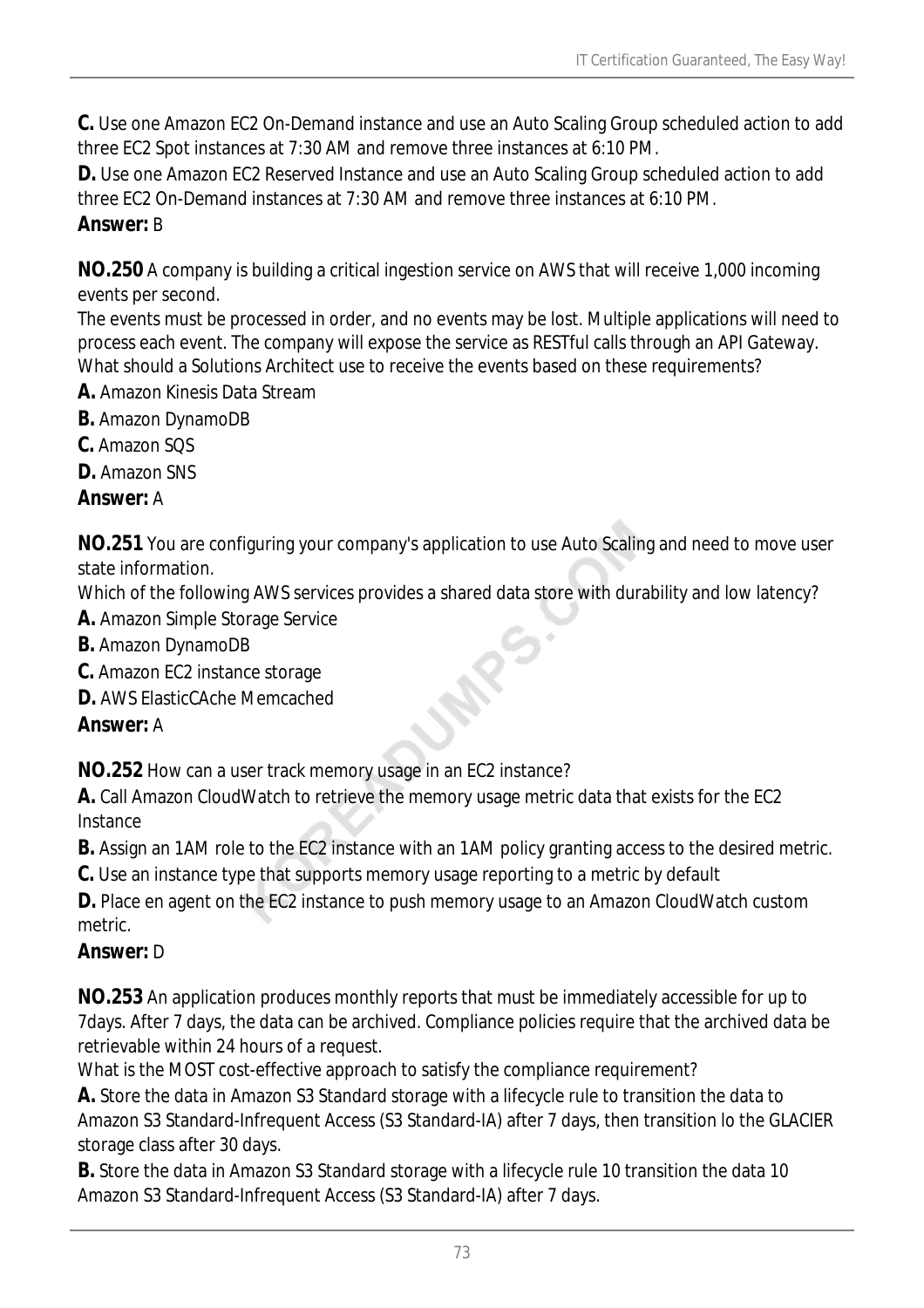**C.** Store the data in Amazon S3 Standard storage with a lifecycle rule 10 transition the data to the GLACIER storage class after 30 days.

**D.** Store the data in Amazon S3 Standard storage with a lifecycle rule to transition the data to the GLACIER storage class after 7 days.

## *Answer:* D

**NO.254** You are tasked with setting up a Linux bastion host for access to Amazon EC2 instances running in your VPC.

Only clients connecting from the corporate external public IP address 72.34.51.100 should have SSH access to the host. Which option will meet the customer requirement?

**A.** Security Group Inbound Rule: Protocol - TCP. Port Range - 22, Source 72.34.51.100/32

**B.** Security Group Inbound Rule: Protocol - UDP, Port Range - 22, Source 72.34.51.100/32

**C.** Network ACL Inbound Rule: Protocol - UDP, Port Range - 22, Source 72.34.51.100/32

**D.** Network ACL Inbound Rule: Protocol - TCP, Port Range-22, Source 72.34.51.100/0

## *Answer:* A

**NO.255** A Solutions Architect is designing a system that will store Personally Identifiable Information (PII) in an Amazon S3 bucket. Due to compliance and regulatory requirements, both the master keys and unencrypted data should never be sent to AWS.

What Amazon S3 encryption technique should the Architect choose?

**A.** Amazon S3 client-side encryption with an AWS KMS-managed customer master key (CMK)

**B.** Amazon S3 server-side encryption with an AWS KMS-managed key

**C.** Amazon S3 client-side encryption with a client-side master key

**D.** Amazon S3 server-side encryption with a customer-provided key

## *Answer:* C

**NO.256** Employees from several companies use an application once a year during a specific 30- day period. The periods are different for each company. Traffic to the application spikes during these 30 day periods.

How can the application be designed to handle these traffic spikes?

- **A.** Use an Amazon Route 53 to cache static elements of the website requests
- **B.** Use Amazon S3 to cache static elements of the website requests
- **C.** Use an Auto Scaling group to scale the number of EC2 instances to match the site traffic

**D.** Use Amazon CloudFront to serve static assets to decrease the load on the EC2 instances *Answer:* B

**NO.257** An AWS workload in a VPC is running a legacy database on an Amazon EC2 instance. Data is stored on a

200GB Amazon EBS (gp2) volume. At peak load times, logs show excessive wait time.

What solution should be implemented to improve database performance using persistent storage?

- **A.** Migrate the data on the Amazon EBS volume to an SSD-backed volume.
- **B.** Change the EC2 instance type to one with EC2 instance store volumes.
- **C.** Migrate the data on the EBS volume to provisioned IOPS SSD (io1).
- **D.** Change the EC2 instance type to one with burstable performance.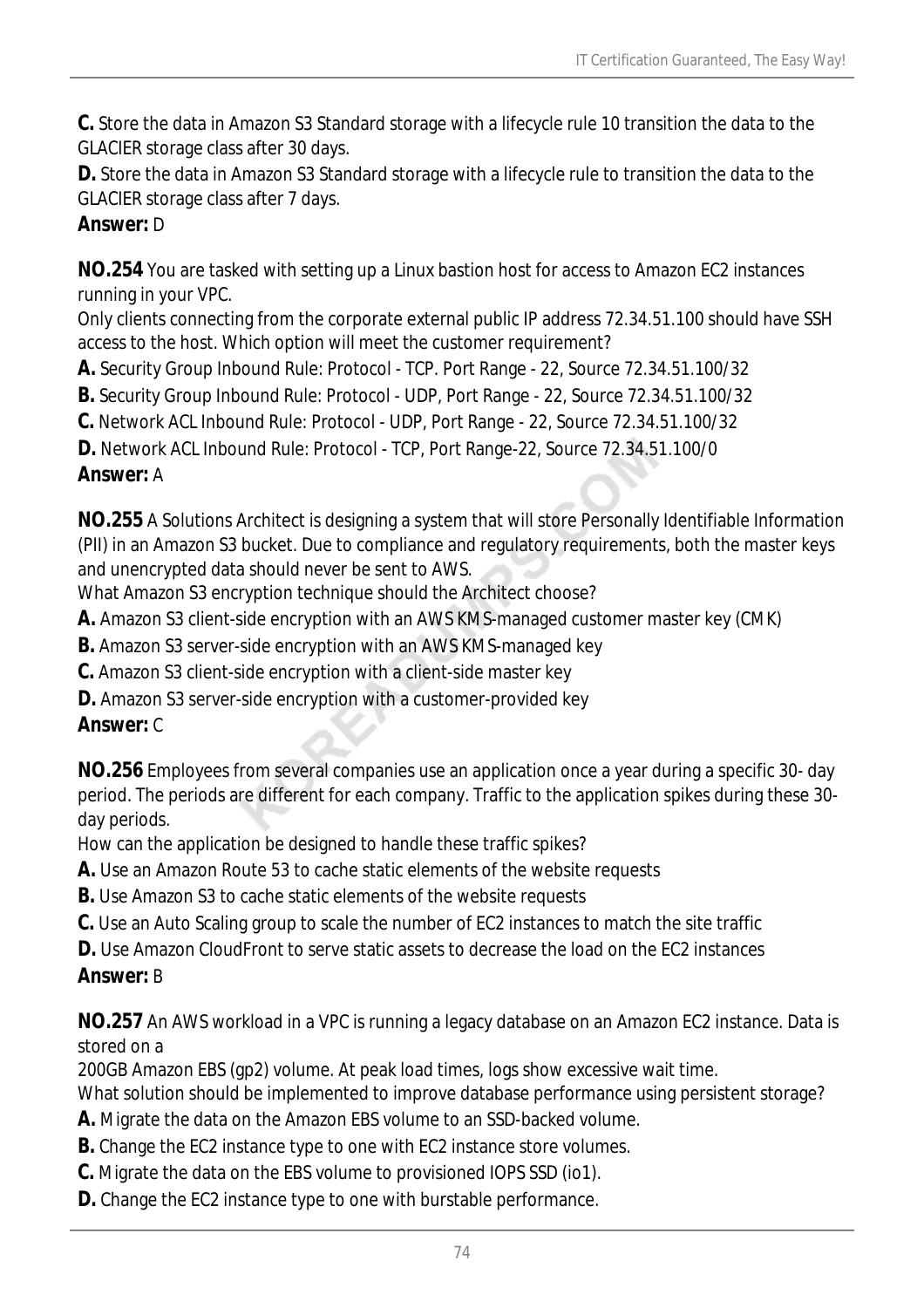## *Answer:* C

**NO.258** A Solutions Architect is designing a VPC. Instances in a private subnet must be able to establish IPv6 traffic to the Internet. The design must scale automatically and not incur any additional cost. This can be accomplished with:

- **A.** an egress-only internet gateway
- **B.** a NAT gateway
- **C.** a custom NAT instance
- **D.** a VPC endpoint
- *Answer:* A

**NO.259** What is the minimum interval for the data that Amazon CloudWatch receives and aggregates?

ACURA

- **A.** One second
- **B.** Five seconds
- **C.** One minutes
- **D.** Three minute
- **E.** Five minutes
- *Answer:* C

**NO.260** How can you secure data at rest on an EBS volume?

- **A.** Create an IAM policy that restricts read and write access to the volume
- **B.** Use an encrypted file system on top of the EBS volume
- **C.** Write the data randomly instead of sequentially
- **D.** Encrypt the volume using the S3 server-side encryption service
- **E.** Attach the volume to an insurance using EC2 SSL interface

## *Answer:* B

**NO.261** A Solutions Architect is designing a shared file system for a company. Multiple users will be accessing it at any given time. Different teams will have their own directories, and the company wants to secure files so that users can access only files owned by their team. How should the Solutions Architect design this?

- **A.** Use Amazon EFS and control permissions by using file-level permissions.
- **B.** Use Amazon S3 and control permissions by using ACLs.
- **C.** Use Amazon EFS and control permissions by using security groups.

**D.** Use AWS Storage Gateway and control permissions by using AWS Identity and Access Management (IAM)

### *Answer:* D

**NO.262** A customer has a public-facing web application hosted on a single amazon Elastic compute Cloud (EC2) instance and serving videos directly from an amazon simple storage service bucket. Which of the following will restrict third parties from directly accessing the video assets in the bucket?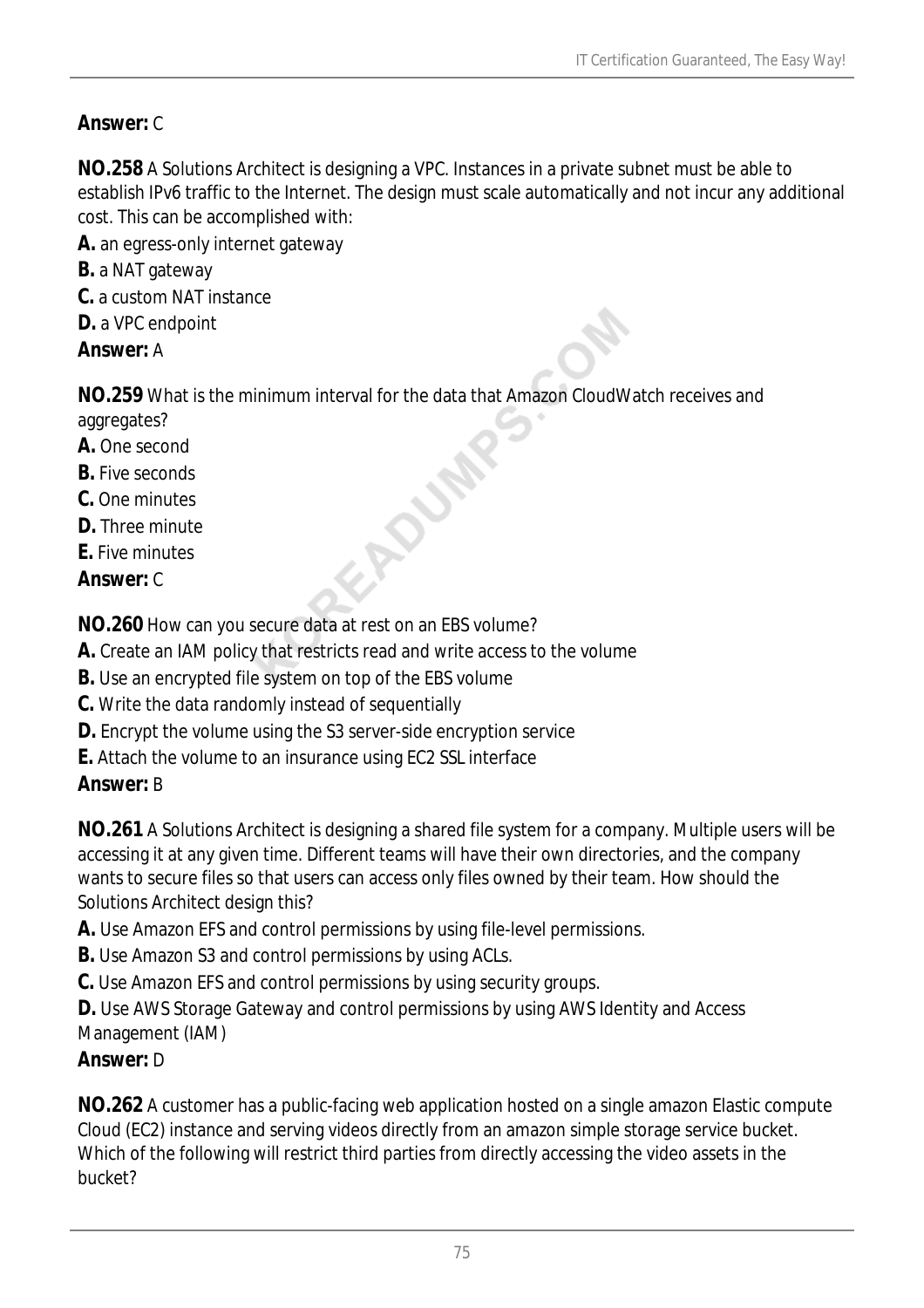**A.** Use a bucket policy to only allow the public IP address of the Amazon EC2 instance hosting the customer website

**B.** Use a bucket policy to only allow referrals from the main website URL

**C.** Launch the website Amazon EC2 instance using an IAM role that is authorized to access the videos

**D.** restrict access to the bucket to the public CIDR range of the company locations

## *Answer:* A

**NO.263** A company has configured and peered two VPCs : VPC-1 and VPC-2. VPC-1 contains only private subnets, and VPC-2 contains only public subnets. The company uses a single AWS Direct Connect connection and private virtual interface to connect their on-premises network with VPC-1. Which two methods increase the fault tolerance of the connection to VPC-1? Choose 2 answers

**A.** Establish a hardware VPN over the internet between VPC-2 and then the on-premises network

**B.** Establish a hardware VPN over the internet between VPC-1 and then the on-premises network

**C.** Establish a new AWS direct connect connection and private virtual interface in the same region as VPC-2

**D.** Establish a new AWS direct connect connection and private virtual interface in a different AWS region than VPC-1

**E.** Establish a new AWS direct connect connection and private virtual interface in the same AWS region as VPC-1

## *Answer:* A D

**NO.264** A company hosts a two-tier application that consists of a publicly accessible web server that communicates with a private database. Only HTTPS port 443 traffic to the web server must be allowed from the internet.

Which of the following options will achieve these requirements? (Select Two.)

- **A.** Security group rule that allows inbound internet traffic for port 443
- **B.** Security group rule that drives all inbound internet traffic expect port 443
- **C.** Network ACL rule that allows port 443 inbound and all ports outbound for internet traffic
- **D.** Security group rule that allows internet traffic for port 443 in both inbound and outbound

**E.** Network ACL rule that allows port 443 for both inbound and outbound for all Internet traffic *Answer:* A E

**NO.265** A company hosts a popular web application. The web application connects to a database running in a private VPC subnet. The web servers must be accessible only to customers on an SSL connection. The RDS MySQL database server must be accessible only from the web servers. How should the Architect design a solution to meet the requirements without impacting running applications?

**A.** Create a network ACL on the web server's subnet, and allow HTTPS inbound and MySQL outbound.

**Place** 

both database and web servers on the same subnet.

**B.** Open an HTTPS port on the security group for web servers and set the source to 0.0.0.0/0. Open the MySQL port on the database security group and attach it to the MySQL instance. Set the source to Web Server Security Group.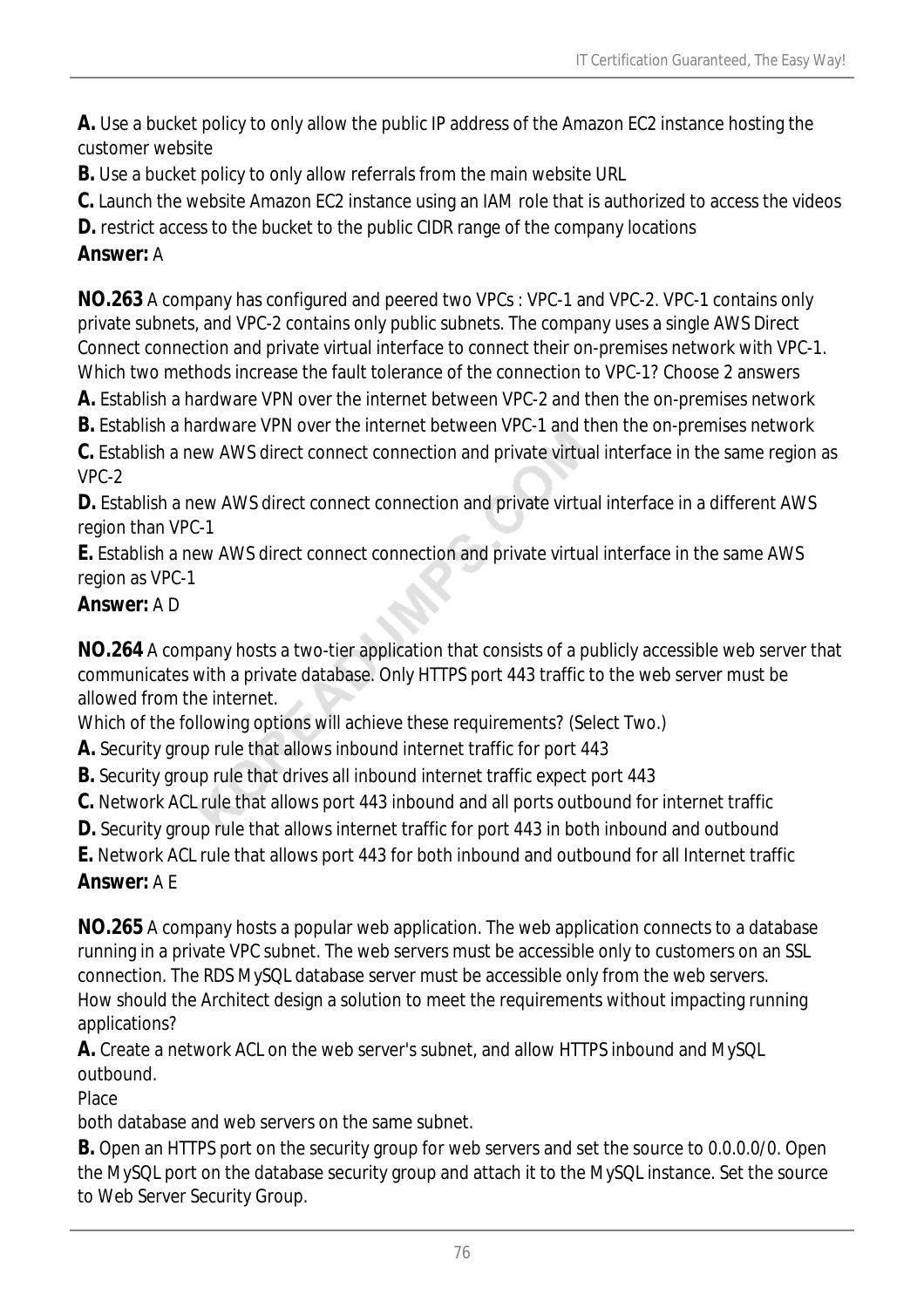**C.** Create a network ACL on the web server's subnet, and allow HTTPS inbound, and specify the source as

0.0.0.0/0. Create a network ACL on a database subnet, allow MySQL port inbound for web servers, and deny all outbound traffic.

**D.** Open the MySQL port on the security group for web servers and set the source to 0.0.0.0/0. Open the HTTPS port on the database security group and attach it to the MySQL instance. Set the source to Web Server Security Group.

## *Answer:* D

**NO.266** Which service should an organization use if it requires an easily managed and scalable platform to host its web application running on Nginx?

- **A.** AWS Lambda
- **B.** Auto Scaling
- **C.** AWS Elastic Beanstalk
- **D.** Elastic Load Balancing

*Answer:* C

**NO.267** A Solution Architect is designing a three-tier web application. The Architect wants to restrict access to the database tier to accept traffic from the application servers only. However, these application servers are in an Auto Scaling group and may vary in quantity.

How should the Architect configure the database servers to meet the requirements?

**A.** Configure the database security group to allow database traffic from the application server IP addresses.

**B.** Configure the database security group to allow database traffic from the application server security group.

**C.** Configure the database subnet network ACL to deny all inbound non-database traffic from the applicationtier subnet.

**D.** Configure the database subnet network ACL to allow inbound database traffic from the application-tier subnet.

### *Answer:* C

**NO.268** A manufacturing company captures data from machines running at customer sites. Currently, thousands of machines send data every 5 minutes, and this is expected to grow to hundreds of thousands of machines in the near future. The data is logged with the intent to be analyzed in the future as needed.

What is the SIMPLEST method to store this streaming data at scale?

**A.** Create an Amazon Kinesis Firehouse delivery stream to store the data in Amazon S3.

**B.** Create an Auto Scaling group of Amazon EC2 servers behind ELBs to write the data into Amazon RDS.

**C.** Create an Amazon SQS queue, and have the machines write to the queue.

**D.** Create an Amazon EC2 server farm behind an ELB to store the data in Amazon EBS Cold HDD volumes.

*Answer:* B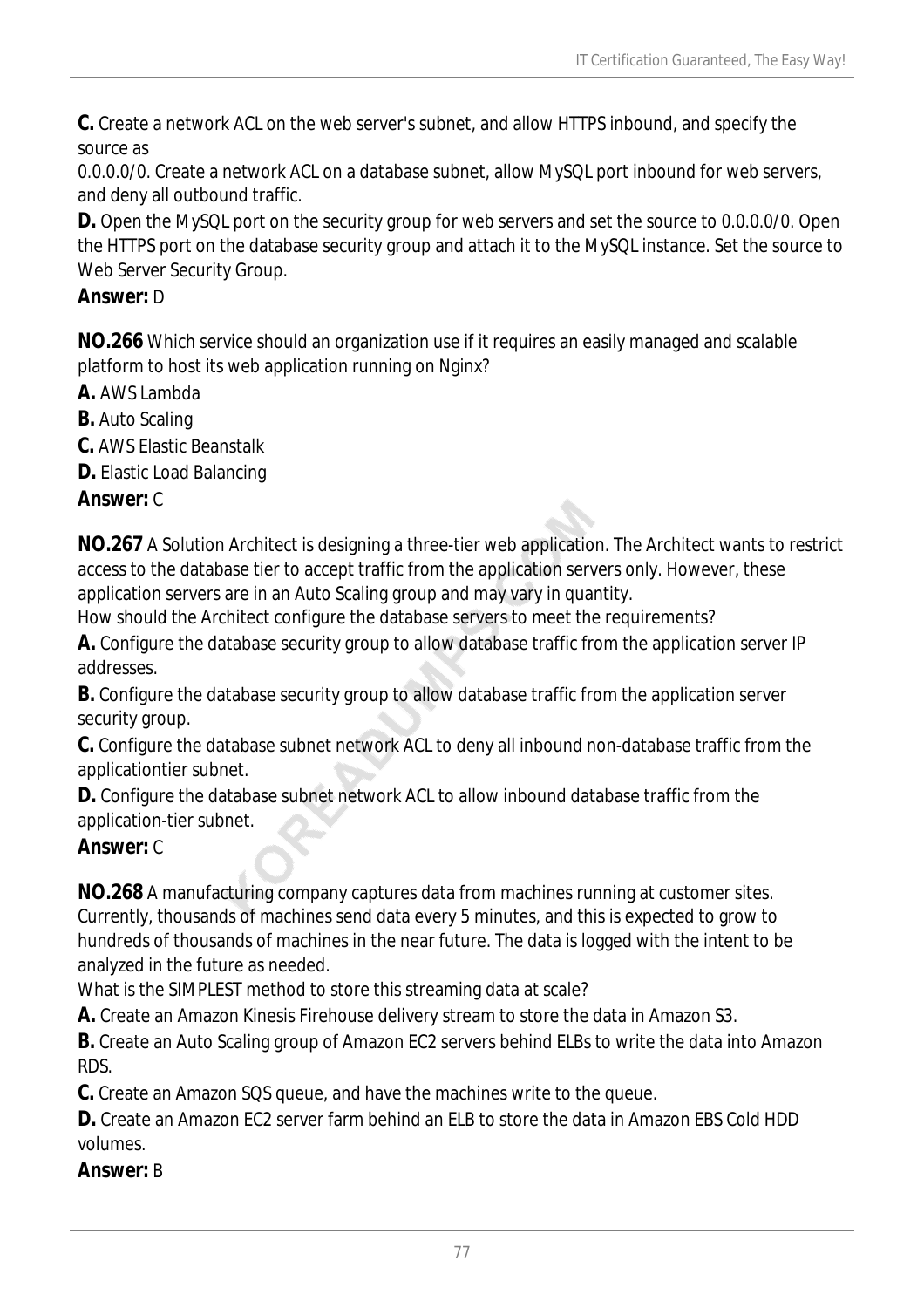**NO.269** A Solutions Architect is building an application that stores object data. Compliance requirements state that the data stored is immutable.

Which service meets these requirements?

**A.** Amazon S3

**B.** Amazon Glacier

- **C.** Amazon EFS
- **D.** AWS Storage Gateway

### *Answer:* B

**NO.270** A Solution Architect is designing a new application that will be hosted on EC2 instances. This application has the following traffic requirements:

\* Accept HTTP (80) HTTPS (443) traffic from the internet

\* Accept FTP (21) traffic from only the finance team servers at 10.10.2.0/24 Which of the following AWS CloudFormation snippets correctly declares inbound security group rules that meet the requirements and prevent unauthorized access to additional services on the instance?<br>
A)<br>
B)<br>
C)<br>
D)<br> **A**. Option A<br> **B**. Option B<br> **C**. Option C<br> **D**. Option C<br> **D**. Option D<br> **Answer** 

A)

- B)
- C)
- D)
- **A.** Option A
- **B.** Option B
- **C.** Option C
- **D.** Option D

*Answer:* C

**NO.271** Your company wants to start working with AWS, but has not yet opened an account. With which of the following services should you begin local development?

- **A.** Amazon DynamoDB
- **B.** Amazon Simple Queue Service
- **C.** Amazon Simple Email Service
- **D.** Amazon CloudSearch

### *Answer:* A

**NO.272** Which of the following techniques should an Amazon DynamoDB customer follow the maximize throughput?

- **A.** Create tables with as few partition keys as possible
- **B.** Create tables with a partition key that has a large number of distinct values requested uniformly
- **C.** Create tables with a partition key that has a small number of distinct values requested uniformly
- **D.** Create tables with only range keys

### *Answer:* B

**NO.273** Which AWS Services are valid origins for an Amazon CloudFront distribution? Choose 2 answers

#### **A.** Amazon RDS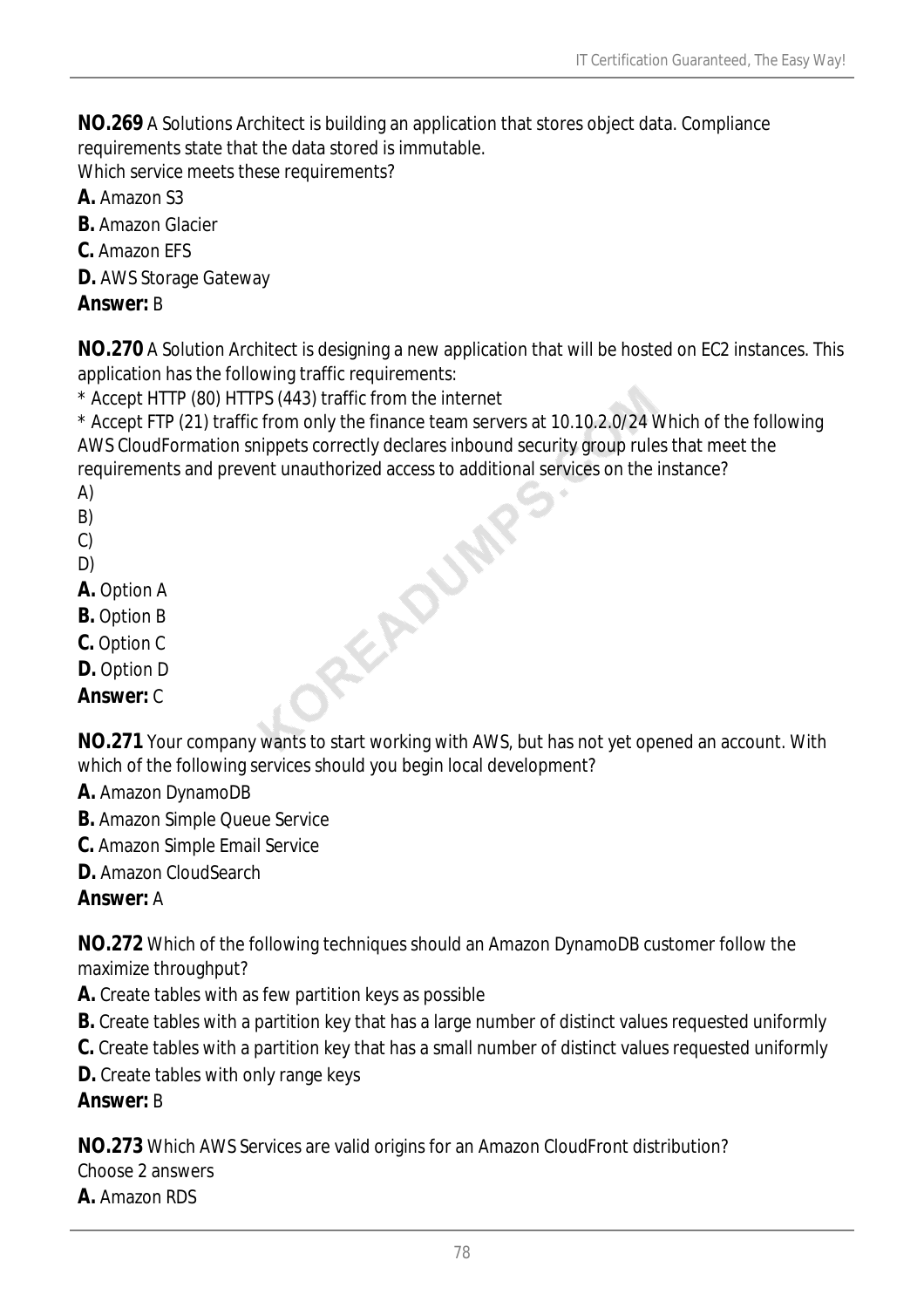- **B.** Amazon Glacier
- **C.** ELB Classic Load Balancer
- **D.** Amazon DynamoDB
- **E.** Amazon S3

#### *Answer:* B E

**NO.274** A company processes mobile chat messages. Throughput can increase dramatically, and the Amazon EC2 infrastructure cannot handle the fluctuating demand. Messages are received in an Amazon Kinesis Data Stream, and the processor instances are deployed in an Auto Scaling group. A CloudWatch alarm, which uses Amazon SNS to tiger a Lambda function, automatically scales the Kinesis Data Stream. The processor instances' application code and configuration are stored in an S3 bucket.

How can a Solution Architect improve the launch time of new instances in the Auto Scaling group?

**A.** Reduce the values of the Default Cooldown and Health Check Grace Period settings for the Auto Scaling group

**B.** Change the scale-out rules for the Auto Scaling group to launch instances at a lower threshold on the Kinesis CloudWatch alarm

**C.** Modify the Lambda function to change the number of Auto Scaling group members when it updates the Kinesis Shard count

**D.** Update the launch configuration to use a custom Amazon Machine Image (AMI) with all the software pre-installed. Use user data scripts to pull the configuration at launch from Amazon S3 *Answer:* A

**NO.275** A company is creating a web application that will run on an Amazon EC2 instance. The application on the instance needs access to an Amazon DynamoDB table for storage What should be done to meet these requirements?

**A.** Create another AWS account root user with permissions to the DynamoDB table.

**B.** Create an JAM role and assign the role to the EC2 instance with permissions to the DynamoDB table.

**C.** Create an identity provider and assign the identity provider to the EC2 instance with permissions to the DynamoDB table.

**D.** Create identity federation with permissions to the DynamoDBtable

### *Answer:* B

**NO.276** A legacy build management application stores artifacts in an NFS shared filesystem accessed by 400 servers.

The company is migrating its infrastructure to AWS.

Which storage service should be used for build management?

**A.** Amazon S3

**B.** Amazon EFS

- **C.** Amazon EBS
- **D.** Amazon EC2 Instance Storage

*Answer:* B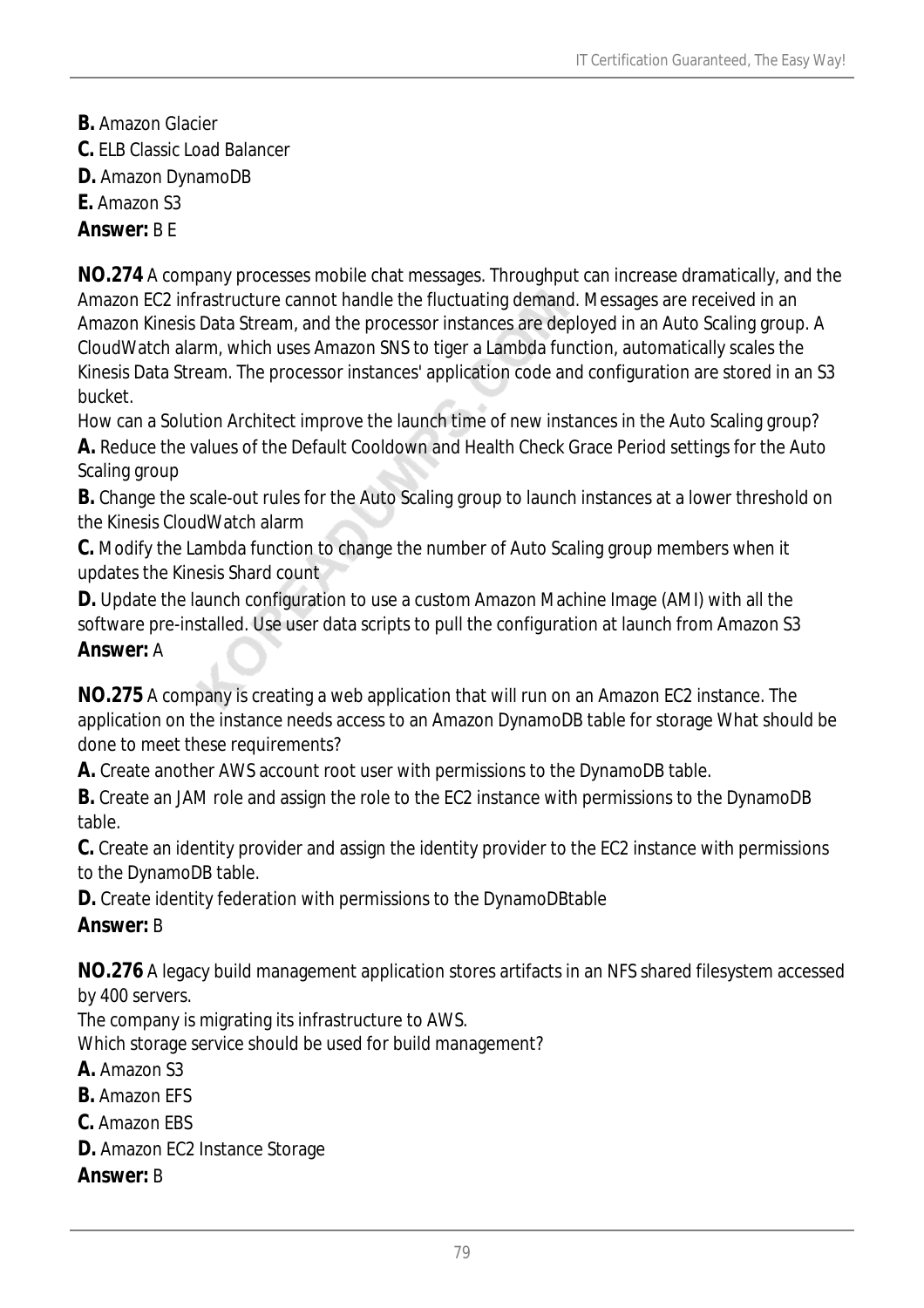**NO.277** A news organization plans to migrate their 20 TB video archive to AWS. The files are rarely accessed, but when they are a request is made in advance and a 3- to 5-hour retrieval time frame is acceptable However, when there is a breaking news story, the editors require access to archived footage within minutes.

Which storage solution meets the needs of this organization while providing the LOWEST cost of storage?

**A.** Store the archive in Amazon S3 Reduced Redundancy Storage.

**B.** Store the archive in Amazon Glacier and use standard retrieval for all content

**C.** Store the archive in Amazon Glacier and pay the additional charge for expedited retrieval when needed

**D.** Store the archive in Amazon S3 with a lifecycle policy to move this to S3 Infrequent Access after 30 days.

### *Answer:* A

**NO.278** A team has an application that detects new ejects being uploaded into an Amazon S3 bucket. The uploads trigger a Lambda function to write object metadata into an Amazon DynamoDB table and RDS PostgreSQL database. Which action should the team lake to ensure high availability?

**A.** Enable cross-region replication in the Amazon S3 bucket

**B.** Create a Lambda function for each Availability Zone the application is deployed in.

**C.** Enable multi-AZ on the RDS PostgreSQL database

**D.** Create a DynamoDB stream for the DynamoDB table

## *Answer:* C

**NO.279** You are architecting a web application that will be backed by a relational database. The application will be read-heavy, and database queries will be computationally intensive. How can you improve overall application response for users?

**A.** Use data Pipeline to replicate your relational data across all of your web tier nodes

**B.** Use Amazon SQS to distribute messages among workers that are less busy

**C.** Use ElastiCache to store critical pieces of data in memory for low-latency access

**D.** Use an Auto Scaling group and ELB Classic Load Balancer for the application tier

## *Answer:* A

**NO.280** A colleague asked for your advice about how to easily deploy, monitor, and scale a threetier LAMP (Linux, Apache, MySQL, PHP) application on AWS. Your colleague has time and staffing constraints and wants to deploy and manage the application with minimal effort. What AWS service would you suggest?

- **A.** Data Pipeline
- **B.** Elastic Beanstalk
- **C.** CloudFormation
- **D.** CodeDeploy

## *Answer:* D

Explanation

AWS CodeDeploy automates code deployments to any instance, including Amazon EC2 instances and on-premises servers. AWS CodeDeploy makes it easier for you to rapidly release new features, helps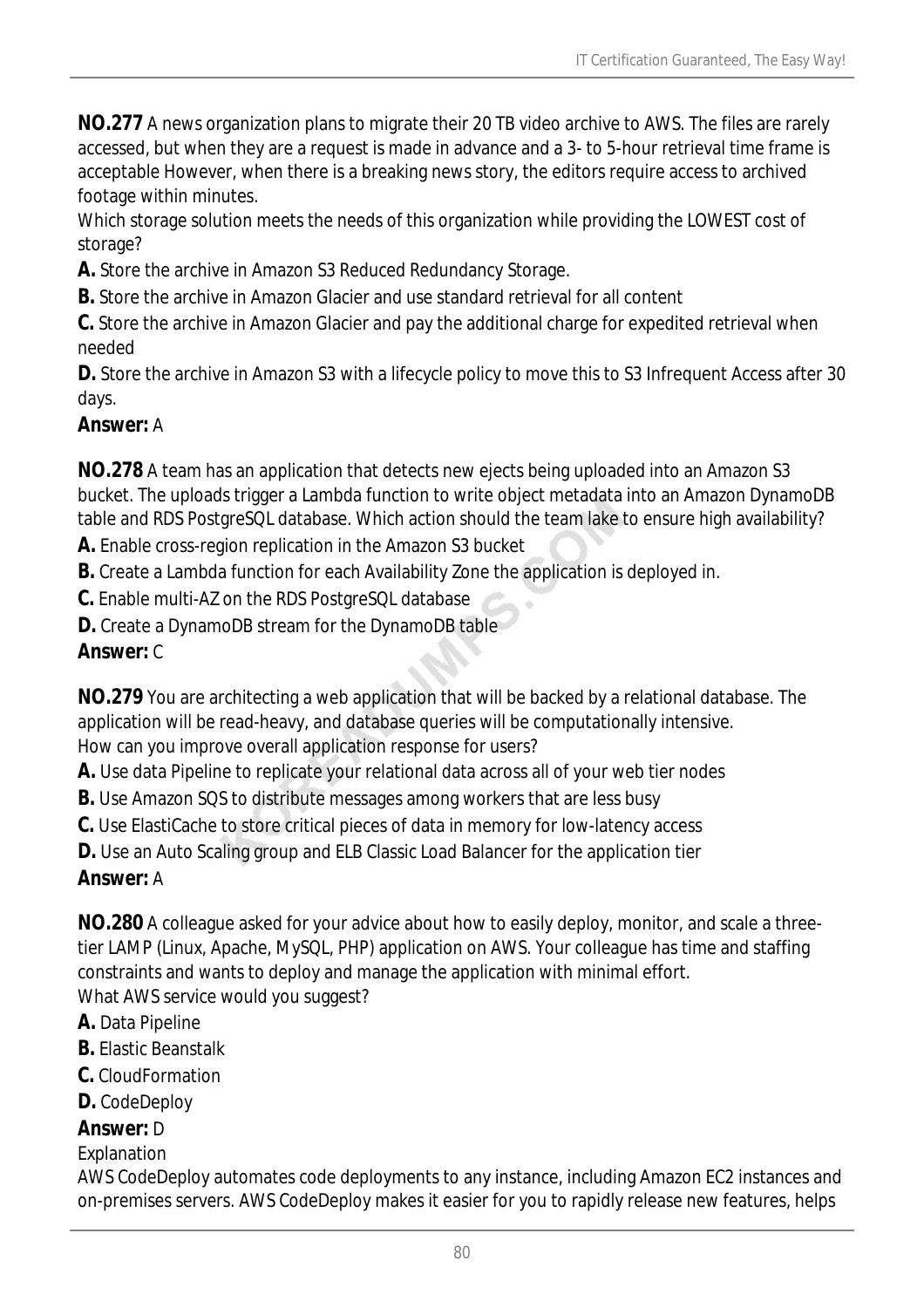you avoid downtime during application deployment, and handles the complexity of updating your applications.

**NO.281** A Solution Architect is investigating purchasing options for a batch processing application on Amazon EC2 The batch job downloads an image from an Amazon S3 bucket, adds copyright information and uploads it back to Amazon S3, it normally takes 5 to 10 hours process all the files uploaded each week The application has built-in capabilities to process files in parallel, recover from the instance and continue the processing from where it left off.

What is the MOST cost-effective purchasing option the Solutions Architect can recommend?

- **A.** Standard Reserved Instances
- **B.** ScheduledReserved Instances
- **C.** Spot Instances
- **D.** On-Demand Instances

## *Answer:* B

**NO.282** If you want to launch Amazon Elastic Compute Cloud (EC2) instances and assign each instance a predetermined private IP address you should:

- **A.** Launch the instance from a private Amazon Machine Image (AMI).
- **B.** Assign a group of sequential Elastic IP address to the instances.
- **C.** Launch the instances in the Amazon Virtual Private Cloud (VPC).
- **D.** Launch the instances in a Placement Group.

**E.** Use standard EC2 instances since each instance gets a private Domain Name Service (DNS) already. *Answer:* C

**NO.283** A web application running on Amazon EC2 instances writes data synchronously to an Amazon DynamoDB table configured for 60 write capacity units. During normal operation the application writes 50 KB/s to the tale, but can scale up to 500 KB/ s during peak hours. The application is currently throttling errors from the DynamoDB table during peak hours. What is the MOST cost-efficient change to support the increased traffic with minimal changes to the application?

- **A.** Use Amazon SQS to manage the write operations to the DynamoDB table.
- **B.** Change DynamoDB table configuration to 600 write capacity units.
- **C.** Increase the number of Amazon EC2 instances to support the traffic.
- **D.** Configure Amazon DynamoDB Auto Scaling to handle the extra demand

## *Answer:* D

**NO.284** When you put objects in Amazon 53, what is the indication that an object was successfully stored?

**A.** A HTTP 200 result code and MD5 checksum, taken together, indicate that the operation was successful

**B.** A success code is inserted into the S3 object metadata

**C.** Amazon S3 is engineered for 99.999999999% durability. Therefore there is no need to confirm that data was inserted.

**D.** Each S3 account has a special bucket named\_s3\_logs. Success codes are written to this bucket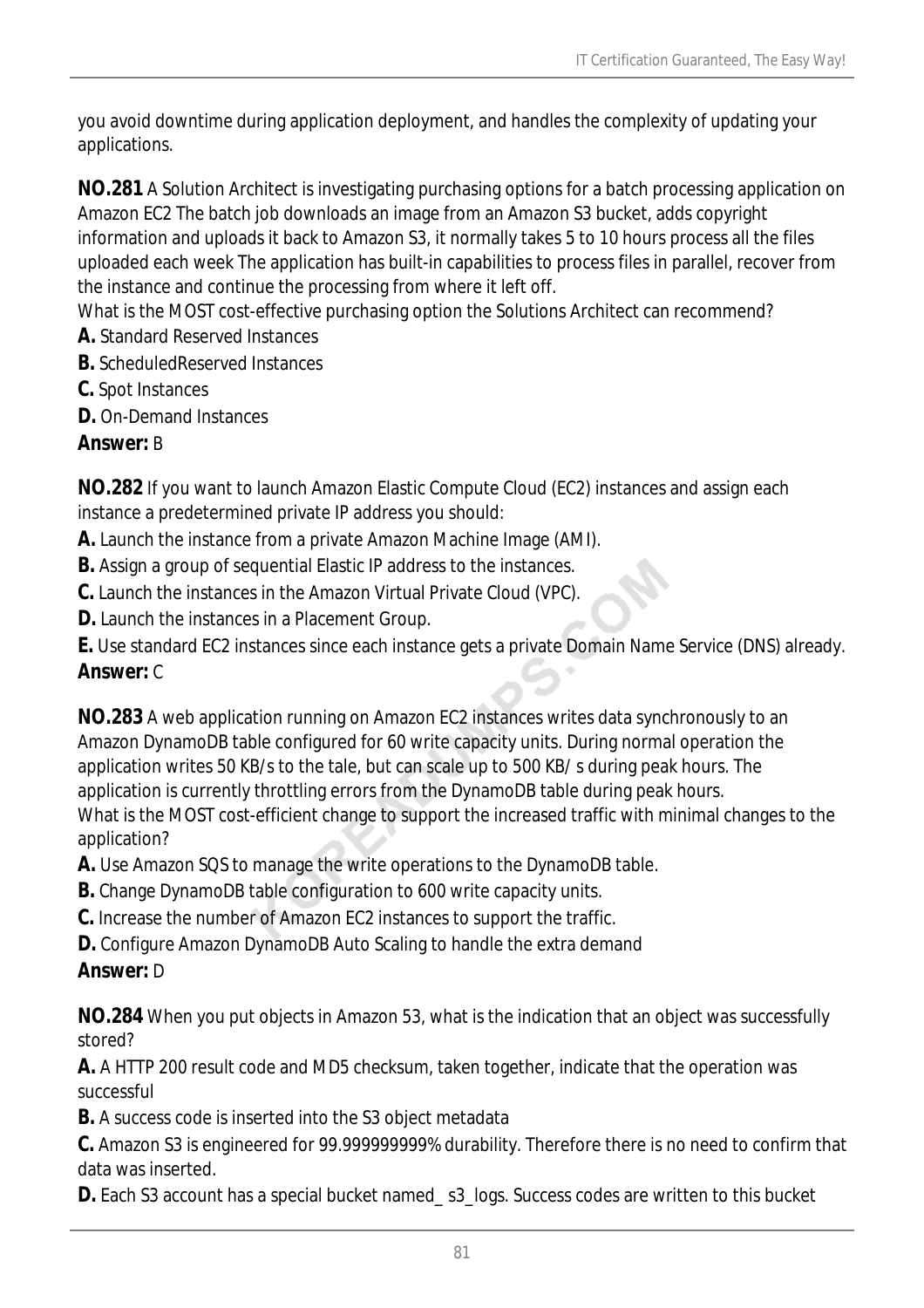### with a timestamp and checksum

## *Answer:* A

**NO.285** An Administrator is hosting on application on a single Amazon EC2 instance, which users can access by the public hostname. The administrator is adding a second instance, but does not want users to have to decide between many public hostnames.

Which AWS service will decouple the users from specific Amazon EC2 instances?

- **A.** Amazon SQS
- **B.** Auto Scaling group
- **C.** Amazon EC2 security group
- **D.** Amazon ELB
- *Answer:* D

**NO.286** You are working with a customer who is using Chef configuration management in their data center. Which service is designed to let the customer leverage existing Chef recipes in AWS?

 $\delta$ 

- **A.** Amazon Simple Workflow Service
- **B.** AWS Elastic Beanstalk
- **C.** AWS CloudFormation
- **D.** AWS OpsWorks

### *Answer:* D

Reference: http://aws.amazon.com/opsworks/

**NO.287** A company is creating a web application that allows customers to view photos in their web browsers The website is hosted in us-east-1 Amazon EC2 instances behind an Application Load Balancer Users will be located in many places around the world Which solution should provide all users with the fastest photo viewing experience?

**A.** Implement an AWS Auto Scaling group for the web server instances behind the Application Load Balancer

**B.** Enable Amazon CloudFront for the website and specify the Application Load Balancer as the origin.

- **C.** Move the photos into an Amazon S3 bucket and enable static website hosting
- **D.** Enable Amazon ElastiCache in the web server subnet.

## *Answer:* B

**NO.288** A Solutions Architect must build a secure document -storage platform that allows clients to access data stored on Amazon S3. Documents must be readily available for the first 15 days. After that, documents need not be readily available, and storage costs should be reduced as much as possible.

Which of the following approaches will satisfy these requirements?

**A.** Create a lifecycle rule to transition the documents from the STANDARD storage class to the STANDARD\_IA storage class after 15 days, and then to the GLACIER storage class after an additional 15 days.

**B.** Create a lifecycle rule to transition the documents from the STANDARD storage class to the GLACIER storage class after 30 days.

**C.** Create a lifecycle rule to transition documents from the STANDARD storage class to the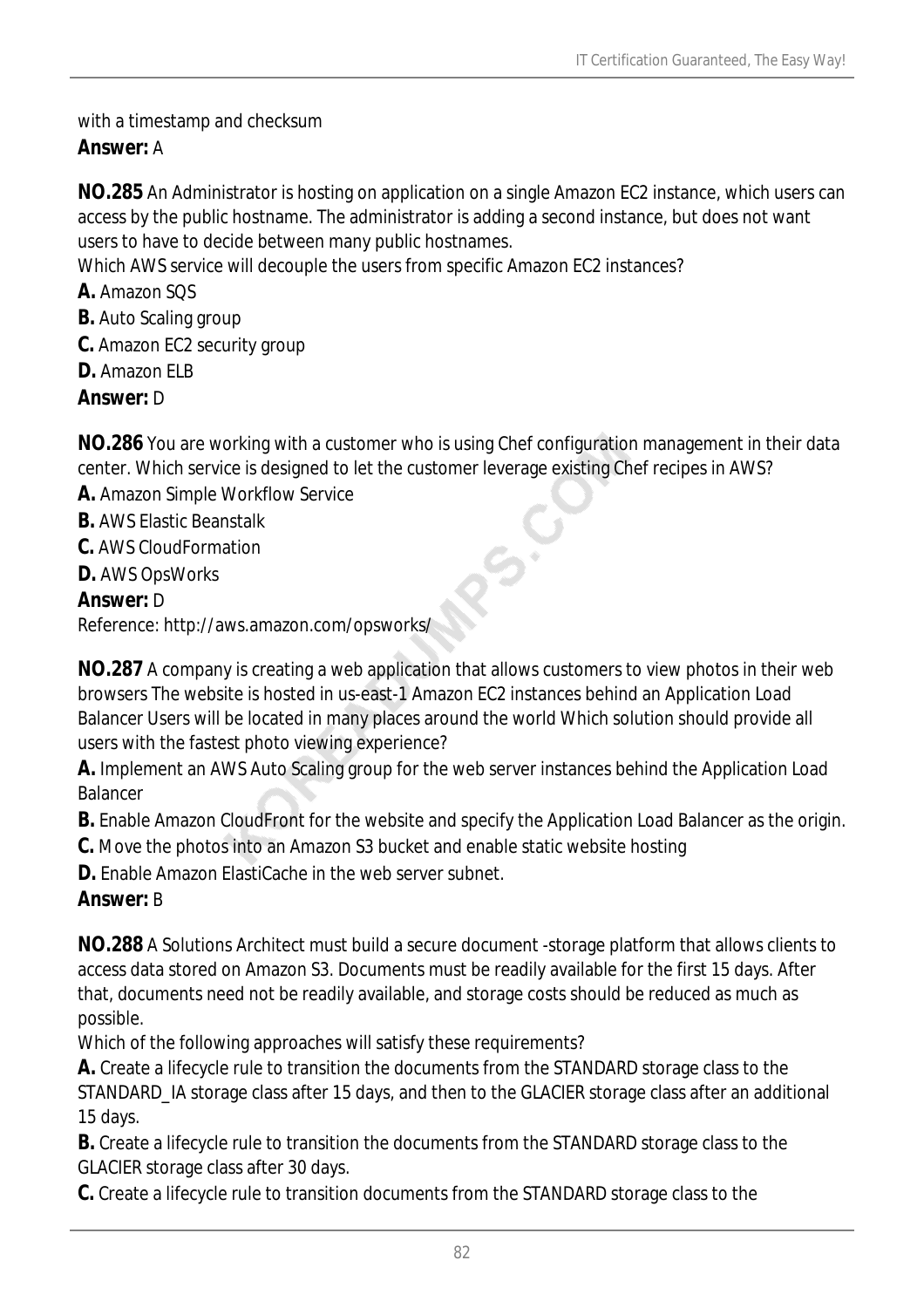STANDARD\_IA storage class after 30 days and then to the GLACIER storage class after an additional 30 days.

**D.** Create a lifecycle rule to transition the documents from the STANDARD storage class to the GLACIER storage class after 15 days.

## *Answer:* A

**NO.289** A company plans to migrate a website to AWS to use a serverless architecture. The website contains both static and dynamic content and is accessed by users across the world. The website should maintain sessions for returning users to improve the user experience.

Which service should a Solutions Architect use for a cost-efficient solution with the LOWEST latency?

**A.** Amazon S3, AWS Lambda, Amazon API Gateway, and Amazon DynamoDB

**B.** Amazon CloudFront, AWS Lambda, API Gateway, and Amazon RDS

**C.** Amazon CloudFront, Elastic Load Balancing, Amazon EC2, and Amazon RDS

**D.** Amazon S3, Amazon CloudFront, AWS Lambda, Amazon API Gateway, and Amazon DynamoDB.

## *Answer:* D

**NO.290** A customer wants to track access to their Amazon Simple Storage Service (S3) buckets and also use this information for their internal security and access audits. Which of the following will meet the Customer requirement?

**A.** Enable AWS CloudTrail to audit all Amazon S3 bucket access.

- **B.** Enable server access logging for all required Amazon S3 buckets.
- **C.** Enable the Requester Pays option to track access via AWS Billing
- **D.** Enable Amazon S3 event notifications for Put and Post.

## *Answer:* B

**NO.291** A Solutions Architect has a two-tier blog application with a single Amazon EC2 instance web server and Amazon RDS MySQL Multi-AZ DB instances. The Architect is re-architecting the application for high availability by adding instances in a second Availability Zone.

Which additional services will improve the availability of the application? (Select TWO)

- **A.** Auto Scaling group
- **B.** AWS CloudTrail
- **C.** ELB Classic Load Balancer
- **D.** Amazon DynamoDB
- **E.** Amazon ElasitCache

### *Answer:* A C

**NO.292** An instance is launched into a VPC subnet with the network ACL configured to allow all inbound traffic and deny all outbound traffic. The instance's security group is configured to allow SSH from any IP address and deny all outbound traffic. What changes need to be made to allow SSH access to the instance?

**A.** The outbound security group needs to be modified to allow outbound traffic.

- **B.** The outbound network ACL needs to be modified to allow outbound traffic.
- **C.** Nothing, it can be accessed from any IP address using SSH.
- **D.** Both the outbound security group and outbound network ACL need to be modified to allow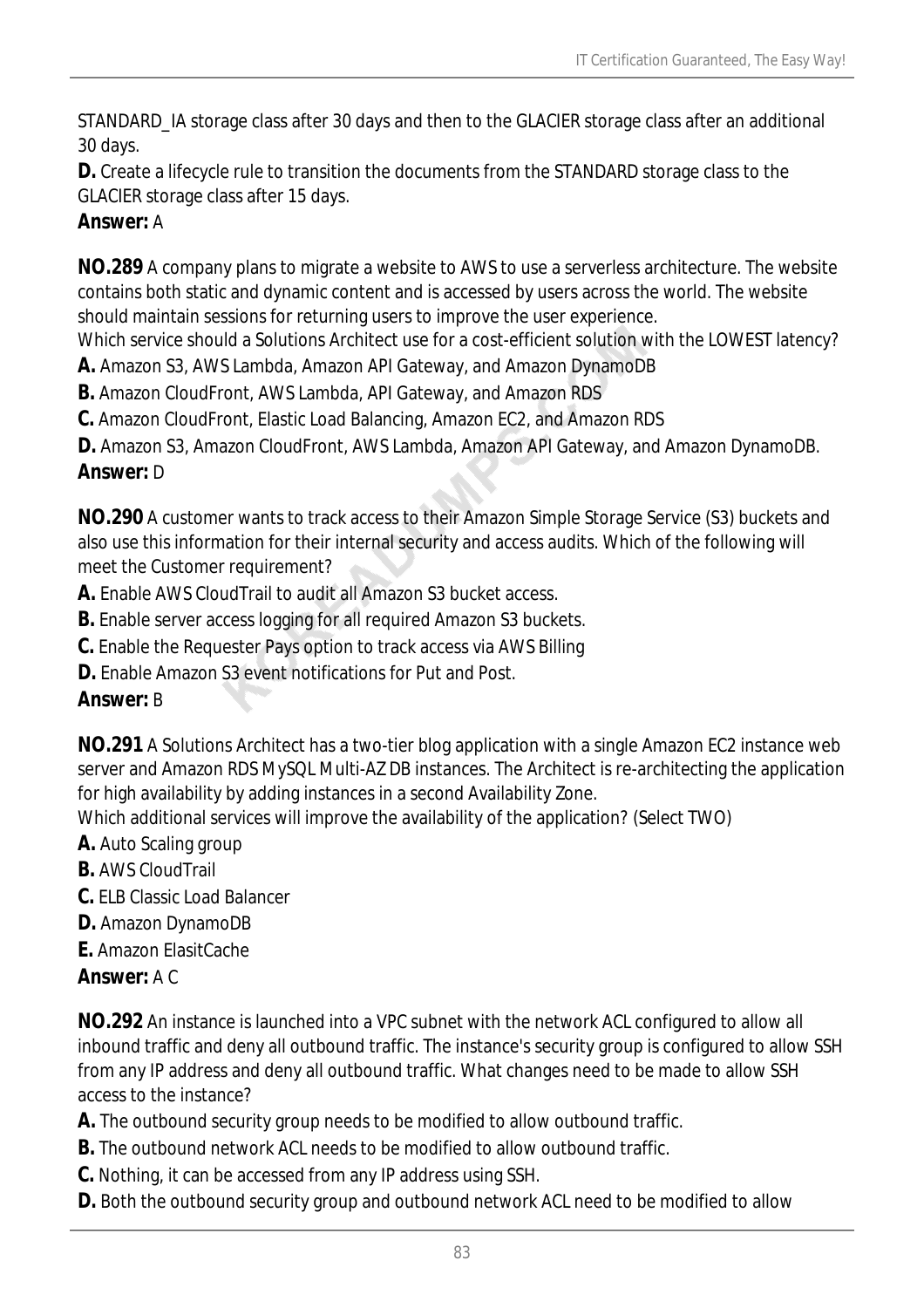outbound traffic.

*Answer:* B Explanation http://docs.aws.amazon.com/AmazonVPC/latest/UserGuide/VPC\_ACLs.html

**NO.293** A company is deploying a two-tier, highly available web application to AWS. Which service provides durable storage for static content while utilizing lower overall CPU resources for web tier?

**A.** Amazon S3

**B.** Amazon EBS volume

**C.** Amazon RDS instance

**D.** Amazon FC2 instance store

## *Answer:* A

**NO.294** A company has an application running as a service in Amazon ECS using the Amazon E.C2 launch type. The application code makes AWS API calls to publish messages to Amazon SQS What is the MOST secure method of giving the application permission to publish messages to Amazon SQS?

**A.** Use AWS 1AM to grant SOS permissions to the role used by the launch configuration for the Auto Scaling group of the ECS cluster.

**B.** Create a new identity and access management (1AM) user with SQS permissions, and then update the task definition to declare the access key ID and secret access key as environment variables.

**C.** Create a new identity and access management (1AM) role with SOS permissions, and then update the task definition to use this role for the task role setting

**D.** Update the security group used by the ECS cluster to allow access to Amazon SQS

## *Answer:* A

**NO.295** A company is setting up a new website for online sales. The company will have a web tier and a database tier.

The web tier consists of load-balanced, auto-scaled Amazon

EC2 instances in multiple Availability Zones (AZs). The database tier is an Amazon RDS Multi-AZ deployment. The EC2 instances must connect securely to the database.

How should the resources be launched?

**A.** EC2 instances public subnet RDS database instances: public subnet Load balancer public subnet

**B.** EC2 instances public subnet RDS database instances: private subnet Load balancer private subnet

**C.** EC2 instances private subnet RDS database instances: public subnet Load balancer public subnet

**D.** EC2 instances private subnet RDS database instances: private subnet Load balancer public subnet *Answer:* D

## **NO.296** A client is migrating a legacy web application to the AWS Cloud. The current system uses an Oracle database as a relational database management system solution. Backups occur every night, and the data is stored onpremises. The Solutions Architect must automate the backups and identity a storage solution while keeping costs low.

Which AWS service will meet these requirements?

- **A.** Amazon RDS
- **B.** Amazon RedShift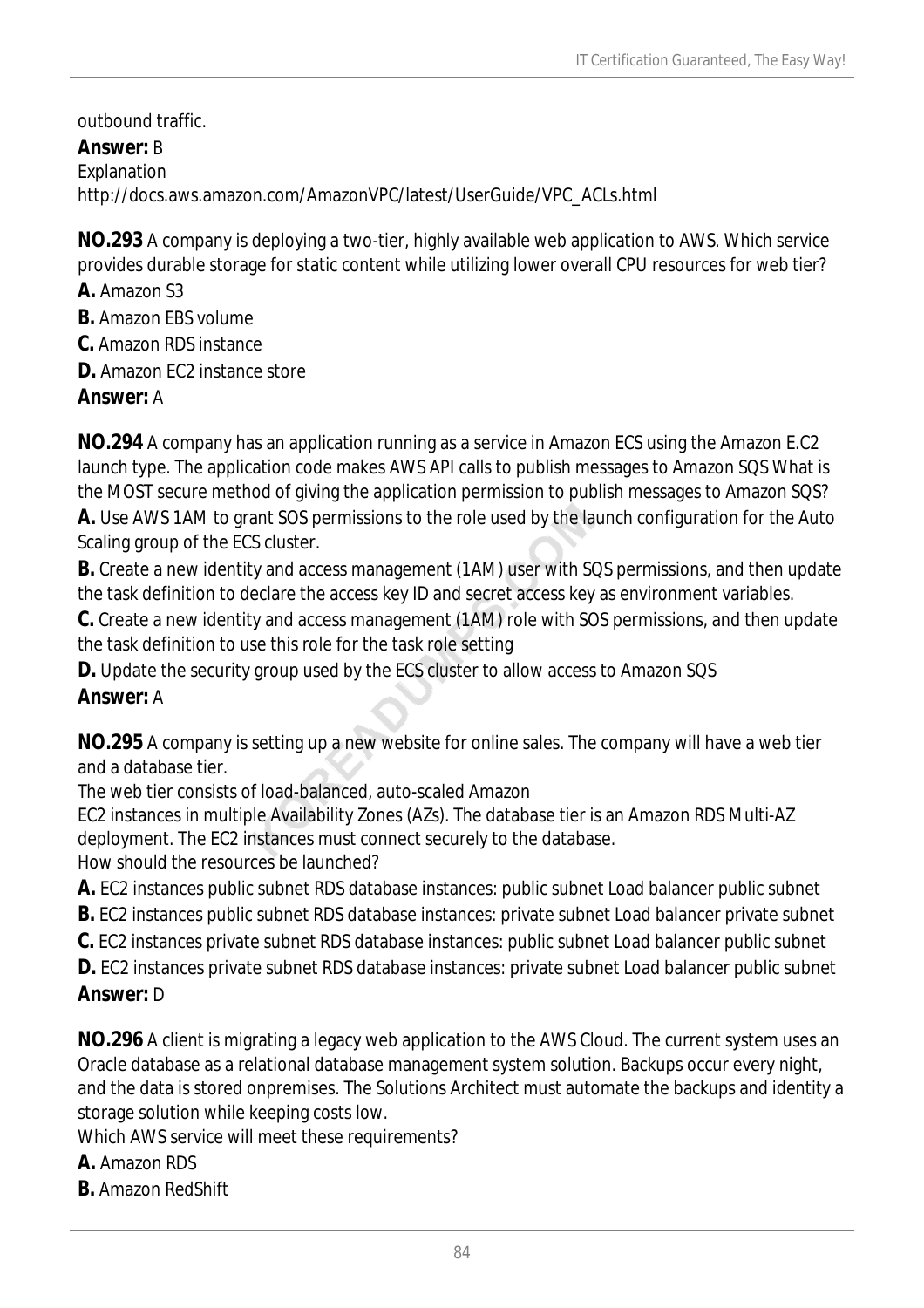- **C.** Amazon DynamoDB Accelerator
- **D.** Amazon ElastiCache

## *Answer:* A

**NO.297** A photo sharing service stores pictures in Amazon Simple Storage Service (S3) and allows application signin using an Open ID Connect compatible identity provider. Which AWS Security Token approach to temporary access should you use for the Amazon S3 operations?

- **A.** SAML-based identity Federation
- **B.** Cross-Account Access
- **C.** AWS identity and Access Management roles
- **D.** Web identity Federation

### *Answer:* A

**NO.298** A Solutions Architect needs to design an architecture for a new mission-critical belch processing billing application. The application is required to run Monday. Wednesday and Friday from 5 AM to 11 AM Which is the MOST cost-effective Amazon EC2 pricing model?

- **A.** Amazon EC2 Spot Instances
- **B.** On-Demand Amazon EC2 instances
- **C.** Scheduled Reserved Instances
- **D.** Dedicated Amazon EC2 instances

### *Answer:* A

**NO.299** You have created an API powered by API Gateway and AWS Lambda. Because of a new feature release, you expect traffic volume on your API to increase 10-fold. Which configuration should you use?

**A.** Use one Lambda function with API gateway as the trigger. Increase the amount of memory configured for the lambda function

**B.** Use one Lambda function with API gateway as the trigger. AWS Lambda will allocate capacity to match the rate of incoming events

**C.** Use multiple API Gateway endpoints, each triggering a Lambda function. You are charged per call, not per endpoint

**D.** Use multiple copies of the Lambda function, each with API gateway as th trigger. You are charged per request, not per function

### *Answer:* A

**NO.300** An organization wants to migrate a legacy Ruby-on Rails application to AWS. The application is not used frequently, but it must be scalable during peak use. The organization requires minimal code changes, if any, to the application.

Which of the following solutions will meet the organization's requirements for moving the application to AWS?

**A.** Migrate the application to AWS Lambda

- **B.** Deploy the application to an EC2 instance
- **C.** Host the application on Amazon S3, and use Amazon CloudFront to cache static assets
- **D.** Create an AWS Elastic Beanstalk deployment for the application with satisfactory scaling criteria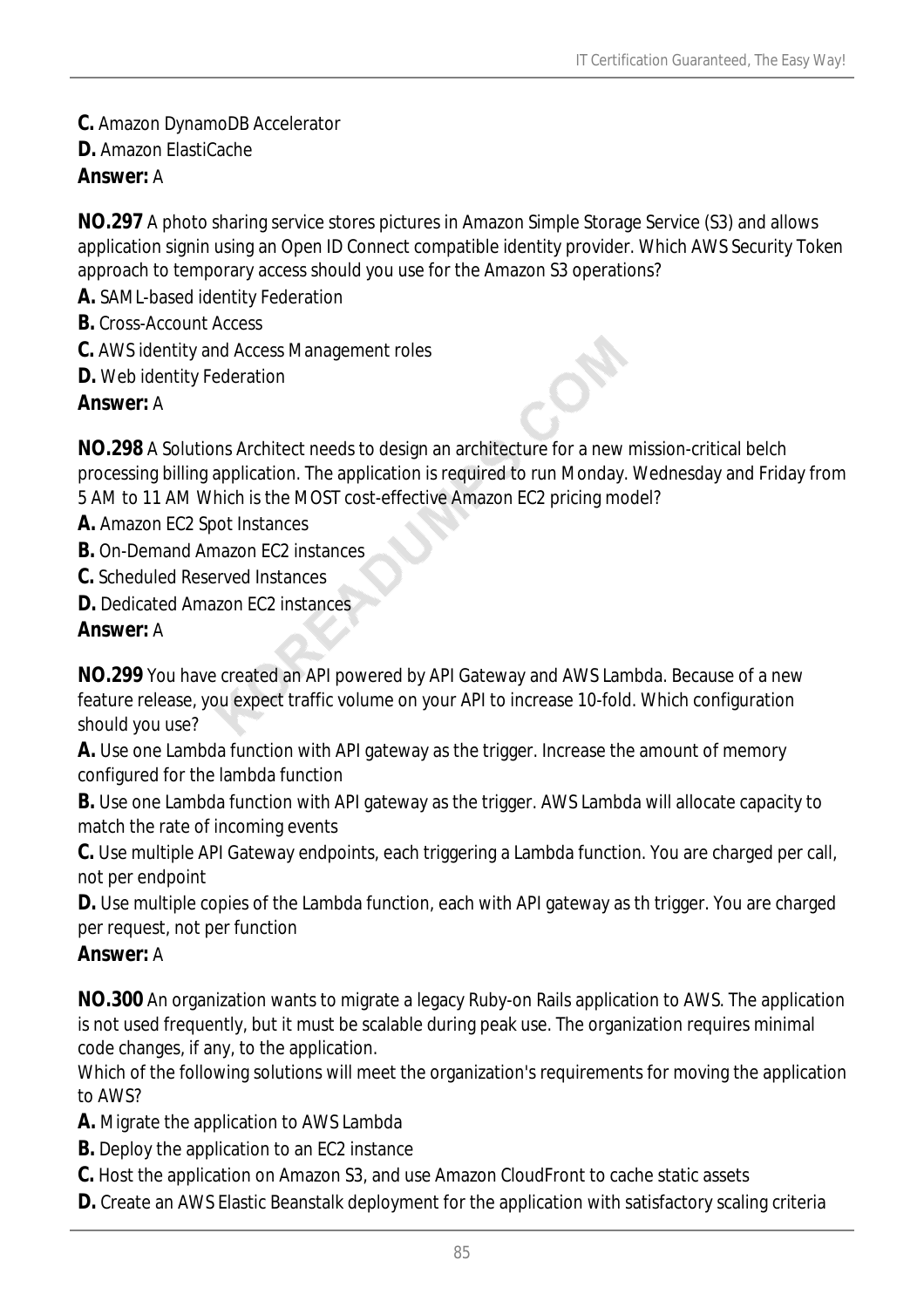## *Answer:* D

**NO.301** A Solutions Architect needs to design a solution that will enable a security learn to detect, review and perform root cause analysis of security incidents that occur in a cloud environment. The Architect must provide a centralized view of all API for current and future AWS regions. How should the Architect accomplish this task?

**A.** Enable AWS CloudTtail logging in each individual region Repeat this for all future regions.

**B.** Enable Amazon CloudWatch logs for all AWS services across all regions and aggregate them in a single Amazon S3 bucket

**C.** Enable AWS Trusted Advisor security checks and report all security incidents tor all regions.

**D.** Enable AWS Cloud Trail by creating a new trail and apply the trail to all regions

## *Answer:* D

**NO.302** A company has a legal requirement to store point-in-time copies of its Amazon RDS PostgreSQL database instance in facilities that are at least 200 miles apart.

Use of which of the following provides the easiest way to comply with this requirement?

- **A.** Cross-region read replica
- **B.** Multiple Availability Zone snapshot copy
- **C.** Multiple Availability Zone read replica
- **D.** Cross-region snapshot copy

## *Answer:* C

**NO.303** A customer's security team requires the logging of all network access attempts to Amazon EC2 instances in their production VPC on AWS.Which configuration will meet the security team's requirement?

- **A.** Enable CloudTrail for the production VPC.
- **B.** Enable both CloudTrail and VPC Flow Logs for the AWS account.
- **C.** Enable both CloudTrail and VPC Flow Logs for the production VPC.
- **D.** Enable VPC Flow Logs for the production VPC.

## *Answer:* D

Explanation

Amazon VPC provides features that you can use to increase and monitor the security for your VPC: \* Security groups - Act as a firewall for associated Amazon EC2 instances, controlling both inbound and outbound traffic at the instance level

\* Network access control lists (ACLs) - Act as a firewall for associated subnets, controlling both

\* inbound and outbound traffic at the subnet level

\* Flow logs - Capture information about the IP traffic going to and from network interfaces in your VPC When you launch an instance in a VPC, you can associate one or more security groups that you've created.

Each instance in your VPC could belong to a different set of security groups. If you don't specify a security group when you launch an instance, the instance automatically belongs to the default security group for the VPC. For more information about security groups, see Security Groups for Your VPC You can secure your VPC instances using only security groups; however, you can add network ACLs as a second layer of defense. For more information about network ACLs, see Network ACLs.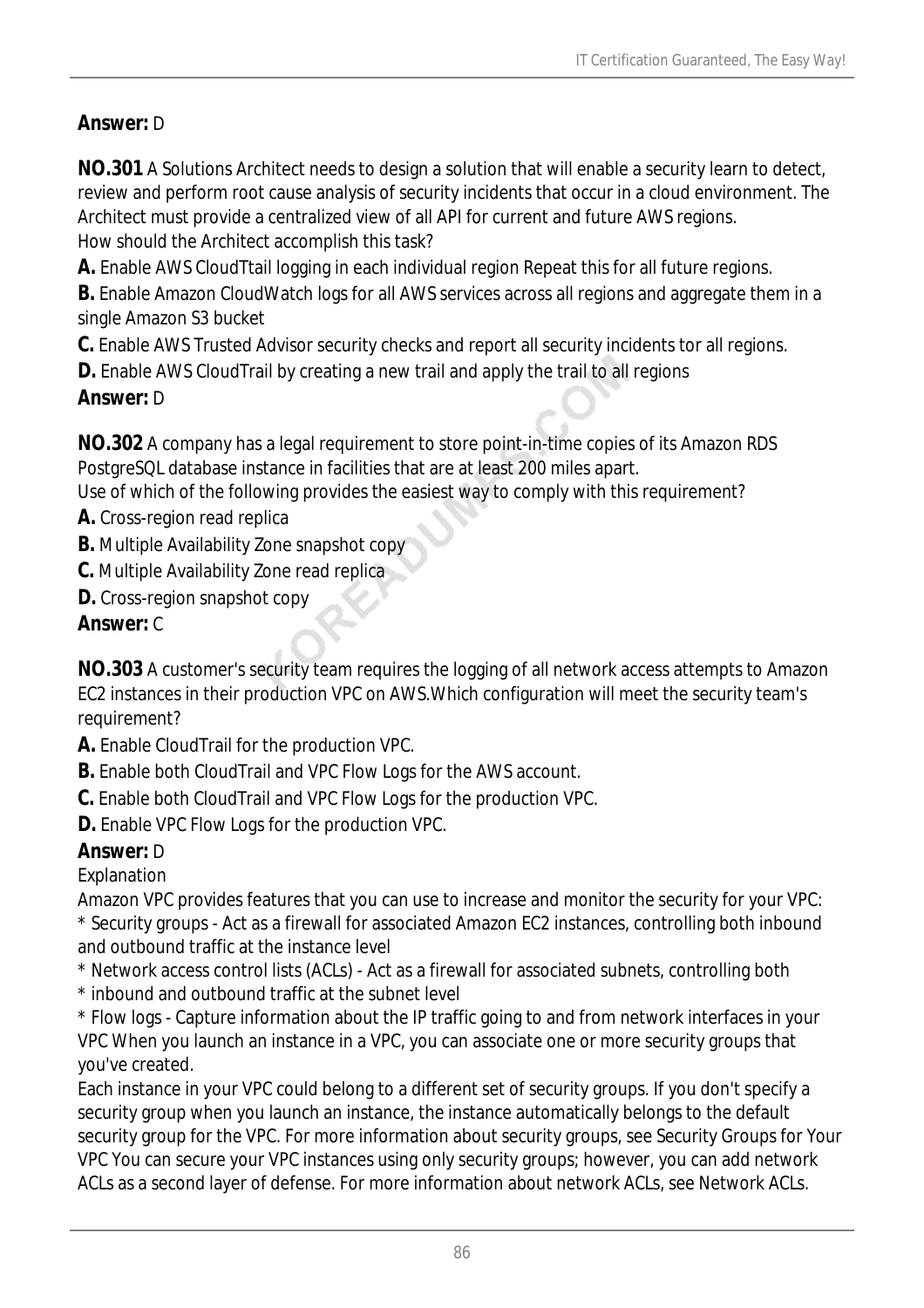You can monitor the accepted and rejected IP traffic going to and from your instances by creating a flow log for a VPC, subnet, or individual network interface. Flow log data is published to CloudWatch Logs, and can help you diagnose overly restrictive or overly permissive security group and network ACL rules. For more information, see VPC Flow Logs.

You can use AWS Identity and Access Management to control who in your organization has permission to create and manage security groups, network ACLs and flow logs. For example, you can give only your network administrators that permission, but not personnel who only need to launch instances. For more information, see Controlling Access to Amazon VPC Resources.

Amazon security groups and network ACLs don't filter traffic to or from link-local addresses (169.254.0.0/16) or AWS-reserved IPv4 addresses-these are the first four IPv4 addresses of the subnet (including the Amazon DNS server address for the VPC). Similarly, flow logs do not capture IP traffic to or from these addresses.

These addresses support the services: Domain Name Services (DNS), Dynamic Host Configuration Protocol (DHCP), Amazon EC2 instance metadata, Key Management Server (KMS-license management for Windows instances), and routing in the subnet. You can implement additional firewall solutions in your instances to block network communication with link-local addresses.

**NO.304** A Solutions Architect plans to migrate a load balancer tier from a data center to AWS. Several websites have multiple domains that require secure balancing. The Architect decides to use Elastic Load Balancing Application Load Balancers.

What is the MOST efficient method for achieving secure communication?

**A.** Create a wildcard certificate and upload it to the Application Load Balancer.

**B.** Create an SNI certificate and upload it to the Application Load Balancer.

**C.** Create a secondary proxy server to terminate SSL traffic before the traffic reaches the Application Load Balancer.

**D.** Let a third-party Certificate Manager manage certificates required to all domains and upload them to the Application Load Balancer.

## *Answer:* D

**NO.305** You have been asked to design a NAT solution for your company's VPC-based web application. Traffic from the private subnets varies throughout the day from 500 Mbps to spikes of 7 Gbps. What is the most cost-effective and scalable solution?

**A.** Move the internet gateway for the VPC to a public subnet: route all internet traffic through the internet gateway

**B.** Create an Amazon EC2 NAT instance with a second elastic network interface in a public subnet; route all private subnet internet traffic through the NAT gateway

**C.** Create an Auto Scaling group of Amazon EC2 NAT instances in a public subnet; route all private subnet internet traffic through the NAT gateway

**D.** Create a NAT gateway in a public subnet; route all private subnet internet traffic through the NAT gateway

## *Answer:* D

**NO.306** You are tasked with migrating a high throughput, distributed, fault-tolerent NoSQL data store to AWS. The system is extremely disk-IO intensive. Which instance family is best suited for this workload?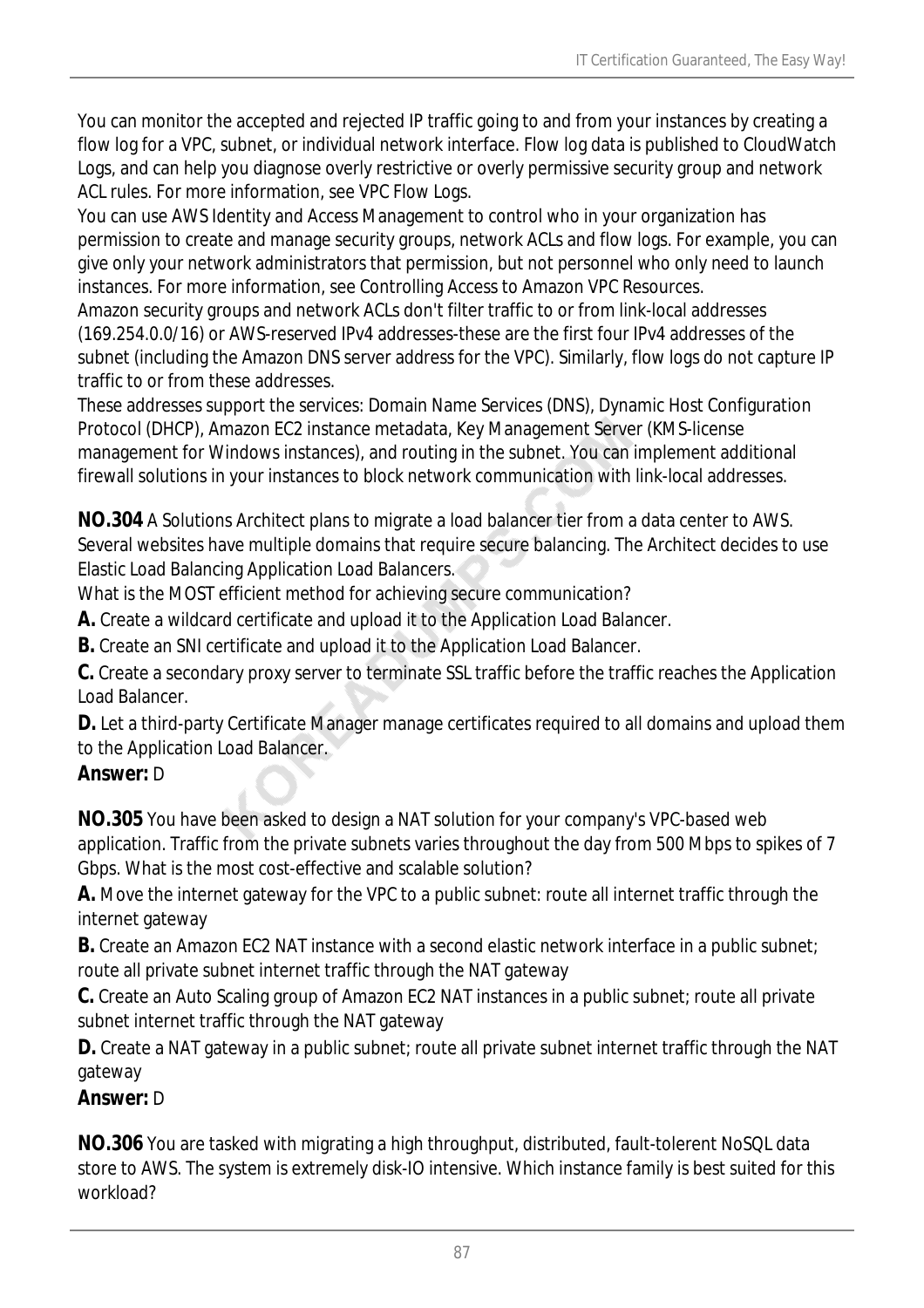- **A.** I2
- **B.** T2
- **C.** HS!
- **D.** R3

*Answer:* A

**NO.307** You have just created an Amazon Relational Database Service (RDS) PostgreSQL instances in Amazon VPC and are unable to connect. Which of the following may be causing connection issues to your Amazon RDS endpoint? Choose 3 answers

- **A.** Incorrect rules in VPC security groups
- **B.** Incorrect rules in DB security groups
- **C.** Amazon RDS endpoint port restrictions on the local firewall
- **D.** An incorrect configuration in the Options Group
- **E.** An incorrect Amazon RDS DB instance type
- **F.** The Amazon RDS instance is not yet in a running state

# *Answer:* B C F

**NO.308** You have a Cassandra cluster running in private subnets in an Amazon VPC. A new application in a different Amazon VPC needs access to the database. How can the new application access the database?

**A.** Set up a VPC peering connection between the two Amazon VPCs.

- **B.** Set up a dual-homed instance with ENIs in both Amazon VPCs.
- **C.** Set up a NAT Gateway in the application's Amazon VPC.
- **D.** Set up a NAT Gateway in the database's Amazon VPC.

# *Answer:* A

**NO.309** A Solutions Architect is architecting a workload that requires a performant object-based storage system that must be shared with multiple Amazon EC2 instances. Which AWS service meets this requirement?

- **A.** Amazon EFS
- **B.** Amazon S3
- **C.** Amazon EBS
- **D.** Amazon ElastiCache

# *Answer:* A

**NO.310** A Solutions Architect is designing a web application. The web and application tiers need to access the Internet, but they cannot be accessed from the Internet. Which of the following steps is required?

**A.** Attach an Elastic IP address to each Amazon EC2 instance and add a route from the private subnet to the public subnet.

**B.** Launch a NAT gateway in the public subnet and add a route to it from the private subnet.

**C.** Launch Amazon EC2 instances in the public subnet and change the security group to allow outbound traffic on port 80.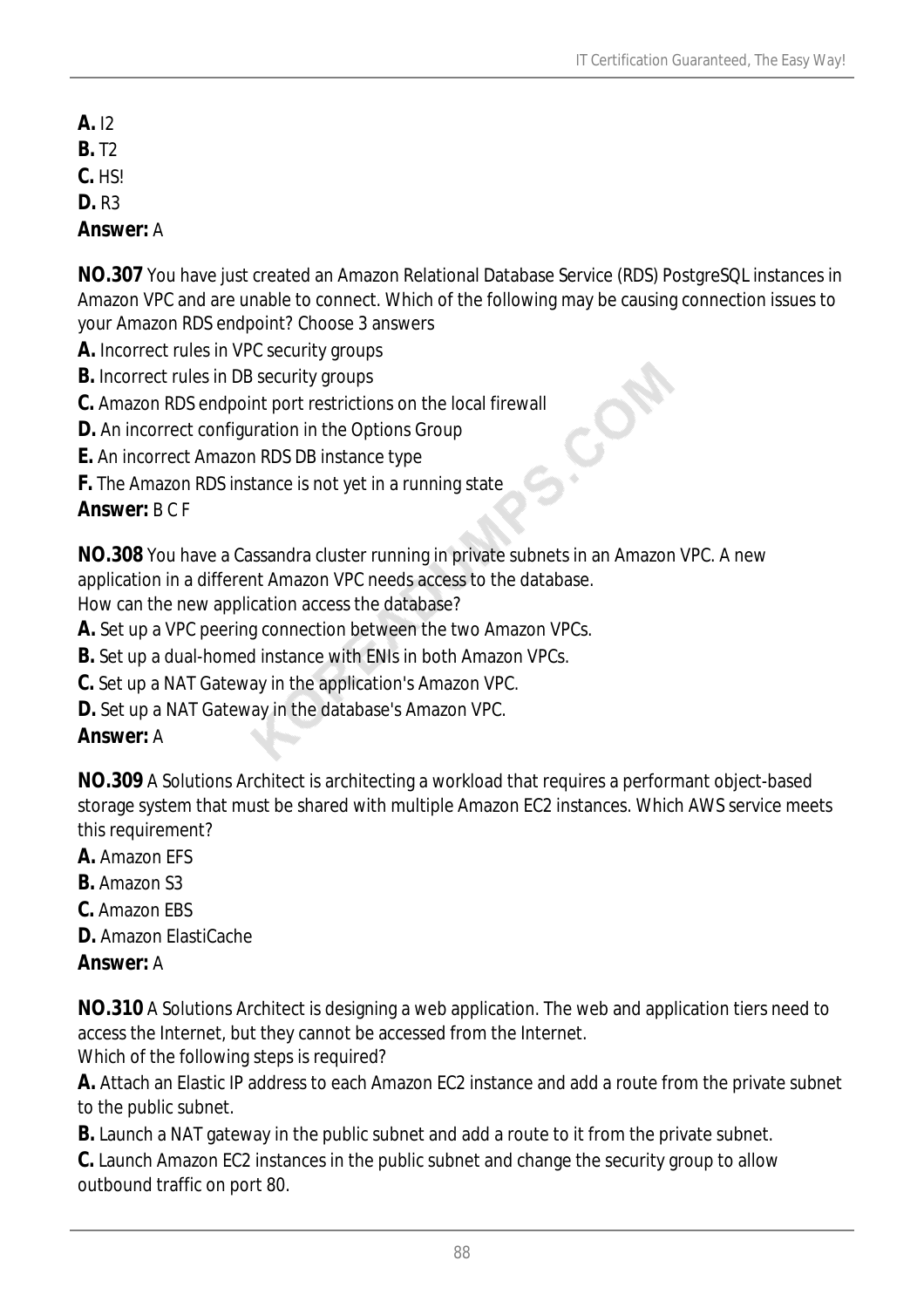**D.** Launch a NAT gateway in the private subnet and deploy a NAT instance in the private subnet. *Answer:* B

**NO.311** A Solutions Architect was tasked with reviewing several templates that build VPCs and ensuring that they meet specific security requirements. After reviewing the templates, the Architect realizes that all of the templates are missing important security best practices.

What should the Architect do to implement security best practices in an efficient manner?

**A.** Use VPC peering to enforce network consistency

**B.** Restrict users from deploying an AWS CloudFormation template

**C.** Provide the teams a nested AWS CloudFormation template that builds the VPC correctly

**D.** Create AWS Identity and Access Management (IAM) policies that enforce the corporate VPC architecture standards

### *Answer:* C

**NO.312** Which route needs to be added to your routing table in order to allow connections to the internet from your subnet?

**A.** Destination: 0.0.0.0/0 target: 0.0.0.0/24

**B.** Destination: 0.0.0.0/0 target: your internet Gateway

**C.** Destination: 10.0.0.0/32 target: your Virtual Gateway

**D.** Destination: 0.0.0.0/33 target: your internet gateway

### *Answer:* B

**NO.313** You are running a web application with four Amazon EC2 instances across two Availability Zones. The instances are in an Auto Scaling group behind an ELB Classic Load Balancer. A scaling event adds one instance to the group. After the event, you notice that, although all instances are serving traffic, some instances are serving more traffic than others.

Which of the following could be the problem?

**A.** sticky bits is not enables on the ELB Classic Load Balancer

**B.** A SSL/TLS certificate has not been deployed on the ELB Classic Load Balancer

**C.** Cross-zone load balancing is not configuring on the ELB Classic Load Balancer

**D.** Access logs are not enabled on the ELB Classic Load Balancer

## *Answer:* C

**NO.314** A company is looking for a fully-managed solution to store its players' state information for a rapidly growing game. The application runs on multiple Amazon EC2 nodes, which can scale according to the incoming traffic.

The request can be routed to any of the nodes, therefore, the state information must be stored in a centralized database. The players' state information needs to be read with strong consistency and needs conditional updates for any changes. Which service would be MOST cost-effective, and scale seamlessly?

## **A.** Amazon S3

- **B.** Amazon DynamoDB
- **C.** Amazon RDS
- **D.** Amazon Redshift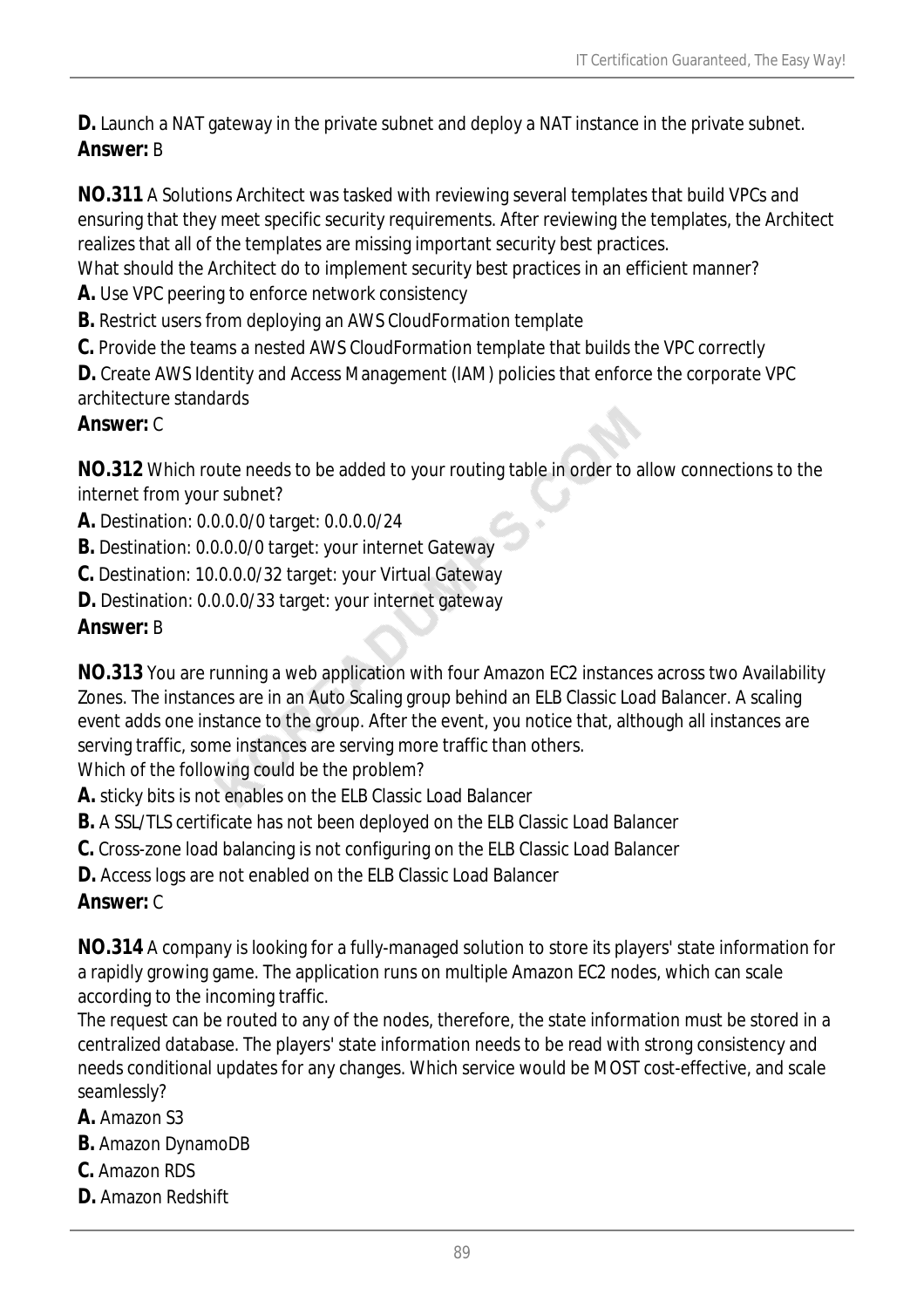## *Answer:* B

**NO.315** A Solutions Architect is designing a solution that can monitor memory and disk space utilization of all Amazon EC2 instances running Amazon Linux and Windows. Which solution meets this requirement?

- **A.** Default Amazon CloudWatch metrics
- **B.** Custom Amazon CloudWatch metrics
- **C.** Amazon inspector resource monitoring
- **D.** Detailed monitoring of Amazon EC2 instances

### *Answer:* A

**NO.316** A company wants to analyze all of its sales information aggregated over the last 12 months. The company expects there to be over 10TB of data from multiple sources. What service should be used?

- **A.** Amazon DynamoDB
- **B.** Amazon Aurora MySQL
- **C.** Amazon RDS MySQL
- **D.** Amazon Redshift

### *Answer:* D

**NO.317** A startup is building an application to track the high scores for a popular video game. Their Solution Architect is tasked with designing a solution to allow real-time processing of scores from millions of players worldwide.

Which AWS service should the Architect use to provide reliable data ingestion from the video game into the datastore?

- **A.** AWS Data Pipeline
- **B.** Amazon Kinesis Firehose
- **C.** Amazon DynamoDB Streams
- **D.** Amazon Elasticsearch Service

### *Answer:* B

**NO.318** You have a web portal composed of two services. Each service musts scale independently. Both services should be served under the same domain. Which configuration allows this?

**A.** Use one AWS Classic Load Balancer. Create a redirect in the web server based on users' source IPs.

- **B.** Use two AWS Application Load Balancer; one for each service. Assign the same CNAME to both.
- **C.** Use one AWS Application Load Balancer. Specify listener rules to route requests to each service.

**D.** Use two AWS Classic Load Balancers; one for each service. Assign the same CNAME to both.

### *Answer:* B

**NO.319** A Solutions Architect is deploying a new production MySQL database on AWS. It is critical that the database is highly available. What should the Architect do to achieve this goal with Amazon RDS?

**A.** Create a read replica of the primary database and deploy it in a different AWS Region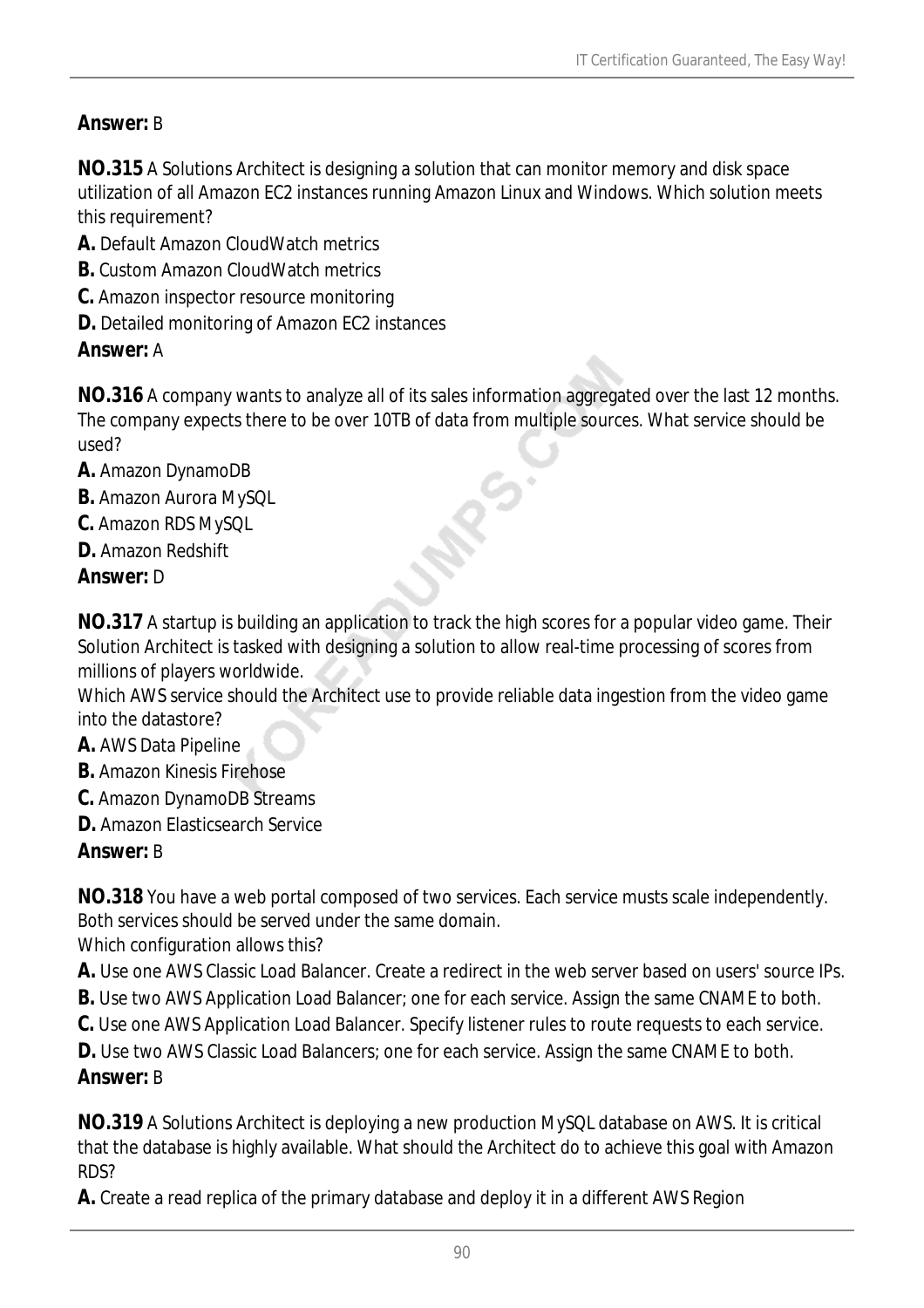- **B.** Enable multi-AZ to create a standby database in a different Availability Zone
- **C.** Enable multi-AZ to create a standby database in a different AWS Region
- **D.** Create a read replica of the primary database and deploy it in a different Availability Zone

## *Answer:* B

**NO.320** Which of the following categories are available from Amazon elastic compute cloud instance metadata ?

Choose two answers

- **A.** Instance ID
- **B.** Elastic Load Balancing health status
- **C.** Auto Scaling launch configuration
- **D.** Bucket device mapping
- **E.** Bucket ID

*Answer:* A C

**NO.321** Which of the following actions can Cloud Formation trigger when launching Amazon Linux EC2 instance?

S.COM

- **A.** Download and install software
- **B.** Attach the instance to an Elastic Map Reduce job flow
- **C.** Change the password for the root user
- **D.** Create custom files on the file system
- **E.** Change the EC2 instance metadata

*Answer:* A D

**NO.322** A company has a workflow that uploads video files from their data center to AWS for transcoding. They use Amazon EC2 worker instances that pull transcoding jobs from SQS. Why is SQS an appropriate service for this scenario?

- **A.** SQS decouples the transcoding task from the upload.
- **B.** SQS can accommodate message payloads of any size.
- **C.** SQS checks the health of the worker instances.
- **D.** SQS synchronously provides transcoding output.

## *Answer:* C

**NO.323** A company has a workflow that sends video files from their onpremise system to AWS for Trans coding. They use EC2 worker instances that pull Trans coding jobs from SQS an appropriate service for this scenario?

- **A.** SQS synchronously provides transcoding output
- **B.** SQS guarantees the order of the messages
- **C.** SQS checks the health of the worker instances
- **D.** SQS helps to facilitate horizontal scaling of encoding tasks

## *Answer:* D

**NO.324** A workload is an Amazon VPC consists of an Elastic Load Balancer that distributes incoming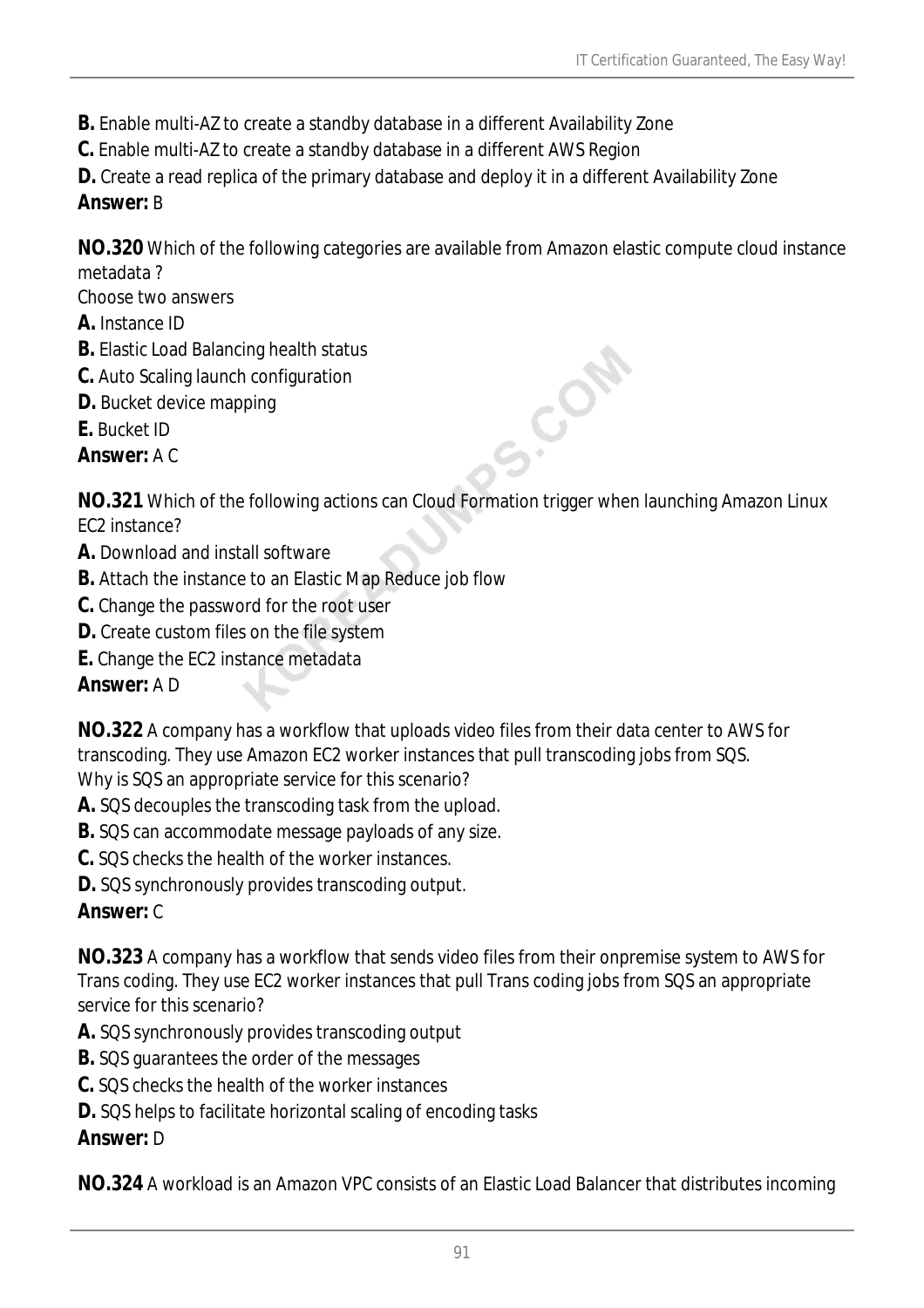requests across a fleet of six Amazon EC2 instances. Each EC2 instance stores and retrieves data from an Amazon DynamoDB table.

Which of the following provisions will ensure that this workload is highly available?

**A.** Provision DynamoDB tables across a minimum of two Availability Zones

**B.** Provision the EC2 instances evenly across a minimum of two Availability Zones

**C.** Provision the EC2 instances evenly across a minimum of two Availability Zones in a single region

**D.** Provision the Elastic Load Balancer to distribute connections across multiple Availability Zones *Answer:* D

**NO.325** You run an adsupported photo sharing website using S3 to serve photos to visitors of your site. At some point you find out that other sites have been linking to the photos on your site, Causing loss to your business. What is an effective method to mitigate this?

**A.** Use CloudFront distributions for static content

**B.** Store photos on an EBS volume of the web server

**C.** Block the IPs of the offering websites in Security Groups

**D.** Remove public read access and use signed URLs with expiry dates

## *Answer:* D

**NO.326** Your Amazon VPC has a public subnet with a route that sends all Internet traffic to the Internet gateway. An Amazon EC2 instance in the public subnet has an assigned private IP address. The instance belongs to a security group set to allow all outbound traffic. The instance cannot access the Internet.

Why could the Internet be unreachable from the instance?

- **A.** The instance does not have a public IP address.
- **B.** The internet gateway security group must allow all outbound traffic.
- **C.** The instance security group must allow all inbound traffic.
- **D.** The instance "Source/Destination check" property must be enabled.

## *Answer:* A

**NO.327** A customer is complaining that requests made to theirload balancer are closing prematurely. The customer also mentions that the issue only happens when waiting for the multiweek report to be generated. Which option will resolve the customer's issue?

- **A.** Adjust the timeout on health check settings
- **B.** Increase the idle timeout on registered instances
- **C.** Disable connection draining on the load balancer
- **D.** Enable stickiness on the load balancer

## *Answer:* C

**NO.328** As part of securing an API layer but on Amazon API Gateway, a Solutions Architect has to authorize users who are currently authenticated by an existing identity provider. The users must be denied access for a period of one hour after three unsuccessful attempts.

How can be Solutions Architect meet these requirements?

**A.** Use AWS IAM authorization and add least-privileged permissions to each respective IAM role

**B.** Use an API Gateway custom authorizer to invoke an AWS Lambda function to validate each user's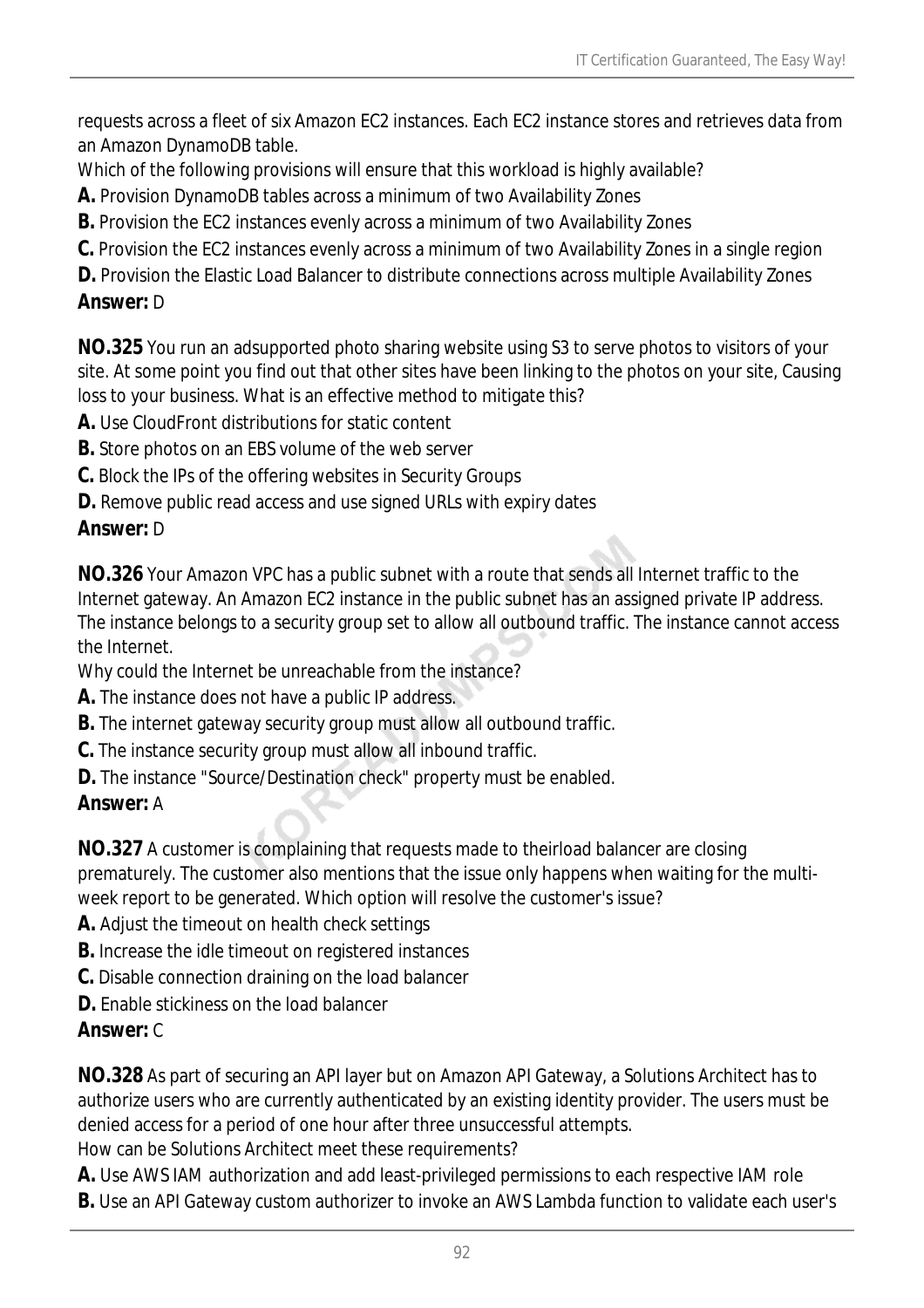identity

**C.** Use Amazon Cognito user pools to provide built-in user management

**D.** Use Amazon Cognito user pools to integrate with external identity providers

### *Answer:* B

**NO.329** A company has asked the Solutions Architect to modify its AWS-hosted internal application to allow for load balancing. The customer requests always come from the company domain (example.net). The company requires that incoming HTTP and HTTPS traffic is routed based on the path element of the URL in the request.

Which implementation can satisfy all requirements?

**A.** Configure a Network Load Balancer with listeners for appropriate path patterns for the target groups.

**B.** Configure an Application Load Balancer with host-based routing based on the domain field in the HTTP header.

**C.** Configure a Network Load Balancer and enable cross-zone load balancing to ensure that all EC2 instances are used.

**D.** Configure an Application Load Balancer with listeners for appropriate path patterns for the target group.

## *Answer:* B

**NO.330** In order to optimize performance for a compute cluster that requires low internode latency. Which of the following feature should you use?

- **A.** EC2 dedicated instances
- **B.** Placement Groups
- **C.** Multiple Availability Zones
- **D.** VPC private subnets
- **E.** AWS Direct Connect

## *Answer:* B

**NO.331** A customer is running a multi-tier web application farm in a virtual private cloud (VPC) that is not connected to their corporate network. They are connecting to the VPC over the Internet to manage all of their Amazon EC2 instances running in both the public and private subnets. They have only authorized the bastion-security-group with Microsoft Remote Desktop Protocol (RDP) access to the application instance security groups, but the company wants to further limit administrative access to all of the instances in the VPC. Which of the following Bastion deployment scenarios will meet this requirement?

**A.** Deploy a Windows Bastion host on the corporate network that has RDP access to all instances in the VPC.

**B.** Deploy a Windows Bastion host with an Elastic IP address in the public subnet and allow SSH access to the bastion from anywhere.

**C.** Deploy a Windows Bastion host with an Elastic IP address in the private subnet, and restrict RDP access to the bastion from only the corporate public IP addresses.

**D.** Deploy a Windows Bastion host with an auto-assigned Public IP address in the public subnet, and allow RDP access to the bastion from only the corporate public IP addresses.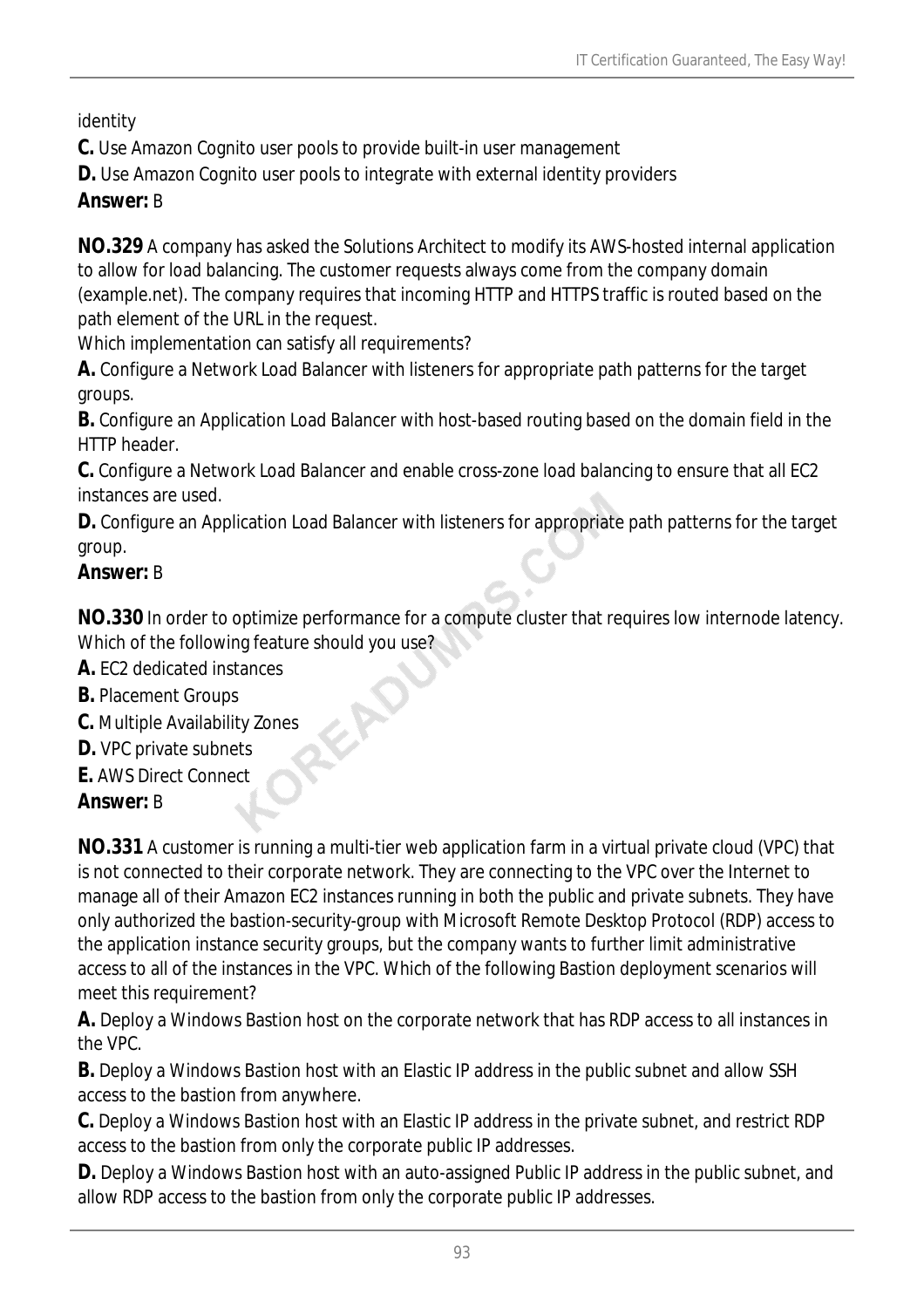## *Answer:* D

**NO.332** A customer is hosting their company website on a cluster of web servers that are behind a public-facing load balancer. The customer also uses Amazon Route S3 to manage their public DNS. How should the customer configure the DNS zone apex record to point to the load balancer?

- **A.** Create a CNAME record pointing to the load balancer DNS name
- **B.** Create a CNAME record aliased to the load balancer DNS name
- **C.** Create an A record pointing to the IP address of the load balancer
- **D.** Create an A record aliased to the load balancer DNS name

### *Answer:* B

**NO.333** A Solutions Architect is designing solution with AWS Lambda where different environments require different database passwords.

What should the Architect do to accomplish this in a secure and scalable way?

- **A.** Create a Lambda function for each individual environment.
- **B.** Use Amazon DynamoDB to store environmental variables.
- **C.** Use encrypted AWS Lambda environmental variables.
- **D.** Implement a dedicated Lambda function for distributing variables.

## *Answer:* C

**NO.334** You are deploying an application to track GPS coordinates of delivery trucks in the United States. Coordinates are transmitted from each delivery truck once every three seconds. You need to design an architecture that will enable real-time processing of these coordinates from multiple consumers. Which service should you use to implement data ingestion?

- **A.** Amazon Kinesis
- **B.** Amazon Simple Queue Service
- **C.** Amazon AppStream
- **D.** AWS Data Pipeline

## *Answer:* A

**NO.335** A company uses AWS Elastic Beanstalk to deploy a web application running on c4.large instances. Users are reporting high latency and failed requests. Further investigation reveals that the EC2 instances are running at or near 100% CPU utilization.

What should a Solutions Architect do to address the performance issues?

**A.** Use time-based scaling to scale the number of instances based on periods of high load.

**B.** Modify the scaling triggers in Elastic Beanstalk to use the CPUUtilization metric.

**C.** Swap the c4.large instances with the m4.large instance type.

**D.** Create an additional Auto Scaling group, and configure Amazon EBS to use both Auto Scaling groups to increase the scaling capacity.

## *Answer:* D

**NO.336** A Solution Architect needs to deploy an HTTP/HTTPS service on Amazon EC2 instances with support for WebSockets using load balancers.

How can the Architect meet these requirements?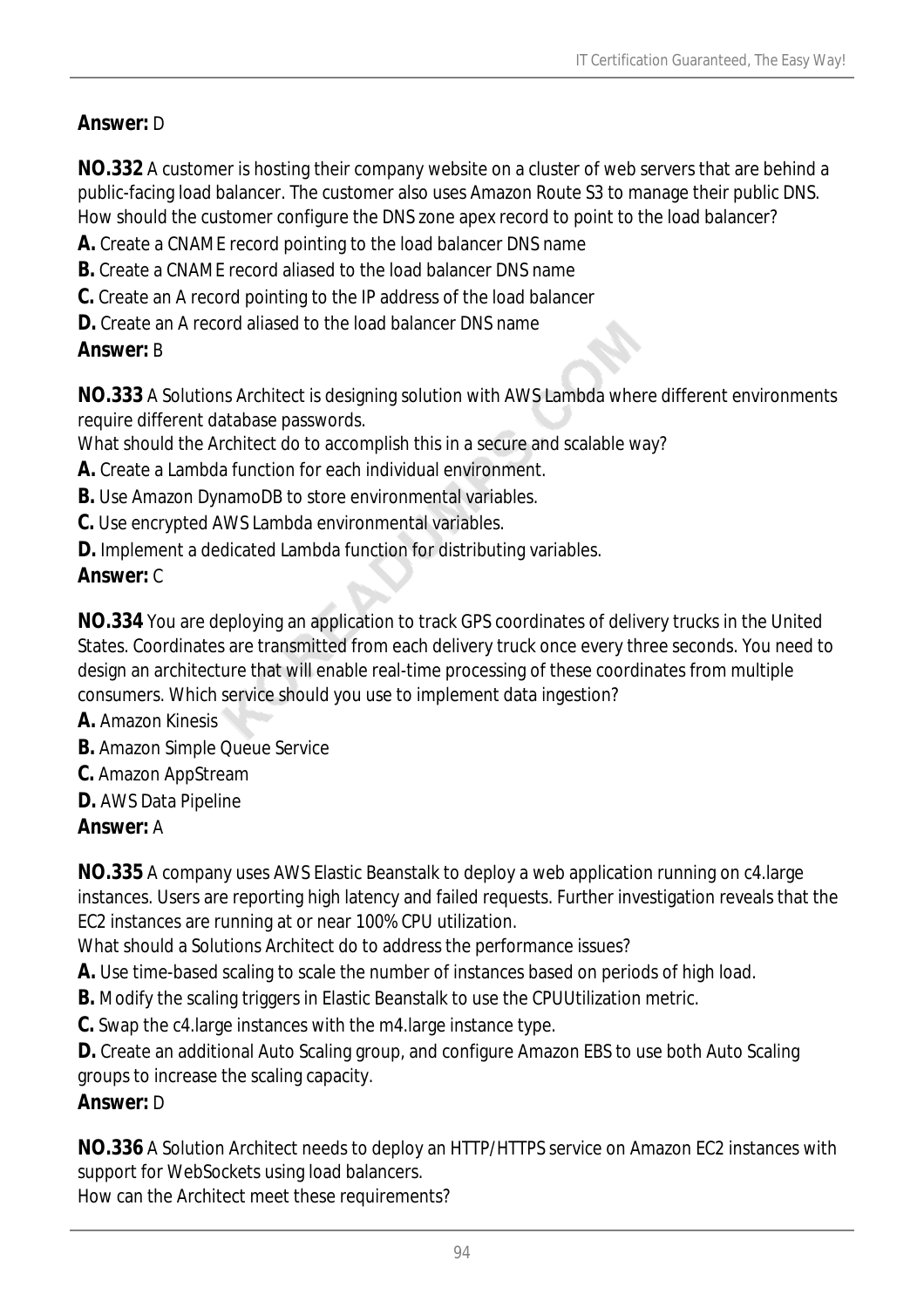- **A.** Configure a Network Load Balancer
- **B.** Configure an Application Load Balancer
- **C.** Configure a Classic Load Balancer
- **D.** Configure a Layer-4 Balancer

### *Answer:* B

**NO.337** A company has an application that generates invoices and makes the invoices available online. Invoices are stored as PDFs in an Amazon S3 bucket. Customers typically only view each invoice during the month it is issued. However, past invoices need to be immediately available . There are concerns over rising storage costs as the company gains more customers. What is the MOST cost-effective method to store the data?

**A.** Use Amazon S3 for current invoices. Set up lifecycle rules to migrate invoices to the GLACIER storage class after 30 days.

**B.** Store the invoices as text files. Use Amazon CloudFront to convert the invoices from text to PDF when customers download invoices.

**C.** Store the invoices as binaries in an Amazon RDS database instance. Retrieve them from the database when customers request invoices.

**D.** Use Amazon S3 for current invoices. Set up lifecycle rule - o migrate invoices to Amazon S3 Standard-Infrequent Access (S3 Standard-IA) after 30 days.

### *Answer:* D

**NO.338** You originally built a VPC for a two-tier application. The subnets for the web and data tiers use all the IP address space in the VPC. Now you want to add subnets for an application tier. How can you accommodate the new subnets in your VPC?

**A.** Change the CIDR block for the VPC to create enough free address space for the new subnets

**B.** Create the new subnets in the VPC; the VPC will automatically scale to accommodate the new subnets

**C.** Build a new VPC that can accommodate all the subnets, and migrate the application to the new VPC

**D.** Reduce the CIDR block ranges of the existing subnets to make room for the new subnets *Answer:* A

**NO.339** An application is running on Amazon EC2 instances behind an Application Load Balancer. The instances run in an Auto Scaling group across multiple Availability Zones. Four instances are required to handle a predictable traffic load. The Solutions Architect wants to ensure that the operation is fault-tolerant up to the loss of one Availability Zone.

Which is the MOST cost-efficient way to meet these requirements?

**A.** Deploy two instances in each of three Availability Zones

**B.** Deploy two instances in each of two Availability Zones

**C.** Deploy four instances in each of two Availability Zones

**D.** Deploy one instance in each of three Availability Zones

*Answer:* A

**NO.340** You have been asked to design a fault-tolerant and scalable web application across three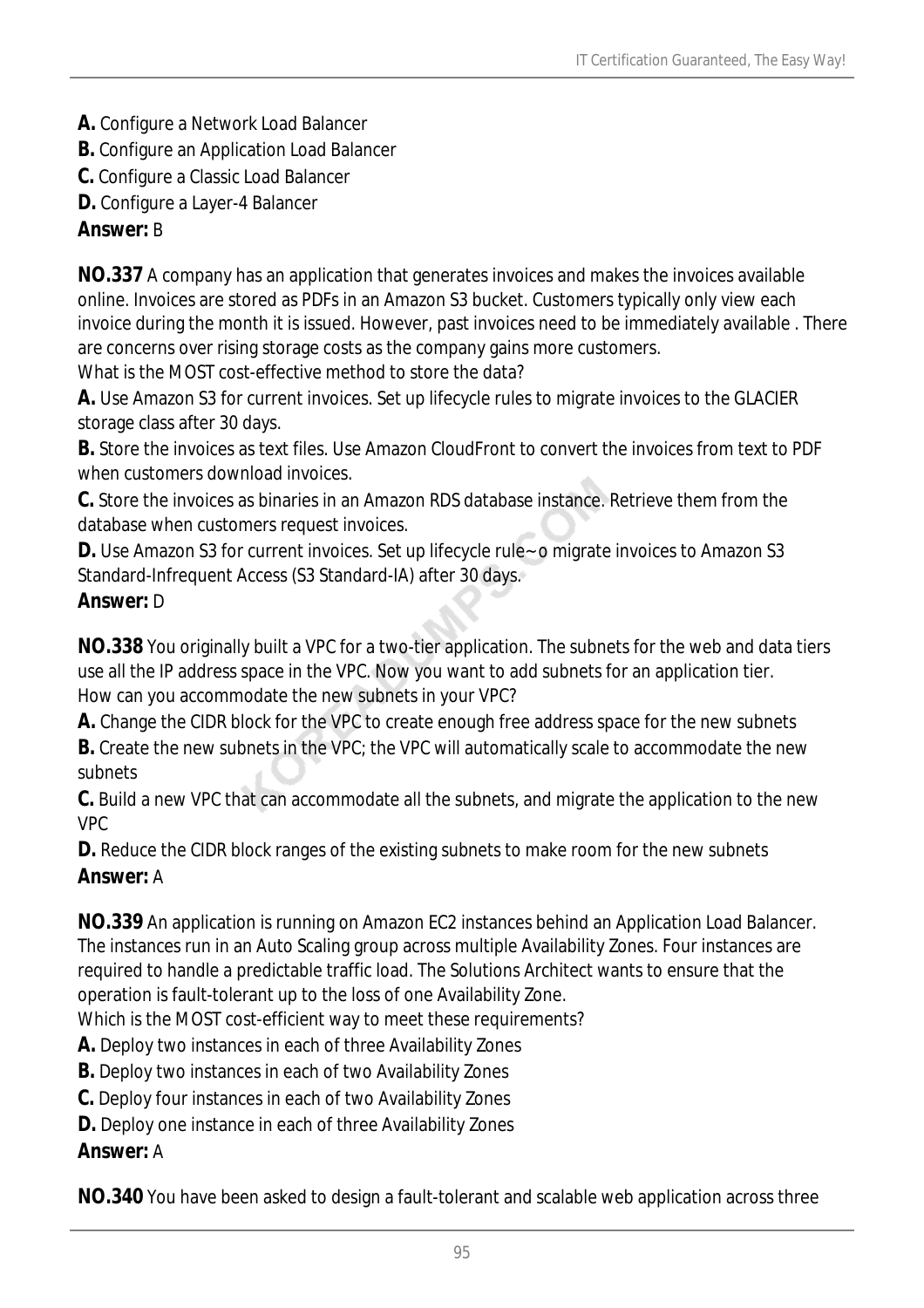availability zones.

The presentation logic will reside on web servers behind an ELB classic load balancer, and the application logic will reside on a set of app servers behind a second load balancer. How should you use auto scaling groups?

**A.** Deploy two Auto Scaling groups: one for the web servers in all Availability zones and one for the app servers in all Availability zones

**B.** Deploy three auto scaling groups: one for each Availability zone that includes both web and app servers

**C.** Deploy six auto scaling groups: a web server group in each Availability zone and an app server group in each availability zone

**D.** Deploy one auto scaling group that includes al the web and app servers across all availability zones *Answer:* B

**NO.341** When designing an Amazon SOS message-processing solution, messages in the queue must be processed before the maximum retention time has elapsed Which actions will meet this requirement? (Select TWO )

**A.** Use AWS STS to process the messages.

**B.** Use Amazon EBS-optimized Amazon EC2 instances to process the messages.

**C.** Use Amazon EC2 instances in an Auto Scaling group with scaling triggered based on the queue length

**D.** Increase the SOS queue attribute for the message retention period

**E.** Convert the SOS queue to a first-in first-out (FIFO) queue.

## *Answer:* C D

**NO.342** A company has a requirement to control traffic entering and exiting subnets within its VPC. This includes the ability to explicitly allow or deny certain types of traffic.

This can be accomplished by implementing:

**A.** security groups

**B.** network ACLs

**C.** route tables

**D.** virtual private gateways

## *Answer:* B

**NO.343** A company wants to migrate a three-tier web application to AWS. The company wants to control the placement of the instances and have visibility into underlying sockets and cores for licensing purposes.

Which compute model should a Solutions Architect choose to accomplish this task?

**A.** EC2 Reserved Instances

**B.** EC2 Spot Instances

**C.** EC2 Dedicated Hosts

**D.** EC2 Placement Groups

*Answer:* C

**NO.344** A Solutions Architect has a multi-layer application running in Amazon VPC. The application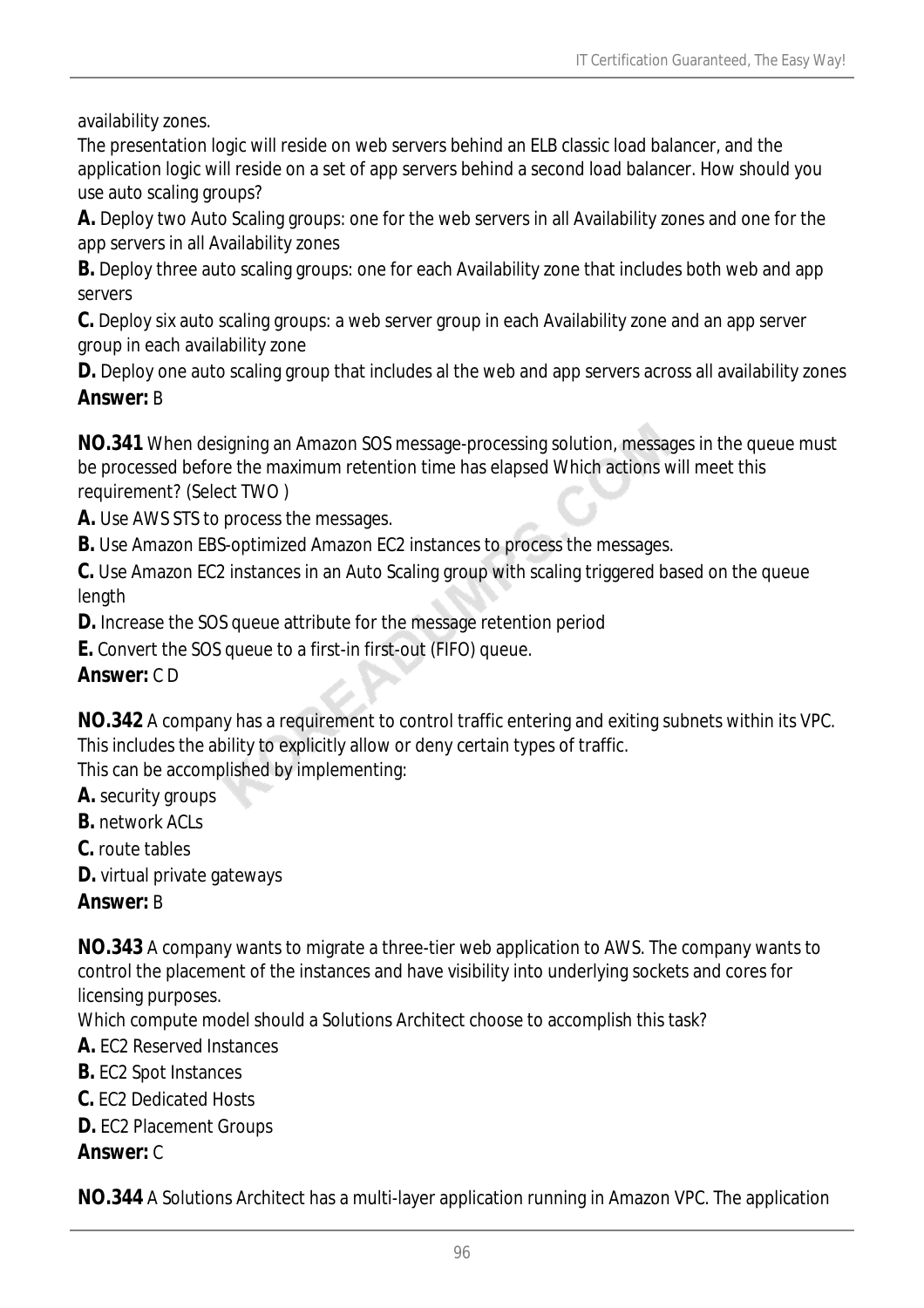has an ELB Classic Load Balancer as the front end in a public subnet, and an Amazon EC2-based reverse proxy that performs content-based routing to two backend Amazon EC2 instances hosted in a private subnet. The Architect sees tremendous traffic growth and is concerned that the reverse proxy and current backend setup will be insufficient.

Which actions should the Architect take to achieve a cost-effective solution that ensures the application automatically scales to meet traffic demand? (Select TWO)

- **A.** Replace the Amazon EC2 reverse proxy with an EL8 internal Classic Load Balancer
- **B.** Add Auto Scaling to the Amazon EC2 backend fleet
- **C.** Add Auto Scaling to the Amazon EC2 reverse proxy layer
- **D.** Use t2 burstable instance types for the backend fleet

**E.** Replace both the frontend and reverse proxy layers with an ELB Application Load Balancer *Answer:* B C

**NO.345** An application running on Amazon EC2 has been experiencing performance issues when accessing an Amazon RDS for Oracle database. The database has been provisioned correctly for average workloads, but there are several usage spikes each day that have saturated the database, causing the application to time out.

The application is write-heavy, updating information more often than reading information. A Solutions Architect has been asked to review the application design.

What should the Solutions Architect recommend to improve performance?

**A.** Put an Amazon ElastiCache cluster in front of the database and use lazy loading to limit database access during peak periods.

**B.** Put an Amazon Elasticsearch domain in front of the database and use a Write-Through cache to reduce database access during peak periods.

**C.** Configure an Amazon RDS Auto Scaling group to automatically scale the RDS instance during load spikes.

**D.** Change the Amazon RDS instance storage type from General Purpose SSD to provisioned IOPS SSD.

### *Answer:* D

**NO.346** Which of the following services natively encrypts data at rest within an AWS region? Choose 2 answers

- **A.** Amazon DynamoDB
- **B.** Amazon CloudFront
- **C.** Amazon Simple Queue Service
- **D.** Amazon Glacier
- **E.** AWS storage Gateway
- *Answer:* D E

**NO.347** A client application requires operating system privileges on a relational database server. What is an appropriate configuration for highly available database architecture?

- **A.** A standalone Amazon FC2 instance
- **B.** Amazon RDS in a multi-AZ configuration
- **C.** Amzon EC2 instances in a replication configuration utilizing a single Availability Zone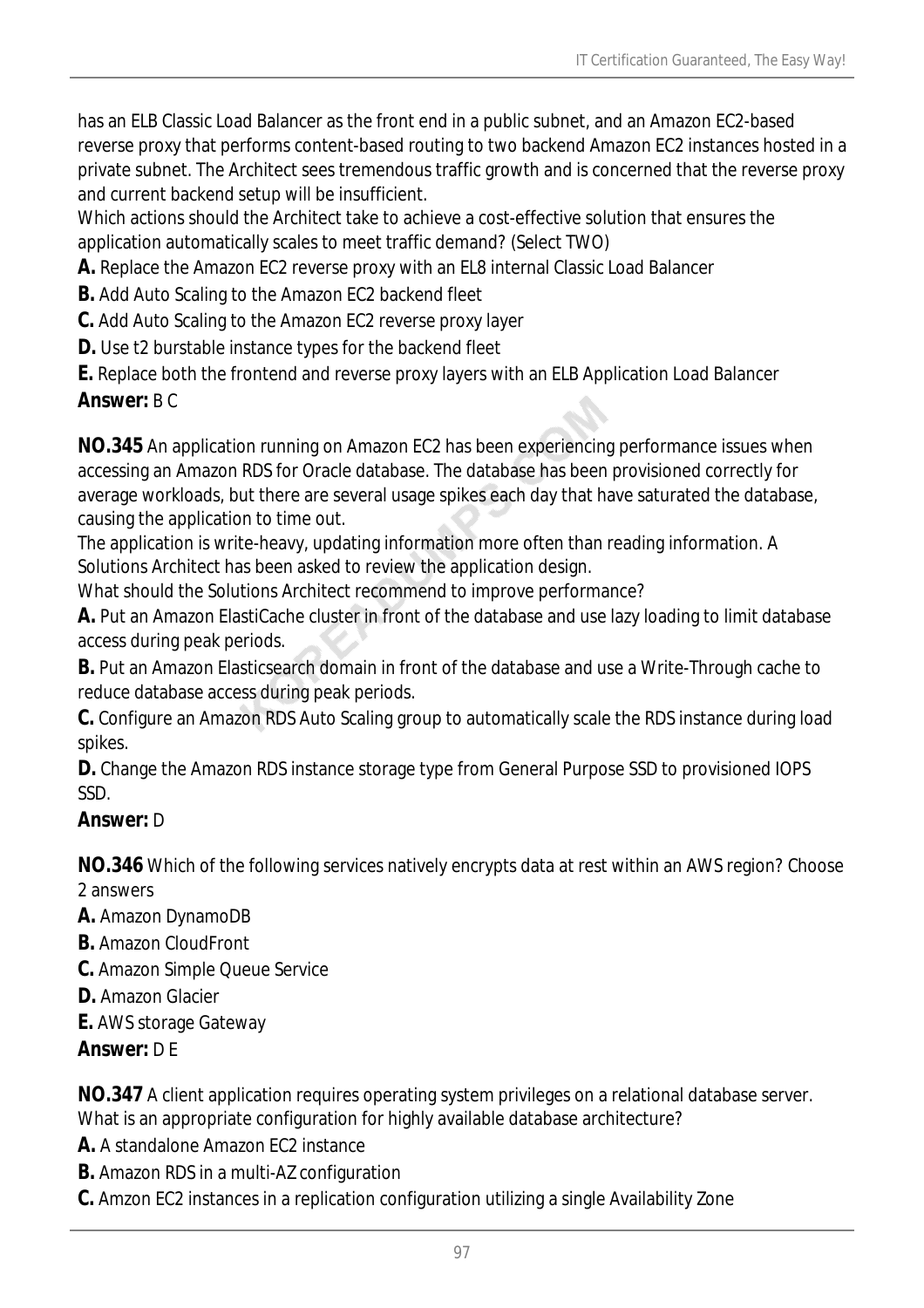**D.** Amazon EC2 instances in a replication configuration utilizing two different Availability Zones *Answer:* D

**NO.348** An application calls a service run by a vendor. The vendor charges based on the number of calls. The finance department needs to know the number of calls that are made to the service to validate tie being statements.

How can a Solutions Architect design a system to durably store me number of calls without requiring changes to the application?

**A.** Call the service through an internet gateway

- **B.** Decouple the application from the service with an Amazon SOS queue
- **C.** Publish a custom Amazon Cloud Watch metric that counts calls to the service
- **D.** Call the service through a VPC peering connection

### *Answer:* B

**NO.349** An on-premises database is experiencing significant performance problems when running SQL queries. With

10 users, the lookups are performing as expected. As the number of users increases, the lookups take three times longer than expected to return values to an application.

Which action should a Solutions Architect take to maintain performance as the user count increases? **A.** Use Amazon SQS.

- **B.** Deploy Multi-AZ RDS MySQL
- **C.** Configure Amazon RDS with additional read replicas.
- **D.** Migrate from MySQL to RDS Microsoft SQL Server.

## *Answer:* D

**NO.350** A website experiences unpredictable traffic. During peak traffic times, the database is unable to keep up with the write request.

Which AWS service will help decouple the web application from the database?

- **A.** Amazon SQS
- **B.** Amazon EFS
- **C.** Amazon S3
- **D.** AWS Lambda

### *Answer:* A

**NO.351** Your company runs an application that generates several thousand 1-GB reports a month. Approximately 10% of these reports will be accessed once during the first 30 days and must be Available on demand. After 30 days, reports are no longer accessed as a part of normal business processes but must be retained for compliance reasons. Which architecture would meet these requirements with the lowest cost?

**A.** Upload the reports to Amazon S3 Standard storage class. Set a lifecycle configuration on the bucket to transition the reports to Amazon Glacier after 30 days

**B.** Upload the report s to Amazon S3 standard- infrequent Access storage class. Set a lifecycle configuration on the bucket to transition the reports to Amazon Glacier after 30 days

**C.** Upload the reports to Amazon Glacier. When reports are requests, copy them to Amazon S3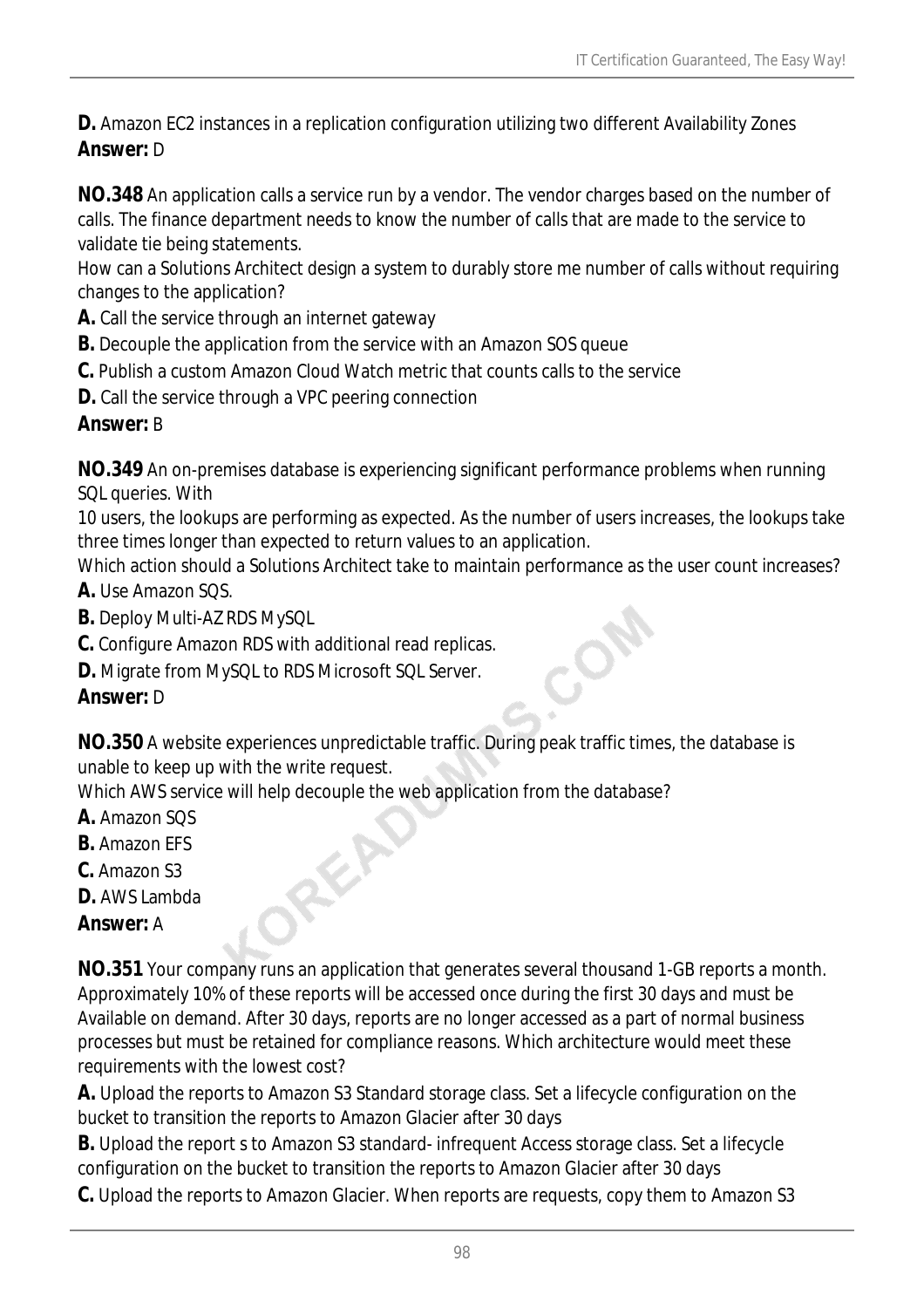standard storage class for access. Delete the copied reports after they have been viewed

**D.** Upload the reports to Amazon S3 standard- infrequent access storage class. When reports are requests, copy them to Amazon S3 standard storage class for access. Delete the copied reports after they have been viewed.

## *Answer:* A

**NO.352** A company must collect temperature data from thousands of remote weather devices. The company must also store this data in a data warehouse to run aggregations and visualizations. Which services will meet these requirements? (Choose two.)

- **A.** Amazon Kinesis Data Firehouse
- **B.** Amazon SQS
- **C.** Amazon Redshift
- **D.** Amazon SNS
- **E.** Amazon DynamoDB

*Answer:* A B

**NO.353** An application is running in a single AWS region. The business team adds a requirement to run the application in a second region for multi-region high availability. A Solutions Architect needs to enable traffic to be distributed to multiple regions for high availability.<br>Which AWS service meets the requirements?<br>**A.** Amazon Route 53<br>**B.** Elastic Load Balancing<br>**C.** Amazon CloudFront<br>**D.** Amazon S3 Website Hostino<br> Which AWS service meets the requirements?

- **A.** Amazon Route 53
- **B.** Elastic Load Balancing
- **C.** Amazon CloudFront
- **D.** Amazon S3 Website Hosting

## *Answer:* A

**NO.354** A company will run different data analytic jobs on large petabyte-scale datasets, using standard SOL and existing business intelligence tools. The data is mostly structured, but part of the data is unstructured and resides in Amazon S3.

What technology should be used to support this use case?

- **A.** An Amazon Aurora database cluster with 15 replicas distributed across Availability Zones.
- **B.** Amazon Redshift with Amazon Redshift Spectrum.
- **C.** Amazon DynamoDB with Amazon DynamoDB Accelerator (DAX)
- **D.** Amazon ElastiCache for Redis with cluster mode enabled.

### *Answer:* B

**NO.355** An application uses an Amazon SQS queue as a transport mechanism to deliver data to a group of EC2 instances for processing. The application owner wants to add a mechanism to archive the incoming data without modifying application code on the EC2 instances.

How can this application be re-architected to archive the data without modifying the processing instances?

**A.** Trigger a Lambda function by using Amazon CloudWatch Events to retrieve messages from the SQS queue and archive to Amazon S3.

**B.** Use an Amazon SNS topic to fan out the data to the SQS queue in addition to a Lambda function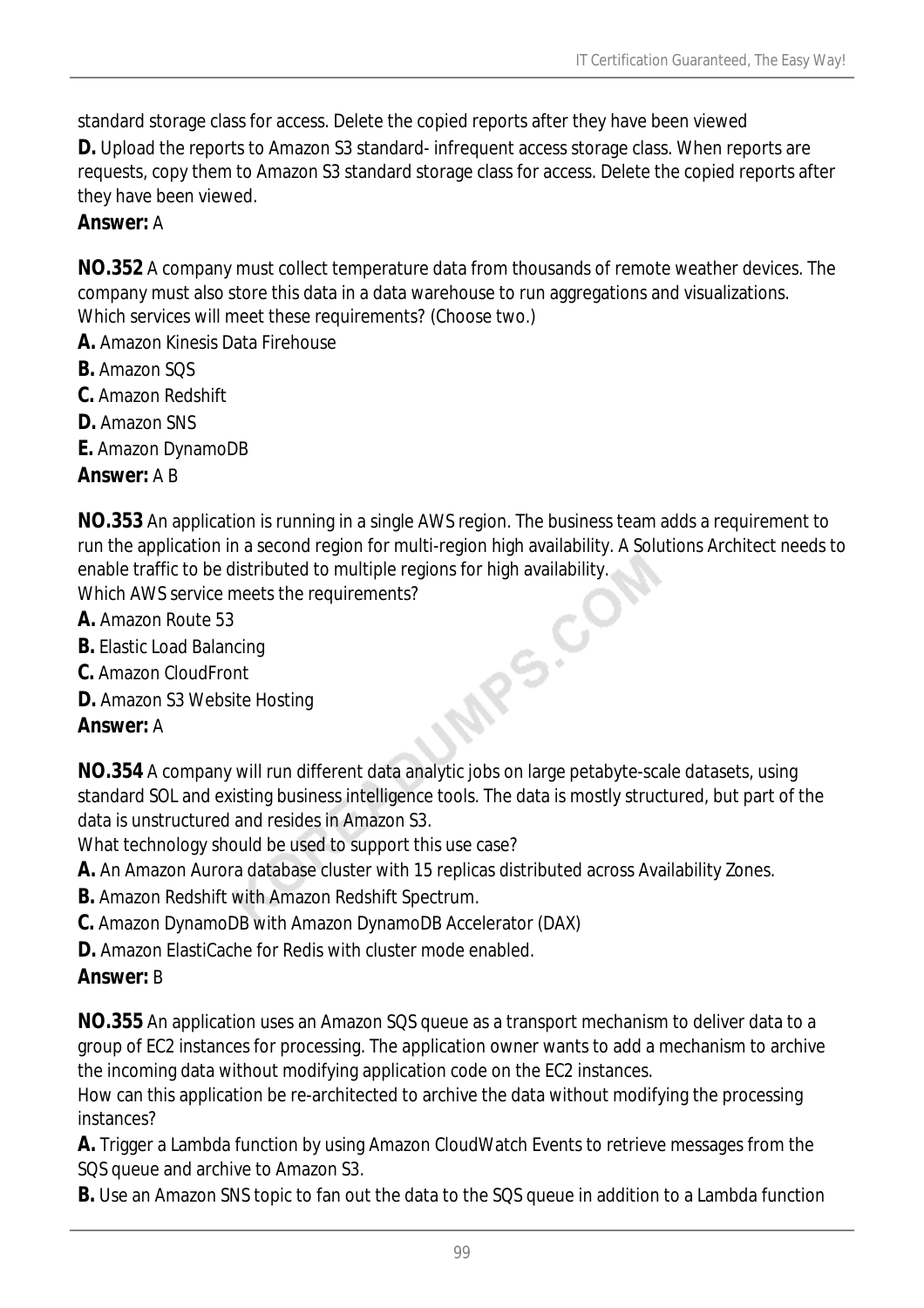that records the data to an S3 bucket.

**C.** Set up an Amazon Kinesis Data Stream so that multiple instances can receive data. Add a separate EC2 instance that is configured to archive all data it receives.

**D.** Write the data to an S3 bucket, and use an SQS queue for S3 event notifications to tell the instances where to retrieve the data.

## *Answer:* B

**NO.356** A company is launching an application that it expects to be very popular. The company needs a database that can scale with the rest of the application. The schema will change frequently. The application cannot afford any downtime for database changes. Which AWS service allows the company to achieve these objectives?

**A.** Amazon Redshift

- **B.** Amazon DynamoDB
- **C.** Amazon RDS MySQL
- **D.** Amazon Aurora

*Answer:* A

**NO.357** You have a web application running on six Amazon EC2 instances, consuming about 45% of resources on each instance. You are using autoscaling to make sure that six instances are running at all times. The number of requests this application processes is consistent and does not experience spikes. The application is critical to your business and you want high availability at all times. you want the load to be distributed evenly between all instances. you also want to use the same Amazon Machine image(AMI) for all instances .which of the following architectural choices should you make?

RS-CO

**A.** Deploy 2 EC2 instances in three regions and use Amazon Elastic Load Balancer

**B.** Deploy 6 EC2 instances in one availability zone and use Amazon Elastic Load Balancer

**C.** Deploy 3 EC2 instances in one availability zone and 3 in another availability zone and use Amazon Elastic Load Balancer

**D.** Deploy 3 EC2 instances in one region and 3 in another region and use Amazon Elastic Load Balancer

### *Answer:* C

**NO.358** What Is the MOST cost-efficient way to host a scalable website with only static content?

- **A.** An Auto Scaling group
- **B.** An Amazon FC2 instance
- **C.** An Amazon S3 bucket
- **D.** An Elastic Beanstalk stack

### *Answer:* C

**NO.359** For which of the following use cases are Simple Workflow Service (SWF) and Amazon EC2 an appropriate solution? Choose 2 answers

**A.** Using as an endpoint to collect thousands of data points per hour from a distributed fleet of sensors

**B.** Managing a multi-step and multi-decision checkout process of an e-commerce website

**C.** Orchestrating the execution of distributed and auditable business processes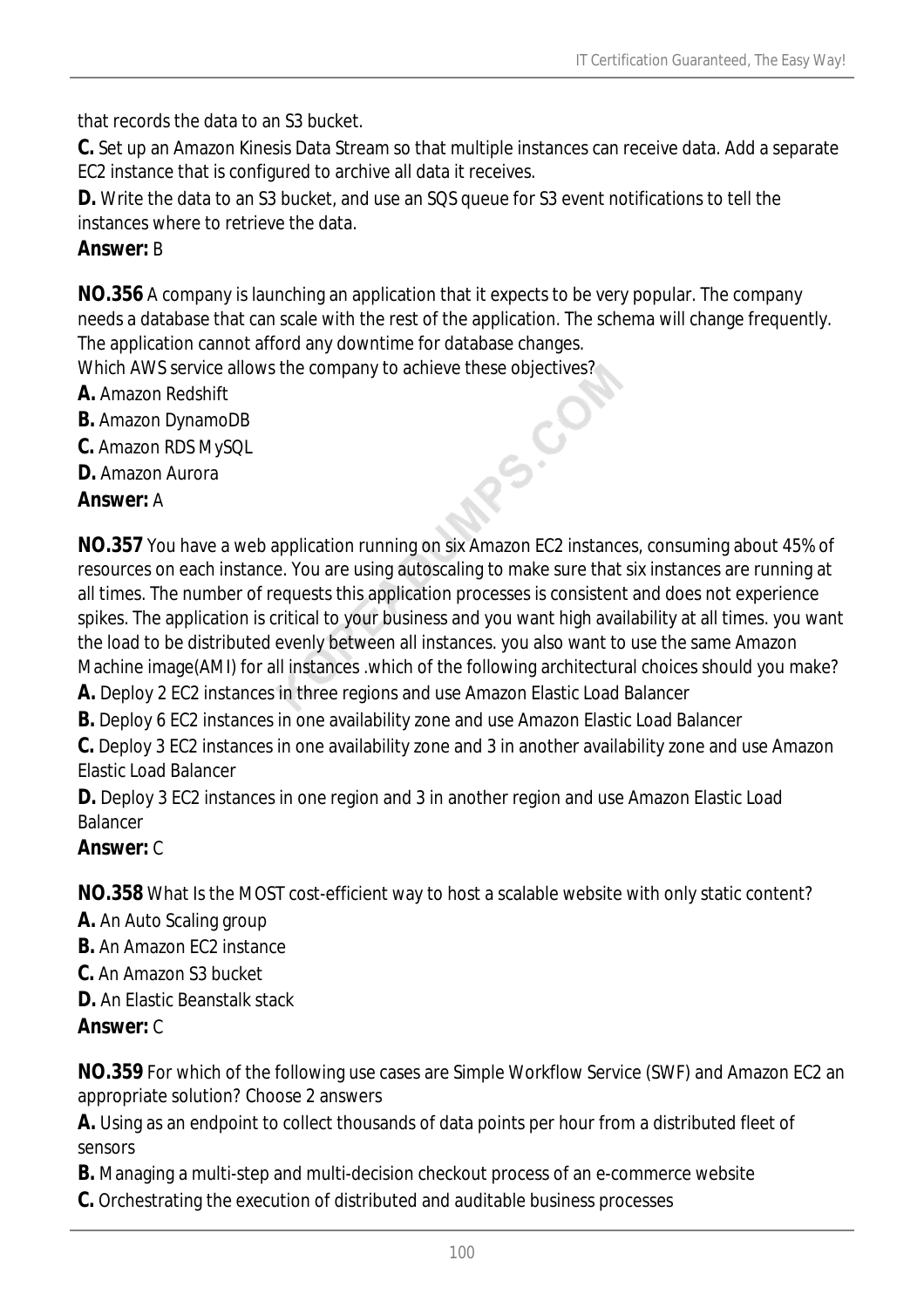**D.** Using as an SNS (Simple Notification Service) endpoint to trigger execution of video transcoding jobs

**E.** Using as a distributed session store for your web application

*Answer:* B C

**NO.360** An application stack includes an Elastic Load Balancer in a public subnet a fleet of Amazon EC2 instances in an Auto Scaling group, and an Amazon RDS MySQL cluster Users connect to the application from the Internet. The application servers and database must be secure. How should a Solutions Architect perform this task?

**A.** Create a private subnet for the Amazon EC2 instances and a public subnet for the Amazon RDS cluster.

**B.** Create a private subnet tor the Amazon EC2 instances and a private subnet for the Amazon RDS cluster.

**C.** Create a public subnet for the Amazon EC2 instances and a private subnet for the Amazon RDS cluster.

**D.** Create a public subnet for the Amazon EC2 instances and a public subnet for the Amazon RDS cluster.

## *Answer:* C

**NO.361** A company needs to deploy services to an AWS region which they not previously used. The company currently has an AWS identity and Access Management (IAM) role for their Amazon EC2 instances, which permits the instance to have access to Amazon DynamoDB. The company wants their EC2 instances in the new region to have the same privileges. How should the company achieve this?

**A.** Create a new IAM role and associated policies within the new region

**B.** Assign the existing IAM role to the Amazon EC2 instances in the new region

**C.** Copy the IAM role and associated policies to the new region and attach it to the instances

**D.** Create the Amazon Machine Image of the instance and copy it to the desired region using the AMI Copy feature

## *Answer:* B

**NO.362** A company is building software on AWS that requires access to various AWS services. Which configuration should be used to ensure that AWS credentials (i.e., Access Key ID/secret access key combination) are not compromised?

**A.** Enable Multi-factor Authentication for your AWS root account

**B.** Assign an IAM role to the Amazon EC2 instance

**C.** Store the AWS Access key ID/secret Access Key combination in software comments

**D.** Assign an IAM user to the Amazon EC2 instance

## *Answer:* B

**NO.363** A Solution Architect is trying to bring a data warehouse workload to an Amazon EC2 instance. The data will reside in Amazon EBS volumes and full table scans will be executed frequently. What type of Amazon AWS EBS volume would be most suitable in this scenario?

**A.** Throughput Optimized HDD (st1)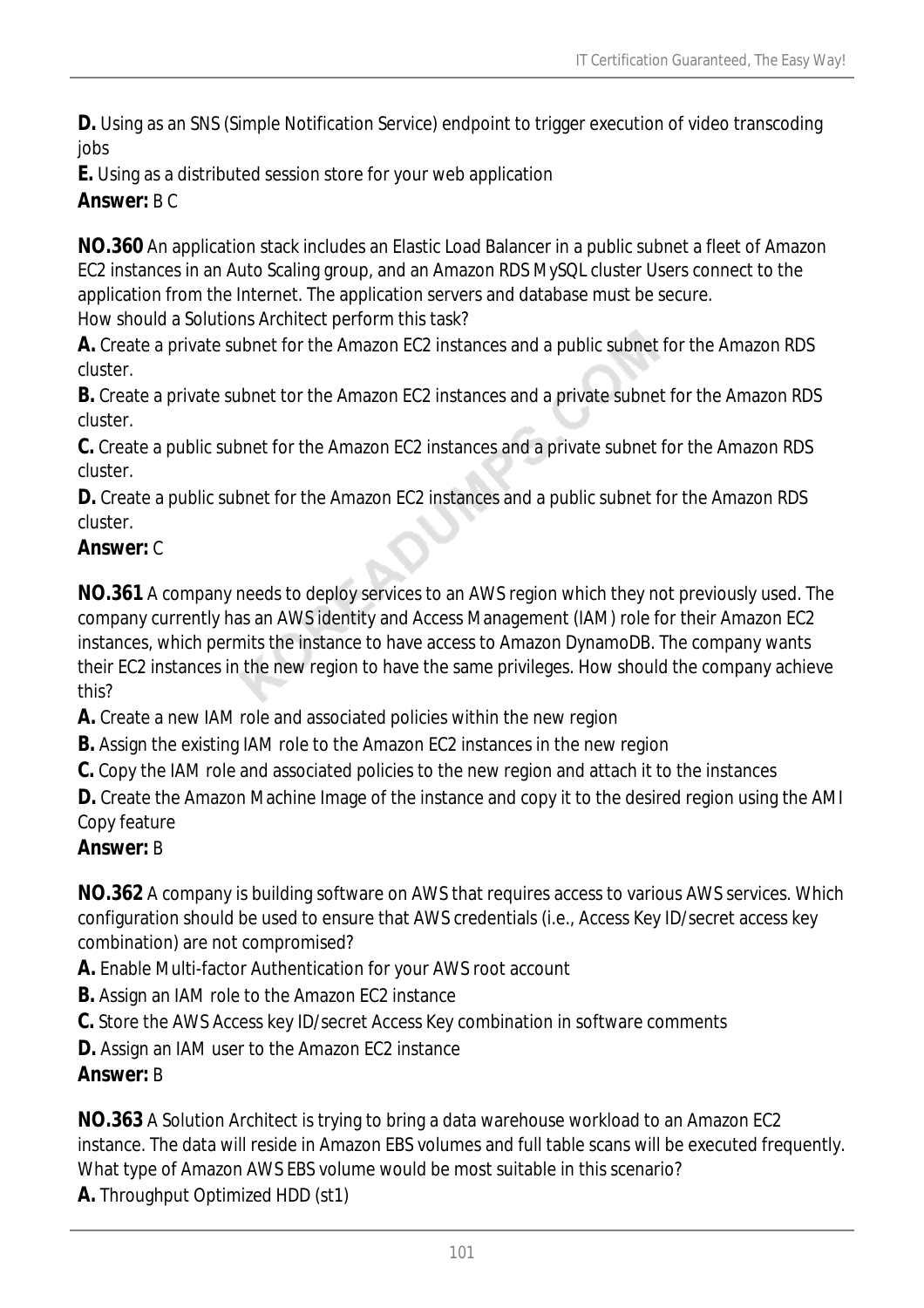- **B.** Provisioned IOPS SSD (io1)
- **C.** General Purpose SSD (gp2)
- **D.** Cold HDD (sc1)

## *Answer:* A

**NO.364** Which of the following are true regarding encrypted amazon elastic block store (EBS) volumes? Choose 2 answers

- **A.** Available to all instance types
- **B.** Existing volumes can be encrypted
- **C.** Supported on all Amazon EBS volume types
- **D.** Snapshots are automatically encrypted
- **E.** Shared volumes can be encrypted

## *Answer:* C D

**NO.365** Your application contains thousands of Images in an Amazon RDS MySQL instance. These images are frequently accessed and the number of images is growing rapidly. Which should you implement to reduce cost and improve application performance?

 $\delta$ 

**A.** Create two Amazon RDS My SQL read replicas in different regions, and migrate the images to the cross-region read replicas

**B.** Migrate the images to Amazon Glacier, and allow the end users to access the images through Amazon CloudFront

**C.** Migrate the images to Amazon Elastic Block Store volumes, and allow the end users to access the images through Amazon CloudFront

**D.** Migrate the images to Amazon Simple Storage Service, and allow the end udders to access the images through Amazon CloudFront

## *Answer:* D

**NO.366** A Solutions Architect needs to use AWS to implement pilot light disaster recovery for a three- tier web application hosted in an on-premises datacenter.

Which solution allows rapid provision of a working, fully-scaled production environment?

**A.** Continuously replicate the production database server to Amazon RDS Use AWS CloudFormation to deploy the application and any additional servers if necessary

**B.** Continuously replicate the production database server to Amazon RDS Create one application load balancer and register on-premises servers Configure ELB Application Load Balancer to automatically deploy Amazon EC2 instances for application and additional servers if the on- premises application is down.

**C.** Use a scheduled Lambda function to replicate the production database to AWS Use Amazon Route 53 health checks to deploy the application automatically to Amazon S3 if production is unhealthy

**D.** Use a scheduled Lambda function to replicate the production database to AWS Register onpremises servers to an Auto Scaling group and deploy the application and additional servers if production is unavailable.

### *Answer:* A

**NO.367** A customer needs to capture all client connection information from their load balancer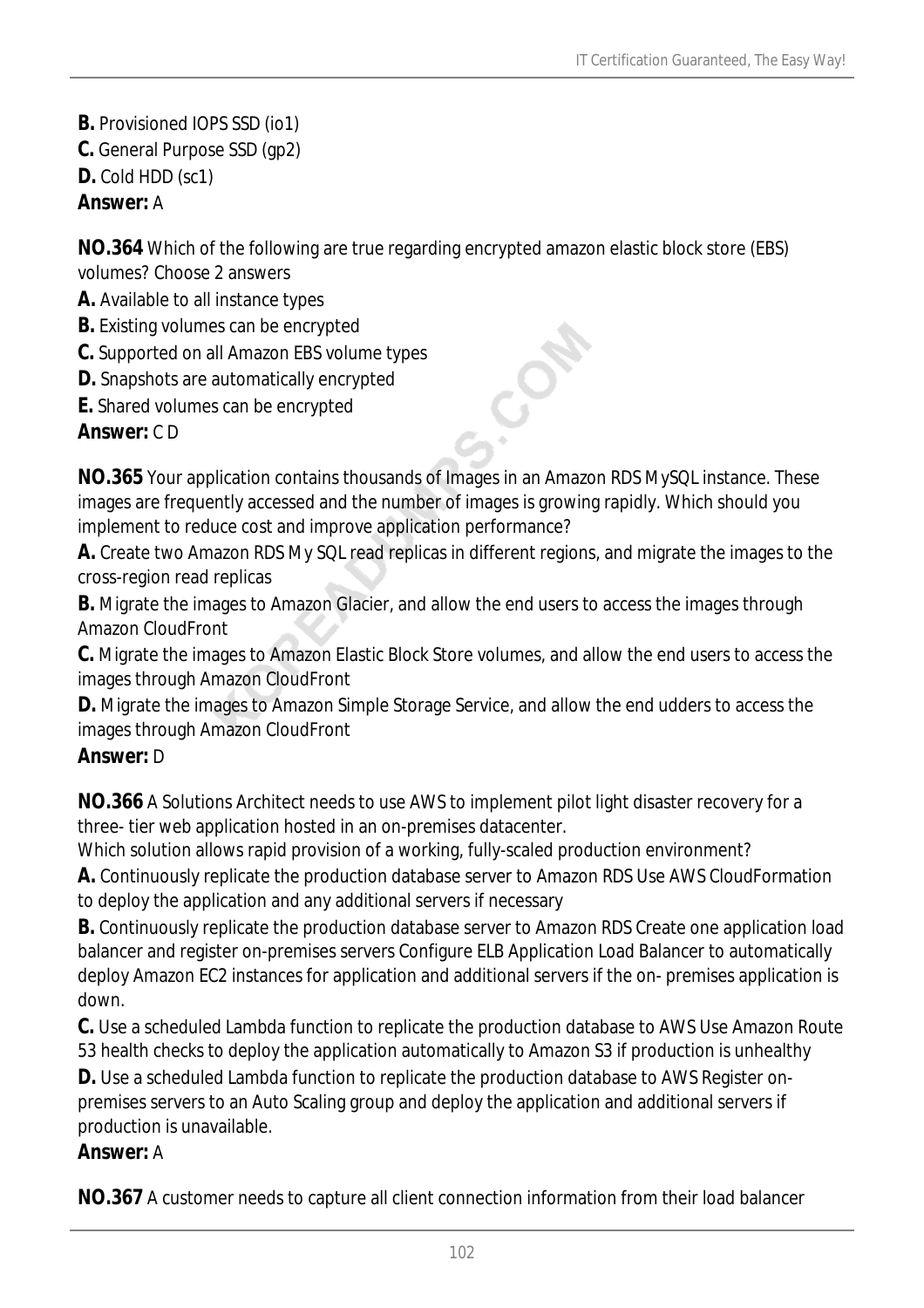every five minutes. The company wants to use data for analyzing traffic patterns and troubleshooting their applications. Which of the following options meets the customer requirements?

- **A.** Enable access logs on the load balancer
- **B.** Enable AWS CloudTrail for the load balancer
- **C.** Enable Amazon CloudWatch metrics on the load balancer
- **D.** Install the Amazon CloudWatch Logs agent on the load balancer

## *Answer:* A

**NO.368** In AWS, which security aspects are the customer's responsibility? Choose 4 answers

- **A.** Life-Cycle management of IAM credentials
- **B.** Security Group and ACL settings
- **C.** Controlling physical access to compute resources
- **D.** Path management on the EC2 instance's operating system
- **E.** Encryption of EBS volumes
- **F.** Decommissioning storage devices

## *Answer:* A B D E

**NO.369** An application on an Amazon EC2 instance routinely stops responding to requests and requires a reboot to recover. The application logs are already exported into Amazon CloudWatch, and you notice that the problem consistently follows the appearance of a specific message in the log. The application team is working to address the bug, but has not provided a date for the fix.

What workaround can you implement to automate recovery of the instance until the fix is deployed? **A.** Create an Amazon CloudWatch alarm on instance memory usage; based on that alarm, trigger an Amazon CloudWatch action to reboot the instance

**B.** Create a AWS CloudTrail alarm on low CPU; based on that alarm, trigger an Amazon SNS message to the Operations team

**C.** Create an Amazon CloudWatch alarm on an Amazon CloudWatch Logs for that message; based on that alarm, trigger an Amazon CloudWatch action to reboot the instance

**D.** Create an AWS CloudTrail alarm to detect the deadlock; based on that alarm, trigger an Amazon SNS message to the Operations team

## *Answer:* C

**NO.370** An instance is launched into a VPC subnet with the network ACL configures to allow all inbound traffic and deny all outbound traffic. The instance's security group is configured to allow SSH from any IP address and deny all outbound traffic. What changes need to be made to allow SSH access to instance?

**A.** The outbound security group needs to be modified to allow outbound traffic

**B.** Both the outbound security group and outbound network ACL need to be modified to allow outbound traffic

**C.** The outbound network ACL needs to be modified to allow outbound traffic

**D.** Nothing, it can be accessed from any IP address using SSH

## *Answer:* B

**NO.371** Which of the following are true regarding AWS Cloud Trail?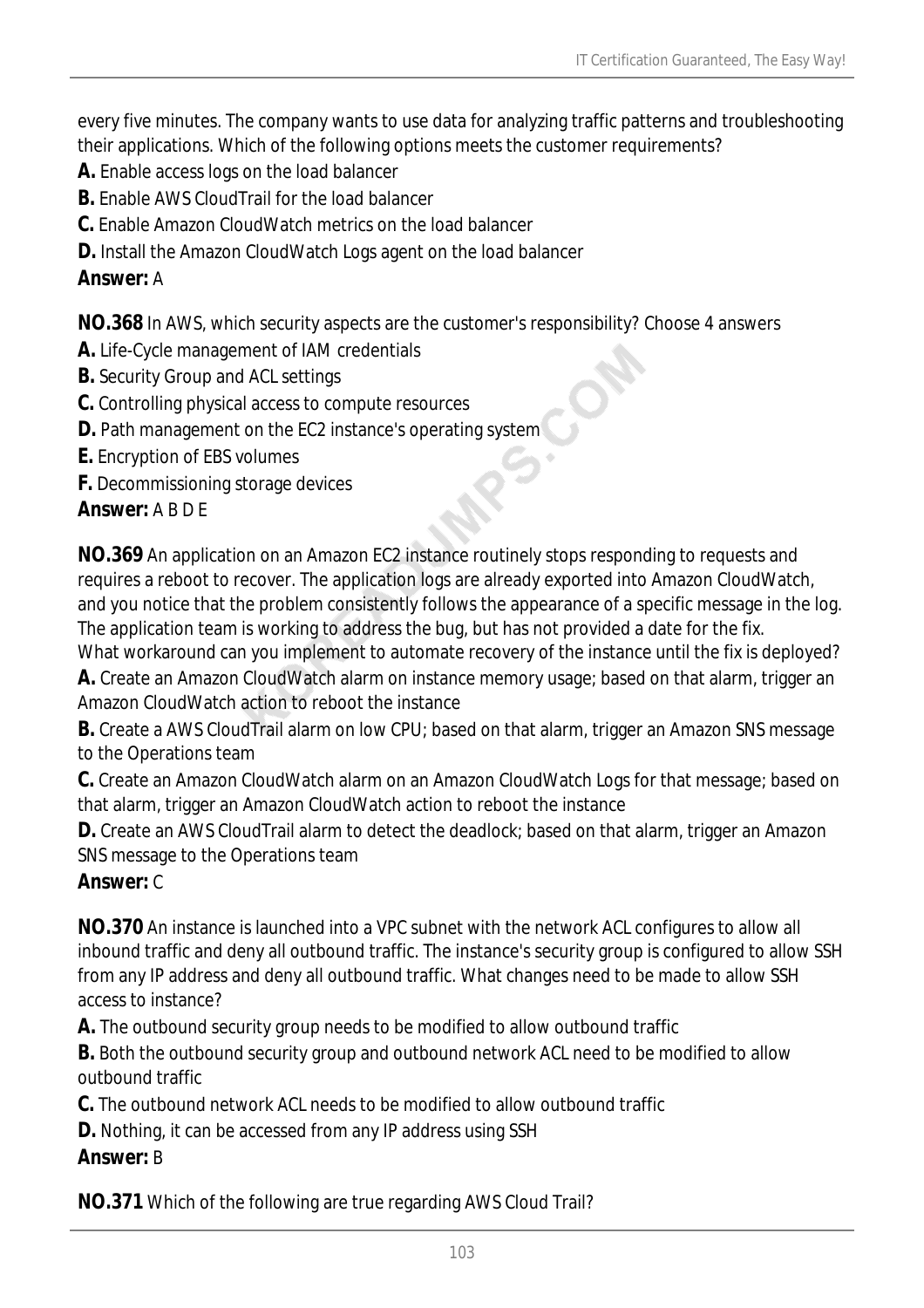Choose 3 answers

- **A.** CloudTrail is enabled globally
- **B.** CloudTrail is enabled by default
- **C.** CloudTrail is enabled on a per-region basis
- **D.** CloudTrail is enabled on a per-service basis
- **E.** Logs can be delivered to a single Amazon S3 bucket for aggregation
- **F.** Logs can only be processes and delivered to the region in which they are generated

## *Answer:* A C E

**NO.372** A solutions architect is designing a multi container-based web application. Parts of the web application,

/orders event, must scale independently while maintaining a single fully qualified domain name. Which AWS services will help Architect build this platform? (Select TWO).

- **A.** Amazon ELB Application Load Balancer RS.CO
- **B.** Amazon ELB Classic Load Balancer
- **C.** Amazon EC2 Container Service
- **D.** Amazon Dynamo
- **E.** Amazon SQS
- *Answer:* A B

**NO.373** An application uses an Amazon RDS MySQL cluster for the database layer. Database growth requires periodic resizing of the instance. Currently, administrators check the available disk space manually once a week.

How can this process be improved?

- **A.** Use the largest instance type for the database.
- **B.** Use AWS CloudTrail to monitor storage capacity.
- **C.** Use Amazon CloudWatch to monitor storage capacity.
- **D.** Use Auto Scaling to increase storage size.

## *Answer:* D

**NO.374** A company is running its application in a single region on Amazon EC2 with Amazon EBS and Amazon S3 as part of the storage design.

What should be done to reduce data transfer costs?

- **A.** Create a copy of the compute environment in another region.
- **B.** Convert the application to run on Lambda@Edge
- **C.** Create an Amazon CloudFront distribution with Amazon S3 as the origin
- **D.** Replicate Amazon S3 data to buckets in regions closer to the requester.

## *Answer:* C

**NO.375** A company is developing a data lake solution in Amazon S3 to analyze large-scale datasets. The solution makes infrequent SQL queries only In addition the company wants to minimize infrastructure costs Which AWS service should be used to meet these requirements?

**A.** Amazon Athena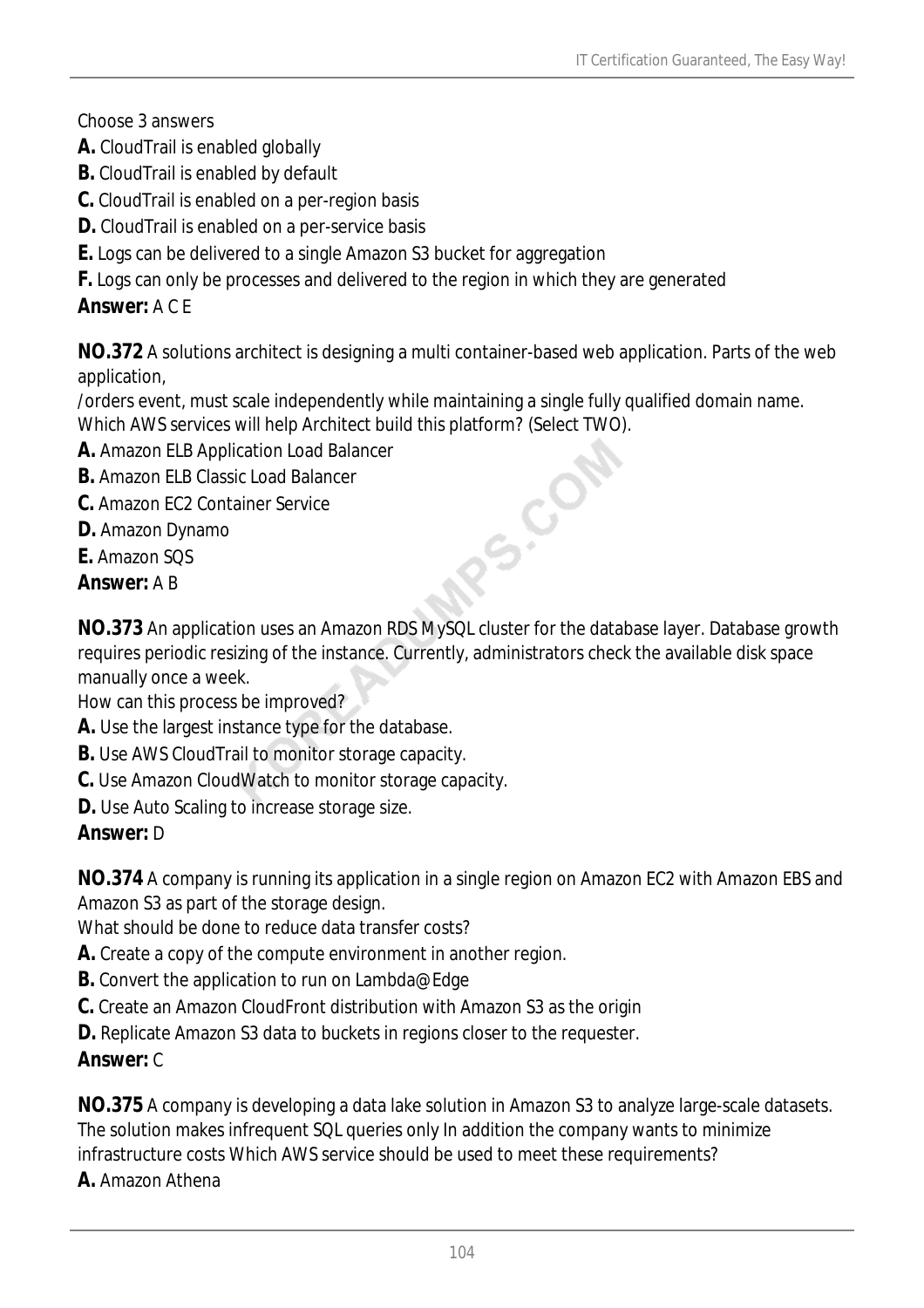- **B.** Amazon Redshift Spectrum
- **C.** Amazon RDS for PostgreSQL
- **D.** Amazon Aurora

### *Answer:* A

**NO.376** A company's Amazon RDS MySQL DB instance may be rebooted tor maintenance and to apply patches. This database is critical and potential user disruption must be minimized What should the Solutions Architect do in this scenario?

- **A.** Set up an RDS MySQL cluster
- **B.** Create an RDS MySQL Read Replica
- **C.** Set RDS MySQL to Multi-AZ
- **D.** Create an Amazon EC2 instance MySQL cluster

### *Answer:* C

**NO.377** A company hosts a website on premises. The website has a mix of static and dynamic content, but users experience latency when loading static files. Which AWS service can help reduce latency?

- **A.** Amazon CloudFront with on-premises servers as the origin
- **B.** ELB Application Load Balancer
- **C.** Amazon Route 53 latency-based routing
- **D.** Amazon EFS to store and serve static files

## *Answer:* A

**NO.378** Your Amazon RDS MySQL DB instance runs on the largest available instance type. The DB instance runs at near capacity for CPU and network bandwidth. You expect traffic to increase and are looking for ways you can continue to scale your database. Which strategies allow you to continue to scale and take on more traffic?

**A.** Create a cross-region read replica of the master database; configure the app to send read-only calls to the replica

**B.** Convert the DB instance to a m=Multi-AZ deployment; configure the app to send read-only calls to the standby

**C.** Create additional database accounts in the DB instance; configure the app servers to make calls using different account credentials

**D.** Create a read replica of the master database in another Availability Zone; configure the app to send read-only calls to the replica.

**E.** Create an Amazon Elasticache cluster; configure the app to retrieve frequently accessed data and queries from the cache.

### *Answer:* D F

**NO.379** A Solutions Architect is designing a web application that runs on Amazon EC2 instances behind a load balancer. All data in transit must be encrypted Which solutions will meet the encryption requirement? (Select TWO )

**A.** Use an Application Load Balancer (ALB) in pass through mode, then terminate SSL on EC2 instances.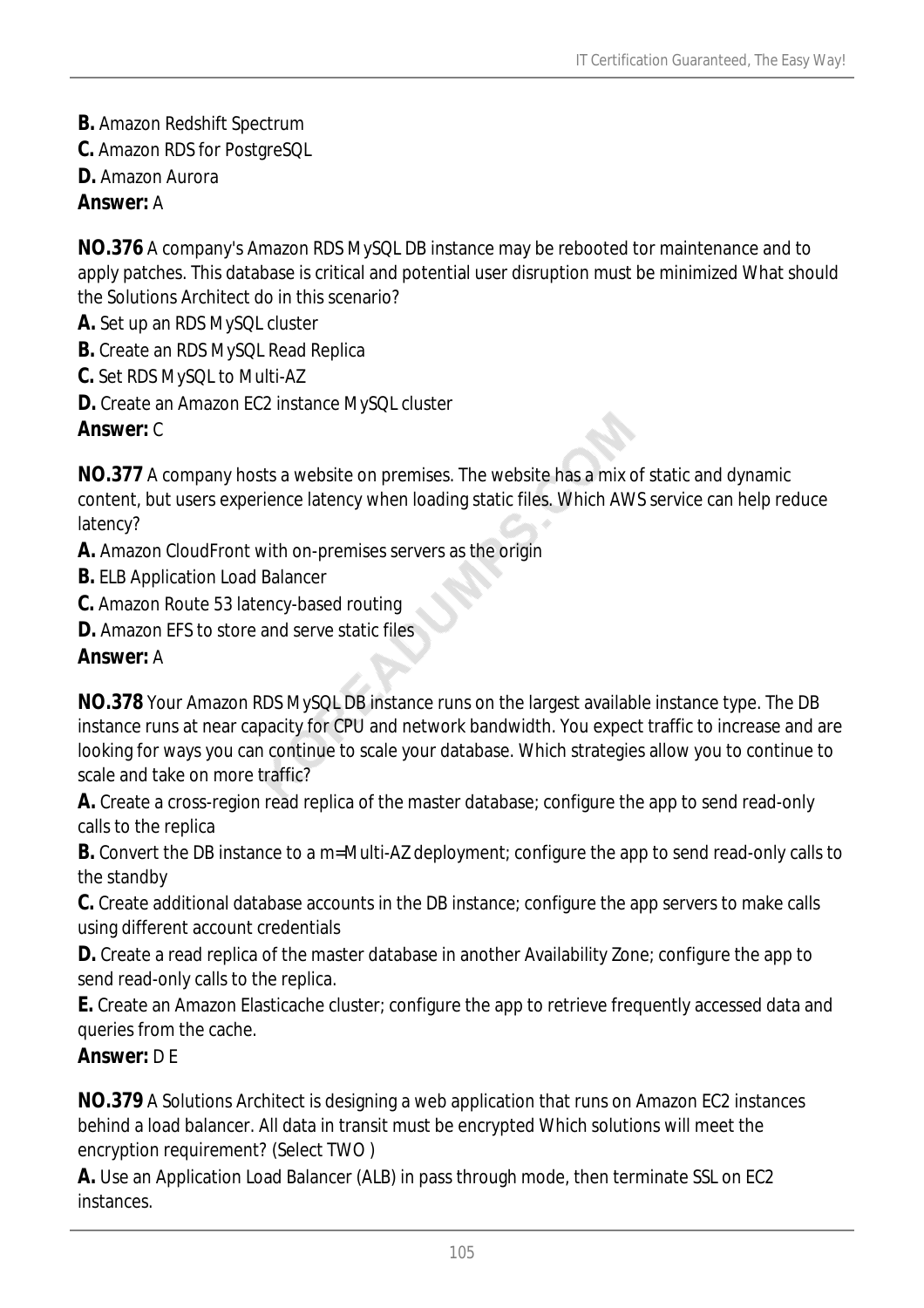- **B.** Use an Application Load Balancer (ALB) with a TCP listener, then terminate SSL on EC2 instances.
- **C.** Use an Network Load Balancer (NLB) with a TCP listener, then terminate SSL on EC2 instances.

**D.** Use an Application Load Balancer (ALB) with an HTTPS listener, then install SSL certificates on the ALB and EC2 instances.

**E.** Use a Network Load Balancer (NLB) with an HTIPS listener, then install SSL certificates on the NLB and EC2 instances.

## *Answer:* A D

**NO.380** A client application requires operating system privileges on a relational database server. What is an appropriate configuration for a highly available database architecture?

- **A.** A standalone Amazon FC2 instance
- **B.** Amazon RDS in a Multi-AZ configuration
- **C.** Amazon EC2 instances in a replication configuration utilizing a single Availability Zone
- **D.** Amazon EC2 instances in a replication configuration utilizing two different Availability Zones

### *Answer:* D

Explanation

http://docs.aws.amazon.com/AWSEC2/latest/UserGuide/using-regions-availability-zones.html

**NO.381** A web application runs on Amazon EC2 instances behind an ELB Application Load Balancer. The instance run in an EC2 Auto Scaling group across multiple availability Zones. Every night, the Auto Scaling group doubles in size. traffic analytics shows that users in a particular region requesting the same static content locally on the EC2 instances.

How can a Solutions Architect reduce the need to scale and improve application performance for the users?

- **A.** Re-deploy the application in a new VPC that is closer to the users making the requests
- **B.** Create an Amazon CloudFront distribution tor the silo and redirect user traffic to the distribution
- **C.** Store the contents on Amazon EFS instead of the EC2 root volume
- **D.** implement Amazon Redshift to create a repository of the content closer to the users *Answer:* C

**NO.382** You are running a mobile media application and are considering API Gateway for the client entry point. What benefits would this provide? Choose 2 answers

- **A.** Caching API responses
- **B.** Intrusion prevention
- **C.** IP blacklisting
- **D.** Load balancing
- **E.** Throttling traffic

### *Answer:* A E

### Explanation

API Logging, Caching, Throttling, Bursting and Monitoring

Instead of invoking the backend API for every client call, developers can configure caching which will improve performance. Cache settings allow developers to control the way the cache key is built and the time-to-live (TTL) of the data stored for each method. The management API can be invoked to invalidate the cache. The pricing for this feature is based on the size of the cache.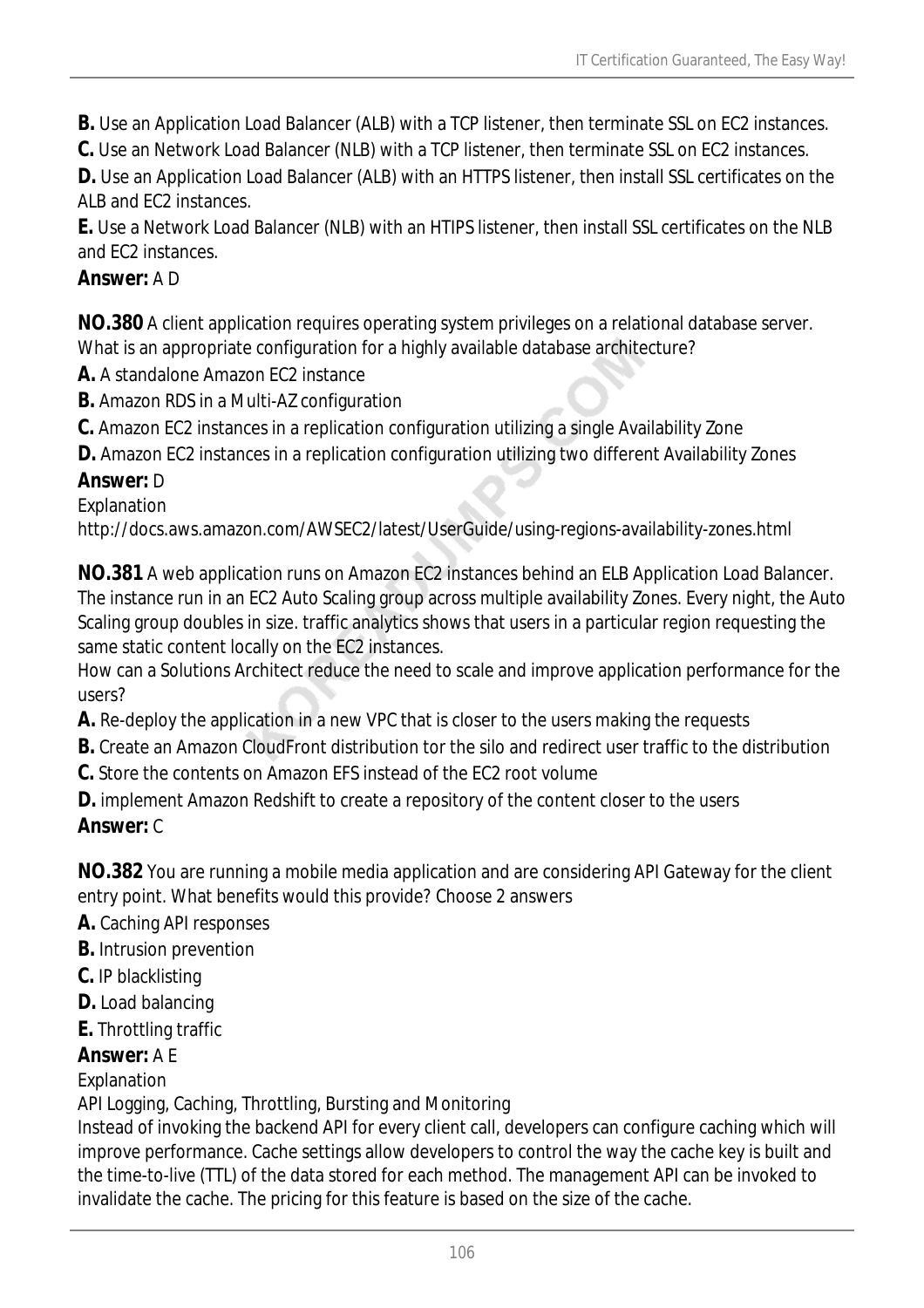Developers need to protect their backend APIs from deliberate misuse. They may also want to restrict the rate at which the API is invoked. Through throttling, it is possible to set a rate limit of API requests to avoid sudden spikes. API Gateway can also be configured to handle bursts of API calls for specific scenarios. Clients can include automatic retry logic when they receive a 429 HTTP response as a result of throttling. With the right configuration of cache and throttling, developers can increase the performance while securing the backend API.

Since API Gateway is a crucial element of an application, it needs to be monitored for uptime. For custom gateways, administrators need to configure native monitoring combined with agents. Amazon API Gateway integrates with CloudWatch, the one-stop monitoring service for all AWS services. By configuring an IAM role that has write access to CloudWatch logs, API Gateway can be monitored for a variety of metrics.

#### image00

| <b>Settings</b>                        | <b>SDK Generation</b> | <b>Deployment History</b>                                       |                     |
|----------------------------------------|-----------------------|-----------------------------------------------------------------|---------------------|
|                                        |                       | Configure the metering and caching settings for the Prod stage. |                     |
|                                        | <b>Cache Settings</b> |                                                                 |                     |
|                                        | Enable API cache      |                                                                 |                     |
| CloudWatch Settings                    |                       |                                                                 |                     |
| Enable CloudWatch Logs 0               |                       |                                                                 |                     |
| Enable CloudWatch Metrics <sup>6</sup> |                       |                                                                 |                     |
| <b>Throttling Settings</b>             |                       |                                                                 |                     |
|                                        |                       | <b>Burst Limit</b>                                              |                     |
|                                        |                       | Rate                                                            |                     |
|                                        |                       |                                                                 | <b>Save Changes</b> |
|                                        |                       |                                                                 |                     |

Configuring Caching, Logging, Monitoring and Throttling

**NO.383** A retail company runs hourly flash sales and has a performance issue on its Amazon RDS for PostgreSOL database. The Database Administrators have identified that the issue with performance happens when finance and marketing employees refresh sales dashboards that are used for reporting real-time sales data.

What should be done to resolve the issue without impacting performance?

**A.** Create a Read Replica of the RDS PostgreSOL database and point the dashboards at the Read Replica

**B.** Move data from the RDS PostgreSQL database to Amazon Redshift nightly and point the dashboards at Amazon Redshift.

**C.** Monitor the database with Amazon CloudWatch and increase the instance size, as necessary Make no changes to the dashboards.

**D.** Take an hourly snapshot of the RDS PostgreSOL database, and load the hourly snapshots to another database to which the dashboards are pointed

#### *Answer:* A

**NO.384** A us-based company is expanding their web presence into Europe. The company wants to extend their AWS infrastructure from Northern Virginia (us-east-1) into the Dublin (eu-west-1) region. Which of the following options would enable an equivalent experience for users on both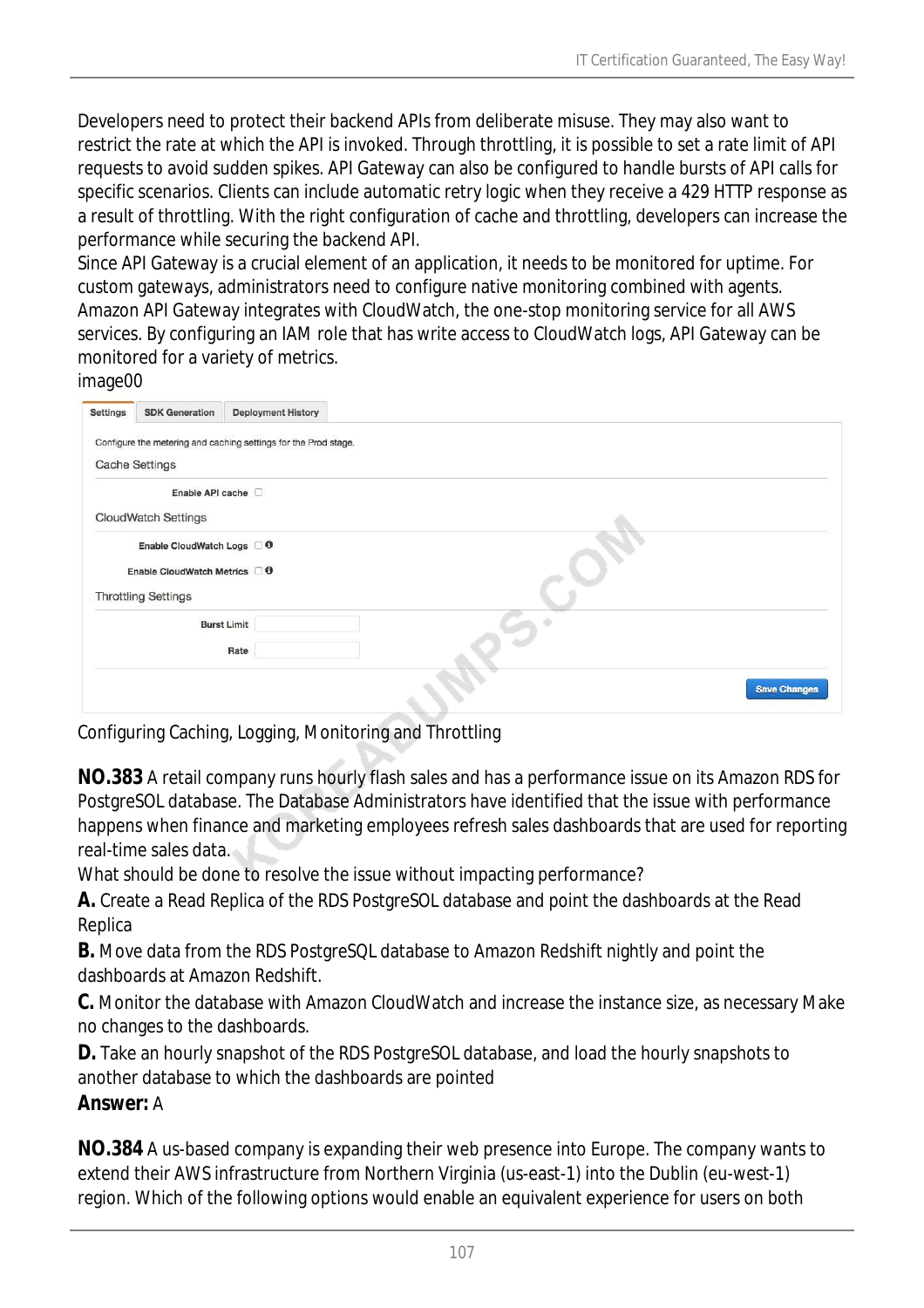continents?

**A.** Use a public-facing load balancer per region to load-balancer web traffic, and enable HTTP health checks

**B.** Use a public-facing load balancer per region to load balancer web traffic, and enable sticky sessions

**C.** Use Amazon Route S3, and apply a geolocation routing policy to distribution traffic across both regions

**D.** Use Amazon Route S3, and apply a weighted routing policy to distribute traffic across both regions *Answer:* C

**NO.385** Which of the following are characteristics of Amazon VPC subnets? Choose 2 answers

**A.** Each subnet spans at least 2 Availability Zones to provide a high-availability environment.

**B.** Each subnet maps to a single Availability Zone.

**C.** CIDR block mask of/25 is the smallest range supported.

**D.** By default, all subnets can route between each other, whether they are private or public.

**E.** Instances in a private subnet can communicate with the Internet only if they have an Elastic IP. *Answer:* B D

**NO.386** A web application is running on Amazon EC2 instances behind an Elastic Load Balancing Application Load Balancer (ALB). The EC2 instances should receive no traffic, except for web requests to the application.

Based on these requirements, what security group rules should be put on the Amazon EC2 instances?

**A.** An inbound rule allowing traffic from the security group attached to the ALB

- **B.** An inbound rule allowing traffic from the network ACLs attached to the ALB
- **C.** An outbound rule allowing traffic to the security group attached to the ALB
- **D.** An outbound rule blocking all traffic to the internet

## *Answer:* A

**NO.387** A photo-sharing service stores pictures in Amazon Simple Storage Service (S3) and allows application sign-in using an opened connect-compatible identity provider. Which AWS Security Token Service approach to temporary access should you use for the Amazon S3 operations?

- **A.** Cross-Account Access
- **B.** AWS identity and Access Management roles
- **C.** SAML-based Identity Federation
- **D.** Web identity Federation
- *Answer:* C

**NO.388** Which of the following are characteristics of a reserved instance?

- **A.** It is specific to an Amazon Machine Image(AMI)
- **B.** It can be applied to instances launched by Auto Scaling
- **C.** It can be migrated across Availability Zones
- **D.** It can be used to lower Total Cost of Ownership (TCO) of a system
- **E.** It is specific to an insurance Type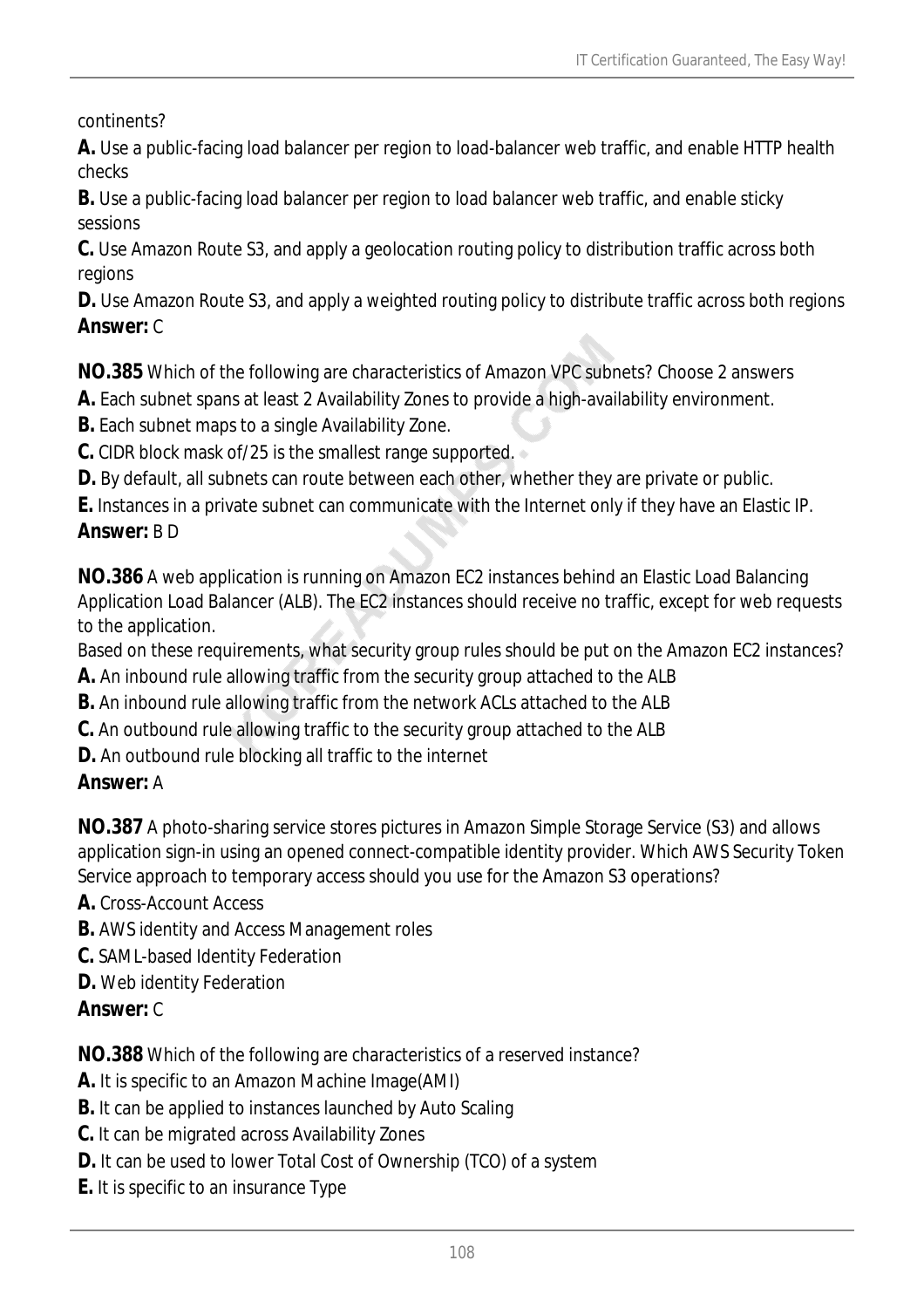# *Answer:* C D E

**NO.389** A web application runs on 10 EC2 instances launched from a single customer Amazon Machine Image (AMI).

The EC2 instances are behind an Internet Application Load Balancer. Amazon Route 53 provides DNS for the application.

How should a Solutions Architect automate recovery when a web server instance stops replying to request?

**A.** Launch the instances in an Auto Scaling group with an Elastic Load Balancing health check.

- **B.** Launch instances in multiple Availability Zones and set the load balancer to Multi-AZ.
- **C.** Add CloudWatch alarm actions for each instance to restart if the Status Check (Any) fails.

**D.** Add Route 53 records for each instance with an instance health check.

#### *Answer:* A

**NO.390** A Solutions Architect is designing an application in AWS. The Architect must not expose the application or database tier over the Internet for security reasons. The application must be low-cost and have a scalable front end. The databases and application tier must have only one-way Internet access to download software and patch updates.

Which solution helps to meet these requirements?

**A.** Use a NAT Gateway as the front end for the application tier and to enable the private resources to have Internet access

**B.** Use an Amazon EC2-based proxy server as the front end for the application tier, and a NAT Gateway to allow Internet access for private resources

**C.** Use an ELB Classic Load Balancer as the front end for the application tier, and an Amazon EC2 proxy server to allow Internet access for private resources

**D.** Use an ELB Classic Load Balancer as the front end for the application tier, and a NAT Gateway to allow Internet access for private resources

#### *Answer:* D

Explanation

You configure your load balancer to accept incoming traffic by specifying one or more listeners. A listener is a process that checks for connection requests. It is configured with a protocol and port number for connections from clients to the load balancer and a protocol and port number for connections from the load balancer to the targets.

Elastic Load Balancing supports three types of load balancers: Application Load Balancers, Network Load Balancers, and Classic Load Balancers. There is a key difference between the way you configure these load balancers. With Application Load Balancers and Network Load Balancers, you register targets in target groups, and route traffic to the target groups. With Classic Load Balancers, you register instances with the load balancer.

**NO.391** An application stores data in a My SQL database hosted on an EC2 instance. A Solutions Architect must address reports of high latency and dropped requests. The web tier EC2 instances are mostly idle, but the database instance has a large number of read requests that result in a large-disk read queue.

Which solution will address the problems?

**A.** Provision all the EC2 instances, both web tier and database, in a placement group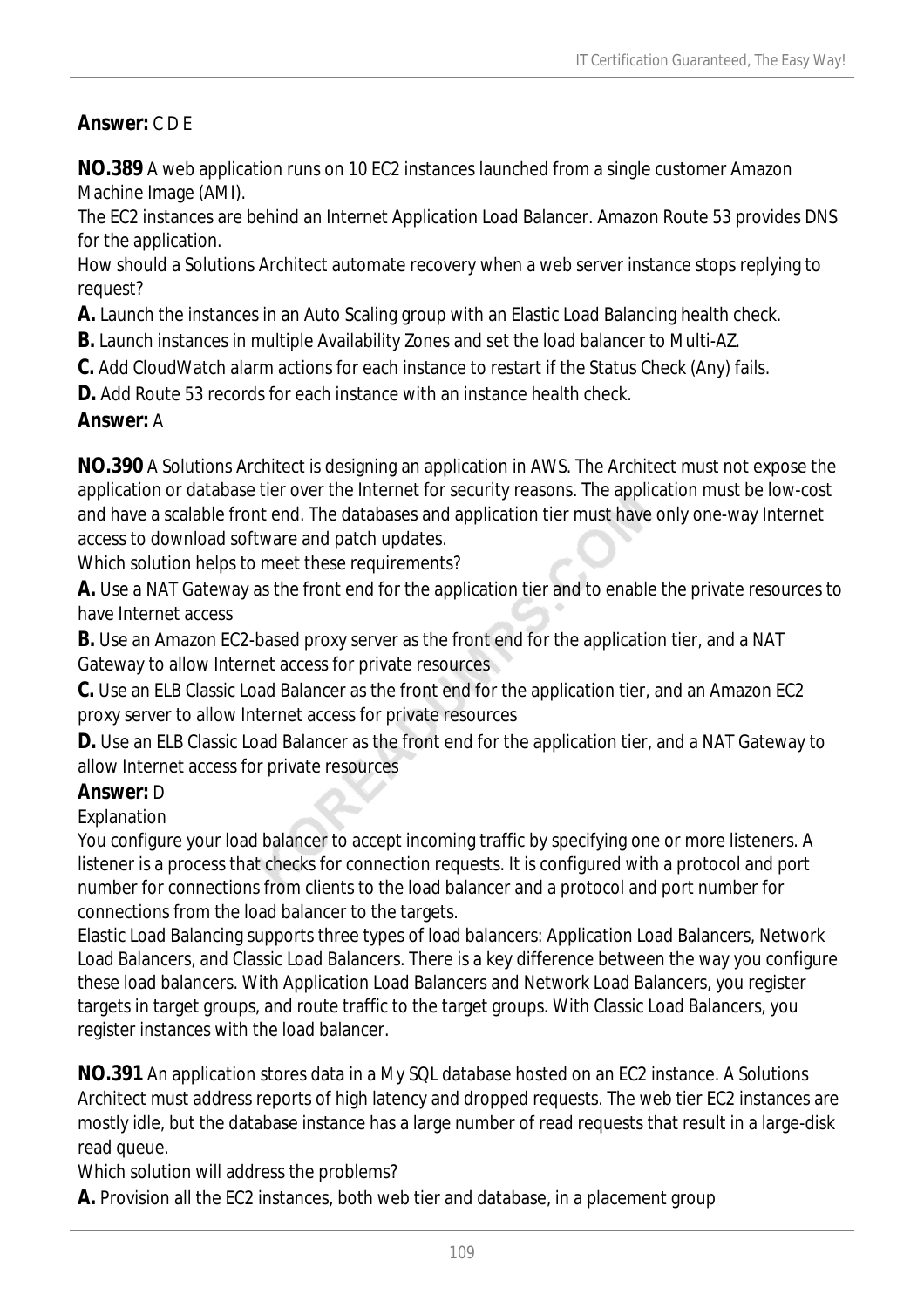**B.** Provision a database replica, and place a Network Load Balancer in front of both databases

**C.** Import the database into a Multi-AZ RDS instance, and direct the read-only queries to the standby instance

**D.** Cache database query results in an Amazon ElastiCache cluster, and check the cluster for cached results before calling the database

### *Answer:* D

**NO.392** A workload consists of downloading an image from an Amazon S3 bucket, processing the image, and moving it to another Amazon S3 bucket. An Amazon EC2 instance runs a scheduled task every hour to perform the operation.

How should a Solutions Architect redesign the process so that it is highly available?

**A.** Charge the Amazon EC2 instance to compute optimized

- **B.** Launch a second Amazon EC2 instance to monitor the health of the first
- **C.** Trigger a Lambda function when a new object is uploaded
- **D.** Initially copy the images to an attached Amazon EBS volume.

### *Answer:* C

**NO.393** A company is developing an application to deliver dynamic content to users around the globe The content should be customized according to a user's device and be delivered with very low latency. Which service should be used?<br> **A.** Amazon API Gateway<br> **B.** Amazon CloudFront<br> **C.** AmazonS3<br> **D.** Lambda@Edae<br> **Answer** 

- **A.** Amazon API Gateway
- **B.** Amazon CloudFront
- **C.** AmazonS3
- **D.** Lambda@Edge

*Answer:* D

**NO.394** You are building an automated transcription service in which Amazon EC2 worker instances process an uploaded audio file and generate a text file. You must store both of these files in the same durable storage until the text file is retrieved. You do not know what the storage capacity requirements are. Which storage option is both cost-efficient and scalable?

- **A.** Multiple instances stores
- **B.** A single Amazon S3 bucket
- **C.** Multiple Amazon EBS volume with snapshots
- **D.** A single Amazon Glacier vault

# *Answer:* C

**NO.395** A company is using Amazon S3 for backups from an on-premises environment. Regulatory requirements state that data must be retained for at least 7 years The data is infrequently accessed for 35 days, but needs to be instantly available. After 35 days, the data is rarely accessed. Which combination of actions will provide the MOST cost-effective solution? (Select TWO )

**A.** Change the backup so the data goes to Amazon S3 Standard-Infrequent Access (S3 Standard-IA) directly

**B.** Create an S3 lifecycle policy that moves the data to the GLACIER storage class after 7 years.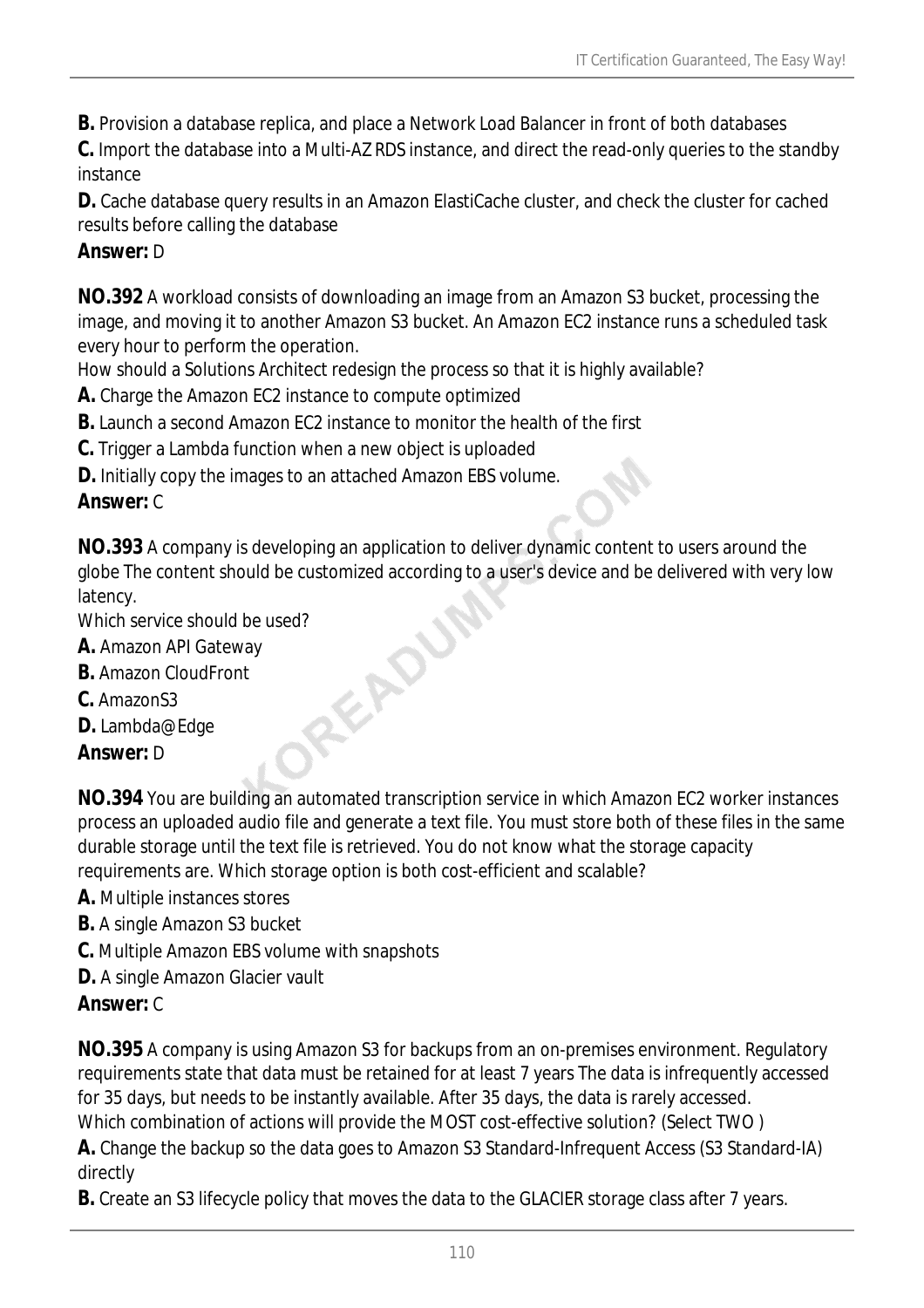**C.** Change the backup so the data goes to Amazon Glacier directly

**D.** Create an S3 lifecycle policy that moves the data to Amazon S3 Standard infrequent Access (S3 Standard-IA) after 35 days

**E.** Creates an S3 lifecycle policy that moves the data to the GLACIER storage class after 35 days *Answer:* A D

**NO.396** A solutions Architecture is developing a new web application on AWS. The services must scale to support an increasing load. The Architecture wants to focus an software development and deployment new features rather than provisioning or managing servers. Which AWS service is appropriate?

- **A.** Auto Scaling
- **B.** Elastic Beanstalk
- **C.** EC2 Container Server
- **D.** CloudFormation

#### *Answer:* B

**NO.397** An application tier currently hosts two web services on the same set of instances, listening on different ports.

Which AWS service should a Solutions Architect use to route traffic to the service based on the incoming request path?

- **A.** AWS Application Load Balancer
- **B.** Amazon CloudFront
- **C.** Amazon Route 53
- **D.** AWS Classic Load Balancer

#### *Answer:* A

**NO.398** To meet compliance standards, a company must have encrypted archival data storage. Data will be accessed infrequently, with lead times when in advance of when archived data must be recovered. The company requires that the storage be secure, durable and provided at the lowest price per 1TB of data stored.

PS.CO

What type of stooge should be used?

- **A.** Amazon S3
- **B.** Amazon EBS
- **C.** Amazon Glacier
- **D.** Amazon EFS
- *Answer:* C

**NO.399** An organization must process a stream erf large-volume hashtag data in real time and needs to run custom SQL queries on the data to gel insights on certain lags. The organization needs this solution to be elastic and does not want to manage clusters.

Which of the following AWS services meets these requirements?

- **A.** Amazon Elasticsearch Service
- **B.** Amazon Athena
- **C.** Amazon Redshift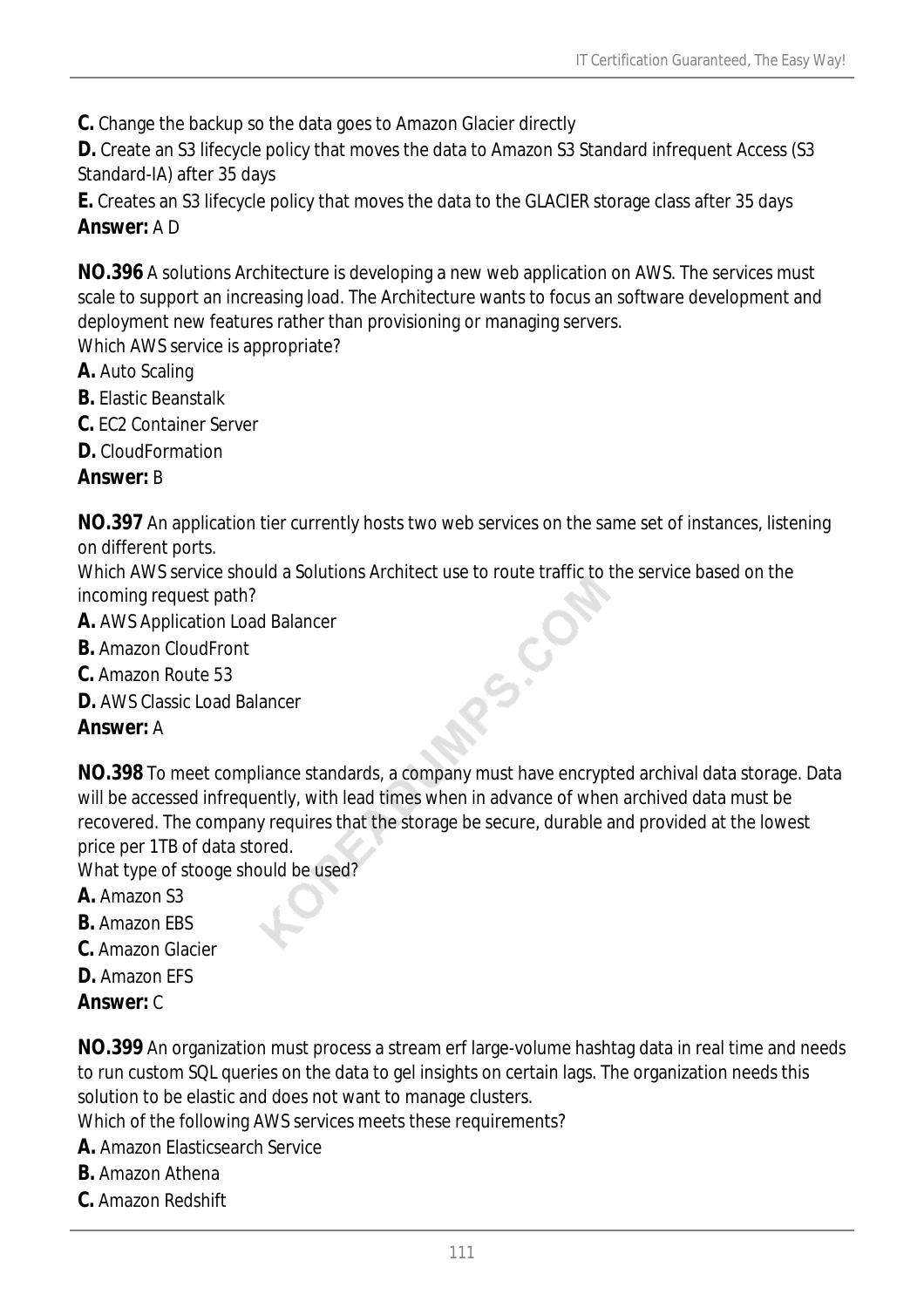#### **D.** Amazon Kinesis Data Analytics *Answer:* D

**NO.400** A company's development team plans to create an Amazon S3 bucket that contains millions of images. The team wants to maximize the read performance of Amazon S3.

Which naming scheme should the company use?

- **A.** Add a date as the prefix.
- **B.** Add a sequential id as the suffix.
- **C.** Add a hexadecimal hash as the suffix.
- **D.** Add a hexadecimal hash as the prefix.

#### *Answer:* D

**NO.401** After creating a new IAM user which of the following must be done before they can successfully make API calls?

- **A.** Create a set of Access Keys for the user
- **B.** Enable Multi-Factor Authentication for the user
- **C.** Add a password to the user
- **D.** Assign a Password Policy to the user

#### *Answer:* A

**NO.402** An administrator is hosting an application on a single amazon EC2 instance. Which users can access by the public hostname. The administrator is adding a second instance but does not want users to have to decide between many public hostnames.

Which AWS service will decouple the users from specific amazon EC2 instances?

- **A.** Amazon SQS
- **B.** Auto Scaling group
- **C.** Amazon EC2 security group
- **D.** Amazon ELB

#### *Answer:* D

**NO.403** A Solutions Architect is designing a solution to send Amazon CloudWatch Alarm notifications to a group of users on a smartphone mobile application.

What are the key steps to this solution? (Choose two.)

**A.** Configure the CloudWatch Alarm to send the notification to an Amazon SNS topic whenever there is an alarm.

**B.** Configure the CloudWatch Alarm to send the notification to a mobile phone number whenever there is an alarm.

**C.** Configure the CloudWatch Alarm to send the notification to the email addresses whenever there is an alarm.

**D.** Create the platform endpoints for mobile devices and subscribe the SNS topic with platform endpoints.

**E.** Subscribe the SNS topic with an Amazon SQL queue, and poll the messages continuously from the queue.

Use each mobile platform's libraries to send the message to the mobile application.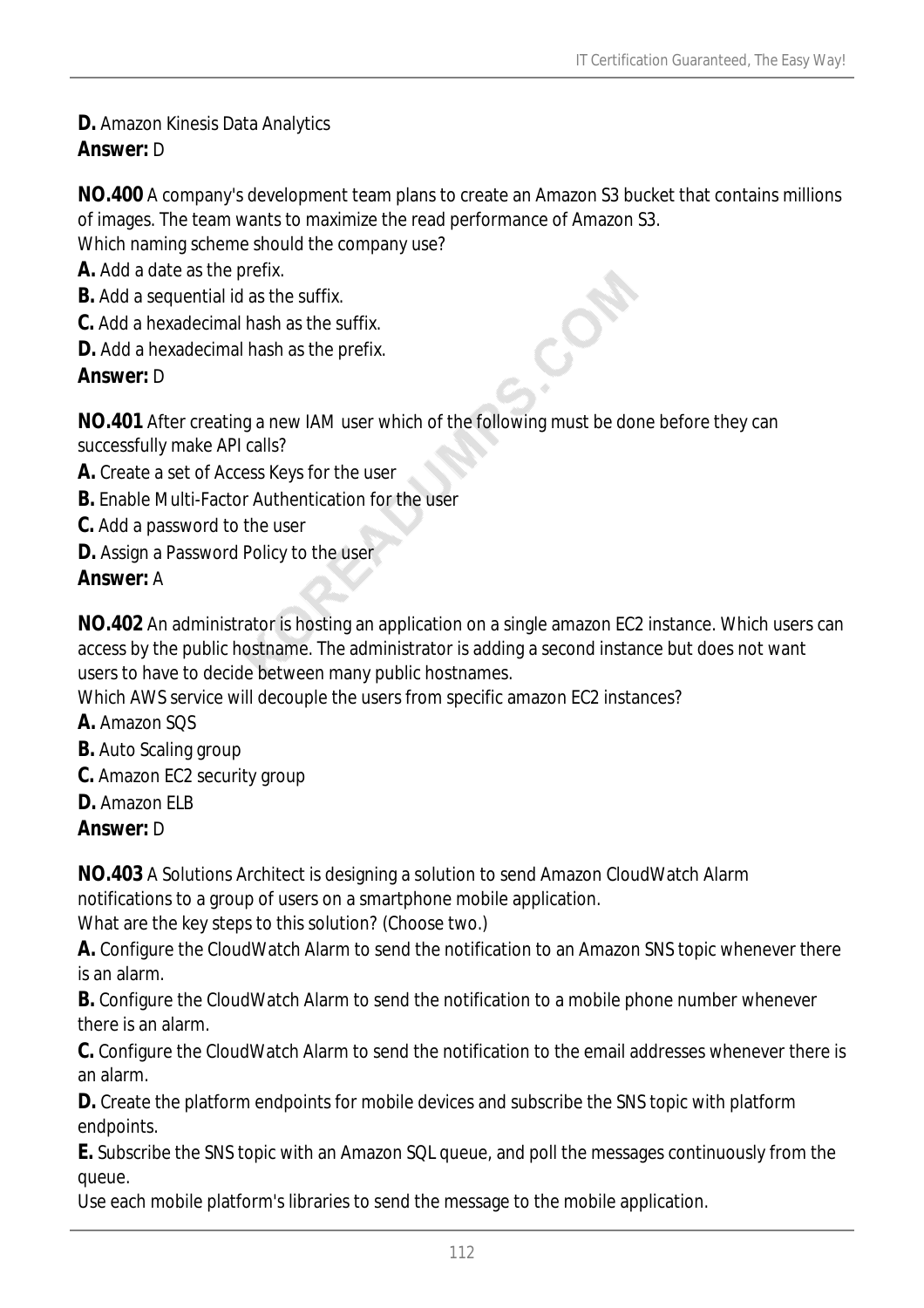# *Answer:* A D

**NO.404** When an EC2 EBSbackend (EBS root) instance is stopped. What happens to the data on any Ephemeral store volumes?

- **A.** Data is automatically saved in an EBS volume
- **B.** Data will be deleted and will no longer be accessible
- **C.** Data is unavailable until the instance is restarted
- **D.** Data is automatically saved as an EBS snapshot

#### *Answer:* B

**NO.405** A company is designing a new application to collect data on user behavior for analysis a later time. Amazon Kinesis Data Streams will be used to receive user interaction events.

What should be done to ensure the event data is retained indefinitely?

**A.** Configure the stream to write records to an attached Amazon EBS volume.

**B.** Configure an Amazon Kinesis Data Firehose delivery stream to store data on Amazon S3.

**C.** Configure the stream data retention period to retain the data indefinitely.

**D.** Configure an Amazon EC2 consumer to read from the data stream and store records in Amazon SQS.

#### *Answer:* B

**NO.406** An organization runs an online voting system for a television program. During broadcasts, hundreds of thousands of votes are submitted within minutes and sent to a front-end feet of autoscaled Amazon EC2 instances. The EC2 instances push the votes to a RBDMS database. The database is unable to keep up with the front-end connection requests.

What is the MOST efficient and cost-effective way of ensuring that votes are processes in a timely manner?

**A.** Each front-end node should send votes to an Amazon SQS queue. Provision worker instances to read the SQS queues and process the message information into the RBDMS database

**B.** As the load on the database increases, horizontally-scale the RDBMS database with additional memory-optimized instances. When voting has ended, scale down the additional instances

**C.** Re-provision the RDBMS database with larger, memory-optimized instances. When voting ends, re-provision the back-end database with similar instances

**D.** Send votes from each front-end node to Amazon DynamoDB. Provision worker instances to process the votes in DynamoDB into the RDBMS database

#### *Answer:* A

**NO.407** A customer is running two Amazon EC2 instances, Server1 and server2, in different subnets of the same VPC.

Server1 can ping Server2, but server2 cannot ping Server1. What could explain this behavior? Choose 2 answers

**A.** There is no route from server2 to server 1 defined in the route table

- **B.** The ingress rules for Server1's security group do not allow ICMP traffic
- **C.** The two servers are not located in the same Availability Zone
- **D.** The operating system firewall on server1 is blocking traffic from server 2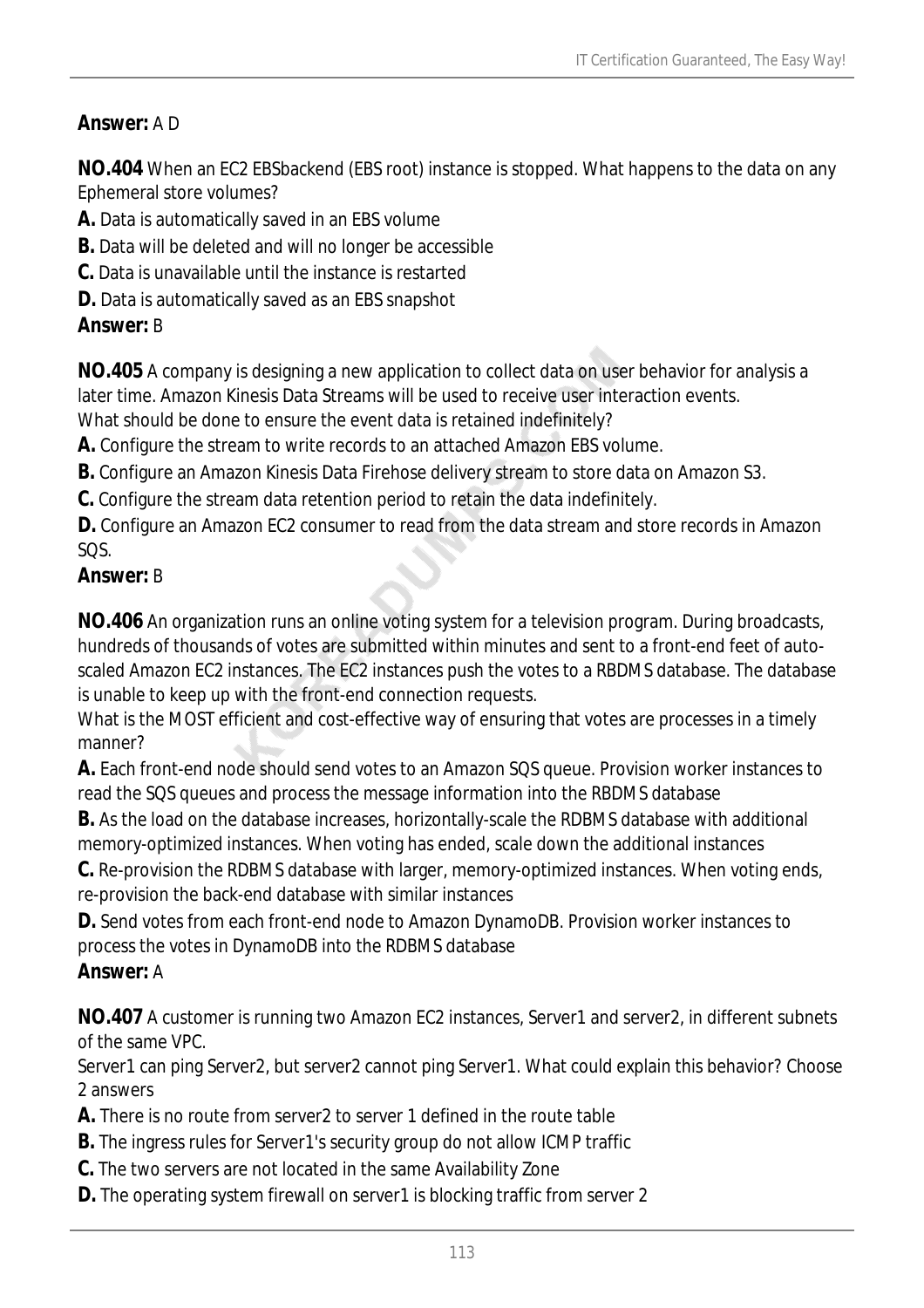**E.** The ingress rules for server2 security group do not allow ICMP traffic *Answer:* A D

**NO.408** A Solutions Architect must migrate a monolithic on-premises application to AWS. It is a web application with a load balancer, web server, application server, and relational database. The key requirement driving the migration is that the application should perform better and be more elastic. Which of the following architectures would meet these requirements?

**A.** Re-host the application on Amazon EC2 with lift and shift of existing application code. Configure an Elastic Load Balancing load balancer to handle incoming requests. Use Amazon CloudWatch alarms to receive notification of scaling issues. Increase and decrease the size of the Amazon EC2 instances using AWS CLI or AWS Management Console as required.

**B.** Re-architect the application as a three-tier application. Move the database to Amazon RDS. Use read replicas and Amazon ElastiCache with RDS for better performance. Use an Application Load Balancer to forward incoming requests to web and application servers running on-premises.

**C.** Re-platform the application as a three-tier application. Use Elastic Load Balancing for incoming requests. Use EC2 for web and application tiers. Use RDS at the database tier. Use CloudWatch alarms and Auto Scaling for horizontal scaling at the web tier.

**D.** Re-architect the application as Service Oriented Architecture (SOA). Run database and application servers on-premises. Run web-facing EC2 servers. Use an Enterprise Service Bus to handle communications between different parts of the application running on-premises and in the cloud. *Answer:* A

**NO.409** An organization uses Amazon S3 to store video content served via its website. It only has rights to deliver this content to users within its own country and needs to restrict access. How can the organization ensure that these files are only accessible from within its country?

**A.** Use a custom Amazon S3 bucket policy to allow access only to users inside the organization's country

**B.** Use Amazon CloudFront and Geo Restriction to allow access only to users inside the organization's country

**C.** Use an Amazon S3 bucket ACL to allow access only to users inside the organization's country

**D.** Use file-based ACL permissions on each video file to allow access only to users inside the organization's country

# *Answer:* B

**NO.410** A Solutions Architect is defining a shared Amazon S3 bucket where corporate applications will save objects.

How can the Architect ensure that when an application uploads an object to the Amazon S3 bucket, the object is encrypted?

**A.** Set a CORS configuration.

- **B.** Set a bucket policy to encrypt all Amazon S3 objects.
- **C.** Enable default encryption on the bucket.
- **D.** Set permission for users.

# *Answer:* C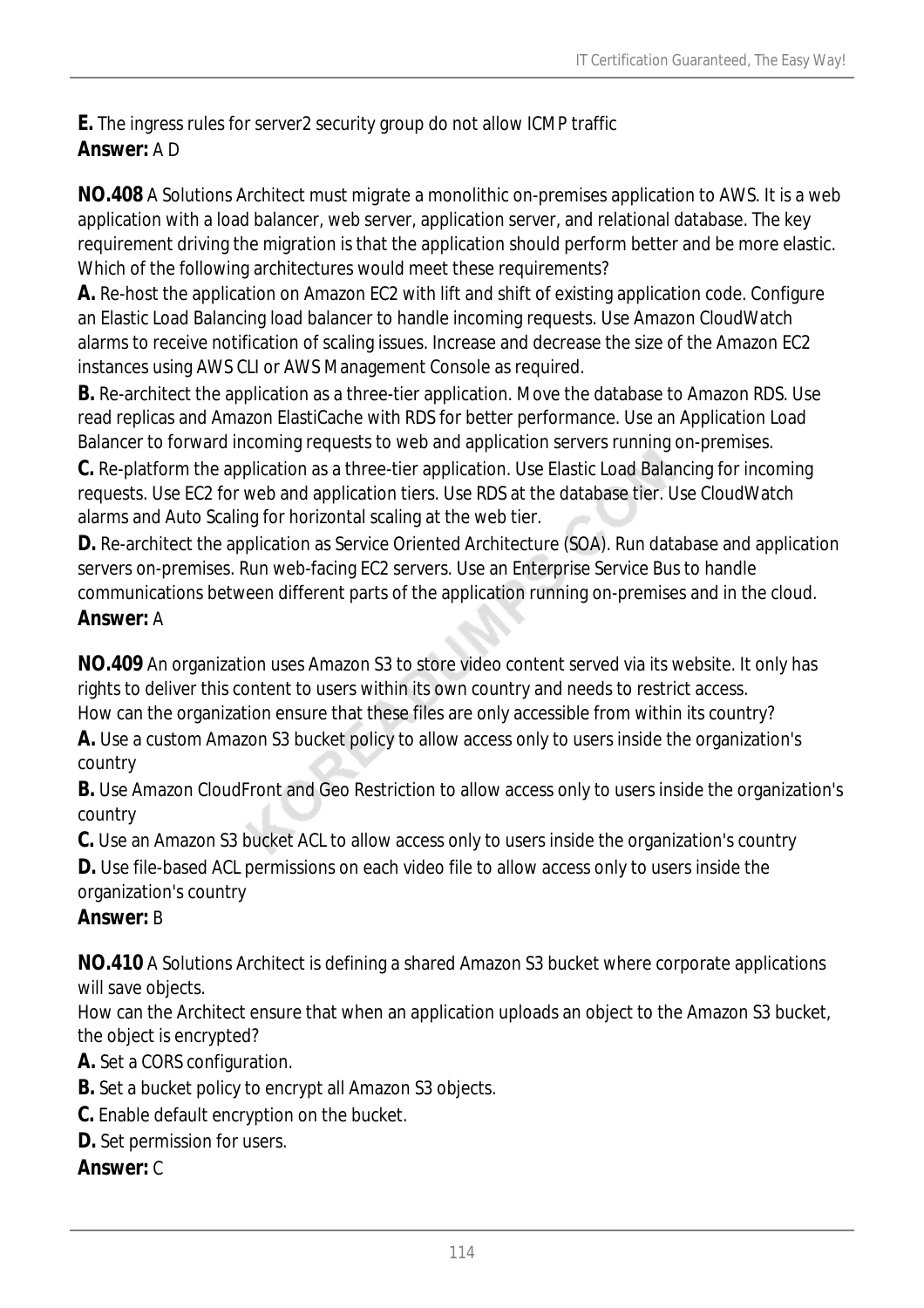**NO.411** A Solutions Architect is building an application on AWS that will require 20,000 IOPS on a particular volume to support a media event. Once the event ends, the IOPS need is no longer required. The marketing team asks the Architect to build the platform to optimize storage without incurring downtime.

How should the Architect design the platform to meet these requirements?

- **A.** Change the Amazon EC2 instant types.
- **B.** Change the EBS volume type to Provisioned IOPS.
- **C.** Stop the Amazon EC2 instance and provision IOPS for the EBS volume.
- **D.** Enable an API Gateway to change the endpoints for the Amazon EC2 instances.

#### *Answer:* B

**NO.412** A company is developing several critical long-running applications hosted on Docker. How should a Solutions Architect design a solution to meet the scalability and orchestration requirements on AWS?

**A.** Use Amazon ECS and Service Auto Scaling.

- **B.** Use Spot Instances for orchestration and for scaling containers on existing Amazon EC2 Instances.
- **C.** Use AWS OpsWorks to launch containers in new Amazon EC2 instances.
- **D.** Use Auto scaling groups to launch containers on existing Amazon EC2 instances.

# *Answer:* A

**NO.413** You have a web application running on Elastic Beanstalk using a RDS database instance. Using Amazon ElastiCache to store your web session data instead of storing it in the relational database will: Choose 2 answers

- **A.** Improve read/write performances of your session data
- **B.** Improve write performance by using ElasticCache to write to your database
- **C.** Reduce the load on your database instance
- **D.** Improve availability of your session data in an AZ failover scenario
- *Answer:* A C

**NO.414** An application generates audit logs of operational activities. Compliance requirements mandate that the application retain the logs for 5 years How can these requirements be met?

**A.** Save the logs in an Amazon S3 bucket and enable Multi-Factor Authentication Delete (MFA Delete) on the bucket

**B.** Save the logs in an Amazon EFS volume and use Network File System version 4 (NFSv4) locking with the volume.

- **C.** Save the logs in an Amazon Glacier vault and use the Vault Lock feature.
- **D.** Save the logs in an Amazon EBS volume and take monthly snapshots

# *Answer:* C

**NO.415** You are launching an application in an Auto Scaling group. To store the user session state, you need a structured storage service with durability and low latency.

Which service meets your needs?

**A.** Amazon DynamoDB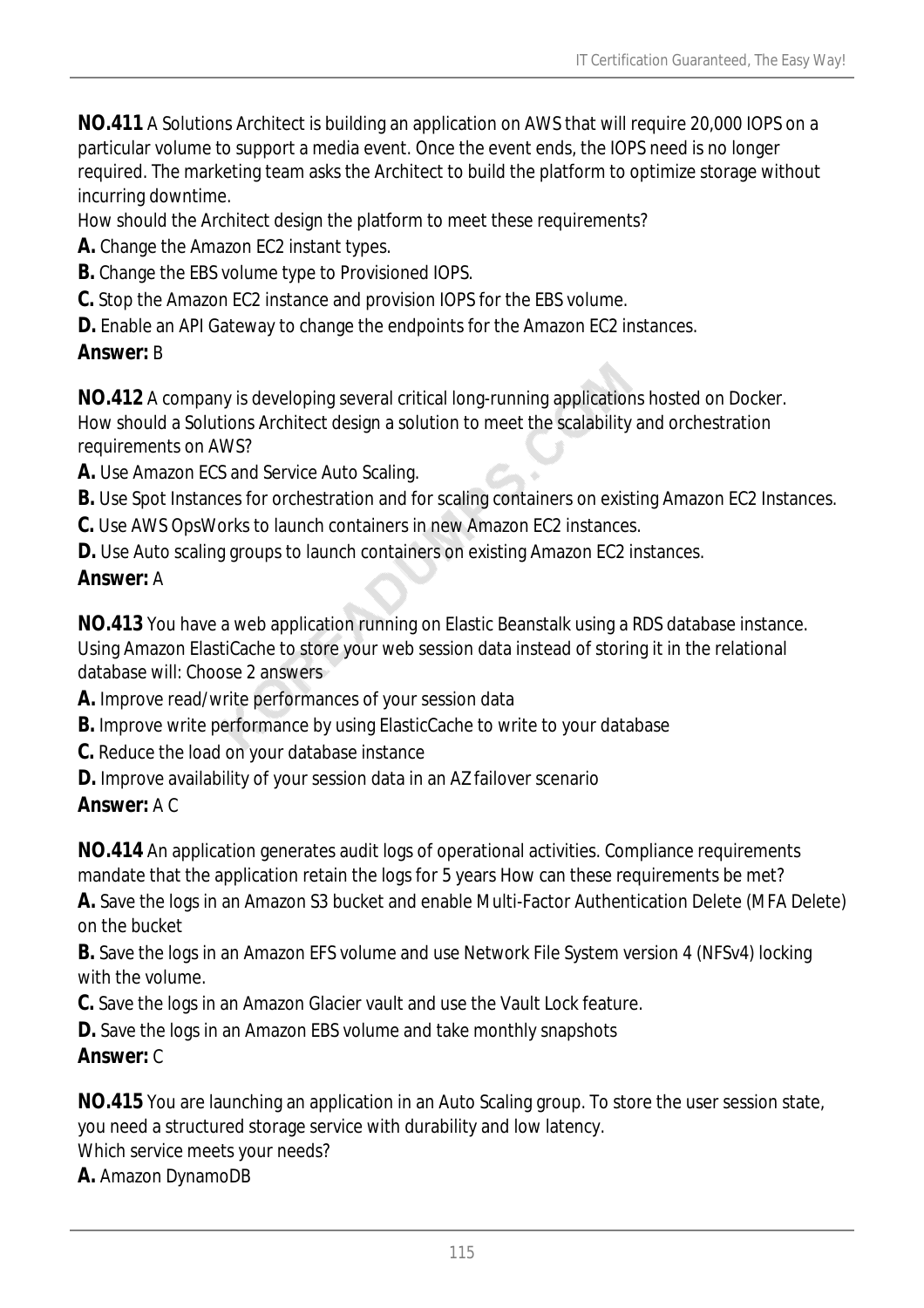**B.** Amazon EC2 instance storage

**C.** Amazon S3

**D.** Amazon ElastiCache

*Answer:* A

**NO.416** A Solutions Architect is designing the storage layer for a production relation database. The database will run on Amazon EC2. The database is accessed by an application that performs intensive reads and writes, so the database requires the LOWEST random I/O latency.

Which data storage method fulfils the above requirements?

**A.** Store data in a filesystem backed by Amazon Elastic File System (EFS)

**B.** Store data Amazon S3 and use a third-party solution to expose Amazon S3 as a filesystem to the database server

**C.** Store data in Amazon DynamoDB and emulate relational database semantics

**D.** Stripe data across multiple Amazon EBS volume using RAID 0

# *Answer:* D

**NO.417** A company has an AWS account that contains three VPCs (Dev, Test, and Prod) in the same region. Test is peered to both prod and Dev. All VPCs have non-overlapping CIDR blocks. The company wants to push minor code releases from Dev to Prod to speed up time to market. Which of the following options helps the company accomplish this?

**A.** Create a new peering connection between Prod and Dev along with appropriate routes

**B.** Create a new entry to Prod in the Dev route table using the peering connection as the target

**C.** Attach a security gateway to Dev. Add a new entry in the Prod route table identifying the gateway as the target

**D.** The VPCs have non-overlapping CIDR blocks in the same account. The route tables contain local routes for all VPCs

# *Answer:* A

**NO.418** What services will help identify Amazon EC2 instances with underutilized CPU Capacity? Choose 2 answers

**A.** AWS trusted advisor

- **B.** Amazon EC2 usage reports
- **C.** AWS CloudTrail
- **D.** Amazon CloudWatch
- **E.** Cost Explorer
- *Answer:* C D

**NO.419** You bid \$0.22 for an Amazon EC2 Spot Instance when the market price was \$0.20. For 90 minutes, the market price remained at \$0.20. Then the market price changed to \$0.25, and your instance was terminated by AWS.

What was your cost of running the instance for the entire duration?

- **A.** \$0.47
- **B.** \$0.20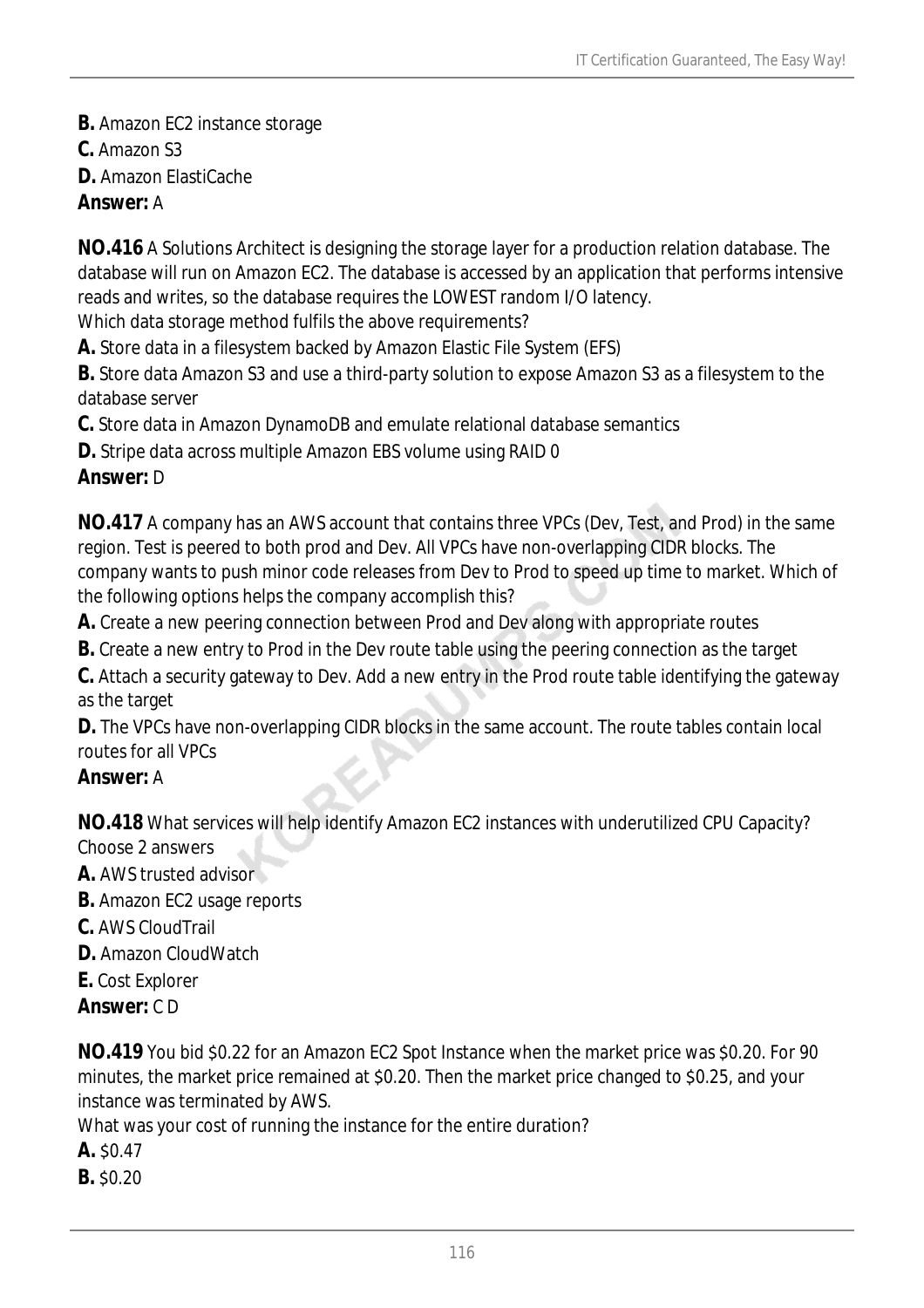**C.** \$0.22 **D.** \$0.40 *Answer:* C

**NO.420** Legacy applications currently send messages through a single Amazon EC2 instance, which then routes the messages to the appropriate destinations. The Amazon EC2 instance is a bottleneck and single point of failure, so the company would like to address these issues. Which services could address this architecture use case? (Select TWO)

**A.** Amazon SNS

- **B.** AWS STS
- **C.** Amazon SQS
- **D.** Amazon Route 53
- **E.** AWS Glue

*Answer:* A C

**NO.421** You have an Amazon EC2 instance that belongs to two security groups. The first security group has a rule that allows ingress traffic to TCP port 80 from IP address 206.251.8.21 and the second security group has a rule that allows ingress traffic to TCP ports 80 and 443 from everywhere. Which traffic is allowed to the Amazon EC2 instance?

**A.** Only ingress traffic to TCP port 80 from everywhere

**B.** Only ingress traffic to TCP port 80 from 206.251.8.21

**C.** Only ingress traffic to TCP ports 80 and 443 from everywhere

**D.** Only ingress traffic to TCP ports 80 and 443 from 206.251.8.21

# *Answer:* D

**NO.422** An e-commerce application places orders in an Amazon SOS queue. When a message is received. Amazon EC2 worker instances process the request. The EC2 instances are in an Auto Scaling group. How should the architecture be designed to scale up and down with the LEAST amount of operational overhead?

**A.** Use an Amazon CloudWatch alarm on the EC2 CPU lo scale the Auto Scaling group up and down

**B.** Use an EC2 Auto Scaling health check tor messages processed on the EC2 instances to scale up or down

**C.** Use an Amazon CloudWatch alarm based on the number of visible messages to scale the Auto Scaling group up or down

**D.** Use an Amazon CloudWatch alarm based on the CPU to scale the Auto Scaling group up or down *Answer:* C

**NO.423** A customer is leveraging Amazon simple storage service in eu-west-1 to store static content for a web-based property. The customer is storing objects using the standard storage class. Where are the customer's objects replicated ?

- **A.** A single facility in eu-west-1 and a single facility in eu-central-1
- **B.** A single facility in ru-west-1 and a single facility in us-east-1
- **C.** Multiple facilities in eu-west-1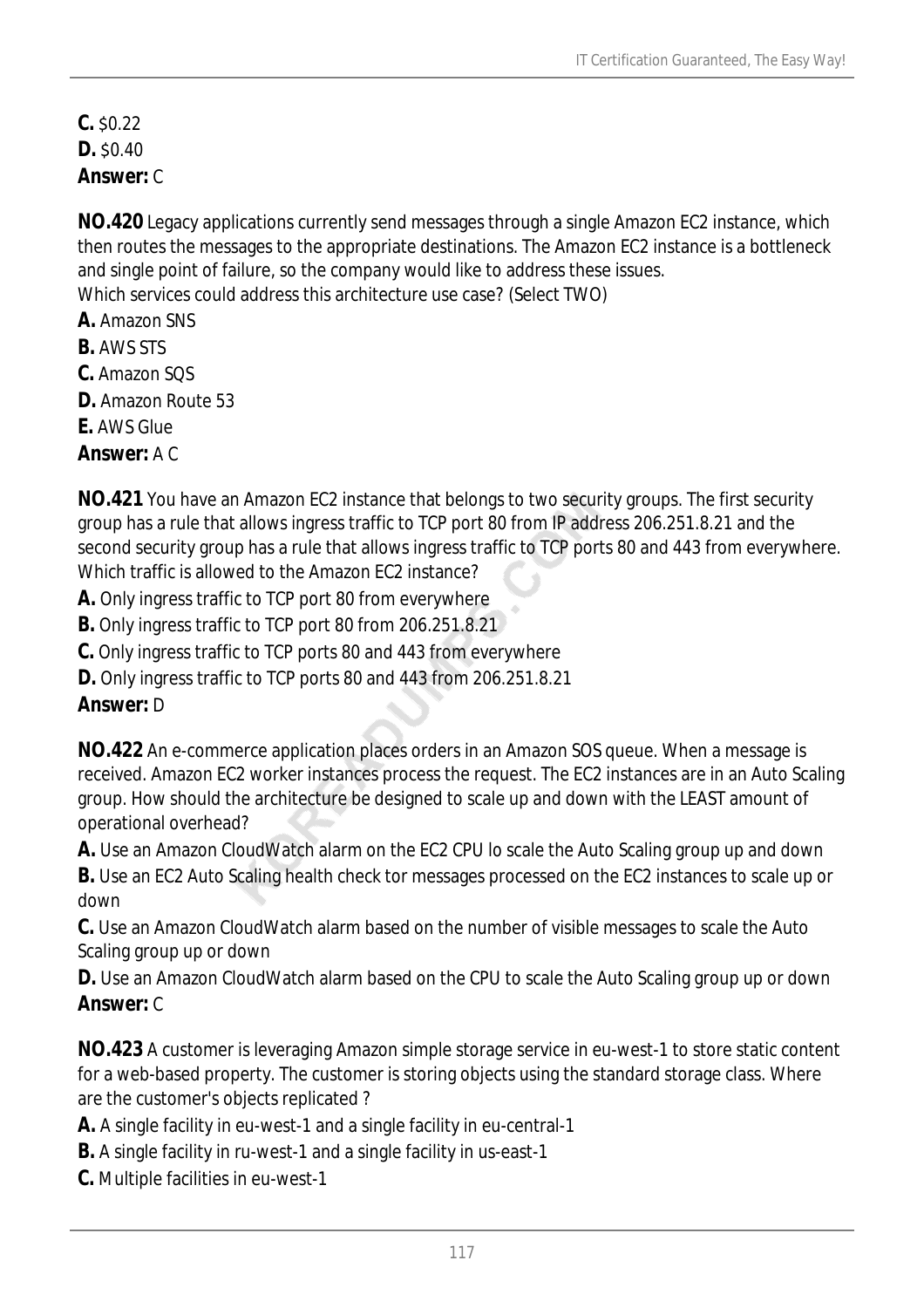**D.** A single facility in eu-west-1

# *Answer:* C

**NO.424** A company is designing a failover strategy in Amazon Route 53 for its resources between two AWS Regions.

The company must have the ability to route a user's traffic to the region with least latency, and if both regions are healthy, Route 53 should route traffic to resources in both regions.

Which strategy should the Solutions Architect recommend?

- **A.** Configure active-active failover using Route 53 latency DNS records.
- **B.** Configure active-passive failover using Route 53 latency DNS records.
- **C.** Configure active-active failover using Route 53 failover DNS records.
- **D.** Configure active-passive failover using Route 53 failover DNS records.

### *Answer:* A

**NO.425** A Solutions Architect needs to design a centralized logging solution for a group of web applications running on Amazon EC2 instances. The solution requires minimal development effort due to budget constraints.

Which of the following should the Architect recommend?

- **A.** Create a corntab job script in each instance to push the logs regularly to Amazon S3
- **B.** Install and configure Amazon CloudWatch Logs agent in the Amazon EC2
- **C.** Enable Amazon CloudWatch Events in the AWS Management Console
- **D.** Enable AWS CloudTrail to map all API calls invoked by the applications

# *Answer:* B

**NO.426** A company has a Node.js application running on Amazon EC2 that currently retrieves data for customers from a DynamoDB table. The company is seeing many repeat queries for the same items, and the number of queries is continuing to increase as the application gains popularity. What solution will reduce the number of read capacity units (RCUs) required while minimizing the amount of refactoring that must be done to the application?

- **A.** Use Amazon ElastiCache to provide a caching layer
- **B.** Use a Lambda function to make concurrent requests for caching
- **C.** Use Amazon DynamoDB Accelerator (DAX) to provide a caching layer
- **D.** Obtain Reserved Capacity for Amazon DynamoDB to manage the increased number of queries *Answer:* D

**NO.427** A company is using Amazon S3 as its local repository for weekly analysis reports. One of the company-wide requirements is to secure data at rest using encryption. The company chose Amazon S3 server-wide encryption. The company wants to know how the object is decrypted when a GET request is issued.

Which of the following answers this question?

- **A.** The user needs to place a PUT request to decrypt the object
- **B.** The user needs to decrypt the object using a private key
- **C.** Amazon S3 manages encryption and decryption automatically
- **D.** Amazon S3 provides a server-side key for decrypting the object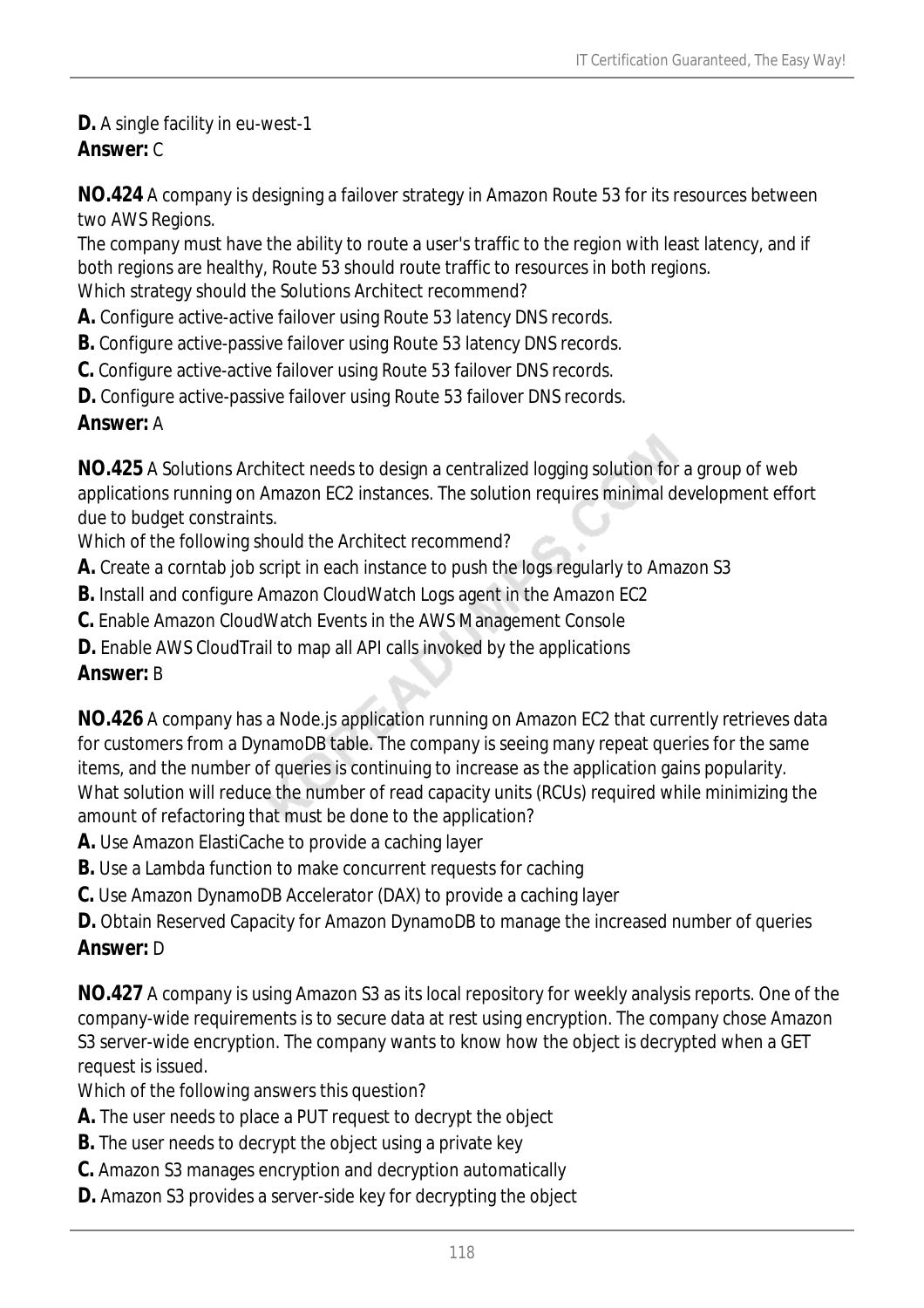# *Answer:* C

**NO.428** A data processing application runs on an 13 large EC2 instance with a single 100-GB EBS gp2 volume. The application stores temporary data in a small database (less than 30 GB) located on the EBS root volume. The application .s struggling to process the data fast enough, and a Solutions Architect has determined that the I/O speed of the temporary database is the bottleneck What is the MOST cost-efficient way to improve the database response times?

**A.** Enable E3S optimization on the instance and keep the temporary files on the existing volume

- **B.** Put the temporary database on a new 50-GB EBS gp2 volume
- **C.** Move the temporary database onto instance storage
- **D.** Put the temporary database on a new 50-GB EBS io1 volume with a 3-K IOPS provision

# *Answer:* B

**NO.429** An application requires block storage for file updates. The data is 500 GB and must continuously sustain 100 MiB/s of aggregate read/write operations.

Which storage option is appropriate for this application?

- **A.** Amazon S3
- **B.** Amazon EFS
- **C.** Amazon EBS
- **D.** Amazon Glacier
- *Answer:* B

**NO.430** A company is moving to AWS Management has identified as set of approved AWS services that meet all deployment requirements. the company would like to restrict access to all other unapproved services to which employees would have access.

Which solution meets these requirements with the LEAST amount of operational overhead? **A.** Configure the AWS Trusted Advisor service utilization compliance report Subscribe to Amazon SNS notification from Trusted Advisor. Create custom AWS Lambda function that can automatically the use of unauthorized services.

**B.** Use AWS Config to evaluate the configuration settings of AWS resources. Subscribe to Amazon SNS notification from AWS Config a custom AWS Lambda function that can automatically remediate the use of unauthorized services.

**C.** Configure AWS Organization Create an organizational unit (OU) and place all AWS accounts into the OU. Apply a service control policy (SCP) to the OU that the use of certain services.

**D.** Create a custom AWS AM policy Deploy the policy to each account using AWS CloudFormation StackSets. Include deny statements in the policy to restrict the use of certain services. Attach the policies to all IAM users in each account.

# *Answer:* A

**NO.431** A restaurant reservation application needs the ability to maintain a waiting list. When & customer tries to reserve a table, and none are available, the customer must be put on the waiting list, and the application must notify the customer when a table becomes free What service should the Solutions Architect recommend to ensure that the system respects the order in which the customer requests are put onto the waiting list?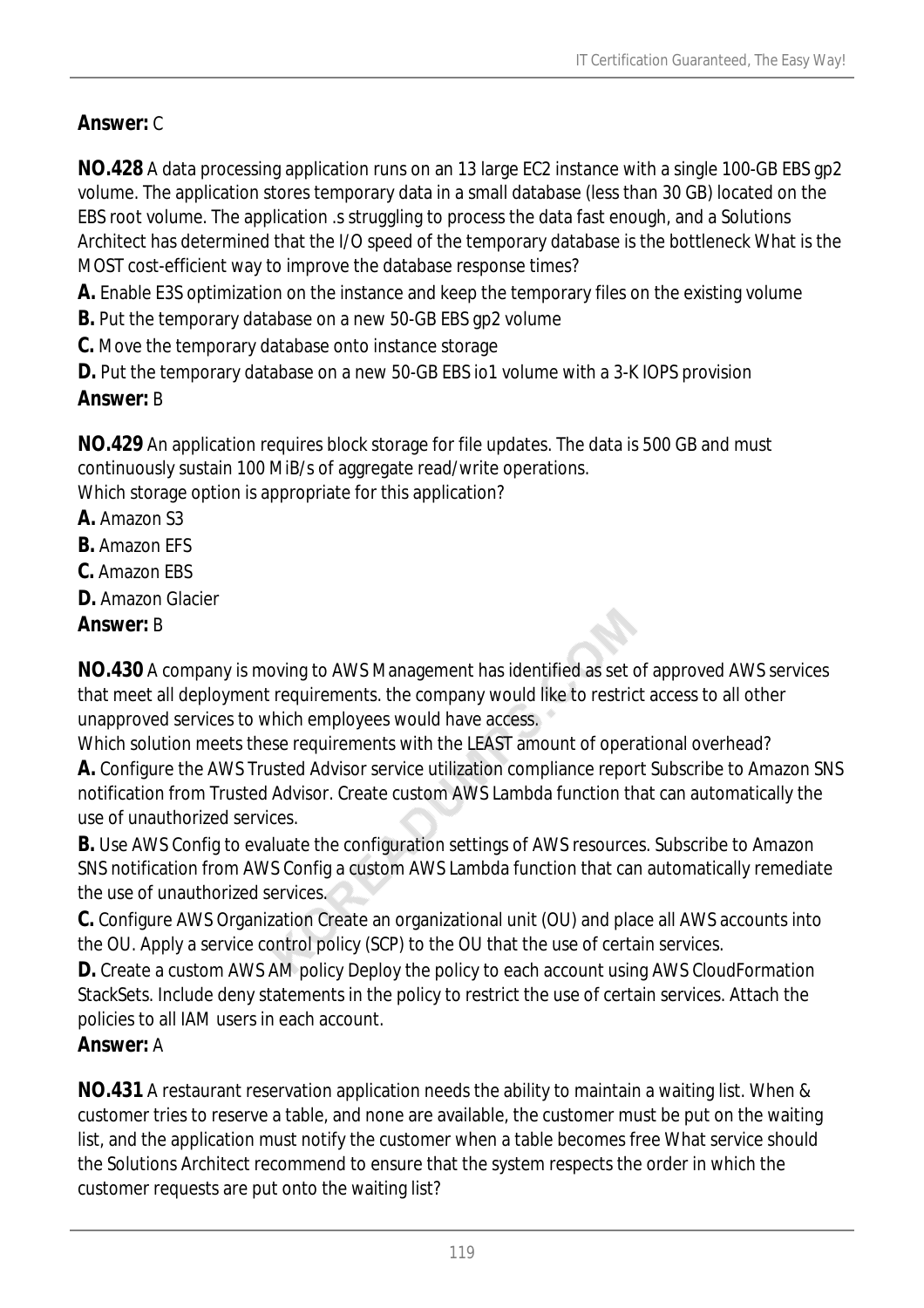- **A.** Amazon SNS
- **B.** AWS Lambda with sequential dispatch
- **C.** A FIFO queue in Amazon SQS
- **D.** A standard queue in Amazon SQS

### *Answer:* C

**NO.432** A Solutions Architect must review an application deployed on EC2 instances that currently stores multiple

5-GB files on attached instance store volumes. The company recently experienced a significant data loss after stopping and starting their instances and wants to prevent the data loss from happening again. The solution should minimize performance impact and the number of code changes required. What should the Solutions Architect recommend?

- **A.** Store the application data in Amazon S3
- **B.** Store the application data in an EBS volume
- **C.** Store the application data in Amazon ElastiCache
- **D.** Store the application data in Amazon DynamoDB

### *Answer:* B

**NO.433** A Solutions Architect is designing a photo application on AWS. Every time a user uploads a photo to Amazon S3, the Architect must insert a new item to a DynamoDB table.

Which AWS-managed service is the BEST fit to insert the item?

- **A.** Lambda@Edge
- **B.** AWS Lambda
- **C.** Amazon API Gateway
- **D.** Amazon EC2 instances

#### *Answer:* B

**NO.434** A Solutions Architect needs to convert potential single points of failure to a highly-available configuration.

The current architecture contains Amazon EC2 instances with databases running in one Availability Zone.

Web-tier resources have not been given public addresses, but still require Internet access. Which solution should the Architect use to maintain high availability?

**A.** Use ELB Classic Load Balancer with the web user. Deploy EC2 instances in two Availability Zones and enable Multi-AZ RDS Deploy a NAT gateway in one Availability Zone.

**B.** Use ELB Classic Load Balancer with the web tier. Deploy EC2 instances in two Availability Zones and enable Multi-AZ RDS Deploy NAT gateways in both Availability Zones

**C.** Use ELB Classic Load Balancer with the database tier. Deploy Amazon EC2 instances in two Availability Zones and enable Multi-AZ RDS. Deploy NAT gateways in both Availability Zones

**D.** Use ELB Classic Load Balancer with the database tier. Deploy Amazon EC2 instances in two Availability Zones and enable Multi-AZ RDS. Deploy a NAT gateway in one Availability Zone

*Answer:* B

Explanation

Classic Load Balancer provides basic load balancing across multiple Amazon EC2 instances and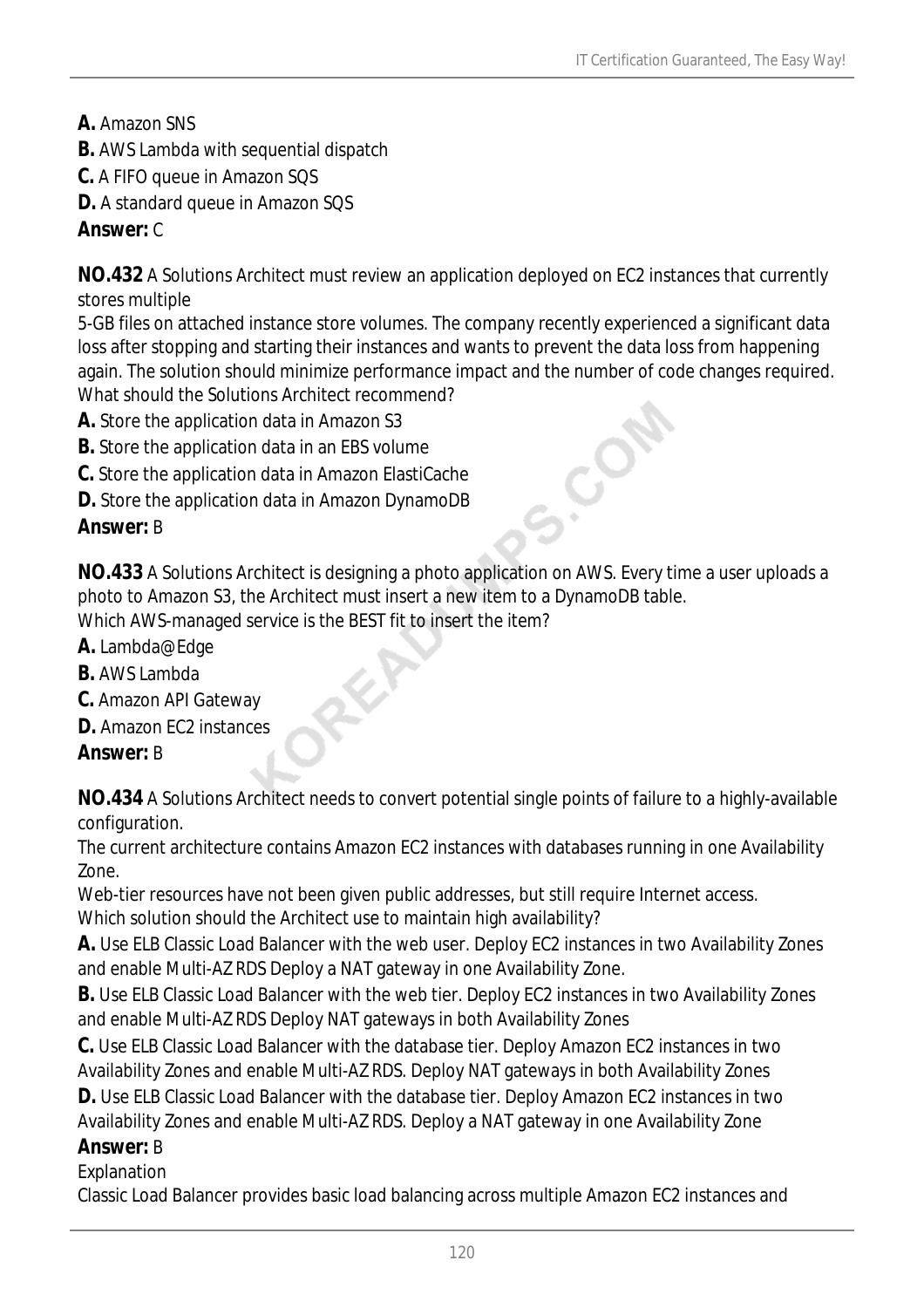operates at both the request level and connection level. Classic Load Balancer is intended for applications that were built within the EC2-Classic network. We recommend Application Load Balancer for Layer 7 and Network Load Balancer for Layer 4 when using Virtual Private Cloud (VPC).

**NO.435** A company wants to migrate a highly transactional database to AWS Requirements state that the database has more than 6 TB of data and will grow exponentially. Which solution should a Solutions Architect recommend?

- **A.** Amazon Aurora
- **B.** Amazon Redshift
- **C.** Amazon DynamoDB
- **D.** Amazon RDS MySQL
- *Answer:* A

**NO.436** Which of the following are valid statements about Amazon S3? Choose 2 answers

- **A.** S3 provides read-after-write consistency for any type of PUT or DELETE.
- **B.** Consistency is not guaranteed for any type of PUT or DELETE.
- **C.** A successful response to a PUT request only occurs when a complete object is saved.
- **D.** Partially saved objects are immediately readable with a GET after an overwrite PUT.
- **E.** S3 provides eventual consistency for overwrite PUTS and DELETES.

# *Answer:* C E

**NO.437** You have a content management system running on an Amazon EC2 instance that is approaching 100% CPU utilization. Which option will reduce load on the Amazon EC2 instance?

- **A.** Create a load balancer, and register the Amazon EC2 instance with it
- **B.** Create a CloudFront distribution, and configure the Amazon EC2 instance as the origin
- **C.** Create an Auto Scaling group from the instance using the CreateAutoScalingGroup action

**D.** Create a launch configuration from the instance using the CreateLaunchConfiguration action *Answer:* C

**NO.438** A company is preparing to give AWS Management Console access to developers. Company policy mandates identity federation and role based access control. Roles are currently assigned using groups in the corporate Active Directory. What combination of the following will give developers access to the AWS console?

Choose 2 answers

- **A.** AWS Directory Service AD connector
- **B.** AWS Directory Service Simple AD
- **C.** AWS identity and Access Management groups
- **D.** AWS identity and Access Management roles
- **E.** AWS identity and Access Management users

# *Answer:* A D

**NO.439** A customer is looking for a storage archival solution for 1,000 TB of data. The customer requires that the solution be durable and data be available within a few hours of requesting it, but not exceeding a day. The solution should be as cost-effective as possible. To meet security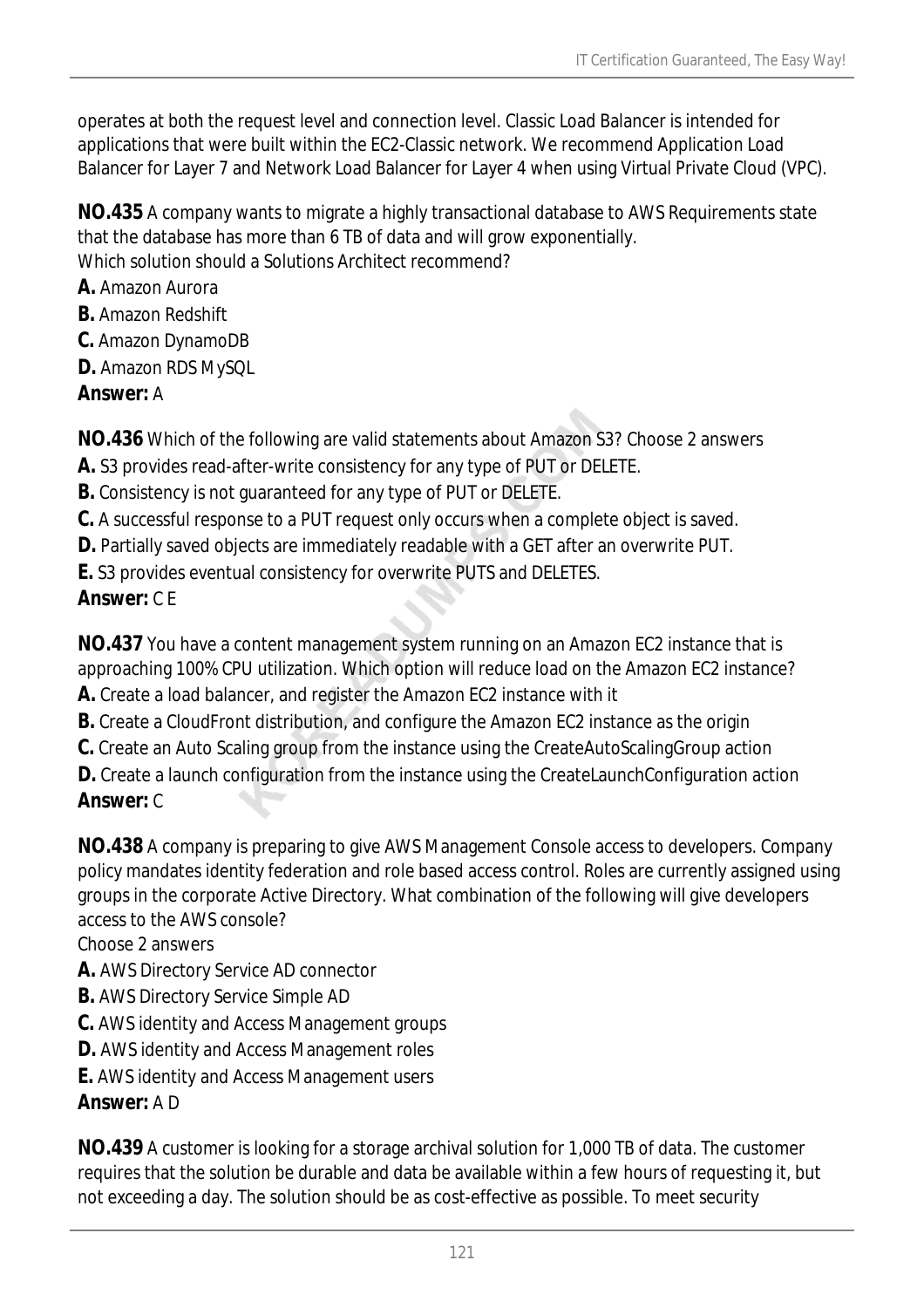compliance policies, data must be encrypted at rest. The customer expects they will need to fetch the data two times in a year.

Which storage solution should a Solutions Architect recommend to meet these requirements?

**A.** Copy data to Amazon S3 buckets by using server-side encryption. Move data to Amazon S3 to reduce redundancy storage (RRS).

**B.** Copy data to encrypted Amazon EBS volumes, then store data into Amazon S3.

**C.** Copy each object into a separate Amazon Glacier vault, and let Amazon Glacier take care of encryption.

**D.** Copy data to Amazon S3 with server-side encryption. Configure lifecycle management policies to move data to Amazon Glacier after 0 days.

### *Answer:* D

**NO.440** A Solution Architecture is designing a new workload where an AWS Lambda function will access an Amazon DynamoDB table.

What is the MOST secure name of granting the Lambda function access to the DynamoDB table?

**A.** Create an identity and access management (IAM) role with the necessary permissions to access the DynamoDB table, and assign the role to the Lambda function.

**B.** Create a DynamoDB user name and password and give them to the Developer to use in the Lambda function.

**C.** Create an identity and access management (IAM) user, and create access and secret keys for the user.

Give the user the necessary permission to access the DynamoDB table. Have the Developer use these keys to access the resources.

**D.** Create an identity and access management (IAM) role allowing access from AWS Lambda and assign the role to the DynamoDB table.

# *Answer:* D

**NO.441** A Solutions Architect has designed a VPC that meets all necessary security requirements for their organization. Any applications deployed in the organization must use this VPC design. How can project teams deploy, manage, and delete VPCs that meet this design with the LEAST administrative effort?

**A.** Deploy an AWS CloudFormation template that defines components of the VPC.

- **B.** Run a script that uses the AWS Command Line Interface to deploy the VPC.
- **C.** Clone the existing authorized VPC for each new project.

**D.** Use AWS Elastic Beanstalk to deploy both the VPC and the application.

# *Answer:* B

**NO.442** Which aspects of Amazon EC2 security are the responsibility of AWS? Choose 2 answers

- **A.** Virtualization Infrastructure
- **B.** Physical security of hardware
- **C.** Guest operating systems
- **D.** Application authentication
- **E.** VPC and security group configuration

#### *Answer:* B C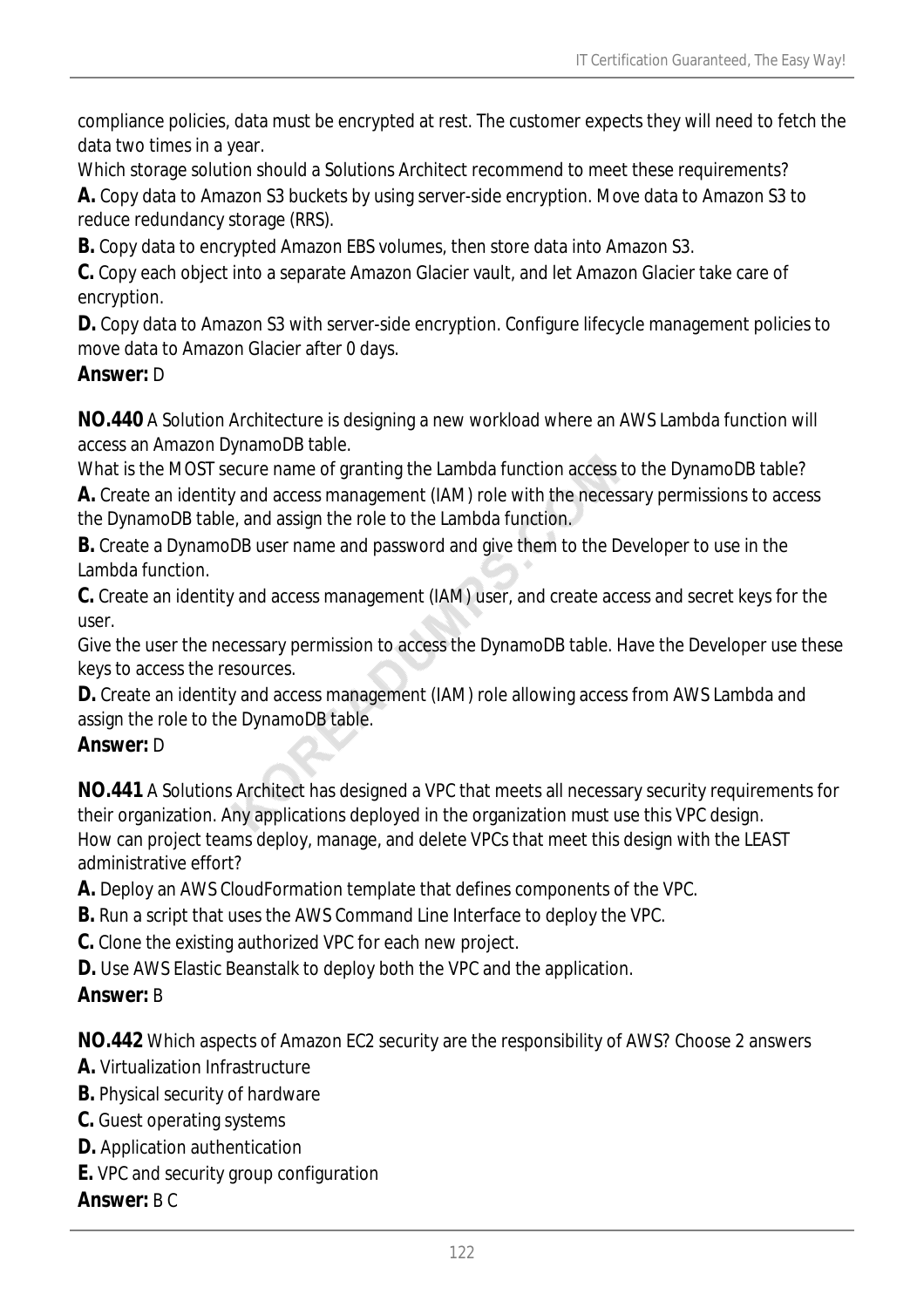### Explanation

AWS Security Responsibilities

\* AWS is responsible for protecting the global infrastructure that runs all of the services offered in the AWS cloud. This infrastructure is comprised of the hardware, software, networking, and facilities that run AWS services.

\* AWS provide several reports from third-party auditors who have verified their compliance with a variety of computer security standards and regulations

\* AWS is responsible for the security configuration of its products that are considered managed services for e.g. RDS, DynamoDB

\* For Managed Services, AWS will handle basic security tasks like guest operating system (OS) and database patching, firewall configuration, and disaster recovery.

**NO.443** A web application stores all data in an Amazon RDS Aurora database instance. A Solutions Architect wants to provide access to the data for a detailed report for the Marketing team, but is concerned that the additional load on the database will affect the performance of the web application.

How can the report be created without affecting the performance of the application?

- **A.** Create a read replica of the database.
- **B.** Provision a new RDS instance as a secondary master.
- **C.** Configure the database to be in multiple regions.

**D.** Increase the number of provisioned storage IOPS.

### *Answer:* B

**NO.444** A Solutions Architect is designing a web application for document sharing. The users will upload documents that are then made available to other users. There will be tens of thousands of these documents.

What is the MOST cost-effective storage solution?

- **A.** Amazon EFS
- **B.** Amazon S3
- **C.** Amazon Glacier
- **D.** Amazon EBS

*Answer:* A

**NO.445** A Solutions Architect is designing a solution that must store and retrieve session data and JSON documents.

The solution must provide high availability strong consistency, and data durability. Which solution meets these requirements?

- **A.** Amazon EBS volume with Provisioned IOPS
- **B.** Amazon FC2 instance store
- **C.** Amazon SQS
- **D.** Amazon DynamoDB table

#### *Answer:* D

**NO.446** Which security functions are based on AWS STS? Choose 2 answers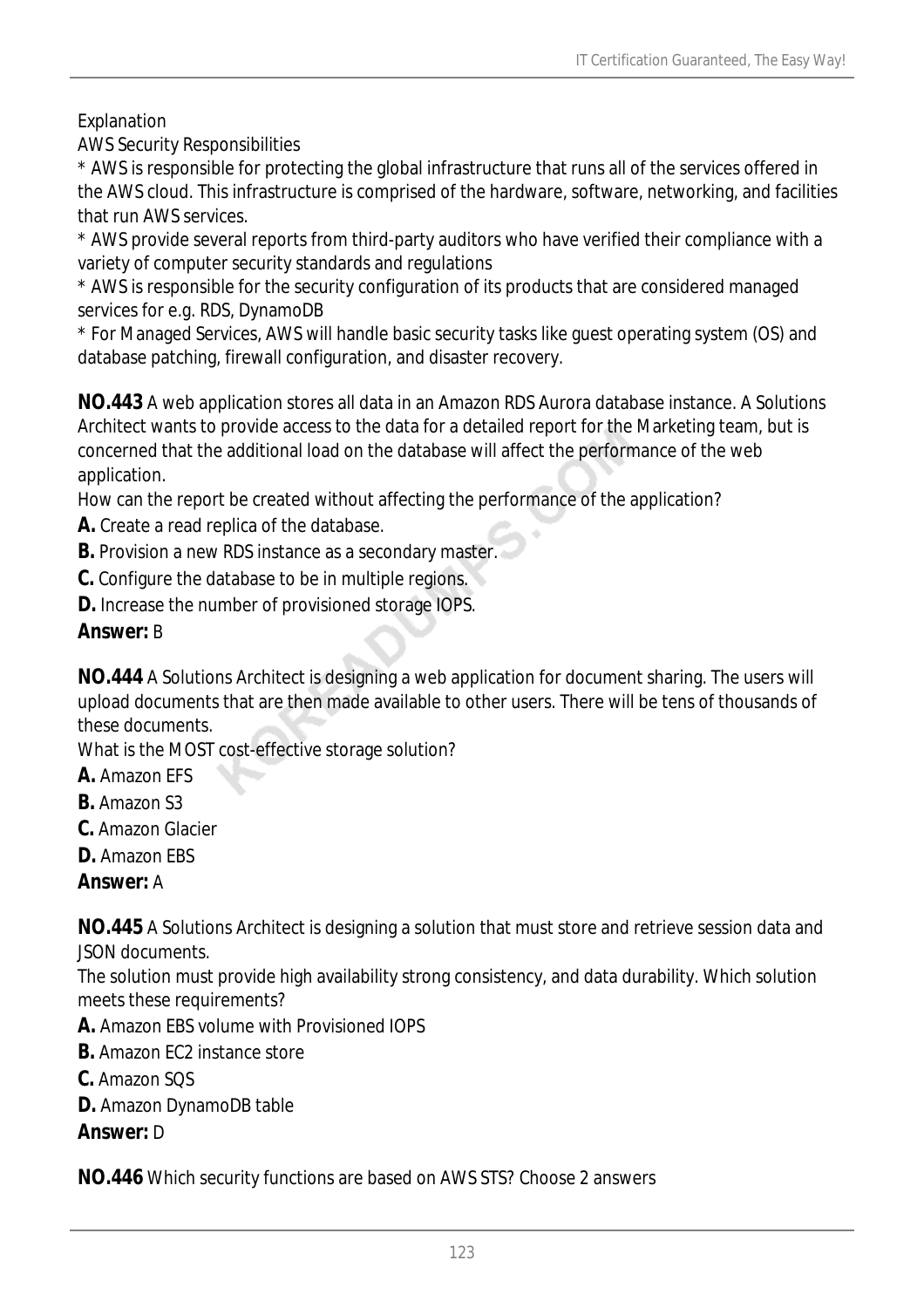- **A.** Adding conditions to managed policies
- **B.** Using Web federated identity to authenticate users
- **C.** Using IAM roles with Amazon EC2 instances
- **D.** Assigning managed policies to IAM groups

**E.** Using access keys to authenticate IAM users

#### *Answer:* B E

**NO.447** A Solutions Architect is designing an application that requires having six Amazon EC2 instances running at all times. The application will be deployed in the sa-east-1 region, which has three Availability Zones: sa-east-la, sa-east-1b, and sa-east-1c.

Which action will provide 100 percent fault tolerance and the LOWEST cost in the event that one Availability Zone in the region becomes unavailable?

**A.** Deploy six Amazon EC2 instances in sa-east-1a, six Amazon EC2 instances in sa-east-1b, and six Amazon EC2 instances in sa-east-lc.

**B.** Deploy six Amazon EC2 instances in sa-east-1a, four Amazon EC2 instances in sa-east-lb, and two Amazon EC2 instances in sa-east-1c.

**C.** Deploy three Amazon EC2 instances in sa-east-1a, three Amazon EC2 instances in sa-east-1b, and three Amazon EC2 instances in sa-east-1c.

**D.** Deploy two Amazon EC2 instances in sa-east-1a, two Amazon EC2 instances in sa-east-1b, and two Amazon EC2 instances in sa-east-1c.

#### *Answer:* C

**NO.448** What would happen to an RDS (Relational Database Service) multiAvailability Zone deployment if the primary DB instance fails?

**A.** The IP of the primary DB instance is switched to the standby DB instance

- **B.** A new DB instance is created in the standby availability zone
- **C.** The canonical name record (CNAME) is changed from primary to standby

**D.** The RDS DB instance reboots

#### *Answer:* C

**NO.449** After launching an instance that you intend to serve as NAT (Network Address Translation) device in a public subnet you modify your route tables to have the NAT device be the target of internet bound traffic of your private subnet. When you try and make an outbound connection to the internet from an instance in the private subnet, you are not successful. Which of the following steps could resolve the issue?

**A.** Disabling the Source/Destination check attribute on the NAT instance

**B.** Attaching an Elastic IP address to the instance in the private subnet

**C.** Attaching a second Elastic Network Interface(ENI) to the instance in the private subnet, and placing it in the public subnet

**D.** Attaching a second Elastic Network Interface to the NAT instance, and placing it in the private subnet

#### *Answer:* A

**NO.450** Your application currently stores data on an unencrypted EBS volume. A new security policy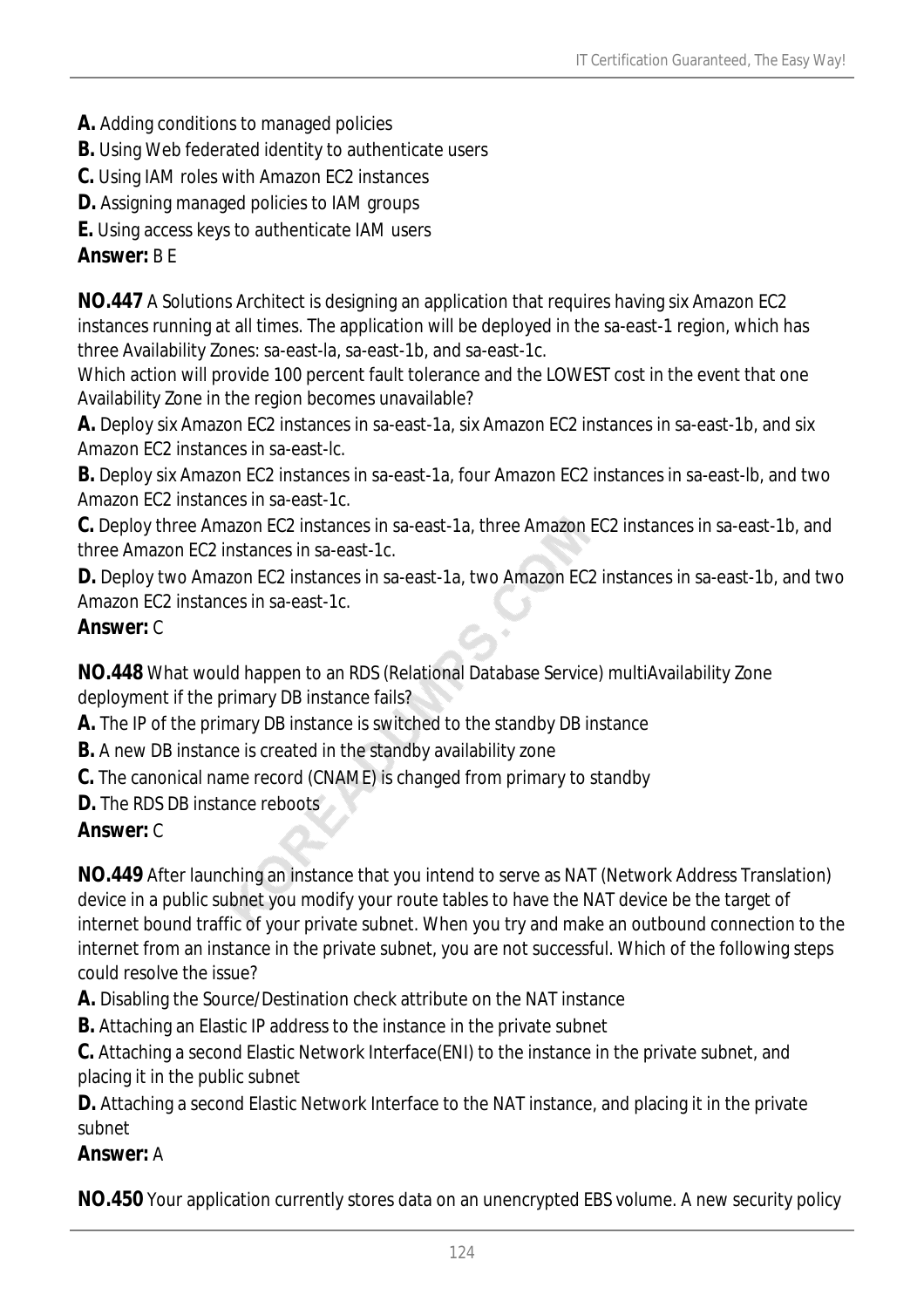mandates that all data must be encrypted at rest. How can you encrypt the data?

**A.** Create a snapshot of the volume. Create a new, encrypted volume from the snapshot. Replace the volume.

**B.** Create a snapshot of the volume. Make an encrypted copy of the snapshot. Create a new volume from the new snapshot. Replace the volume.

**C.** Modify the EBS settings to encrypt the volume. You do need to detach the volume or stop the instance.

**D.** Stop the instance. Detach the volume. Modify the EBS settings to encrypt the volume. Reattach the volume. Start the instance.

#### *Answer:* C

**NO.451** A retail company has sensors placed in its physical retail stores. The sensors send messages over HTTP when customers interact with in-store product displays. A Solutions Architect needs to implement a system for processing those sensor messages; the results must be available for the Data Analysis team.

Which architecture should be used to meet these requirements?

**A.** Implement an Amazon API Gateway to server as the HTTP endpoint. Have the API Gateway trigger an AWS Lambda function to process the messages, and save the results to an Amazon DynamoDB table.

**B.** Create an Amazon EC2 instance to server as the HTTP endpoint and to process the messages. Save the results to Amazon S3 for the Data Analysis team to download.

**C.** Use Amazon Route 53 to direct incoming sensor messages to a Lambda function to process the message and save the results to a Amazon DynamoDB table.

**D.** Use AWS Direct Connect to connect sensors to DynamoDB so that data can be written directly to a DynamoDB table where it can be accessed by the Data Analysis team.

# *Answer:* A

**NO.452** A Solutions Architect is trying to bring a data warehouse workload to an Amazon EC2 instance. The data will reside in Amazon EBS volumes and full table scans will be executed frequently. What type of Amazon EBS volume would be most suitable in this scenario?

**A.** Throughput Optimized HDD (st1)

**B.** Provisioned IOPS SSD (io1)

**C.** General Purpose SSD (gp2)

# **D.** Cold HDD (sc1)

# *Answer:* D

**NO.453** A company is deploying a reporting application on Amazon EC2. The application is expected to generate

1,000 documents every hour and each document will be

800 MB. The company is concerned about strong data consistency and file locking, as various applications hosted on other EC2 instances will process the report documents in parallel when they become available.

What storage solution will meet these requirements with the LEAST amount of administrative overhead?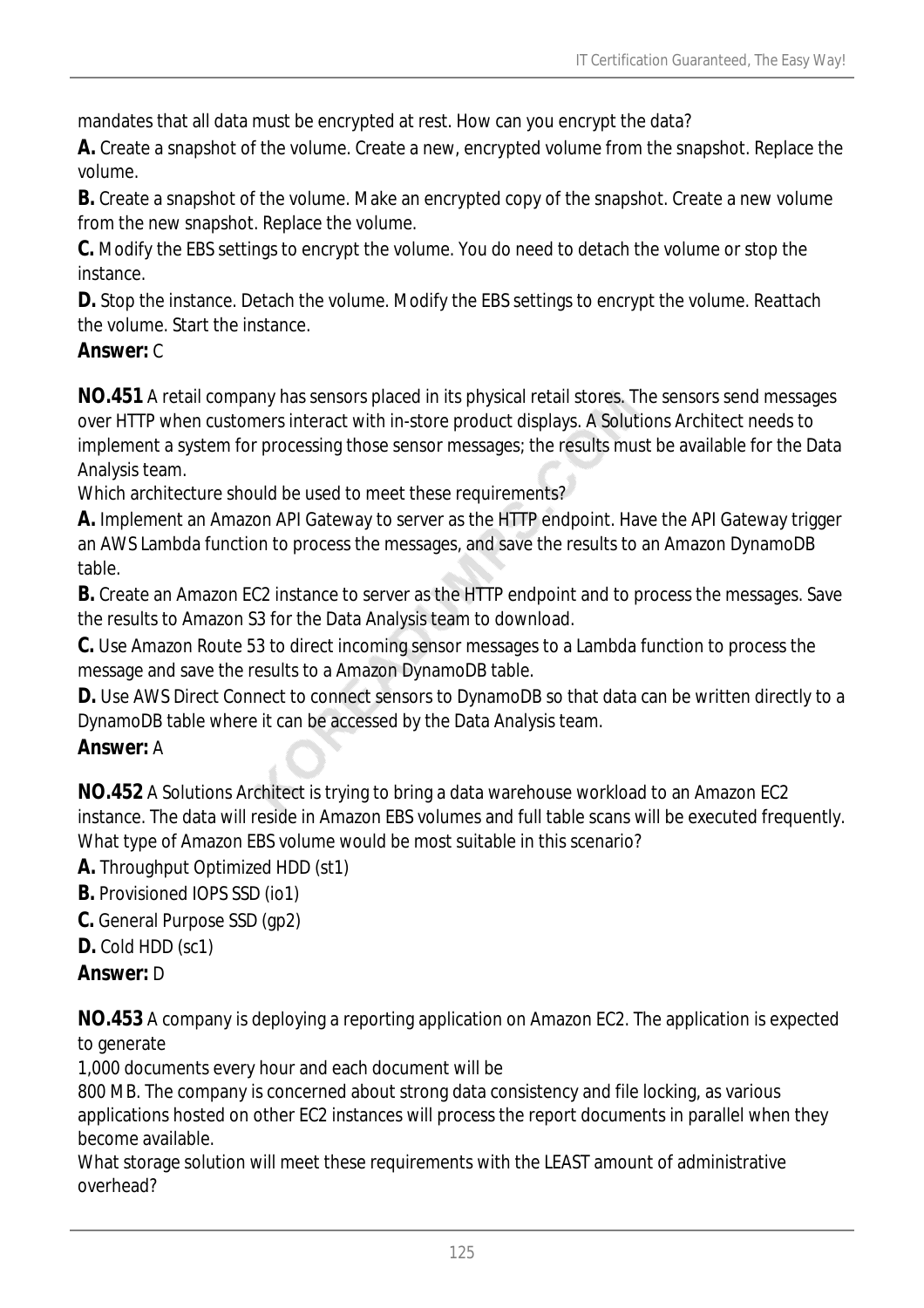- **A.** Amazon EFS
- **B.** Amazon S3
- **C.** Amazon ElastiCache
- **D.** Amazon EBS

### *Answer:* A

**NO.454** Users submit requests to a service that takes several minutes to process. A Solutions Architect needs to ensure that these requests are processed at least once, and that the service has the ability to handle large increases in the number of requests.

How should these requirements be met?

**A.** Put the requests into an Amazon SOS queue and configure Amazon EC2 instances to poll the queue

**B.** Publish the message to an Amazon SNS topic that an Amazon EC2 subscriber can receive and process.

**C.** Save the request to an Amazon DynamoDB tablewith a DynamoDB stream that triggers an Amazon EC2 Spot Instance.

**D.** Use Amazon S3 to store the requests and configure an event notification to have Amazon EC2 instances process the new object

### *Answer:* A

**NO.455** A website keeps a record of user actions using a globally unique identifier (GUID) retrieve from Amazon Aurora in place of the user name within the audit record security protocols state that the GUID state that the GUID content must not leave the company's VPN.

As the web traffic has increase, the number of web servers and azure read replicas has also increased to keep up with the user record for the GUID.

What should be done to reduce the number of read replicas required while improving performance?

**A.** Keep the user name and GUID in memory on the web server instance so that the association can be remade on demand Remove the record after 30 minutes

**B.** Deploy a Amazon ElastiCache for Redis server into the infrastructure and store the user name and GUID there Retrieve the GUID from ElastiCache when required

**C.** Encrypt the GUID using Base64 and store it in the users session cookie Decrypt the GUID when an audit record is needed

**D.** Change the GUID to an MD5 hash of the user name, so that the value can be calculated on demand without referring to the database

# *Answer:* B

**NO.456** A client reports that they want see an audit log of any changes made to AWS resources in their account.

What can the client do to achieve this?

- **A.** Set up Amazon Cloudwatch monitors on services they own.
- **B.** Enable AWS CloudTrail logs to be delivered to an Amazon S3 bucket.
- **C.** Use Amazon CloudWatch Events to pars logs.
- **D.** Use AWS OpsWorks to manage their resources.

#### *Answer:* B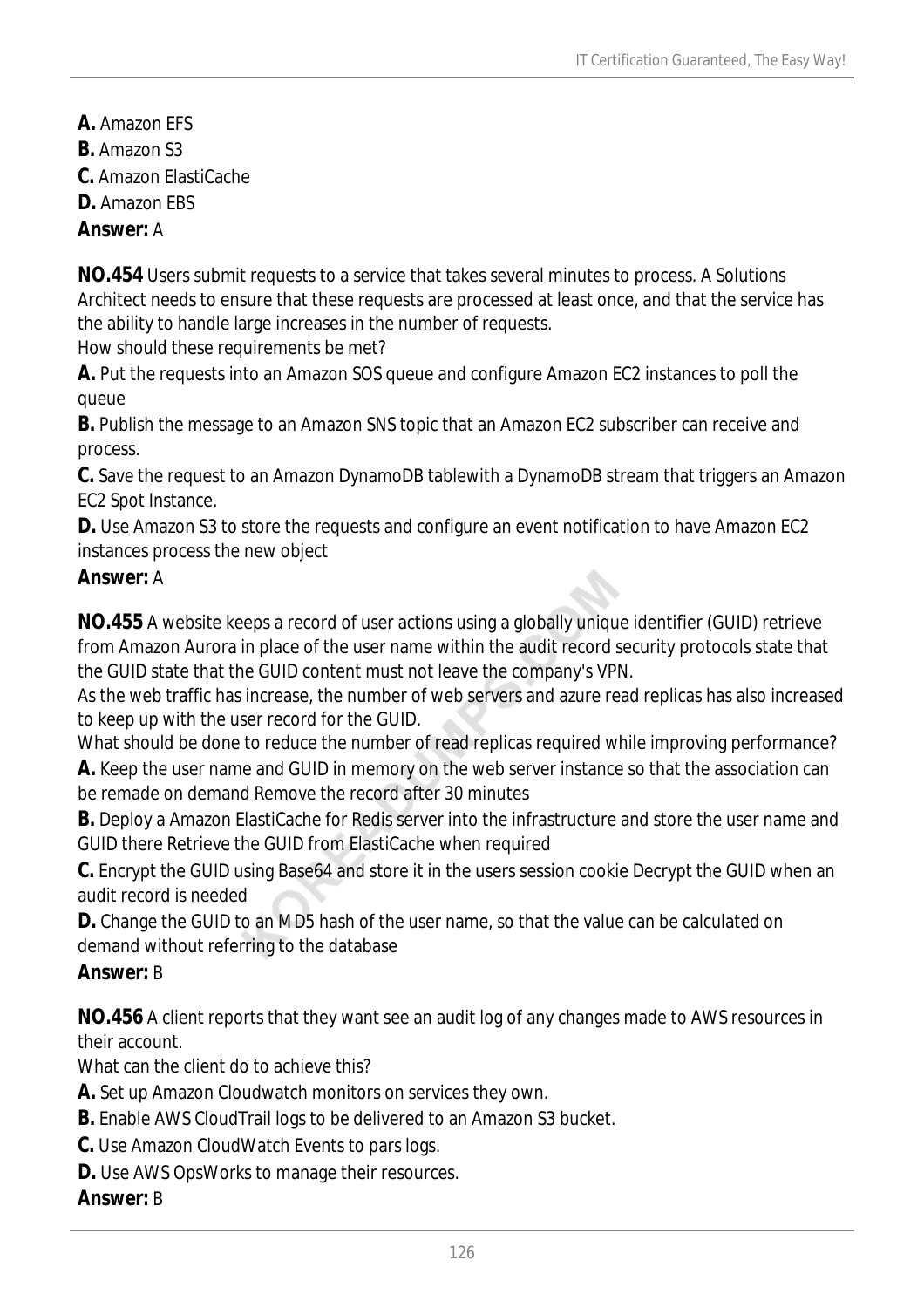**NO.457** A Solutions Architect is designing a solution to monitor weather changes by the minute. The frontend application is hosted on Amazon EC2 instances. The backend must be scalable to a virtually unlimited size, and data retrieval must occur with minimal latency.

Which AWS service should the Architect use to store the data and achieve these requirements?

- **A.** Amazon S3
- **B.** Amazon DynamoDB
- **C.** Amazon RDS
- **D.** Amazon EBS

### *Answer:* A

**NO.458** An organization designs a mobile application for their customers to upload photos to a site The application needs a secure login with MFA. The organization wants to limit the initial build time and maintenance of the solution.

Which solution should a Solutions Architect recommend to meet the requirements?

- **A.** Use Amazon Cognito Identity with SMS-based MFA
- **B.** Edit AWS IAM policies to require MFA for all users.
- **C.** Federate IAM against corporate AD that requires MFA.
- **D.** Use Amazon API Gateway and require SSE for photos.

# *Answer:* A

**NO.459** An Autoscaling group spans 3 AZs and currently has 4 running EC2 instances. When Auto scaling needs to terminate an EC2 instance, by default, Auto scaling will:

**A.** Send an SNS notification, if configured to do so

**B.** Allow at least five minutes for Windows/Linux shutdown scripts to complete, before terminating the instance

**C.** Randomly select one of the 3 AZs, and then terminate an instance in that AZ

**D.** Terminate an instance in the AZ which currently has 2 running EC2 instances

**E.** Terminate the instance with the least active network connections if multiple instances meet this criterion, one will be randomly selected

*Answer:* A D

**NO.460** Which combination of two policies enables AWS identity and access management cross-

account access?

Choose 2 answers

- **A.** Permission policy
- **B.** Bucket policy
- **C.** Key policy
- **D.** Trust policy
- **E.** Access policy

*Answer:* A B

**NO.461** A media company has more than 100TB of data to be stored and retrieved infrequently. However the company occasionally receives requests for data within an hour The company needs a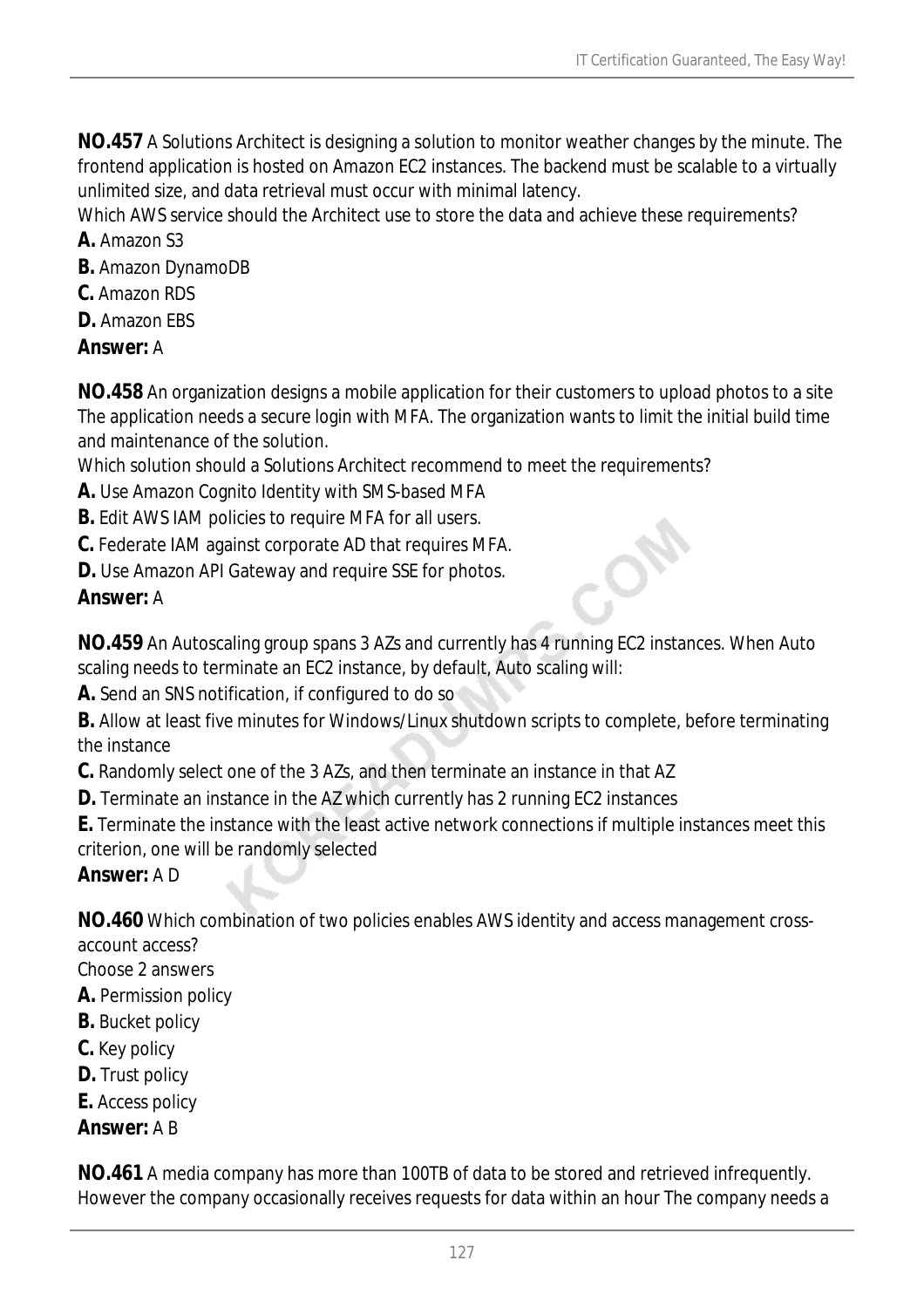low- cost retrieval method to handle the requests.

Which service meets this requirement?

- **A.** Amazon S3 Standard
- **B.** Amazon Glacier standard retrievals
- **C.** Amazon Glacier bulk retrievals
- **D.** Amazon S3 Standard Infrequent Access

### *Answer:* D

**NO.462** A company is using Amazon DynamoDB to stage its product catalog, which is 1 GB. Since a product entry, on average, consists of 100 KB of data, and the average traffic is about 250 requests per second, the database administrator has provisioned 3,000 RCU of read capacity throughput. However, some products are very popular and users are experiencing delays or timeouts due to throttling.

What improvement offers a long-term solution to this problem?

**A.** Increase the throughput provisioning to 6,000 RCUs

**B.** Use Amazon DynamoDB Accelerator to maintain the frequently ready items

**C.** Augment Amazon DynamoDB by storing only the key product attributes, with the details stored on Amazon S3

**D.** Change the partition key to consist of a hash of product key and product type, instead of just the product key

### *Answer:* B

**NO.463** You are deploying an application to collect votes for a very popular television show. Millions of users will submit votes using mobile devices. The votes must be collected into a durable, scalable, and highly available data store for real-time public tabulation. Which service should you use?

- **A.** Amazon DynamoDB
- **B.** Amazon Redshift
- **C.** Amazon Kinesis
- **D.** Amazon Simple Queue Service

# *Answer:* C

**NO.464** A Solutions Architect is designing a stateful web application that will run for one year (24/7) and then be decommissioned. Load on this platform will be constant, using a number of r4.8xlarge instances. Key drivers for this system include high availability is not required. What is the MOST cost-effective way to purchase compute for this platform?

- **A.** Scheduled Reserved instances
- **B.** Convertible Reserved Instances
- **C.** Standard Reserved instances
- **D.** Spot Instances

#### *Answer:* C

**NO.465** A company needs to monitor the read and write IOPs metrics for their AWS MySQL RDS instance and send real-time alerts to their operations team. Which AWS services can accomplish this? Choose 2 answers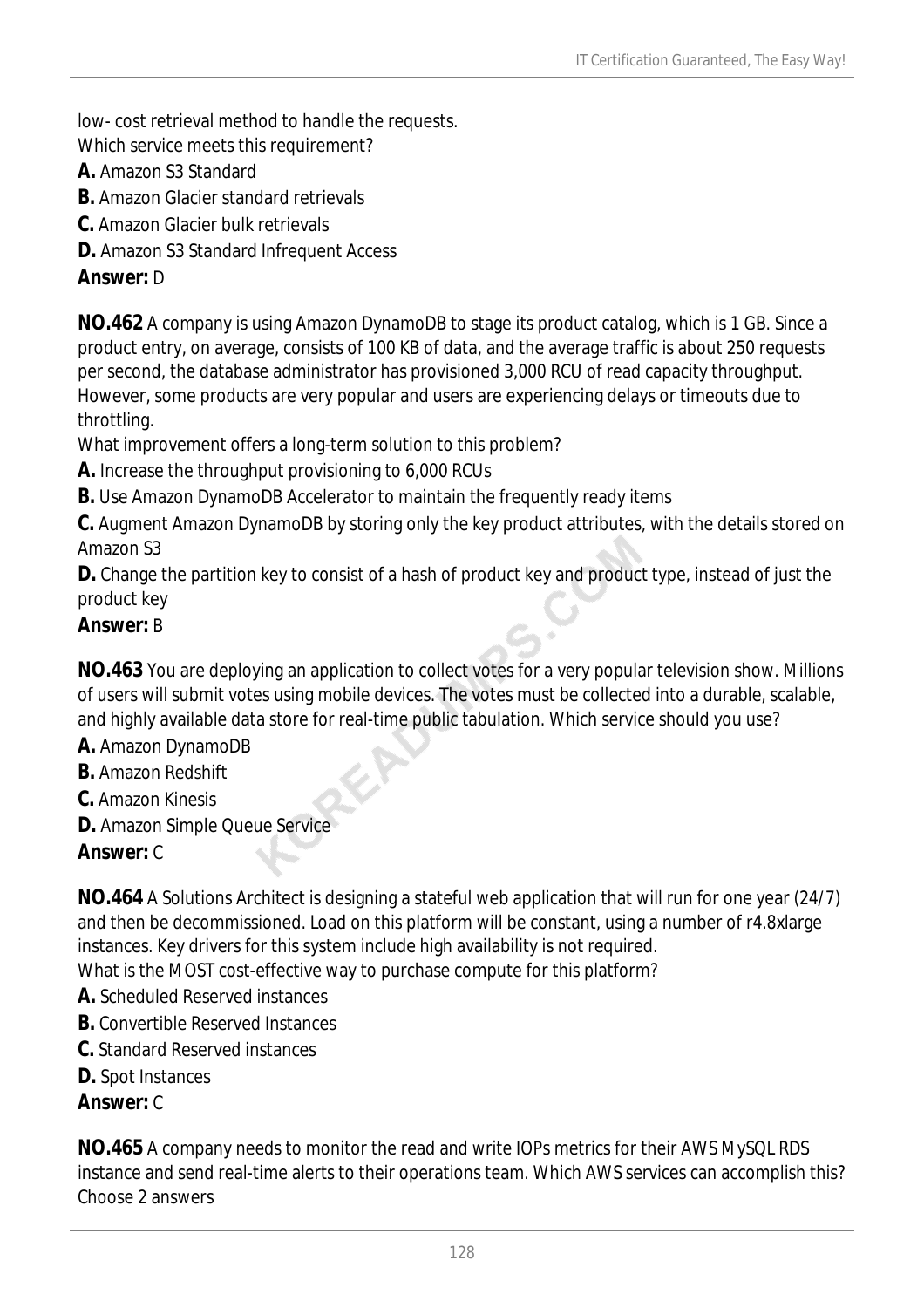- **A.** Amazon Simple Email Service
- **B.** Amazon CloudWatch
- **C.** Amazon Simple Queue Service
- **D.** Amazon Route 53
- **E.** Amazon Simple Notification Service

### *Answer:* B E

**NO.466** An application runs on Amazon EC2 instances in an Auto Scaling group. When instances are terminated, the Systems Operations team cannot determine the root cause, because the logs reside on the terminated instances and are lost.

How can the root cause be determined?

- **A.** Use ephemeral volumes to store the log files
- **B.** Use scheduled Amazon CloudWatch Event to take regular Amazon EBS snapshots
- **C.** Use an Amazon CloudWatch agent to push the logs to Amazon CloudWatch Logs
- **D.** Use AWS CloudTrail to pull the logs from the Amazon EC2 instances

# *Answer:* C

**NO.467** Per the AWS Acceptable Use Policy, Penetration testing of EC2 instances:

- **A.** Are expressly prohibited under all circumstances
- **B.** May be performed by AWS, and is periodically performed by AWS
- **C.** May be performed by the customer on their own instances, only if performed from EC2 instances
- **D.** May be performed by the customer on their own instances with prior authorization from AWS
- **E.** May be performed by AWS, and will be performed by AWS upon customer request

#### *Answer:* D

**NO.468** You're building an API backend available at services.yourcompany.com. The API is implemented with API Gateway and Lambda. You successfully tested the API using curl. You implemented JavaScript to call the API from a webpage on your corporate website, www.yourcompany.com. When you access that page in your browser, you get the following error:

"The same origin policy disallows reading the remote resource"

How can you allow your corporate webpages to invoke the API?

- **A.** Enable CORS in the API Gateway
- **B.** Enable CORS in the JavaScript frontend
- **C.** Disable CORS in the JavaScript frontend
- **D.** Disable CORS in the API Gateway

# *Answer:* A

**NO.469** Which of the following instance types are available as Amazon EBS backend only?

- **A.** General purpose T2
- **B.** General purpose M3
- **C.** Compute-optimized C4
- **D.** Compute-optimized C3
- **E.** Storage-optimized 12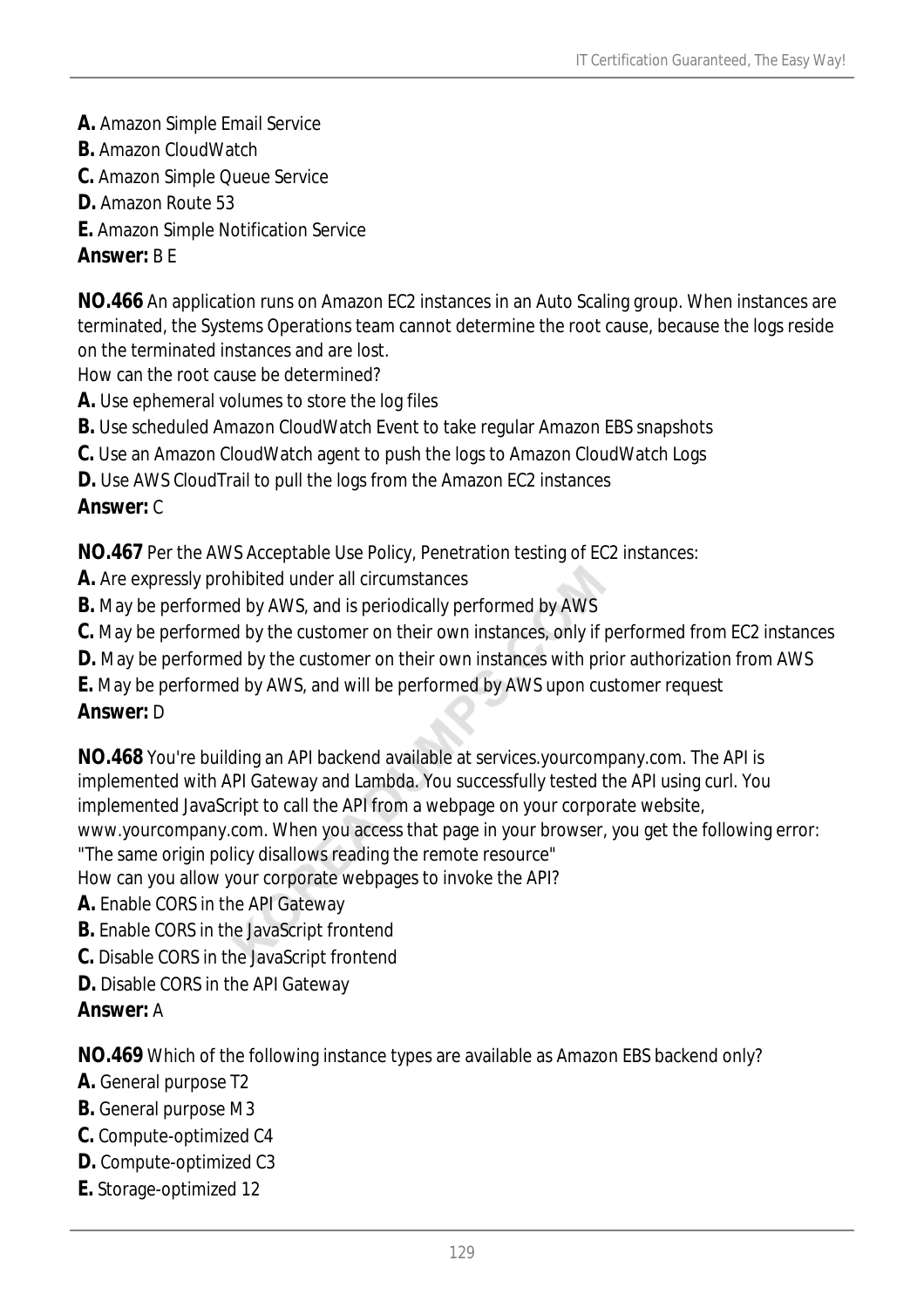# *Answer:* A C

**NO.470** How can the domain's zone apex, for example,"myzoneapexdomain.com", be pointed towards an Elastic Load Balancer?

- **A.** By using an AAAA record
- **B.** By using an Amazon Route 53 CNAME record
- **C.** By using an Amazon Route 53 Alias record
- **D.** By using an A record

### *Answer:* C

**NO.471** A company wants to improve the performance of their web application after receiving customer complaints.

An analysis concluded that the same complex database queries were causing increased latency. What should a Solutions Architect recommend to improve the application's performance?

- **A.** Migrate the database to MySQL.
- **B.** Use Amazon RedShift to analyze the queries.
- **C.** Integrate Amazon ElastiCache into the application.
- **D.** Use a Lambda-triggered request to the backend database.

# *Answer:* C

**NO.472** A company with an existing AWS VPC is experiencing an increasing number of malicious attacks from a particular IP address range. The company wants to block all access from these IP addresses while the abuse patterns are being investigated.

How can access from the specified IPs be denied quickly and temporarily?

- **A.** User an AWS Marketplace solution to block access from the specified IP range
- **B.** Leverage NAT gateway on each instance to block access form the specified IP range
- **C.** Use network ACLs to block access from the specified IP range
- **D.** Create a rule in the security groups to block access from the specified IP range *Answer:* C

**NO.473** You are working with a customers who is using chef configuration management in their data center. Which service is designed to let the customer leverage existing chef recipes in AWS?

- **A.** AWS CloudFormation
- **B.** AWS OpsWorks
- **C.** AWS Elastic Beanstalk
- **D.** Amazon Simple Workflow Service

# *Answer:* B

**NO.474** A Solution Architect is designing a new social media application. The application must provide a secure method for uploading profile photos. Each user should be able to upload a profile photo into a shared storage location for one week after their profile is created.

Which approach will meet all of these requirements?

**A.** Use Amazon Kinesis with AWS CloudTrail for auditing the specific times when profile photos are uploaded.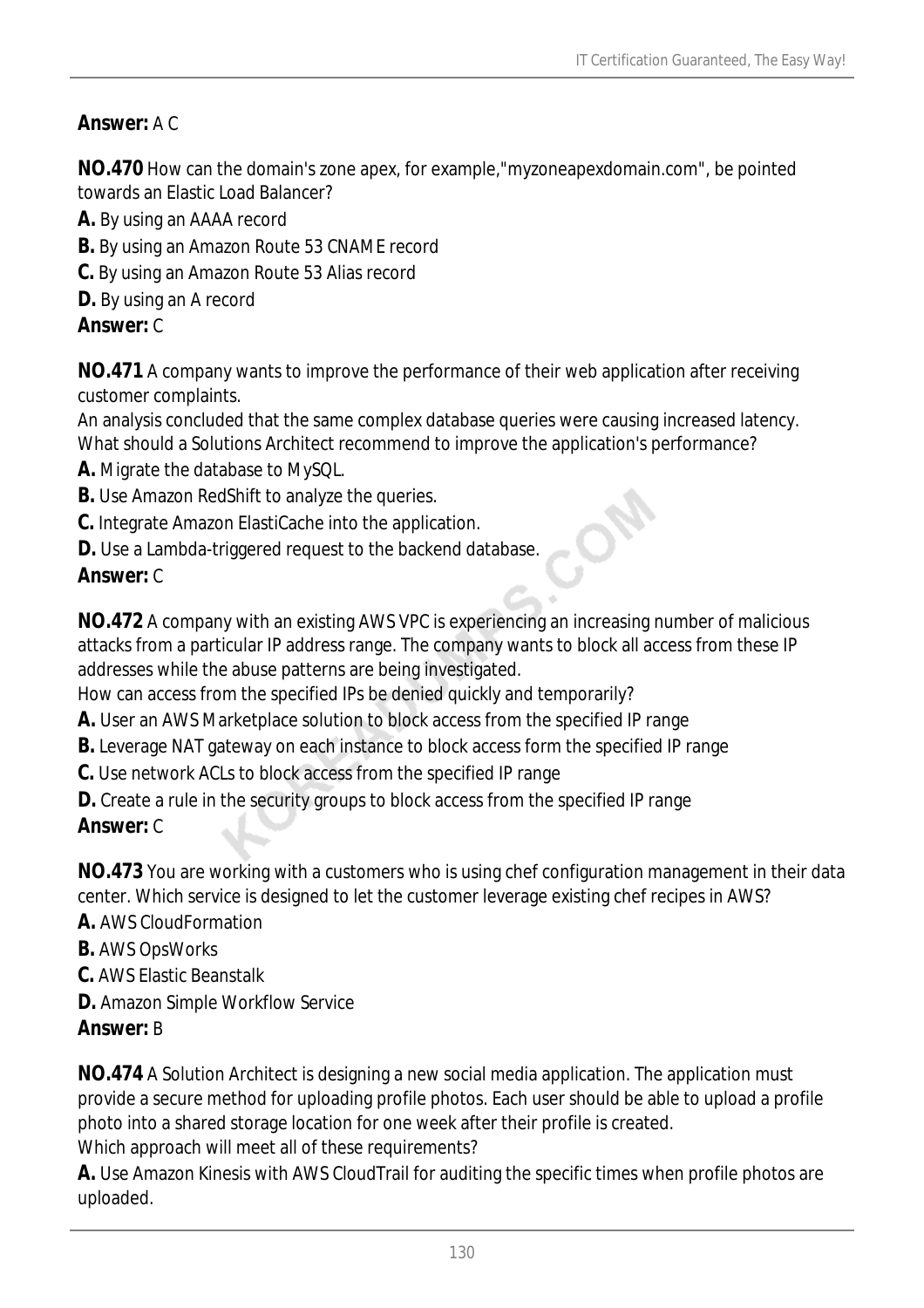**B.** Use Amazon EBS volumes with IAM policies restricting user access to specific time periods

**C.** Use Amazon S3 with the default private access policy and generate pre-signed URLs each time a new site profile is created

**D.** Use Amazon CloudFront with AWS CloudTrail for auditing the specific times when profile photos are uploaded.

# *Answer:* C

**NO.475** Which of the following approaches provides the lowest cost for Amazon Elastic Block Store snapshots while giving you the ability to fully restore data?

- **A.** Maintain a single snapshot: the latest snapshot is both incremental and complete
- **B.** Maintain the most current snapshots, archive the original and incremental to Amazon Glacier
- **C.** Maintain a volume snapshot: subsequent snapshots will overwrite one another
- **D.** Maintain two snapshots: the original snapshot and the latest incremental snapshot

# *Answer:* A

**NO.476** A Solution Architect is designing a high-performance job that runs on Amazon EC2 instance in private subnet.

To allow the application to download patches, the infrastructure must be altered to allow the instance to access external endpoints. Any changes to the infrastructure must involve minimal ongoing system management effort.

What will allow the EC2 instances to access the endpoint while meeting these requirements?

- **A.** NAT gateway
- **B.** Elastic IP address
- **C.** AWS Direct Connect
- **D.** Virtual gateway

# *Answer:* A

**NO.477** Which procedure for backing up a relational database on EC2 that is using a set of RAIDed EBS volumes for storage minimizes the time during which the database cannot be written to and results in a consistent backup?

**A.** 1 stop the EC2 instance, 2 snapshot the EBS volume

- **B.** 1 suspend disk I/O, 2 create an image of the EC2 instance, 3 resume disk I/O
- **C.** 1 detach EBS volumes, 2 start EBS snapshot of volumes, 3 re-attach EBS volumes

**D.** 1 suspend disk I/O, 2 start EBS snapshot of volumes, 3 wait for snapshots to complete, 4 resume disk I/O

**E.** 1 suspend disk I/O,2 start EBS snapshot of volumes, 3 resume disk I/O

# *Answer:* C

**NO.478** A company maintains an application on an on-premises server. The company wants to automatically redirect users to a static maintenance page hosted on Amazon S3 when the application is unavailable.

What is the MOST efficient method to ensure the users are automatically redirected?

**A.** Use an Amazon Route 53 failover routing policy, and configure the application as primary and the Amazon S3 static page as secondary.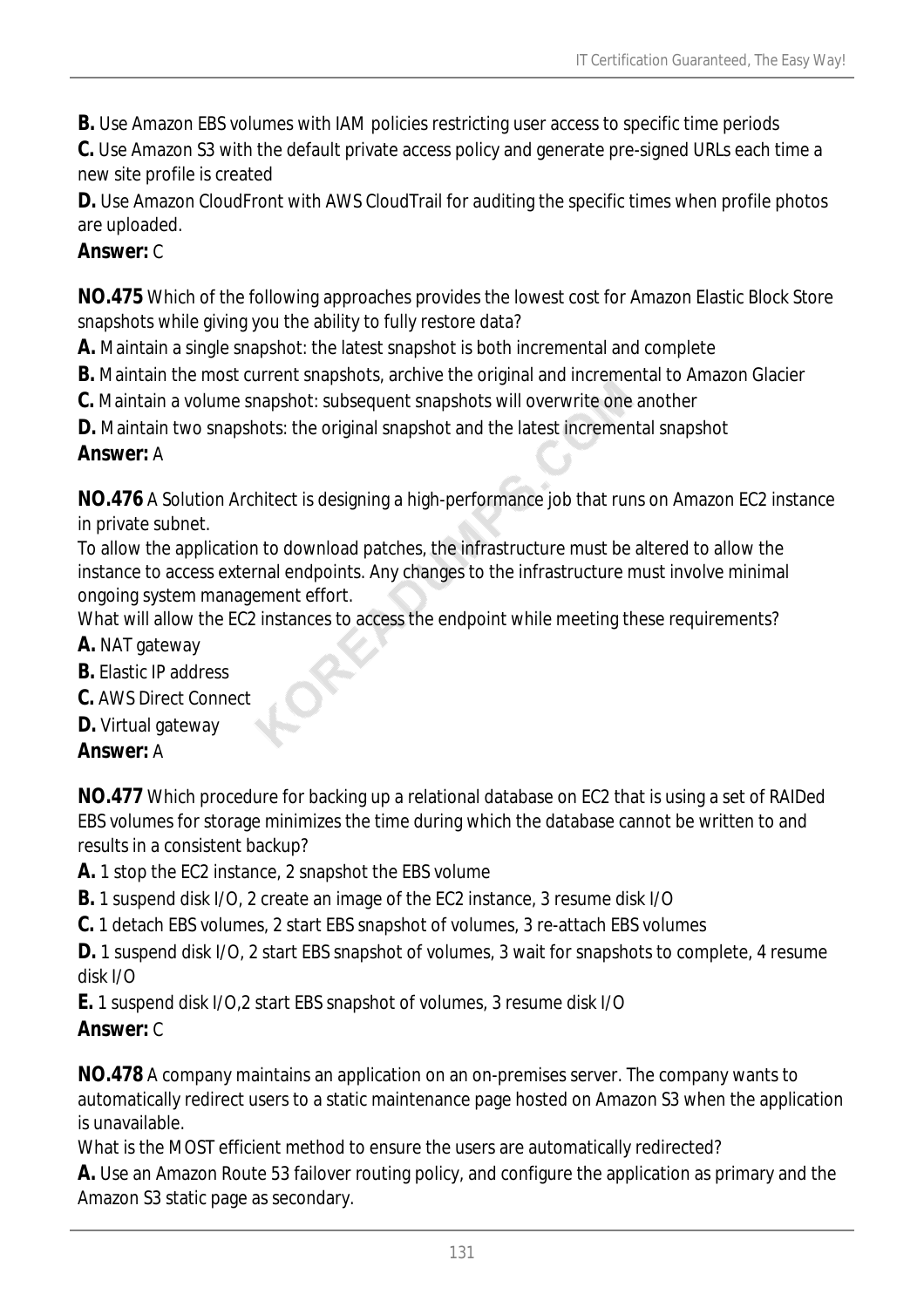**B.** Use Amazon CloudWatch Events to trigger an AWS Lambda function that changes the DNS to point to the static page.

**C.** Use an Amazon Route 53 weighted routing policy, and configure the application higher and the Amazon S3 static page lower.

**D.** Use Amazon Route 53 to set up multiple A records for both the application and Amazon S3. *Answer:* A

**NO.479** A company is using an Amazon S3 bucket located in us-west-2 to serve videos to their customers. Their customers are located all around the world and the videos are requested a lot during peak hours. Customers in Europe complain about experiencing slow downloaded speeds, and during peak hours, customers in all locations report experiencing HTTP 500 errors. What can a Solutions Architect do to address these issues?

**A.** Place an elastic load balancer in front of the Amazon S3 bucket to distribute the load during peak hours.

**B.** Cache the web content with Amazon CloudFront and use all Edge locations for content delivery.

**C.** Replicate the bucket in eu-west-1 and use an Amazon Route 53 failover routing policy to determine which bucket it should serve the request to.

**D.** Use an Amazon Route 53 weighted routing policy for the CloudFront domain name to distribute the GET request between CloudFront and the Amazon S3 bucket directly. *Answer:* D

**NO.480** Which of the following features ensures even distribution of traffic to Amazon EC2 instances in multiples Availability Zones registered with a load balancer?

**A.** An Amazon Route 53 latency routing policy

**B.** Elastic Load Balancing request routing

**C.** An Amazon Route 53 weighted routing policy

**D.** Elastic Load Balancing cross-zone load balancing

*Answer:* D

**NO.481** A company processed 10 TB of raw data to generate quarterly reports Although it is unlikely to be used again, the raw data needs to be preserved for compliance and auditing purposes.

What is the MOST cost-effective way to store the data in AWS?

- **A.** Amazon EBS Cold HOD (sc1)
- **B.** Amazon S3 One Zone-Infrequent Access (S3 One Zone-IA)
- **C.** Amazon S3 Standard-Infrequent Access (S3 Standard-IA)
- **D.** Amazon Glacier

# *Answer:* D

**NO.482** A user is designing a new service that receives location updates from 3.600 rental cars every hour. The cars upload their location to an Amazon S3 bucket. Each location must be checked tor distance from the original rental location. Which services will process the updates and automatically scale?

**A.** Amazon EC2 and Amazon EBS

**B.** Amazon Kinesis Firehouse and Amazon S3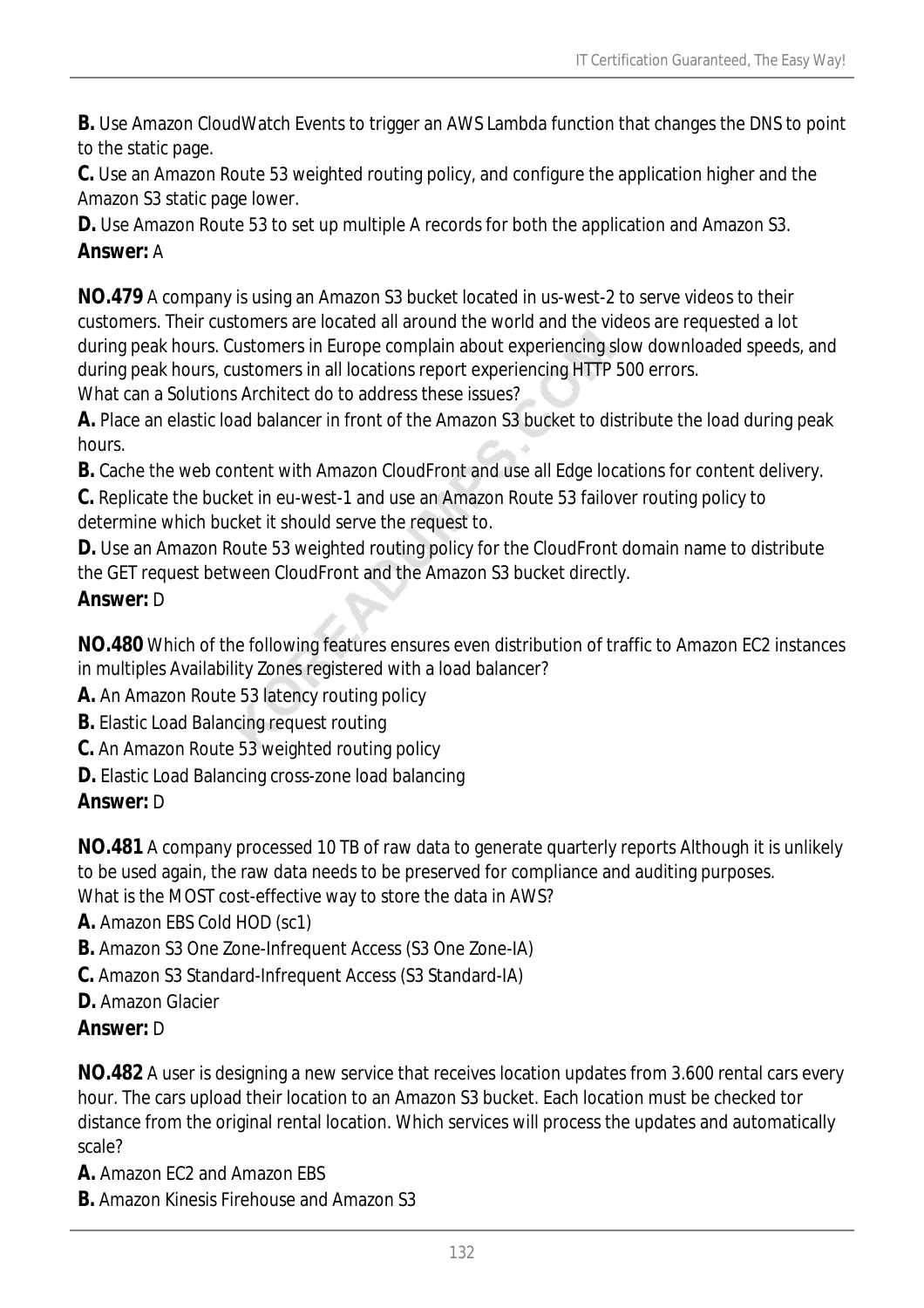**C.** Amazon ECS and Amazon RDS

**D.** Amazon S3 events and AWS Lambda

# *Answer:* B

**NO.483** An application run in a VPC o Amazon EC2 instances behind an Application Load Balancer. Traffic to the Amazon EC2 instances must be limited to traffic from the Application Load Balancer. Based on these requirements, the security group configuration should only allow traffic from:

- **A.** the public IPs of the Application Load Balancer nodes
- **B.** the IP range of the Application Load Balancer subnets
- **C.** the security group attached to the Application Load Balancer
- **D.** the VPC CIDR

### *Answer:* C

**NO.484** A Solution Architect must design a monitoring solution that gives the Security team visual access to all Amazon S3 bucket-level API operations.

What should the Solution Architect use to provide this information?

- **A.** AWS CloudTrail logging for management events
- **B.** Amazon CloudWatch Logs
- **C.** AWS CloudTrail logging for data events
- **D.** S3 Server Access logging

### *Answer:* C

**NO.485** A three-tier application is being created to host small news articles. The application is expected to serve millions of users. When breaking news. Which design meets these requirements while minimizing costs?

**A.** Use Auto Scaling groups to increase the number of Amazon EC2 instances delivering the web application.

**B.** Use Auto Scaling groups to increase the size of the Amazon RDS instances delivering the database

**C.** Use Amazon DynamoDB strongly consistent reads to adjust for the increase in traffic.

**D.** Use Amazon DynamoDB Accelerator (DAX) to cache read operations to the database

**E.** the site must handle very large spikes in traffic without significantly impacting database.

#### *Answer:* A

Explanation

Amazon RDS is a managed relational database service that provides you six familiar database engines to choose from, including Amazon Aurora, MySQL, MariaDB, Oracle, Microsoft SQL Server, and PostgreSQL.

This means that the code, applications, and tools you already use today with your existing databases can be used with Amazon RDS. Amazon RDS handles routine database tasks such as provisioning, patching, backup, recovery, failure detection, and repair.

Amazon RDS makes it easy to use replication to enhance availability and reliability for production workloads.

Using the Multi-AZ deployment option, you can run mission-critical workloads with high availability and built-in automated fail-over from your primary database to a synchronously replicated secondary database.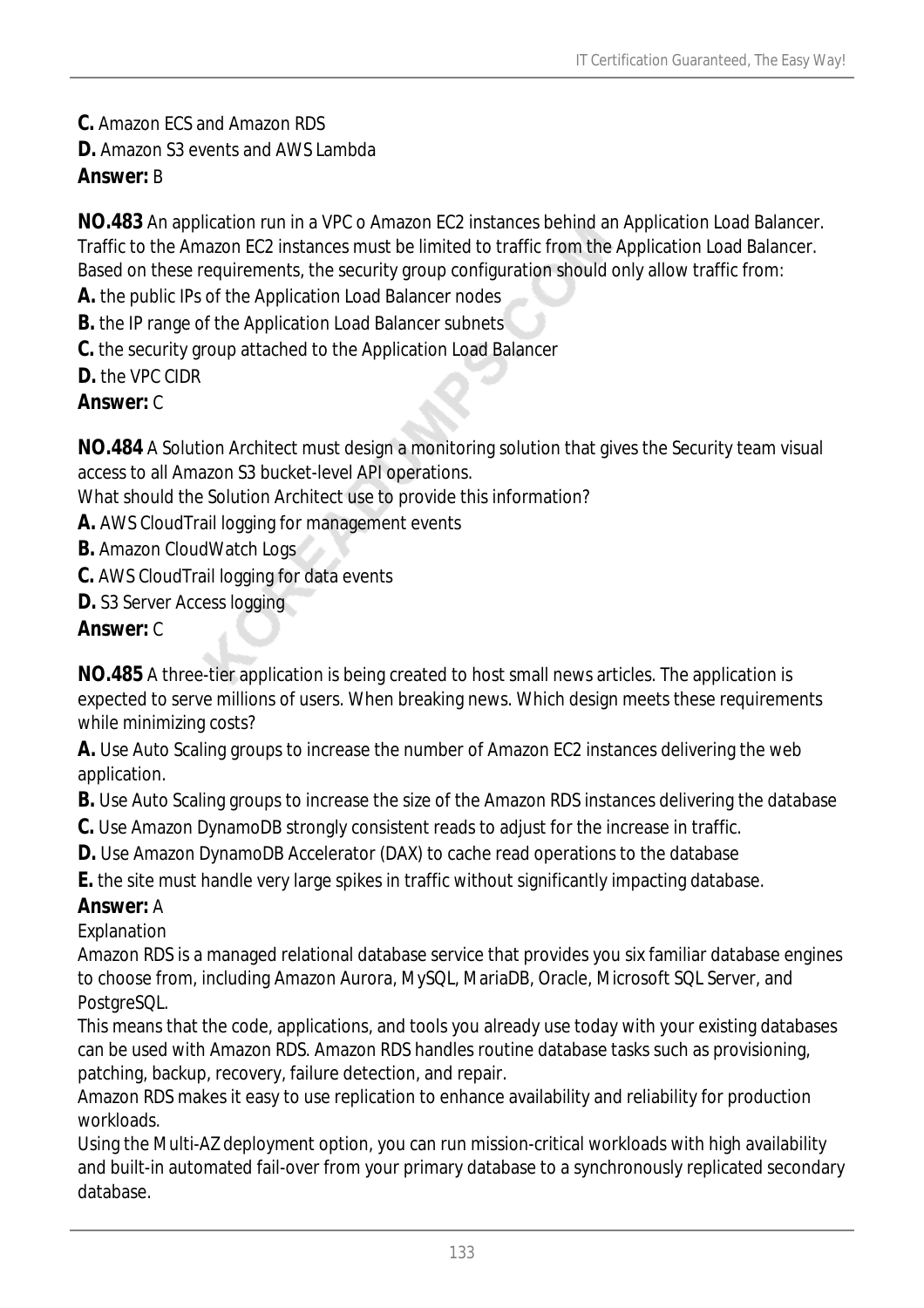Using Read Replicas, you can scale out beyond the capacity of a single database deployment for readheavy database workloads.

**NO.486** An application has a web tier that runs on EC2 instances in a public subnet. The application tier instances run in private subnets across two Availability Zones. All traffic is IPv4 only, and each subnet has its own custom route table.

A new feature requires that application tier instances can call an external service over the Internet; however, they must still not be accessible to Internet traffic.

What should be done to allow the application servers to connect to the Internet, maintain high availability, and minimize administrative overhead?

**A.** Add an Amazon egress-only internet gateway to each private subnet. Alter each private subnet's route table to include a route from 0.0.0.0/0 to the egress-only internal gateway in the same Availability Zone.

**B.** Add an Amazon NAT Gateway to each public subnet. Alter each private subnet's route table to include a route from 0.0.0.0/0 to the NAT Gateway in the same Availability Zone.

**C.** Add an Amazon NAT instance to one of the public subnets Alter each private subnet's route table to include a route from 0.0.0.0/0 to the Internet gateway in the VPC.

**D.** Add an Amazon NAT Gateway to each private subnet. Alter each private subnet's route table to include a route from 0.0.0.0/0 to the NAT Gateway in the other Availability Zone.

# *Answer:* A

**NO.487** A Solutions Architect needs to allow developers to have SSH connectivity to web servers. The requirements are as follows:

- \* Limit access to users originating from the corporate network
- \* Web servers cannot have SSH access directly from the Internet
- \* Web servers reside in a private subnet

Which combination of steps must the Architect complete to meet these requirements? (Select TWO)

- **A.** Create a bastion host that authenticates users against the corporate directory.
- **B.** Create a bastion host with security group rules that only allow traffic from the corporate network
- **C.** Attach an IAM role to the bastion host with relevant permissions
- **D.** Configure the web servers' security group to allow SSH traffic from a bastion host
- **E.** Deny all SSH traffic from the corporate network in the inbound network ACL.

*Answer:* B D

**NO.488** An application relies on messages being sent and received in order. The volume will never exceed more than

300 transactions each second.

Which service should be used?

- **A.** Amazon SQS
- **B.** Amazon SNS
- **C.** Amazon ECS
- **D.** AWS STS
- *Answer:* A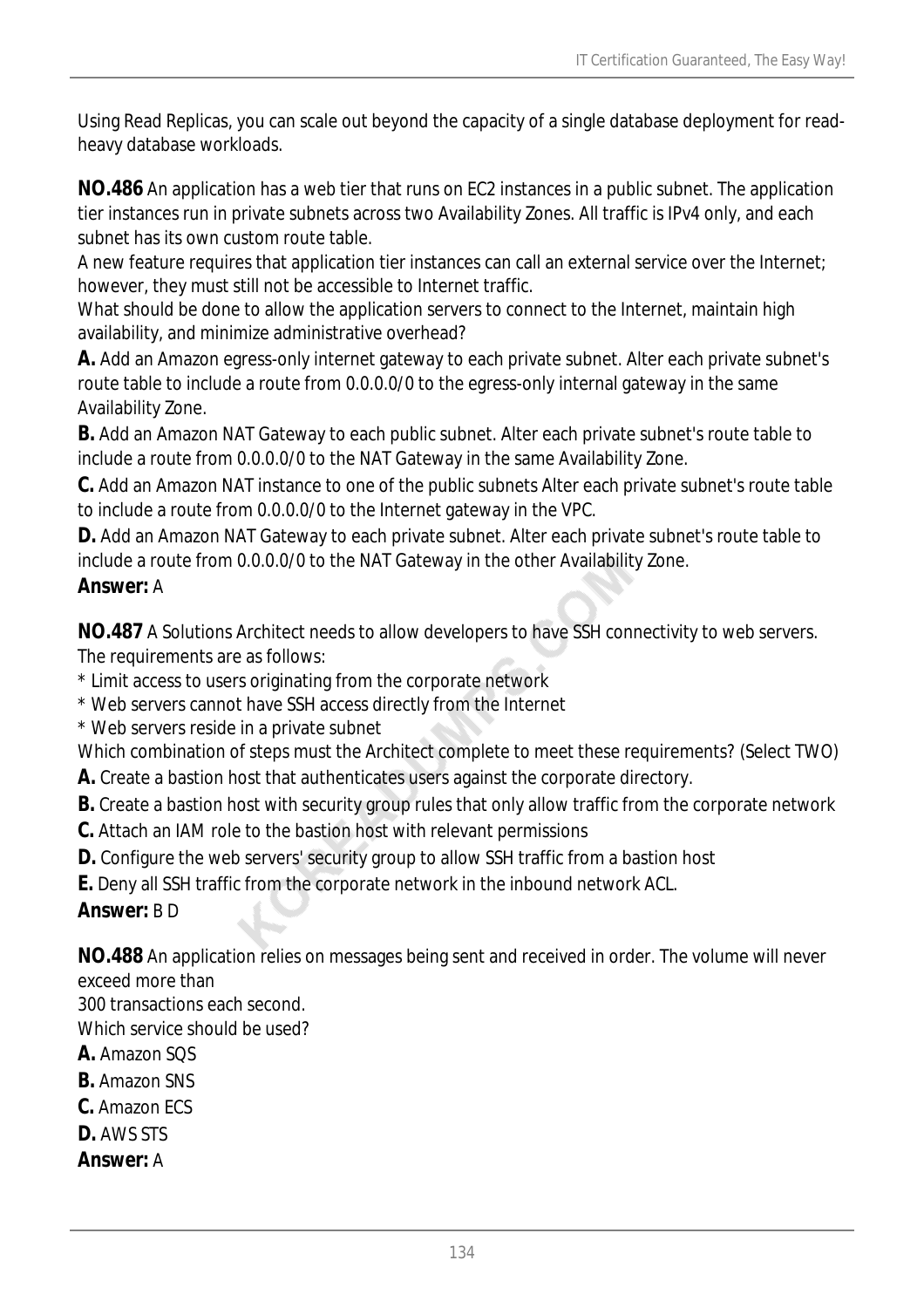**NO.489** An AWS Lambda function requires access to an Amazon RDS for SQL Server instance. It is against company policy to store passwords in Lambda functions.

How can a Solution Architect enable the Lambda function to retrieve the database password without violating company policy?

**A.** Add an IAM policy for IAM database access to the Lambda execution role

- **B.** Store a one-way hash of the password in the Lambda function
- **C.** Have the Lambda function use the AWS Systems Manager Parameter Store

**D.** Connect to the Amazon RDS for SQL Server instance by using a role assigned to the Lambda function

### *Answer:* B

**NO.490** An organization hosts 10 microservices, each in an Auto Scaling group behind individual Classic Load Balancers Each EC2 instance is running at optimal load.

Which of the following actions would allow the organization to reduce costs without impacting performance?

- **A.** Reduce the number of EC2 instances behind each Classic Load Balancer
- **B.** Change instance types in the Auto Scaling group launch configuration.
- **C.** Change the maximum size but leave the desired capacity of the Auto Scaling groups
- **D.** Replace the Classic Load Balancers with a single Application Load Balancer

# *Answer:* A

**NO.491** How can software determine the public and private IP addresses of the Amazon EC2 instance that it is running on?

- **A.** Use ipconfig or ifconfig command
- **B.** Query the local instance metadata
- **C.** Query the appropriate Amazon CloudWatch metric
- **D.** Query the local instance userdata

# *Answer:* B

**NO.492** A Solutions Architect is designing the architecture for a web application that will be hosted on AWS Internet users will access the application using HTTP and HTTPS How should the Architect design the traffic control requirements?

**A.** Use a network ACL to allow outbound ports for HTTP and HTTPS Deny other traffic for inbound and outbound.

**B.** Use a network ACL to allow inbound ports for HTTP and HTTPS Deny other traffic for inbound and outbound

**C.** Allow inbound ports for HTTP and HTTPS In the security group used by the web servers.

**D.** Allow outbound ports for HTTP and HTTPS in the security group used by the web servers *Answer:* C

**NO.493** You are using an m1.small EC2 instance with one 300GB EBS volume to host a relational database. You determined that write throughput to the database needs to be increased. Which of the following approaches can help achieve this? Choose 2 answers

**A.** Add an EBS volume and place into RAID 5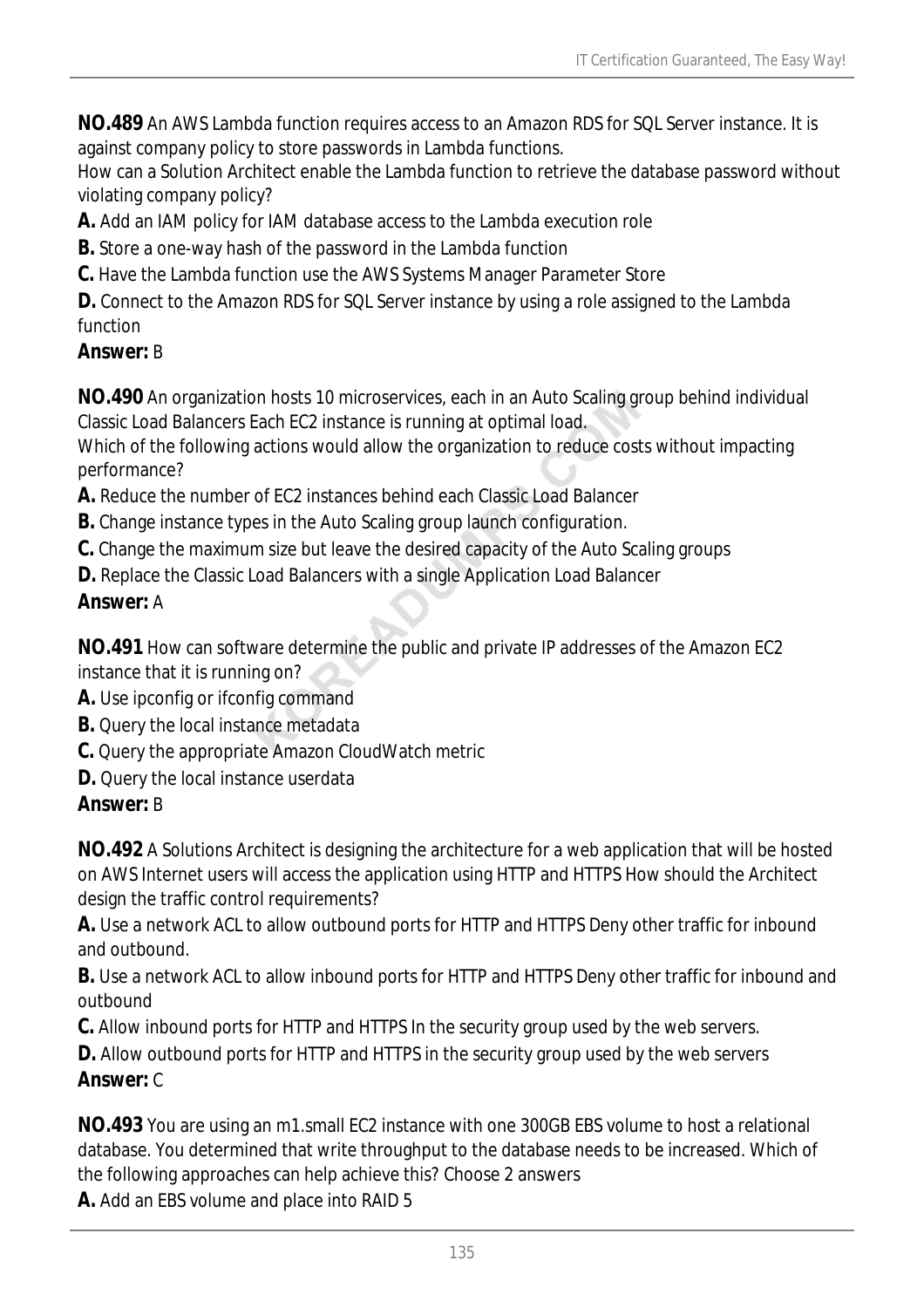- **B.** Use an array of EBS volumes
- **C.** Place the instance in an Auto Scaling Group
- **D.** Increase the size of the EC2 instance
- **E.** Enable multi-AZ mode
- **F.** Put the database behind an Elastic Load Balancer

#### *Answer:* B D

**NO.494** A customer is running two Amazon EC2 instances, Server1 and Server2, in different subnets of the same VPC.

Server1 can ping Server2, but Server2 cannot ping Server1.What could explain this behavior? Choose 2 answers

- **A.** The ingress rules for Server1's security group do not allow ICMP traffic
- **B.** The ingress rules for Server2's security group do not allow ICMP traffic
- **C.** The two servers are not located in the same Availability Zone
- **D.** There is no route from Server2 to Server1 defined in the route table
- **E.** The operating system firewall on Server1 is blocking traffic from Server2

#### *Answer:* A E

**NO.495** A social networking portal experiences latency and throughput issues due to an increased number of users.

Application servers use very large datasets from an Amazon RDS database, which creates a performance bottleneck on the database.

Which AWS service should be used to improve performance?

- **A.** Auto Scaling
- **B.** Amazon SQS
- **C.** Amazon ElastiCache
- **D.** ELB Application Load Balancer

#### *Answer:* C

**NO.496** A company has an application that uses Amazon CloudFront for content that is hosted on an Amazon S3 bucket. After an unexpected refresh, the users are still seeing old content. Which step should the Solutions Architect take to ensure that new content is displayed?

- **A.** Perform a cache refresh on the CloudFront distribution that is serving the content
- **B.** Perform an invalidation on the CloudFront distribution that is serving the content
- **C.** Create a new cache behavior path with the updated content
- **D.** Change the TTL value tor removing the old objects.

#### *Answer:* B

**NO.497** At t2.medium EC2 instance type must be launched with what type of amazon machine image (AMI)?

- **A.** An instance store Hardware Virtual Machine AMI
- **B.** An instance store Paravirtual AMI
- **C.** An Amazon EBS-backed Hardware Virtual Machine AMI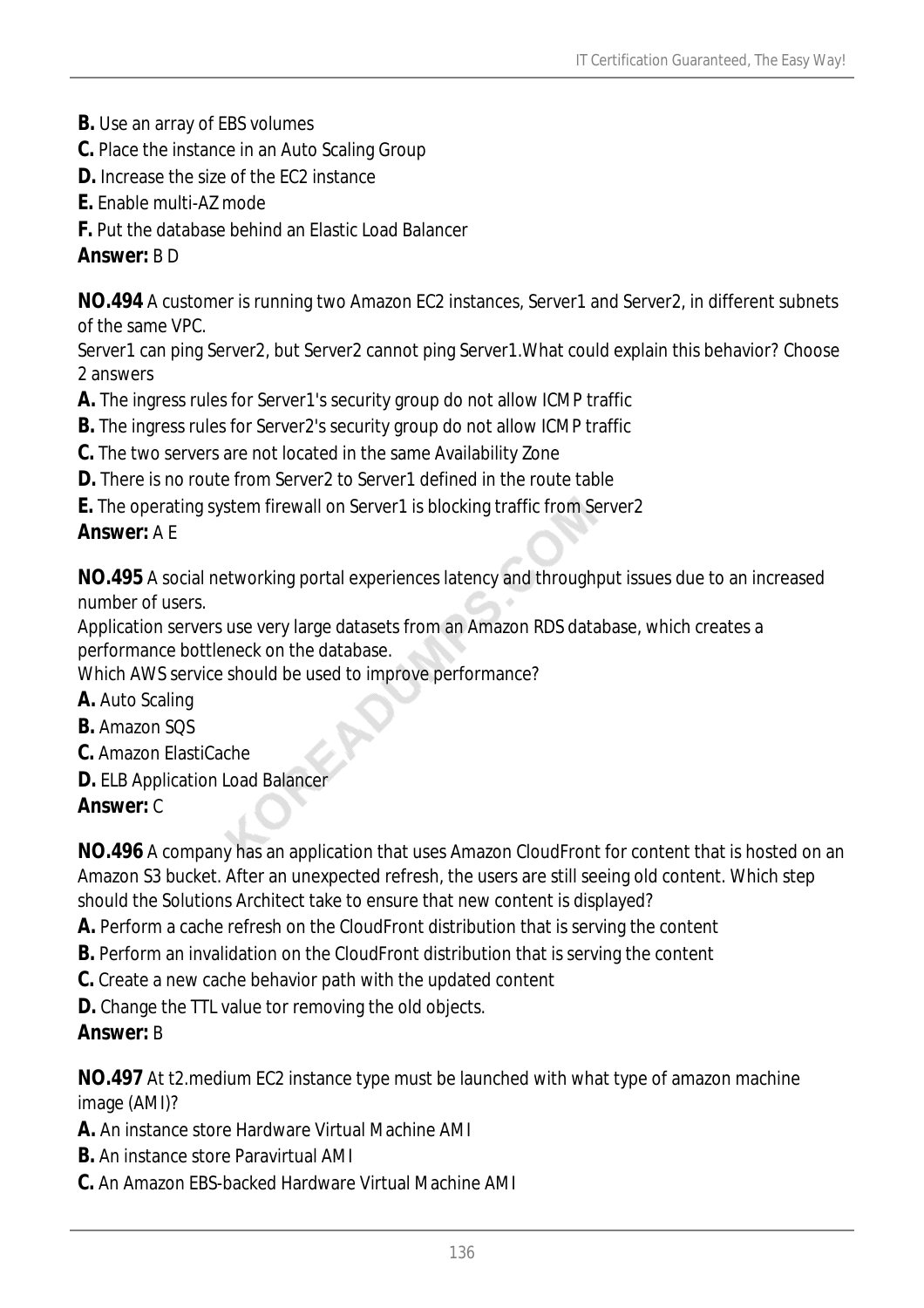#### **D.** An Amazon EBS-backed paravirtual AMI *Answer:* C

**NO.498** Your company runs an application that generates several thousand 1-GB reports a month. Approximately 10% of these reports will be accessed once during the first 3 days and must be available on demand. After 30 days, reports are no longer accessed as a part of normal business processes but must be retained for compliance reasons.

Which architecture would meet these requirements with the lowest cost?

**A.** Upload the reports to Amazon S3 Standard - Infrequent Access storage class. Set a lifecycle configuration on the bucket to transition the reports to Amazon Glacier after 30 days.

**B.** Upload the reports to Amazon Glacier. When reports are requested, copy them to Amazon S3 Standard storage class for access. Delete the copied reports after they have been viewed.

**C.** Upload the reports to Amazon S3 Standard storage class. Set a lifecycle configuration on the bucket to transition the reports to Amazon Glacier after 30 days.

**D.** Upload the reports to Amazon S3 Standard - Infrequent Access storage class. When reports are requested, copy them to Amazon S3 Standard storage class for access. Delete the copied reports after they have been viewed.

### *Answer:* C

**NO.499** Your company's IT policies mandate that all critical data must be duplicated in two physical locations at least

100 miles apart.

What storage option meets this requirement?

**A.** One Amazon S3 bucket

- **B.** Two Amazon S3 buckets in the same region
- **C.** One Amazon Glacier archive
- **D.** Two Amazon S3 buckets in different regions

*Answer:* A

**NO.500** A company is rolling out a new web service, but is unsure how many customers the service will attract.

However, the company is unwilling to accept any downtime.

What could a Solutions Architect recommend to the company in order to keep track of customers' current session date?

- **A.** Amazon EC2
- **B.** Amazon RDS
- **C.** AWS CloudTrail
- **D.** Amazon DynamoDB

# *Answer:* D

**NO.501** Within a VPC, you need to allow a wide range of ports, and block several non-contiguous ports within the range. Which option will allow you to do this ?

**A.** Using a network ACL, place a DENY rule for ports to be blocked ahead of the ALLOW rule for the wide range of ports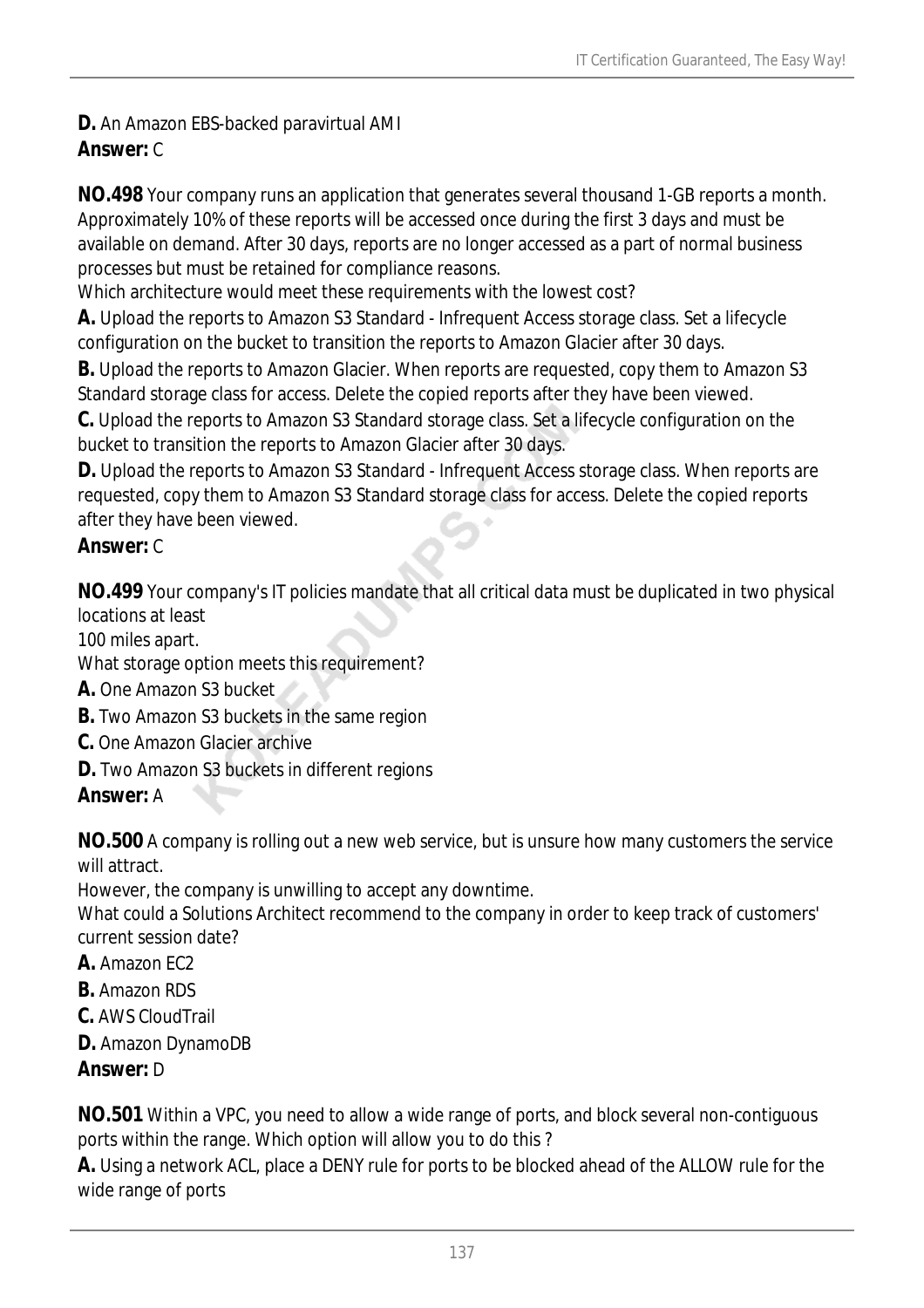**B.** Using a network ACL, place a DENY rule for ports to be blocked after the ALLOW rule for the wide range of ports

**C.** Using a security group, place a DENY rule for ports to be blocked ahead of the ARROW rule for the wide range of ports

**D.** Using a security group, place a DENY rule for ports to be blocked after the ALLOW rule for the wide range of ports

### *Answer:* B

**NO.502** Which of the following items are required to allow an application deployed on an EC2 instance to write data to a DynamoDB table? Assume that to security keys are allowed to be stored on the EC2 instance.

**A.** Launch an EC2 instance with the IAM user included in the launch configuration

- **B.** Create an IAM user that allows write access to the DynamoDB table
- **C.** Add an IAM user to a running EC2 instance
- **D.** Create an IAM role that allows write access to the DynamoDB table
- **E.** Add an IAM role to a running EC2 instance
- **F.** Launch an EC2 instance with the IAM role included in the launch configuration

# *Answer:* D F

**NO.503** A company expects its user base to increase live times over one year Its application is hosted in one region and uses an Amazon RDS MySQL database an ELB Application Load Balancer and Amazon ECS to host the website and its micro services. Which design changes should a Solutions Architect recommend 10 support the expected growth'? (Select TWO )

**A.** Move static files from ECS to Amazon S3

- **B.** Use an Amazon Route 53 geolocation routing policy
- **C.** Scale the environment based on real-time AWS CloudTrail togs
- **D.** Create a dedicated Elastic: Load Balancer for each microservice
- **E.** Create RDS read replicas and change the application to use these replicas

# *Answer:* D

**NO.504** A company is running both their website and human resources (HR) application within the same virtual private cloud (VPC). For company compliance and security reasons, the instances running their HR application stack must not share hardware with other AWS customers. The website owner wants to keep their infrastructure costs as low as possible. How can the company ensure that all of the requirements are met within a single VPC?

**A.** Create the VPC with Dedicated tenancy, launch the HR instances in placement groups, and launch the website instances in Shared tenancy

**B.** Create the VPC with dedicated tenancy, launch the HR instances in Default tenancy, and launch the website instances in Shared tenancy

**C.** Create the VPC with Default tenancy, launch the HR instances in placement groups, and launch the website instances in Shared tenancy

**D.** Create the VPC with default tenancy, launch the HR instances in Dedicated tenancy, and launch the website instances in Shared tenancy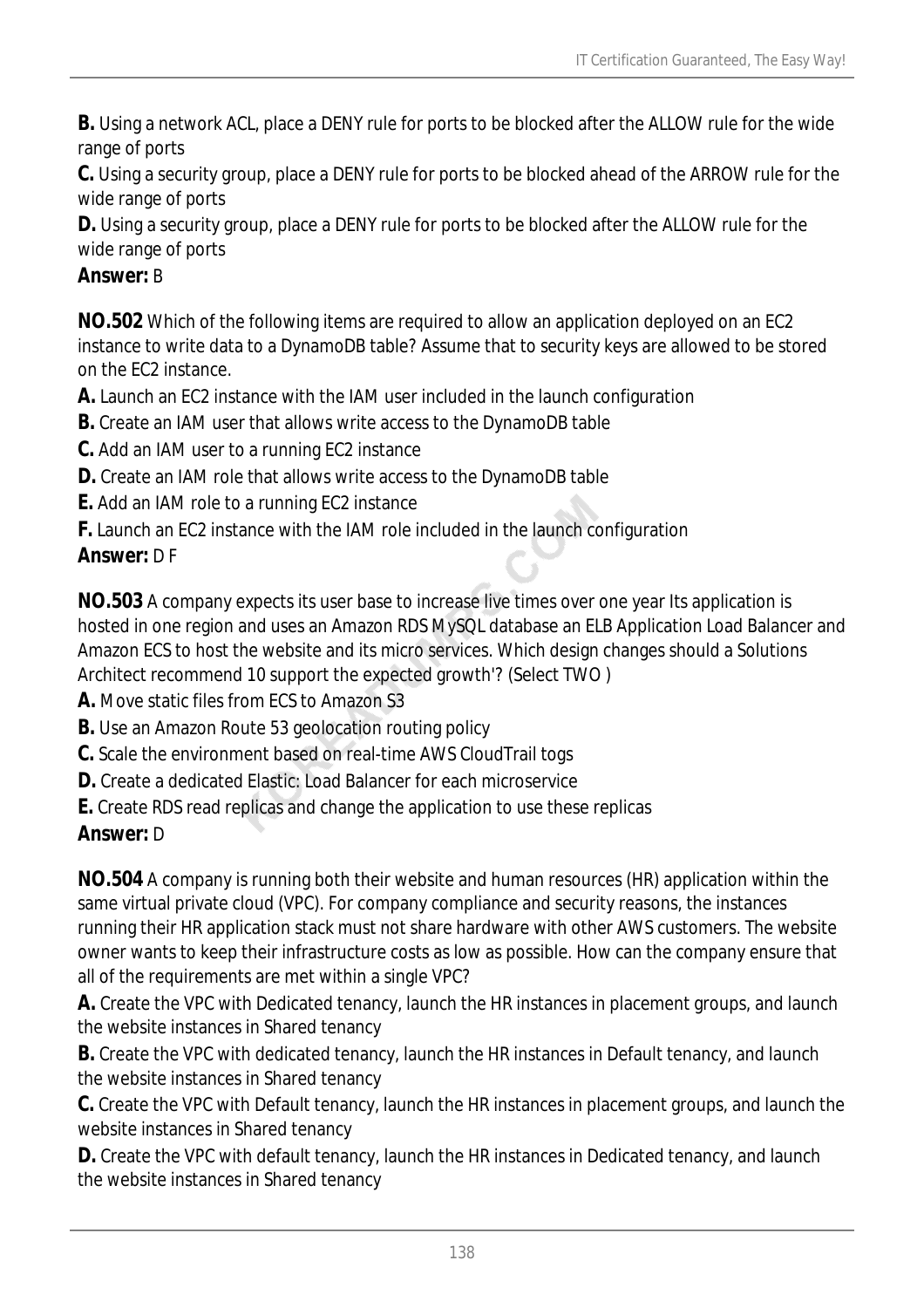# *Answer:* D

**NO.505** A Solutions Architect must design a solution that encrypts data in Amazon S3 Corporate policy mandates encryption keys be generated and managed on premises. Which solution should the Architect use to meet the security requirements?

**A.** AWS CloudHSM

- **B.** SSE-KMS. Server-side encryption with AWS KMS managed keys
- **C.** SSE-S3 Server-side encryption with Amazon-managed master key
- **D.** SSE-C Server-side encryption with customer-provided encryption keys

# *Answer:* D

Explanation

Protecting Data Using Server-Side Encryption with AWS KMS-Managed Keys (SSE-KMS) Server-side encryption is about protecting data at rest. AWS Key Management Service (AWS KMS) is a service that combines secure, highly available hardware and software to provide a key management system scaled for the cloud. AWS KMS uses customer master keys (CMKs) to encrypt your Amazon S3 objects. You use AWS KMS via the Encryption Keys section in the IAM console or via AWS KMS APIs to centrally create encryption keys, define the policies that control how keys can be used, and audit key usage to prove they are being used correctly. You can use these keys to protect your data in Amazon S<sub>3</sub> buckets.

The first time you add an SSE-KMS-encrypted object to a bucket in a region, a default CMK is created for you automatically. This key is used for SSE-KMS encryption unless you select a CMK that you created separately using AWS Key Management Service. Creating your own CMK gives you more flexibility, including the ability to create, rotate, disable, and define access controls, and to audit the encryption keys used to protect your data.

**NO.506** A media company must store 10 TB of audio recordings. Retrieval happens infrequently and requestors agree on an 8-hour turnaround time.

What is the MOST cost-effective solution to store the files?

**A.** Amazon S3 Standard - Infrequent Access (Standard - IA)

- **B.** EBS Throughput Optimized HDD (st1)
- **C.** EBS Cold HDD (sc1)

**D.** Amazon Glacier

# *Answer:* D

**NO.507** A Solution Architect is developing as AWS Lambda-based service for a social networking game to retrieve information on tourist landmarks stored in an Amazon DynamoDB table. The solutions Architect wants to minimize costs as the service scales to many millions of users through a mobile app.

How can the Solution Architect optimize performance while minimizing costs? (Select TWO)

**A.** Use DynamoDB Accelerator (DAX), and configure Auto Scaling of read throughput on the DynamoDB table

**B.** Configure AppSync to cache responses on the mobile client, and the configure Auto Scaling of reads on the DynamoDB table

**C.** Configure Amazon CloudFront, specify an appropriate TTL for response caching, and configure the DynamoDB table as the origin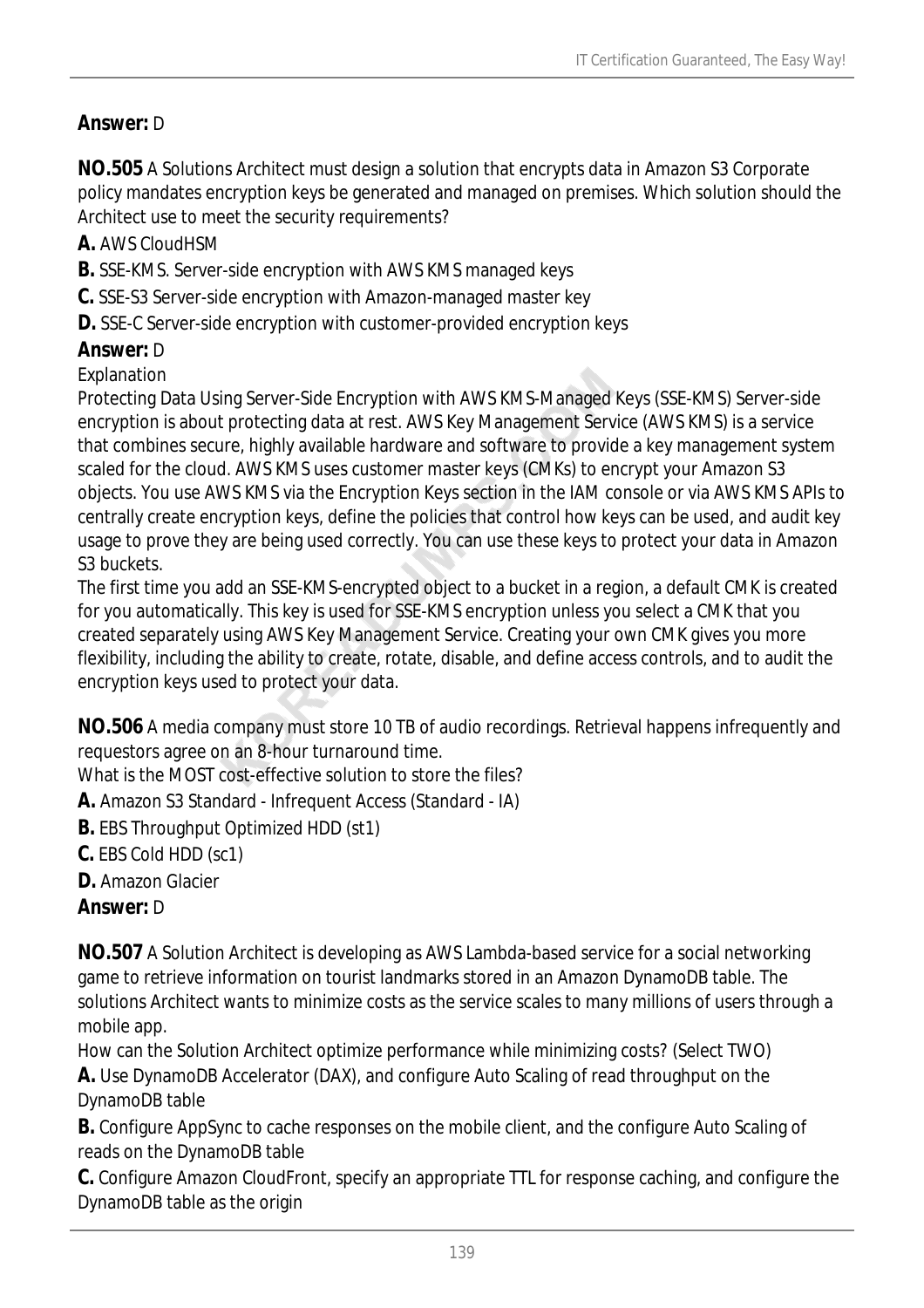**D.** Authorize mobile clients to communicate directly with DynamoDB through AWS STS token, and configure DynamoDB for global replication and Auto Scaling

**E.** Expose the Lambda function through the Amazon API Gateway, configure the endpoint with caching, and configure Auto Scaling of read throughput on the DynamoDB table *Answer:* A E

**NO.508** When an EC2 EBS-backed (EBS root) instance is stopped, what happens to the data on any ephemeral store volumes?

**A.** Data is unavailable until the instance is restarted

- **B.** Data will be deleted and will no longer be accessible
- **C.** Data is automatically saved in an EBS snapshot
- **D.** Data is automatically saved in an EBS volume

#### *Answer:* B

**NO.509** When will you incur costs with an Elastic IP address (EIP)?

- **A.** When an EIP is allocated
- **B.** When it is allocated and associated with a running instance
- **C.** When it is allocated and associated with a stopped instance

**D.** Costs are incurred regardless of whether the EIP associated with a running instance

#### *Answer:* C

**NO.510** A company has an application that stores sensitive data. The company is required by government regulations to store multiple copies of its data.

What would be the MOST resilient and cost-effective option to meet this requirement?

- **A.** Amazon EFS
- **B.** Amazon RDS
- **C.** AWS Storage Gateway
- **D.** Amazon S3

*Answer:* D

**NO.511** A Solutions Architect has been asked to deliver video content stored on Amazon S3 to specific users from Amazon CloudFront while restricting access by unauthorized users.

How can the Architect implement a solution to meet these requirements?

**A.** Configure CloudFront to use signed-URLs to access Amazon S3.

**B.** Store the videos as private objects in Amazon S3, and let CloudFront serve the objects by using only Origin Access Identity (OAI).

**C.** Use Amazon S3 static website as the origin of CloudFront, and configure CloudFront to deliver the videos by generating a signed URL for users.

**D.** Use OAI for CloudFront to access private S3 objects and select the Restrict Viewer Access option in CloudFront cache behavior to use signed URLs.

#### *Answer:* B

Explanation

Reference

https://docs.aws.amazon.com/AmazonCloudFront/latest/DeveloperGuide/private-content-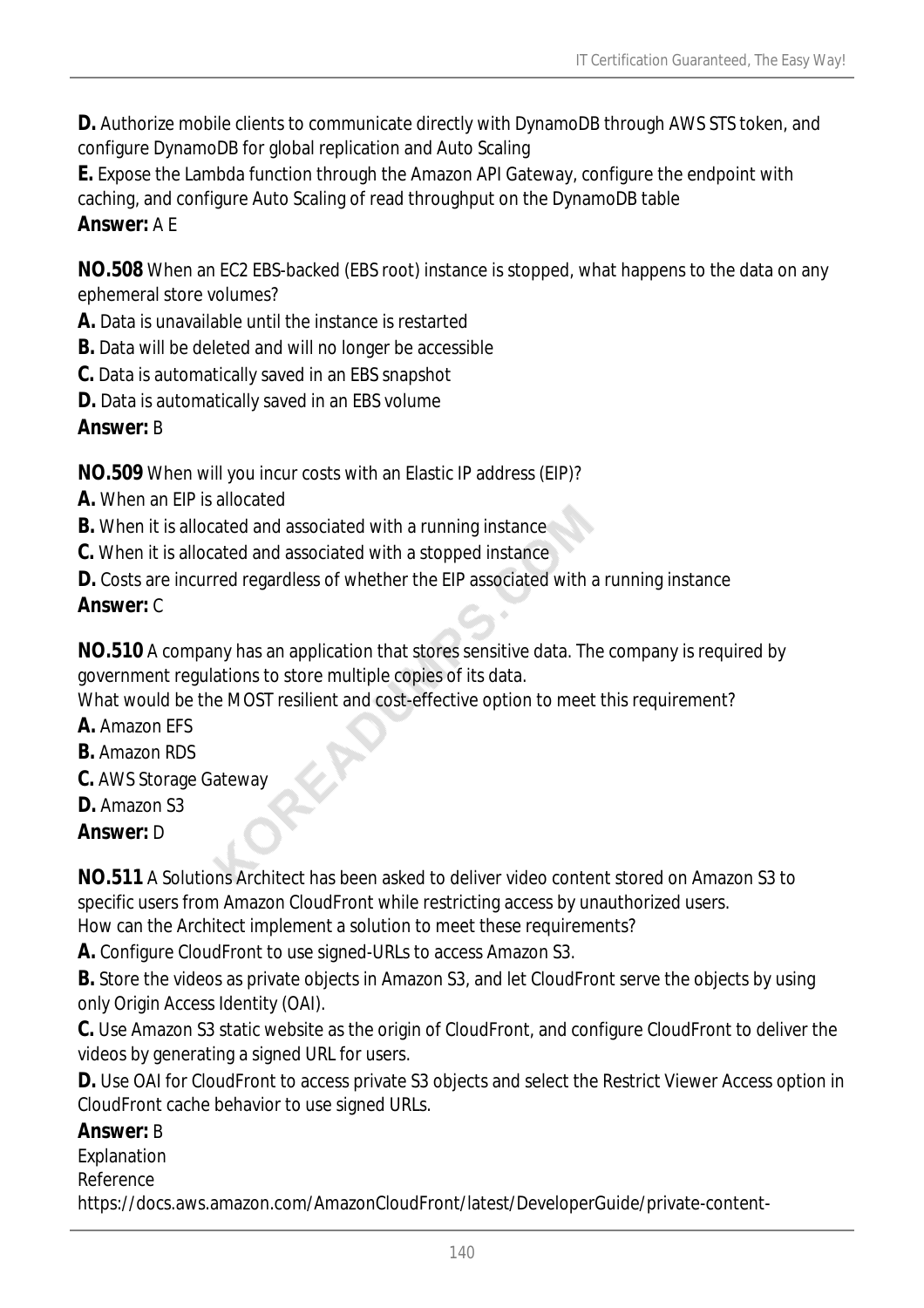restricting-access-to-s3

**NO.512** A restaurant reservation application needs the ability to maintain a waiting list. When a customer tries to reserve a table, and none are available, the customer must be put on the waiting list, and the application must notify the customer when a table becomes free.

What service should the Solution Architect recommend to ensure that the system respects the order in which the customer requests are put onto the waiting list?

- **A.** Amazon SNS
- **B.** AWS Lambda with sequential dispatch
- **C.** A FIFO queue in Amazon SQS
- **D.** A standard queue in Amazon SQS

# *Answer:* C

**NO.513** An organization has a 3-tier architecture. It uses an Apache web server and an application is running on the Docker platform with Amazon RDS on the backend. The organization wants to migrate the application to AWS and does not want to be responsible for deployment scalability, or capacity provisioning of its resources.

Which service should be used to meet these requirements?

- **A.** AWS OpsWorks
- **B.** Amazon FC2 Flastic Container Service
- **C.** AWS Elastic Beanstalk
- **D.** AWS CloudFormation

# *Answer:* B

**NO.514** You have an EC2 Security Group with several running EC2 instances. You change the Security Group rules to allow inbound traffic on a new port and protocol, and launch several new instances in the same Security Group. The new rules apply:

CON

**A.** Immediately to all instances in the security group.

**B.** Immediately to the new instances only.

**C.** Immediately to the new instances, but old instances must be stopped and restarted before the new rules apply.

**D.** To all instances, but it may take several minutes for old instances to see the changes.

#### *Answer:* A

**NO.515** A company needs to quickly ensure that all files created in an Amazon S3 bucket in us-east-1 are also available in another bucket in ap-southeast-2. Which option represents the SIMPLEST way to implement this design?

**A.** Add an S3 lifecycle rule to move any new files from the bucket in us-east-1 to the bucket in apsoutheast-2.

**B.** Create a Lambda function to be triggered for every new file in us-east-1 that copies the file to the bucket in ap-southeast-2

**C.** Use SNS to notify the bucket in ap-southeast-2 to create a file whenever a file is cheated in the bucket in us-east-1.

**D.** Enable versioning and configure cross-region replication from the bucket in us-east-1 to the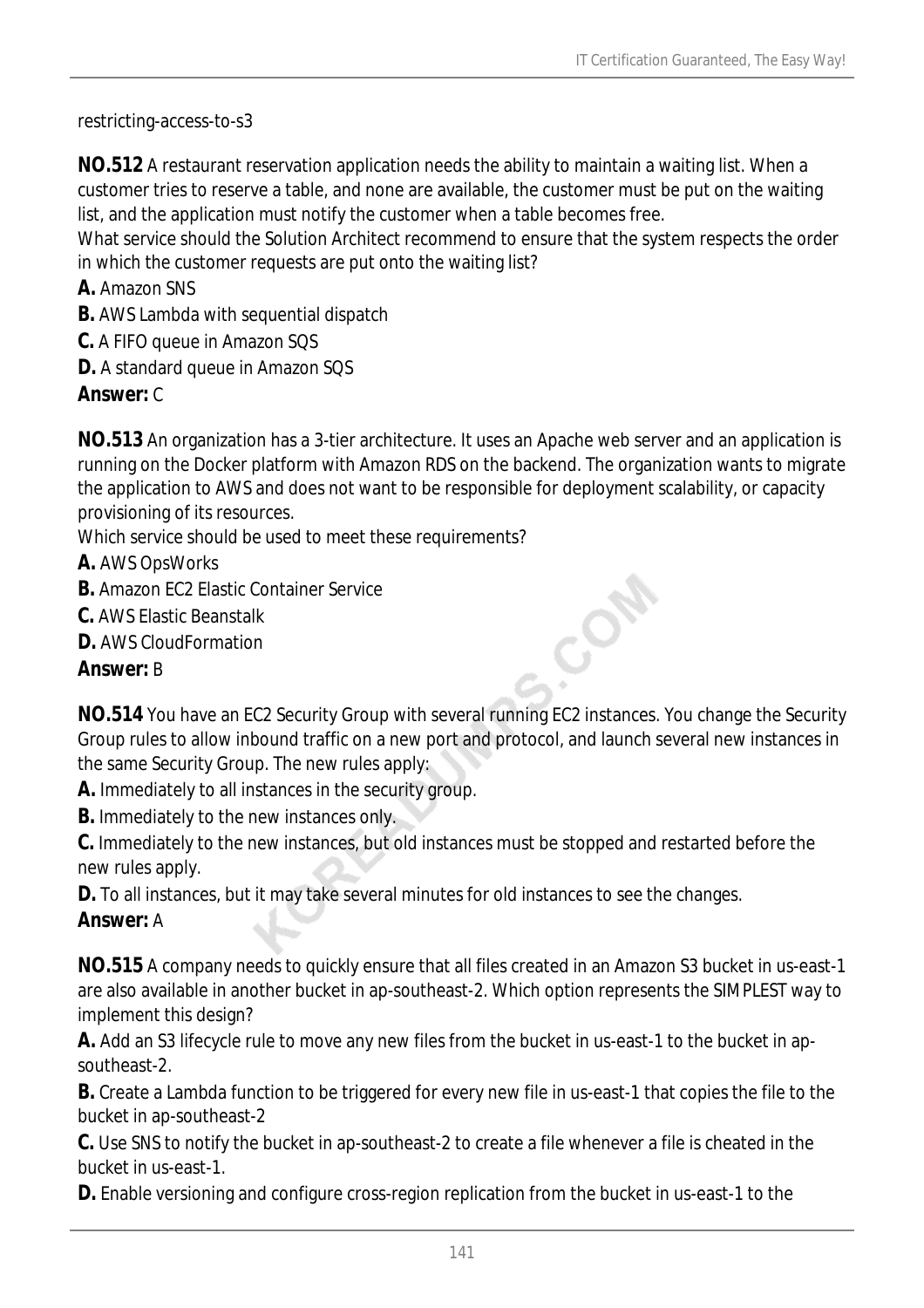bucket in ap-southeast-2.

# *Answer:* A

**NO.516** Which of the following does AWS own under the shared security responsibility model? Choose 3 answers

- **A.** Patching of Amazon Elastic Compute Cloud hypervisors
- **B.** Decommissioning storage devices at end of life
- **C.** Encryption of traffic within a virtual private cloud
- **D.** Physical security of AWS data centers and facilities
- **E.** Logical security of customer SSH private key material
- **F.** Access control within a virtual private cloud

*Answer:* A B D

**NO.517** You have an application running on a single Amazon EC2 instance with a 1 TB Amazon EBS magnetic volume. Using CloudWatch, you have found that Amazon EBS throughput is poor when the Amazon EC2 instance is under high network load. Which of the following may help improve performance?

- **A.** Relaunch the instance as Amazon EBS-optimized
- **B.** Modify the instance to enable enhanced networking
- **C.** Migrate the Amazon EBS volume to a General Purpose volume
- **D.** Migrate the Amazon EBS volume to a provisioned IOPs volume

### *Answer:* D

**NO.518** Your existing web application requires a persistent key-value store database that must service 50,000 reads/second. Your company is looking at 10% growth in traffic and data volume month over month for the next several years. Which service meets these requirements?

- **A.** Amazon RDS
- **B.** Amazon DynamoDB
- **C.** Amazon SQS
- **D.** Amazon RedShift

# *Answer:* A

**NO.519** A company has an application that uses Amazon CloudFront for content that is hosted on an Amazon S3 bucket. After an unexpected refresh, the users are still seeing old content.

- Which step should the Solutions Architect take to ensure that new content is displayed?
- **A.** Perform a cache refresh on the CloudFront distribution that is serving the content. **B.** Perform an invalidation on the CloudFront distribution that is serving the content.
- **C.** Create a new cache behavior path with the updated content.
- **D.** Change the TTL value for removing the old objects

# *Answer:* A D

**NO.520** A company has thousands of files stored in an Amazon S3 bucket that has a well-defined access pattern. The files are accessed by an application multiple times a day for the first 30 days Files are rarely accessed within the next 90 days. After that, the files are never accessed again During the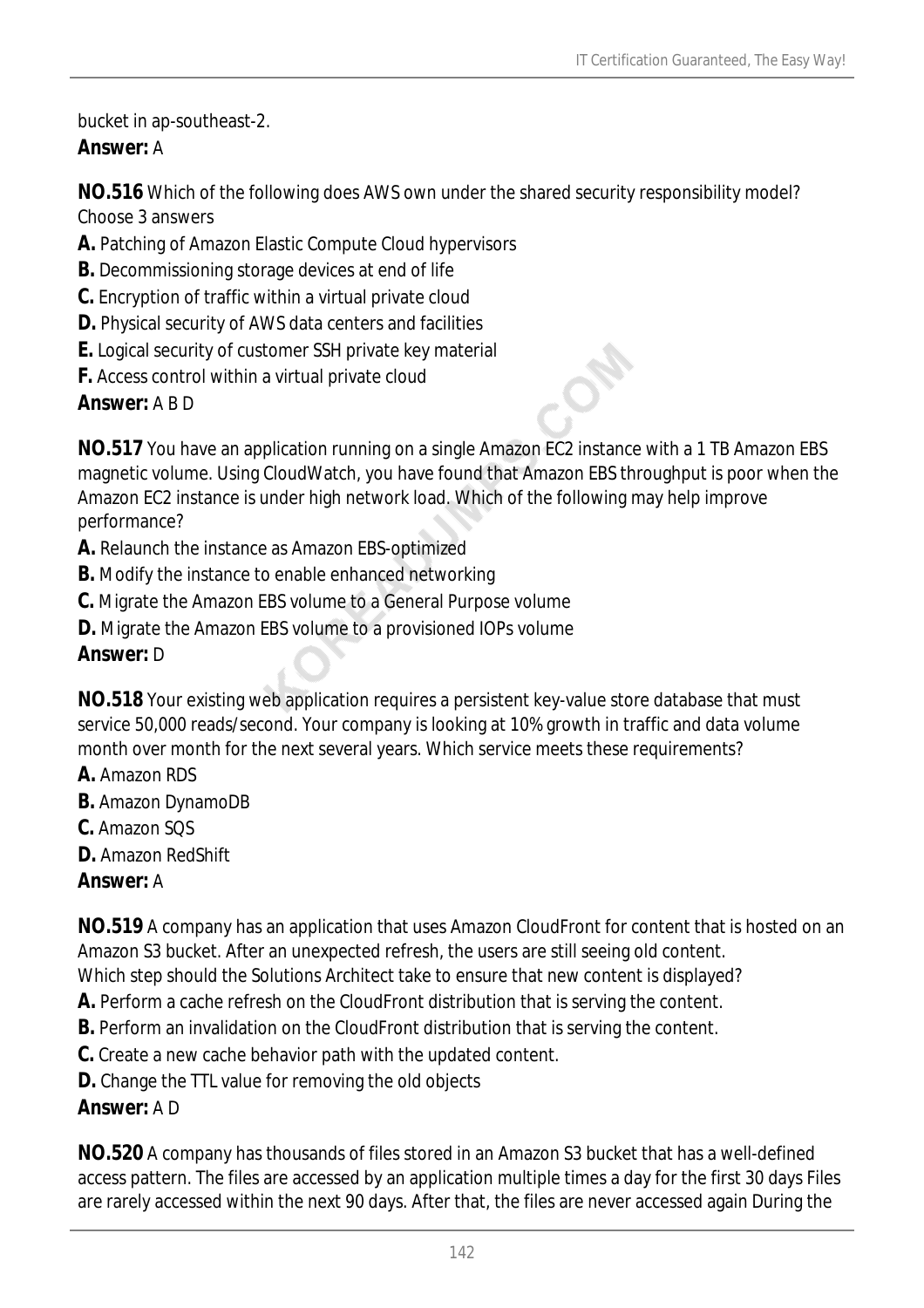first 120 days, accessing these files should never take more than a few seconds. Which lifecycle policy should be used for the S3 objects to minimize costs based on the access pattern?

**A.** Use Amazon S3 Standard-Infrequent Access (S3 Standard-IA) storage for the first 30 days Then move the files to the GLACIER storage class for the next 90 days. Allow the data to expire after that **B.** Use Amazon S3 Standard storage for the first 30 days Then move the files to Amazon S3 Standard-

Infrequent Access (S3 Standard-IA) for the next 90 days Allow the data to expire after that.

**C.** Use Amazon S3 Standard storage for first 30 days. Then move the files to the GLACIER storage class for the next 90 days Allow the data to expire after that.

**D.** Use Amazon S3 Standard-Infrequent Access (S3 Standard-IA) for the first 30 days. After that. move the data to the GLACIER storage class, where it will be deleted automatically

### *Answer:* B

**NO.521** A customer has a single 3-TB volume on-premises that is used to hold a large repository of images and print layout files. This repository is growing at 500 GB a year and must be presented as a single logical volume. The customers is becoming. Which AWS Storage Gateway configuration meets the customer requirements?

- **A.** Gateway-Cached volumes with snapshots scheduled to Amazon S3
- **B.** Gateway-stored volumes with snapshots scheduled to Amazon S3
- **C.** Gateway-Virtual Tape library with snapshots to Amazon S3
- **D.** Gateway-Virtual tape library with snapshots to Amazon Glacier

### *Answer:* C

**NO.522** A Solution Architect is considering possible options for improving the security of the data stored on an Amazon EBS volume attacked to an Amazon EC2 instance.

Which solution will improve the security of the data?

- **A.** Use AWS KMS to encrypt the EBS volume.
- **B.** Create an IAM policy that restricts read and write access to the volume.
- **C.** Migrate the sensitive data to an instance store volume.
- **D.** Use Amazon single-on to control login access to the EC2 instance.

# *Answer:* B

**NO.523** A Solutions Architect must design a web application that will be hosted on AWS, allowing users to purchase acce4ss to premium, shares content that is stored in an S3 bucket. Upon payment, content will be available for download for 14 days before the user is denied access. Which of the following would be the LEAST complicated implementation?

**A.** Use an Amazon CloudFront distribution with an origin access identity (OAI). Configure the distribution with an Amazon S3 origin to provide access to the file through signed URLs. Design a Lambda function to remove that is older than 14 days

**B.** Use an S3 bucket and provide direct access to the file. Design the application to trace purchases in a DynamoDB table. Configure a Lambda function to remove data that is older than 14 days bases on a query to Amazon DynamoDB

**C.** Use an Amazon CloudFront distribution with an OAI. Configure the distribution with an Amazon S3 origin to provide access to the file through signed URLs. Design the application to set an expiration of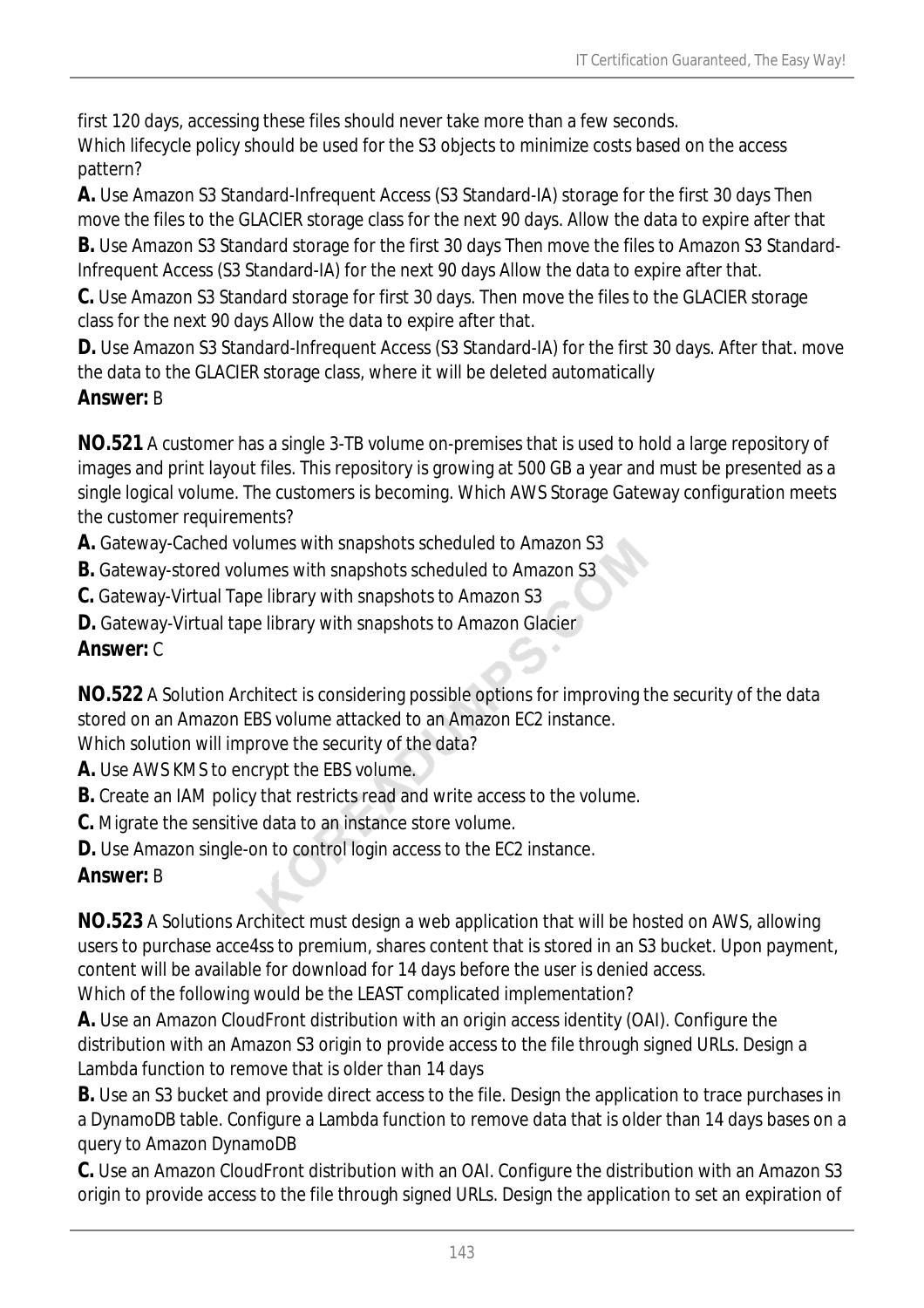14 days for the URL

**D.** Use an Amazon CloudFront distribution with an OAI. Configure the distribution with an Amazon S3 origin to provide access to the file through signed URLs. Design the application to set an expiration of 60 minutes for the URL, and recreate the URL as necessary

#### *Answer:* D

**NO.524** A company wants to durably store data in 8 KB chunks. The company will access the data once every few months. However, when the company does access the data, it must be done with as little latency as possible.

Which AWS service should a Solutions Architect recommend if cost is NOT a factor?

- **A.** Amazon DynamoDB
- **B.** Amazon EBS Throughput Optimized HDD Volumes
- **C.** Amazon EBS Cold HDD Volumes
- **D.** Amazon ElastiCache

### *Answer:* A

**NO.525** A web application experiences high compute costs due to serving a high amount of static web content.

How should the web server architecture be designed to be the MOST cost-efficient?

- **A.** Create an Auto Scaling group to scale out based on average CPU usage.
- **B.** Create an Amazon CloudFront distribution to pull static content from an Amazon S3 bucket.
- **C.** Leverage Reserved Instances to add additional capacity at a significantly lower price.
- **D.** Create a multi-region deployment using an Amazon Route 53 geolocation routing policy.

# *Answer:* B

**NO.526** You are designing a web application that stores static assets in an Amazon Simple Storage Service (S3) bucket. You expect this bucket to immediately receive over 150 PUT requests per second. What should you do to ensure optimal performance?

- **A.** Use multi-part upload.
- **B.** Add a random prefix to the key names.
- **C.** Amazon S3 will automatically manage performance at this scale.

**D.** Use a predictable naming scheme, such as sequential numbers or date time sequences, in the key names

#### *Answer:* C

**NO.527** A solution architect is designing an application that will encrypt all data in an Amazon Redshift cluster. Which action will encrypt the data at rest?

- **A.** Place the Redshift KMS Default Cluster in a private subnet
- **B.** Use the AWS KMS Default Customer master key
- **C.** Encrypt the Amazon EBS volumes
- **D.** Encrypt the data using SSL/TLS

# *Answer:* B

#### Explanation

Reference https://docs.aws.amazon.com/redshift/latest/mgmt/working-with-db-encryption.html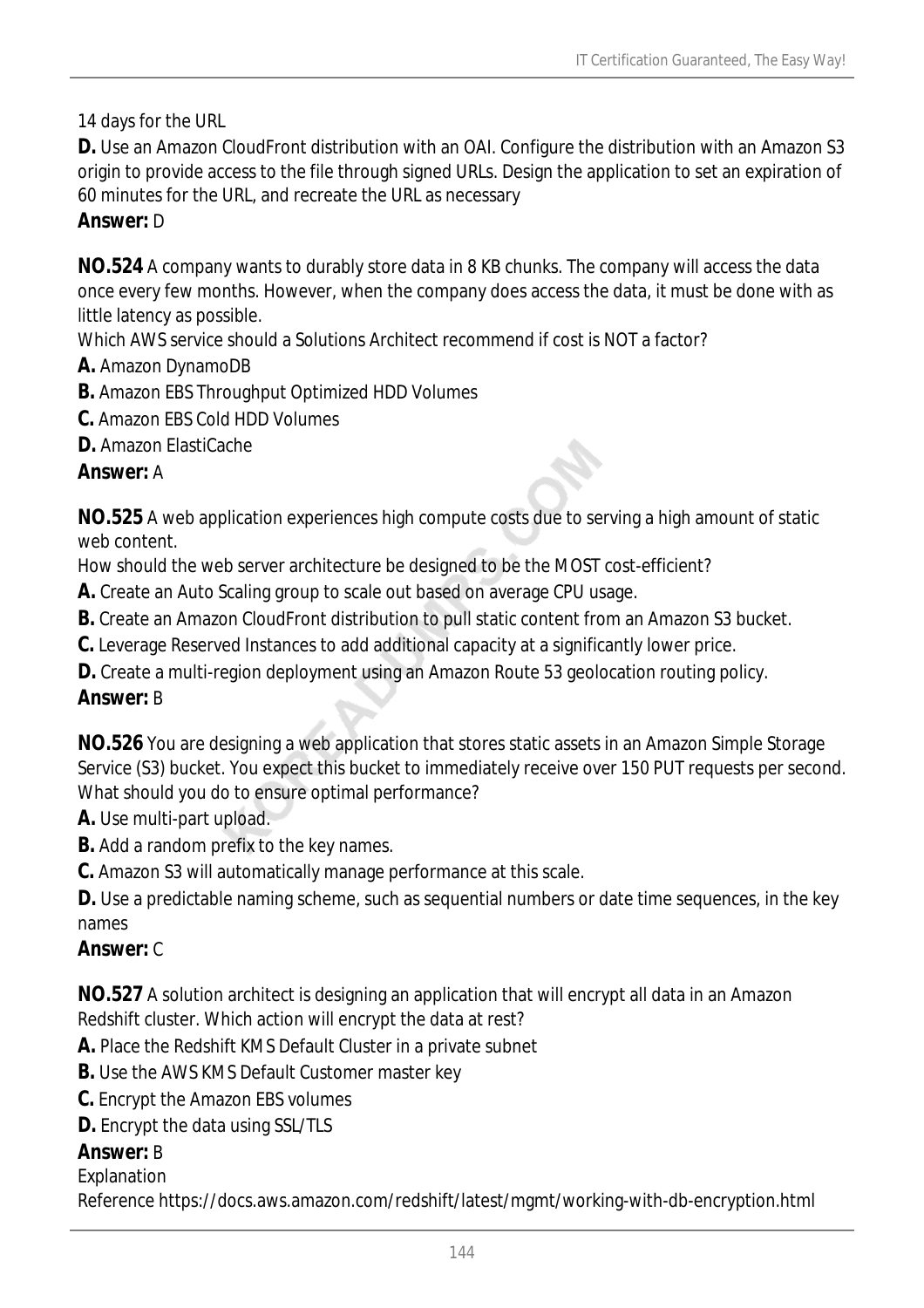**NO.528** A company is designing a new application lo collect data on user behavior for analysis at a later time Amazon Kinesis Data Streams will be used to receive user interaction events What should be done to ensure the event data is retained indefinitely?

**A.** Configure the stream to write records to an attached Amazon EBS volume

**B.** Configure an Amazon Kinesis Data Firehose delivery stream to store data on Amazon S3

**C.** Configure the stream data retention period to retain the data indefinitely

**D.** Configure an Amazon EC2 consumer to read from me data stream and store records in Amazon SOS

## *Answer:* B

**NO.529** You need a solution to distribute traffic across all the containers for a task running on Amazon ECS. Your task definitions define dynamic host port mapping for your containers. What AWS feature provides this functionality?

**A.** CloudFront custom origins support dynamic host port mapping

**B.** All Elastic Load Balancing instances support dynamic host port mapping

**C.** Classic Load Balancers support dynamic host port mapping

**D.** Application Load Balancers support dynamic host port mapping

## *Answer:* D

**NO.530** A Solutions Architect is designing a log-processing solution that requires storage that supports up to 500 MB/s throughput. The data is sequentially accessed by an Amazon EC2 instance. Which Amazon storage type satisfies these requirements?

LAR

**A.** EBS Provisioned IOPS SSD (io1)

- **B.** EBS General Purpose SSD (gp2)
- **C.** EBS Throughput Optimized HDD (st1)
- **D.** EBS Cold HDD (sc1)

# *Answer:* C

**NO.531** You have an application running in multiple Availability Zones, to confirm this application can continue to operate at full capacity without performance degradation or downtime. In the event of an Availability Zone failure. You must:

- **A.** Use Spot instances to guarantee supplemental capacity
- **B.** Use Auto Scaling to launch instances in other Availability Zones to replace lost capacity
- **C.** Use dedicated instances in all Availability Zones
- **D.** Have enough running EC2 instances in other Availability Zones

# *Answer:* B

**NO.532** An application currently stores objects in Amazon S3-Standard. The application accesses new objects frequently for one week. After one week, they are accessed occasionally for analysis batch jobs. A Solutions Architect has been asked to reduce storage costs for the application while allowing immediate access for batch jobs.

How can costs be reduced without reducing data durability?

**A.** Create a lifecycle policy that moves Amazon S3 data to Amazon S3 One Zone-Infrequent Access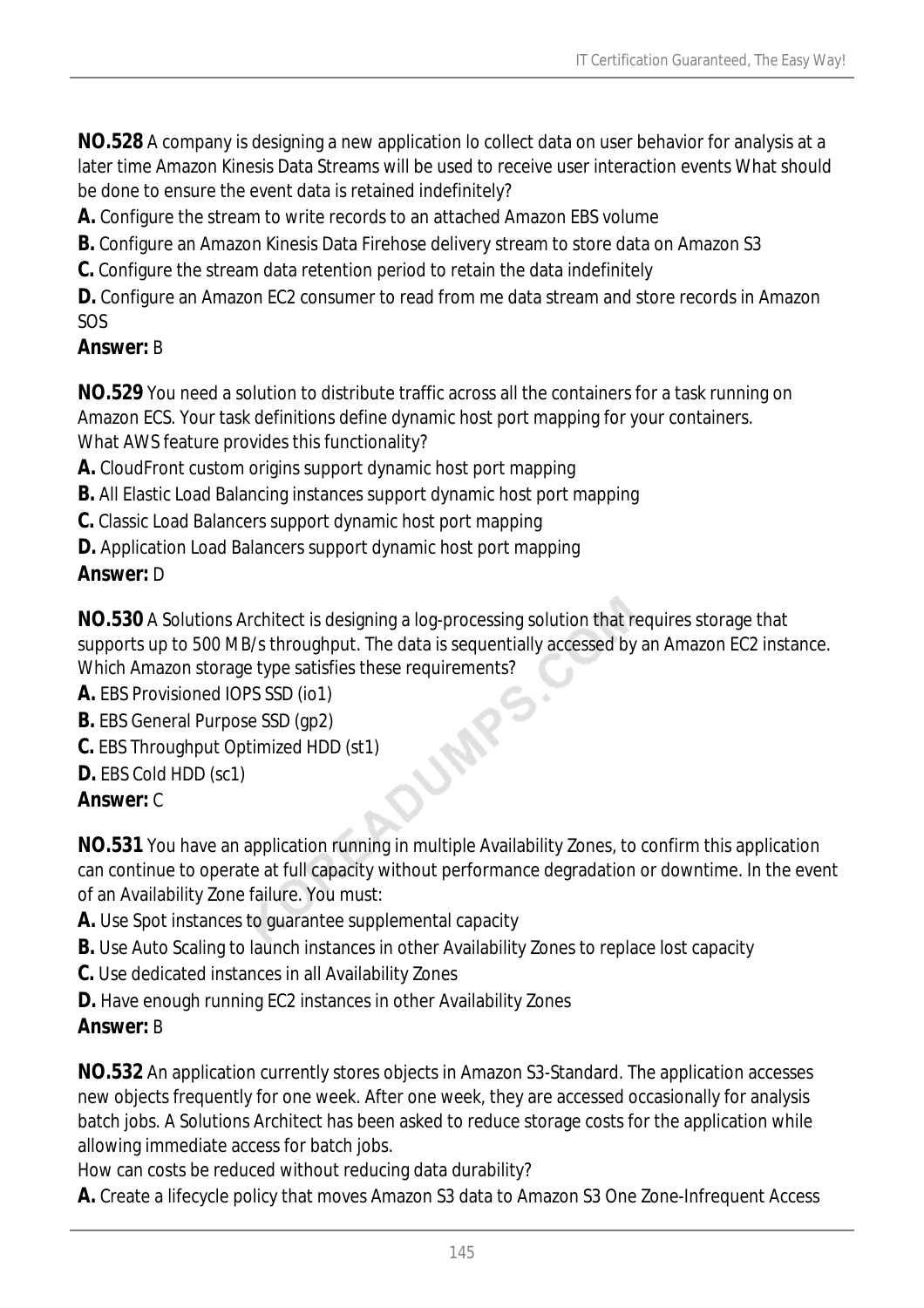storage after 7 days. After 30 days, move the data to Amazon Glacier.

**B.** Keep the data on Amazon S3, and create a lifecycle policy to move S3 data to Amazon Glacier after 7 days.

**C.** Move all Amazon S3 data to S3 Standard-Infrequent Access storage, and create a lifecycle policy to move the data to Amazon Glacier after 7 days.

**D.** Keep the data on Amazon S3, then create a lifecycle policy to move the data to S3 Standard-Infrequent Access storage after 7 days.

#### *Answer:* A

**NO.533** If you're unable to connect via SSH to your EC2 instance. Which of the following should you check and possibly correct to restore connectivity?

**A.** Adjust security group to permit egress traffic over TCP port 443 from your IP

**B.** Modify the instance security group to allow ingress of ICMP packets from your IP

**C.** Apply the most recently released Operating System security patches

**D.** Configure the IAM role to permit changes to security group settings

**E.** Adjust the instance's Security Group to permit ingress traffic over port 22 from your IP *Answer:* C

**NO.534** You are working with a customer who has 10 TB of archival data that they want to migrate to Amazon glacier.

The customer has a 1-Mbps connection to the internet. Which service or feature provides the fastest method of getting the data into Amazon glacier?

- **A.** Amazon Glacier multipart upload
- **B.** AWS storage Gateway
- **C.** VM Import/Export
- **D.** AWS Import/Export

#### *Answer:* A

**NO.535** A bank is writing new software that is heavily dependent upon database transactions for write consistency. The application will also occasionally generate reports on data m the database, and will do joins across multiple tables. The database must automatically scale as the amount of data grows.

Which AWS service should be used to run the database?

- **A.** Amazon S3
- **B.** Amazon Aurora
- **C.** Amazon DynamoDB
- **D.** Amazon Redshift

#### *Answer:* C

**NO.536** A company requires that the source, destination, and protocol of all IP packets be recorded when traversing a private subnet.What is the MOST secure and reliable method of accomplishing this goal.

**A.** Create VPC flow logs on the subnet.

**B.** Enable source destination check on private Amazon EC2 instances.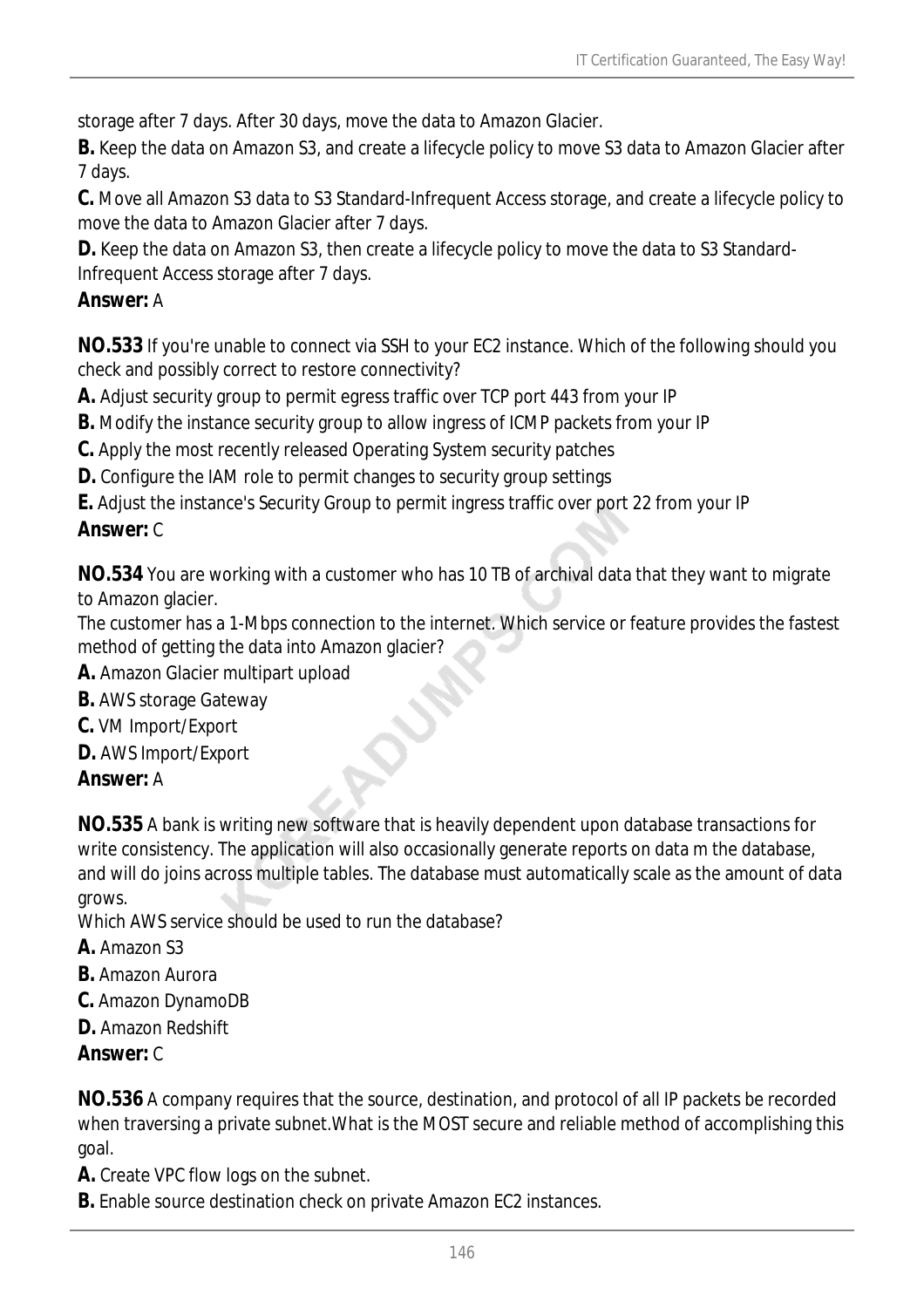**C.** Enable AWS CloudTrail logging and specify an Amazon S3 bucket for storing log files.

**D.** Create an Amazon CloudWatch log to capture packet information.

# *Answer:* A

**NO.537** A Solutions Architect is developing a solution for sharing files in an organization. The solution must allow multiple users to access the storage service at once from different virtual machines and scale automatically. It must also support file-level locking. Which storage service meets the requirements of this use case?

- **A.** Amazon S3
- **B.** Amazon EFS
- **C.** Amazon EBS
- **D.** Cached Volumes
- *Answer:* B

**NO.538** A company is deploying a new two-tier web application in AWS. The company has limited staff and requires high availability, and the application requires complex queries and table joins. Which configuration provides the solution for the company's requirements?

- **A.** mySQL installed on two Amazon EC2 instances in a single Availability Zone
- **B.** Amazon RDS for MySQL with Multi-AZ
- **C.** Amazon ElasticCache
- **D.** Amazon DynamoDB

#### *Answer:* B

**NO.539** Your security team requires each Amazon ECS task to have an IAM policy that limits the task's privileges to only those required for its use of AWS services. How can you achieve this?

**A.** Reboot each Amazon ECS task programmatically to generate new instance metadata for each task

os.C

**B.** Connect to each running Amazon ECS container instance and add discrete credentials

**C.** Use IAM roles on the Amazon ECS container instances to associate IAM roles with each ECS task on that instance

**D.** Use IAM roles for Amazon ECS tasks to associate a specific IAM role with each ECS task definition *Answer:* D

**NO.540** A company plans to deploy a new application in AWS that reads and write information to dataset. The company wants to deploy the application in two different AWS Regions in an activeactive configuration. The database need to replicate to keep information in sync. What should be uses to meet these requirements?

- **A.** Amazon Athena with Amazon S3 cross-region replication
- **B.** AWS Database Migration Service with change data capture
- **C.** Amazon DynamoDB with global tables
- **D.** Amazon RDS PostgreSQL with a cross-region Read Replica

## *Answer:* B

**NO.541** If you want to launch Amazon Elastic Compute Cloud (EC2) instances and assign each instance a predetermined private IP address, you should: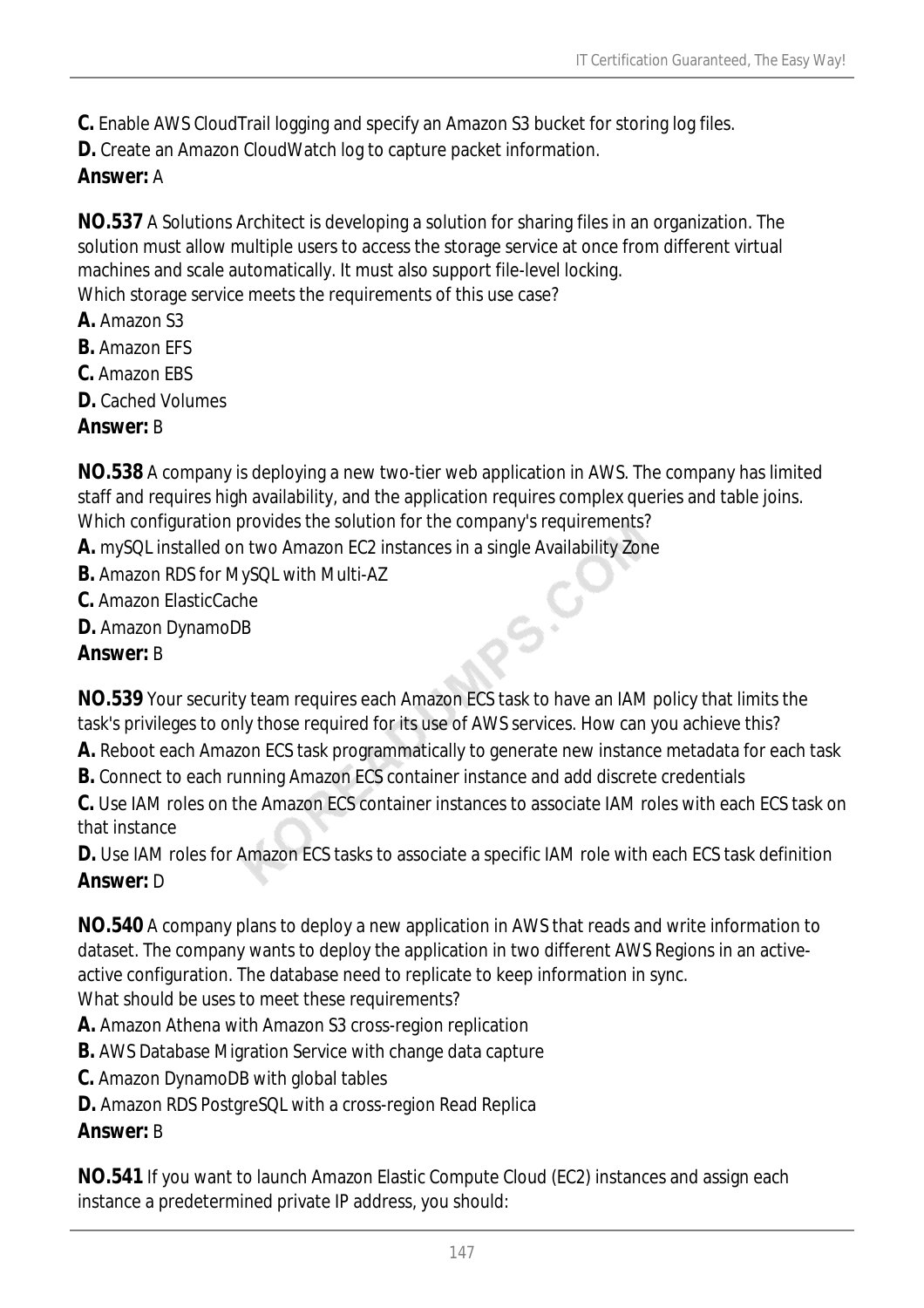- **A.** Assign a group of sequential Elastic IP address to the instances
- **B.** Use standard EC2 instances since each instance gets a private Domain Name Service already
- **C.** Launch the instances in the Amazon Virtual Cloud (VPC)
- **D.** Launch the instances in a placement Group
- **E.** Launch the instances from a private Amazon Machine Image (AMI)

## *Answer:* C

**NO.542** A prediction process requires access to a trained model that is stored in an Amazon S3 bucket. The process takes a few seconds to process an image and make a prediction. The process is not overly resource-intensive, does not require any specialized hardware and takes less than 512 MB of memory to run.

What would be the MOST effective compute solution for this use case?

- **A.** Amazon ECS
- **B.** Amazon EC2 Spot instances
- **C.** AWS Lambda functions
- **D.** AWS Elastic Beanstalk

## *Answer:* C

**NO.543** A university is running an internal web application on AWS that students can access from the university network to check their exam results. The web application runs on Amazon EC2 instances and pulls results from an Amazon DynamoDB table. Auto Scaling is currently configured to add a new web server when CPU is greater than 80% for 5 minutes. DynamoDB is configured to increase both read and write capacity units by five when utilization is greater than 80%. Exam results are released at 9:00 a.m. each Monday, and 80% of students, attempt to access their unique result within the first 30 minutes. Despite Auto Scaling being enabled, students are complaining of slow response times and errors when they view the site. There are no performance complaints after 9:30 a.m. on Monday.

Which recommendation should a Solutions Architect make to improve performance in a costeffective manner?

**A.** Scale out the EC2 instances to ensure that the environment scales up and down based on the highest load.

**B.** Implement Amazon DynamoDB Accelerator to improve database performance and remove the need to scale the read/write units.

**C.** Use a scheduled job to scale out EC2 before 9:00 a.m. on Monday and to scale down after 9:30 a.m.

**D.** Use Amazon CloudFront to cache web request and reduce the load on EC2 and DynamoDB. *Answer:* D

**NO.544** A company has instances in private subnets that require outbound access to the internet. This requires:

**A.** Assigning a public IP address to the instance

**B.** Updating the route table associated with the subnet to point internet traffic through a NAT gateway

**C.** Updating the security group associated with the subnet to allow ingress on 0.0.0.0/0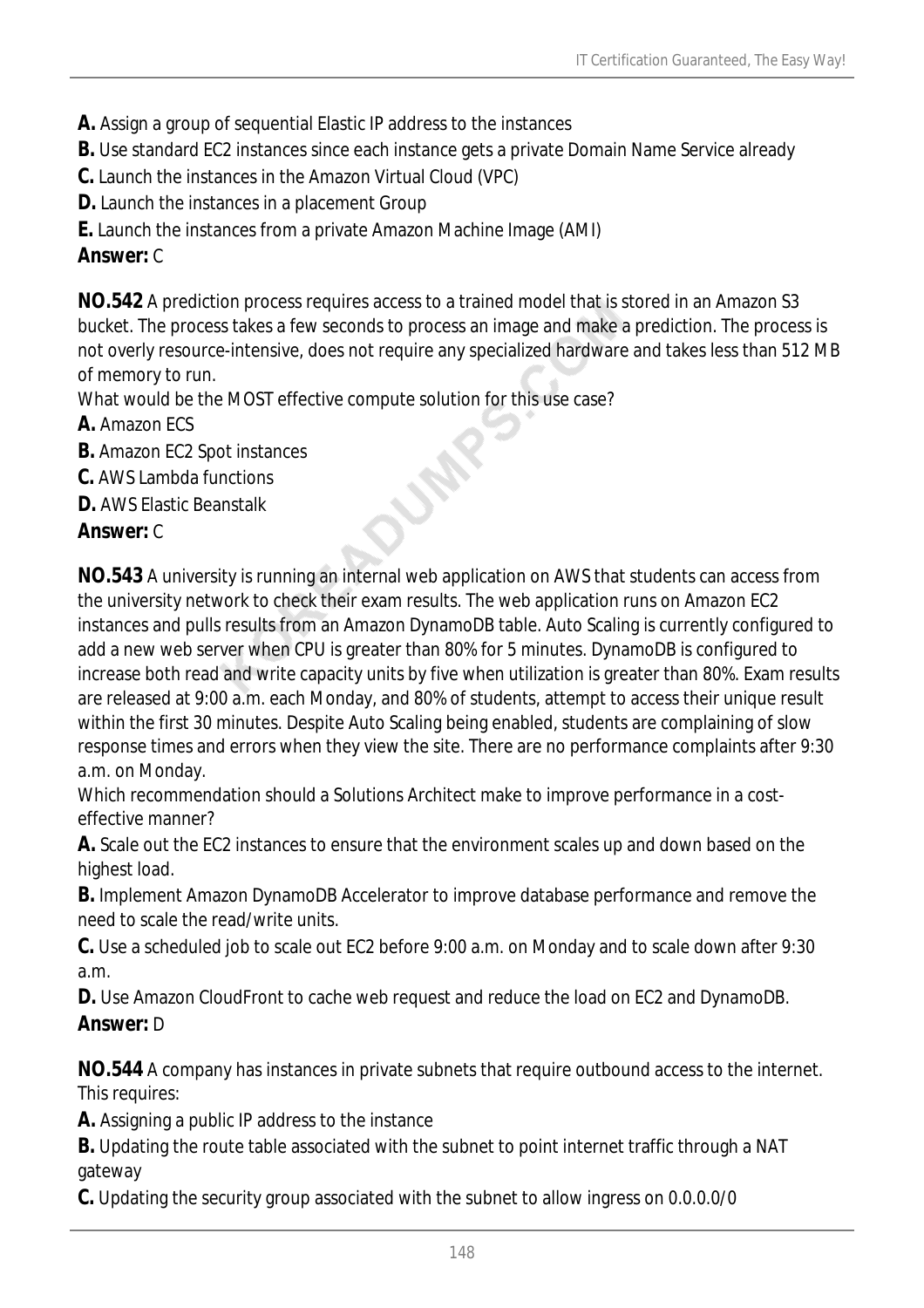**D.** Routing traffic from the instance through a VPC endpoint that has internet access *Answer:* B

**NO.545** An application has components running in a public subnet and a private subnet. The components within the private sub net must connect to the internet to receive updates. How should this be accomplished without moving the components into a public subnet?

**A.** Add an internet gateway to the private subnet and update the private subnet route table.

**B.** Add a NAT gateway to the public subnet and update the public subnet route table.

**C.** Add an internet gateway to the VPC and update the private subnet route table.

**D.** Add a NAT gateway to the public subnet and update the private subnet route table.

#### *Answer:* D

**NO.546** A Solutions Architect needs to build a resilient data warehouse using Amazon Redshift. The Architect needs to rebuild the Redshift cluster in another region.

Which approach can the Architect take to address this requirement?

**A.** Modify the Redshift cluster and configure cross-region snapshots to the other region.

**B.** Modify the Redshift cluster to take snapshots of the Amazon EBS volumes each day, sharing those snapshots with the other region.

**C.** Modify the Redshift cluster and configure the backup and specify the Amazon S3 bucket in the other region.

**D.** Modify the Redshift cluster to use AWS Snowball in export mode with data delivered to the other region.

## *Answer:* B

**NO.547** You have a CloudFront distribution configured with the following path patterns: When users request objects that start with 'static2/', they are receiving 404 response codes. What might be the problem?

**A.** The "\*" path pattern must appear before 'static1/\*' path

**B.** CloudFront distributions cannot have origins in different AWS regions

**C.** CloudFront distributions cannot have multiple different origin types

**D.** The '\*' path pattern must appear after the 'static2/\*' path

## *Answer:* B

**NO.548** Which of the following requires a custom Cloud Watch metric to monitor?

- **A.** CPU utilization of an EC2 instance
- **B.** Memory utilization of an EC2 instance
- **C.** Disk usage activity of an EC2 instance
- **D.** Data transfer of an EC2 instance

## *Answer:* B

**NO.549** A Solutions Architect needs to configure scaling policies based on Amazon CloudWatch metrics for an Auto Scaling group. The application running on the instances is memory intensive. How can the Architect meet this requirement?

**A.** Enable detailed monitoring on the Amazon EC2 instances.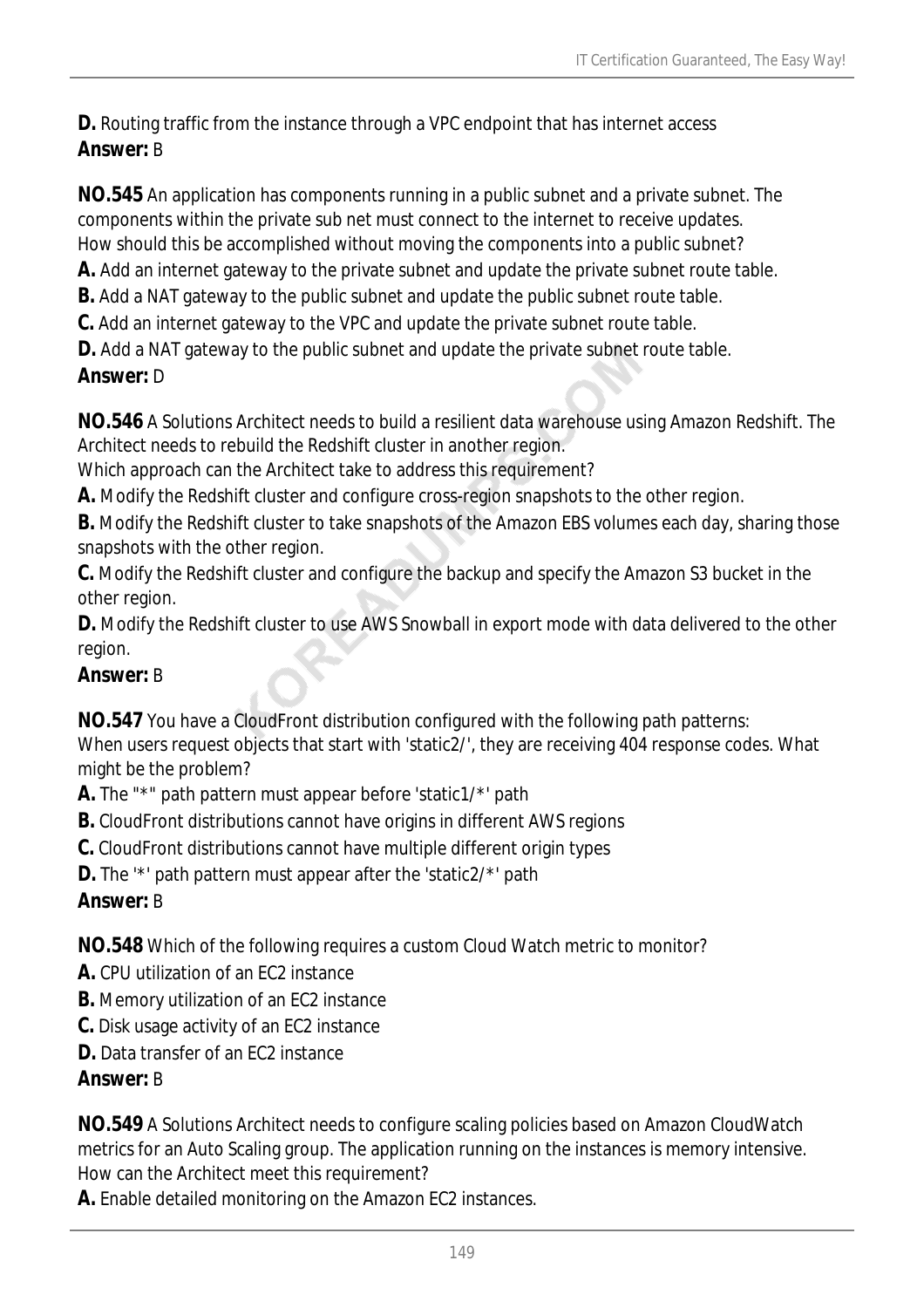- **B.** Publish custom metrics to CloudWatch from the application.
- **C.** Configuration lifecycle policies for the Amazon EC2 instances.
- **D.** Set up high-resolution alarms for the Auto Scaling group

## *Answer:* B

**NO.550** The Trusted Advisor service provides insight regarding which four categories of an AWS account?

- **A.** Security, fault tolerance, high availability, and connectivity
- **B.** Security, access control, high availability, and performance
- **C.** Performance, cost optimization, security, and fault tolerance
- **D.** Performance, cost optimization, access control, and connectivity

## *Answer:* C

**NO.551** A Solution Architecture is designing an application that is expected to have millions of users. The architect needs to options to store session data.

LAR

Which option is the MOST performance.

**A.** Amazon ElasticCache

- **B.** Amazon DRS
- **C.** Amazon S3
- **D.** Amazon EFS
- *Answer:* A

**NO.552** The AWS CloudHSM service is integrated with which of the following service? Choose 2 answers

- **A.** Amazon Elastic Block Store
- **B.** Amazon Simple Storage Service
- **C.** Amazon redshift
- **D.** Amazon DynamoDB
- **E.** Amazon RDS (Oracle)

*Answer:* C E

**NO.553** An interactive, dynamic website runs on Amazon EC2 instances in a single subnet behind an ELB Classic Load Balancer.

Which design changes will make the site more highly available?

- **A.** Move some Amazon EC2 instances to a subnet in a different way.
- **B.** Move the website to Amazon S3.
- **C.** Change the ELB to an Application Load Balancer.
- **D.** Move some Amazon EC2 instances to a subnet in the same Availability Zone.

## *Answer:* C

**NO.554** A Solution Architect is designing an application that uses Amazon EBS volumes. The volumes must be backed up to a different region.

How should the Architect meet this requirement?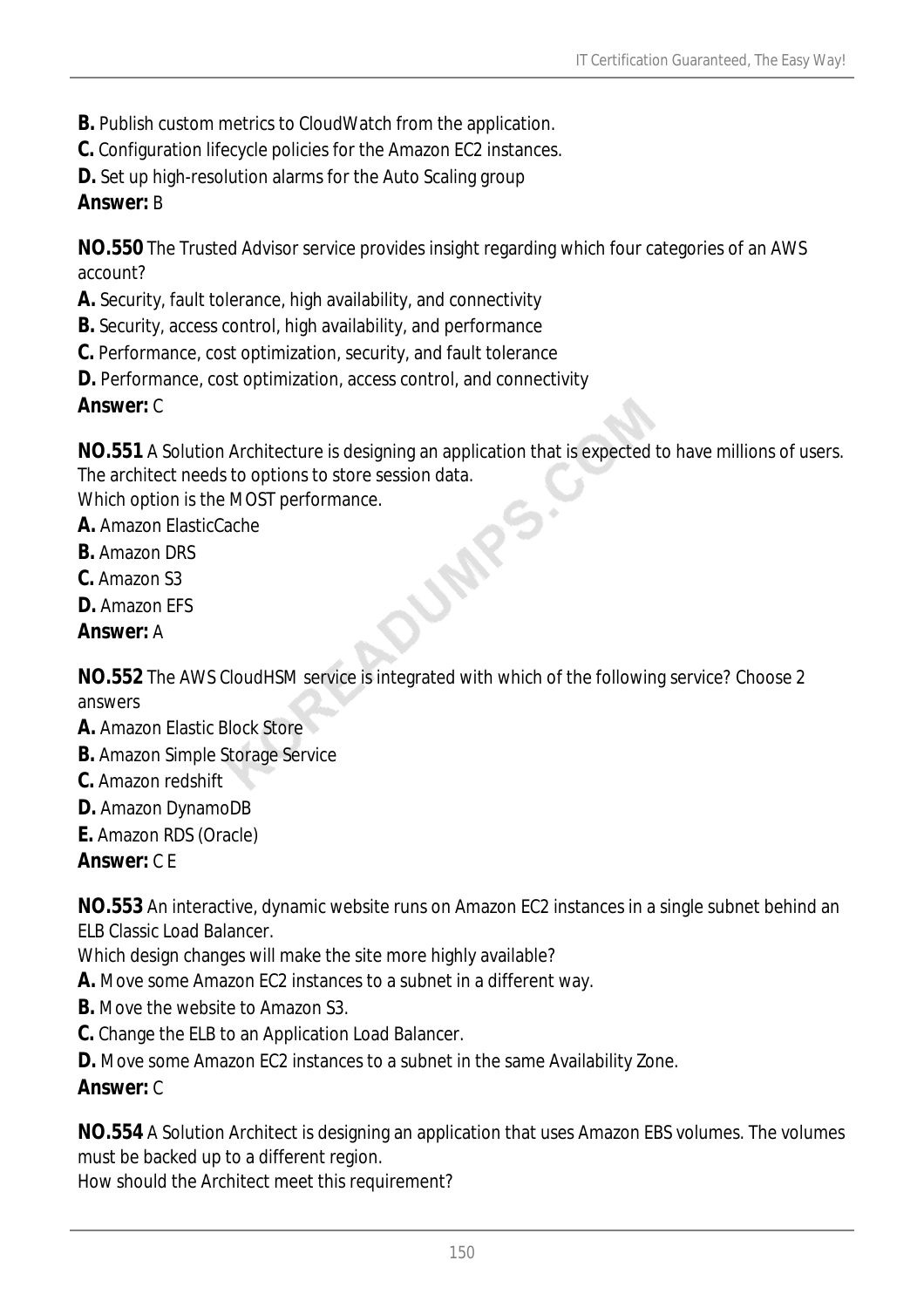**A.** Create EBS snapshots directly from one region to another.

**B.** Move the data to an Amazon S3 bucket and enable cross-region replication.

**C.** Create EBS snapshots and then copy them to the desired region.

**D.** Use a script to copy data from the current Amazon EBS volume to the destination Amazon EBS volume.

## *Answer:* C

**NO.555** A customer has a production application that frequently overwrites and deletes data, the application requires the most up-to-date version of the data every time it is requested. Which storage service should a Solutions Architect recommend to best accommodate this use case?

- **A.** Amazon S3
- **B.** Amazon RDS
- **C.** Amazon Red Shift
- **D.** AWS Storage Gateway

#### *Answer:* A

**NO.556** You have launched an Amazon Elastic Compute Cloud (EC2) instance into a public subnet with a primary private IP address assigned, an internet gateway is attached to the VPC, and the public route table is configured to send all internet-based internet. Why is the internet unreachable from this instance?

**A.** The Internet gateway security group must allow all outbound traffic

- **B.** The instance does not have a public IP address
- **C.** The instance "Source/Destination check" property must be enabled
- **D.** The instance security group must allow all inbound traffic

## *Answer:* B

**NO.557** An application that runs on an Amazon EC2 instance must make secure calls to Amazon S3 buckets.

Which steps can a Solution Architect take to ensure that the calls are made without exposing credentials?

**A.** Generate an access key ID and a secret key, and assign an IAM role with least privilege

**B.** Create an IAM policy granting access to all services and assign it to the Amazon EC2 instance profile

**C.** Create an IAM role granting least privilege and assign it to the Amazon EC2 instance profile

**D.** Generate temporary access keys to grant users temporary access to the Amazon EC2 instance *Answer:* C

**NO.558** A Solutions Architect is architecting a workload that requires a highly available shared block file storage system that must be consumed by multiple Linux applications. Which service meets this requirement?

**A.** Amazon EFS

- **B.** Amazon S3
- **C.** AWS Storage Gateway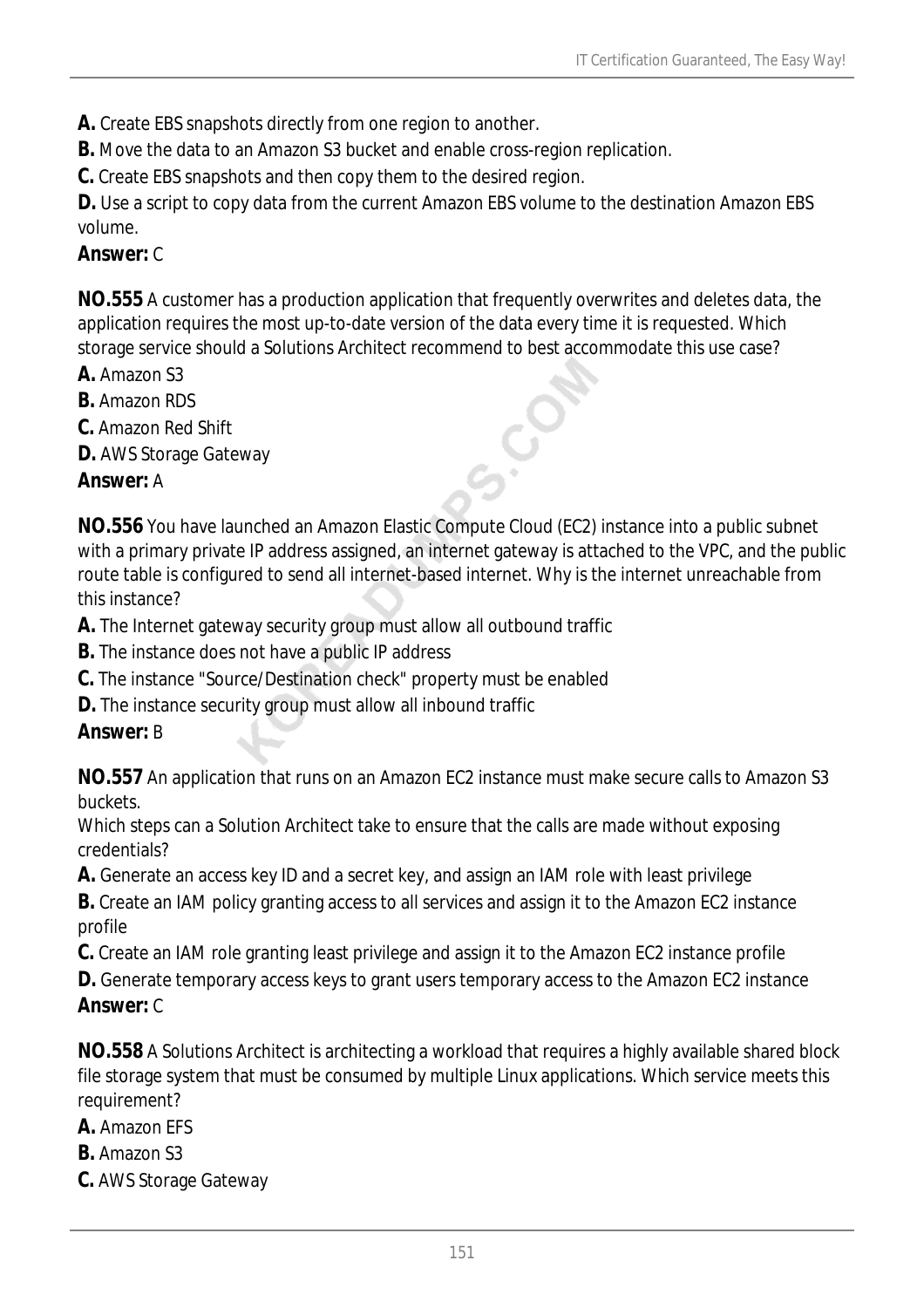## **D.** Amazon EBS *Answer:* D

**NO.559** A company is storing a data on Amazon Simple Storage Service (S3). The company's security policy mandates that data is encrypted at rest. Which of the following methods can achieve this? Choose 3 answers

- **A.** Use Amazon S3 server-side encryption with AWS key management service managed keys
- **B.** Use Amazon S3 server-side encryption with customer-provided keys
- **C.** Use Amazon S3 server-side encryption with EC2 key pair
- **D.** Use Amazon S3 bucket policies to restrict access to the data at rest
- **E.** Encrypt the data on the client-side before ingesting to Amazon S3 using their own master key
- **F.** Use SSL to encrypt the data while in transit to Amazon S3

#### *Answer:* A B C

**NO.560** A Solutions Architect is designing the architecture for a new three-tier web-based ecommerce site that must be available 24/7. Requests are expected to range from 100 to 10,000 each minute. Usage can vary depending on time of day, holidays, and promotions. The design should be able to handle these volumes, with the ability to handle higher volumes if necessary.

How should the Architect design the architecture to ensure the web tier is cost-optimized and can handle the expected traffic? (Select two.)

- **A.** Launch Amazon EC2 instances in an Auto Scaling group behind an ELB.
- **B.** Store all static files in a multi-AZ Amazon Aurora database.
- **C.** Create an CloudFront distribution pointing to static content in Amazon S3.
- **D.** Use Amazon Route 53 to route traffic to the correct region.
- **E.** Use Amazon S3 multi-part uploads to improve upload times.

## *Answer:* A C

**NO.561** A company's policy requires that all data stored in Amazon S3 is encrypted. The company wants to use the option with the least overhead and does not manage any encryption keys. Which of the following options will meet the company's requirements?

**A.** AWS CloudHSM

**B.** AWS Trusted Advisor

- **C.** Server Side Encryption (SSE-S3)
- **D.** Server Side Encryption (SSE-KMS)

## *Answer:* C

**NO.562** A Solutions Architect is designing an Amazon VPC that requires access to a remote API server using 1Pv6.

Resources within the VPC should not be accessed directly from the internet.

How should this be achieved?

- **A.** Use a NAT gateway and deny public access using security groups
- **B.** Attach an egress-only internet gateway and update the routing tables.
- **C.** Use a NAT gateway and update the routing tables.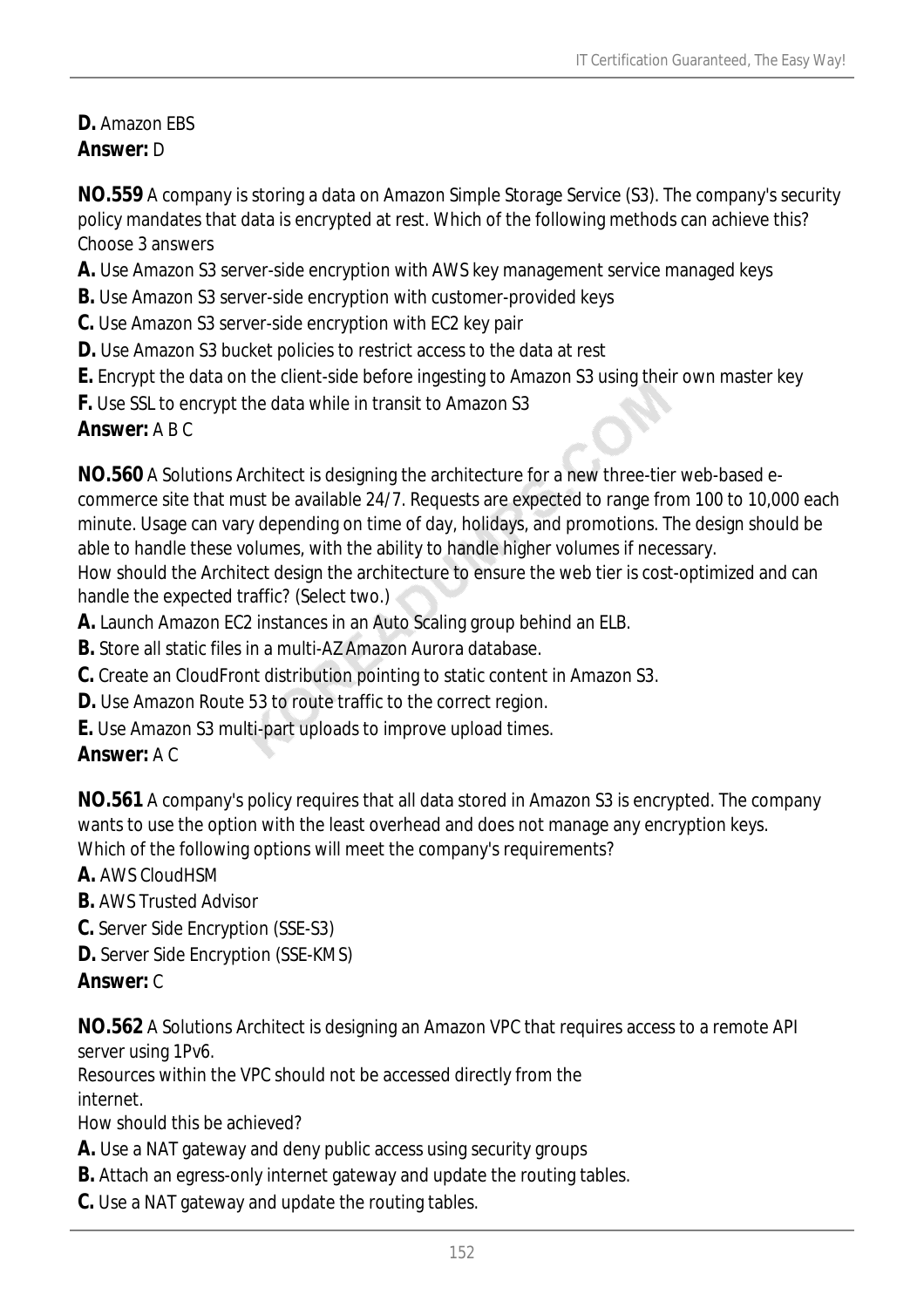**D.** Attach an internet gateway and deny public access using security groups. *Answer:* B

**NO.563** A company is deploying a new two-tier web application in AWS. The company has limited staff and requires high availability, and the application requires complex queries and table joins. Which configuration provides the solution for the company's requirements?

- **A.** MySQL Installed on two Amazon EC2 Instances in a single Availability Zone
- **B.** Amazon RDS for MySQL with Multi-AZ
- **C.** Amazon ElastiCache
- **D.** Amazon DynamoDB

## *Answer:* B

**NO.564** A team must redesign the application layer of their SaaS Solution so that no matter request volume required at any given time the solution will scale automatically to support the exact needs of that application. The team has decided to give serverless.

Which of the following service would best fit these requirements?

- **A.** Amazon API Gateway and AWS Lambda
- **B.** Amazon Cognito and Amazon DynamoDB
- **C.** Amazon DynamoDB and AWS Code Deploy
- **D.** AWS Lambda and an Application Load Balancer

# *Answer:* A

**NO.565** An application on an Amazon EC2 instance routinely stops responding to requests and requires a reboot to recover. The application logs are already exported into Amazon CloudWatch, and you notice that the problem consistently follows the appearance of a specific message in the log. The application team is working to address the bug, but has not provided a date for the fix. What workaround can you implement to automate recovery of the instance until the fix is deployed?

**A.** Create an Amazon CloudWatch alarm on instance memory usage; based on that alarm, trigger an Amazon CloudWatch action to reboot the instance

**B.** Create an Amazon CloudWatch alarm on an Amazon CloudWatch Logs filter for that message; based on that alarm trigger an Amazon CloudWatch action to reboot the instance

**C.** Create an AWS CloudTrail alarm to detect the deadlock; based on that alarm, trigger an Amazon SNS message to the Operations team

**D.** Create an AWS CloudTrail alarm on low CPU; based on that alarm, trigger an Amazon SNS message to the Operations team

## *Answer:* B

**NO.566** An Auto-Scaling group spans 3 AZs and currently has 4 running EC2 instances. When Auto Scaling needs to terminate an EC2 instance by default, AutoScaling will: Choose 2 answers

**A.** Allow at least five minutes for Windows/Linux shutdown scripts to complete, before terminating the instance.

**B.** Terminate the instance with the least active network connections. If multiple instances meet this criterion, one will be randomly selected.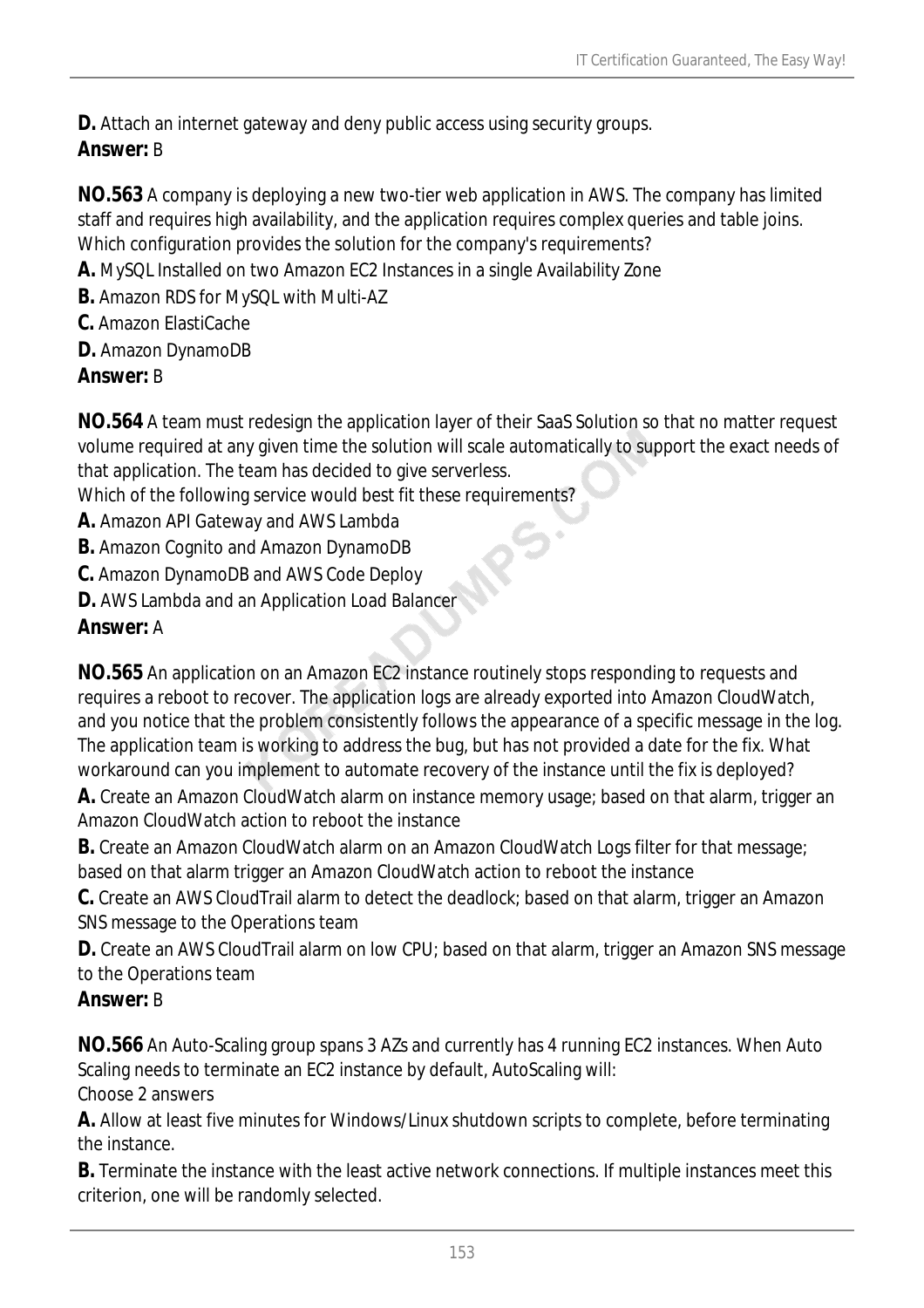- **C.** Send an SNS notification, if configured to do so.
- **D.** Terminate an instance in the AZ which currently has 2 running EC2 instances.
- **E.** Randomly select one of the 3 AZs, and then terminate an instance in that AZ.

#### *Answer:* B D

**NO.567** Your company stores financial documents in amazon S3. Aacording to company policy, all financial documents must be retained for a perios of seven years. however documents older than one year are rarely accessed. How can you optimize cost?

**A.** Create an Amazon S3 lifecycle rule to move objects older than one year to storage Gateway

- **B.** Create an Amazon S3 lifecycle rule to move objects older than one year to Amazon Glacier
- **C.** Create an Amazon S3 event to move objects older than one year to Amazon Glacier

**D.** Create an Amazon S3 event to move objects older than one year to Storage Gateway

#### *Answer:* C

**NO.568** A company hosts a website using Amazon API Gateway on the front end. Recently, there has been heavy traffic on the website, and the company wants to control access by allowing authenticated traffic only How should the company limit access to authenticated users only? (Select TWO)

- **A.** Allow users that are authenticated through Amazon Cognito
- **B.** Limit traffic through API Gateway
- **C.** Allow X.509 certificates to authenticate traffic.
- **D.** Deploy AWS KIV1S to identify users.
- **E.** Assign permissions in AWS to allow users.

## *Answer:* A E

**NO.569** An organization regularly bocks up their application data. The application backups are required to be stored on Amazon S3 for a certain amount of time, and need to be accessed instantly in the event of a disaster recovery.

Which of the following Amazon S3 storage classes would be the MOST cost-effective option to meet the needs of this scenario?

- **A.** Glacier Storage Class
- **B.** Standard Storage Class
- **C.** Standard Infrequent Access (IA)
- **D.** Reduced Redundancy Class (RRS)

## *Answer:* C

**NO.570** A popular e-commerce application runs on AWS. The application encounters performance issues. The database is unable to handle the amount of queries and load during peak times. The database is running on the RDS Aurora engine on the largest instance size available. What should an administrator do to improve performance?

- **A.** Convert the database to Amazon Redshift.
- **B.** Create a CloudFront distribution.
- **C.** Convert the database to use EBS Provisioned IOPS.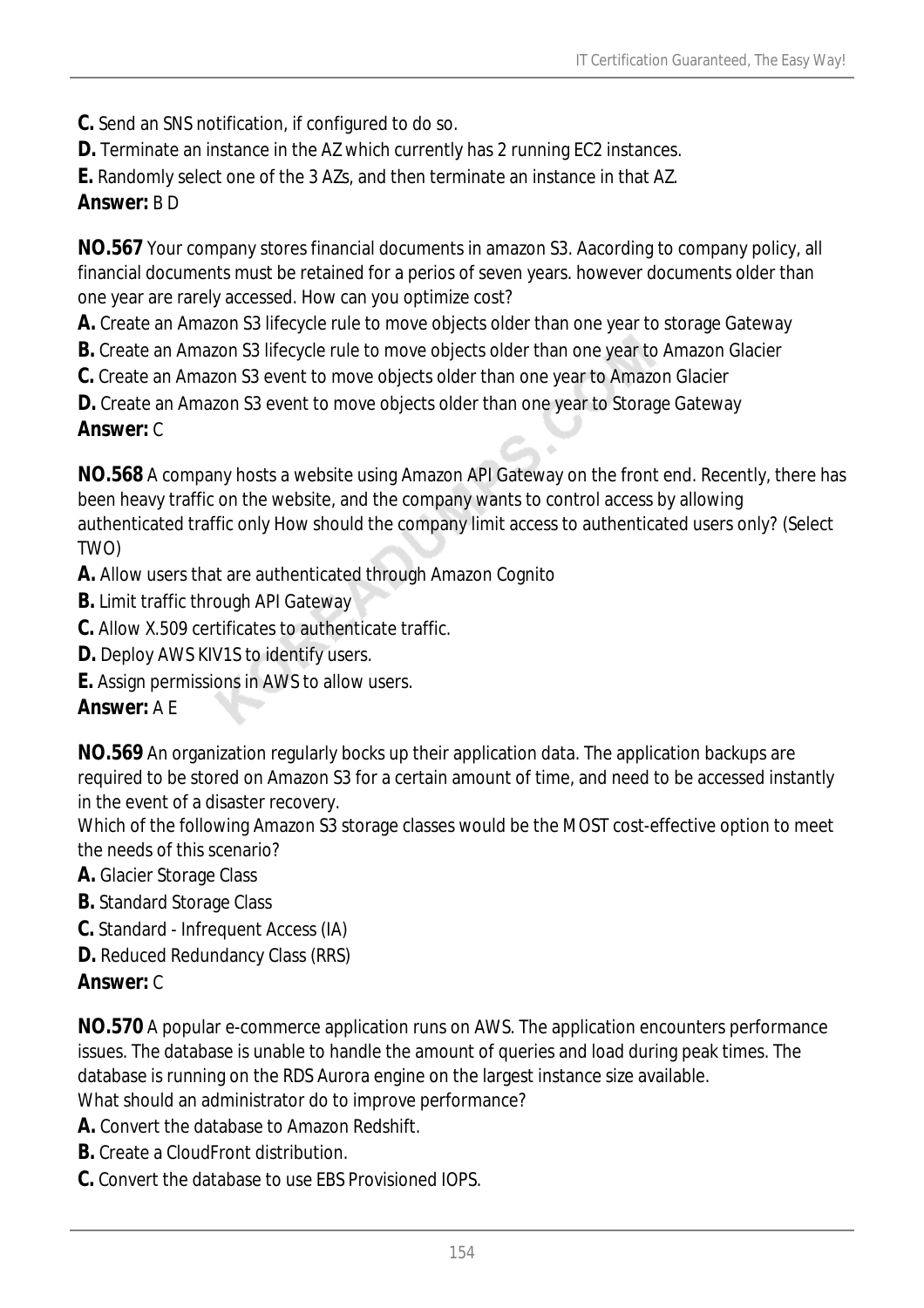**D.** Create one or more read replicas.

# *Answer:* C

**NO.571** A workload in an Amazon VPC consist of a single web-server launched from a custom AMI. Session state is stored in database. How should the Solutions Architect modify this workload to be both highly available and scalable?

**A.** Create a launch configuration with a desired capacity of two web servers across multiple Availability Zones. Create an Auto Scaling group with the AMI ID of the web server image. Use Amazon Route S3 latency-based routing to balance traffic across the Auto Scaling group.

**B.** Create a launch configuration with the AMI ID of the web server image. Create an Auto Scaling group using the newly-created launch configuration, and a desired capacity of two web servers across multiple regions. Use an Application Load Balancer (ALB) to balance traffic across the Auto Scaling group

**C.** Create a launch configuration with the AMI ID of the web server image. Create an Auto Scaling group using the newly-created launch configuration, and a desired capacity of two web servers across multiple Availability Zones. Use an ALB to balance traffic across the Auto Scaling group

**D.** Create a launch configuration with the AMI ID of the web server image. Create an Auto Scaling group using the newly-created launch configuration, and a desired capacity of two web servers across multiple Availability Zones. Use Route 53 weighted routing to balance traffic across the Auto Scaling group

# *Answer:* A

**NO.572** One company wants to share the contents of their Amazon S3 bucket with another company Security requirements mandate that only the other company's AWS accounts have access to the contents of the Amazon S3 bucket.

Which Amazon S3 feature will allow secure access to the Amazon S3 bucket?

- **A.** Bucket policy
- **B.** Object lagging
- **C.** CORS configuration
- **D.** Lifecycle policy

# *Answer:* A

## Explanation

Cross-origin resource sharing (CORS) defines a way for client web applications that are loaded in one domain to interact with resources in a different domain. With CORS support, you can build rich clientside web applications with Amazon S3 and selectively allow cross-origin access to your Amazon S3 resources.

This section provides an overview of CORS. The subtopics describe how you can enable CORS using the Amazon S3 console, or programmatically by using the Amazon S3 REST API and the AWS SDKs.

**NO.573** A client notices that their engineers often make mistakes when creating Amazon SQS queues for their backend system.

Which action should a Solutions Architect recommend to improve this process?

- **A.** Use the AWS CLI to create queues using AWS IAM Access Keys.
- **B.** Write a script to create the Amazon SQS queue using AWS Lambda.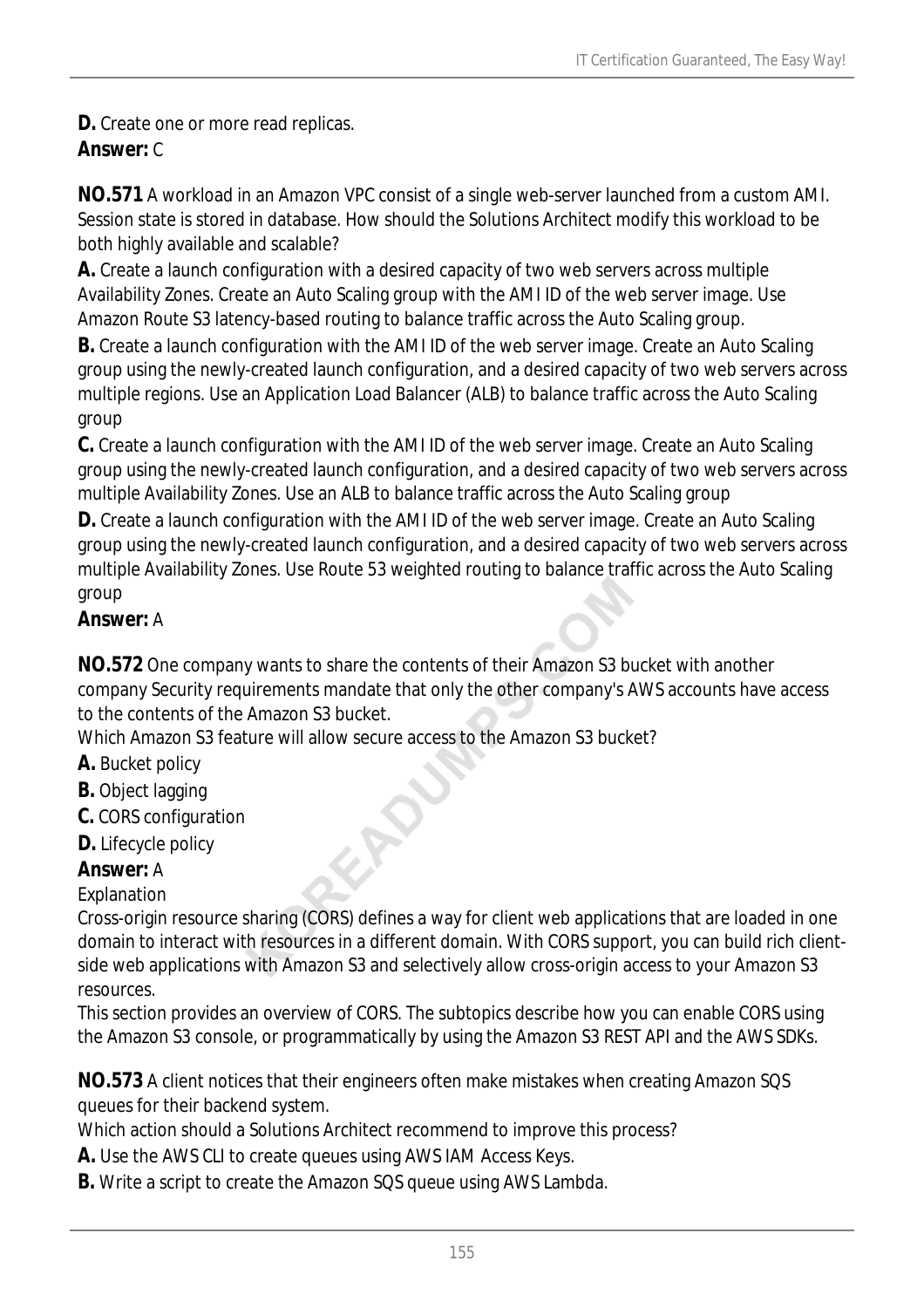**C.** Use AWS Elastic Beanstalk to automatically create the Amazon SQS queues.

**D.** Use AWS CloudFormation Templates to manage the Amazon SQS queue creation

#### *Answer:* D

**NO.574** A Solutions Architect has a three-tier web application that serves customers worldwide. Analysis reveals that product images take more time to load than expected.

Which action will improve the image load time?

- **A.** Store product images on Amazon EBS-optimized storage volumes
- **B.** Store product images in an Amazon S3 bucket
- **C.** Use an Amazon CloudFront distribution for product images
- **D.** Use an Auto Scaling group to add instances for product images

## *Answer:* C

**NO.575** How frequently does the Amazon CloudWatch Logs agent send data by default?

- **A.** Every five seconds
- **B.** Every minute
- **C.** Every five seconds and is configurable by the user
- **D.** Every minute and is configurable by the user

## *Answer:* B

**NO.576** A company is using AWS Key Management Service (AWS KMS) to secure their Amazon RDS databases. An auditor has recommended that the company log all use of their AWS KMS keys. What is me SIMPLEST solution?

- **A.** Associate AWS KMS metrics with Amazon CloudWatch
- **B.** Use AWS CloudTrail to log AWS KMS key usage.
- **C.** Deploy a monitoring agent on the RDS instances
- **D.** Poll AWS KMS periodically with a scheduled job

## *Answer:* B

**NO.577** Before approving the use of AWS for a new application, the InfoSec team has asked if it will be possible for specific IP addresses to be blocked from accessing, in the event that a threat is detected from a particular block of IP addresses on the internet.

What could be used to meet this requirement?

- **A.** Security Groups
- **B.** Virtual Private Gateways
- **C.** Internet gateways
- **D.** Network Access Control Lists
- *Answer:* D

**NO.578** A Solutions Architect is building a new feature using Lambda to create metadata when a user uploads a picture to Amazon S3 All metadata must be indexed.

Which AWS service should the Architect use to store this metadata?

**A.** Amazon S3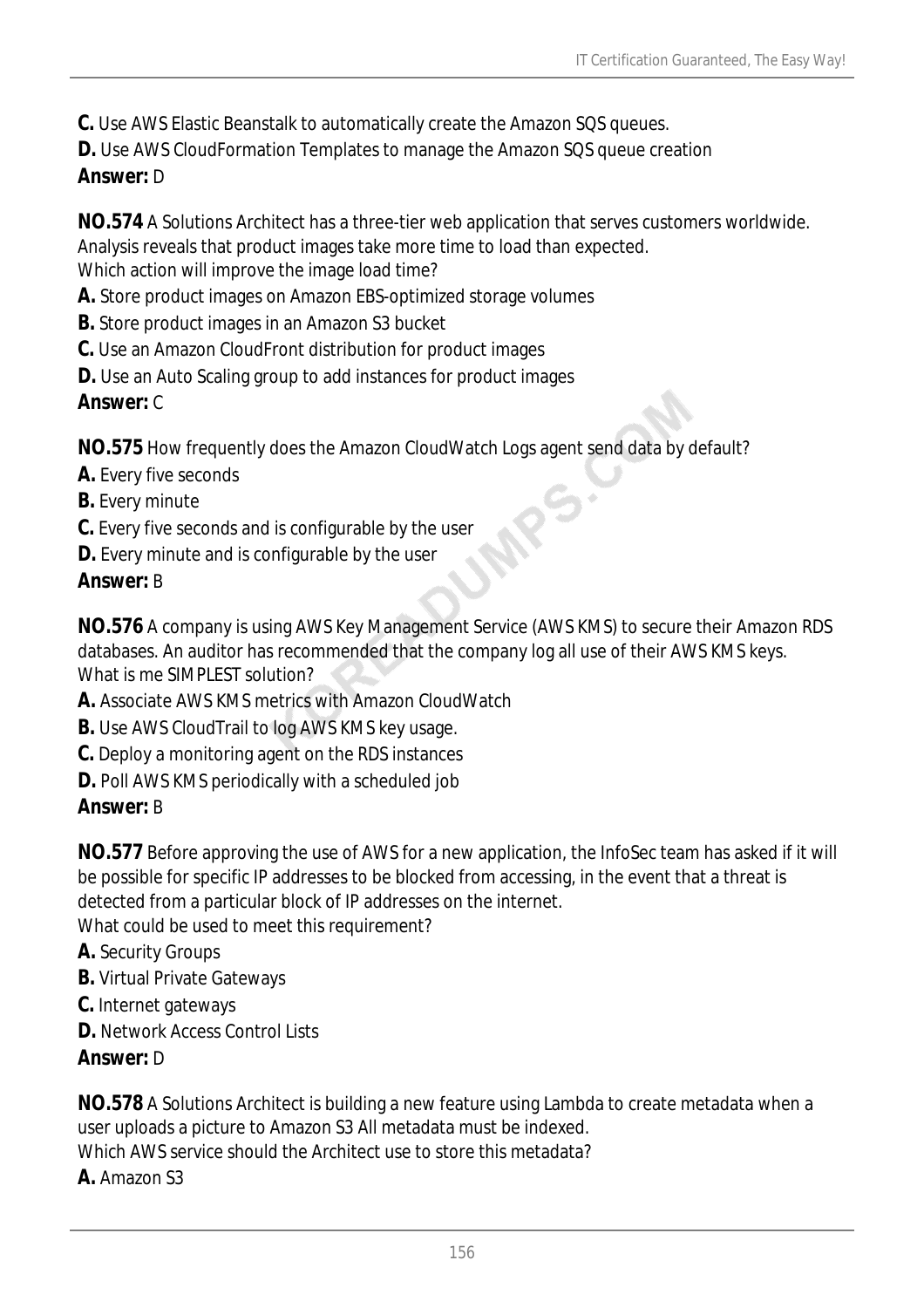- **B.** Amazon DynamoDB
- **C.** Amazon Kinesis
- **D.** Amazon EFS

#### *Answer:* B

**NO.579** A Solution Architecture is designing a new web application on Amazon EC2. The system must make application-specific metric such as application security events, available to the Sysops teams.

How should the Solutions Architect enable this in the design?

**A.** Install AWS SDK on the application instances Design the application lo use tie AWS SDK to tog events directly to on Amazon S3 bucket

**B.** install the Amazon Inspector agent on the application instances Design the application to store events m application log files

**C.** Install the Amazon Cloud Watch Logs agent on the application instances Design the application to store events in application log files

**D.** Install AWS SDK on the application instances Design the application to use AWS SDK to tog sensitive events directly to AWS CtoudTrail

## *Answer:* B

**NO.580** On a single EC2 instance, which configuration provides the highest IOPS performance?

- **A.** Using an EBS-optimized instance using provisioned IOPs volumes
- **B.** Striping across several EBS volumes using standards EBS volumes
- **C.** Using a High 1/0 instance using local instance storage volumes
- **D.** Striping across several EBS volumes using provisioned IOPs volumes

## *Answer:* A

**NO.581** An organization is deploying Amazon ElastiCache for Redis and requires password protection to improve their data security posture.

Which solution should a Solutions Architect recommend?

- **A.** Redis Auth
- **B.** AWS Single Sign-On
- **C.** IAM database authentication
- **D.** VPC security group for Redis

## *Answer:* A

**NO.582** A company is migrating its data center to AWS. As part of this migration, there is a three-tier web application that has strict data-at-rest encryption requirements. The customer deploys this application on Amazon EC2 using Amazon EBS, and now must provide encryption at-rest. How can this requirement be met without changing the application?

**A.** Use AWS Key Management Service and move the encrypted data to Amazon S3.

- **B.** Use an application-specific encryption API with AWS server-side encryption
- **C.** Use encrypted EBS storage volumes with AWS-managed keys
- **D.** Use third-party tools to encrypt the EBS data volumes with Key Management Service Bring Your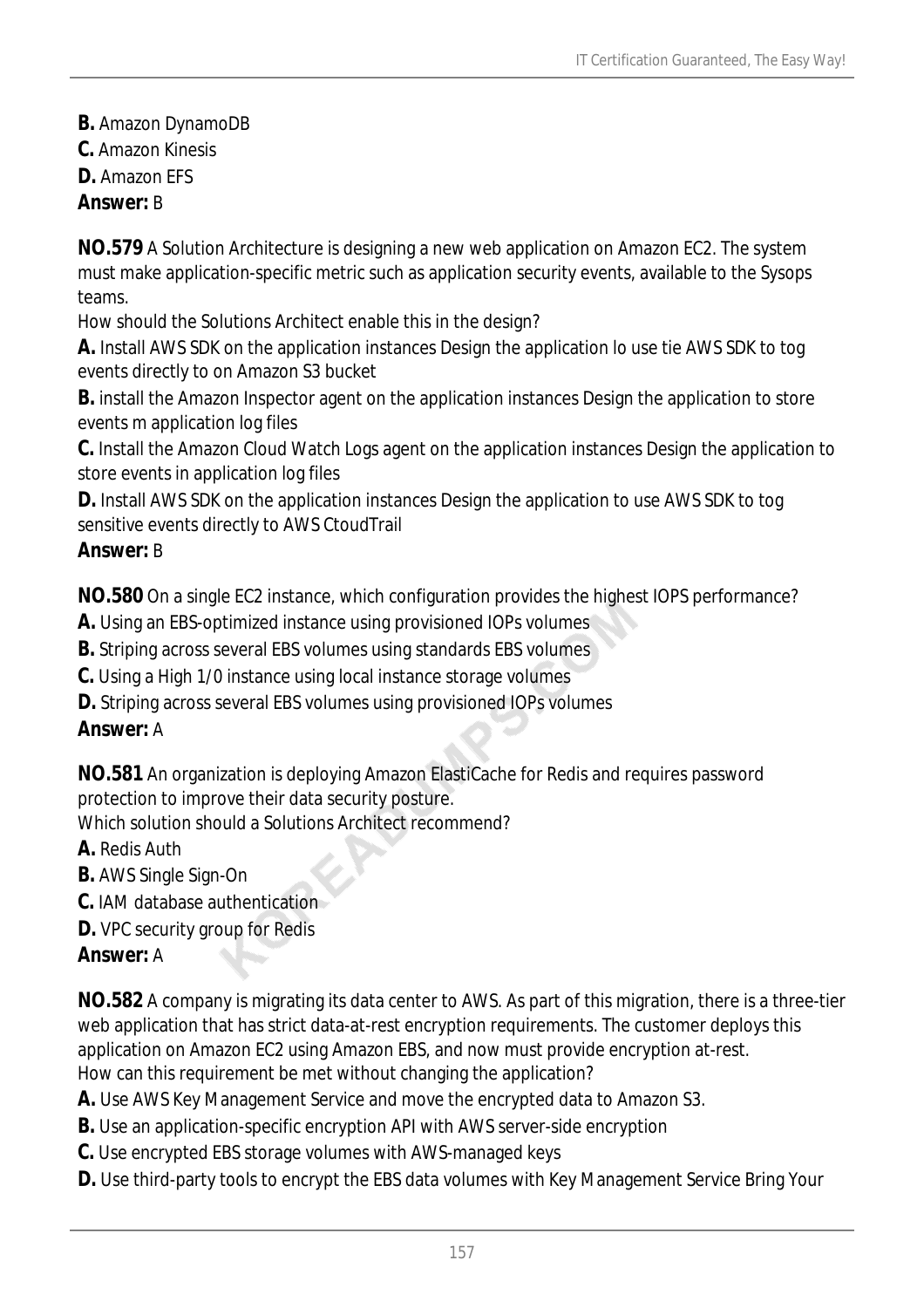Own Keys. *Answer:* C

**NO.583** An application is running on an Amazon EC2 instance in a private subnet. The application needs to read and write data onto Amazon Kinesis Data Streams, and corporate policy requires that this traffic should not go to the internet.

How can these requirements be met?

**A.** Configure a NAT gateway in a public subnet and route all traffic to Amazon Kinesis through the NAT gateway.

**B.** Configure a gateway VPC endpoint for Kinesis and route all traffic to Kinesis through the gateway VPCendpoint.

**C.** Configure an interface VPC endpoint for Kinesis and route all traffic to Kinesis through the gateway VPC endpoint.

**D.** Configure an AWS Direct Connect private virtual interface for Kinesis and route all traffic to Kinesis through the virtual interface.

#### *Answer:* C

**NO.584** A Solutions Architect is designing an architecture for a mobile gaming application. The application is expected to be very popular. The Architect needs to prevent the Amazon ROS MySQL database from becoming a bottleneck due to frequently accessed queries.

Which service or feature should the Architect add to prevent a bottleneck?

**A.** Multi-AZ feature on the RDS MySQL Database

**B.** ELB Classic Load Balancer in front of the web application tier.

**C.** Amazon SQS in front of RDS MySQL Database

**D.** Amazon ElastiCache in front of the RDS MySQL Database.

#### *Answer:* D

**NO.585** You Auto Scaling group is configured to launch one new Amazon EC2 instance if the overall CPU load exceeds 65% over a five-minute interval. Occasionally, the Auto Scaling group launches a second Amazon EC2 instance before the first is operational. The second instance is not required and introduces needless compute costs. How can you prevent the Auto Scaling group from launching the second instance?

**A.** Add a scaling-specific cooldown period to the scaling policy

- **B.** Configure a lifecycle hook for your Auto Scaling group
- **C.** Adjust the CPU threshold that triggers a scaling action
- **D.** Attach a new launch configuration to the Auto Scaling group

#### *Answer:* A

the Paris bucket

**NO.586** A customer has a service based out of Oregon, U.S. and Paris, France. The application is storing data in an S3 bucket located in Oregon, and that data is updated frequently. The Paris office is experiencing slow response times when retrieving objects.

What should a Solution Architect do to resolve the slow response times for the Paris office? **A.** Set up an S3 bucket based in Paris, and enable cross-region replication from the Oregon bucket to

158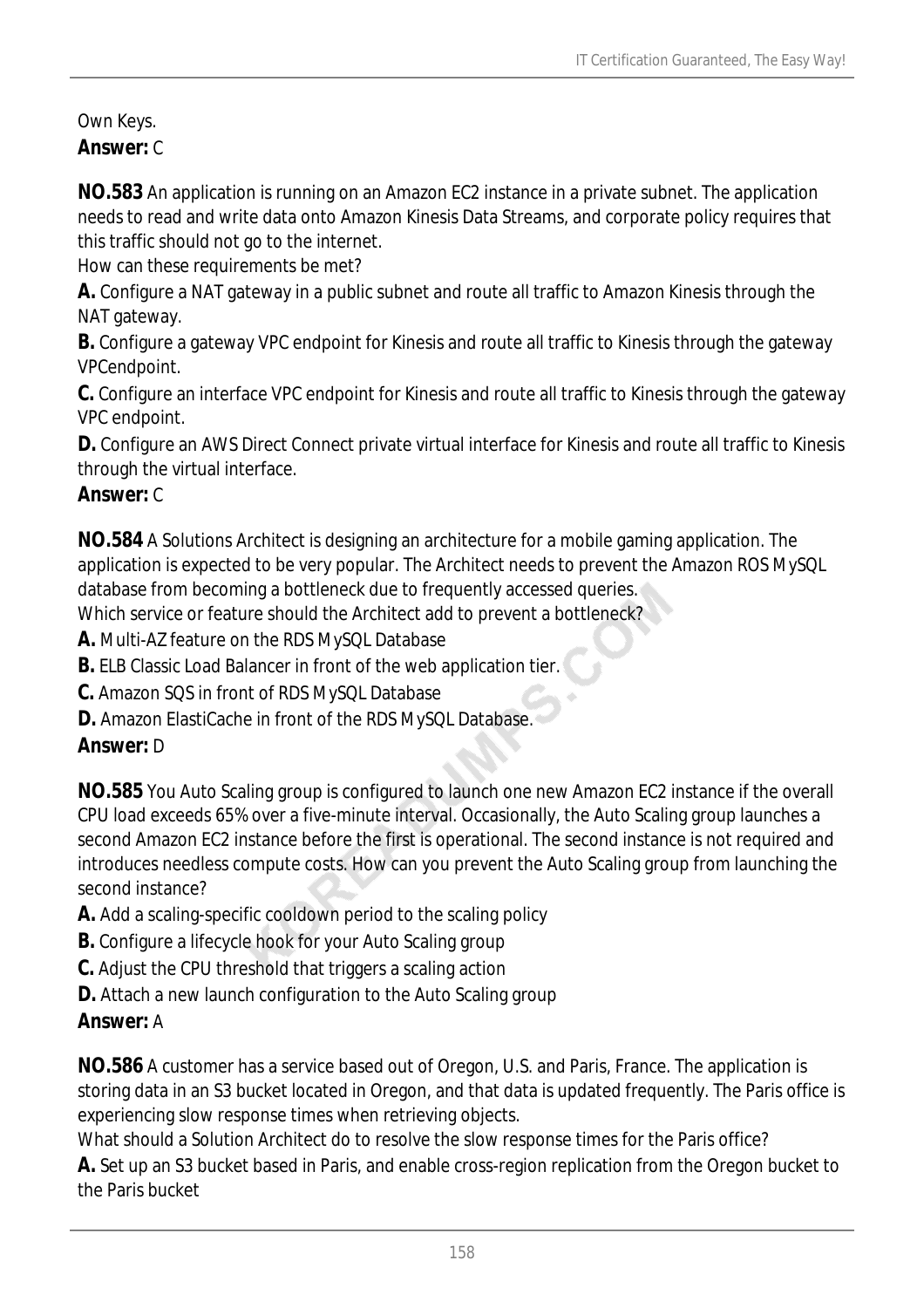**B.** Create an Application Load Balancer that load balances data retrieval between the Oregon S3 bucket and a new Paris S3 bucket

**C.** Create a Amazon CloudFront distribution with the bucket located in Oregon as the origin and set the Maximum Time to Live (TTL) for cache behavior to 0

**D.** Set up an S3 bucket based in Paris, and enable a lifecycle management rule to transition data from the Oregon bucket to the Paris bucket

### *Answer:* A

**NO.587** A company is deploying a two tier, highly available web application to AWS. Which Service provides durable storage for static content while utilizing lower overall CPU resources for the web tier?

- **A.** Amazon EBS volume
- **B.** Amazon S3
- **C.** Amazon EC2 instance store
- **D.** Amazon RDS instance

#### *Answer:* B

**NO.588** A Solutions Architect is developing software on AWS that requires access to multiple AWS services, including an Amazon EC2 instance. This is a security sensitive application, and AWS credentials such as Access Key ID and Secret Access Key need to be protected and cannot be exposed anywhere in the system.

PS.COM

What security measure would satisfy these requirements?

- **A.** Store the AWS Access Key ID/Secret Access Key combination in software comments.
- **B.** Assign an IAM user to the Amazon EC2 instance.
- **C.** Assign an IAM role to the Amazon EC2 instance.
- **D.** Enable multi-factor authentication for the AWS root account.

#### *Answer:* B

**NO.589** When using the following AWS services, which should be implemented in multiple Availability Zones for high availability solutions? Choose 2 answers

- **A.** Amazon Simple Storage Service
- **B.** Amazon Elastic Load Balancing
- **C.** Amazon Elastic Compute Cloud
- **D.** Amazon Simple Notification Service
- **E.** Amazon DynamoDB
- *Answer:* B C

**NO.590** Which services can invoke AWS lambda functions? Choose 2 answers

- **A.** Amazon SNS
- **B.** Amazon Reoute53
- **C.** Amazon Redshift
- **D.** Amazon DynamoDB
- **E.** Elastic Load Balancing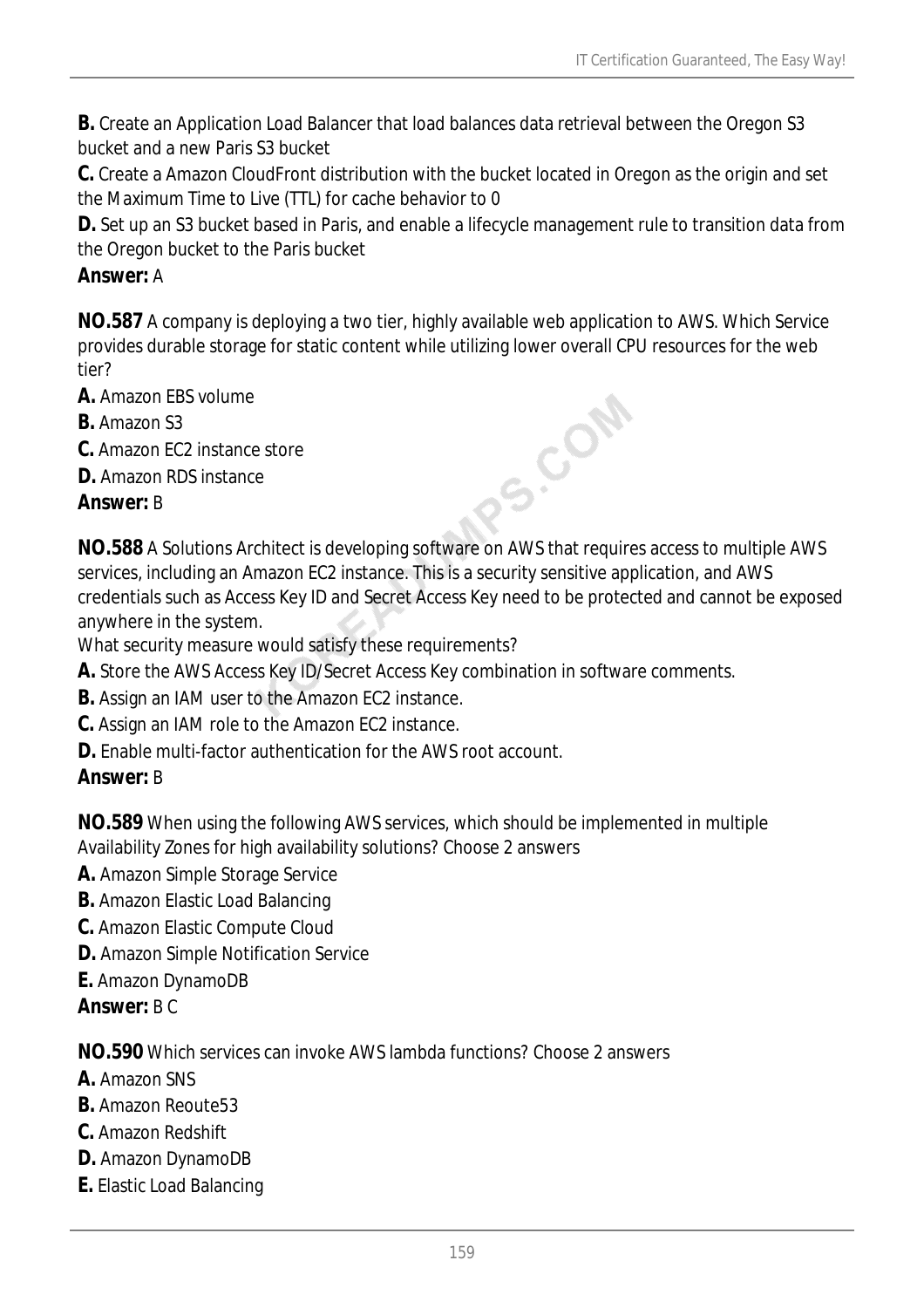## *Answer:* A D

**NO.591** A company has asked a Solutions Architect to ensure that data is protected during data transfer to and from Amazon S3. Use of which service will protect the data in transit?

**A.** AWS KMS

**B.** HTTPS

**C.** SFTP

**D.** FTPS

*Answer:* B

**NO.592** You have been asked to design a NAT solution for your company's VPC-based web application. Traffic from the privatesubnets varies throughout the day from 500 Mbps to spikes of 7 Gbps.

What is the most cost-effective and scalable solution?

**A.** Create an Amazon EC2 NAT instance with a second elastic network (ENI) in a public subnet; route all private subnet Internet traffic through the NAT gateway.

**B.** Create an Auto Scaling group of Amazon EC2 NAT instances in a public subnet; route all private subnet Internet traffic through the NAT gateway

**C.** Move the Internet gateway for the VPC to a public subnet; route all Internet traffic through the Internet gateway

**D.** Create a NAT gateway in a public subnet; route all private subnet Internet Traffic through the NAT gateway

#### *Answer:* D

Explanation

Getting Started

Let's try to see how we can create and configure an AWS NAT Gateway:

\* Login to the AWS console, select VPC service and click on NAT Gateways as shown below:Managed NAT gateway - dashboard

\* Provide the necessary details, like subnet and Elastic IP, and create the NAT Gateway. You need the select the subnet which you want to be private subnet and your Elastic IP so that it can communicate to Internet.NAT Gateway - create

\* Once created you will see this:NAT Gateway - success

\* Once the NAT Gateway is created you can edit your routing table to send traffic destined for the Internet toward the gateway. The gateway's internal address will be chosen automatically, and will be in the same subnet as the gateway.

Once the NAT Gateway is configured, you are all set. Your private subnet instances should now be able to communicate with the Internet without much management, monitoring, and configuration overhead.

Sample NAT Gateway architecture: NAT Gateway - design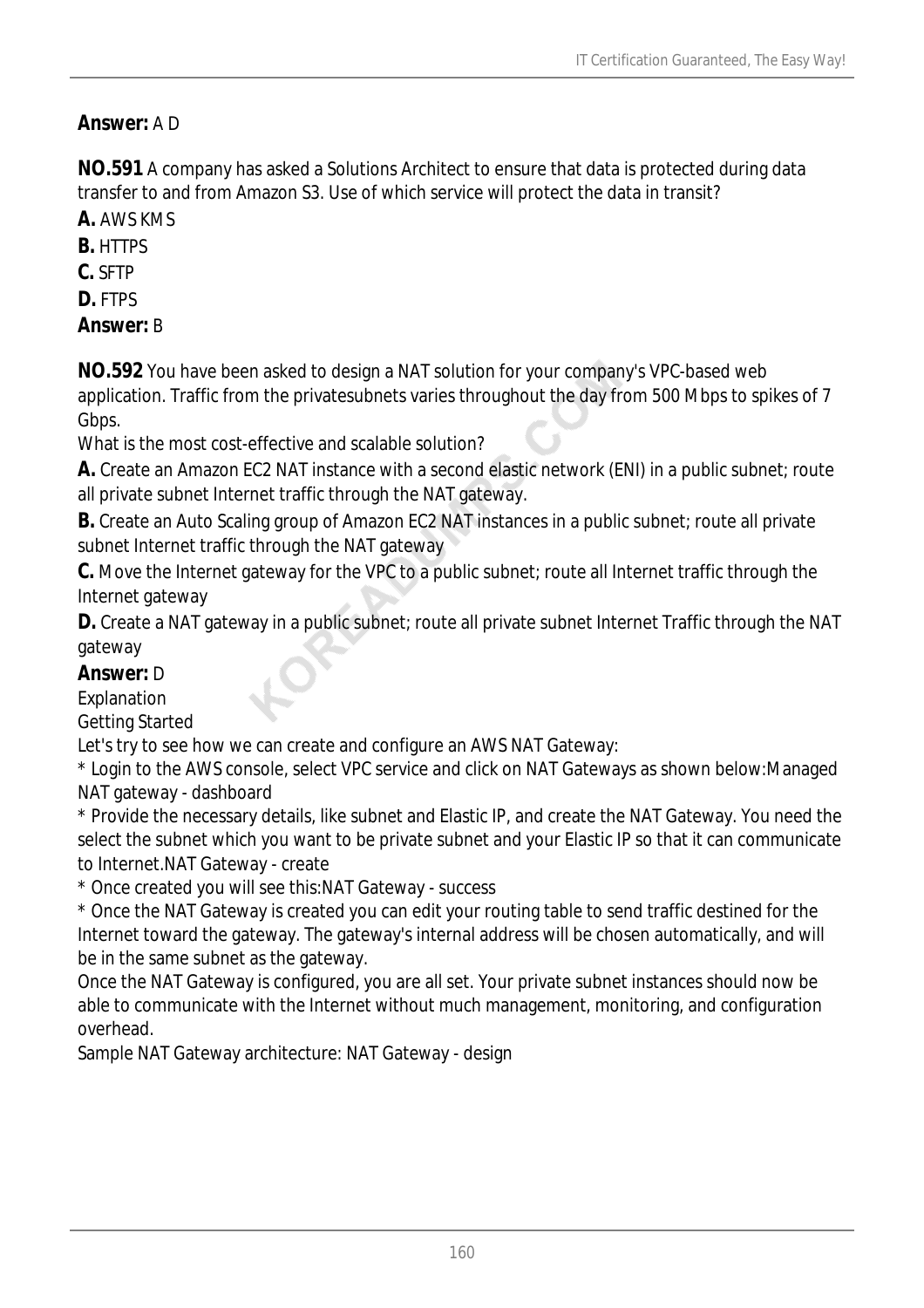

## Migrating from an existing NAT instance

If you are already using a NAT instance in your VPC setup, it's time to migrate now, and I can tell you that it's not tough. You only need to make sure that you create the NAT Gateway in the same subnet as your existing NAT instance. Then you need to edit the route table by replacing the existing NAT reference with the internal address of the new gateway. I told you this was very straightforward. You will need to ensure that you don't have any critical tasks running at the time of migration, because changing a route from a NAT instance to the gateway can result in a dropped connection. This feature was only very recently introduced by AWS, so it's definitely worth sharing. It can resolve lots of existing concerns. Do you have your own experience with this new feature? Why not share it with others.

**NO.593** A company is launching a marketing campaign on their website tomorrow and expects a significant increase in traffic. The website is designed as a multi-tiered web architecture, and the increase in traffic could potentially overwhelm the current design.

What should a Solutions Architect do to minimize the effects from a potential failure in one or more of the tiers?

**A.** Migrate the database to Amazon RDS.

**B.** Set up DNS failover to a statistic website.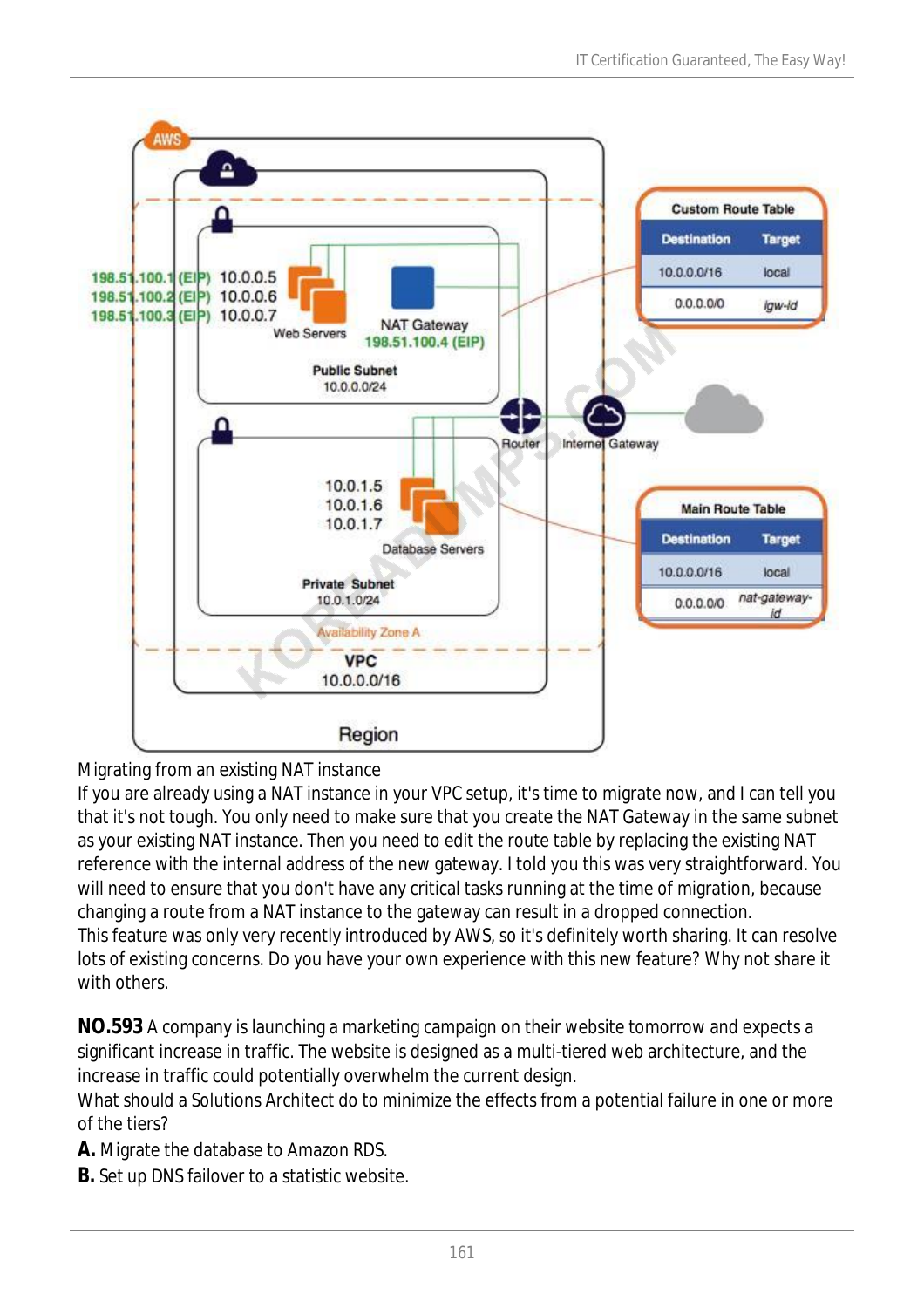- **C.** Use Auto Scaling to keep up with the demand.
- **D.** Use both a SQL and a NoSQL database in the design.

### *Answer:* C

#### **NO.594** What are characteristics of Amazon S3? Choose 2 answers

- **A.** S3 allows you to store objects of virtually unlimited size.
- **B.** S3 offers Provisioned IOPS.
- **C.** S3 allows you to store unlimited amounts of data.
- **D.** S3 should be used to host a relational database.
- **E.** Objects are directly accessible via a URL.

#### *Answer:* C E

Reference: http://docs.aws.amazon.com/A

mazonCloudFront/latest/DeveloperGuide/private-content-restricting-access-to-s3.html

**NO.595** A Solutions Architect is designing a microservice to process records from Amazon Kinesis Streams. The metadata must be stored a Amazon DynamoDB. The microservice most be capable of concurrently processing

10.000 records daily as they arrive in the Kinesis stream.

The MOST scalable way to design the microservice is:

- **A.** As an AWS Lambda function
- **B.** As a process on an Amazon EC2 instance.
- **C.** As a Docker container running on Amazon ECS
- **D.** As a Docker container on an EC2 instance

#### *Answer:* C

**NO.596** A photo-sharing website running on AWS allows users to generate thumbnail images of photos stored in Amazon S3. An Amazon DynamoDB table maintains the locations of photos, and thumbnails are easily re-created from the originals if they are accidentally deleted. How should the thumbnail images be stored to ensure the LOWEST cost?

- **A.** Amazon S3 Standard-Infrequent Access (S3 Standard-IA) with cross-region replication
- **B.** Amazon S3

**C.** Amazon Glacier

**D.** Amazon S3 with cross-region replication

#### *Answer:* D

**NO.597** A Solution Architect has five web servers serving request for a domain.

A Solutions Architect has live web servers serving requests for a domain.

Which of the following Amazon Route 53 routing policies can distribute traffic randomly among all healthy web servers?

- **A.** Simple
- **B.** Failover
- **C.** Weighted
- **D.** Multivalue Answer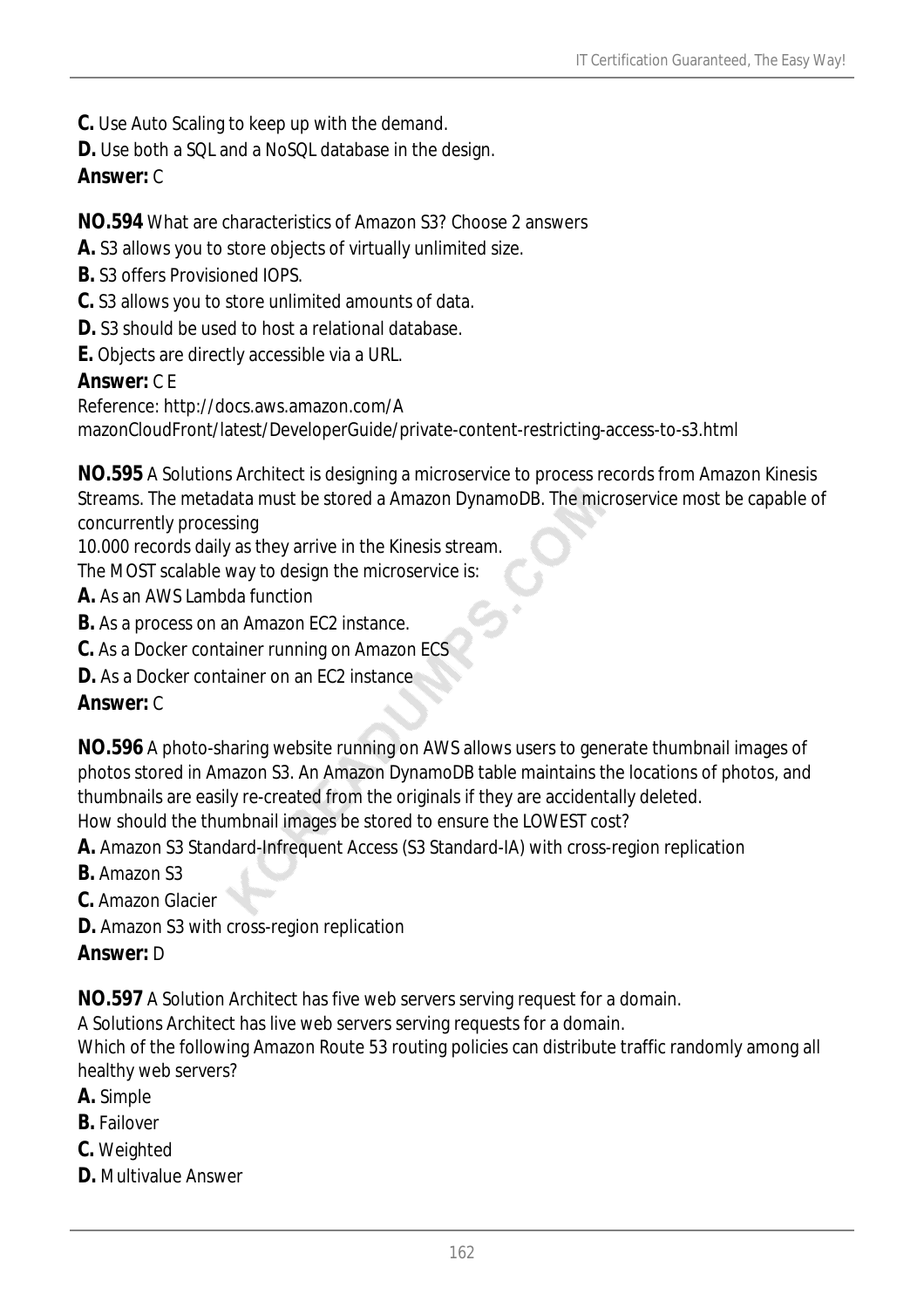#### *Answer:* D

**NO.598** You have been asked to design a fault-tolerant and scalable web application across three Availability Zones.

The presentation logic will reside on web server's behinds an ELB Classic Load Balance, and the application logic will reside on a set of app servers behind a second load balancer. How should you use Auto Scaling groups?

**A.** Deploy two Auto Scaling groups: one for the web servers in all Availability Zones and one for the app servers in all Availability Zones

**B.** Deploy six Auto Scaling groups: a web server group in each Availability Zone and an app server group in each Availability Zone

**C.** Deploy one Auto Scaling group that includes all the web and app servers across all Availability Zones

**D.** Deploy three Auto Scaling groups: one for each Availability Zone that includes both web and app servers

#### *Answer:* A

**NO.599** A Solutions Architect is developing a new web application on AWS. The Architect expects the application to become very popular, so the application must scale to support the load. The Architect wants to focus on software development and deploying new features without provisioning or managing instances. Which solution is appropriate?

**A.** Amazon API Gateway and AWS Lambda

**B.** Elastic Load Balancing with Auto Scaling groups and Amazon EC2

**C.** Amazon API Gateway and Amazon EC2

**D.** Amazon CloudFront and AWS Lambda

#### *Answer:* A

**NO.600** A Solutions Architect is designing a new application that needs to access data in a different AWS account located within the same region. The data must not be accessed over the Internet. Which solution will meet these requirements with the LOWEST cost?

**A.** Add rules to the security groups in each account.

**B.** Establish a VPC Peering connection between accounts.

**C.** Configure Direct Connect in each account.

**D.** Add a NAT Gateway to the data account.

#### *Answer:* B

**NO.601** An online company wants to conduct real-time sentiment analysis about its products from its social media channels using SQL. Which of the following solutions has the LOWEST cost and operational burden?

**A.** Set up a streaming data ingestion application on Amazon EC2 and connect it to a Hadoop cluster for data processing. Send the output to Amazon S3 and use Amazon Athena to analyze the data.

**B.** Configure the input stream using Amazon Kinesis Data Streams Use Amazon Kinesis Data Analytics to write SQL queries against the stream.

**C.** Configure the input stream using Amazon Kinesis Data Streams. Use Amazon Kinesis Data Firehose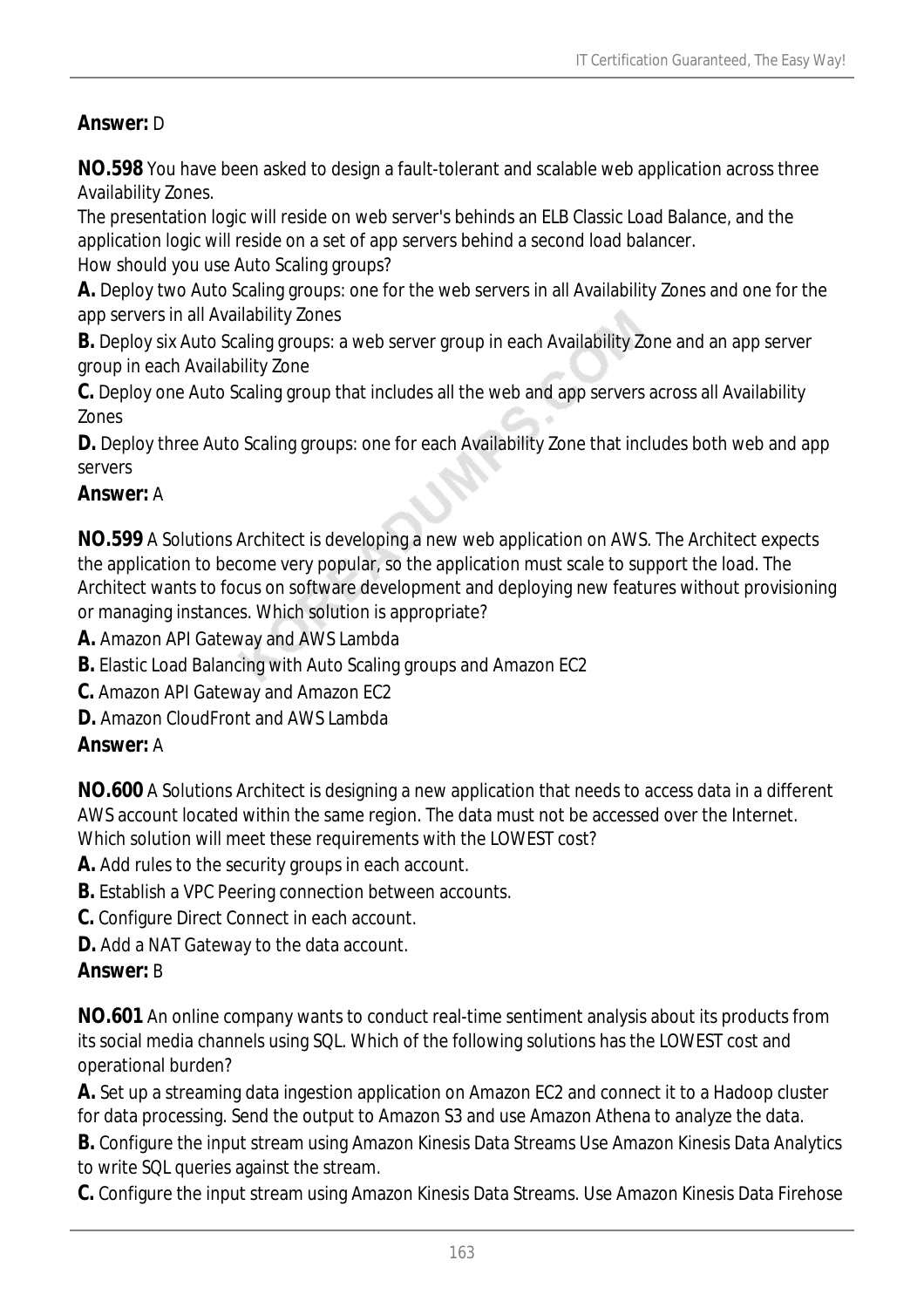to send data to an Amazon Redshift cluster, and then query directly against Amazon Redshift.

**D.** Set up a streaming data ingestion application on Amazon EC2 and send the output to Amazon S3 using Kinesis Data Firehose. Use Athena to analyze the data

# *Answer:* C

**NO.602** An organization design a mobile application for their customers to upload photos to a site. The application needs a secure login with MFA. The organization wants to limit the initial build time and maintenance of the solution.

Which solution should a Solutions Architect recommend to meet the requirements?

**A.** Use Amazon Cognito Identity with SMS-based MFA

**B.** Edit AWS IAM policies to require MFA for all users

**C.** Federate IAM against corporate AD that requires MFA

**D.** Use Amazon API Gateway and require SSE for photos

## *Answer:* B

**NO.603** A Solution Architect is creating a multi-tier architecture for an application that includes a public-facing web tier . Security requirements state that the Amazon EC2 instances running in the application tier must not be accessibility directly from the internet.

requirements state that the Amazon EC2 instances running in the application tier must not be accessible directly from the internet What should be done to accomplish this?

**A.** Create a multi-VPC peering mesh with network access rules limiting communications to specific ports Implement an internet gateway on each VPC for external connectivity.

**B.** Place all instances in a single Amazon VPC with AWS WAF" as the web front-end communication conduit Configure a NAT gateway for external communications.

**C.** Use VPC peering to peer with on-premises hardware Direct enterprise traffic through the VPC peer connection to the instances hosted in the private VPC.

**D.** Deploy the web and application instances in a private subnet. Provision an Application Load Balancer in the public Install an internet gateway and use security groups to control communications between the layers.

## *Answer:* D

**NO.604** A customer has a legacy application with a large amount of data. The files accessed by the application are approximately 10 GB each, but are rarely accessed. However, when files are accessed, they are retrieved sequentially. The customer is migrating the application to AWS and would like to use Amazon EC2 and Amazon EBS.

What is the LEAST expensive EBS volume type for this use case?

## **A.** Cold HDD (sc1)

**B.** Provisioned IOPS SSD (io1)

- **C.** General Purpose SSD (gp2)
- **D.** Throughput Optimized HDD (st1)

## *Answer:* A

**NO.605** A Solutions Architect must design a storage solution for incoming billing reports in CSV format. The data does not need to be scanned frequently and is discarded after 30 days.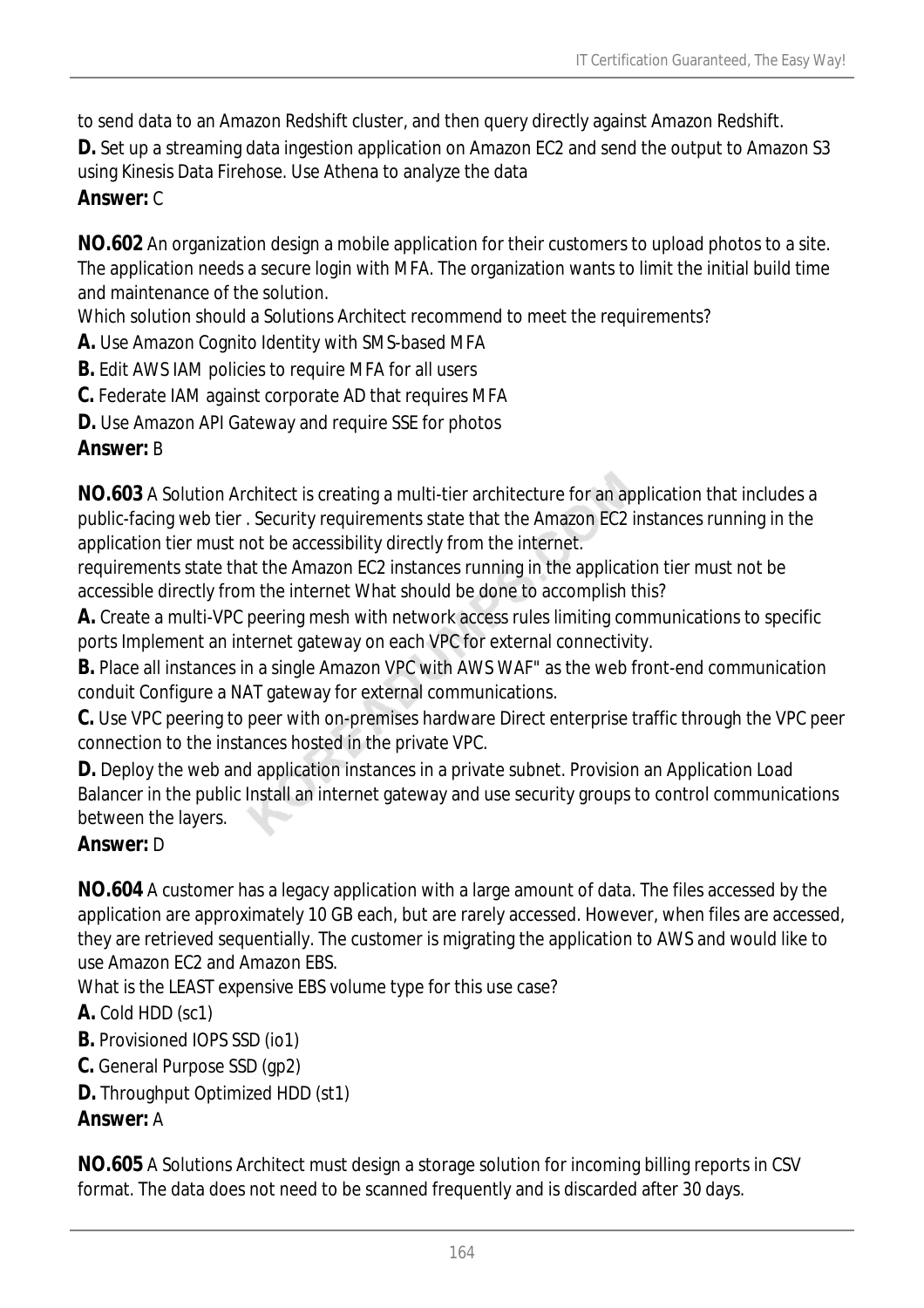Which service will be MOST cost-effective in meeting these requirements?

- **A.** Import the logs into an RDS MySQL instance
- **B.** Use AWS Data Pipeline to import the logs into a DynamoDB table
- **C.** Write the files to an S3 bucket and use Amazon Athena to query the data
- **D.** Import the logs to an Amazon Redshift cluster

## *Answer:* C

**NO.606** You have launched an Amazon elastic compute cloud (EC2) instance in a VPC with an attached internet gateway. You assigned a public IP address to the Amazon EC2 instance but cannot connect from your on-premises client via SSH. Which of the following may be the cause of the behavior experienced? Choose 2 answers

- **A.** An incorrect security group rule for inbound SSH traffic
- **B.** An incorrect policy in the AWS IAM service
- **C.** An incorrect AWS IAM role used in the Amazon EC2 instances
- **D.** An incorrect routes in the subnet's route table
- **E.** An incorrect security group rule for outbound SSH traffic

## *Answer:* A B

**NO.607** A Solutions Architect is creating a new relational database. The Compliance team will use the database and mandates that data content must be stored across three different Availability Zones. Which of the following options should the Architect use?

- **A.** Amazon Aurora
- **B.** Amazon RDS MySQL with Multi-AZ enabled
- **C.** Amazon DynamoDB
- **D.** Amazon ElastiCache

## *Answer:* A

**NO.608** A Solutions Architect is about to deploy an API on multiple EC2 instances in an Auto Scaling group behind an ELB The support team has the following operational requirements

- 1 They get an alert when the requests per second go over 50,000
- 2 They get an alert when latency goes over 5 seconds

3 They can validate how many times a day users call the API requesting highly-sensitive data Which combination of steps does the Architect need to take to satisfy these operational requirements? (Select TWO.)

- **A.** Ensure that CloudTrail is enabled
- **B.** Create a custom CloudWatch metric to monitor the API for data access
- **C.** Configure CloudWatch alarms for any metrics the support learn requires
- **D.** Ensure that detailed monitoring for the EC2 instances is enabled

**E.** Create an application to export and save CloudWatch metrics for longer term trending analysis *Answer:* C D

**NO.609** A Solutions Architect is designing a highly-available website that is served by multiple web servers hosted outside of AWS. If an instance becomes unresponsive, the Architect needs to remove it from the rotation.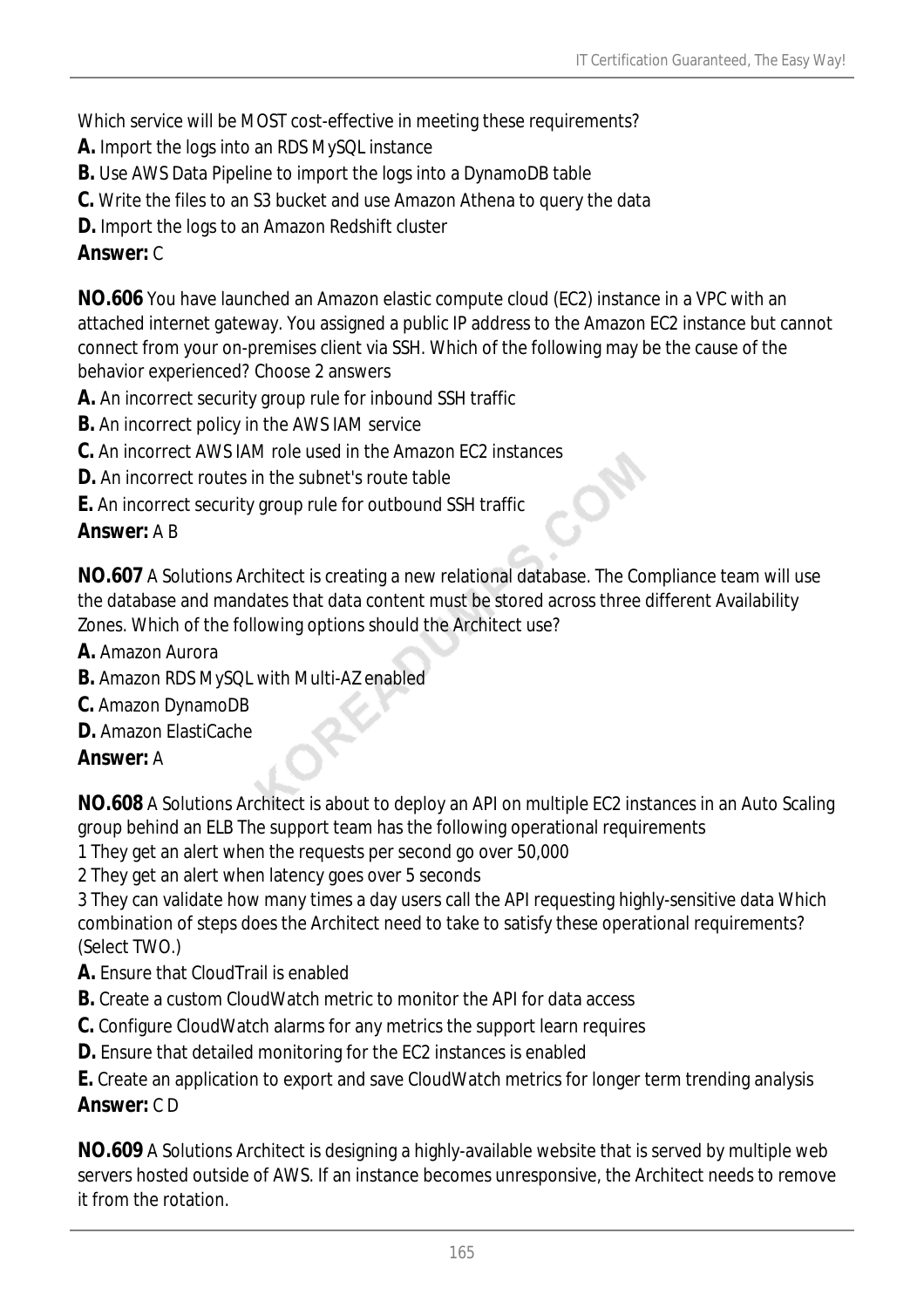What is the MOST efficient way to fulfill this requirement?

**A.** Use Amazon CloudWatch to monitor utilization.

- **B.** Use Amazon API Gateway to monitor availably
- **C.** Use an Amazon Elastic Load Balancer

**D.** Use Amazon Route 53 health checks

#### *Answer:* A

**NO.610** In order to optimize performance for a compute cluster that requires low inter-node latency, which of the following feature should you use?

- **A.** EC2 Dedicated Instances
- **B.** AWS Direct Connect
- **C.** VPC private
- **D.** Multiple Availability Zones
- **E.** Placement Groups

#### *Answer:* E

**NO.611** A company wants to improve the performance of their web application after receiving customer complaints. An analysis concluded that the same complex database queries were causing increased latency.

What should a Solutions Architect recommend to improve the application's performance?

- **A.** Migrate the database to MySQL
- **B.** Use Amazon RedShilt to analyze the queries
- **C.** Integrate Amazon ElastiCache into the application
- **D.** Use a Lambda-triggered request to the backend database

#### *Answer:* C

**NO.612** A company is storing data in an Amazon OynamoDB table and needs to take daily backups and retain them for

6 months.

How should the Solutions Architect meet these requirements without impacting the production workload?

**A.** Use DynamoDB replication and restore the table from the replica.

**B.** Use AWS Data Pipeline and create a scheduled job to back up the DynamoDB table daily.

**C.** Use Amazon CloudWatch Events to trigger an AWS Lambda function that makes an on-demand backup of the table.

**D.** Use AWS Batch to create a scheduled backup with the default template, then back up to Amazon S3 daily

#### *Answer:* B

**NO.613** A photo-sharing service stores pictures in Amazon Simple Storage Service (S3) and allows application sign-in using an OpenID Connect-compatible identity provider. Which AWS Security Token Service approach to temporary access should you use for the Amazon S3 operations?

**A.** SAML-based Identity Federation

**B.** Cross-Account Access